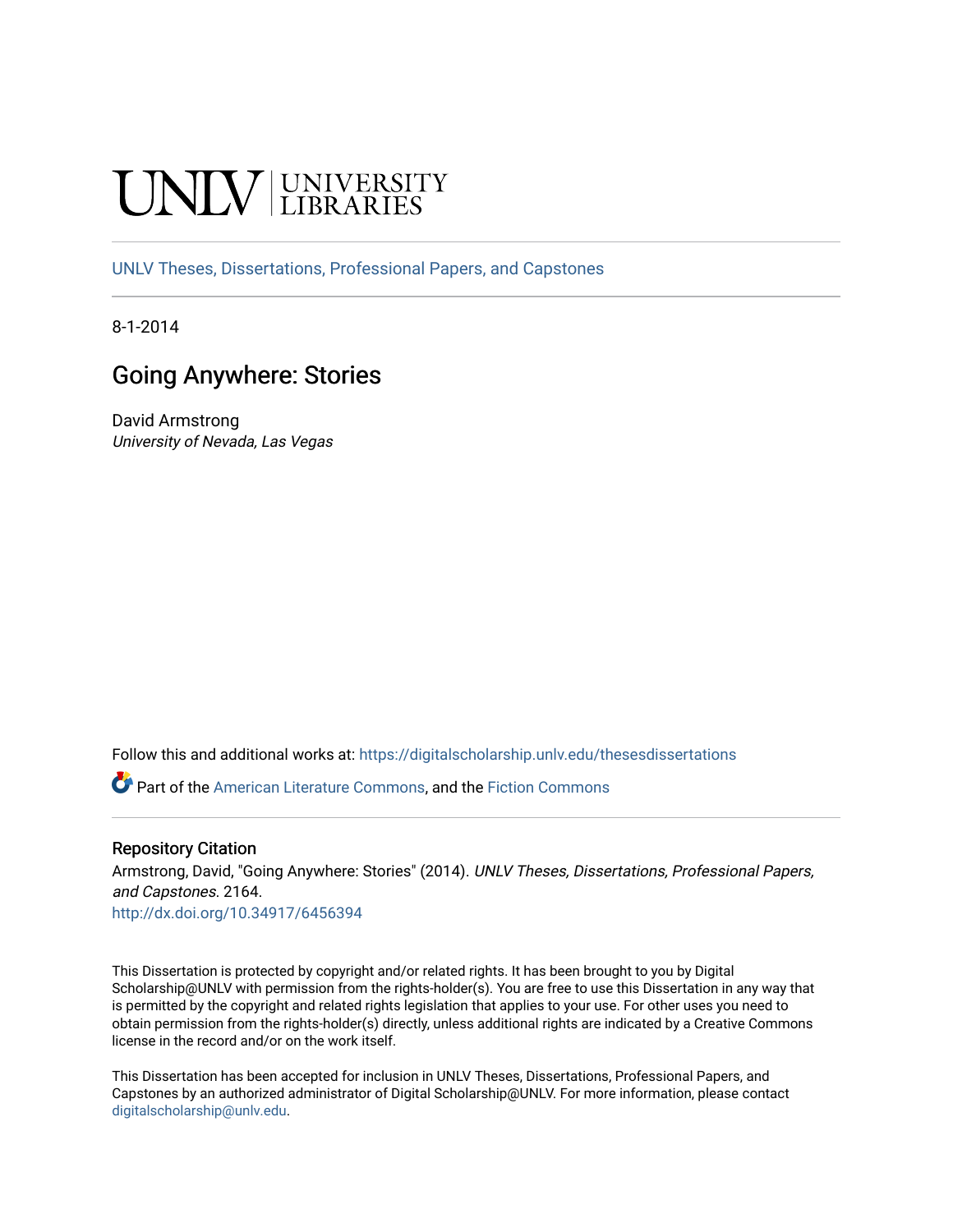## GOING ANYWHERE: STORIES

By

David Armstrong

Bachelor of Arts in English Ohio University 2002

Bachelor of Fine Arts in Film Ohio University 2002

Master of Arts in English Ohio University 2009

A dissertation submitted in partial fulfillment of the requirement for the

Doctor of Philosophy -- English

Department of English College of Liberal Arts The Graduate College

University of Nevada, Las Vegas August 2014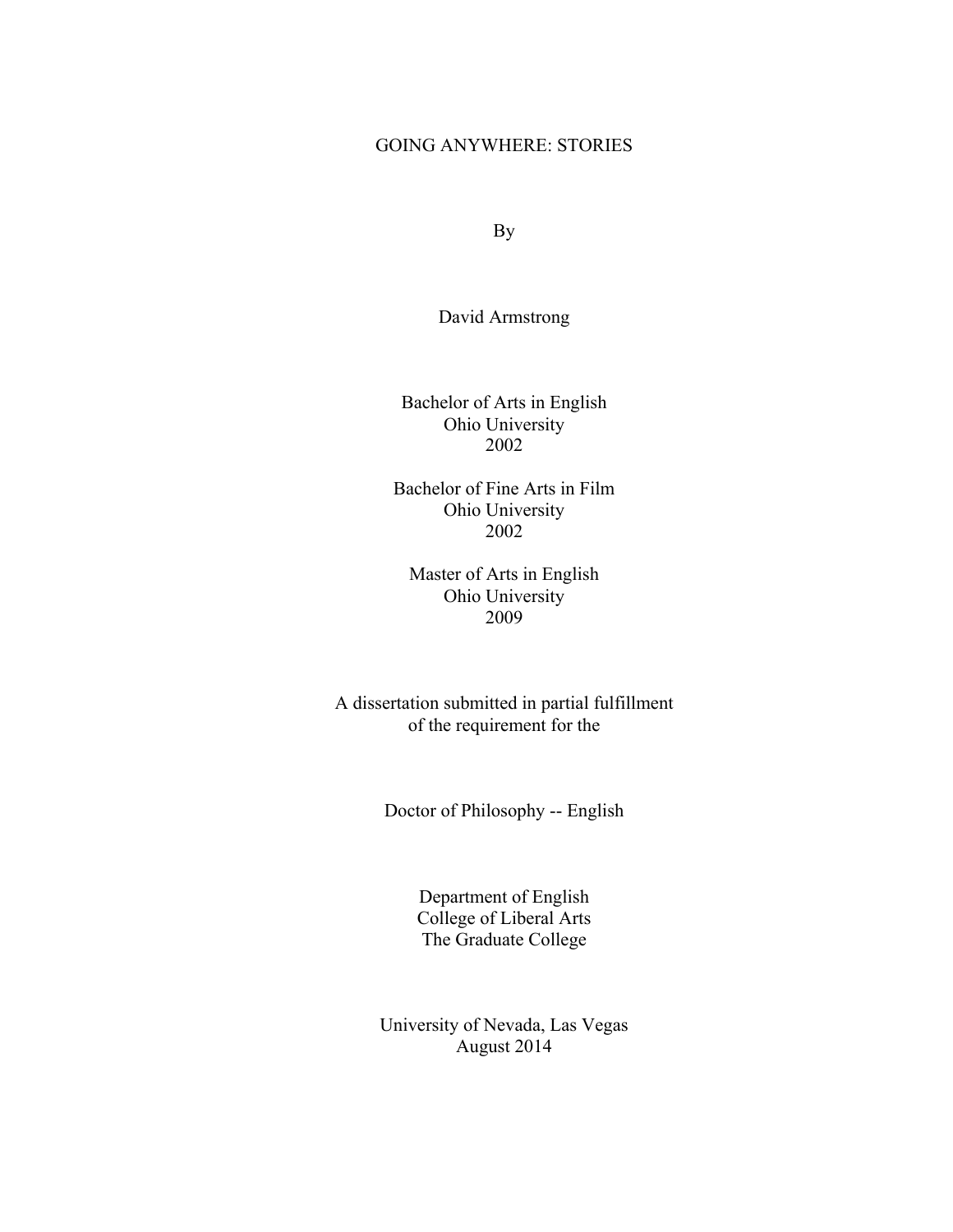Going Anywhere © 2014 by David Armstrong

 $\bar{1}$ 

All rights reserved under International and All rights reserved under International and Pan-American Copyright Conventions Pan-American Copyright Conventions

No part of this book may be reproduced, stored in a data base or other retrieval No part of this book may be reproduced, stored in a data base or other retrieval system, or transmitted in any form, by any means, including mechanical, electronic, photocopy, recording or otherwise, without the prior written permission of the publisher. book may be reproduced, stored in a data base or o

> Published in 2014 in the United States by Leapfrog Press LLC PO Box 505 Fredonia, NY 14063 www.leapfrogpress.com  $\frac{4 \text{ m}}{2}$

Printed in the United States of America med in the Office States of Americ

Distributed in the United States by Consortium Book Sales and Distribution St. Paul, Minnesota 55114 www.cbsd.com St. Paul, Minnesota 55114 in the United

First Edition

Author photo courtesy of Kevin Dossinger

ISBN: 978-1-935248-61-3

Library of Congress Cataloging-in-Publication Data

Available from the Library of Congress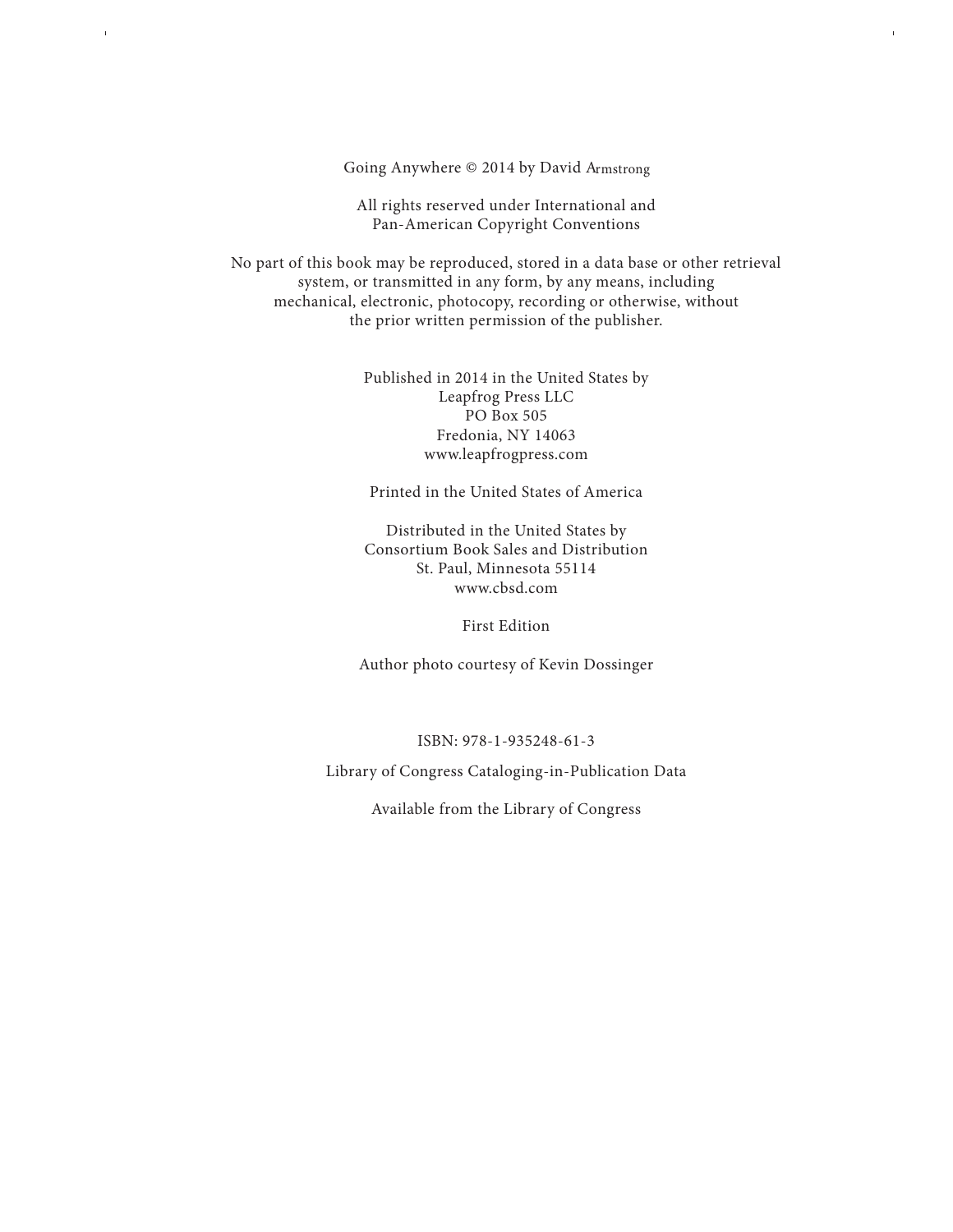

## THE GRADUATE COLLEGE

We recommend the dissertation prepared under our supervision by

**David Armstrong**

entitled

**Going Anywhere: Stories**

is approved in partial fulfillment of the requirements for the degree of

## **Doctor of Philosophy - English**

Department of English

Maile Chapman, Ph.D., Committee Chair

Richard Wiley, M.F.A., Committee Member

Darlene Unrue, Ph.D., Committee Member

Michelle Tusan, Ph.D., Graduate College Representative

Kathryn Hausbeck Korgan, Ph.D., Interim Dean of the Graduate College

**August 2014**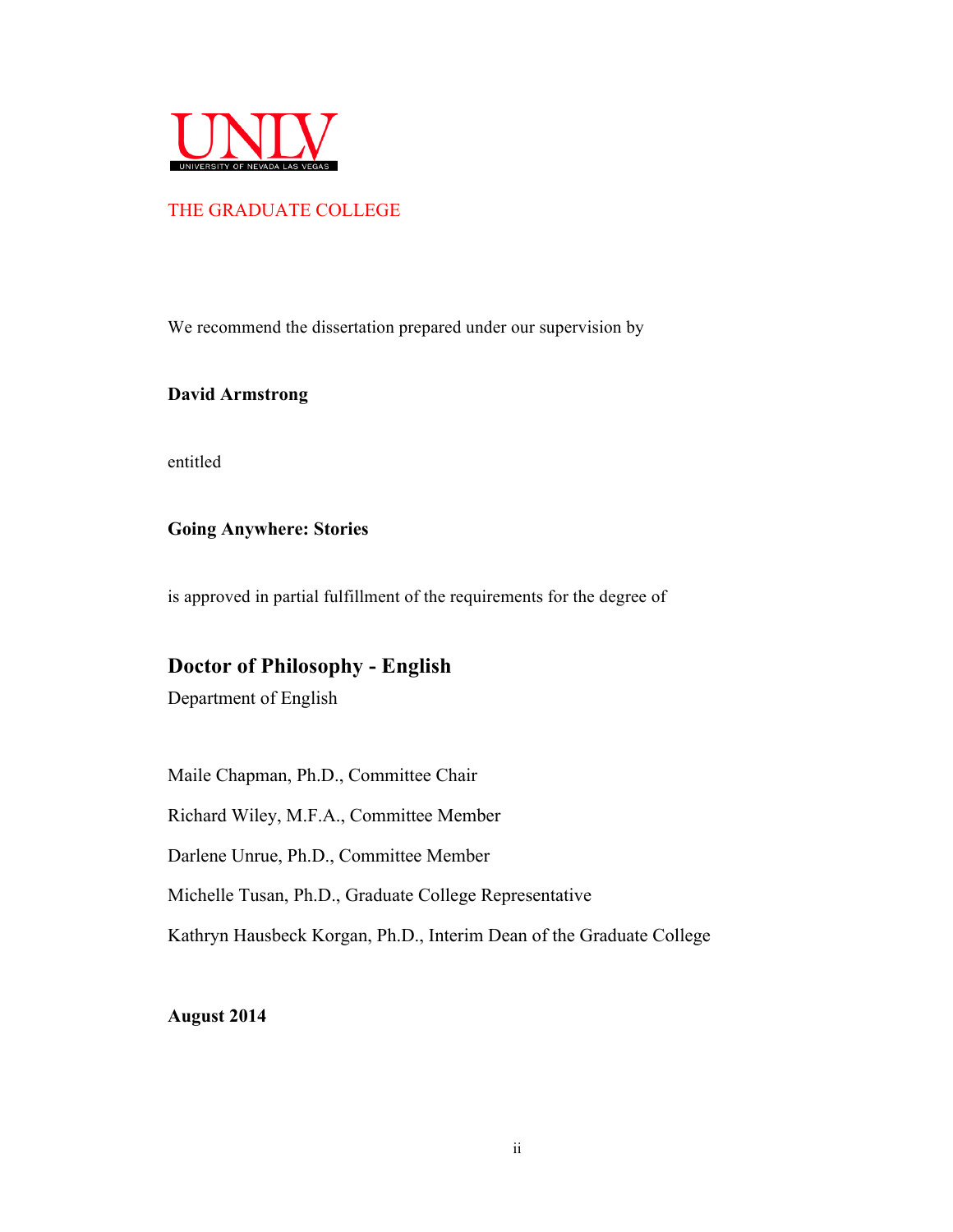## ABSTRACT

#### **Going Anywhere: Stories**

by

David Armstrong

Dr. Maile Chapman, Examination Committee Chair Professor of English University of Nevada, Las Vegas

Growing up in a rural, Appalachian town, I recognized that tight-lipped doggedness was a mark of strength. As a writer, I became intrigued by how I might portray people whose defining attributes were silence, how essentially to give voice to voicelessness. The answer for me was to begin exploring place as an origin of inner expression. The stories in *Going Anywhere* track people moving through the landscape, their journeys, often destinationless, traversing the space between life's dark realities and the fantastic leaps of faith we all make to survive. A father seeks out a way to deal with the unexpected death of his daughter, a heroin-addicted mother kidnaps her own son to teach him about beauty, expectant parents wrestle with their own doubt, and a boy learns how to support his mother in the wake of a divorce. But beneath the human struggle is a prevailing sense of wonder—a public pool with miraculous properties, a church that requires its parishioners to carry the plasticized hands of corpses, a dog at a gas station with insight about a man's marital indiscretions, and a worldwide epidemic of ghosts. Connecting them all is the journey: people traveling in search of solace, insight, clarity, and purpose, gathering up their own lives into discernible pieces of fact and conviction in the hopes of getting it right.

iii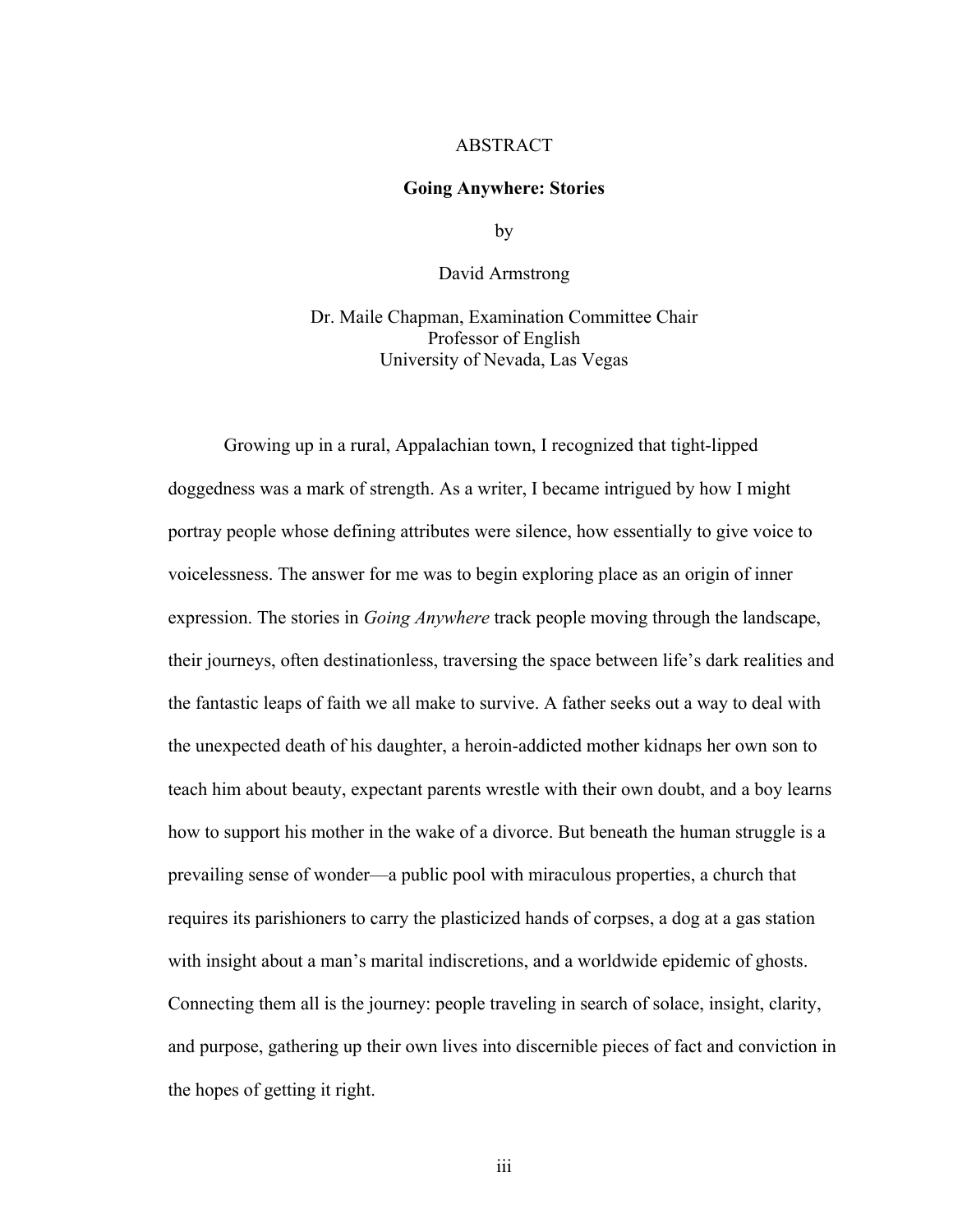#### ACKNOWLEDGMENTS

Writing is like chasing ghosts with a butterfly net. It's a feeble attempt to capture something ephemeral and, dare I say it, magical—something made up of memory and meaning—using only that blunt instrument, the written word. In thanking those who need thanking, I'm certain I'll be just as imperfect and forgetful as in all my endeavors. There are many beyond the few mentioned here who had a hand in supporting me and creating this book. For their emotional and intellectual nourishment, I'm forever grateful. That said, thank you to my mother and father, Don and Karen Armstrong. Thank you also to Drew and Katie Armstrong, Jenny Moore, Rosemary Yates, Daniel Armstrong, Richard Wiley, Maile Chapman, Doug Unger, Carol Harter, Damien and Ashley Cowger, Dustin Faulstick, Jolynn Baldwin, Colby Gillette, David Ballenger, Kyle Hildebrandt, Darrell Spencer, Joan Connor, Eric and Kristin LeMay, Darlene and John Unrue, Loreen L. Giese, Andrew Malan Milward, Paul Sacksteder, Michael Van Auken, and James Miranda. For their editorial support, thank you to Lev Raphael, Lisa Graziano, Chris Offutt, Matt Bell, Amelia Gray, Amber Sparks, Tom Dibblee, Michael Kardos, Bryan Tomasovich, Matt Sailor, and Kellen Shaver. Also a special thanks to a woman whose commanding knowledge of the mechanics of language I didn't fully appreciate until my adult life—Mary Jean Rieder, my high school Latin teacher. And finally, a thanks beyond thanks to my wife, Melinda, who is everything and everything and more than everything always.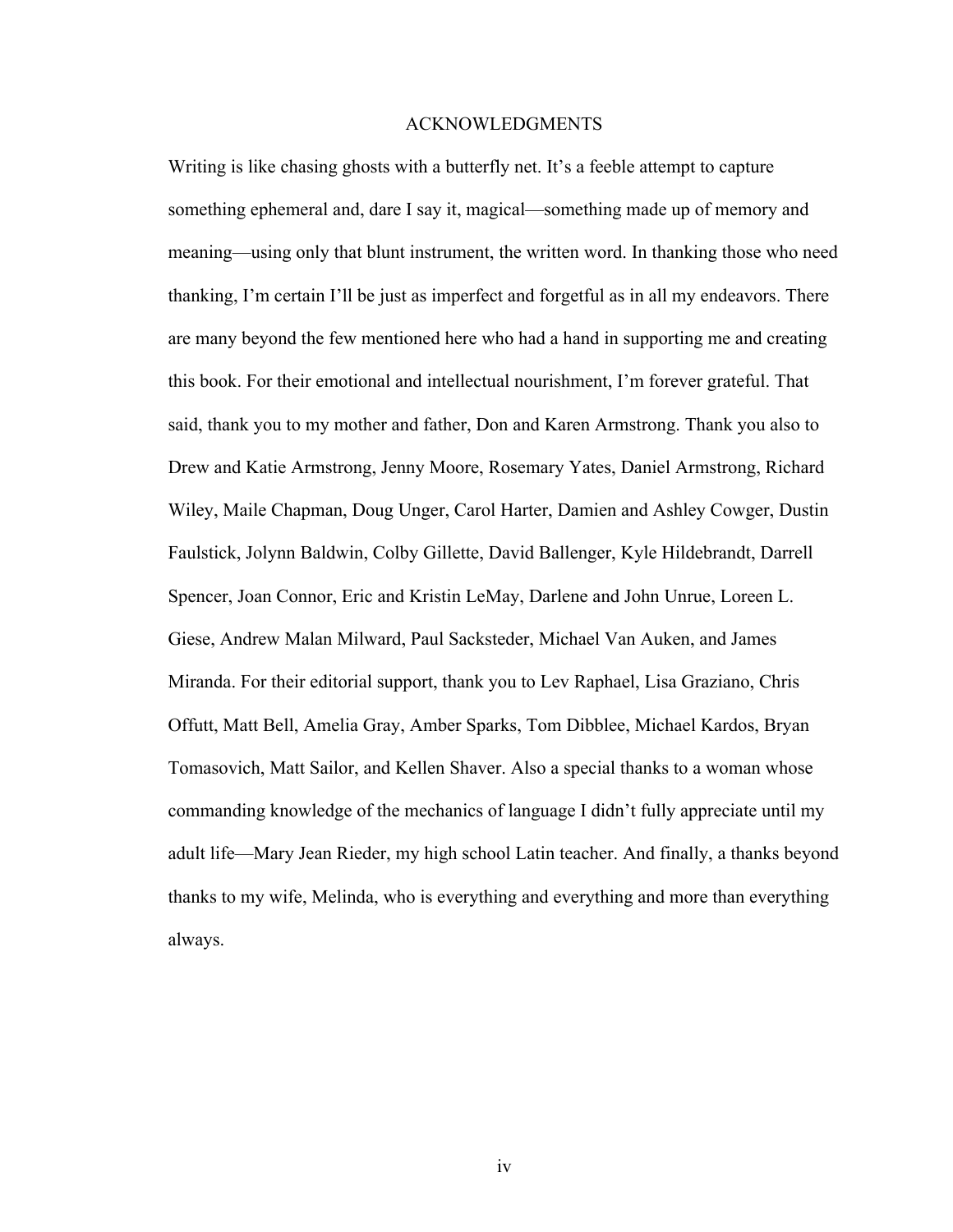## DEDICATION

For M, who is my home,

and P, who is still a part of it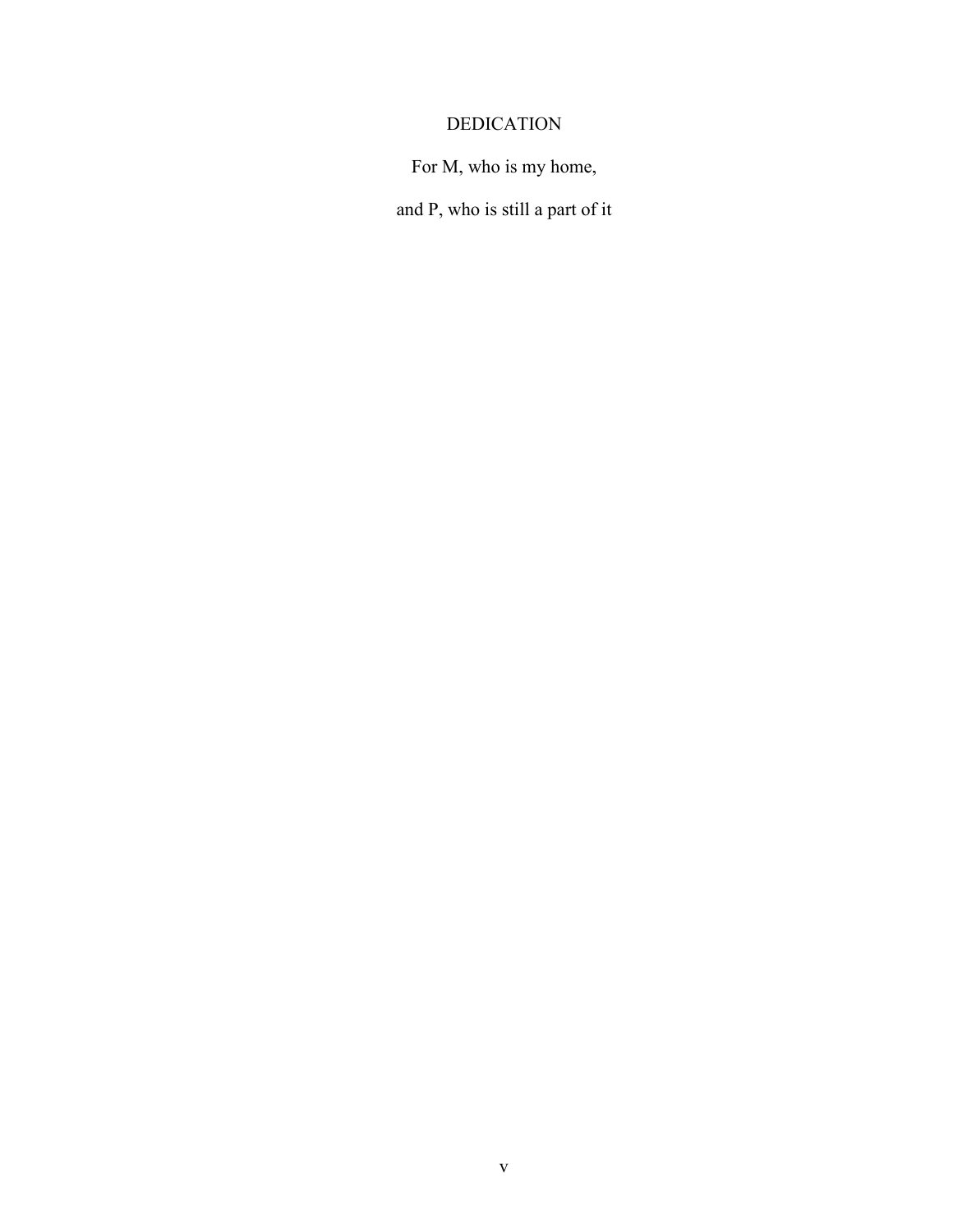| STORY 1            |                                               |  |
|--------------------|-----------------------------------------------|--|
| <b>STORY 2</b>     |                                               |  |
| <b>STORY 3</b>     |                                               |  |
| STORY <sub>4</sub> |                                               |  |
| <b>STORY 5</b>     |                                               |  |
| STORY 6            |                                               |  |
| <b>STORY 7</b>     |                                               |  |
| <b>STORY 8</b>     |                                               |  |
| STORY 9            | SNAPSHOT OF DOMESTIC SCENE WITH RESCUE DOG150 |  |
| STORY 10           |                                               |  |
| STORY 11           |                                               |  |
| STORY 12           |                                               |  |
|                    |                                               |  |
|                    |                                               |  |

## TABLE OF CONTENTS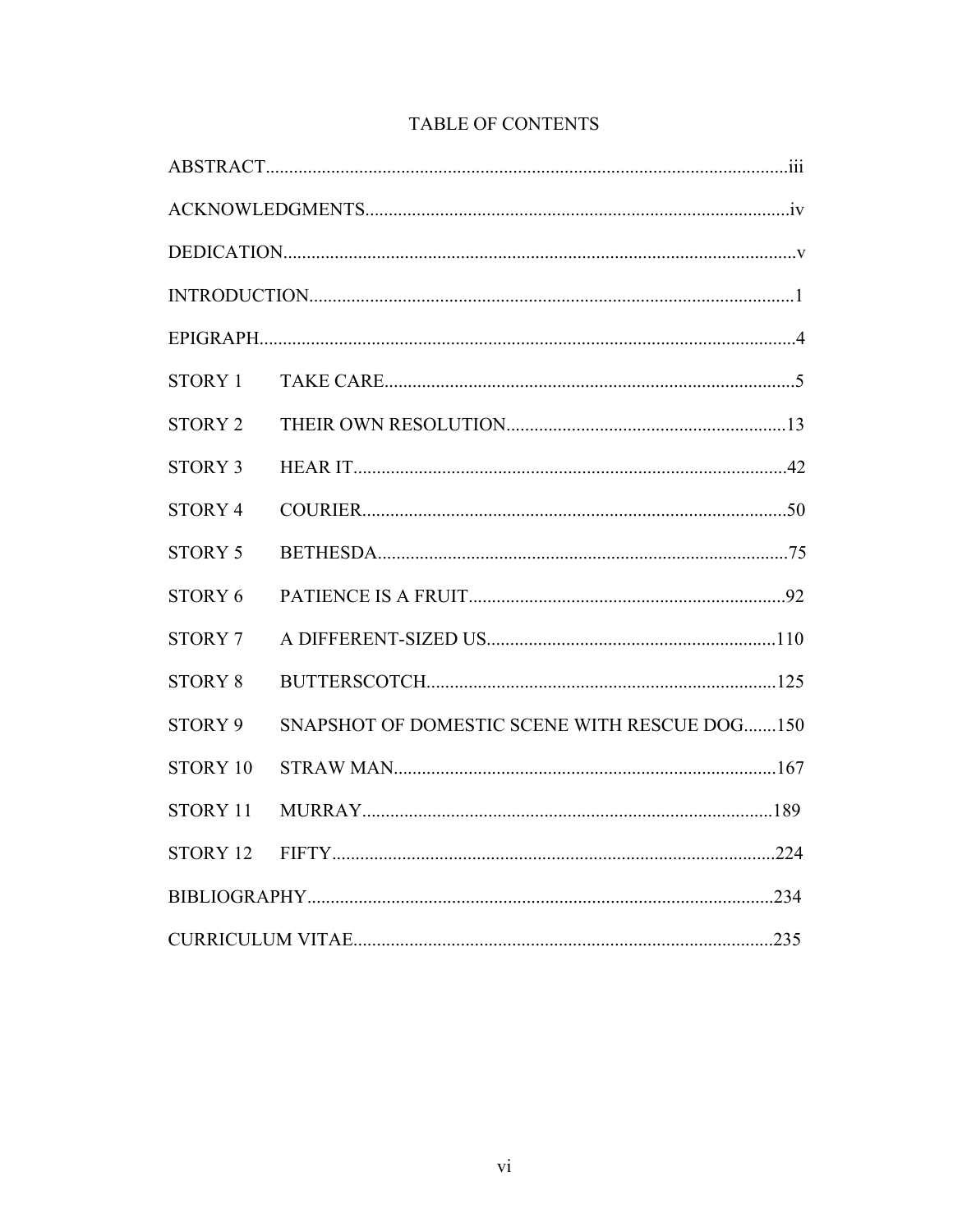#### INTRODUCTION

This introduction is meant to provide a cohesive account of the systemic pattern emergent in what might be referred to as Hegelian sublation, a series of interdependent, simultaneously disparate but relationally linked ideas within each story that, interspersed throughout a larger narrative (that of the book as a whole), form what Roland Barthes called the "obtuse" metafiction that takes place beneath the surface of a single image. This is to say that dynamic elements, if one is given an initial understanding of their nature, reconfigure themselves based upon the additional context of new plots, phrases, abstractions, metaphors, allusions, and cultural bases and biases. Such is the context that establishes (or re-establishes) the nature of Baudrillard's epigraph from Ecclesiastes in *Simulacra and Simulation*, which is to say that nothing can be trusted, not even that which is established as preemptively explicit.

What this amounts to is an intertextual drama, a theatricality played out in the foreground of a book akin to that of any author introducing the work of another. In other words, the introduction is created with the idea of explaining, providing in and of itself a reason to resist that explanation. This particular introduction is purely pro forma, written at bureaucratic knifepoint for those who Wendell Berry called "the explainers," and much of what has been said will and should be disregarded. A system of thematic principles inherent in a book of stories should emerge through the reading of it rather than via the pontification of its author. It should be evident that such an opinion as the one I've just given is, itself, a pontification of sorts, but I continue undaunted: if the author has done his job in the telling of the narrative and in the binding of the collection, then their cohesion, their interconnectedness, their fitful conflict and friction, that which makes

1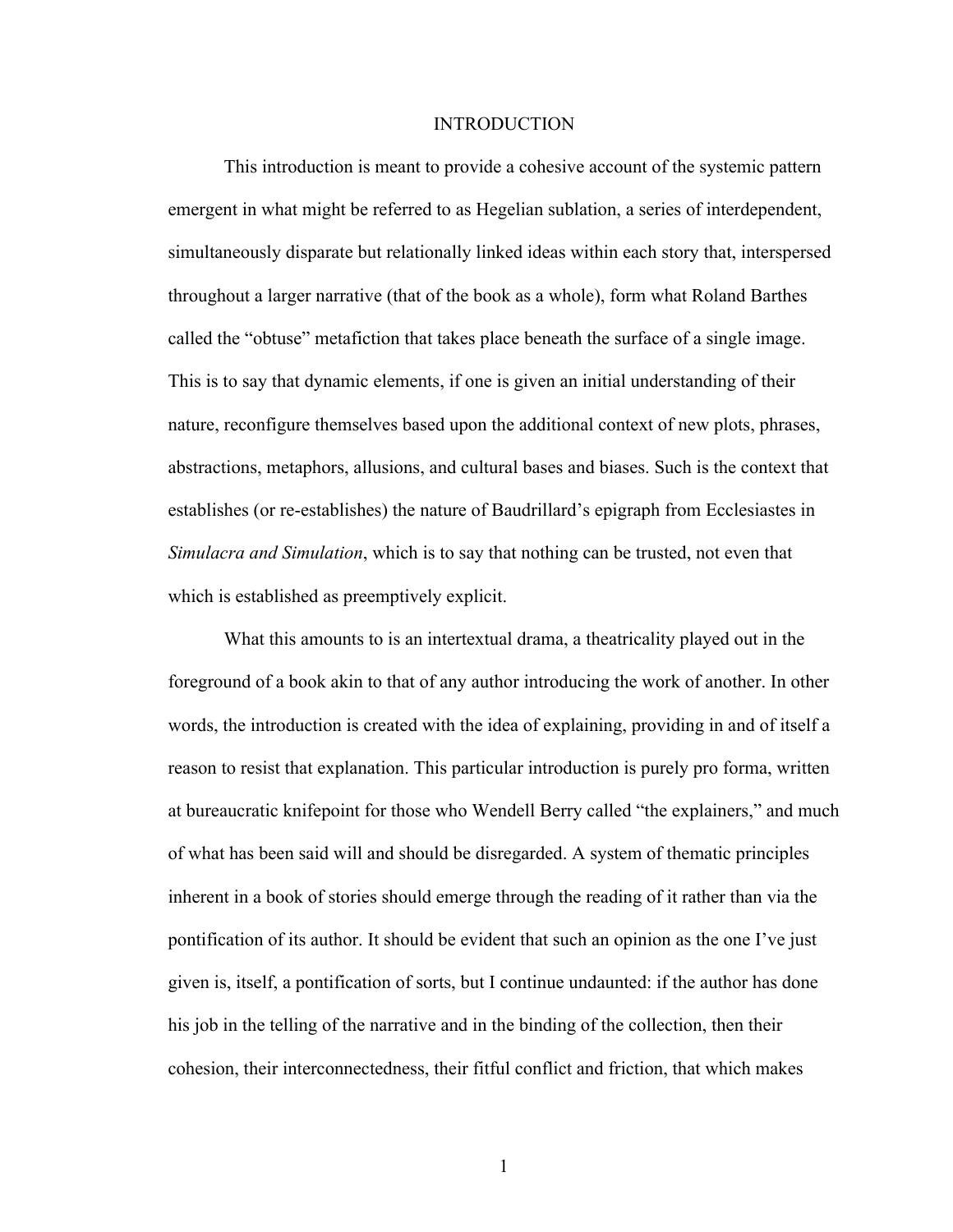them spark afresh with each new beginning, should become evident, as if the book were a country estate in the process of building itself brick by magical brick. One need only stare at the half-finished main house long enough to see, as twilight falls, the striking advancements of its many gables, its chimneys, its windows tickled by newly hung curtains, all taking shape as the sky dims and the mind begins to comprehend the thing as a whole—an entirety made complete by the viewer's own vision of what it *might* be.

What has come before and what follows within this section is requisite of this particular academic endeavor, a symptom of round things being jammed into machinemade, square apertures. I'd advise, if you wish to enjoy this collection, you begin with the first story and proceed on your merry way from there rather than dally here. You're a bright type of person most likely, and you'll certainly gather up meaning and develop ideas about thematic coherence and all that type of stuff. No doubt you'll also pass judgment on the author purely by dint of your own observational prowess. You'll have no need of me and should wish only to hear my voice as it entertains you. As Feste says, "we'll strive to please you every day," and so it should be, that the song is all; too much is said to explain the saying by too many not saying enough. Let it be what it is and enjoy. Hopefully your mind will feel the satiation of having been in thrall of the book's wonders, though your belly be no fuller for the experience.

For the explainers, however, there is what follows. In perhaps Laocoonian fashion, I beg you not to read it:

The stories in this collection represent an exploration of gendered and class considerations made while trying to capture the elemental nature of my childhood in a rural, Appalachian community. In such a community, issues of faith, violence, the

2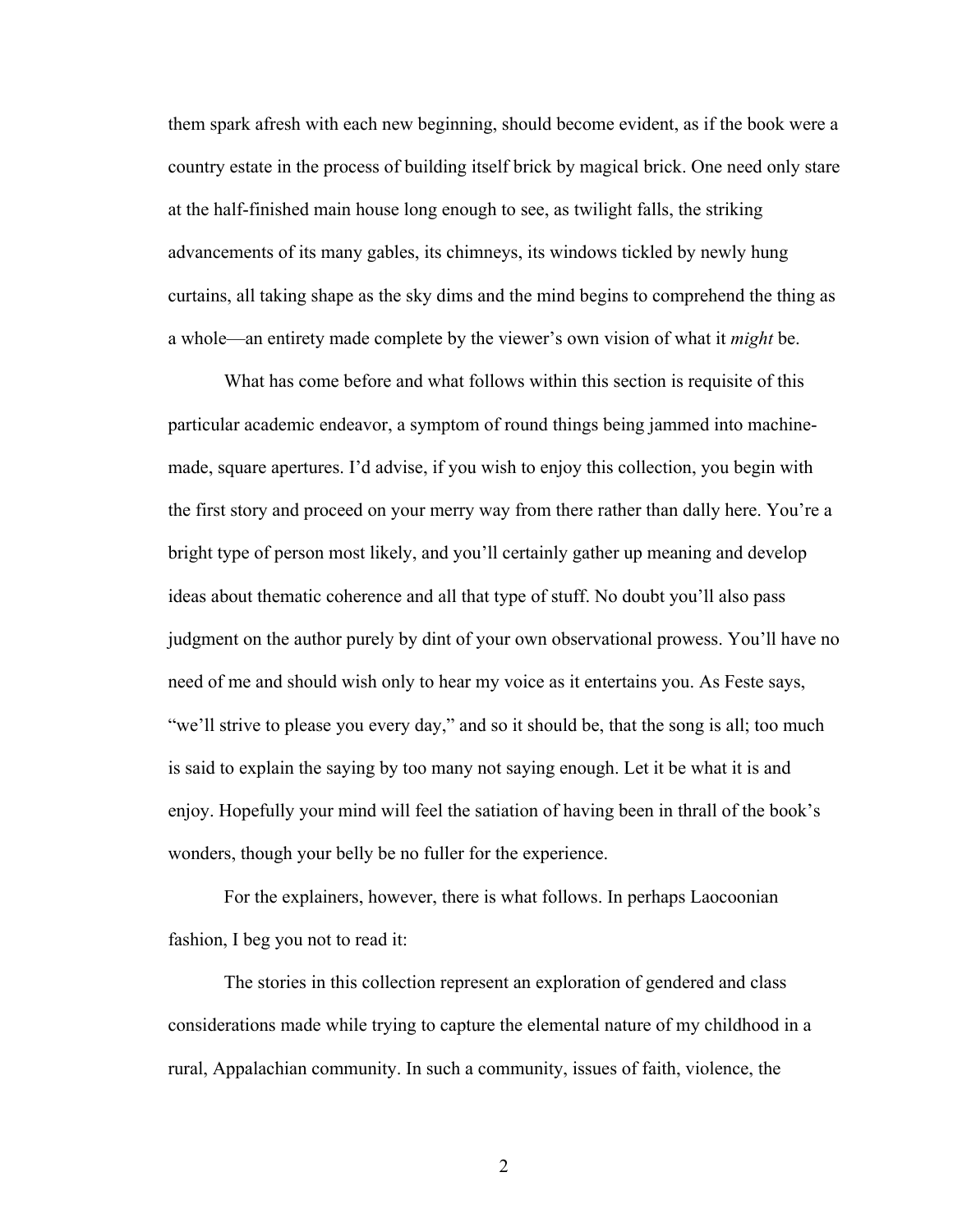imaginative act, and familial bonds become pressurized, usually due to poverty and a lack of accessibility to the larger world, which might have provided a sort of release valve. Because of a *lack* of outlets, the inhabitants of such communities often find themselves trapped and attempting to cope via an avenue of interiority, an escapism embodied by the purely mental, spiritual, or emotional journey because external escape doesn't exist. While not all of the stories take place in small, Appalachian towns, all attempt to tackle the kinds of desperation that present themselves in the face of unremitting inevitabilities. In other words, a pressure or fate from which there is no escape creates new means of egress precisely because of its inescapable nature. Such is the character of this collection—a sustained exploration of ineluctable outcomes with results manifested as psychically tangible escapes and reactions.

*Omnis traductor traditor*.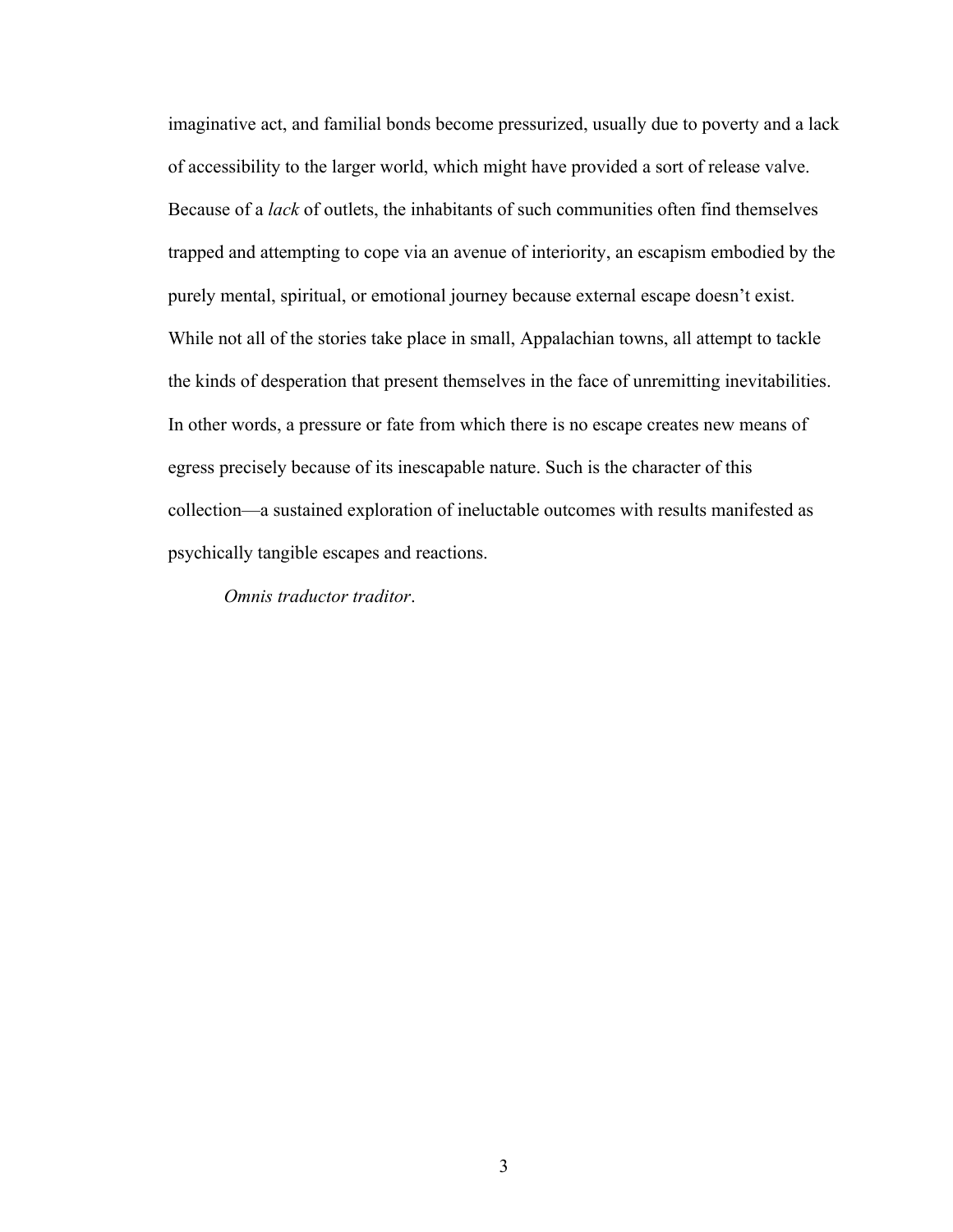## EPIGRAPH

The road creates us. The road and family.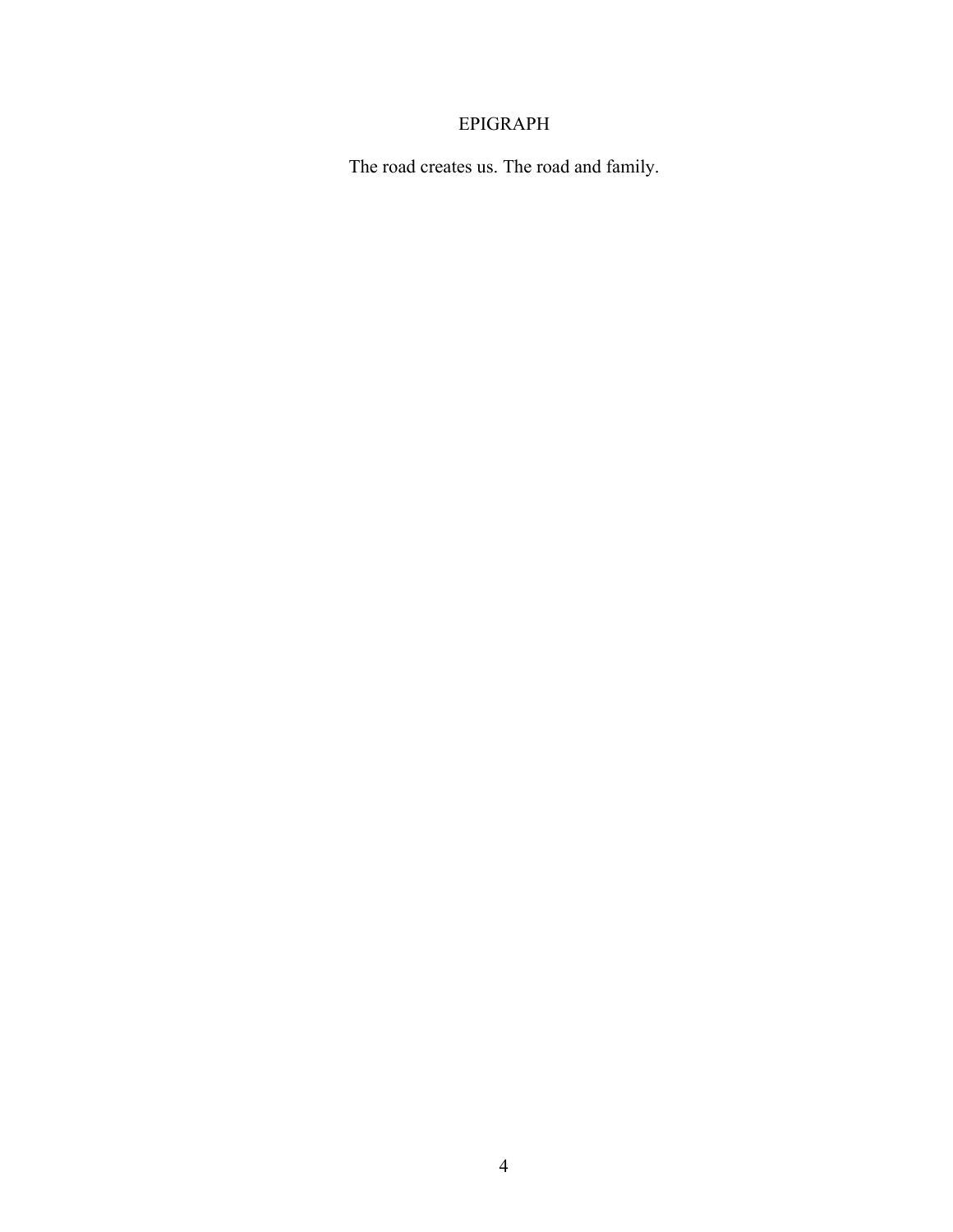#### STORY 1

## TAKE CARE

She said she was going anywhere.

I told her that was a long way from here, which was nowhere.

She didn't laugh.

I'd found her shivering near the highway, crouched against the wide, rust-addled post of the truckstop sign, the sign's heavy yellow letters hollowing out a nimbus in the night sky overhead: *A&K Aero-Stop, Heat and Electrical Hook-up, Shower and Eats*. I'd been turning over the miles for six days, crisscrossing the country in long, jagged sojourns of sleepless hours, downing coffee and Red Bulls, yellow-bees, a few dud reds a waitress sold me—I'd even foil-burned a dull shard of meth, which tweaked me for two days and tore out my guts the whole time—in hopes of losing whatever it was was chasing me.

She was nineteen if a day, a white girl with dreads, wearing a homemade sleeveless top and a corduroy skirt. She slid into my car silently and without looking me in the eye. Then we were off again, down the hueless highway somewhere in the middle flat dark of Ohio in my old Lincoln Continental with broken number-locks on the doors and a flaking skin of topcoat dull on the hood under moonlight. The car was an easy ride, a boat-swell bounce to the air-shocks, and we were fifteen miles away from that truckstop doing eighty, the radio low with some sad song I couldn't place from my college days, when she finally spoke again.

"I'm Trese," she said.

"Terese?"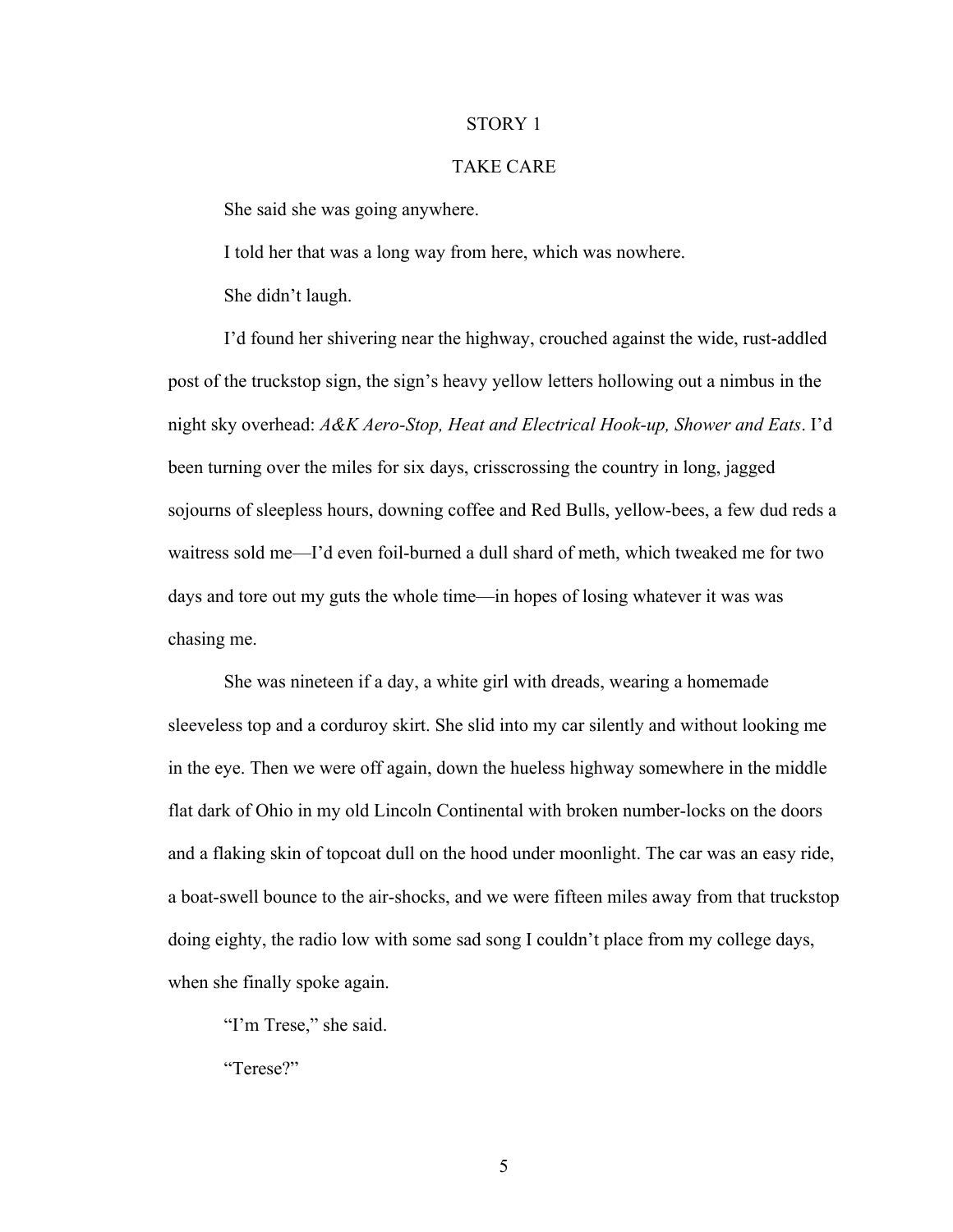"Trese. One syllable."

"Doug."

"Sex?" she said.

"I don't need that. It's not an exchange." I didn't want it to sound like a rejection and tried to make her feel pretty by gesturing to her bare shoulder, her face. "I just don't."

"I'm not making any value judgments," she said. "It's expected sometimes. I understand." She crossed her arms and stared into the window, her face making a green reflection in the glass, lit up by the glow from the radio numbers.

"Where are you headed?" she said. She didn't look at me, just looked out into the dry black fields rushing by. "You asked me. So where are *you* going?"

"Anywhere," I said. I tapped a rimshot on the steering wheel.

"Seriously."

"Usually hitchhikers are just happy for a ride."

"You make me nervous. I ask questions."

"I make you nervous?"

"Going to see family?" she said.

"Going away from family, then back maybe, would be closer to it."

"You look respectable, is all I mean. Middle-age. Haircut. Maybe you need a

shower. But you look like you belong somewhere."

"I'm a domesticated dog, is what you mean."

"Just not like a trucker. Not a traveler."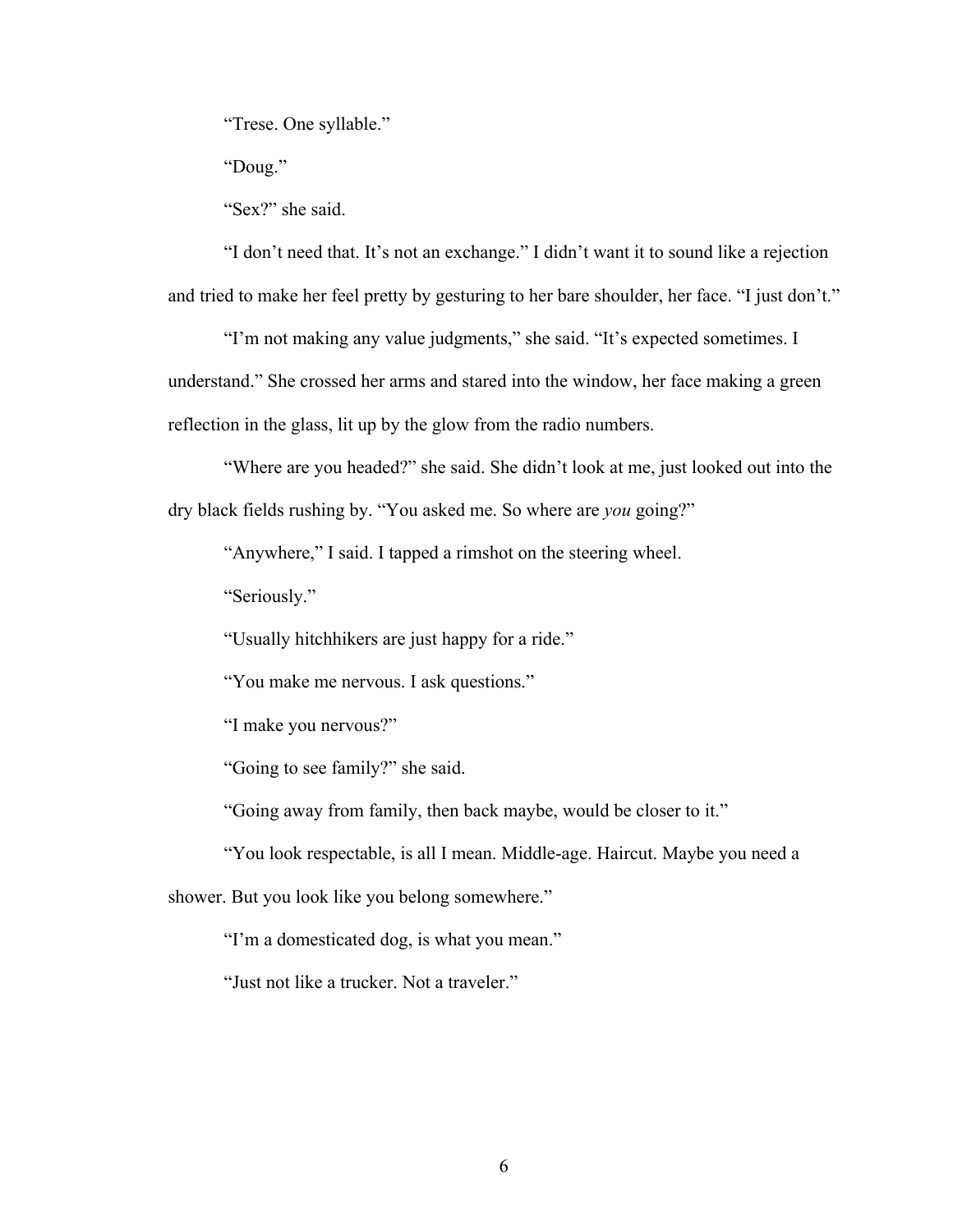I was wearing khaki pants, but only because my jeans had been stained. I'd bought the button-up shirt at a Sears in Billings, Montana. I'd never been to a more depressing place than the Sears in Billings, Montana.

"And yet I make you nervous," I said.

"You give off a creep vibe."

"Bit abrupt for somebody I could leave in the middle of a cow pasture."

"Cow pastures I can handle," she said. "Cow pastures are a piece of cake. It's people that get you. It's why I ask up front. A guy either wants it or he doesn't. If he wants it, we get it over with or make a deal. It's civil. The one thing I can't take is a guy getting creepy, you know?"

"And I'm already that guy."

"The guys who say no, those are normally the creepy ones. They go, I'm married. They show a ring. Then they lay a hand on your thigh. Inch up there with a pinky finger. God, if you want to fuck, just fuck, right? I'm not high and mighty. I won't tattle."

"You seem to have a lot of experience."

She tightened her arms under her breasts. She had two piercings in her left ear,

one in the lobe and one in the cartilage, and a small silver chain connected them.

"I'm going to Raleigh," I said.

"Fuck North Carolina." She'd gone sour. I'd given off some vibe, sent little waves of nausea, little roaches of unease, scurrying up her legs and spine.

"I'm terrible at hiding things," I said. "I've been driving for days. Just driving. This discomfort you feel. You're right to feel it. You're not right about why. But you're right."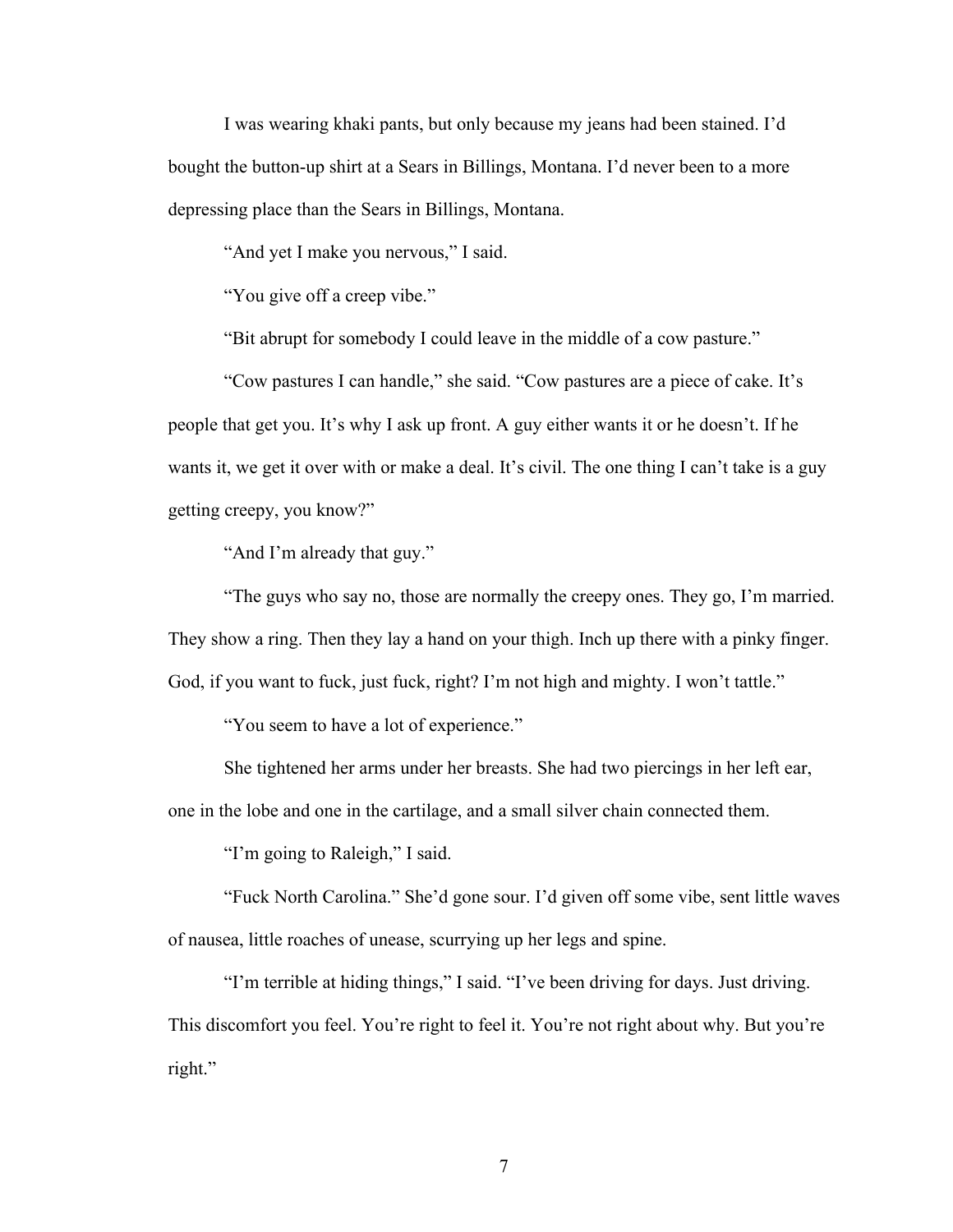"If I ask you to pull over, you better pull over," she said.

"But you're not asking me to pull over."

She tugged at the seatbelt like a pair of too-tight pants, pressed on the old motorized seat so it reclined with a groan. She rolled half on her side away from me. "Don't even try to touch me," she said. "You had your chance."

We drove in the murky, sweet quiet, maybe five minutes or an hour. Time was losing its consistency. I couldn't tell when I'd slept last. The days and evenings had overlapped slowly, like breaking waves rolling and being sucked under themselves.

I drove and I waited until I heard her snoring lightly. It reminded me of a little kid. Then I started talking as quietly as I could.

"I should practice this," I said. "Read it to somebody." I felt for the piece of paper I'd shoved into my pocket a hundred times, took it out, and laid it across the wheel. The words, written in pencil, were indiscernible in the dark, but I could feel them sitting there, testing the air in front of me with their weight, lifting off the page and gathering physical shape.

I imagined what was to come, the lectern, the respectable expressions of all those sad faces, the bend at the edges of their lips, the brows smartly sober or upright in what remained of their bewilderment. I imagined the strange formality of them having to take their seats, as if they were at any other gathering, a lecture or a string quartet recital, and then the preacher would speak and read and lead them in the singing and gently extend his arm to me because I said I'd do it. I wanted to get it right.

I would say what a shock it was. I would want to tell them the details about my wife Jessica and I going to Key West for a week. I'd want them to know that our

8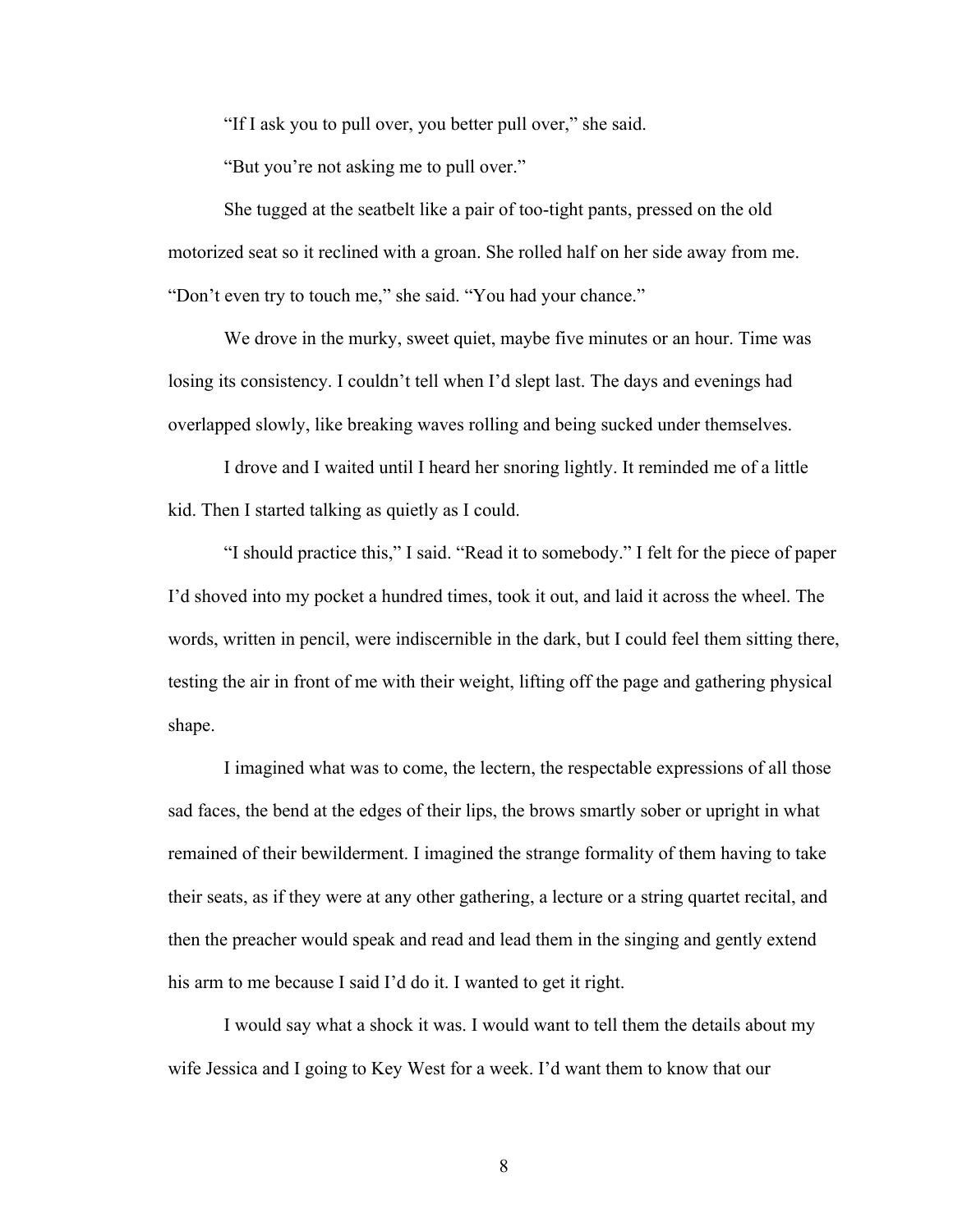daughter Anna would have been twenty-one in the fall. She was home alone. I'd want them to know that the world has no meaning, that Anna had fallen, hit her head on the bottom step of the staircase and died. That maybe if someone finds you there, lying like that, in time, you are taken to a hospital and the swelling in your brain is released in a touch-and-go procedure by neurological surgeons, but you don't die. You certainly don't do that. I'd want people to know that you should never give up your children. Never leave them for a week to go to Key West. I'd want those people staring up at me to know it was all my fault because, while I know you can't always be there, I could have been.

Except these aren't the words on the page. Some of the words are like this, but they aren't clear. They're jumbled scraps of memory jotted down outside of Raleigh, then in Mississippi and in Dallas before I turned north for Colorado and Wyoming and the vastness of everything, and the wide horizon turned the world to a sun-soaked blur until I turned back east, toward North Carolina, where our home with its multi-toned brick facade sits on a street where elms have been planted in the grass-green median, and there are women there who bury the tulip bulbs in the winter so that they bloom in the spring, and then there is Jessica, and she's in the kitchen and there is nothing to say but this. Our child is gone. Our everything is lost.

The autopsy and inquest have delayed the funeral, and if I drive straight through I'll be back in time. My phone went dead a long while back, but I called from a rest stop with a calling card and heard my brother Tom's voice, and Tom didn't make me speak, just said they were going ahead with the burial and he hoped I'd be there. He said, Take care of yourself.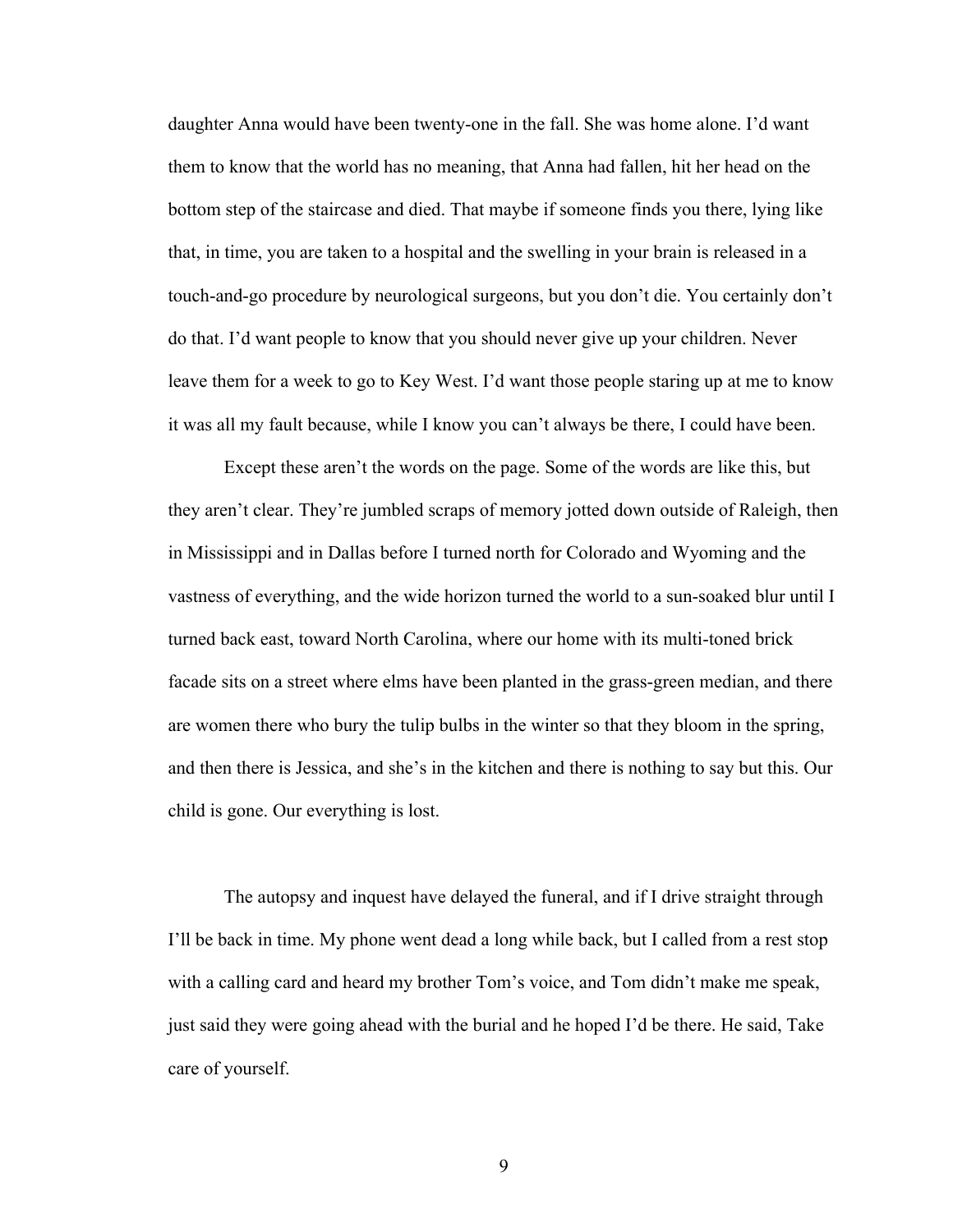And now the words are written in front of me on the steering wheel, and even though I can't see them, I know them.

"A box turtle in the leaves," I say. This I wrote in the upper left-hand corner. I wrote it first and it's the shakiest because I rested the paper on my thigh as I drove.

"The cost of her trumpet.

"The shallow end of the pool.

"A surprise in the dryer.

"Pie."

Because all of them are fragments. Little lost leaves of memory touching down to earth, and I'm scooping them up and trying to give them weight, trying to find a way of putting them into the formal structures that will mean something to others.

"Prom hairstyles.

"Math is a girl's best friend."

Prompts. While driving I had tried, in a moment of exhaustion, to write that one down, about the time I'd seen her so happy about the math scores for the AP test. I did it a few days ago in the car, trying to put it to paper while still holding my coffee, and I turned the cup over like an idiot, forgetting it was even in my hand, and dumping it all over my lap. And that was in Montana, and that was the one about math.

I'm reading the prompts out loud, and I'm not seeing them on the page because I know they're there.

"Crickets for the science fair.

"Jake.

"Our car accident.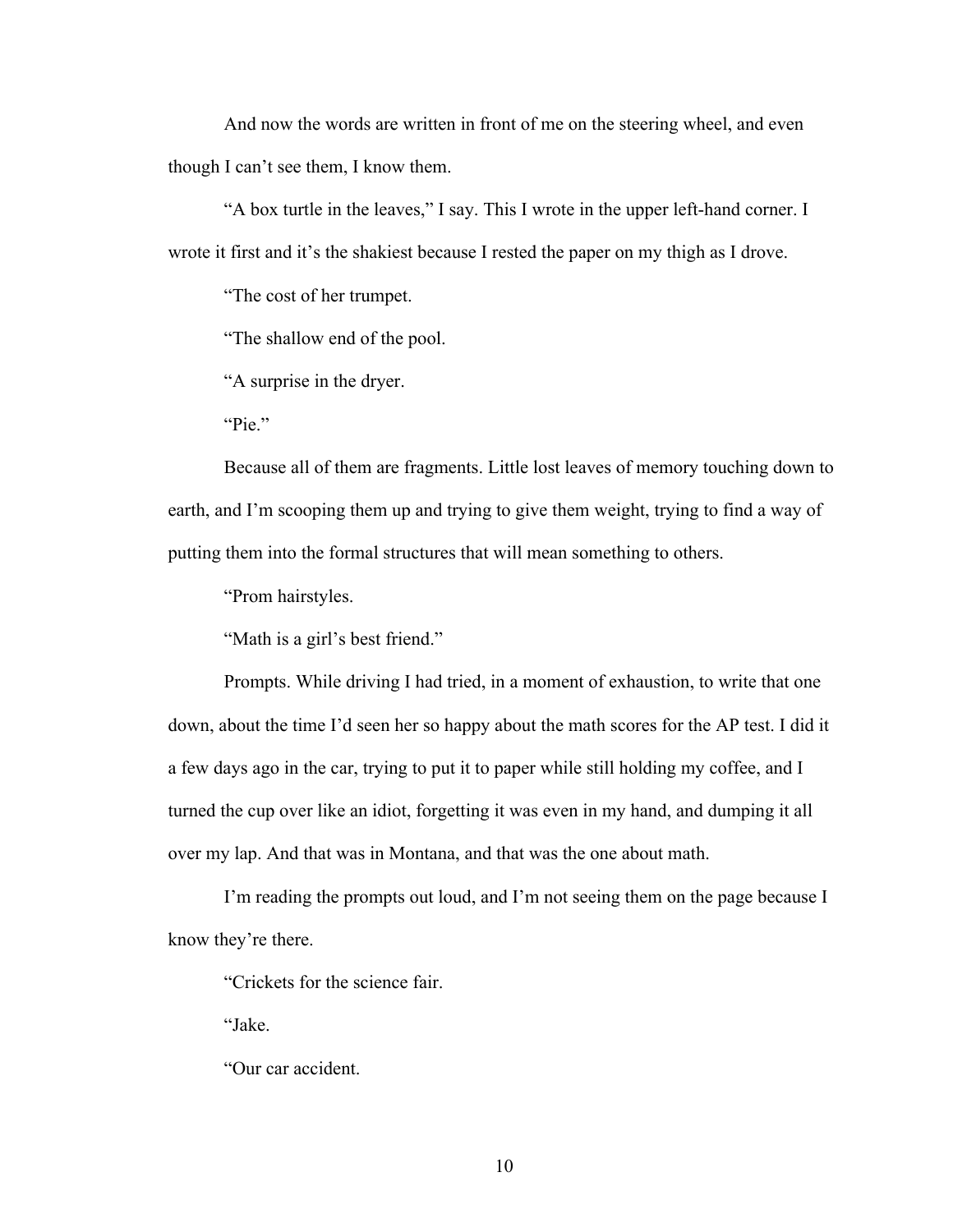"The misspelled banner.

"Teething. Fever.

And it all feels too light.

"Did you say something?" Trese is awake, and again I don't know how long it's been.

"I was reading," I say. I put the paper away some time ago, tucked it back into my pocket.

"Seems dangerous."

"No more dangerous than most things."

"Where are we?"

"We just crossed over into West Virginia."

"Oh. So what's that over there?" She points at some lights in the distance. A few blips scattered across a black dip in the land. We climb a grade in the highway and the lights take shape as a series of buildings cast against a low grayness in the sky.

"I think it's Charleston."

"What time is it?"

I turn off the radio and it reverts to a clock.

"5:32."

"You mind dropping me somewhere?"

"Where?" I say.

"Anywhere."

"That old bit."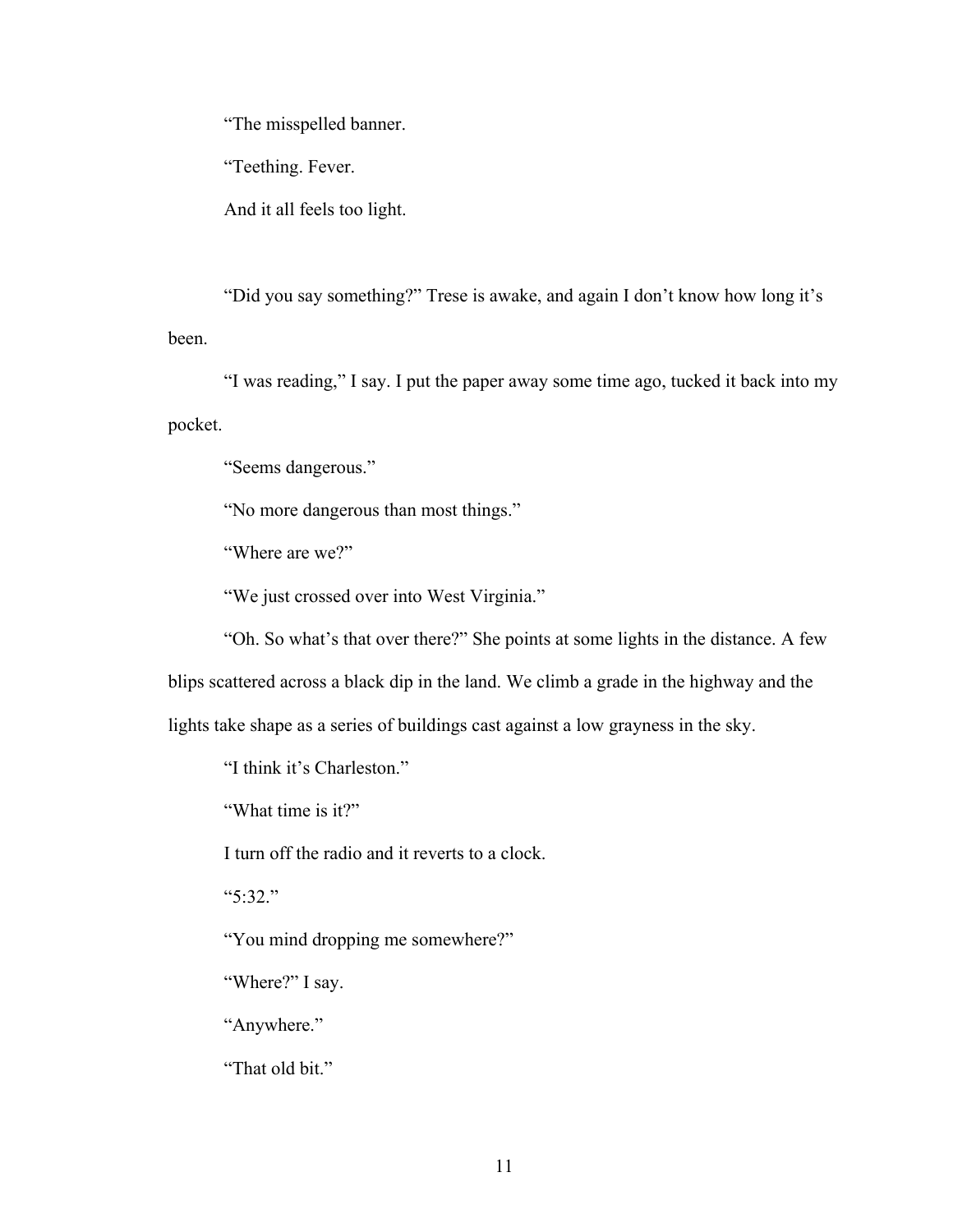"I can't help it," she says. "I'm a free spirit."

"You're in a better mood."

"You didn't try anything."

"That's it?"

She looks out the window and again folds her arms, but she's lost the tightwire tension in her neck.

"You know that feeling?" she says. "As an adult you get it less and less because it's you who's responsible."

"What feeling?"

"Like when you go to sleep, and when you wake up, you're someplace else.

You've rested and made progress all at the same time."

"This is a good thing?"

"It's good. Maybe it's one reason I like this."

She doesn't say what "this" is, not exactly, just keeps staring and points at a McDonald's after we turn down the off-ramp, and I let her out in the parking lot after handing her a twenty and telling her to eat breakfast.

"To start your day right," she says. "Healthy living."

And I nod and pull away, onto the highway, and then I'm driving through the mountains. The shapeless sun is in the sky, and the morning has no edges. I pull out the paper and write "Trese." And now I'm headed for a patch of morning fog that's rolling out of the trees and settling thick and blank and white across the lanes.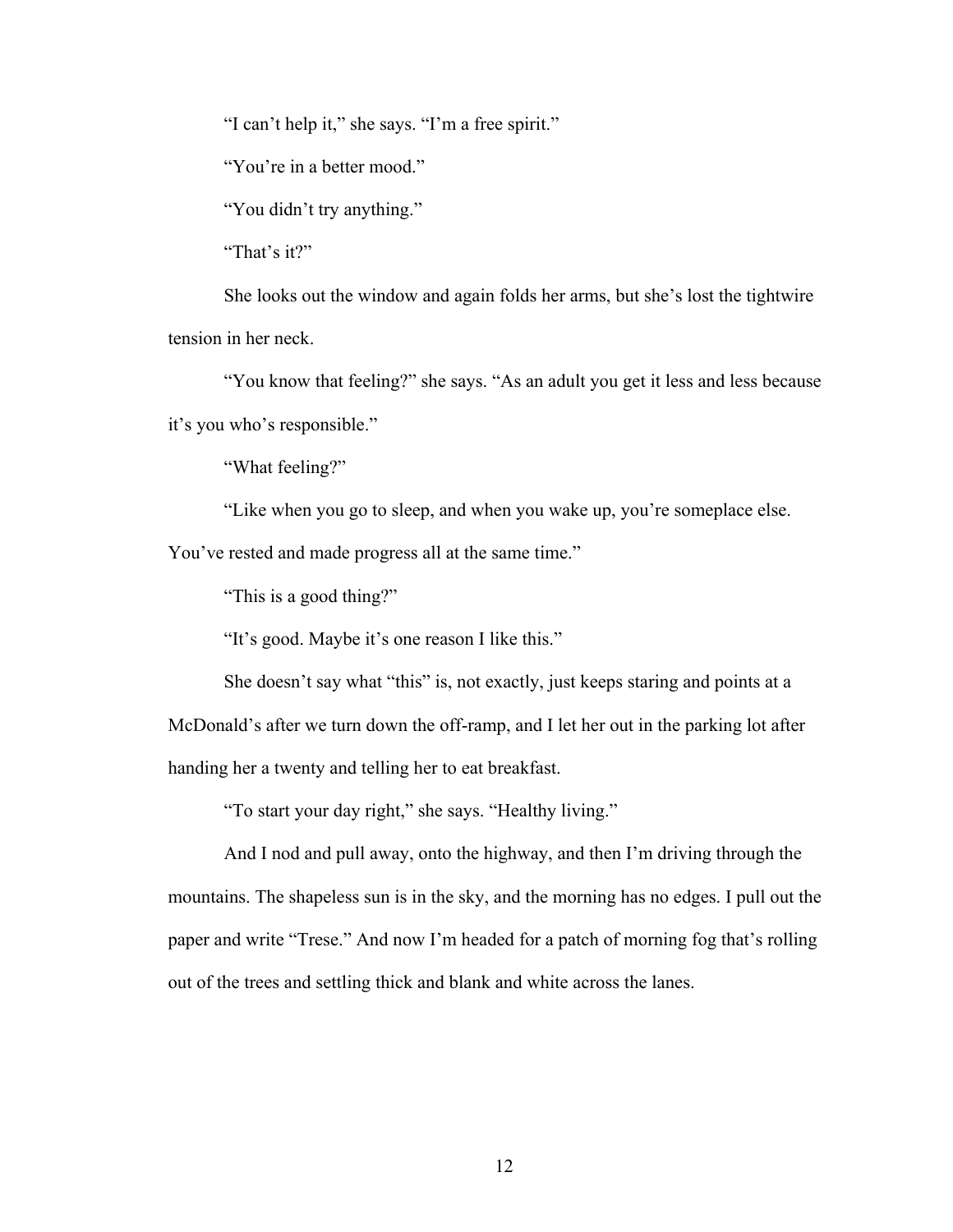#### STORY 2

#### THEIR OWN RESOLUTION

I was eleven and just out of band practice when my dad appeared, his long tall body like a broken twig, leaning against his new truck in the parking lot of the middle school. He wore one of those yellow baseball caps with the plastic mesh in the back and a foam front that said, "*I need another set of beer goggles . . . she's still ugly.*"

I trudged up to him and set my tuba case on the ground.

"You're not going to wear that, are you?" I said.

"Barnabus, I already am."

My father, who I'd never seen drink a beer in his life, had in the past three weeks, as my sister put it, "gone off the rez."

"We're still going to see mom tonight, right?"

He smiled. He was, I guess, what you'd call a handsome man, if somewhat on the overly lean side, unlike myself. I was 'large of bone' and undeniably unathletic. Pee-wee league football the year before had been disastrous; the helmet had fit so tight, it cut off blood to my brain and made my arm curl up involuntarily. I never went back. My consolation sport, the ping-pong club at the athletic center, had been equally a non-starter for numerous reasons.

"Did we say we were going to see mom, tonight?" Dad jammed his fingers into the front pocket of his new Levi's, which were tighter than his old ones. There was a kind of ignoble and traumatizing bulge about the zipper, a scrotum-crushing denim bubble that reminded me of a water balloon being squeezed.

"Dad, it's important. And mom'll flip if you don't."

13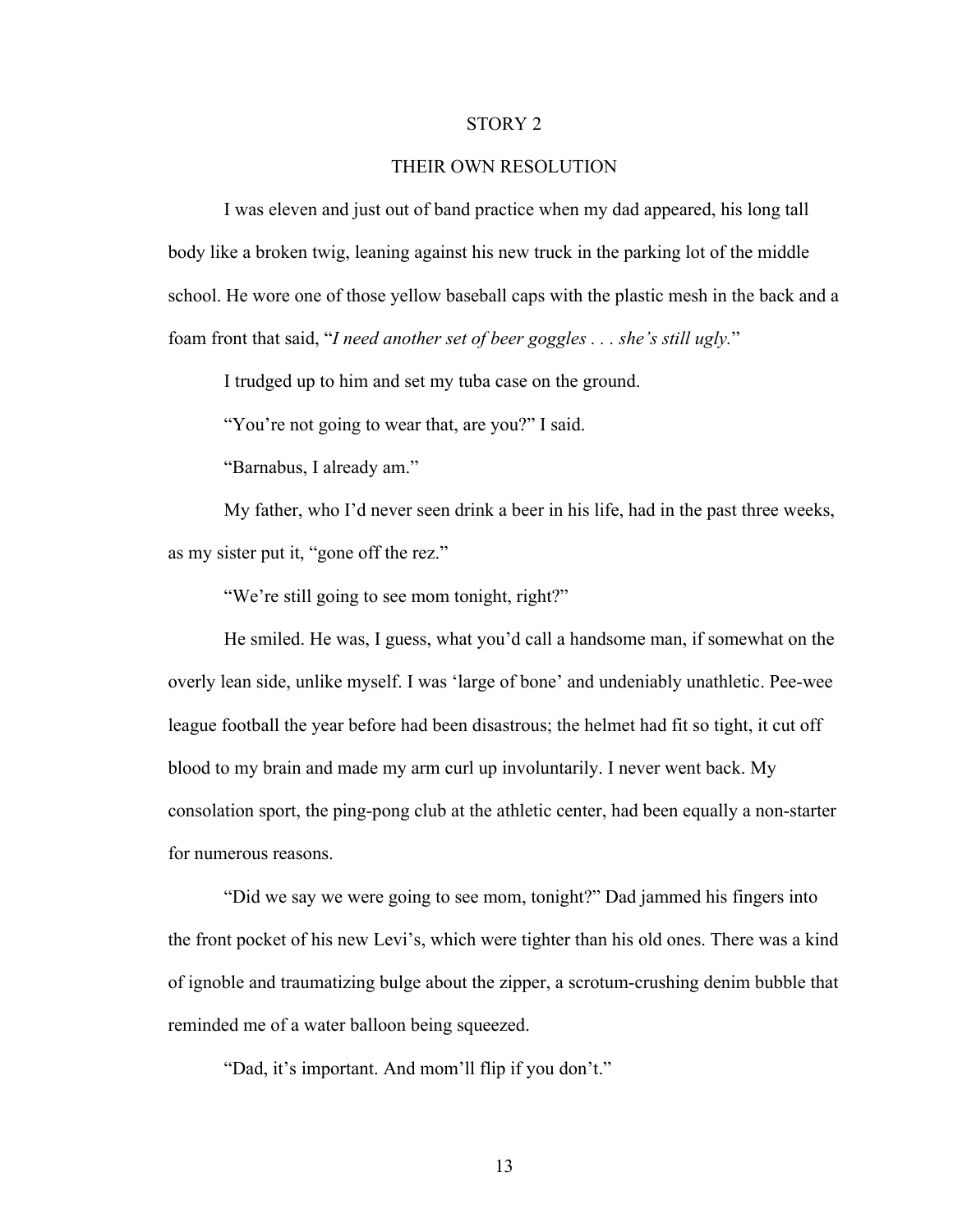He lifted my tuba into the back of the truck and secured it with a bungee cord. "How about we do something different, just you and me?"

Tonight's dinner, unequivocally, was to be the most important meal of my life. Plus, it went without saying most kids my age would rather die than hang out with their fathers. But Dad's new 'lifestyle,' as mom called it, lent an edge of outrageous possibility to every undertaking.

"Like what?" I said.

He was thinking, touching his bare ring-finger with his thumb. I toyed with the idea of sending him a telepathic message—titty bar titty bar titty bar—a place I wasn't even sure how to picture, let alone if one existed in Ohio. A wild and lost kind of look had overtaken him lately, and he always held his gaze just over my head. It was going on four-thirty and the mid-autumn air felt charged with the dry early onset of dark. I kicked a few rocks.

"Watch the truck," he said. He stroked its pale side like a skittish perlino.

"You still thinking?" I said.

"You got suggestions?"

Titty bar, I mind-screamed.

"I suppose there's always chocolate sundaes," he said.

"Or beer." I pointed to his hat, and for a second he looked ashamed.

"You're too young for that."

"What about dinner with mom? We could do that, like you told her you would."

"Or," he said, "what about target practice?"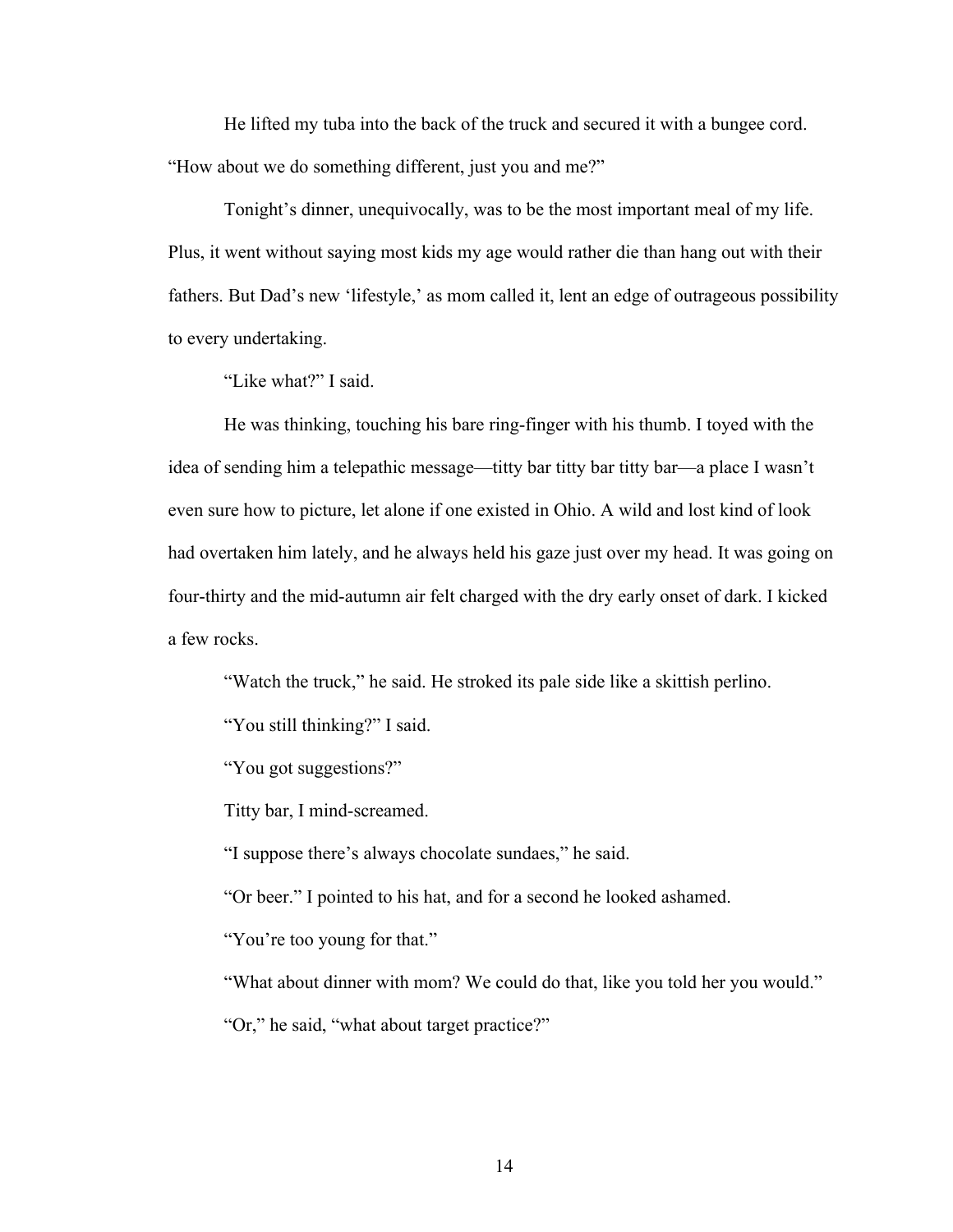There was no frame of reference. I'd never fired so much as a BB gun. So far as I knew, Dad hadn't either.

He opened the door to the truck and inside were two shotguns resting, butt ends on the floor, against the stickshift. White price tags still hung from the stock of each one. On the seat was a plastic Wal-Mart bag holding three boxes of shells.

I managed a croaky "What?" and Dad laughed. It wasn't a way I'd heard him laugh before.

"Check it out," he said. He pointed to the truck bed. I had to press right up against the wheel well to see the nine grocery bags bungeed next to my tuba case. Each bag contained two or three gallons of milk. Big white plastic jugs. If I'd thought of it then I might have found it funny: here was essentially what I would have seen at a titty bar.

"These," he said, "are for target practice. The cashier at the checkout line thought I was crazy."

The separation had been as swift as it was silent, the ninja of divorces. Mom and Dad never screamed at one another or held long family meetings in which my sister and I were made to hear the sordid details of their crumbling relationship. One day Dad left the house with a duffel bag of clothing. Mom cried in her room for two days before she sat me down in the living room. "You're going to go with your dad," she said, "We've decided both you and Joleen are at an age where you need to have someone in your life who can address your particular concerns."

Thankfully she never mentioned 'changing bodies,' but the rest of her speech had a legalistic ring to it.

15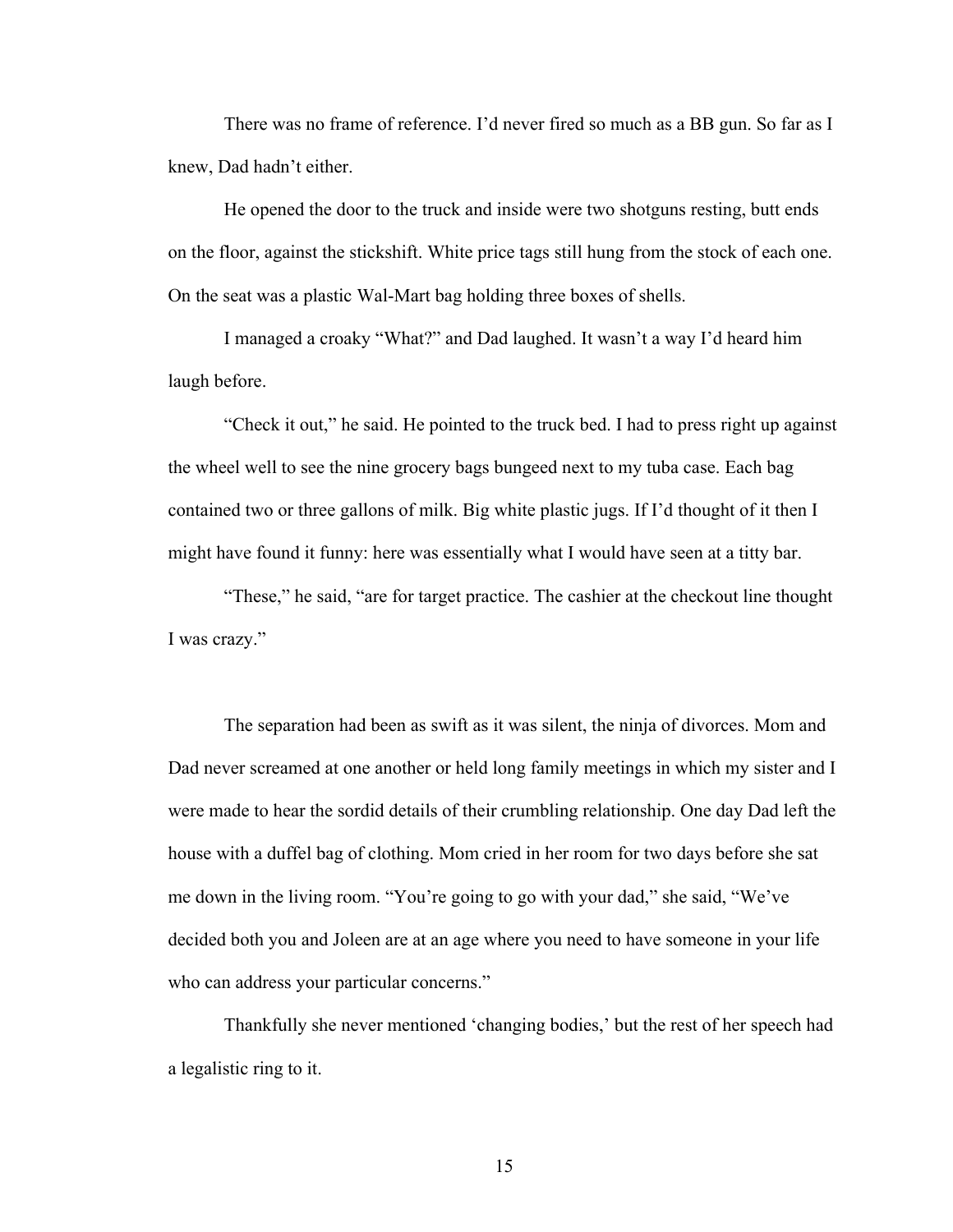"I'm doing it for you," she said. She dug her fingernails way down into the couch, then put her hands over my ears. She held my head. "A boy needs his dad," she said. I got the sense she'd rehearsed this part the most.

I didn't argue. Dad had been in a hotel while he sought out an apartment. When he came for me, he and mom treated each other like old friends in a supermarket. She mentioned my socks still in the washer and asked if we'd like to wait while they dried. He said no. We'd buy new ones.

My feet were rubbed raw with blisters for a week before he remembered.

We'd been driving in silence for nearly twenty minutes, the shotguns riding bitch between us, before I noticed the newly installed CB. It sat beneath the radio, mounted to the underside of the dash. Its coiled cord sprung and swayed with every bump.

"What's that?"

"Oh," he said, "are you addressing me?"

It had been three weeks since the official separation, and in that time I'd taken up a form of what I considered to be subtly malevolent protest. I couldn't avoid all communication, but there was plenty of time in transit together. My silence was aided by the racket of the truck. Dad called it the sound of the road. To me it sounded like pretension. He'd never been an especially outdoorsy or physical guy, and he'd never had use for a pickup. But its industrial tumult of bolts, the naked singing of its shocks, filled the space between us and hid my silence so I couldn't be accused of outright rebellion.

"What is it? A radio or something?"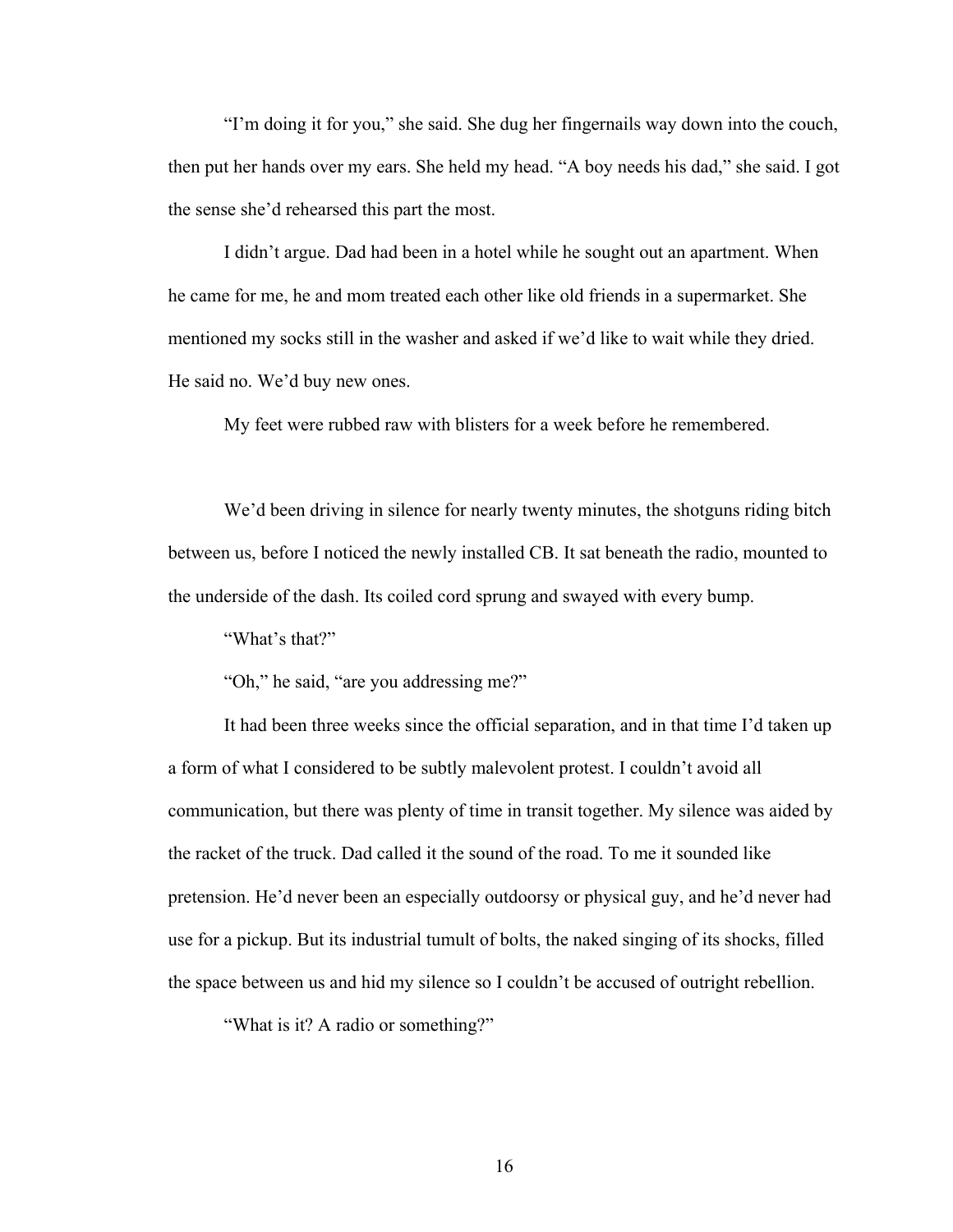"A citizens' band," he said. I could tell he'd been waiting for me to ask. "Forty channels. Want to listen?"

He turned the volume knob over with a click and the box came to life with a low static.

"We can talk to other truckers," he said.

"We're not truckers. We're in a truck, but we're not truckers."

"What should our code name be?" He picked up the mic, cupped it in his palm, and pressed down on the button. "Breaker breaker. This is the white hog comin' atcha, over"

The static returned. I held my breath.

"Breaker breaker," he said again. He fiddled with a knob labeled 'squelch.' The static changed tone, the sound like a handsaw being bent in a man's hands. "Breaker breaker, come back at me, good buddy."

We drove out of town, our ears bent toward the squawk box, our mouths open. He handed the mic over. "You try it."

"Can I give us a different name?"

"We can be whatever we want."

"Breaker breaker, this is . . ." I was blanking. "White hawk," I said. "Anybody out there?"

We listened to static the whole way.

Tonight's dinner was a mandate. After being released into my father's custody, my new life with him was revoked almost as soon as it began. I'd been at school eating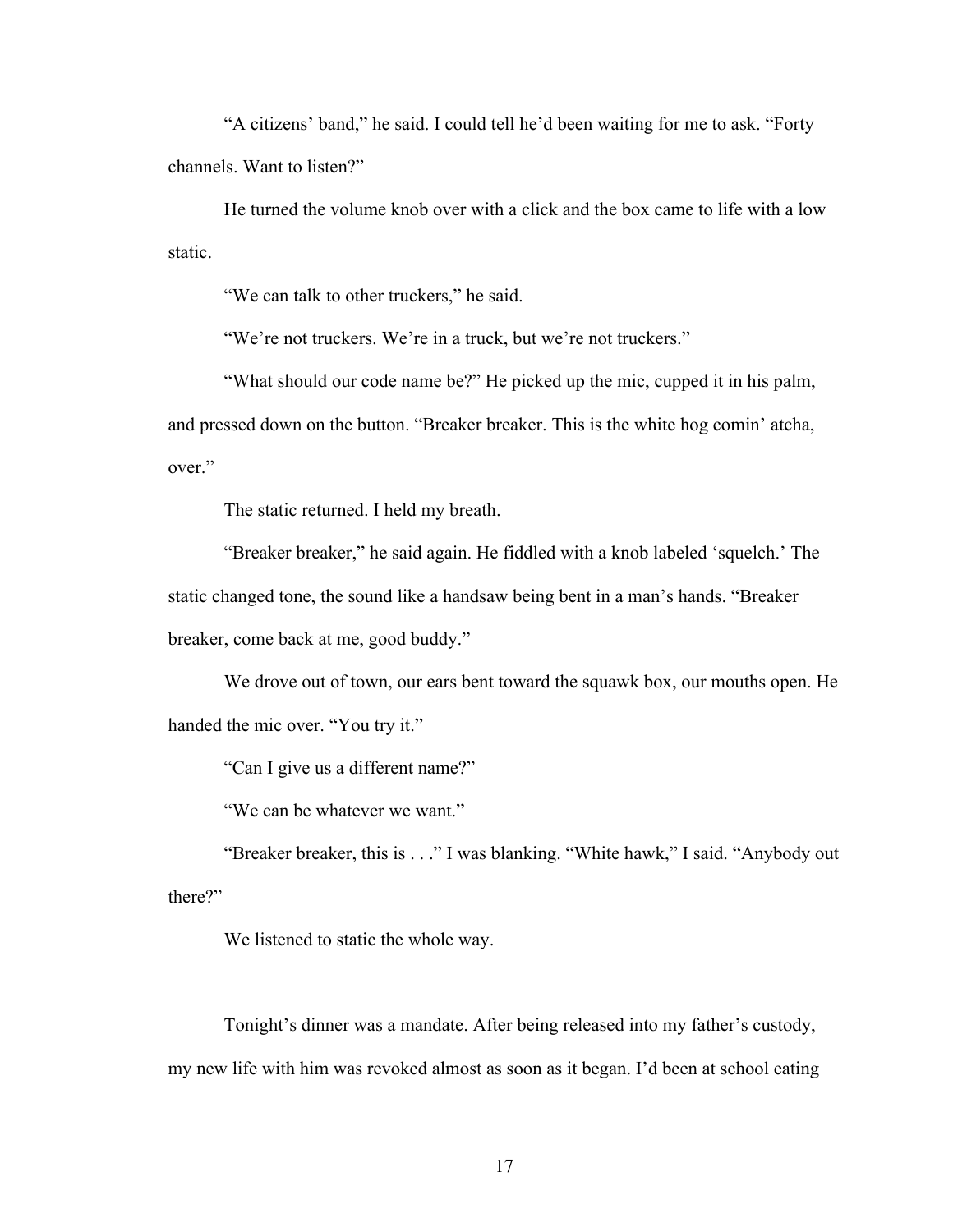lunch when the vice principal marched me out of the cafeteria. I followed her into the hall still toting my corndog. She led me in silence directly into the principal's office where she sat me down alongside my mother.

My mother was a green-eyed woman who smelled strongly of Dove. She possessed farmer's hands, strong-fingered, a trait she claimed was her father's. A high pique had worked its way into her face, her skin flushed, her eyes watery. She looked like someone had doused her with a shot of pepper-spray. Our principal, a heavyset man with a perpetually brown wardrobe, sat behind his desk. He didn't once look at me.

"I'm taking Barnabus home right now, and we're leaving the state," she told him.

"Mrs. Beiting, you know I can't allow that. Not until we contact your husband."

My parents had signed papers notifying the school of our new arrangement.

"Mr. Beiting is the primary caregiver, according to your own statement."

My mother pounded her farmer's fist into the arm of her chair. "Things have changed. I want him now."

The principal leaned back in his chair and crossed his thick fingers over his stomach. "I don't want to call the police."

"You call the police," she said. "You see what Sheriff Hamilton thinks of my husband—still legally married—what he thinks of his high school buddy, Dan Beiting, in the IGA supermarket holding hands with another man."

The principal looked my way.

I held up my half-eaten corndog. "His name is Ed," I offered.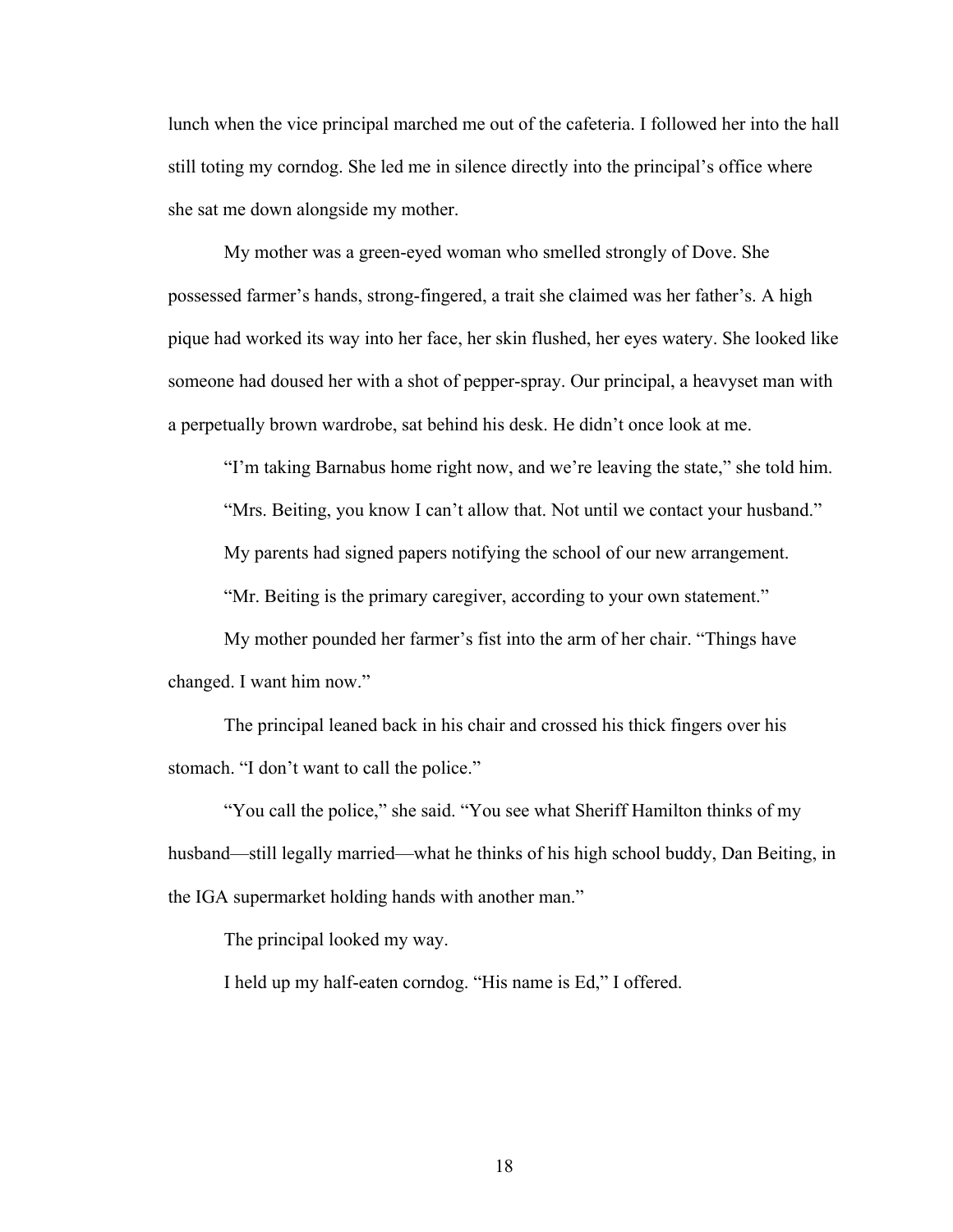I'd met Ed once, at a JV basketball game. I was first chair tuba in my fifth grade class, and I'd been selected as one of a dozen kids to come play 'Hang on Sloopy' with the high school band for half-time. I was sweaty and winded by the third quarter when the band director released us, and by the time I'd stowed my tuba in the trainer's room, Dad and this other man were in the hallway waiting for me.

"Great job, buddy," Dad said.

"You couldn't hear me."

"I could, too. You're the bassline, am I right? That song's nothing without a bassline. Am I right?"

He turned to the other man as if for confirmation. The man was slightly taller than my dad, more muscular and healthy-looking in a fitness-nut sort of way, but he looked older. He had a gray crew cut, which he rubbed somewhat nervously.

"I could hear it," the man said. "Sounded real good."

"This is my friend, Ed," Dad said. "I thought he'd like to hear you play. Ed was in the Ohio State Band. He played that song, 'Hang On, Sloopy.' Did you know it's the state rock song? He played it in the big time, so he knows what he's talking about."

Ed and I looked at one another.

"Could you really hear me?"

"Definitely," he said.

"I'm Barnabus." I held out my hand. Ed shook it, a single firm jolt.

"That's right," my dad said. "I'm glad you guys met. I'm glad Ed got to hear you play."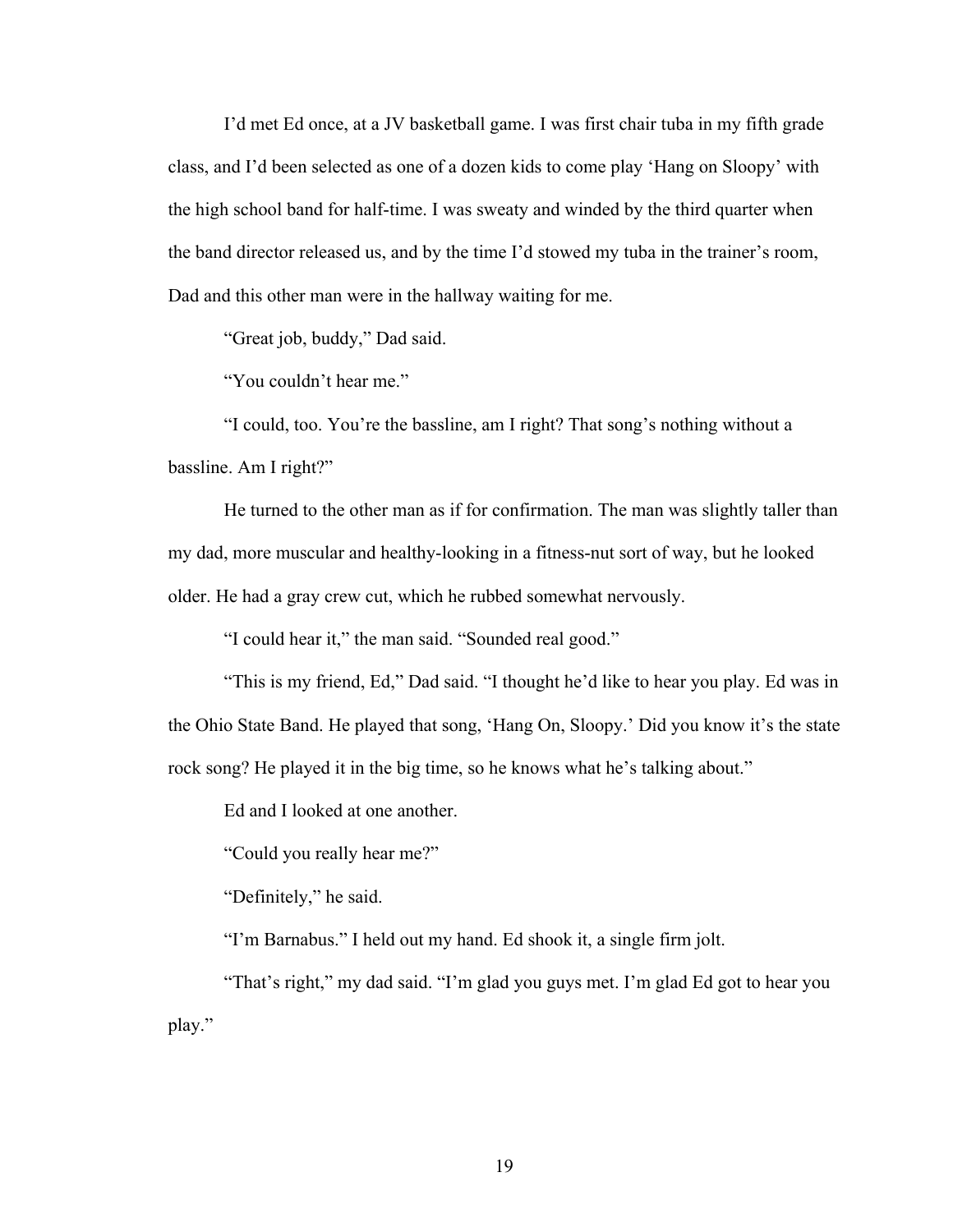Mom didn't take me from school. The principal talked her down like he'd been trained for such crises. Maybe he had. She called Dad that night and they set a date, the following Thursday, for dinner to reconsider the division of parental labor. What she meant was, she wanted me back. Dad was no longer suitable. I suppose she'd suspected, but the sighting in the grocery store had made it official.

Now it was Thursday—*the* Thursday—and Dad and I, instead of driving toward mom's house, were dropping out of his truck holding shotguns and staring at a bald patch of land. Two massive oak stumps stood in the middle of a field of sallow clover. There were no houses for miles. I'd heard high school kids came out here to do it doggy-style on the stumps. Some of the kids called it hump-stump field, but it didn't look like anybody had been here in a long time. Maybe not ever.

"You ready?" Dad said.

"Are we still going to mom's?"

The tension in his neck and shoulders suddenly broke. He seemed to lose height. "Is that what you want? To go with your mom?"

"I don't know."

Dad and I had only been on our own a few weeks. Life was inscrutable. We were like an object tossed into the air, in that nanosecond, reaching our zenith before succumbing to gravity, a moment of perfect weightlessness when all forces seemed equal and all decisions impossible.

"I just don't know," I said.

"Why don't we do some shooting. Then we'll decide. We'll talk about it."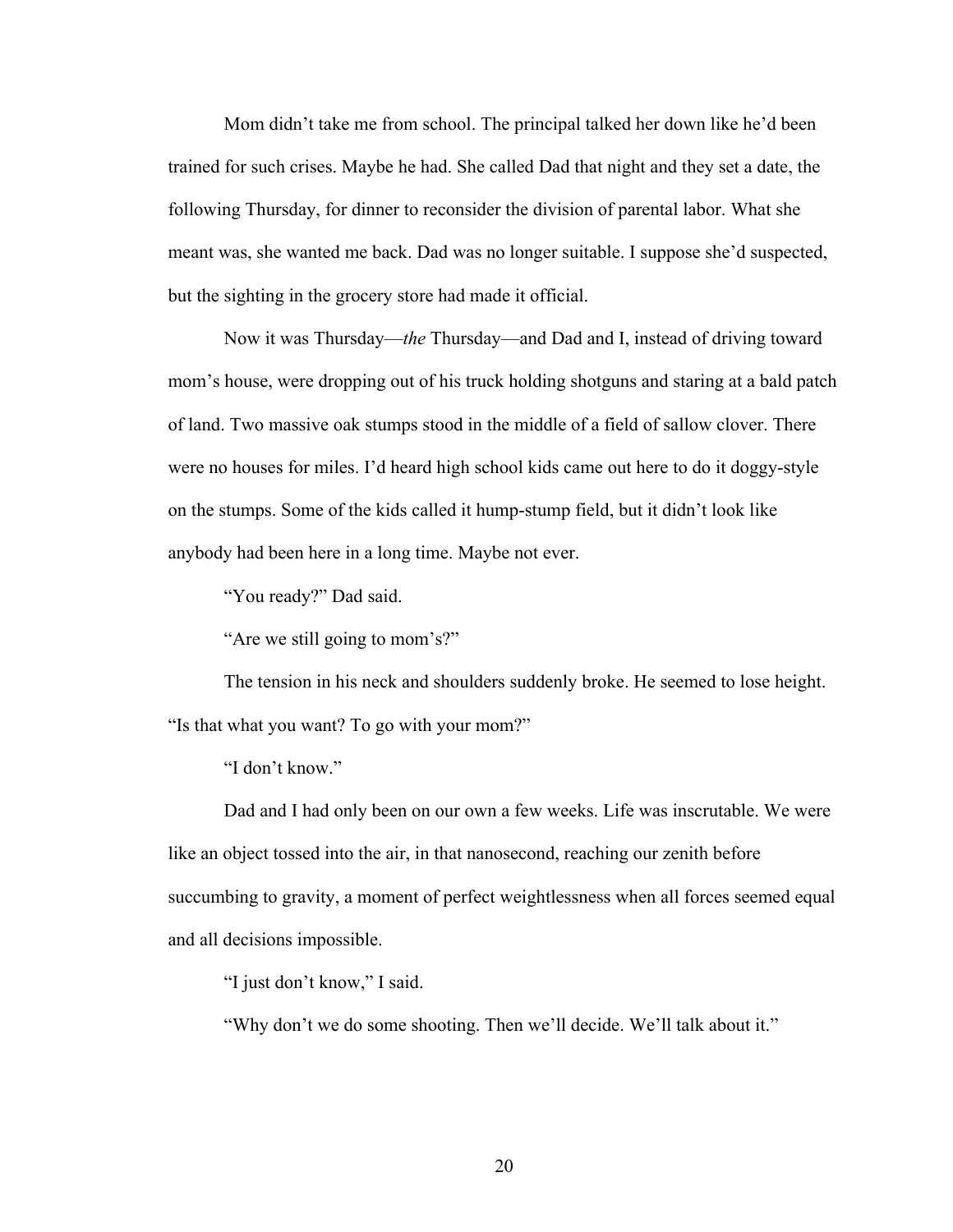I pulled the price tag up around the barrel of the gun. It was a paper thing written by hand—\$230—and it was tied with a thin piece of string. It came off with barely a snap. And like that, the gun felt like mine.

Evening was already shading the sky a murky eggplant color as we walked out to the middle of the field and Dad sat down on one of the stumps to quietly read the shotgun manual cover-to-cover.

"All right," he said. "I think we've got it. Just remember never to point the gun at anybody."

"Did the manual tell you that?"

"No need to be snarky. We're having fun here." He held up the sack of ammunition, then walked me through the function of the safety switch, the loading of shells, the sighting, the unsmooth action of the pump as it slid the shells into the chamber, a glimpse of red through the opening on the right side, and then we were ready to fire.

He set the first gallon of milk on the stump and we both walked back toward the truck, our guns pointed skyward. Dad rested the butt of his shotgun against his ribs so he carried it like a man in a movie. I held mine in a mock military way, crosswise in front of my chest. I imagined us looking like something we weren't, something more badass. Holding a gun gave me that feeling, like I was untouchable.

We walked almost all the way back to the truck and turned. We were about fifty yards from the stump. The milk jug looked miniscule and less dramatic from here.

"You ready?" he said.

I set my shotgun on the hood of the truck. Dad winked at me. Then he turned and fired.

21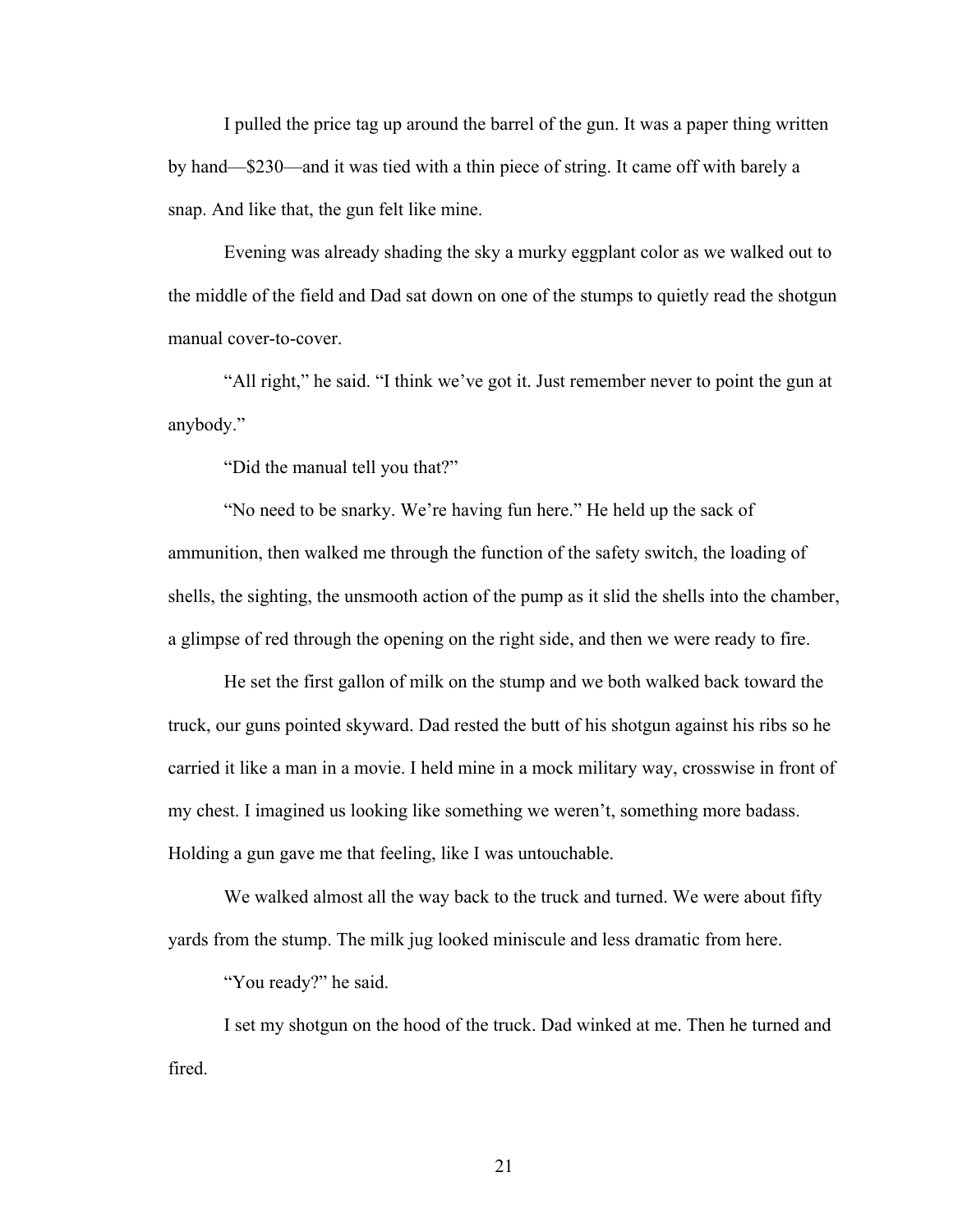The shot rang loud, and I clapped my hands to my ears. Dad opened his mouth like a man trying to yawn on a plane.

"Holy shit, that was loud," he said. It was the first time I'd heard him curse.

"Holy shit, that was loud," I repeated.

"Did I hit it?"

"You hit the grass," I said. "I saw dirt fly up."

He handed the gun off to me and went riffling through the glove box of the truck. I noticed he hadn't set the safety, so I did it myself. He came back with bits of tissue he'd twisted into little white tornado shapes.

"Stick these in your ears."

We looked like prop comedians making it appear as if handkerchiefs were going all the way through our brains. I tried smoothing my tissues down to give myself a more sleek look.

"Let's get closer," Dad said loudly. The volume of his voice made me doubt the effectiveness of the tissues.

With less ceremony, he stopped, looked down the barrel, and fired again. A chip of the stump on the right side splintered into the air.

"That was kind of cool," I said. The blast had been almost as ear-cracking as before.

"Must be something wrong with the sight," he said. He fired. No hit. He walked forward another ten yards. "Do you know what this dinner is going to be about?"

Fired again. Nothing but shredded clover.

"I know it's about you and Ed," I shouted.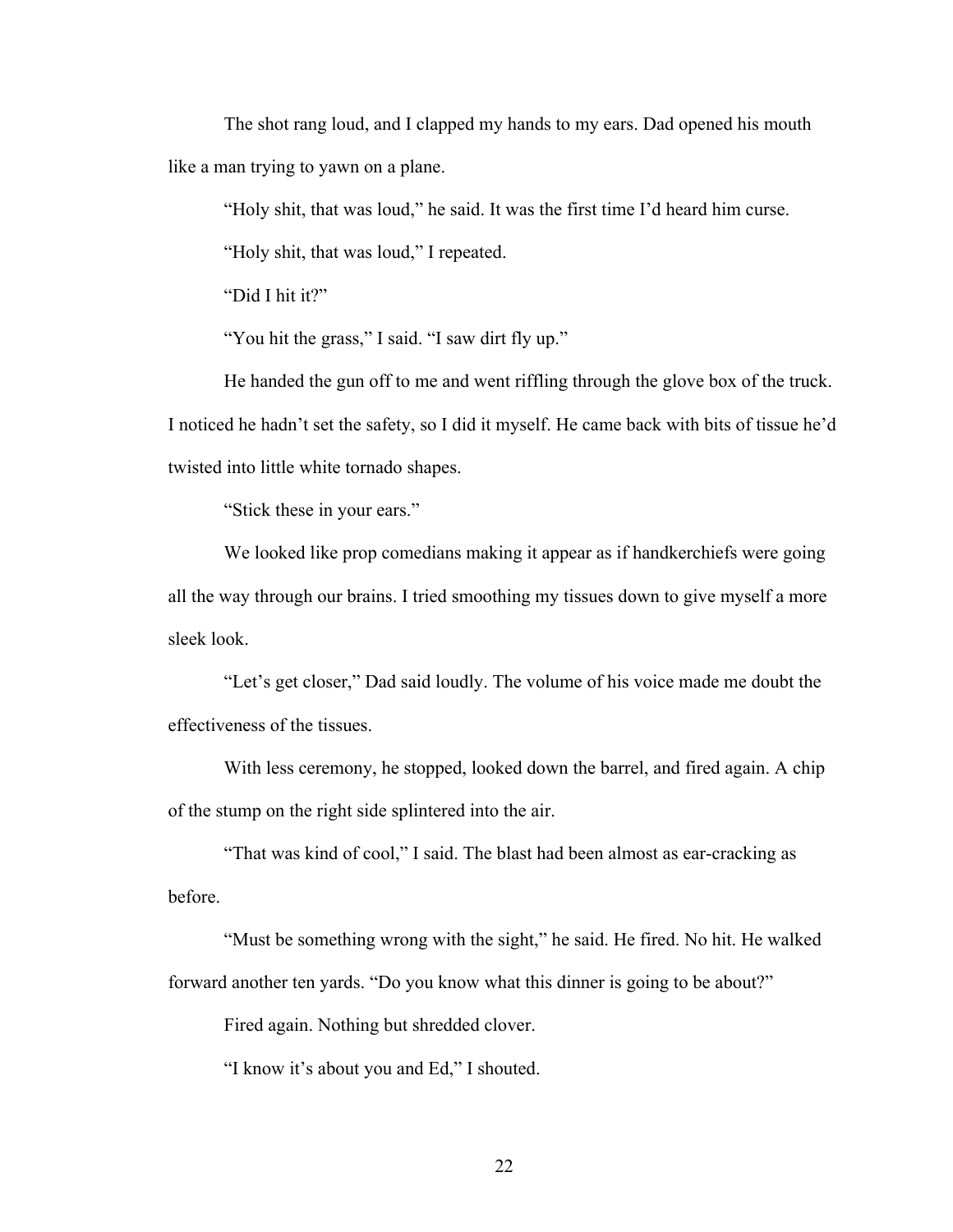"Lets get closer." Another fifteen yards, and he shot again. This time the milk jug moved just a little. An anemic spurt of white dribbled out the right side of it and onto the stump, making a sickly little pool that ran down the bark.

Dad took another few steps. His face changed suddenly. He was no longer looking at me. I could hear he was cursing under his breath in a long string. He walked right up on the stump, his face twisted, jaw clenched, and pulled back on the trigger. The gun didn't go off.

"Shit," he said loudly. "Shit!"

He turned to me, holding his gun toward the ground, like all the shooting had worn him out. "Do you understand any of this, Barnabus?"

"You went gay," I said.

His mouth bloomed into a weak smile. He laughed in that new way he had of laughing. He looked down at the gun. For a moment it felt like we might fall into one of those quiet reveries. But he rallied. "You going to fire one of these or what?"

I was waiting for something else, for more words, but he just made a shooing gesture. I ran back toward the truck.

"Walk it back," he shouted.

I brought my loaded gun to the stump so I was only ten feet away, and Dad said, "Whenever you're ready."

I held up the shotgun. It was heavy. My arms shook. In the end a gun is just a cluster of metal pieces being held against the soft flesh of a human being. It felt exactly that way, unnatural, as I pointed it at the jug, which had leaked about halfway down. I could make out the shredded hole in the jug's side where Dad had winged it.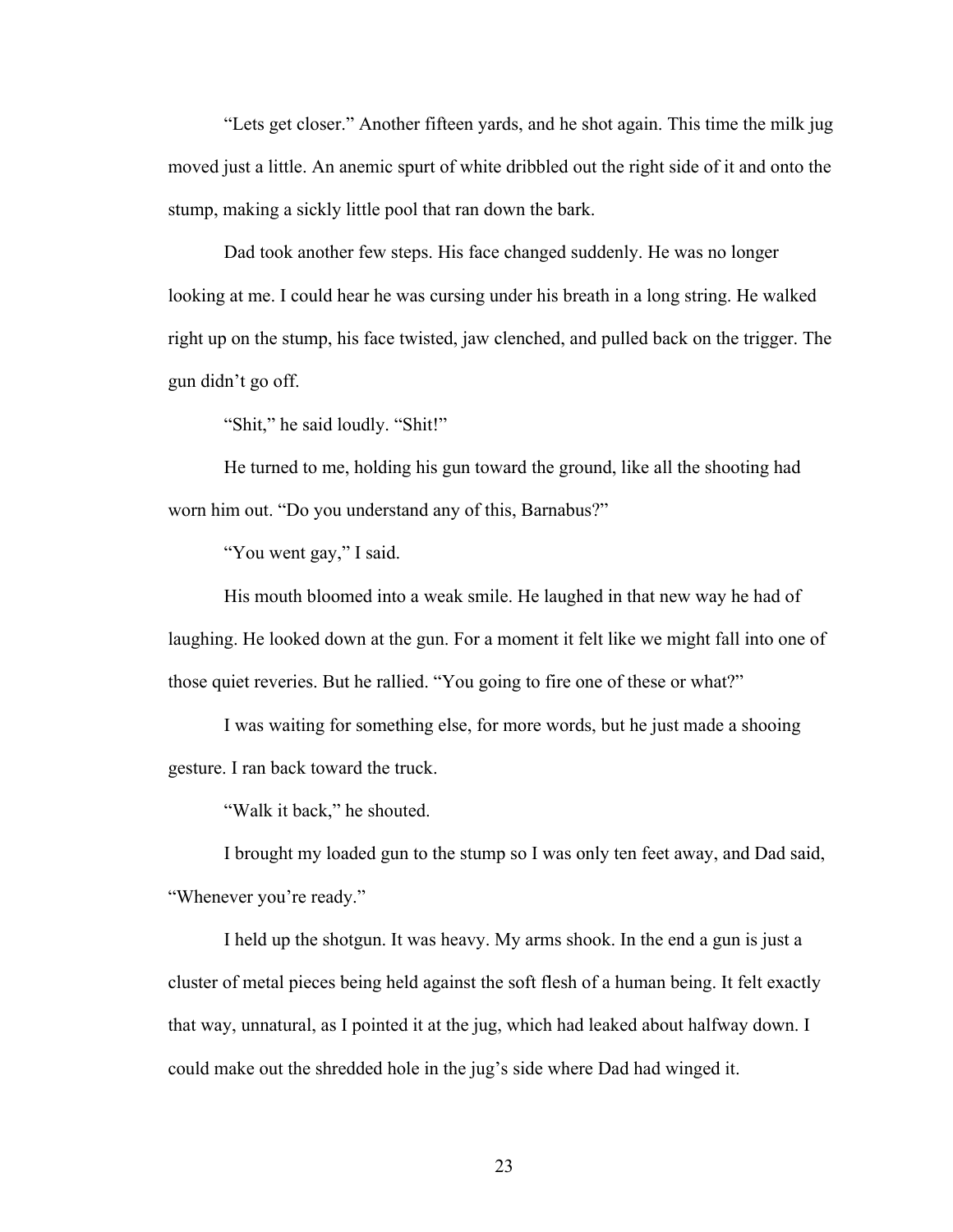"Before I married your mother," Dad said, "I thought I might be different."

I lowered the gun. I wanted my own new milk jug to shoot. Aiming at the halfemptied one felt like I was being cheated. I wanted to cause a whole and unbroken thing to explode.

"Some men from church," Dad said, "good friends of ours, came and talked to me. We took a walk in the woods, and they brought a Bible with them. I want you to know this, okay?"

I looked around for the other milk gallons, but they were all back in the truck.

"We prayed a lot about it. They were trying to help, is what I'm saying. They thought the way I am—the way I am now—they thought it was a sin. You're mom thinks I'm trying to hurt her. I'm not."

"It's okay, Dad," I said.

I only said this to make him stop talking, because it gave me a weak and nauseous feeling to see him like that, with the ridiculous tissues coming out of his ears and the vulgar yellow hat and him still holding the gun and looking at the stump. I wished I were somewhere else. The thrill had dissipated, and the gun was too heavy. My dad kept talking because there was no one else but me.

"You're seeing me at my worst, Barnabus." He took off the hat and set it over the milk jug so it almost covered the empty portion. With the hat over top of it, the jug's fat white bottom looked full and tempting again.

I lifted the gun. Dad stepped back as I walked up to the jug point blank. And fired.

The hat and the jug exploded. The rifle recoiled. I'd been holding the butt against my chest instead of my shoulder, and it was like a full grown man punched me in the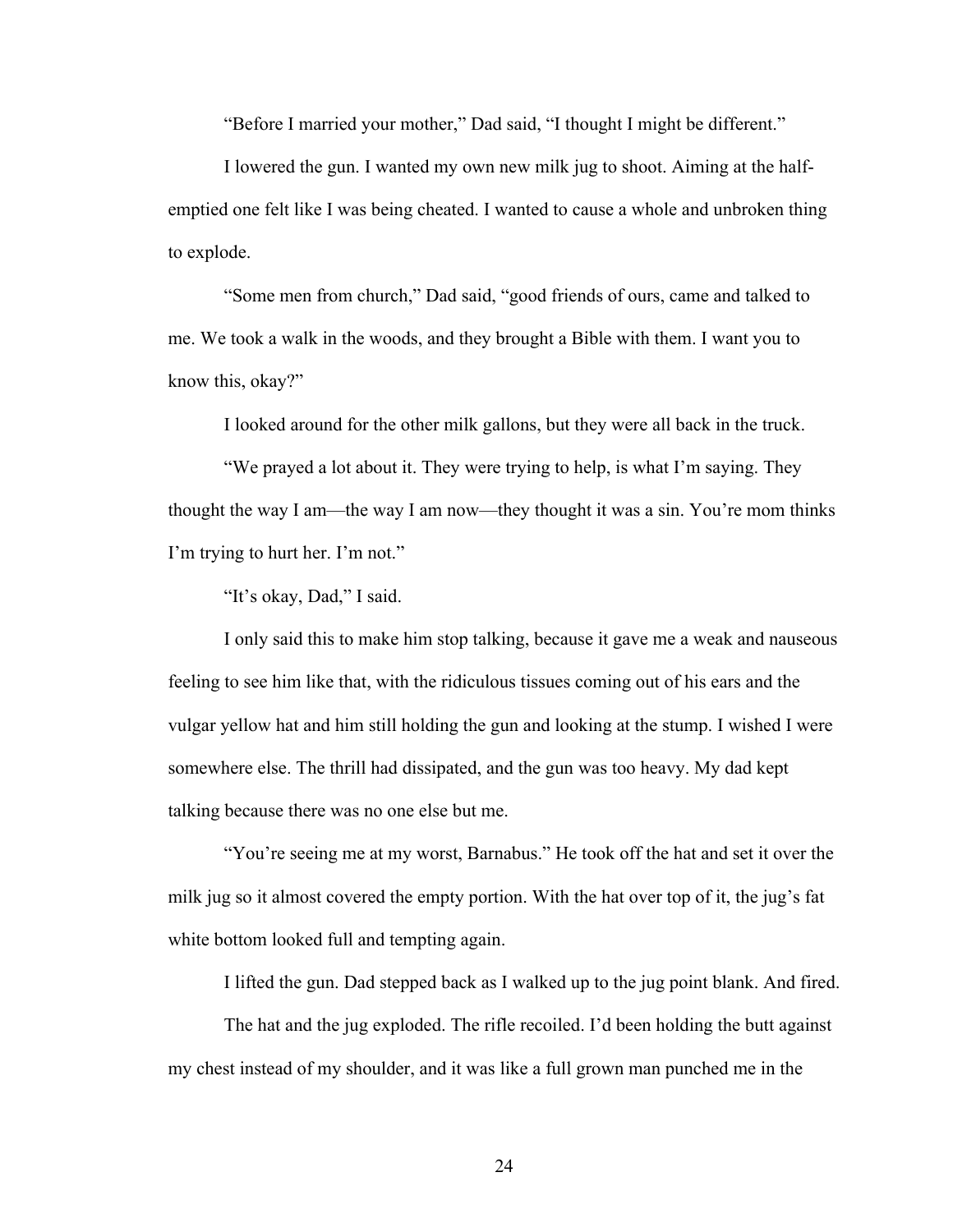heart. I dropped the gun and fell backward in the grass. I opened my mouth, but my lungs wouldn't work. No in. No out.

My father placed a hand on me, sat me up.

"You just got the wind knocked out of you, that's all," he said. "You'll be all right. You just lost your wind."

Tears. Panic. I couldn't breathe. I looked around for help, but there was only my dad.

Then slowly, slowly, slowly, the air came. I could see the relief on his face. "Barnabus," he said, "I've decided to bring Ed to dinner tonight."

We drove in our customary silence, the hair on my dad's hatless head looking greasy and smashed. A grim stillness had overtaken his eyes. Twenty-three milk jugs jiggled in the back of the truck, untouched. After the shot that did away with the hat and left a deep and purpling bruise over my heart, we hadn't even talked about setting up more.

Dad reached out and put a hand on my shoulder. He didn't take his eyes off the road.

"Barnabus, I want you to tell me what you want. Before we go in there, I want to know who you want to live with."

I'd fallen back into my old despondency. My dad was a failure, I thought, a failure at living. The most hurtful thing I could do was remain silent. I did that.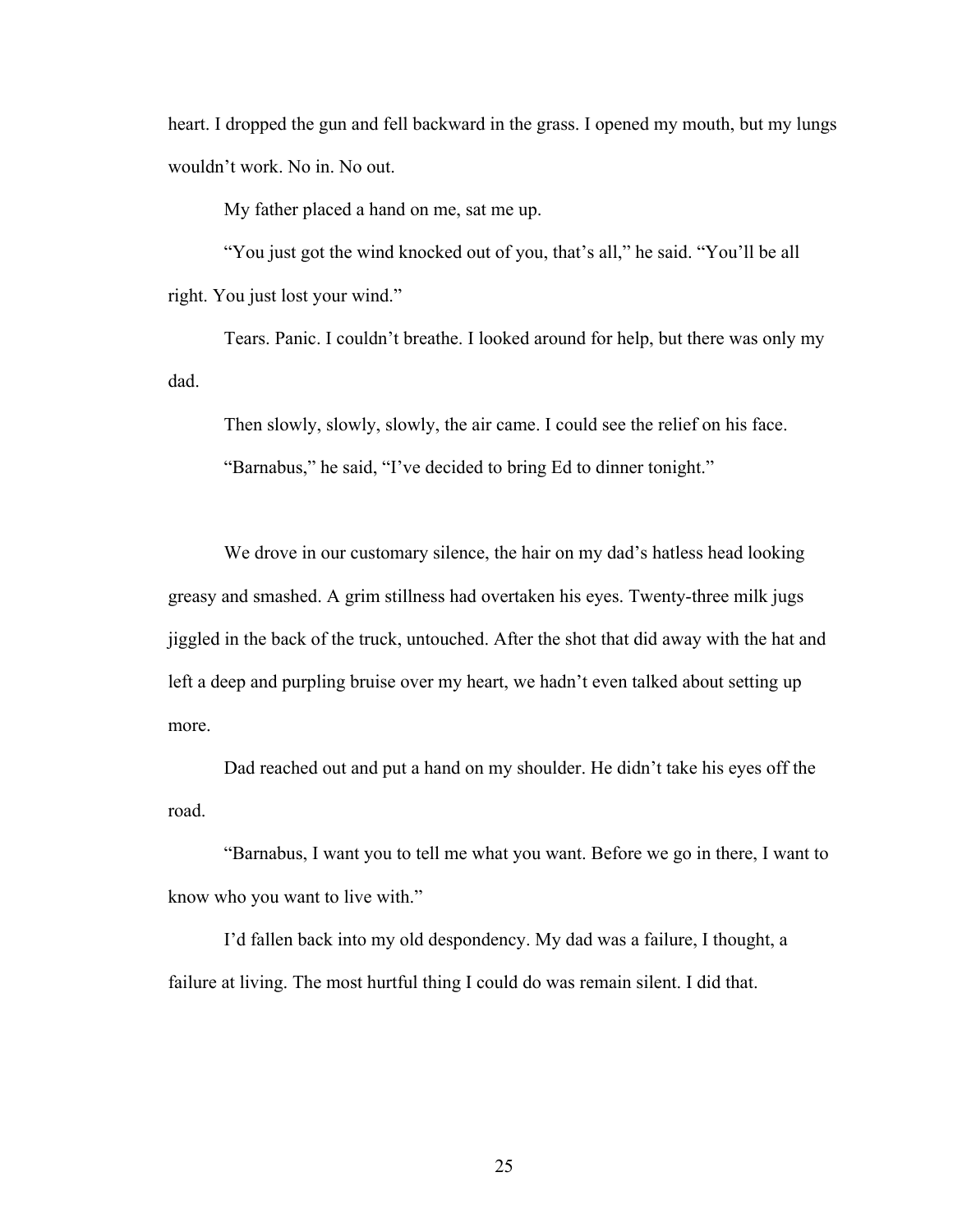He let go after a while. We made the left into town just as he let out a childish whimper. Even in the dark I could see his face. It had gone red with strain and his mouth had curved down.

"Barnabus," he whispered. "I'm trying."

I didn't answer. I'd never hated him more. I wanted him to suffer, and the more he cried, the more I felt my silence solidifying into a blunt and heavy weapon.

"Okay," he said. "Okay."

\* \* \*

When I was very young, from age two to about five, I would always get croup in the winters. I'd lie down at night and within an hour I'd wake up struggling to breathe, the feeling of sand in the back of my throat touched off by a terrifying constriction in my chest. I'd cough and cough and cough, the sound low and loud, barking. It was the sound, I imagined, of a bear cub struggling against a chain pulled tight around its neck. It was the sound of something dying just a little.

When I woke up those nights with croup, hacking, nothing coming up but the restless dead-air as I gripped the sheets into two twisted bunches between my fingers, I would hear my dad's footsteps in the hallway, his stumbling, heavy footfall coming to the open door and crossing to my bed. I would feel his hand on my forehead, then his fingers beneath my armpits as he lifted me up, held me against him, my body still tense with the exertion of breathing as he carried me down to the basement. Attached to the basement was our garage, which had been built into the side of a hill. The December wind I could hear and feel through the garage door. Dad would set me down and tell me, "Breathe, buddy. Breathe." His hand on my back, rubbing, he would repeat this over and over until

26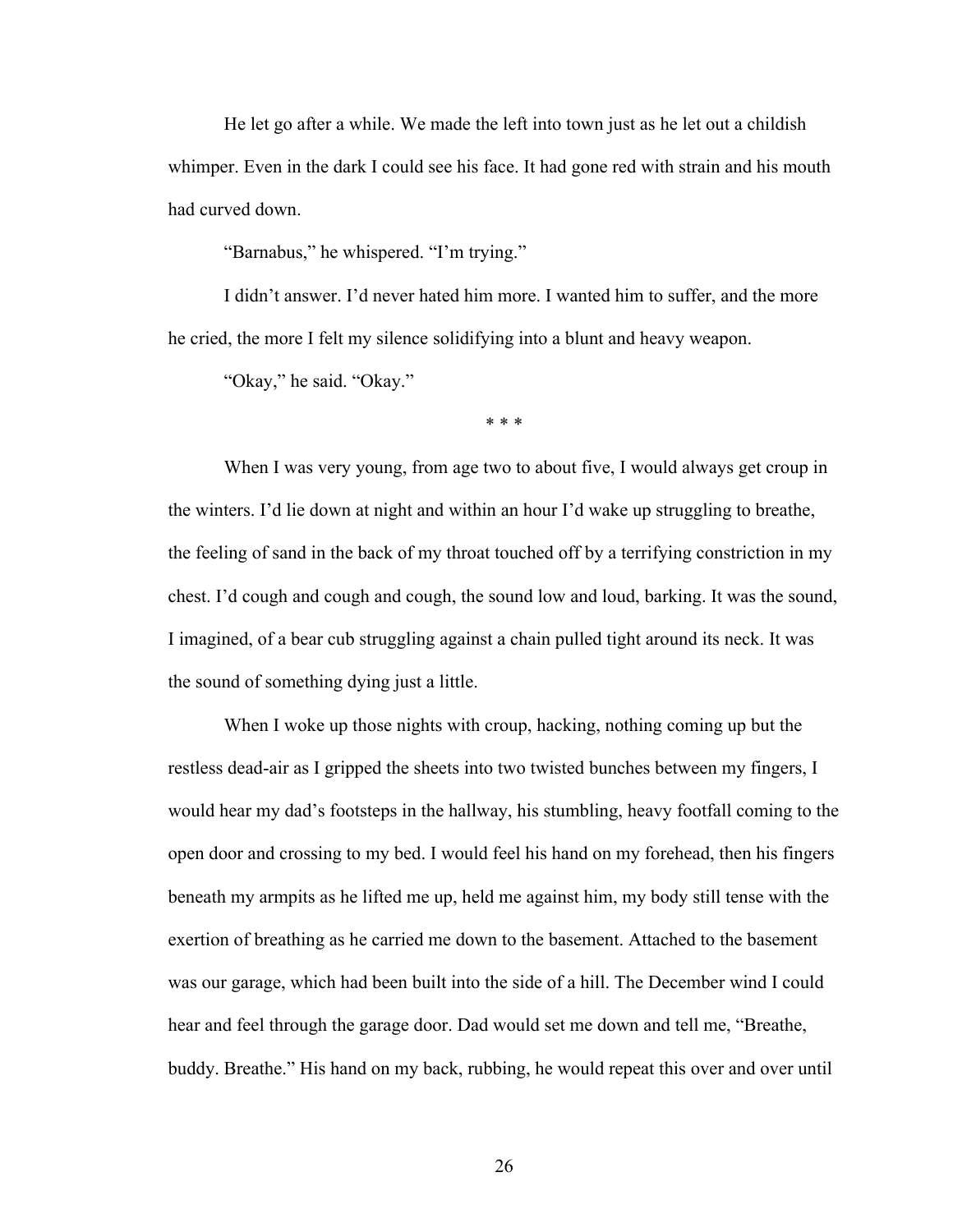the cold air flowed down my throat and turned whatever sand there was into an icy, eased breath, a still tremulous but now settled intake that filled the inside of me with a numb and quiet peace. I grew sleepy again on my feet as he kept rubbing and rubbing that hand against my back.

"Breathe, buddy. Breathe," he whispered. And I did.

\* \* \*

Ed met us at our house—Mom and Joleen's house. He stood in the dark across the street with his arms crossed over his broad chest. A pair of wide and unfashionable glasses made his crew cut look all the more unstylish.

"Barnabus," he said as Dad and I got out of the truck. He held out a hand to shake, but I pretended not to see. I headed toward the house without looking back.

Ed must have seen that my dad had been crying.

"You okay, Dan?"

"Forget it."

We crossed the lawn and Joleen was already opening the door and staring across the broad, gray-painted, wooden porch with its swing and the wicker furniture that all seemed inviting in an already foreign and lost way to me.

"Mom says you guys are late," she said. Joleen had very dark hair, like my dad's. The bangs on her forehead had a doll-like neatness to them, lending her smirk an artificial look. Then she caught sight of Ed. Her face lost its judgmental woodenness and, sapped of color, slackened into something like a village idiot.

"Is that—"

"What's for dinner?" I said.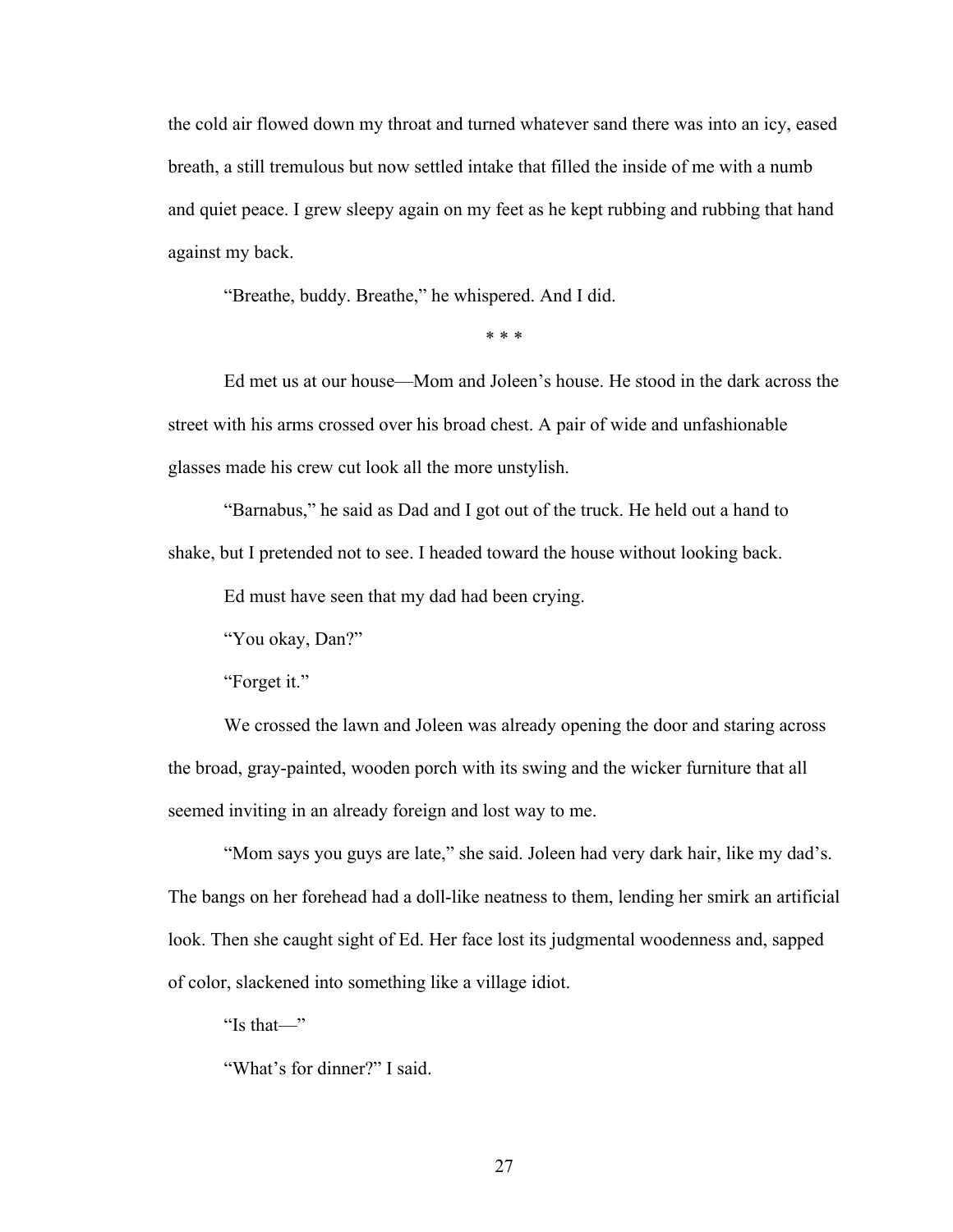She pulled the door back and allowed us to enter. We stood in the foyer of what had been our own house only a month ago, now made the strangest place on earth for its intimate inhospitality.

Joleen slid away behind us and disappeared down the hallway. I could hear her hissing, "Mom mom mom."

To the right was our sturdy dining room set. Through the doorway at the back was the kitchen. A few minutes passed before mom emerged from it carrying a casserole pan. Joleen was close behind. Mom had plastered a disturbing grin across her face and held out the dish rigidly, like a human forklift, lowering it onto the middle of the table.

In the three weeks I'd been living with Dad alone in the new apartment off Swenson, I hadn't once had a homecooked meal. There were nights Dad picked up food from the Arby's down the street, or we settled into a booth at the Toro Loco when he felt like splurging. But most nights it was catch-as-catch-can—PB and J, microwaved hot dogs, tuna with tennis-ball-sized blobs of mayo. So the smell of what I thought might be Mom's famous oyster stuffing was enough to send a shiver through my gut.

She looked at me pointedly. "I've cooked rolls, too. And baked mac and cheese. And chicken soup and carved turkey."

"It's like Thanksgiving," Joleen added.

Mom made a sweeping gesture toward the chairs—"Sit. Everyone, sit."—then fled back to the kitchen.

Halfway through the meal mom still hadn't made eye contact with Dad or Ed. Neither of them had said a word. Joleen and I tried a little school conversation, but it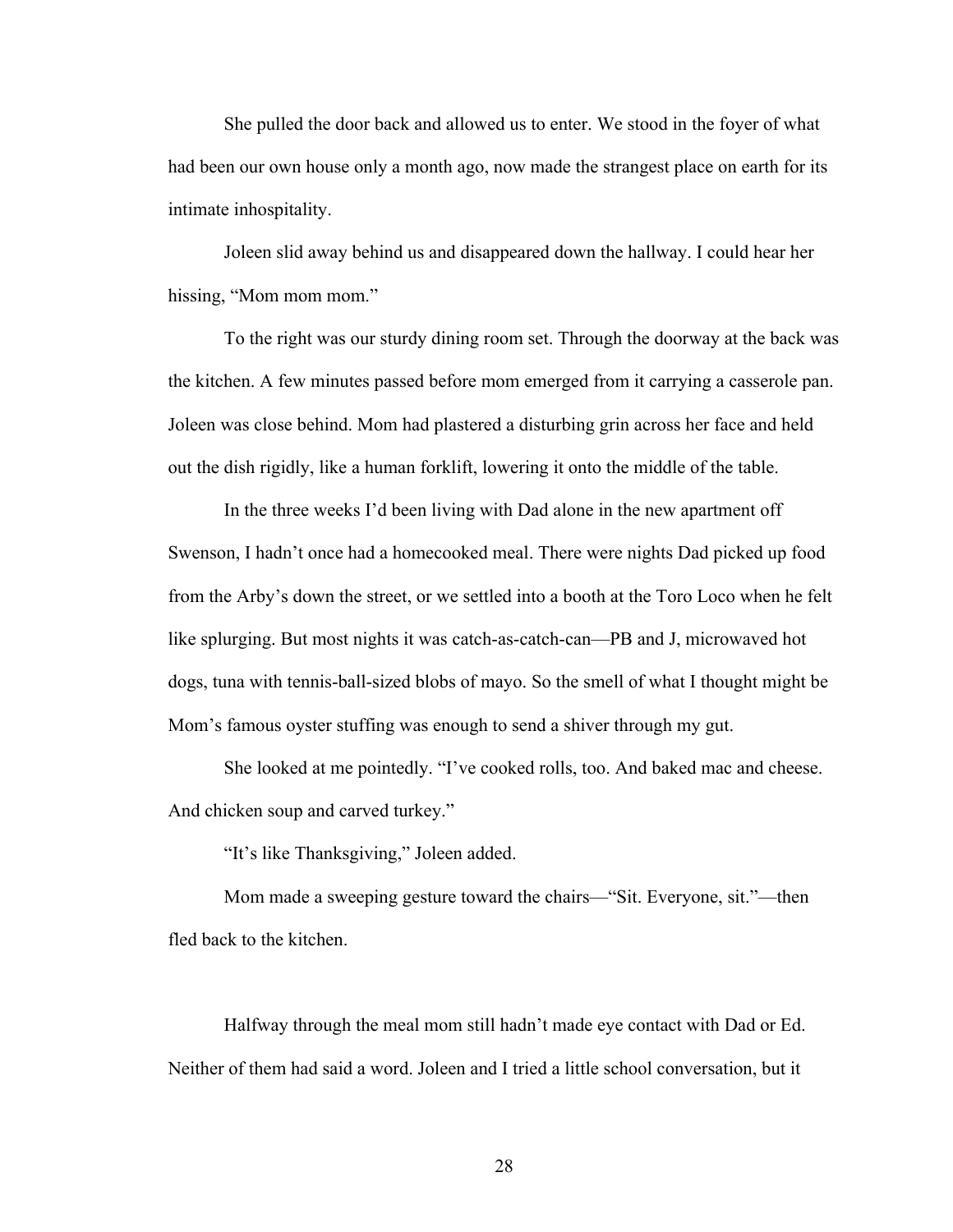fizzled when I failed to understand what she meant by the 'x-axis and y-axis,' which was apparently integral to getting a joke her geometry teacher told during fifth period.

With the silence slowly filling the room, the food became increasingly bitter in my mouth. A lump of congealed mac and cheese wobbled on my plate as I poked it with a fork. The room felt suddenly hot, then irreversibly cold, then hot again.

I had to make something happen. I had to get everybody talking. I looked at Mom and said, "Dad took me out to hump-stump field."

I hadn't meant to phrase it that way. But the field's reputation must have extended across generation lines. Mom addressed Dad directly: "You took him out there?"

Dad nodded.

Mom stood. She held either side of her plate like she was actively trying to resist winging it frisbee-style at my father's head.

"You goddamn son of a bitch," she said.

As for mom, I had only heard her curse one other time. Until a few weeks ago we'd been a pretty strait-laced family. No cursing. No Lord's name in vain.

Her jaw worked itself into a tight and grinding thing. Her mouth withered into a slit. "You son of a bitch. You don't think it's enough you expose our children to this scandal, you make him sit in the car while you—" She turned on me. "Did you see anything? Was he there?" She pointed at Ed. "Is that where they met up?"

Without waiting for me to answer, she held up her plate of food with both hands and snapped it in two across her knee. Food went flying to either side of her. Ed stood up. Dad made a choking noise. Joleen had turned into a statue.

"Marisa," Dad said, "calm down."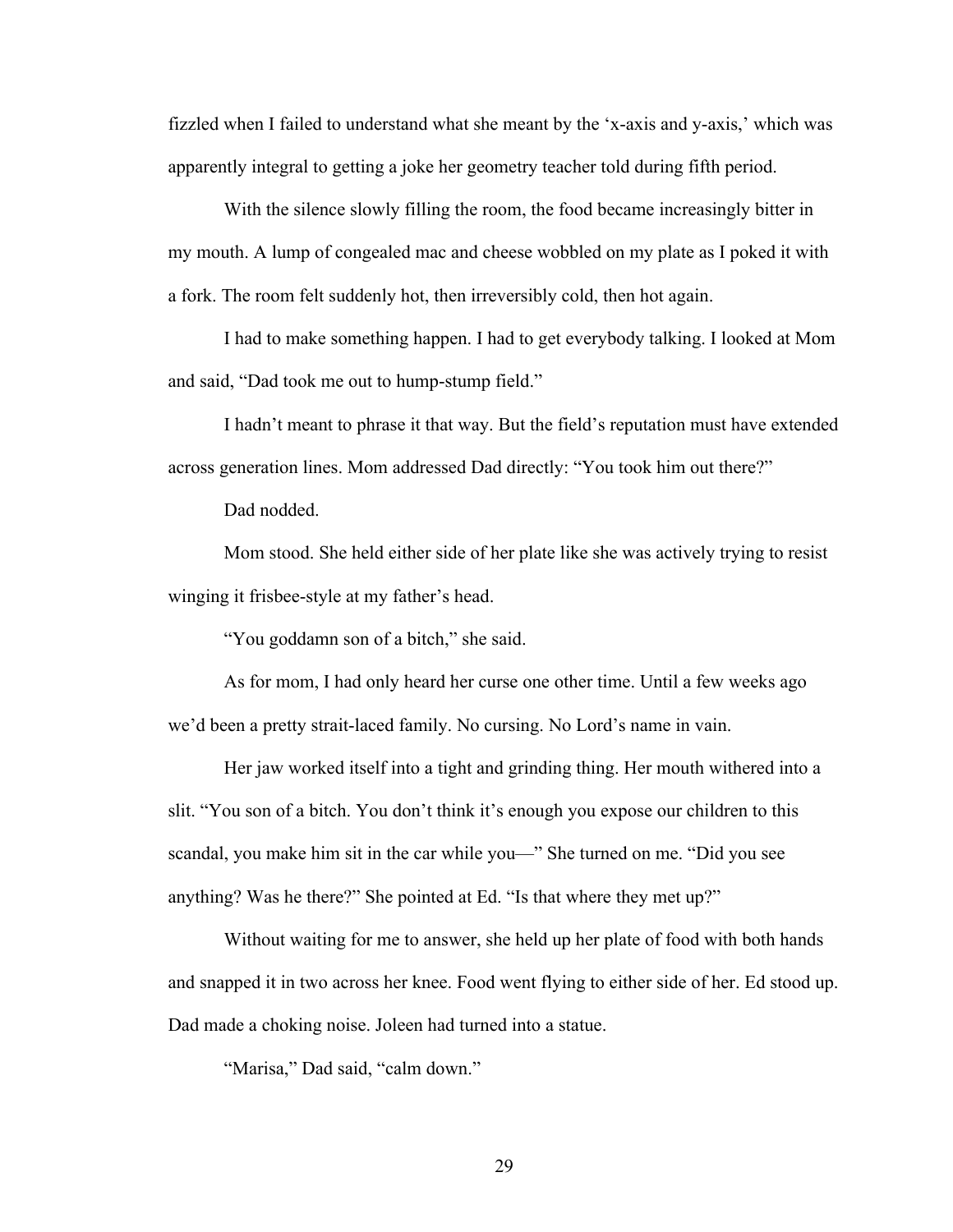Mom dropped her plate-halves and reached for the nearest dish, the tureen of chicken soup. She knocked aside the lid and stuck her hand in, pulled out a wad of homemade noodles and chucked them at Dad. They scattered mid-air in a wide arc, finding the walls, the table, Dad's shirt. One noodle struck the window and stayed there, fascinatingly unmoved by gravity.

"Marisa, calm down," my dad said more forcefully.

Ed rubbed his gray hair front to back.

"Mom," I said. "It wasn't like that. I shot a gun."

I couldn't have picked a worse addendum.

She stared at me. Her gray-green eyes had never been so wide. "Barnabus, go to your room."

I opened my mouth and nothing came out. I rose and retreated to the foyer. Joleen followed. And I suddenly realized I didn't belong here. Mom had kept my room pretty much intact, but it didn't have my broken-spined *Lord of the Rings* set with the torn cardboard box. My sweaters were all gone. My dresser and underwear, the wedges I'd used in a science fair project on simple machines, my school notebooks, a poem written on red construction paper about Civil War soldiers which won me third place in the arts fair, even my games—they'd all been transported, given new and designated homes in certain corners of my new closet, my new room. All I could think of was that upstairs, in my old room, were the old socks I never got back. I didn't want them.

"I'm leaving," I said.

I left through the front door and Joleen trailed me.

"Do you want to see a shotgun?" I said. "It's in the truck."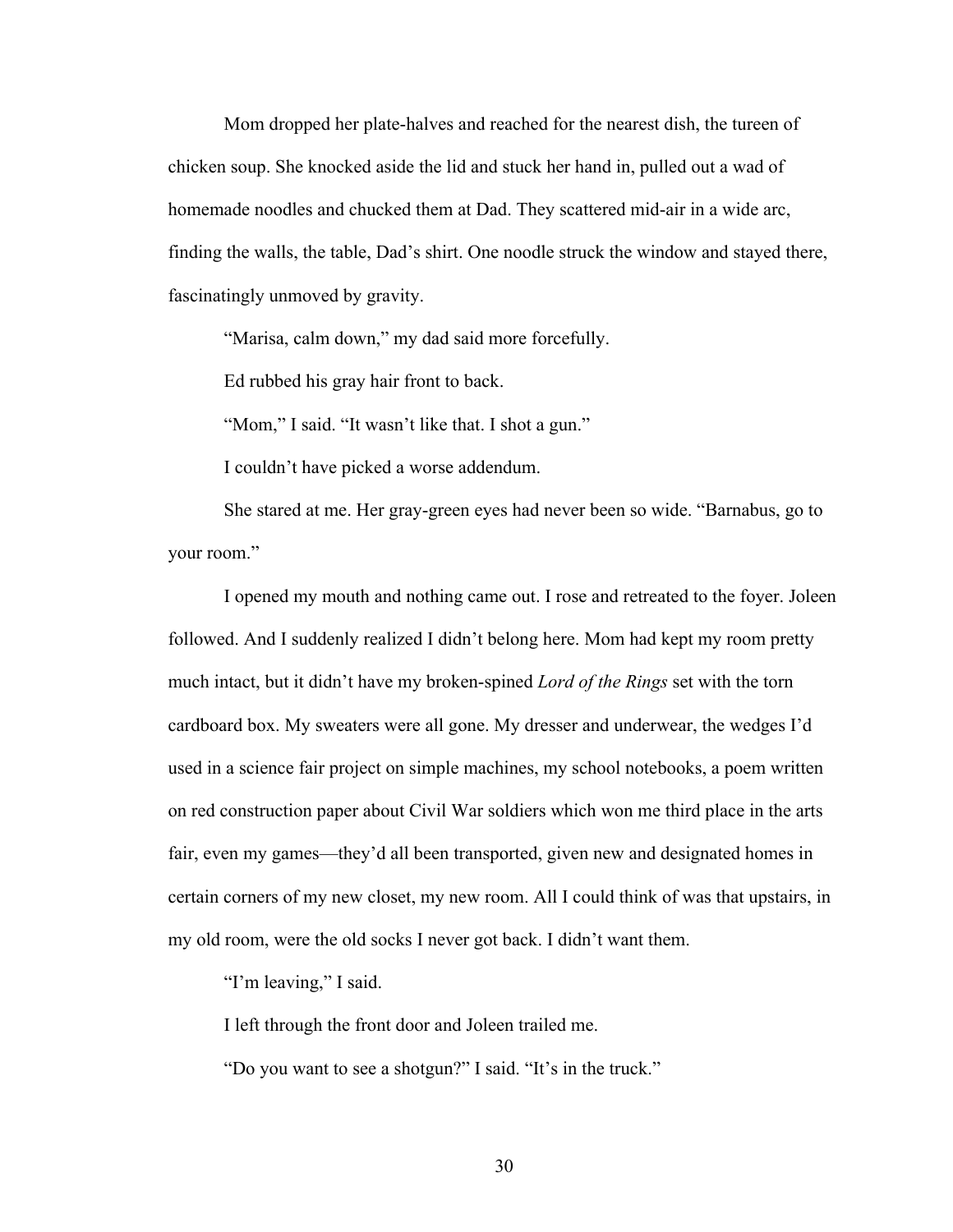"Should we call the police?"

I didn't know if mom would calm down or kill Dad and Ed, but I said, "It'll be all right."

I walked Joleen across the street and opened the truck. Dad had left it unlocked. The guns were still there. I could see the little red button of the safety, still up, where Dad had failed to set it again. Joleen was looking shaky. I walked her around to the passenger side, away from the road, and made her sit down in the footwell with her feet hanging down into the grass.

"Why do you think Dad is acting this way?" she said.

"I don't know." I still didn't want to think about it. I wanted to show Joleen how to load a gun. I found the shells and demonstrated by replacing the one I'd fired. I made sure Joleen saw, but I didn't explain it. I just pumped the gun until I heard it click. Untouchable, I thought, and got that same sense of being a badass. Joleen looked silently impressed.

"Do you know how to use that?"

I sighted the branch of a nearby tree as if I were checking some vital

specifications. "I think Dad and Ed have known each other a long time."

"He looks like a gym teacher."

"I think maybe he and Dad love each other." I thought about the way Ed asked

Dad if he were okay. It bothered me the way he'd said my dad's name: You okay, Dan?

"Ugh," Joleen said. "Gross. It's so stupid."

"Mom's been kind of mean to Dad."

"She's always a little mean. She's tough."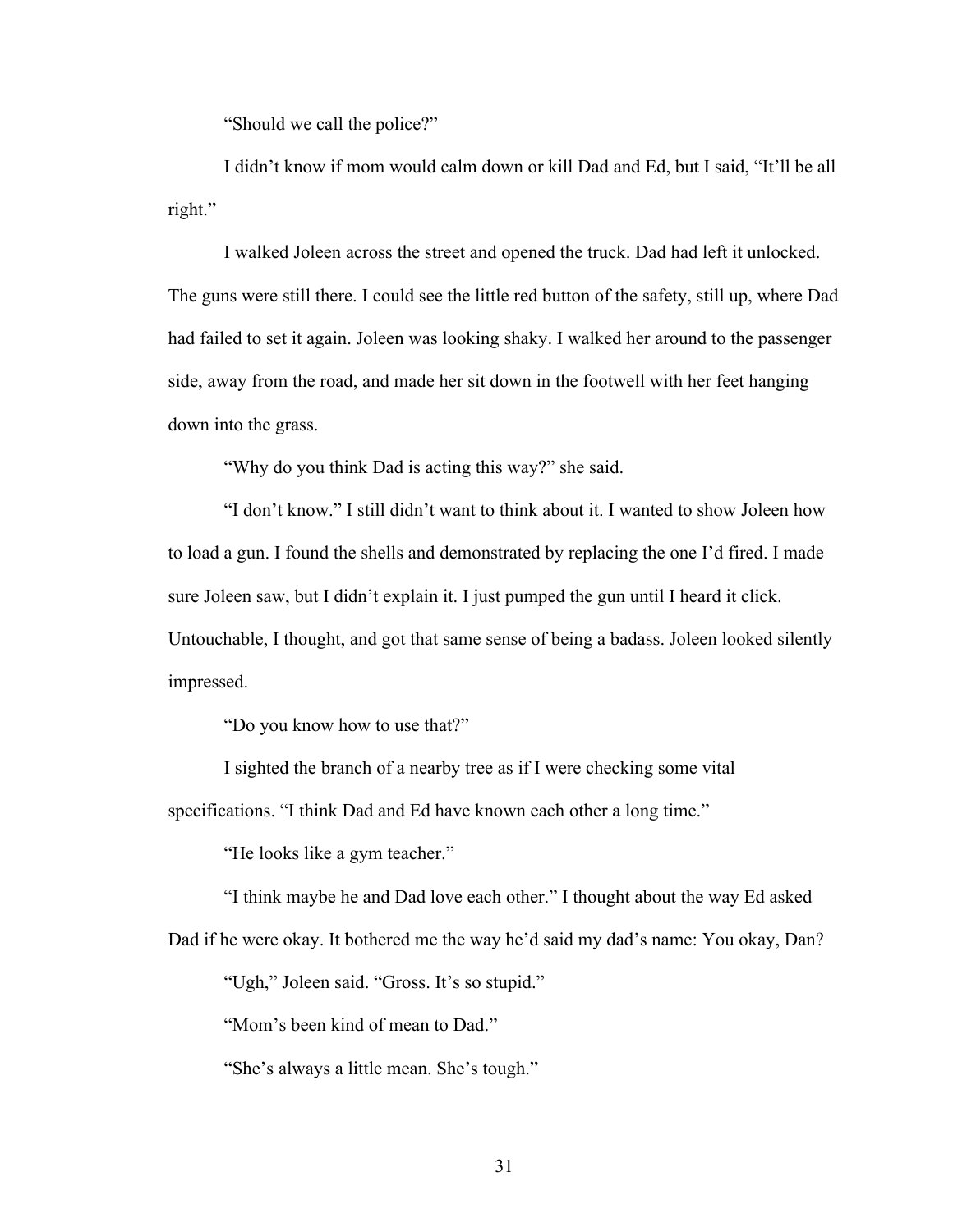"Maybe Dad didn't want tough," I said.

"Still," Joleen said.

"Still."

"Have you ever heard mom cuss?"

"I heard both of them cuss today. I think they must be angry. I think that's it."

"Gee, you think, dummy?"

"Yeah, I think. And yes, I heard mom cuss once."

"When?"

Mom had laughed when she said it. We'd been in the attic looking for a humidifier my dad swore was up there and I'd found a crate of records, all sitting up straight and filed in alphabetical order. I'd pulled the first one out. It was an ABBA album. Mom said the records were from when she was a girl. She said it was a shame we didn't have a record player anymore. She flipped through them and pulled out one that was a recording of the Ohio State band.

"I used to listen to this all the time when I was about your age," she said. "I wanted to be in that band."

"Were you?"

"No. I played the flute in high school, but I went to a community college. They didn't have a band."

She read the songs listed on the back of the album. "Best damn band in the land."

I must have gasped at that word "damn," because she held out a hand to me.

"Sorry, no. You know we're not supposed to curse. That's what they called the OSU band. Best d--- band in the land. They called them that."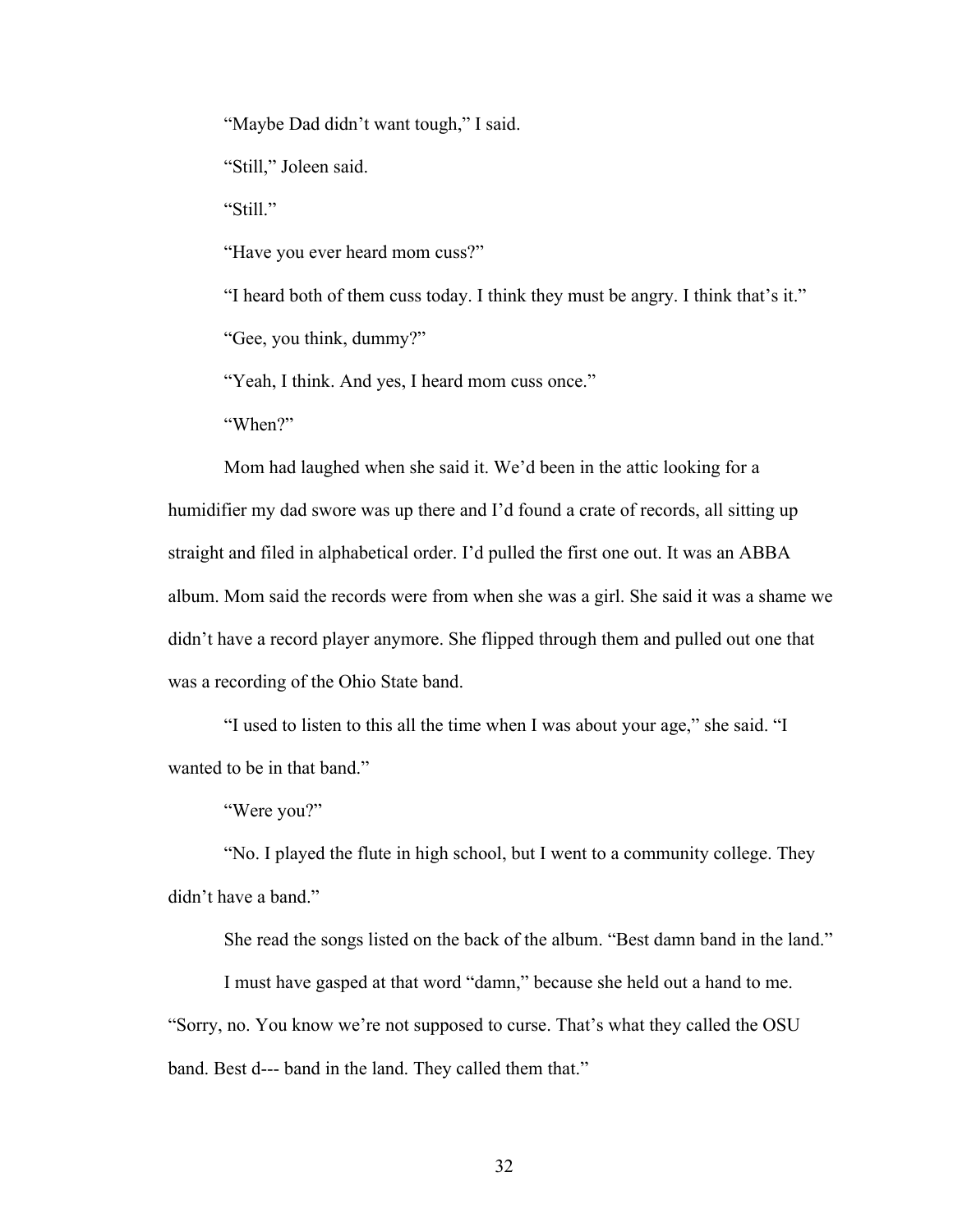"Oh," I said. And mom had laughed. She'd laughed maybe because she and Dad had taught us a certain way. Maybe even then, in the back of her mind, she found it silly. Maybe now, too, and that's why she spoke the way she did over the dinner table, because it was such a small thing, the language, compared to what was happening.

I told Joleen, "Mom said 'damn' once."

"Big deal," she said.

I carried the gun around to the back of the truck and Joleen followed me. Behind us was parked a white Hyundai with one of those Ohio State license-plate frames. There was the block O with a little buckeye leaf inside.

"Ed was in the Ohio State band," I said.

"So?"

"So, this is his car."

I pointed the barrel at his license plate and pretended to sight the gun again.

Really I was just reading the letters on the plate over and over again. PDR-6547. It wasn't even a vanity plate or anything. It was just random.

"I don't think Dad really wants me to live with him anymore. He says he does, but I think he's just scared."

"He called me on the phone and told me he was sorry."

"He tells me that all the time now."

I left the gun trained on the license plate. I wondered what it would be like to blow up a car. I wanted Dad to quit telling me things. I wanted him to be quiet and quit crying. I wanted Mom to be someone else.

"I'm going to shoot out his windshield," I said.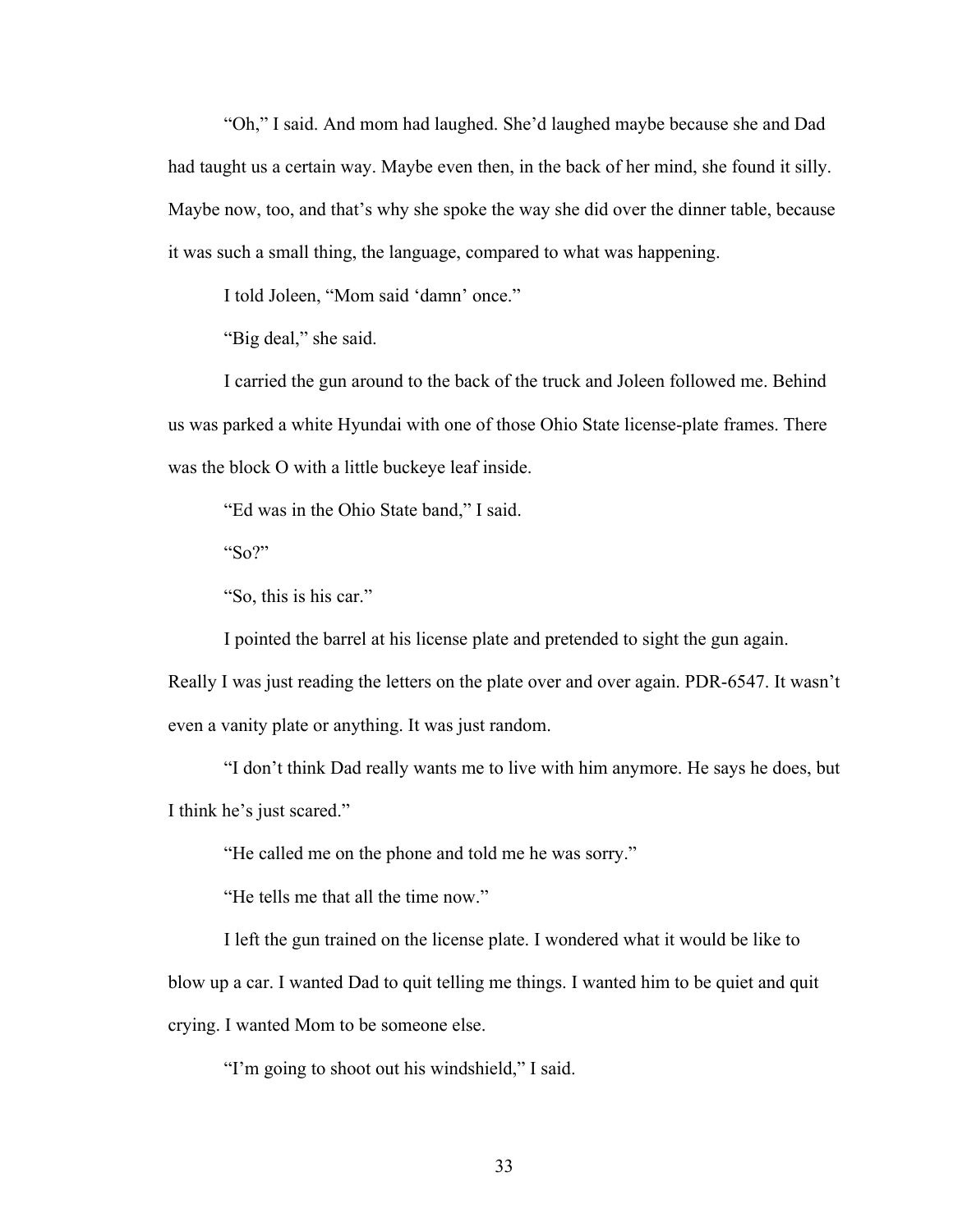Joleen stayed quiet.

I didn't fire. I put the gun down in the grass and waved for Joleen to help me. I climbed into the back of the truck. From the bed of it I could see the open sunroof of Ed's car. I handed the jugs down to Joleen, and we worked silently, without words, as sisters and brothers can sometimes do. She stood on the hood of the car, and I broke the seals on the milk caps. I handed them up to her and she poured them through the sunroof. She moved left to right, and when she got tired, I traded her places, making certain the milk splashed down over the console, the emergency brake, puddled in the seats, sloshed over the seatbelts. I lowered my arm in and slung one jug clear into the back window. It made a loud, plastic *boonk* which finished with a satisfying dislodging of all of its liquids into the speakers.

We finished with all twenty-three gallons and still no one had come out of the house.

"Do you think we'll have to go live with someone else?" Joleen said.

"Why would we have to do that?"

"What if Mom can't afford to take care of us?"

Mom worked as a secretary in an insurance office. I had no idea what that paid. I hadn't thought of the same things Joleen thought about. I'd only thought about how I hated Dad and how I hated Mom, and Ed, too, and how I just wanted to be left alone.

"Barnabus," Joleen said. She nodded toward the house. Ed emerged. His hands were in his pockets, his head down.

I ran the shotgun back to the truck. I started kicking empty milk jugs away from the car. Joleen did the same.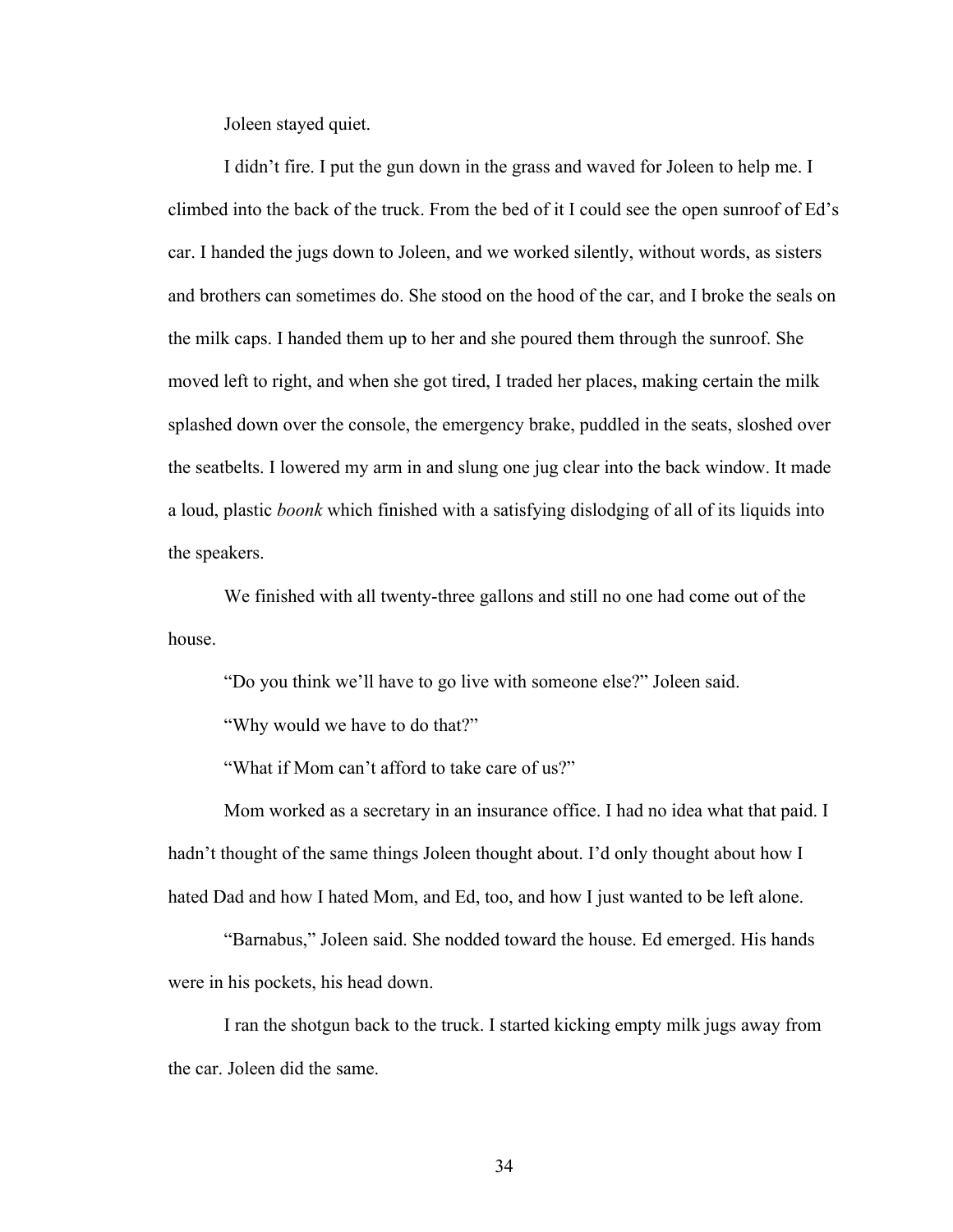Ed approached us as if he didn't notice. He said, "Hi."

We nodded.

Ed leaned against the front of his car. I was positive he would hear the milk sloshing around inside. He ran his hand back over his crew cut and adjusted his glasses. Joleen and I waited, our hands behind our backs.

Finally, he said, "Did you know 'Hang on Sloopy' is the state rock song?" I stared him down.

"Hang on Sloopy.' That song you played at the basketball game last year?"

"I know what it is," I said.

"Okay," he said. "Did you know it's Ohio's state rock song? Not every state has one. It's by a band called the McCoys. Kind of a one-hit wonder group. They were from Ohio<sup>"</sup>

"I don't care," I said.

Joleen's eyes kept wandering to the interior of the car.

"I just thought you might find it interesting," he said. "It was about an old jazz singer. That was Sloopy. They made us remember a bunch of these facts when we were in the OSU band. You had to recite them your first year as part of your hazing."

"What's hazing?" Joleen said.

"Just some stuff they made us go through to be part of the band. Like for instance we had to recite the resolution that, you know, ratified it as the state song. I still remember parts of it."

He stood up and looked forward as if standing at attention, then gave a curt salute and began speaking in a military sort of voice. "Whereas, in 1965, an Ohio-based rock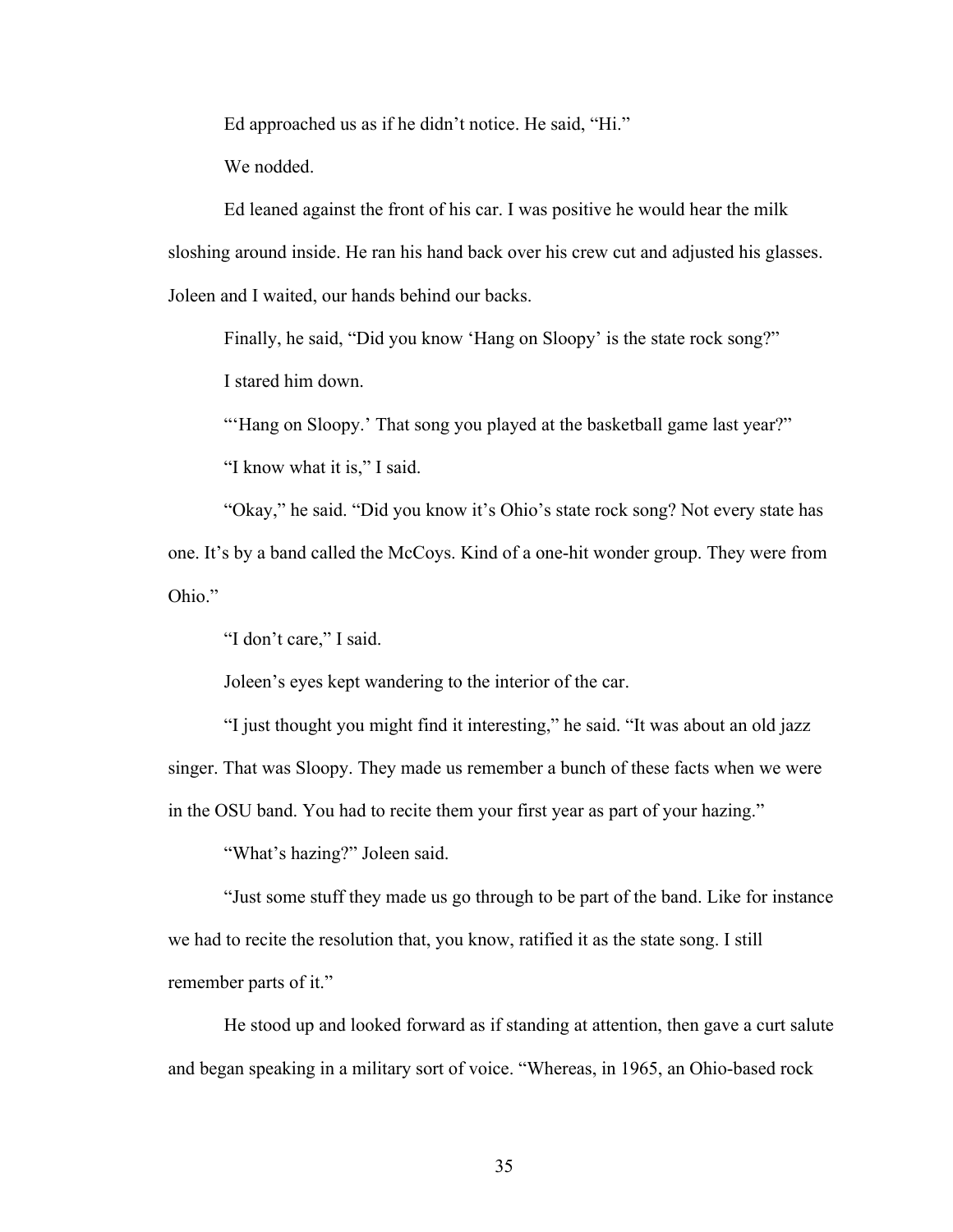group known as the McCoys blah blah blah and then an arranger for the Ohio State University Marching Band created the band's now famous arrangement of 'Sloopy,' first performed at the Ohio State-Illinois football game on October 9, 1965; and whereas if fans of jazz, country-western, classical, Hawaiian, and polka music think those styles should be recognized, then by golly, they can push their own resolution; and whereas 'Hang on Sloopy' is of particular relevance to the baby boom generation, who were once dismissed as a bunch of long-haired, crazy kids, but who are now old enough to vote in sufficient numbers to be taken seriously, and whereas adoption of this resolution will not take too long, cost the state anything, or affect the quality of life in this state to any appreciable degree, and if we in the legislature just go ahead and pass the darn thing, we can get on with more important stuff."

He relaxed as if being commanded to do so and said in his normal voice, "Isn't that wild? They actually wrote all that in the resolution. I still remember most of it. Can't remember the Shakespeare sonnets from senior English. I can't remember any part of *The Sound of Music*, not even the songs—and I was Captain Georg. But I remember most of that resolution."

I pulled my shoulders up around my ears in a theatrical shrug to show him how much I thought of all that, but he seemed unfazed.

"You get that CB to work?" he said.

He knew about the CB. Right then I understood Dad and Ed had been talking this whole time. They were partners. I hadn't seen it. Mom hadn't either. Joleen certainly hadn't seen it. But everything Dad had become in the past few weeks, some searching for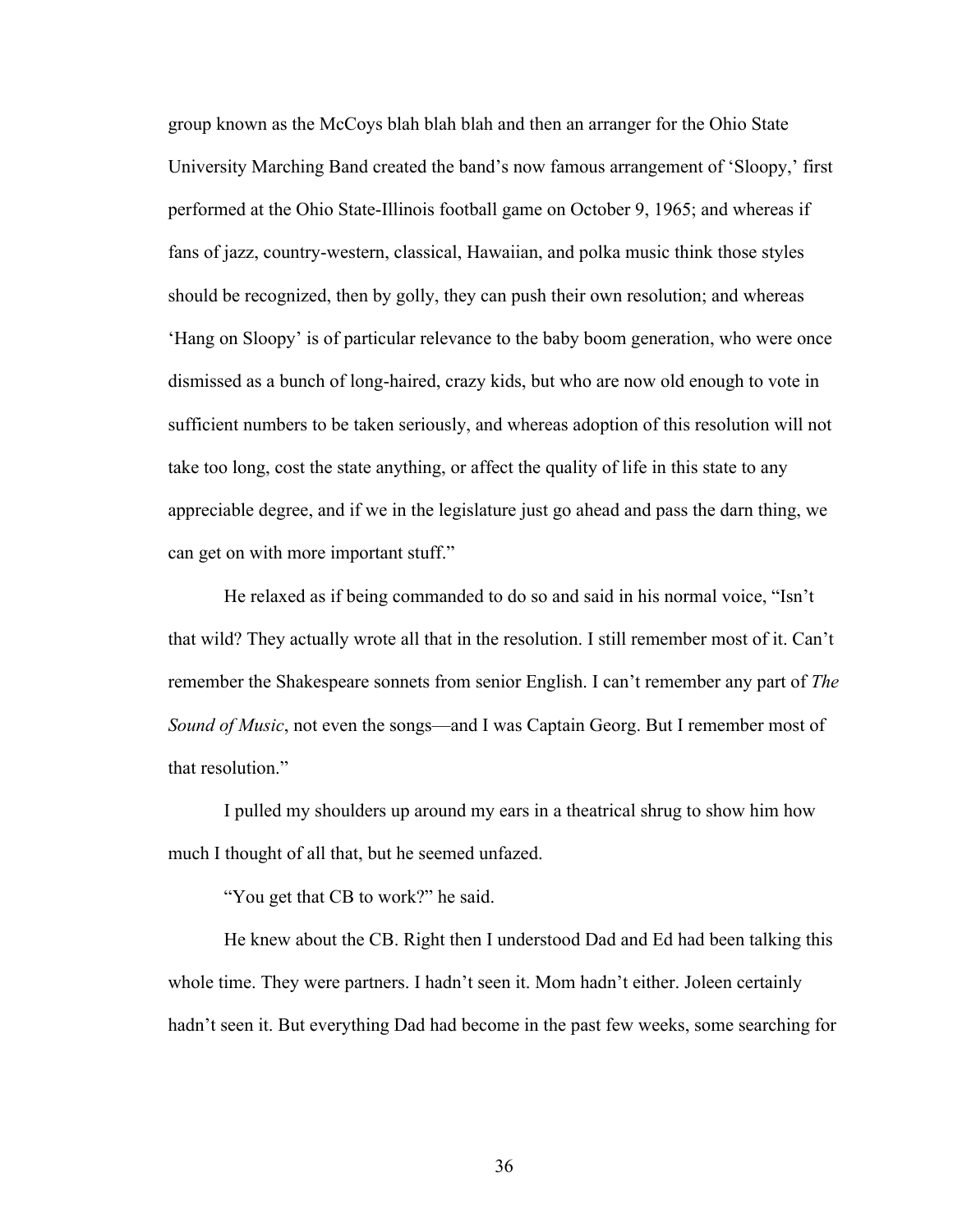identity, had spilled forth in a ridiculous mess of mixed messages and failed attempts from years of an underground river backing up slowly slowly slowly.

"The CB doesn't work," I said. It was more to shut him up than start a conversation. He seemed to take this as a challenge. He walked to the truck and opened the passenger door. He made a face at the guns, then clicked the safety on Dad's and set them aside. He turned on the CB and ran the gamut of dials until he found a number that suited him. Then he fiddled a bit more with the squelch until the static made a low, even hum.

He spoke into the mic. "This is Little-Bo-Beep-Lost-Sheep, you hear me out there?" He released the mic and whispered to me, "Dukes of Hazard reference. You ever see it?"

I shook my head. I wanted to walk away, but, like my dad, he'd hooked me. I couldn't help but wait for an answer.

It came.

# *"This is the Schlitz Bitch, 10-2 Bo-Beep, how's the road?"*

I couldn't believe it. Some surly-eyed trucker traveling the snaking, dark roads, his seat springs sighing in the quiet of his cab, his neck itching and razor-burned beneath his beard, his stomach yearning for a country-fried steak at the next stop—that man, that voice in the hollow and empty night, was out there. Or maybe he was anybody. Someone else, someone I couldn't imagine, but the long and short of it was he was out there and he'd heard us.

Ed pressed the mic again. "10-4, Bubba Schlitz. You rolling on 32?" *"That's a ten."*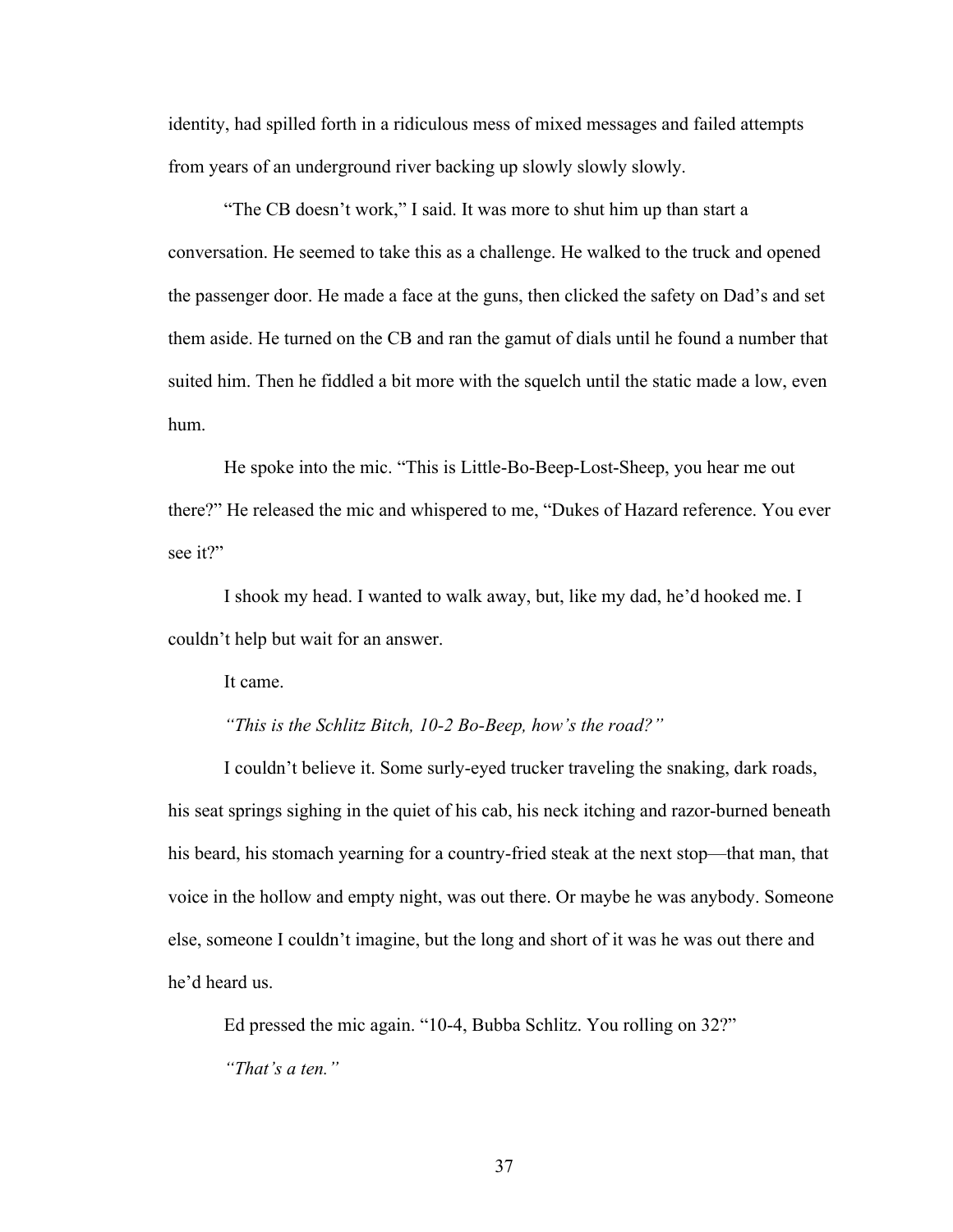"Hey, uh, if you're headed west past Pickering, watch out for heavy gators and destruction up the county line. Looks like maybe a 10-42 pretty recent." Again he released the button and addressed me. "That's a construction sight, and some tire bits. You ever see those on the highway?"

Again he spoke into the mic. "Probably means you'll have a few bears, Schlitzy. Watch yourself, keep the shiny side up, brother."

*"Preciate it, Bo-Beep. Same to ya."*

And that was it.

"What did you say?" I asked.

"I said there might have been an accident and some cops. I don't know if any of it's true, but it's not going to hurt him to stay a little alert and slow down some." He mimicked my exaggerated shrug. "And that's that."

"Can you teach me?"

"I can," he said. "Just don't ever say, 'good buddy,' like they do in the movies." "Why?"

"Just don't. It means 'queer.""

"Like you?" Joleen said. She was standing behind me, her eyes little black slits.

"You made mom and Dad break up."

And now a strange thing happened.

I felt defensive of Ed. I turned on Joleen. "You don't know anything," I said.

"Dad was a queer a long time ago and they tried to stop him with the Bible."

Joleen took a step backward. She pointed at Ed. "He's faking," she said. "He's being something he's not. He's not a trucker."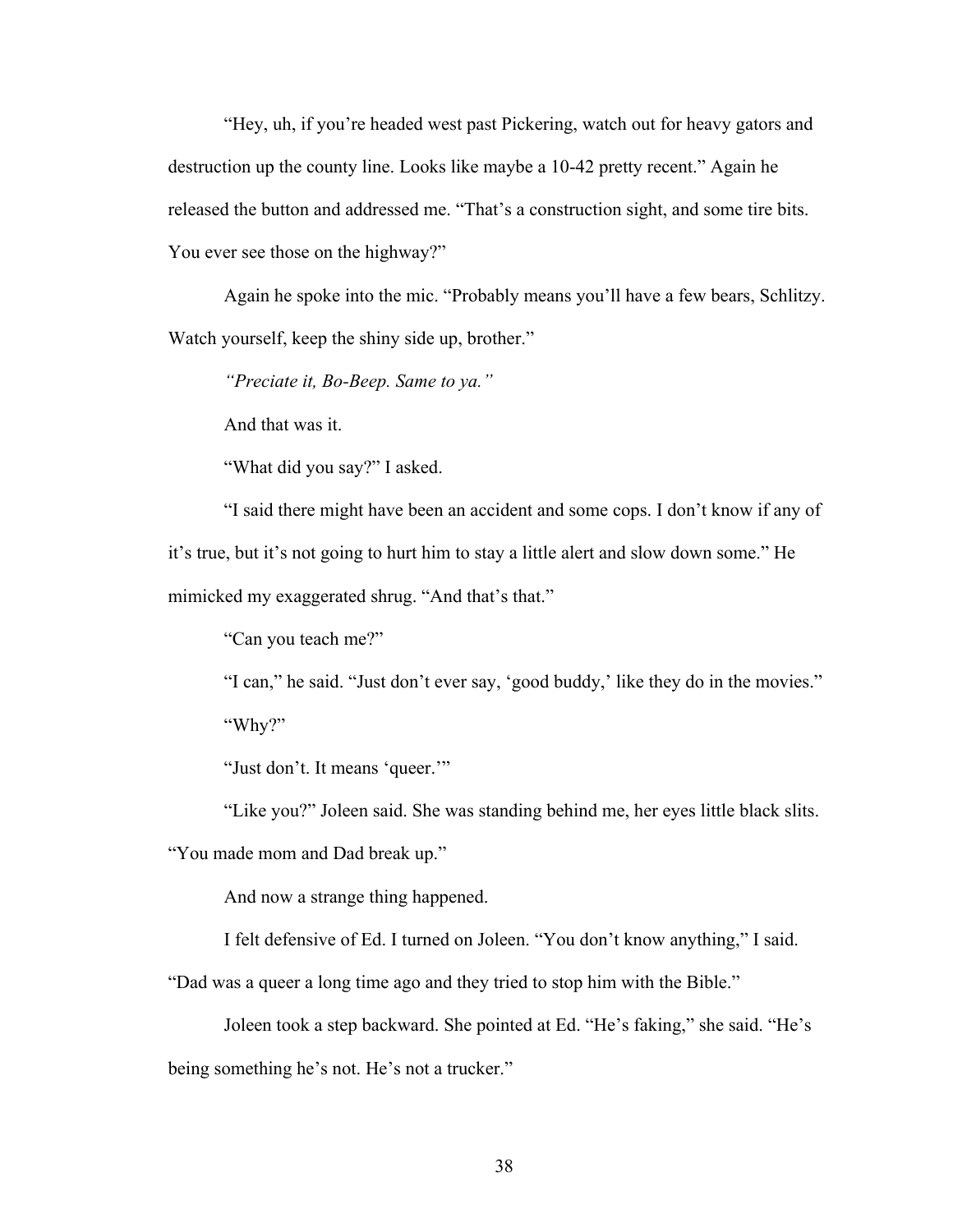"You don't know anything," I said.

Ed came between us and put out a hand. "I don't want this to be a fight," he said. "I just want—I can't help this—"

He turned around abruptly and walked to his car.

All I was thinking was that I wished Ed were my dad. I wished I were going with him.

He unlocked his door and sat, pulling the door shut. It was only an instant, a halfsecond, but I saw it, that flash of shock as he sat in that wet, cold seat. I wanted to cry. I wanted to take it all back, because Ed, I was certain, was my real father, the man I was meant to have. He knew about the tuba and about the CB, and he probably knew about guns. He was all the things my dad wanted to be but had missed out on because he had a family, and there was only that, only me and Joleen and Mom.

Ed held the handle of his door as if he were about to open it again. I balled my fists. Then I saw his shoulders fall. It was like Dad out in the field when he'd seemed so tired. Ed looked broken. I took a short step toward the car. I wanted to apologize, to take it back.

Then something inexplicable happened. Ed lifted his face and grinned. He gave us a polite wave and started the car. For a moment I wondered if he'd noticed. Maybe I'd misinterpreted his earlier shock. He slowly pulled away from the curb, his smile wider than before. He was waving like a man who doesn't have twenty-three gallons of milk making little tidal pools around his ankles.

Then Dad was coming out of the house, his hands jammed into his tight jeans looking like a man hunched against a storm. Mom was behind him at the open door, but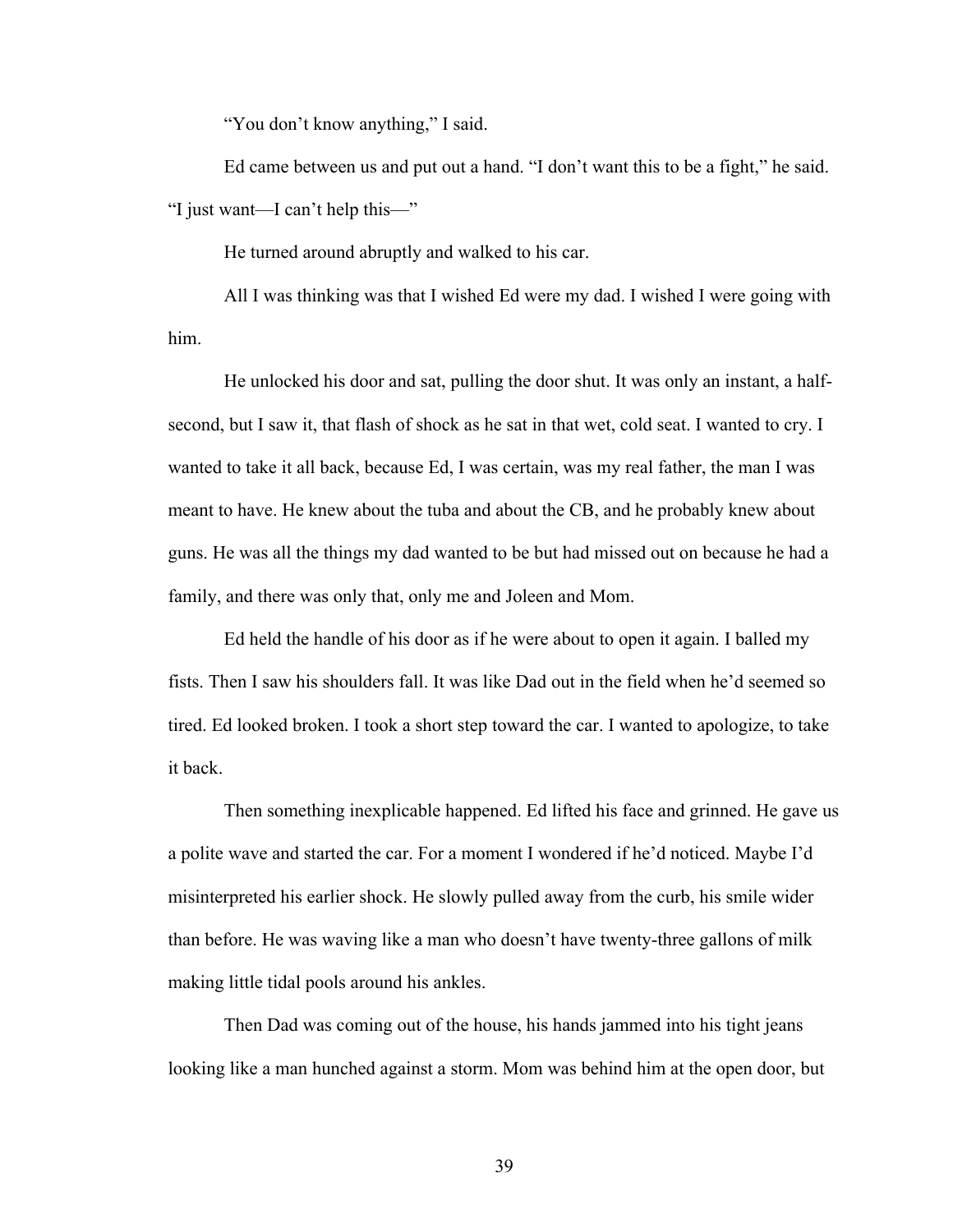she wasn't screaming. She was lowering herself to her knees in the doorway and she was beckoning to Joleen and me with both hands. I could see she'd been crying now too, and it melted the hardness of her face, the rigid lines losing definition in the soft glow trailing out of the windows of the house. The porchlight wasn't on, and she was more of a mellow silhouette, scooping at the air, gesturing for us both to come, and I knew what had been decided by the way she used both arms. Joleen and I passed Dad on the sidewalk, and he held out one hand and touched my shoulder as he passed me. And mom was saying it's going to be okay, it's going to be, everything, all okay.

And I was holding her then, my mom, and Joleen, and we were down to a little family of three, and the night was coming up, and Dad's truck was snarling to life, and then it was gone until all I could think of was the fact that I hadn't seen his face. Right then it felt like I'd missed something so important as to warrant a gap, a fissure severing the reality of things for that one moment, because I'd missed it. I hadn't paid enough attention, and I'd lost my dad's face for good.

All I was left with was the sight of Ed as he drove away from the curb. I could picture that better than my father and it's what I think of now when I hear that song sometimes on the radio or at football games.

Hang on Sloopy, it says. Sloopy, it says, lives in a very bad part of town, and everybody, yeah, tries to put my Sloopy down. Well, Sloopy, I don't care what your daddy do. 'Cause you know, Sloopy girl, I'm in love with you.

That's what the song says.

And so I say now, Hang on Sloopy, hang on. Hang on Sloopy, hang on.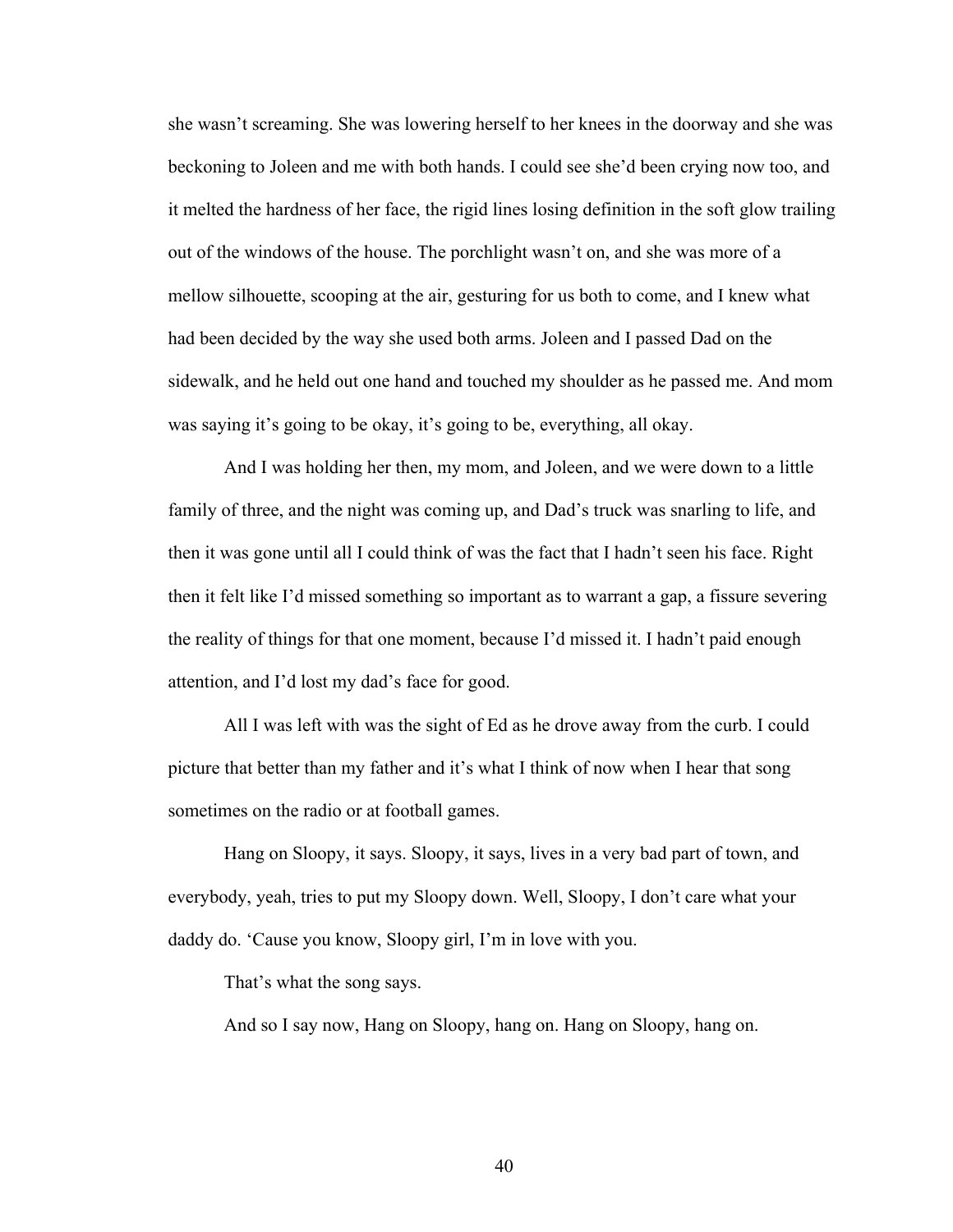I think of Ed pulling away from us, smiling, as if nothing in the world could ever touch him.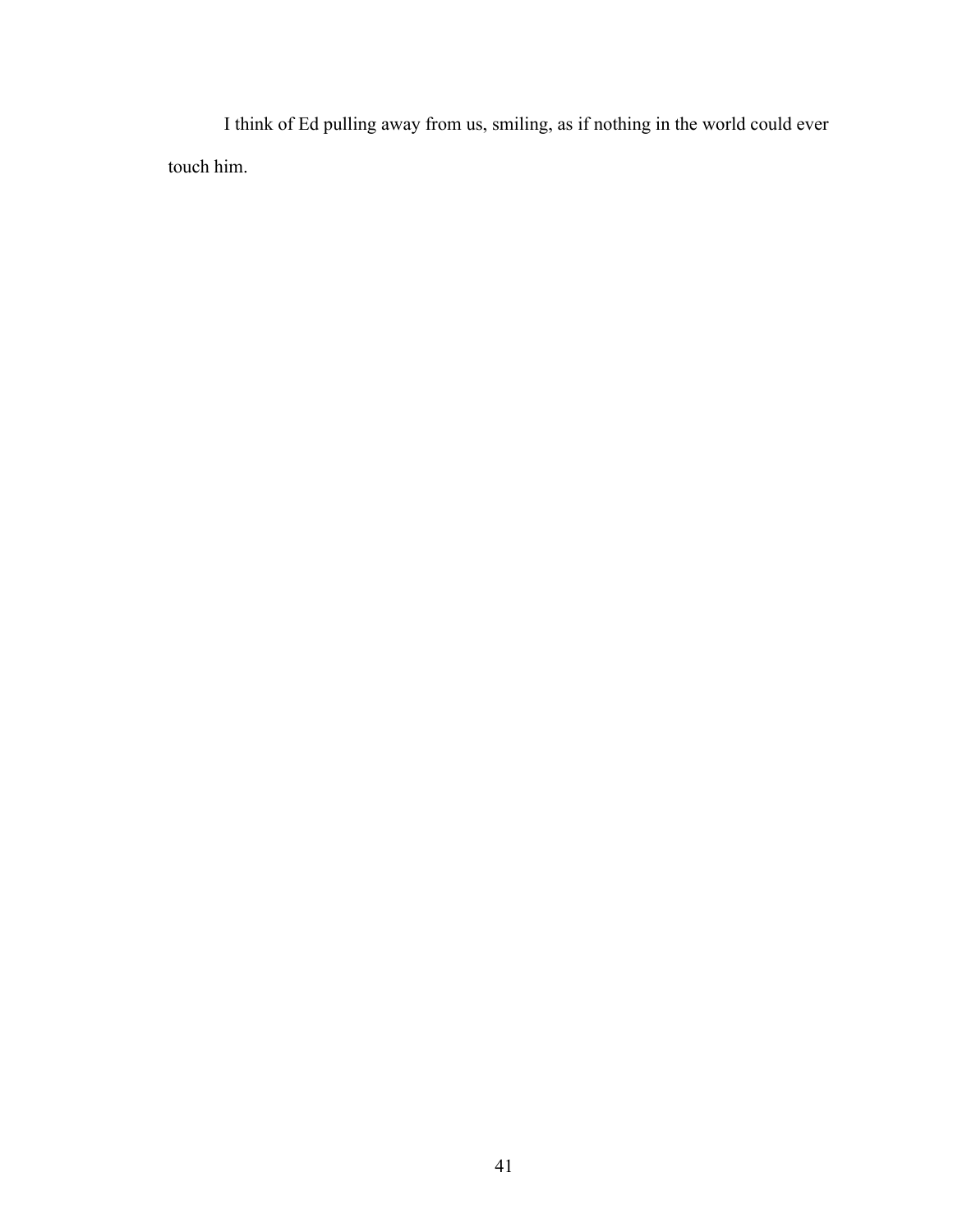#### STORY 3

# HEAR IT

He has the blunt, hard knuckles of a streetfighter. Hairy in multiple ways, he wears a brown serviceman's shirt with the name Cal embroidered across a patch on the left breast. He raises his fist at me.

"I'm gonna knock your teeth in, bud."

Summer heat like hellfire swoons across the oil-soaked concrete of the service station, and relentless blasts of it roll over us in waves as we stand in front of the little clerk's counter. It's a backroad, backcountry, and *Plummer's Sup and Pump* crouches in the shade of a fleshy green hill. I haven't had water for hours. My mouth tastes like that grime-caked nickel Jason Crabtree found on the floor of the bus and dared me to lick when we were in fifth grade. Twenty years ago? Why can't I remember how old I am?

"I don't have any problem with you," I say. Cal's shirt is unbuttoned and it's nothing but paunch and black hair and a scar running pink over his heart that looks like a knife slash. He's sweating, and his nose is shovel-pummeled flat.

"You the one started it," he says. He looks at the clerk, some high school kid with a lazy eye, who holds up his hands like he's being robbed and takes a step back. Then Cal looks at the dog. It's gray and wire-haired and medium-sized, and it's wandered in from somewhere. It's sitting by a shelf of Hostess cakes near the two-liters of Mountain Dew, and there's a patch of fur on its left hip matted by either blood or oil or mange.

Cal says to me, "You think you're better than me, I'll fucking whoop your ass."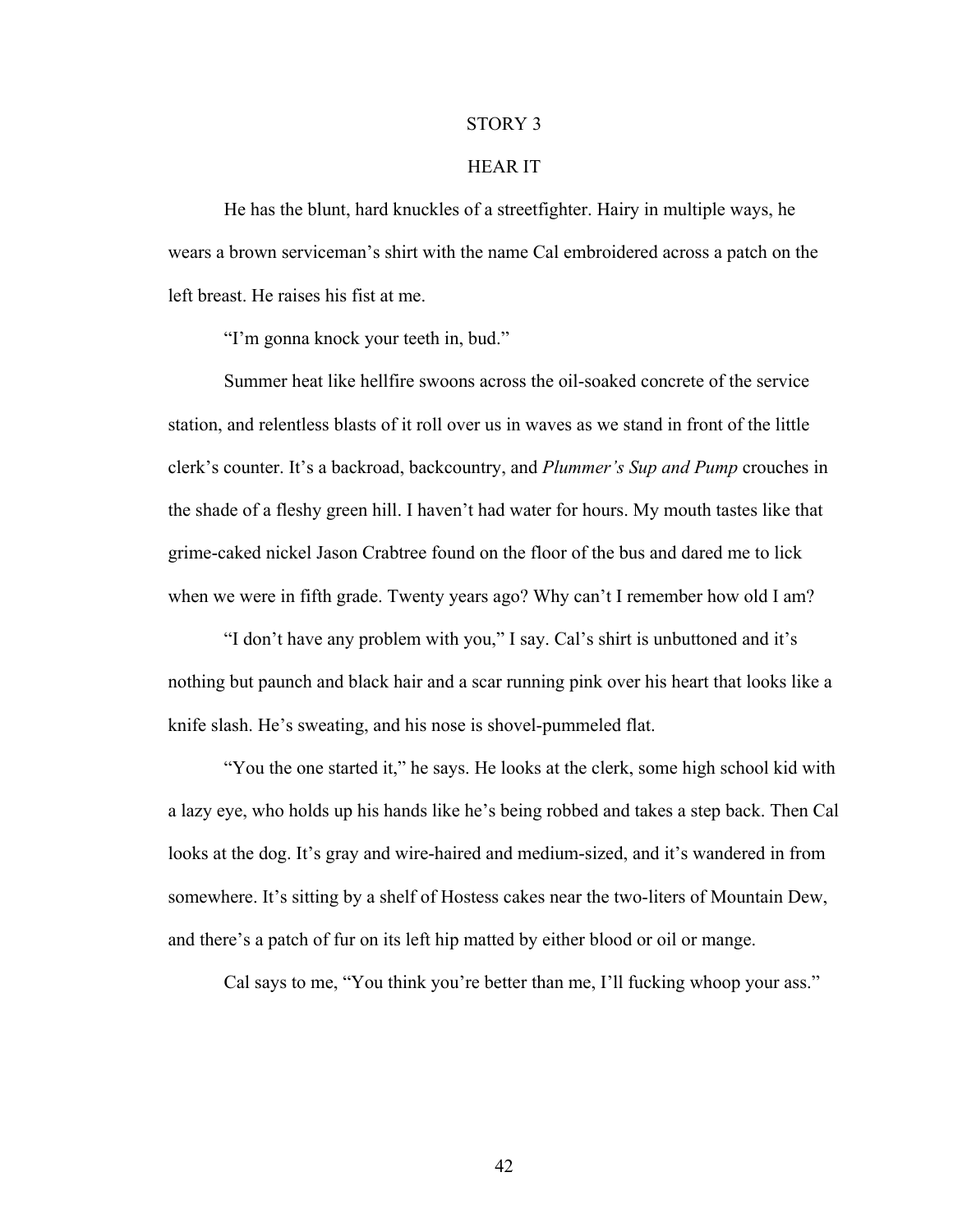There's no one else around. We're in some rural tangle of wooded hills, the establishment set back off a slim S-curve county road in southern Ohio, some verdant dark dense place, and its just me and Cal and the dog and the kid.

"Seriously," I say. "I didn't mean to offend you."

"You know what," Cal says. "I'm fucking tired of fucking people like you backing out when they find out I ain't stupid. 'Sorry' don't fucking cut it. Now, you gonna step outside or I'm going to go get my tire iron."

"I don't think you're stupid."

"You just tried to tell me that goddamn dog talked."

"Did I say that?"

"Don't fucking play dumb. Two minutes ago you said that goddamn dog talked like I'd believe it, like some kind of fucking asshole idiot."

"I didn't."

Or I did.

Low on gas. No water. Summer heat. I've been driving for hours. I walked in, and the dog spoke. I'm too hot and the dog spoke. I told Cal, I looked over and told him just that. I asked if he heard what the dog said. He took offense.

"Trying to play some fucking joke on me?" Cal says. "I'll fucking bust ya."

"I didn't," I say.

But I did.

The dog said the word, 'spaghetti.'

The dog said it just as I walked in. I wanted someone to confirm what I heard, so I turned to the man by the rack of direct-to-video DVDs, \$3.99, the bargain bin of brown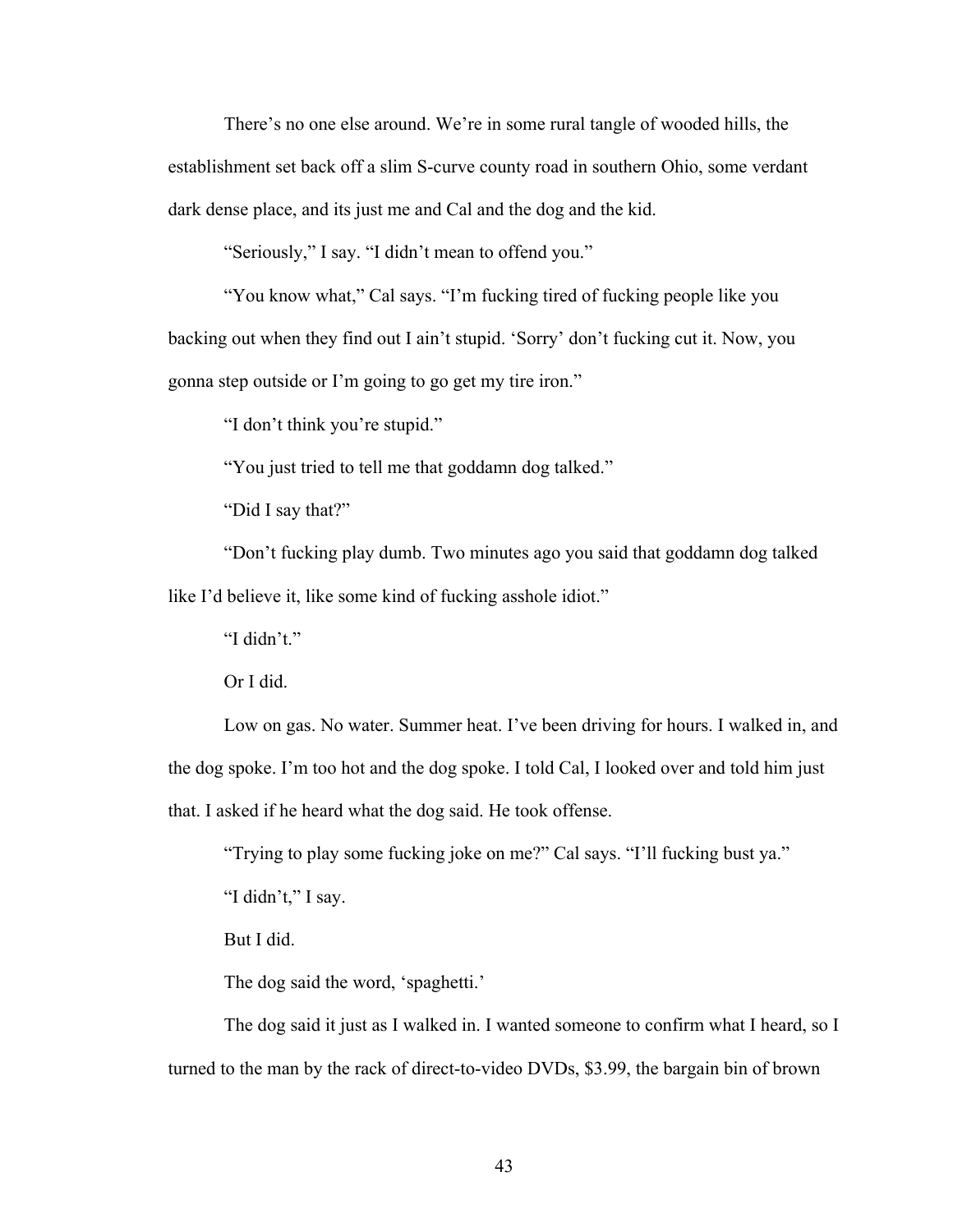jersey gloves like a barrel of dead birds, that little display of Rol-Aids, Wintergreen flavor. Cal was standing there trying on a pair of cheap sunglasses, and I said to him, 'Did you hear that dog? That dog just talked. It said spaghetti.'

That's what I said to Cal.

"I wasn't trying to trick you," I say. "I really did. I heard it talk."

I look at the dog and hope it'll give me some kind of sign, some wink or translatable nod to let me know the words are coming again, that they're about to fall from its jowls.

The dog pants and nibbles at its paw.

It's funny though. It is funny. That the dog said 'spaghetti,' I realize. It's funny since Christy dropped the hot water, the whole pot of pasta on her foot—was that today? Yes. Today, at lunch. We were fighting and she turned and caught the bottom of the pan on the edge of the sink. The force of it wrenched the pot out of her fingers, and she dropped it and the water burned her foot, and I was yanking her sock off, and that's when she told me she'd had an affair.

She said, "I couldn't get over it. I wanted one, too," like it was a comfortable jacket or a new car. She wanted one, like me. She wanted that 'new affair' smell. So it's funny the dog, of all the words to say, should say spaghetti.

"You son of a bitch," Cal says. He pokes his index finger, grimy and solid, into my chest. "Get your fucking ass out there."

He shoves again.

It's funny the dog should say spaghetti because he could have said anything. Maybe 'Sophie,' the woman in the cubicle across from mine. Might have said 'mistake'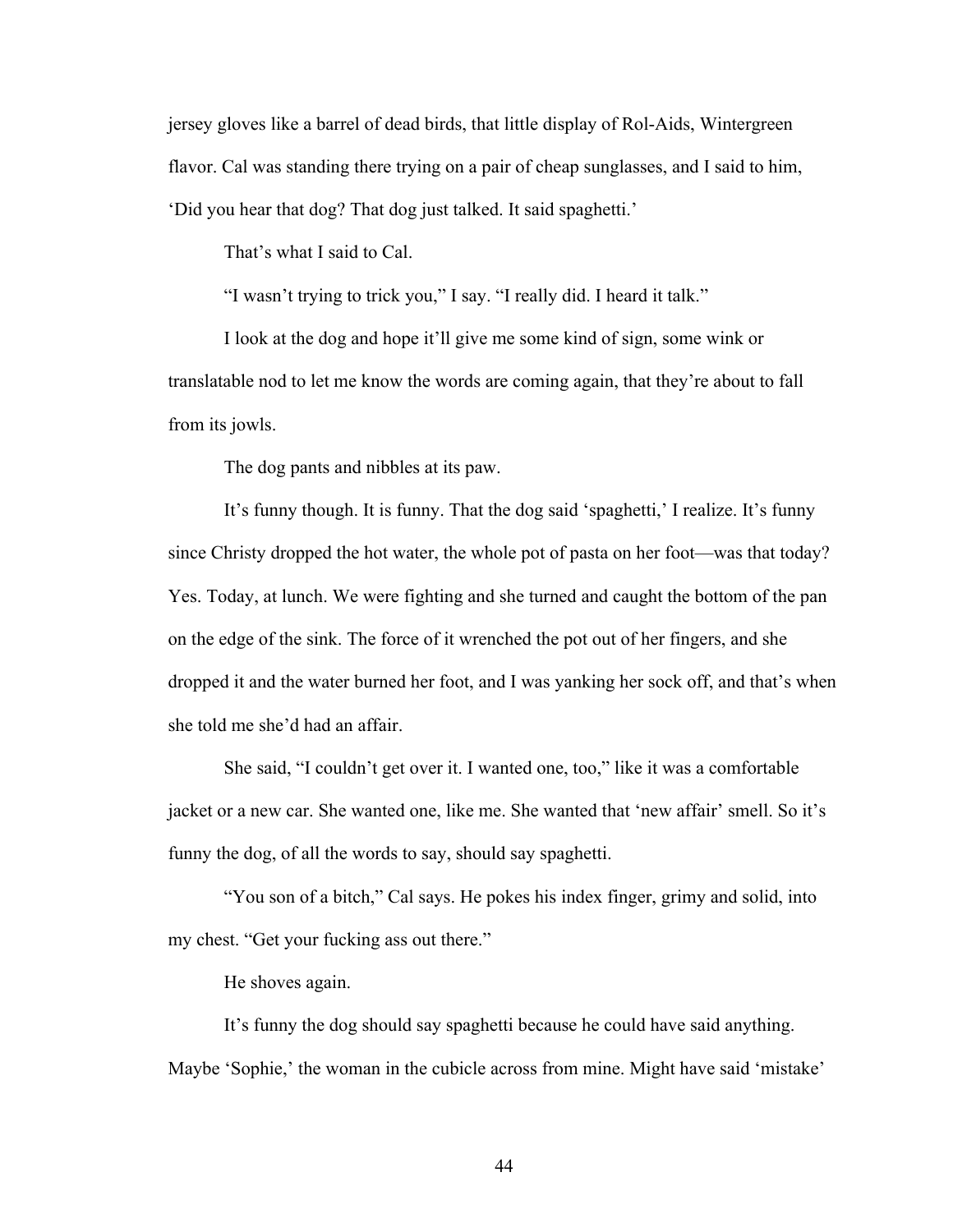or 'Belinda,' Christy's mom, where she went to stay for a month. Or 'radiator' because the car I drive is most definitely *not* new, not at all, and it overheats in the hills, when the temperature pushes ninety, and I have to run the heater, have the windows open, to keep it from breaking down. It gets hot, maybe too hot, but it's better than being stranded. The dog might have said 'hot' even.

"Don't fucking roll your eyes at me," Cal says. "You ain't stalling, and I ain't waiting."

Both hands, he gives me a righteous push, and all the injustices of his life are behind it. I can feel them. He's fighting back. Because at some point you find out you've been wronged.

"Wait," I say. I point to the dog. "Maybe if we get closer. You'll hear it."

"Bud, if you think for one goddamn second—"

I drop to all fours and crawl over to the dog. I'm still so thirsty, and there's something on my head like a knit cap, and it feels tight. I keep feeling my head, the top of it, my hair, and there's nothing there. And I wonder if the dog might say 'hat' or tell me something that makes sense.

It really is funny he should have said 'spaghetti.' If a dog were going to say anything, you'd expect it to be one syllable, two at the most.

"Hey, boy," I say. "Hey."

"It's a girl," the clerk says. He's still standing back from the counter. He hasn't made any move to call the authorities. It may not have occurred to him.

"Hey, girl," I say.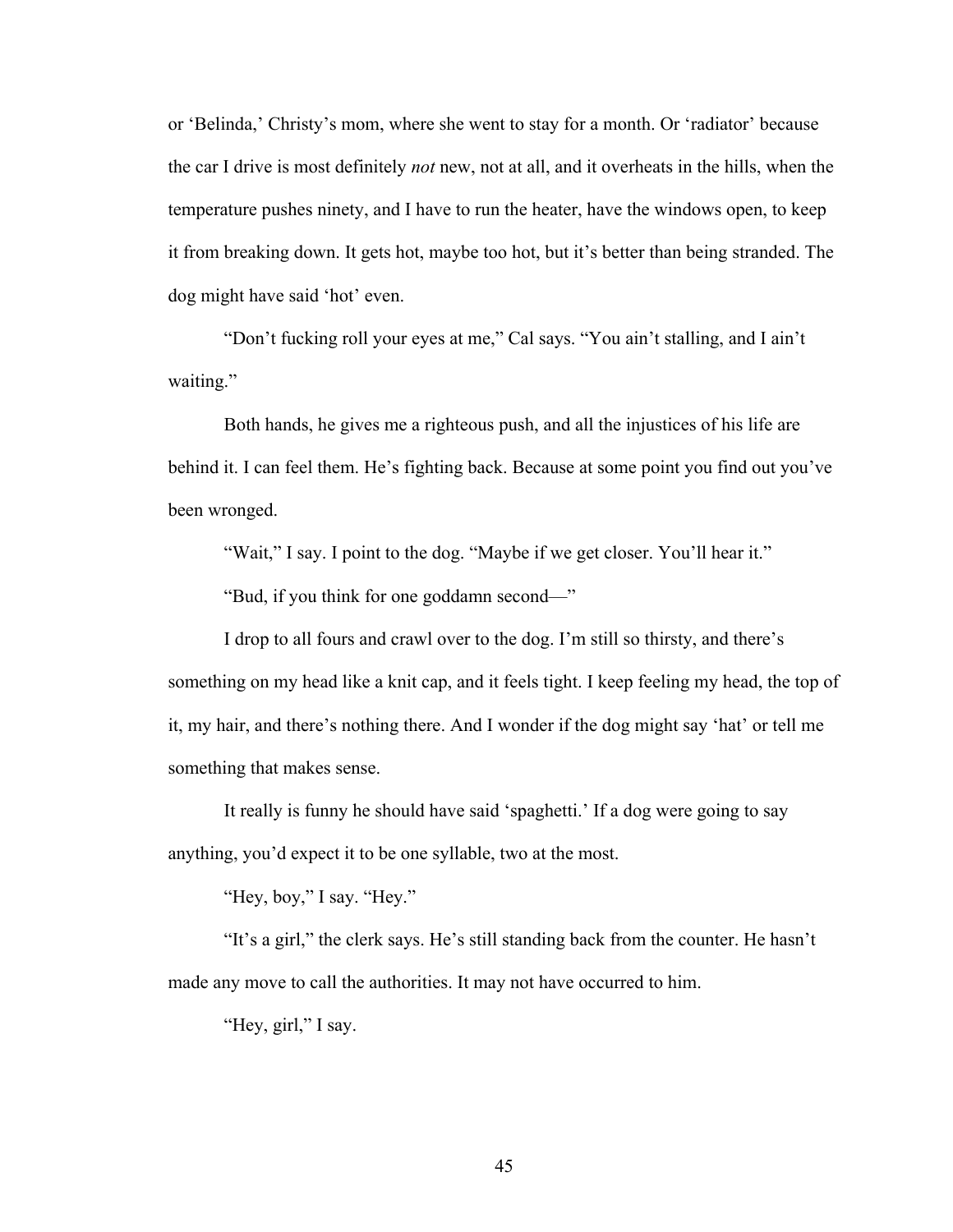"Her name's Sheila," the clerk says. He apparently wants to hear the dog speak as much as I do.

"Sheila," I say, sort of whispering. "Sheeeeeila. Spaghetti. Can you say 'spaghetti'?"

"You coward piece of shit," Cal says, and pulls me up to my feet. I'm looking at his chest and his ugly face, the black scruff on his jaws, the receding hairline, scratchedup leather belt, and the work boots all dark from wear. I wonder if Cal and I might have been friends. Maybe if we were neighbors we'd have shared beers on summer nights like the one only a few hours away. Maybe I'd lend him something like our shop-vac, and he'd return it, the motor burnt up and the hose all greasy, and he'd call it a piece of shit, and not offer to pay for it. Or maybe Christy and I would look after his two kids when he went in for that open-heart surgery, and he'd keep thanking us by bringing over his mom's oyster casserole, because she was grateful to have sat with her son in recovery, not having to worry about her grandbabies.

If the dog knows 'spaghetti,' maybe she knows something else. Something about Cal that throws this whole mix-up into perspective.

I drop back down. I'm leaned way over in the dog's face, and its breath is like that hot wind with a little rot baked in from some dead animal she's probably scavenged in a ditch just this morning.

And now I'm wondering if Sheila has a dog-husband somewhere and if she's ever cheated on him. Sweat is sliding up my spine. It's going in mad rivulets around my ribs and dripping into the front of my shirt. It's on my chin and on my lips, and that hatfeeling, that constricted feeling of a halo jammed down around my skull, that feeling is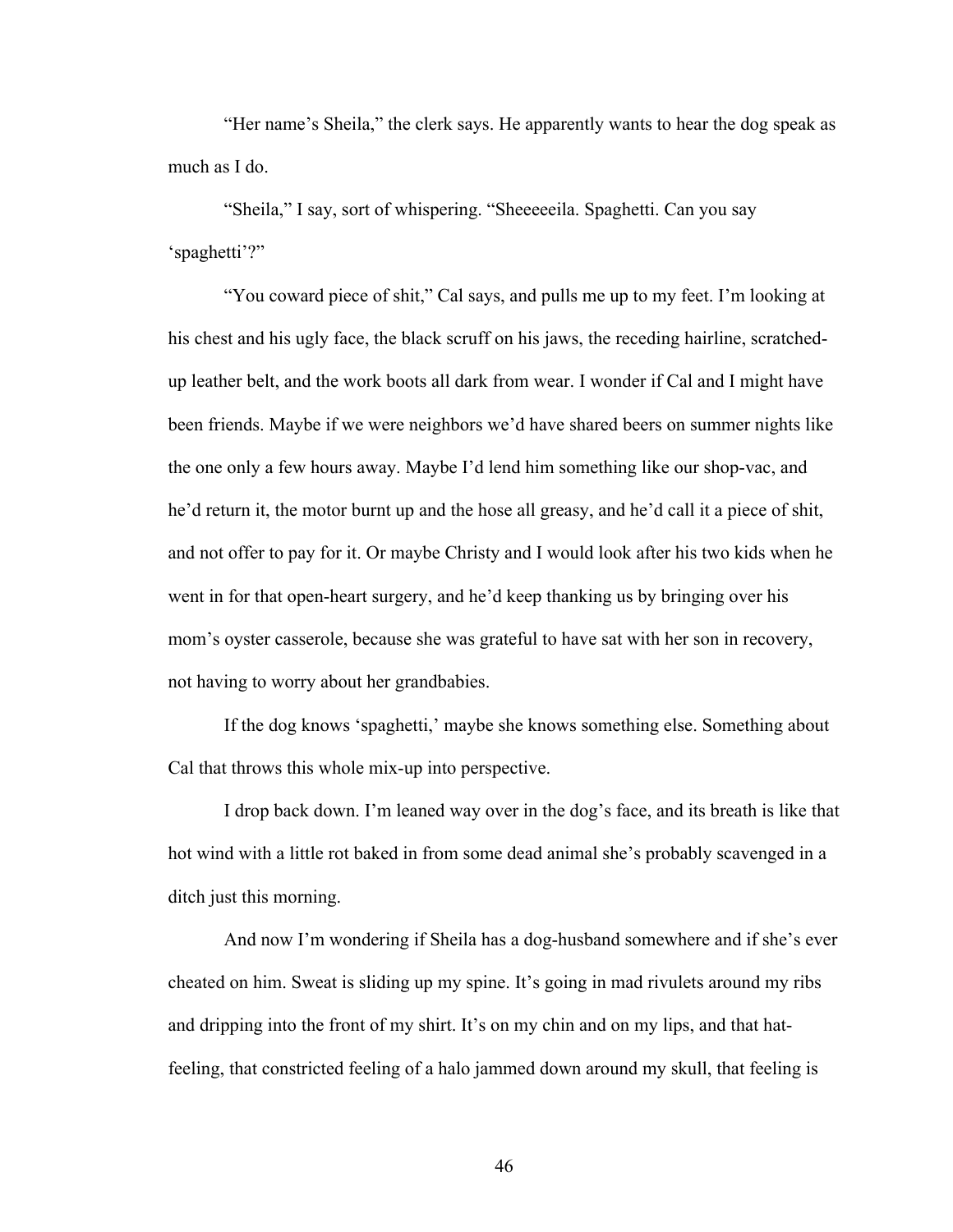back. And the sweat is on my thighs under my pants, and I'm wondering why I didn't wear shorts to take this drive. I'm wondering where Christy got the gall to come back and say we'd work on it and then—after all that; that month away and the weeping in the bedroom over the phone, the both of us—after all that, she'd go and sleep with that absolute asshole, Shane Mercer, that—literally, I'm talking literally now—used car salesman. And that's what I've been thinking this afternoon, just driving, anywhere, driving, until I didn't notice that invisible fire flowing up off the asphalt and boiling the air, or the gas getting lower and lower, is that that's pretty damn tawdry, pretty cliché, a used car salesman in a small town after all the nights crying.

She said she was going to fix us lunch, a nice lunch, spaghetti with a good sauce she pulled off the internet, a garlic bread and a desert she bought special, and she was going to tell me about Shane and we were going to push past it, but then the water spilled, and the spaghetti was all around her foot in the boiling water and she was kicking it and the noodles were everywhere. Absolutely everywhere, and it was all so hot, and I called the ambulance and left.

Shane fucking Mercer. I could have beat him to death on the hood of some used Volvo, \$8,999 with money down.

"Come on, Sheila," I say to the dog. "Just a word. You want to say something about Cal?"

Cal gives me a boot to the ribs. "Get the fuck up."

The dog whines. There's a combination of syllables in there, a scrunched-up succession of consonants.

"What?" I say.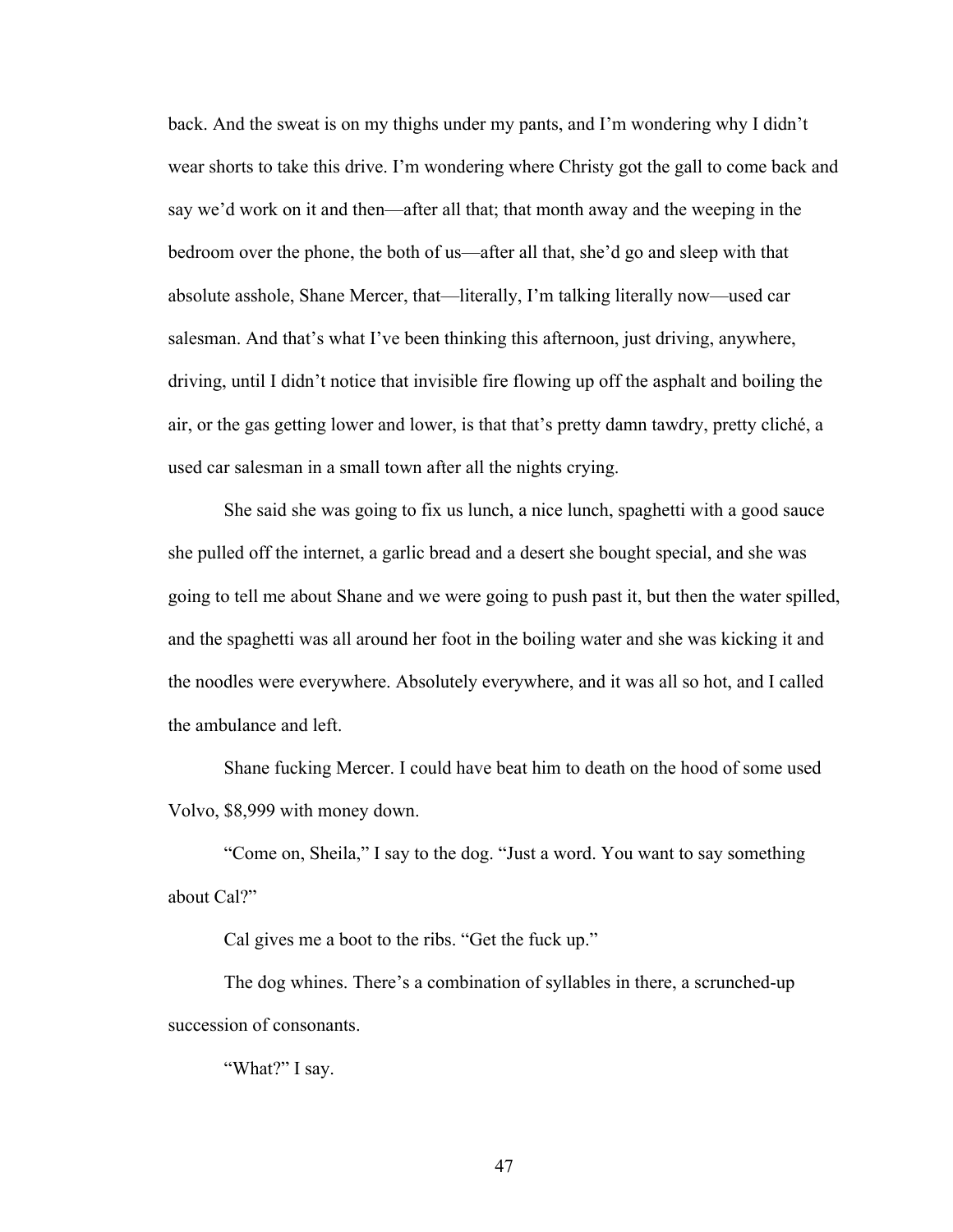"I said get the fuck up."

"Not you."

The dog yawns, but right there at the end, there's that high-pitched sound dogs make at the tail-finish of a yawn. Was it 'hairy'? Haaaeeeriiaa. More like that. That high sound.

Cal hauls me up again, shoves me toward the open door. We're outside now in the baking light, the dense air, the curdled smell of life rolling down out of the wooded hills, fusing with the dumpster-sweetness, the diesel and garbage perfume.

Cal takes off that shirt. His muscled shoulders are two broad lumps on either side of his ugly head.

"The dog said something," I say.

"Bullshit."

That scar across his heart is blurring pink and angry in the sun, slick through the dark hair of his chest. Hairy, the dog said. Or maybe something else. Cal shakes out his arms and re-tightens his fists.

"Cal, I don't want to fight, okay? Okay, Cal?"

"My fucking name isn't Cal."

"It says Cal," I say. I point to his shirt on the ground in the oil.

"You throwing that in my face now? You saying Goodwill ain't good enough?

You saying I can't buy a goddamn second-hand shirt?"

He belts me, right-handed, across my left cheek. The inside of his fist connects, and I'm lucky, I'm lucky he didn't catch me with the hammer-end, that cracked and solid row of knuckles. I wobble and think about making a run for the car, but it's no good.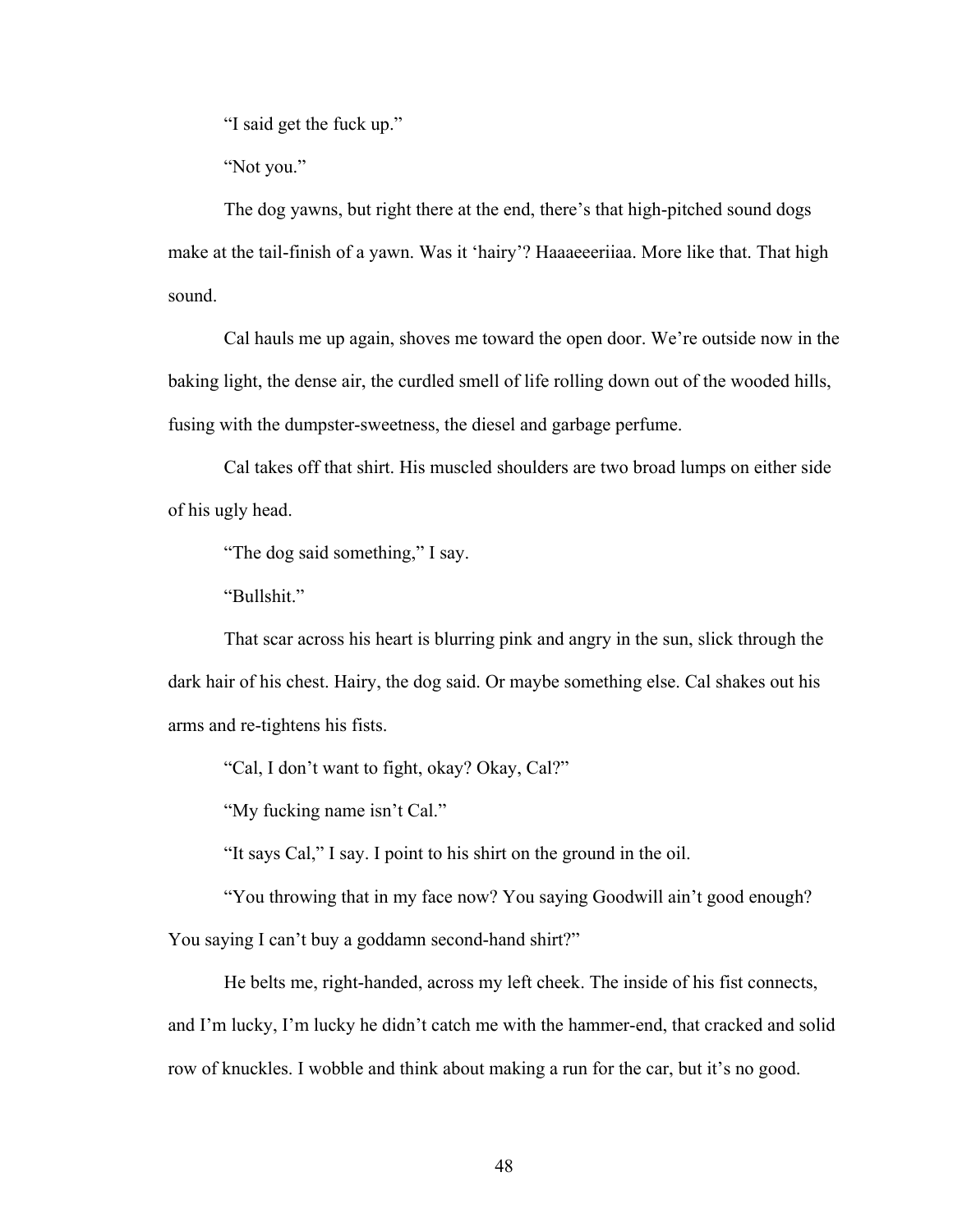"My goddamn name is Larry," he says.

Larry. The dog was saying Larry. If I could have listened harder, I would have heard it. No, the man who used to be Cal draws his arm back slowly, and shoots it forward into my stomach.

It's the heat and smells now, and the sounds are all gone. If I'd heard just a little better, but the blood is pounding in my ears. Larry's whooping me, like he said. He's whooping me, pushing back, at me and at his tired, poor, angry, dirty life, and I didn't hear. If I had, I wouldn't be staring, stupid, mute and soundless as the world disappears. My vision wouldn't be fading down to nothing, just a round telescope-vision of what's in front of me. I would have heard Christy breathing at the table before either of our transgressions—I'd have heard the way she tapped the chair kind of nervous, even after all these years of being married, and I'd have heard in her tapping she cared and we were still tucked away in it, in the love thing, after all the time together still holding on to one another because it was the best thing going. With her hands tapping the chair—not this hard blunt smack and thump—that nervous tap about something, about whatever, it didn't matter, and we were together, and then that week I went and slept with someone else. If I'd have heard what she was saying between the tapping, maybe about buying twopercent milk or some shooting in a public park, or something she'd been thinking about and was trying to share, I wouldn't be here, just staring, not hearing and now just seeing, just looking forward, gazing into the pink scar over another man's heart.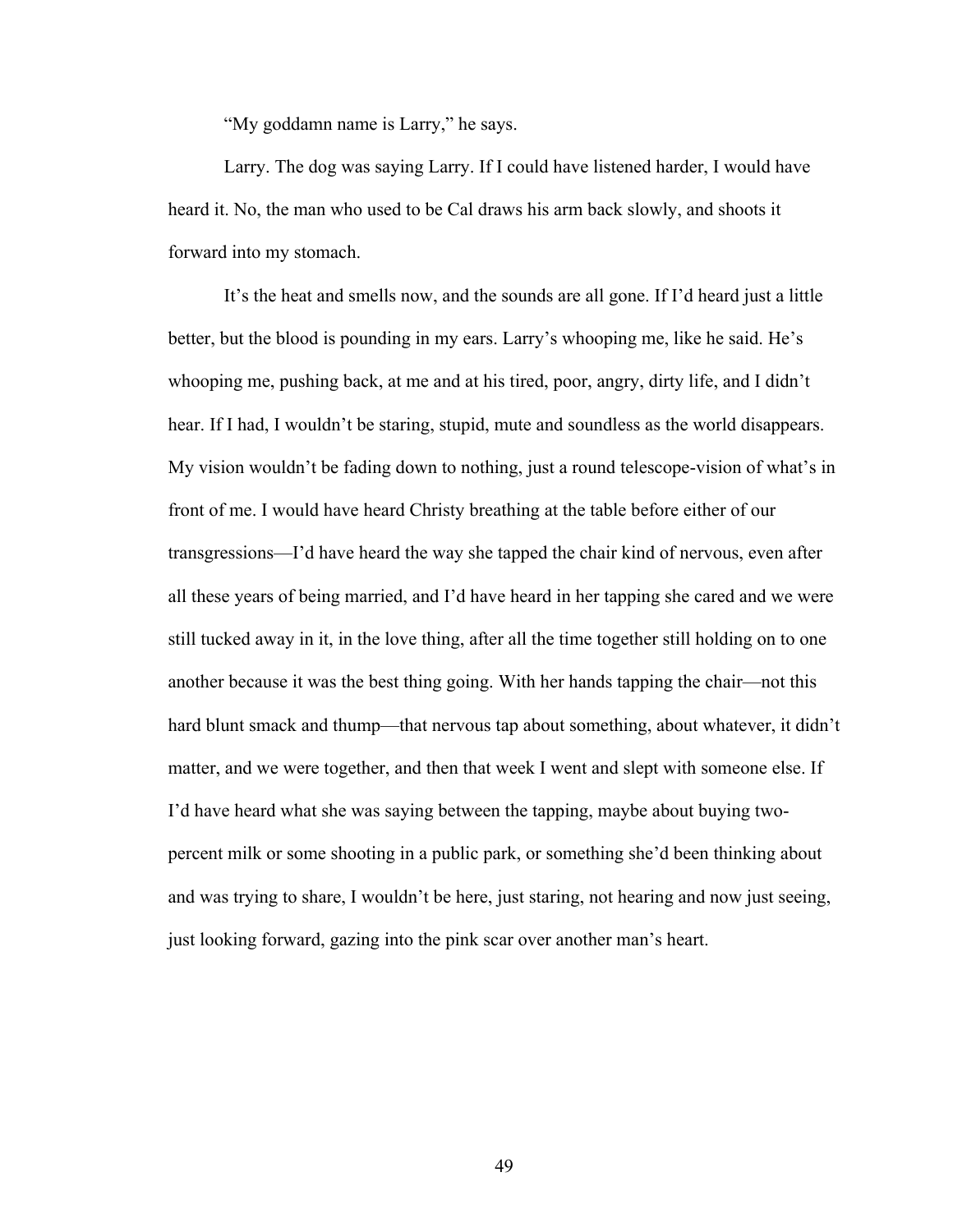#### STORY 4

### **COURIER**

From a certain angle he could make out her naked back, the chair where she was seated, the table and her elbow resting there. Most thrilling though was the triangle of space between arm and shoulder blade, that soft underside of her breast, fleshly, curved, and rosy-pale as a dream. Every morning.

Hormonal instinct had permanently changed his circadian cycle, making the alarm clock moot. Just before six Eliman sat up, slid off the bed, and puttered down the hall to the bathroom. Back in thirty seconds without waking another soul, he gently pulled the pitted chair from beneath his desk and sat. His old Star Wars sheets hung from the brass curtain rod over his window, and he held them back very slightly, the cotton cool in his hand because it was late in the year and his mother still left his room open to the night air. She told him it would keep his lungs clear.

He'd never been anywhere, seen anything. They had lived in Charityburg Eliman's entire life. A bedroom community for millworkers, the town never went through an identity crisis. For ninety years the oaks had grown fat, the sidewalks shady. Storefronts glistered in the spring rains and glowed forth with the candy-cane colors of holiday displays in winter. When the mills shut down, the workers began longer commutes to Columbus and destinations north, but kept Charityburg to themselves. The nearest Wal-Mart was fifteen miles away in Harris.

Eliman didn't think about this—the town and its history, or the lives of the people in it. Thirty feet from his window sat a house very like their own, with the single-car garage and an attic, a cool basement with cracks in the cinderblock wall, and this one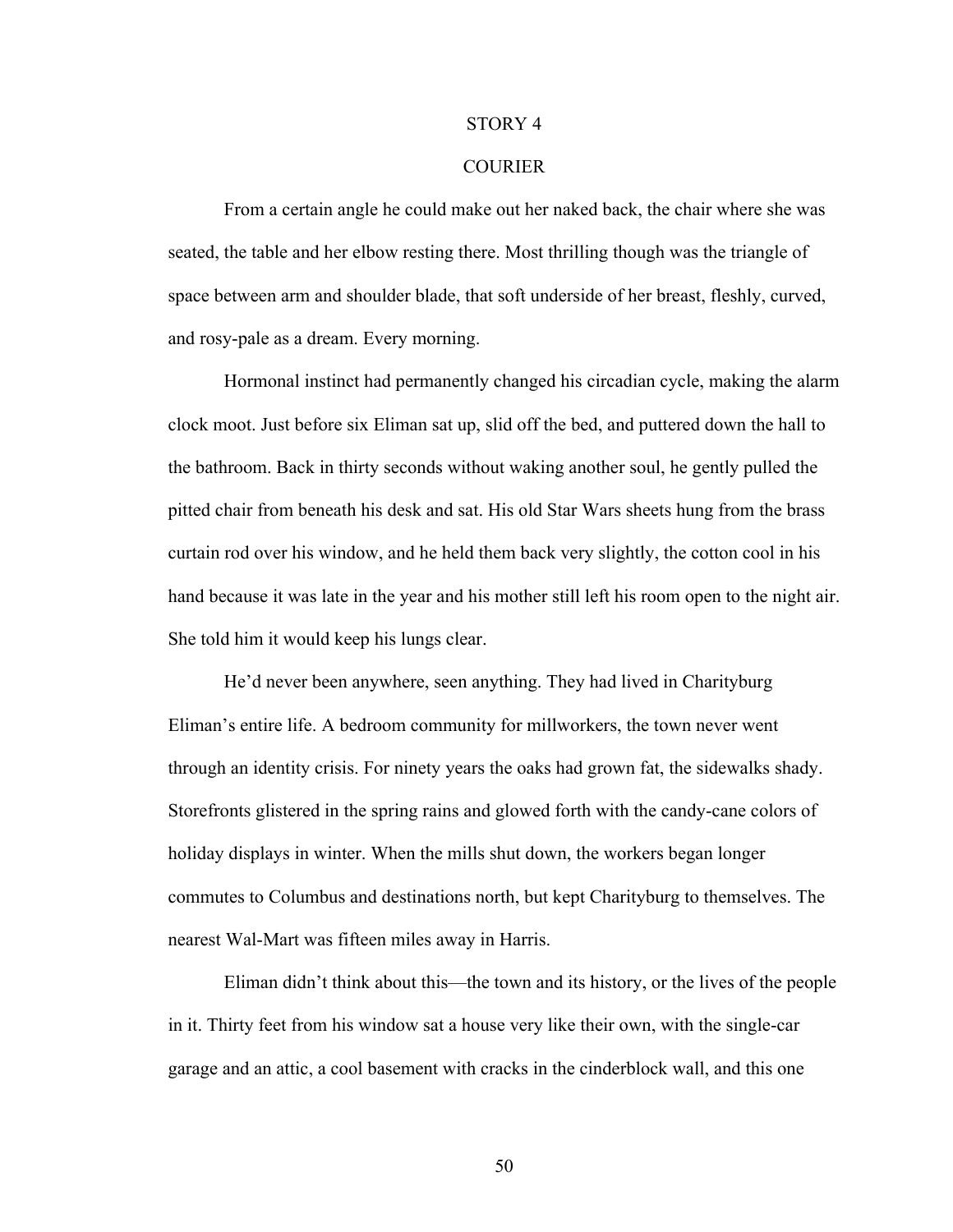anomaly, a naked woman in the kitchen, at the day's most delicate hour, sipping her coffee.

Her reasons? Eliman couldn't fathom. Being homeschooled, he often suspected he was being left out of something, some information to which sixth graders (his age) or tenth graders (at whose aptitude levels he wrote and did math) were privy. Perhaps he'd missed some common, schoolyard knowledge about women—pearl-skinned ladies about his mother's age; these dark-haired beauties in their homes without husbands or children.

"I see you," he whispered into the half-light.

As with every morning, the woman stood up and slid out of sight without a glimpse of any more parts, no matter how Eliman leaned. He yanked a spiral-bound notebook from beneath his mattress. The rings made a zipping sound as they pulled free. By now several pages had been filled. He turned to the first blank line and recorded. November fifth, the letter 'N,' beside it the word "coffee." In the beginning, there'd sometimes been the letter 'R'. Also notations like "oatmeal" and "toast" and "smoothie." But lately only coffee; only 'N.'

If his mother ever found the notebook, he'd tell her he was keeping a record of what the mailman, James, had eaten for breakfast. He'd tell her he'd been observing James as part of a social experiment—'N' for 'Nice,' 'R' for 'Reserved' to denote how James acted that day. He'd tell her he was looking for a correlation between mood and diet.

In reality, the 'R' stood for robe. The 'N' for naked. And it had nothing to do with James.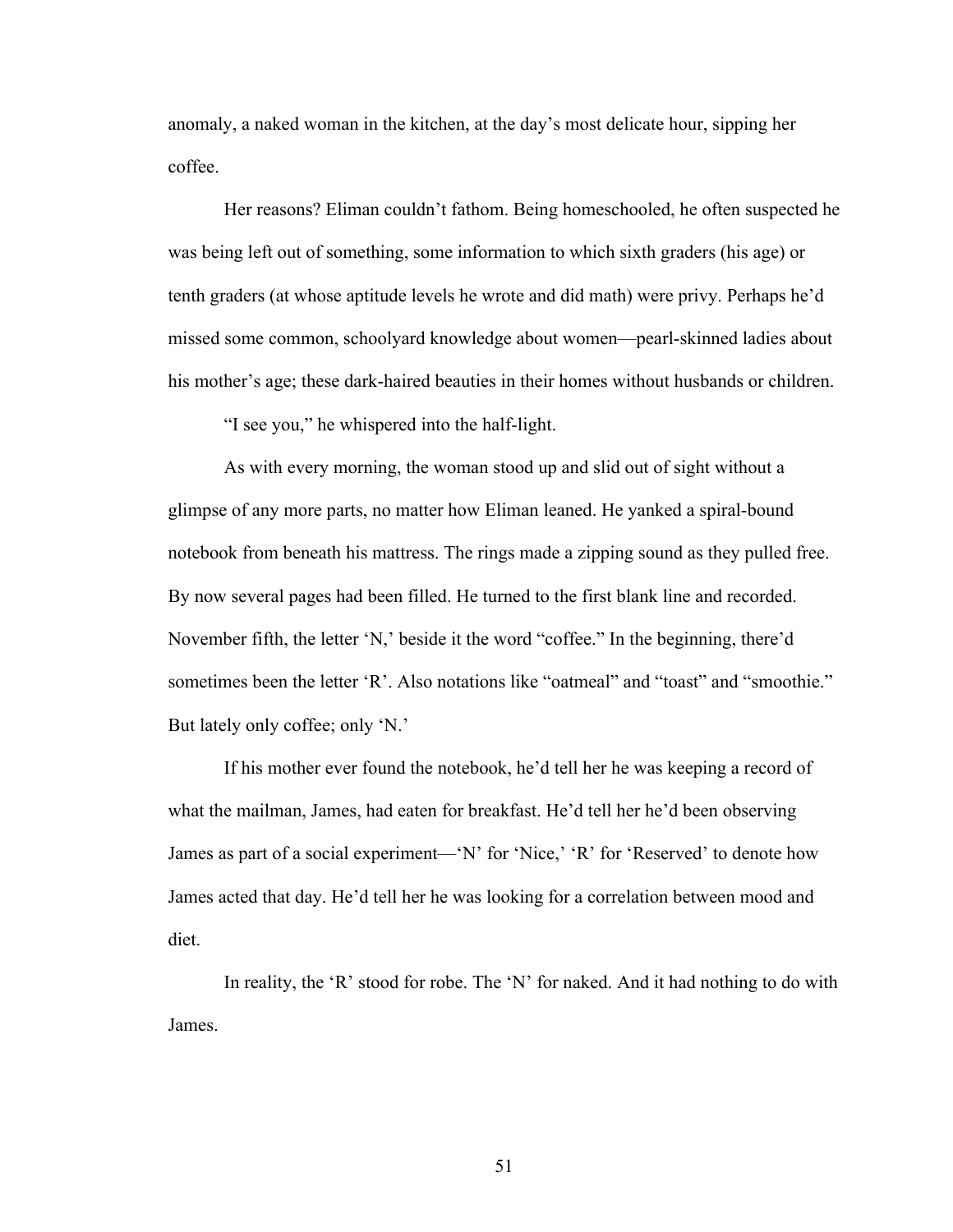He read all morning and at noon set aside *The Silmarillion* to march into his own Thangorodrim. He imagined the volcanoes of Morgoth rising before him, some igneous thrust of razor-edged rock rising out of the laundry room. The kitchen, like Angband, the dark fortress in the Iron Mountains, had in the past month grown full of dangers. Darkest were the rainy days in which blunt shadows fell grayly down the hall, the movement of wind-flicked trees outside the window causing knobbed silhouettes to ripple like volcanic smoke around the sockets and light switch. And as autumn progressed, the daytime darkness grew more frequent, seeming to mimic the rapidly plummeting mood of the house.

Eliman listened. When he heard no movement, he soldiered toward the kitchen.

Two years now, mornings had been for 'free reading,' meaning Eliman should stick to his room and shut the hell up. Instruction took place only in the afternoons. His mother's schedule. She was not an early riser. And without his father around she awoke even later. She often missed lunch these days, and Eliman made himself a bologna sandwich. He ate it at the table with a different book in his lap (there were morning books—books to be read in the privacy of his room—and there were afternoon books, overly simple, selected to please his mother).

Halfway through his sandwich she shuffled into the kitchen. Her hips had widened in the past six months and her jeans were too tight. She wore a wrinkled t-shirt. She hadn't showered. Her hair was still greasy and tangled in a ponytail.

"Get out," she said.

He set down the book, a Junie B. Jones, and made certain to place it on the table face up so she'd see the cover.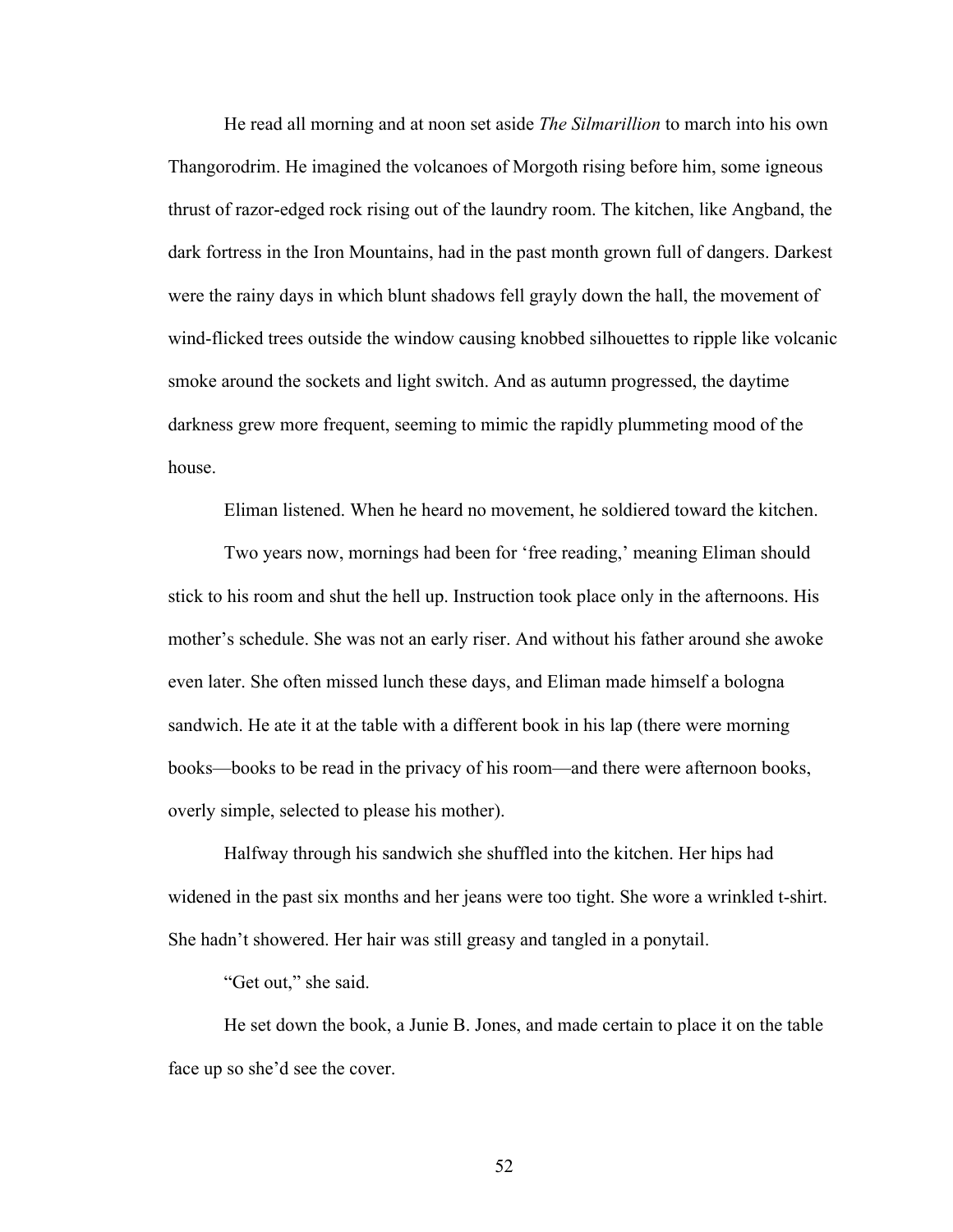"I'm not done with my sandwich," he said.

"You get out now," she said flatly. "Take the sandwich. We'll start your lessons a little late today."

"What time?"

"Later. Or maybe we'll skip it. Maybe today's a holiday."

"Early Thanksgiving?" he said.

"Sure. Go be thankful."

He left the kitchen and set his sandwich on the coffee table.

Minutes later the mailbox made its tinny *perklunk*. He opened the door as James the mailman was walking away.

"Thank you!" Eliman shouted.

James held up a hand.

For good measure, in case his mother was listening, Eliman added, "Toast with jam! Got it!"

He brought in the envelopes and accordioned them across the coffee table next to his sandwich. None were from his father, which always came from Marrakesh in heavy FedEx sleeves with bar codes on their sides. Amid the pile, one of the envelopes, a simple off-white, was addressed incorrectly. Eliman walked it out to the sidewalk. He shivered in the stiff wind. Facing his own porch, he looked left to the house beside theirs. The dull gray numbers on the envelope matched the black, serifed plastic ones screwed next to its front door.

The letter was hers. The woman. His heart beat in his stomach, in his feet. It played the coarse rhythm of natural disasters: the break of storm-waves on the rocks, the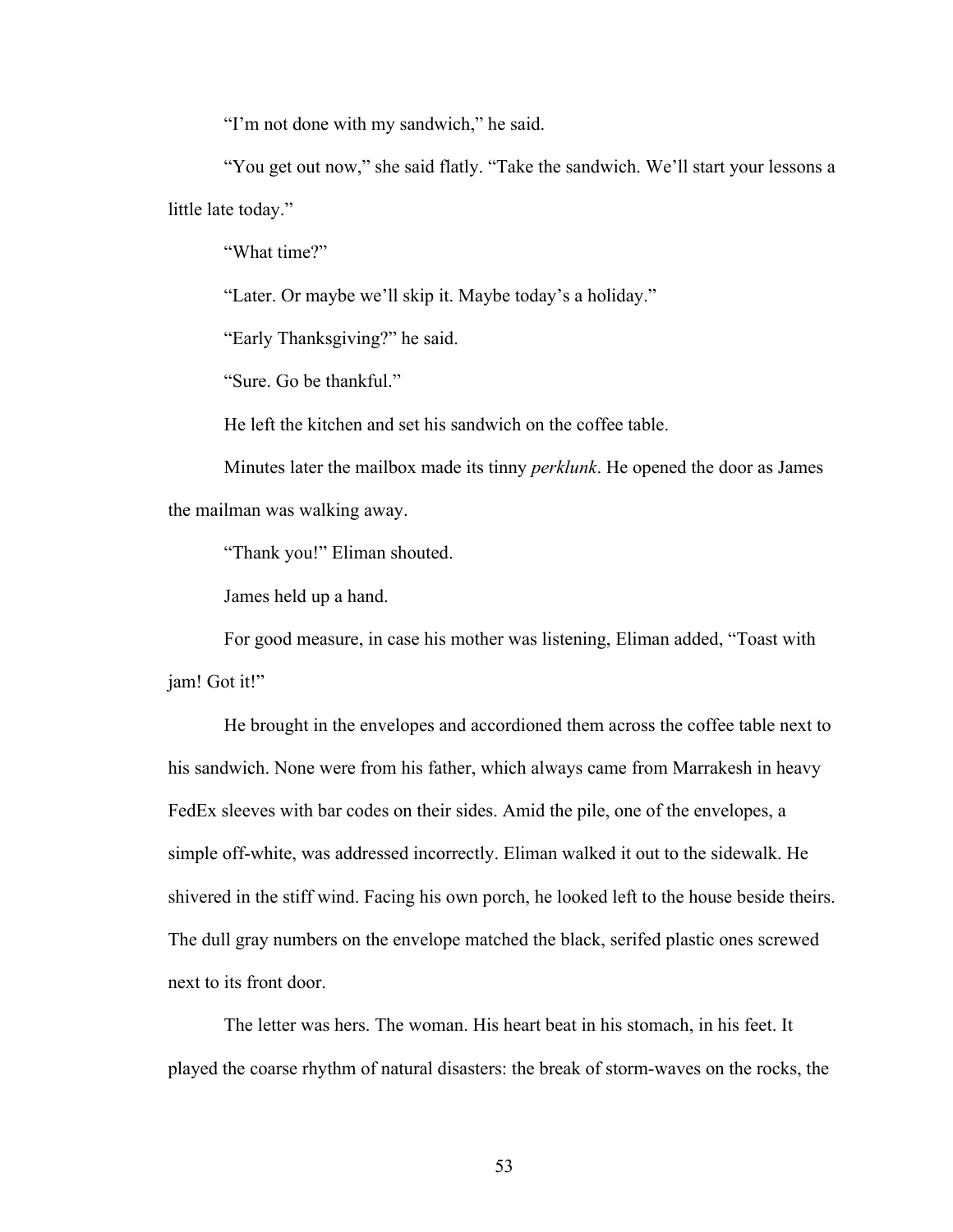angry assault of lightning. Eliman became a landslide, a thousand-ton avalanche snapping trees—one-two, one-two, just like that until the earth threatened to spin out of its orbit.

He read her name.

*Lillian Damascine.*

"What are you doing?" he said.

"Lillian," he said.

That night his father called for the first time in two weeks. His mother's voice from the living room was music echoing down a hallway.

"It's your dad," she said and handed the phone to Eliman. She kept hovering until he said, "Mom, is it okay if I talk to dad in private? Just for a minute?"

He held himself very still. She was forcing a smile, but there were times, times like this, when her carefully constructed expression disintegrated. Her complexion would grow ashen then. Times like these, the darkness slid immediately into the hollows of her face. The living room became a vacuum, without air or noise. And if Eliman took a breath, the change in compression would make his lungs explode.

This time she hesitated only slightly. The false smile kept its shape.

"Sure, hon." She walked out.

"El-dog!" his father said. "What up, big man? Tell me, how are things?"

Eliman had much to tell his father. His mother cried for two, sometimes three, hours a night. She washed her clothes in the bathtub because she said there were orcs in the basement behind the washer. Eliman hadn't been given a computer, but he had a library card and was allowed to walk the four blocks some days when his mother was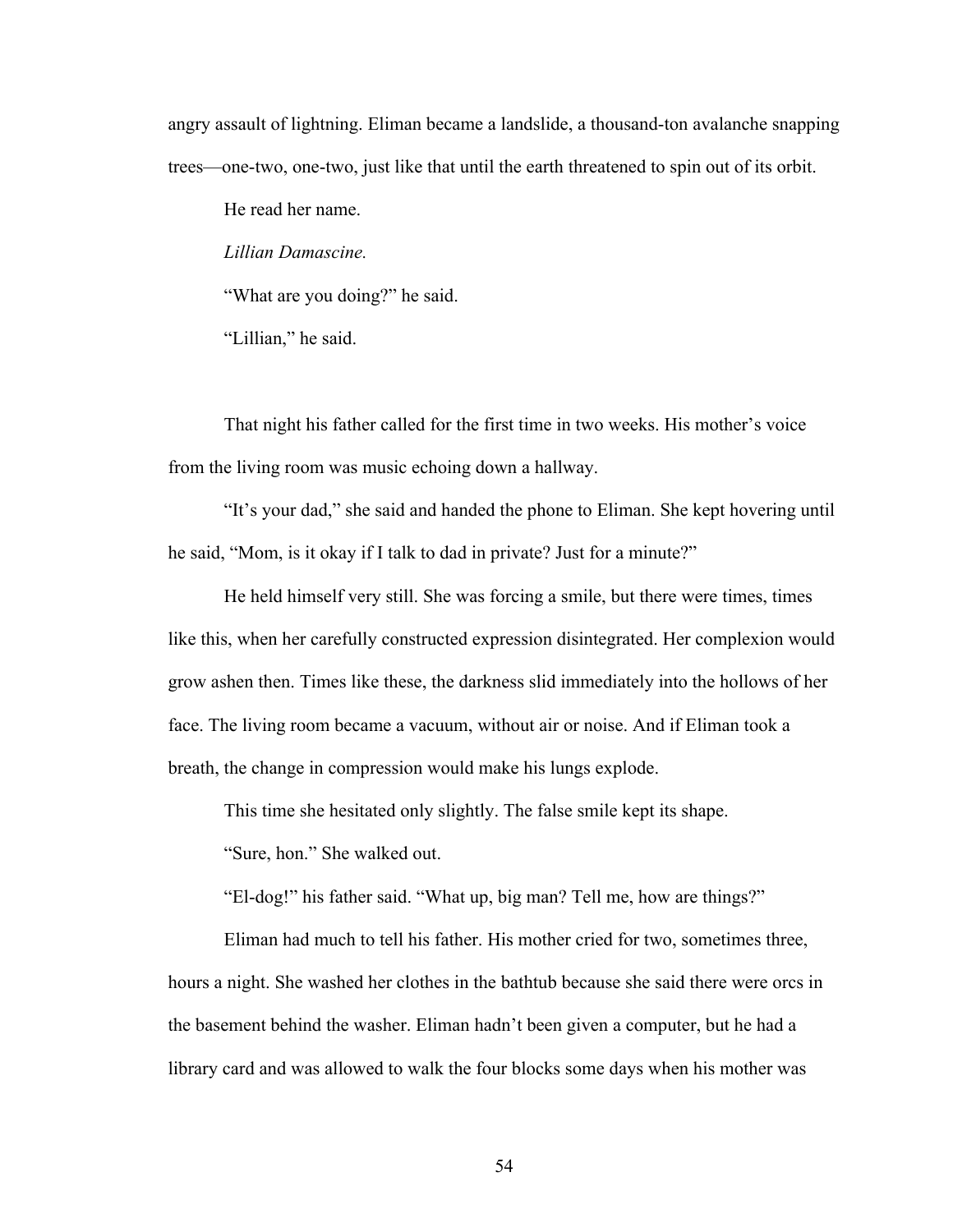chewing on washcloths and pacing that ragged path at the foot of her bed. At the library the woman at the desk told him orcs were from Tolkien. He read *The Hobbit* and the subsequent trilogy within a week, always in the mornings before leaving his room.

He wanted to tell his father that his mother had lost track of his, Eliman's, progress. She'd begun presenting him with first-grade readers and even kindergartenlevel math books that she ordered out of the Christian catalog by the dozen. The first time he corrected her—to tell her he was far, far beyond Level 3 worksheets—she threw a chair through the sliding glass door leading onto the backyard. Later, she walked out shoeless to pick the prismatic little shards out of the weeds. Her feet bled, and Eliman fetched her the peroxide, which she poured into a pedicure tub. She'd cried then, too. And for the next three days Eliman prepared her meals and delivered them on a TV tray.

He'd learned to make soup this way.

Eliman said none of this to his father. He said, "Do you know the lady across from us?"

"Across the street? That's—what's her name—Hernandez. Mrs. Hernandez." "No. Beside us."

"Oh. You mean Lilly."

"Yeah."

His father grew quiet. There was a very long pause. Eliman could hear him breathing strangely. His father shifted and it made a sound, the sound of movement on the other side of the world. His father was in a hotel surrounded by sand and mosques and people wearing headscarves.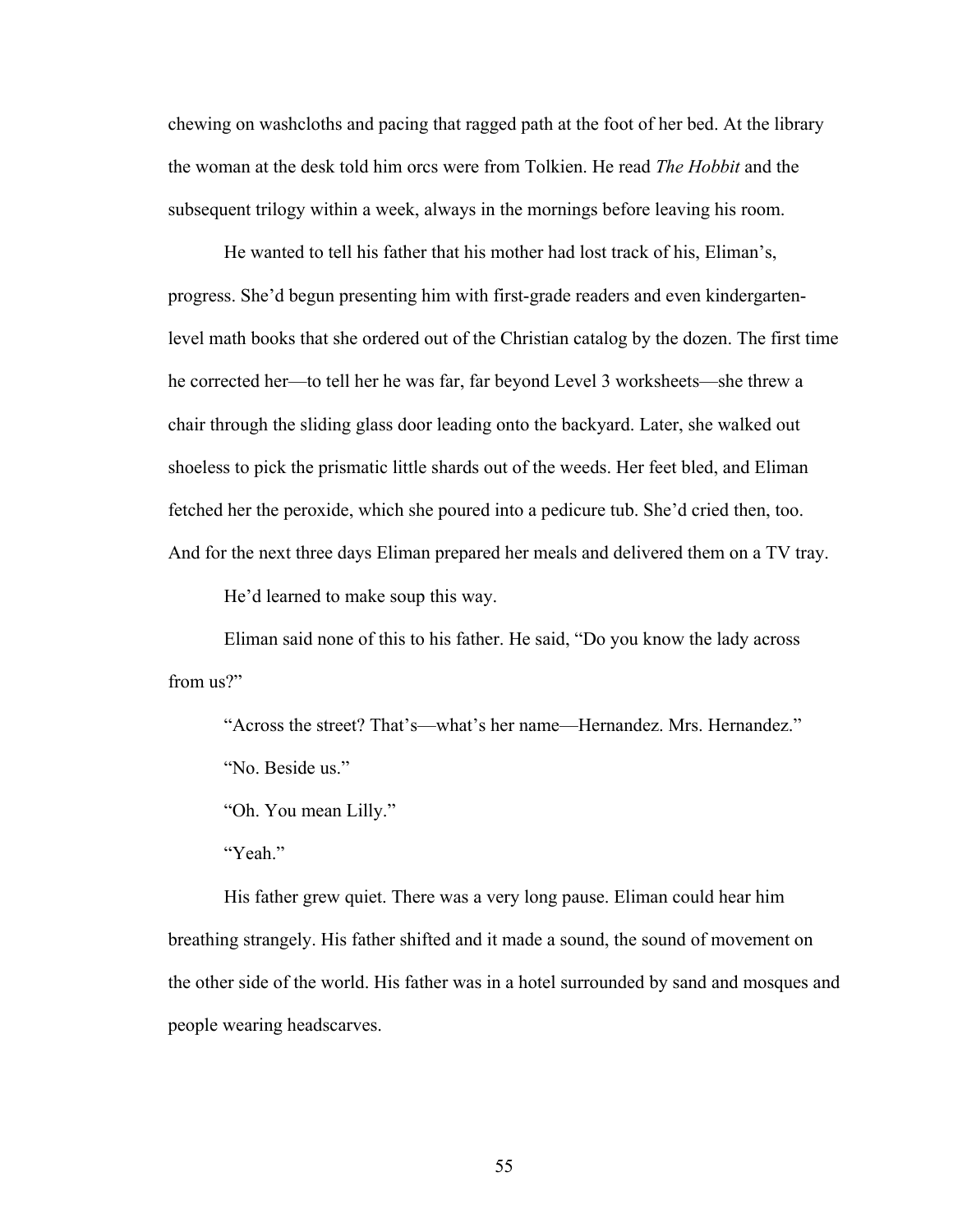Finally his father said, "Maybe don't bother her, El. I can't go into it, but maybe just—"

"We got her mail by accident."

"Did you give it to her?"

"Not yet."

"I wouldn't worry too much about it. Probably junk. Unless it's handwritten. Is it handwritten? Anyway, I thought you were going to ask me about your mom's birthday. I thought that's why you made her leave the room. It's November ninth, remember?"

Eliman felt that airless quality come over the room. He sensed his mother just outside the door or maybe listening in on the line.

"Look," said his father, "just don't say anything. There's a special package

coming. I want you to follow the instructions. Don't let your mom see. Got it?"

Eliman nodded.

"Got it?"

"Yes, sir."

"Good boy. And get that mail back to Lil. Drop it in her mailbox. Don't talk to her, okay?"

A woman's voice bubbled up out of the background on his father's end. The voice had a gritty—what Eliman thought of as dirty—quality to it. It was deep and he heard his father's name.

"Bud, I have a meeting, so I have to go."

"Me, too," Eliman said.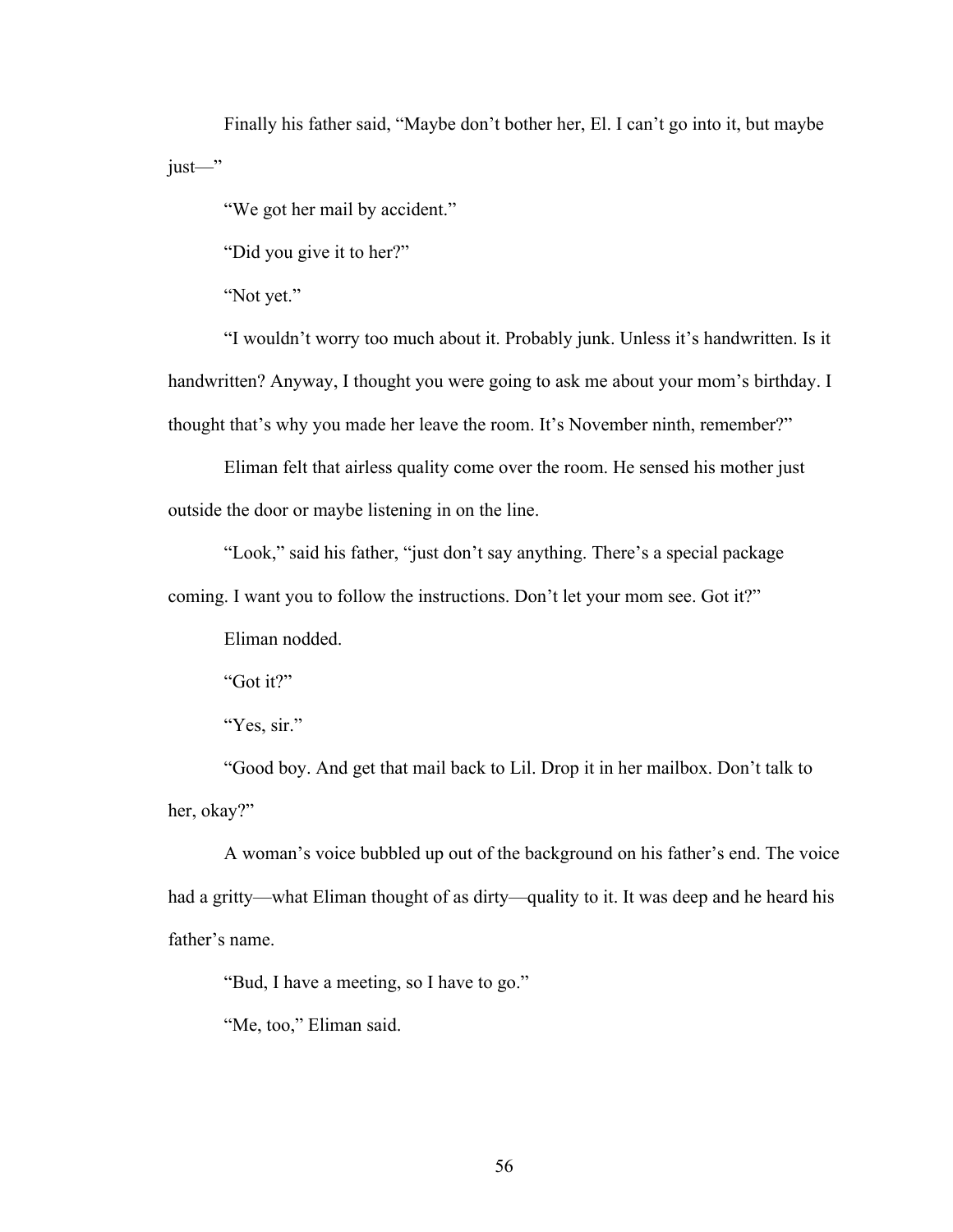"You have a meeting?" His father chuckled. "I miss you, buddy. Tell your mom I love her."

He was gone.

That night Eliman slept with Lillian Damascine's letter under his pillow. The address *was* handwritten. The envelope curved into the shape of his hand and he awoke once and felt the ripples in the paper beneath his thumb. He went back to sleep this way.

In the morning he found his mother on the kitchen floor, a line of drool dried down the side of her cheek. She still breathed. Eliman stepped over her to reach his cereal bowl. He envisioned himself as Thorondor, king of the Eagles, and floated to the refrigerator for milk. He turned back toward the table and stared at her. She wore the same t-shirt from yesterday and nothing else. She'd rolled to her stomach and he could see her wide buttocks, pale and dimpled and bare. He stared at it a long while and wondered if Lillian Damascine's ass looked like that. Probably not.

Lillian hadn't appeared in the window that morning, and Eliman had written 'NO' in dark, hard-carved lines that threatened to break through to the next page.

He poured his milk, and his mother still didn't move. He scooped up a fresh spoonful of Cheerios and held it out beyond the table. Again the room emptied of air. He turned over the spoon. The milk and seven Cheerios dropped and splattered flat across his mother's left rump. The Cheerios made a sound like *plop-plop-plop* and the milk ran down the back of her thigh and out onto the floor. Eliman dabbed up the dribble on the linoleum with his sock.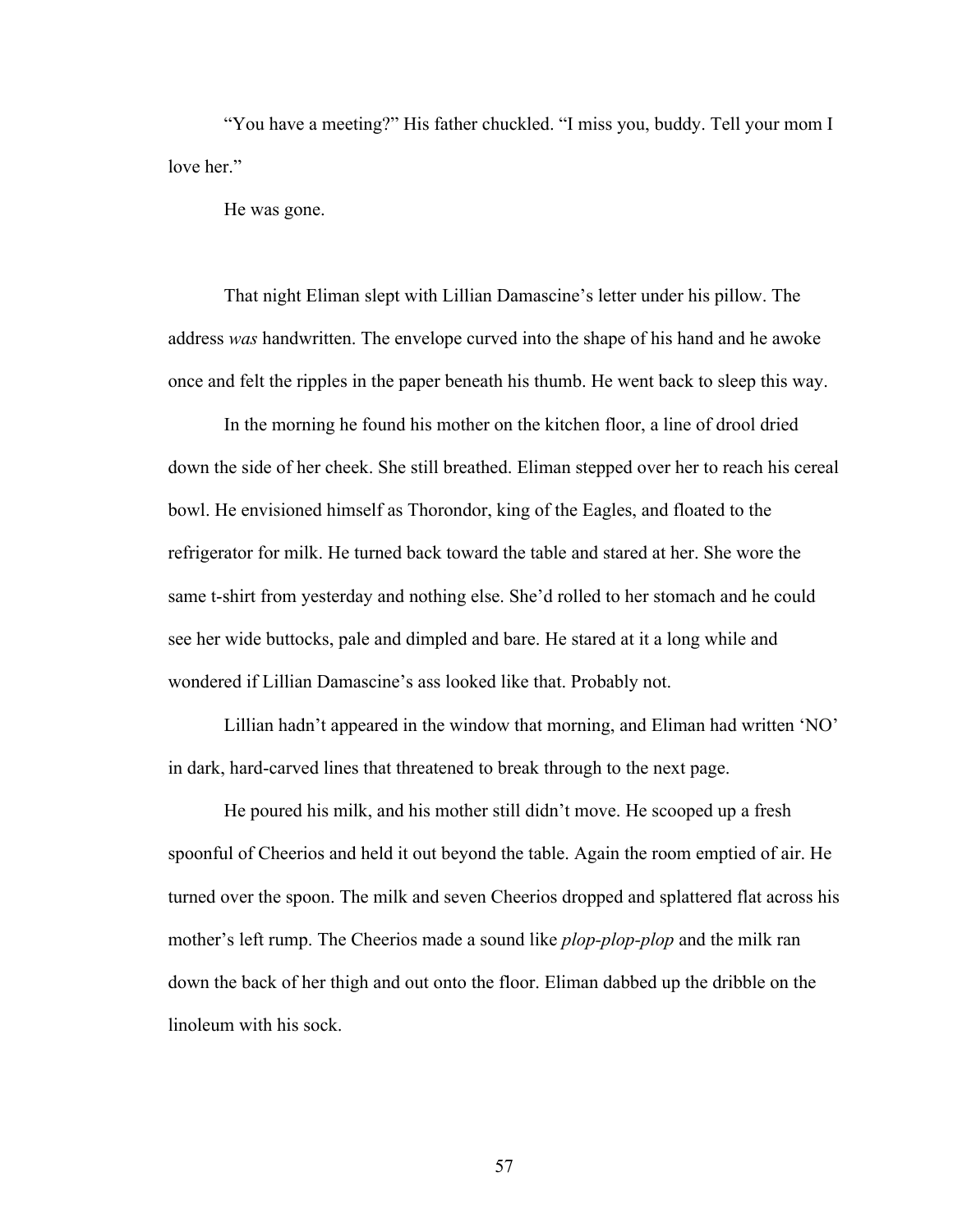He waited in the living room. When James arrived, Eliman swung open the door. James nodded to Eliman from the other side of the screen.

"Wait," Eliman said.

"You have a package?"

James had dark skin. Eliman wanted to ask him if a black man and a white

woman marrying was anything like trying to get an Avari to marry a dwarf, which almost

made him laugh. But he apparently thought about this too long, because James said,

"Hello in there?"

"Huh?"

James looked at Eliman like he was simple. Eliman recognized that look.

"I'm not stupid," Eliman said.

"Do you have a package?"

"My mom fell in the kitchen. She's in the kitchen."

"Is she okay?"

"She's not awake."

James reached for the handle on the screen door and stopped.

"Is there somebody you could call? I'm not really supposed to."

"My dad isn't in the country. He's in Morocco looking for oil."

"Oil? Is your mom in there or not?"

"My mom," Eliman said. "Not my dad."

James looked twice down the street and finally stepped off the porch. Eliman watched him go.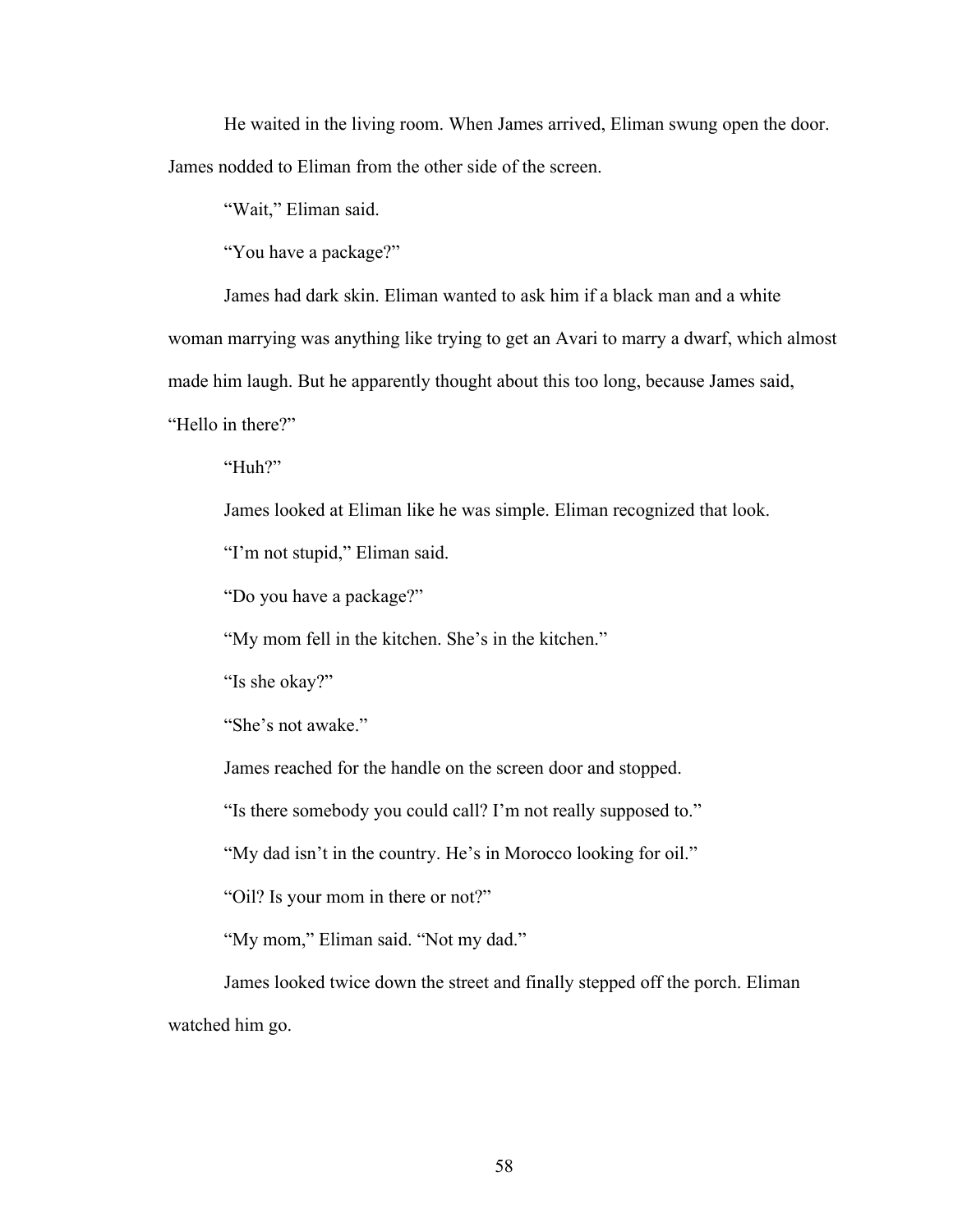He went back into the living room and thought about checking on his mom. Then he thought about getting *The Silmarillion* out of his room to read in the sugary amber sunlight sliding down over the soft slope of the couch in front of the window with the blue and red afghan resting warm there and calling him. He scratched his knee. Then the screen door rattled and this made Eliman think of how he'd left open the main door and about how there was an edge to the breeze sliding over the false flowers in the vase in the hallway and how the cold air was stealing up the stairs and across the broad ceiling with the shapes in the stucco-like plaster, the ceiling with its violent swirls his father had made with a brush to give it texture that made secret signs in the whiteness and that looked down on Eliman sometimes as he lay on the floor looking up, and in the plaster there were monster mouths and hideous things dying in the boiling-up melting world and then he would blink and they were gone.

The screen door rattled again.

"You still there, kid?"

Eliman walked to the door and saw James standing there with Lillian Damascine. She wore a yellow button-up top and white jeans. Her hips were thinner than his mother's, and her shirt was unbuttoned low. The skin at the top of her chest seemed darker than the color of her back in the mornings. It was the first time he'd seen her face. She'd grown eyes and a roundish nose and naturally pink lips, a very light shade, and she said, "Do you know me? I'm your neighbor. I'm Lillian."

Eliman pushed open the door. She stepped into the house with James. Eliman pointed down the hallway.

She reached the kitchen and said, "Oh god," then stepped over Eliman's mother.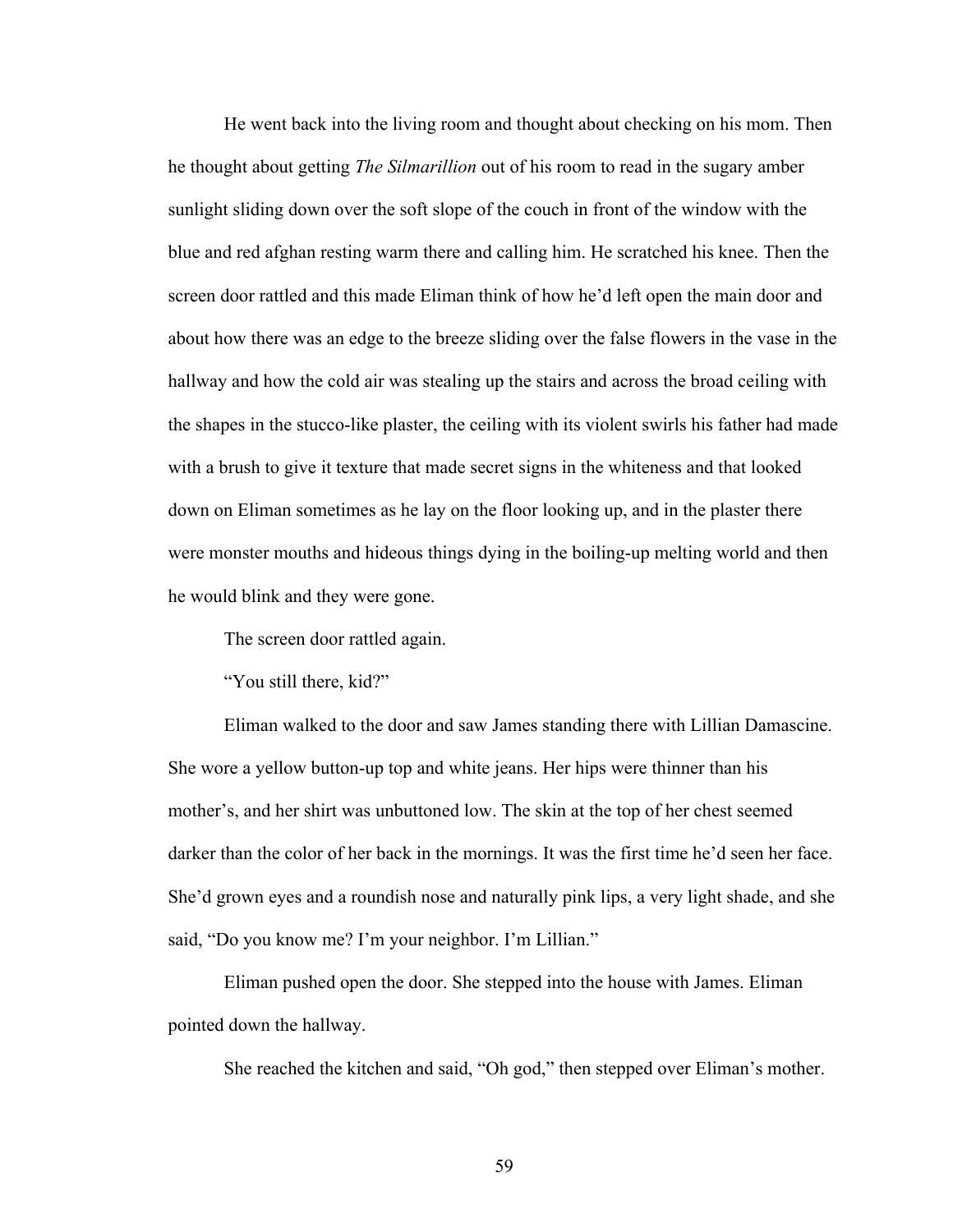James kneeled beside her and touched his mother's shoulder. He felt for a pulse in her neck. He said "She has cereal on her ass," and pointed.

"Help me," Lillian said. She took a dish towel that had been hanging across the faucet. As they turned her over, she spread the towel across Eliman's mother's lap like it was a napkin for a person at a fancy restaurant. The towel covered up the place where his mother's underwear should have been, and James looked away.

His mother woke up.

"Barbara," Lillian said, "are you okay? Can you talk."

His mother brushed the springy brown hair out of her face. It fell back. "What are you doing here?"

"We came."

Barbara's eyes cleared. She frowned and talked through her teeth. "Get out of my house."

"Your son."

She looked at Eliman and said, "He can go, too."

Then James spoke, and whatever metal wire, invisible and hot, that had been strung between the two women and the boy was cut. "Be reasonable," he said. "You've had an episode."

"An episode?"

"Are you epileptic?"

"It's booze," she said.

"It's not," he said. He sniffed the air.

"I got shitfaced," she said.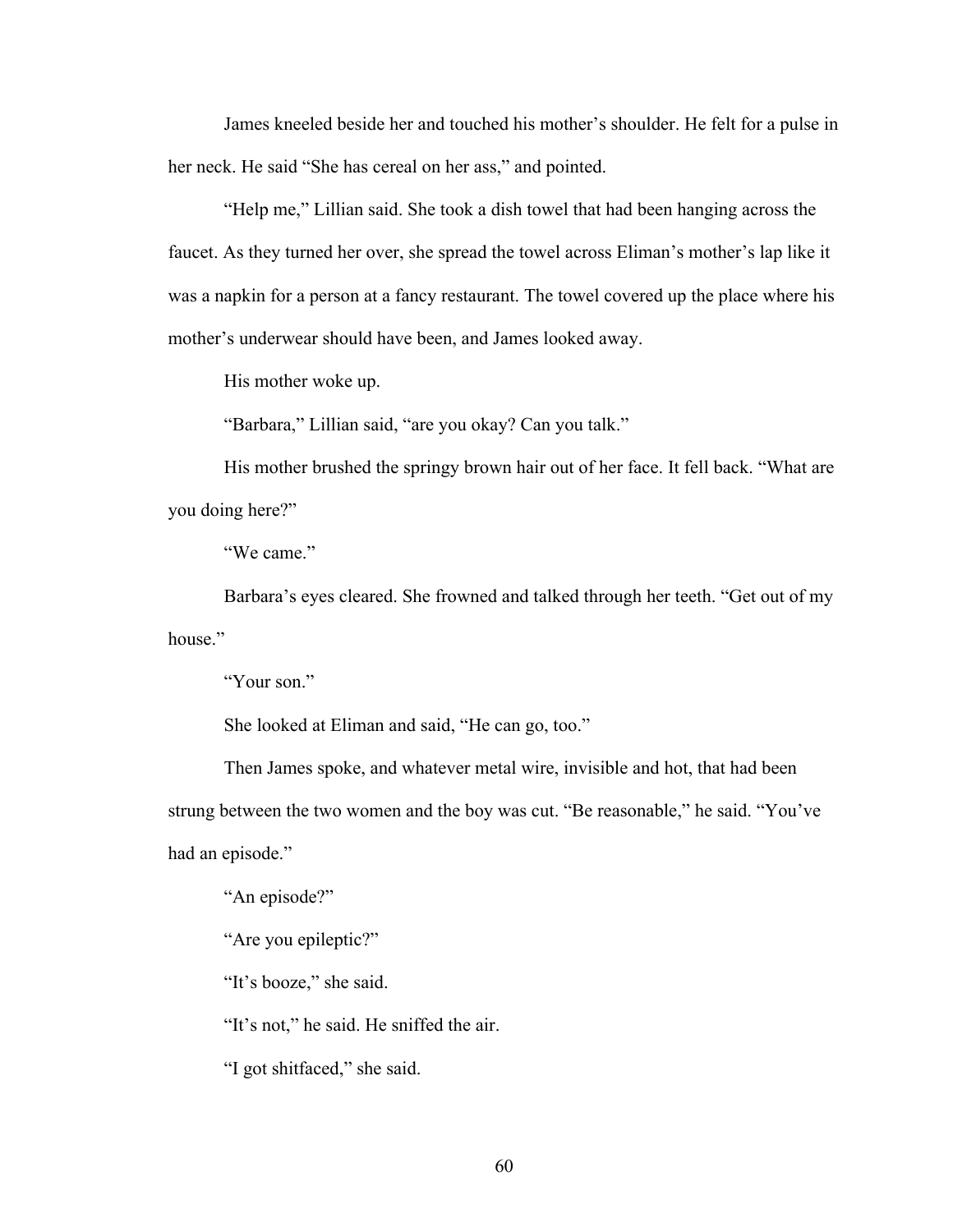"Don't kid yourself. The boy was scared. Do you have medication?"

Eliman's mother laughed. She laughed like a big fat clown in a circus. The sound filled the room from cupboards to coffee pot. She searched around on the floor and came up with an orange pill bottle. "I got all the medication I need."

"I'm calling the police," James said.

"Oh, stop it. It wasn't like that."

"The hell it wasn't," he said quietly.

"Hell it wasn't."

"Where's your husband?" Lillian said.

"You know he's out of the country. Don't act like you don't."

"I have to get back to work," James said. He stood up and wiped his hands on his pants like he'd been working in a garden. "I'm calling the police."

Barbara opened her mouth and made a face like Eliman had never seen her make, like she'd scream and burst. It was different from her face when she threw her fits. Now her cheeks got very red, and there were white blotches under her eyes. "God, I don't don't get the police into this. Can't you see—"

"Will you let me check on you this evening?" Lillian said.

"Anything." Tears rolled down her cheeks. They weren't like the tears Eliman imagined when he heard her crying in the dark behind the door of her room. The tears in the kitchen were long, slender, icicle-like things that rolled down her flattened face in snaky little streams.

"I'll check on her, okay?" Lillian said to James.

James took a step toward the door. "It's on you."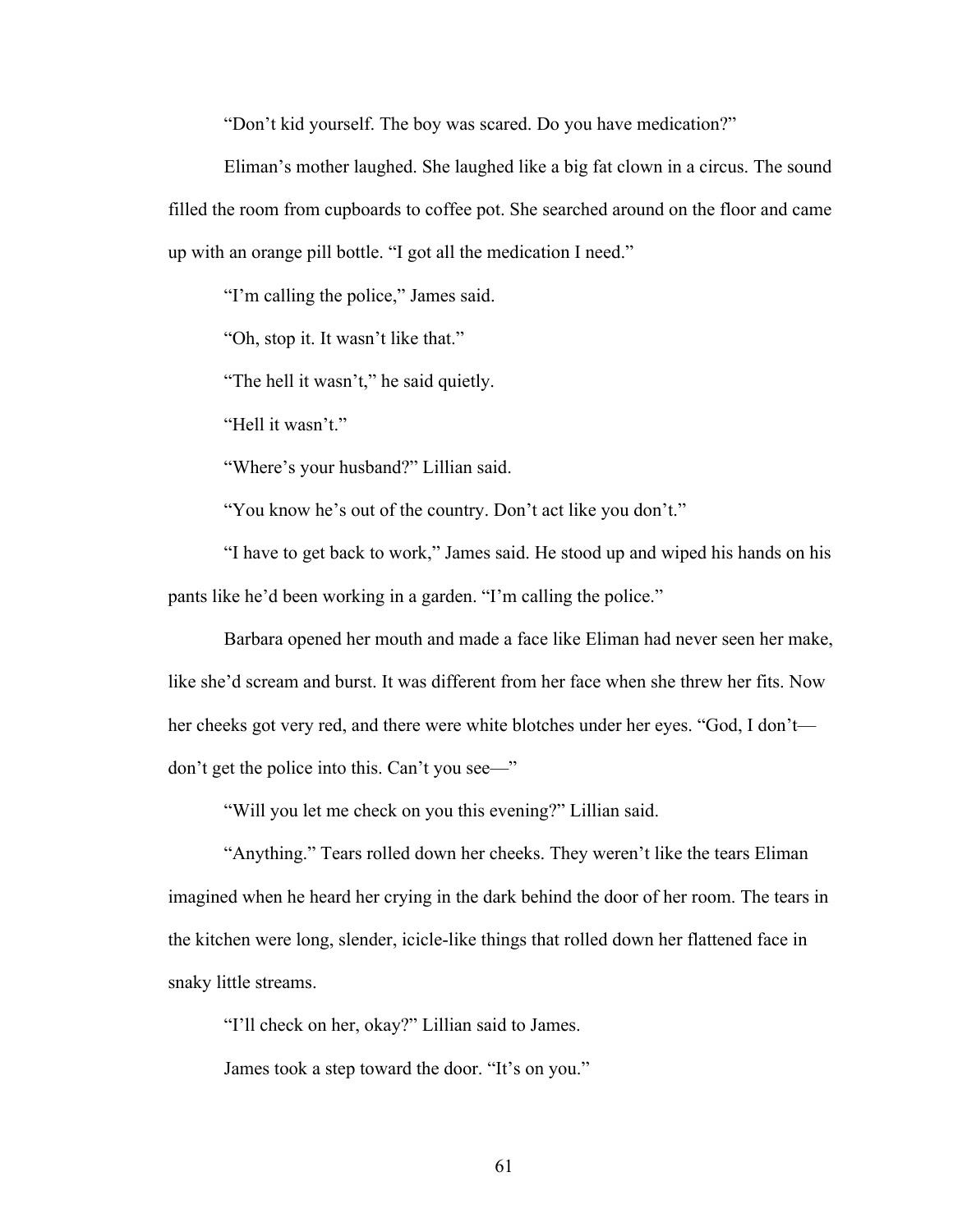Eliman's mother pointed at him.

"Take him," she said to Lillian.

"You're not going to do anything stupid, right?"

"Take him," she said. She handed Lillian the orange bottle. "I'll get cleaned up. I just need a little time, maybe I'll go to the grocery store."

"I can go."

"No. Just take him."

Lillian touched Eliman's shoulder and led him out of the kitchen. "Just for the afternoon."

He was allowed to retrieve his book, and on the way out he found the package James had left on the porch. It sat beneath the wicker chair to the right of the door.

It was from his father.

He heard Lillian speaking to his mother over the phone.

"Yes yes, I'll be sure. You rest up."

The windows had all dimmed into twilight as he spent the afternoon reading, sitting on Lillian Damascine's starch-stiff couch with the wood whorls in the arms and the paisley flowers spreading like teardrops over a field of golden-green. Thorondor, king of the Eagles, had just slashed Morgoth's eyes and successfully returned the body of Fingolfin, High King of the elves, to its rightful burial place as the sun in Charityburg turned to ash.

Eliman looked up to see Lillian standing in the doorway staring at him. "You know," she said. "I promise I'm not a bad person."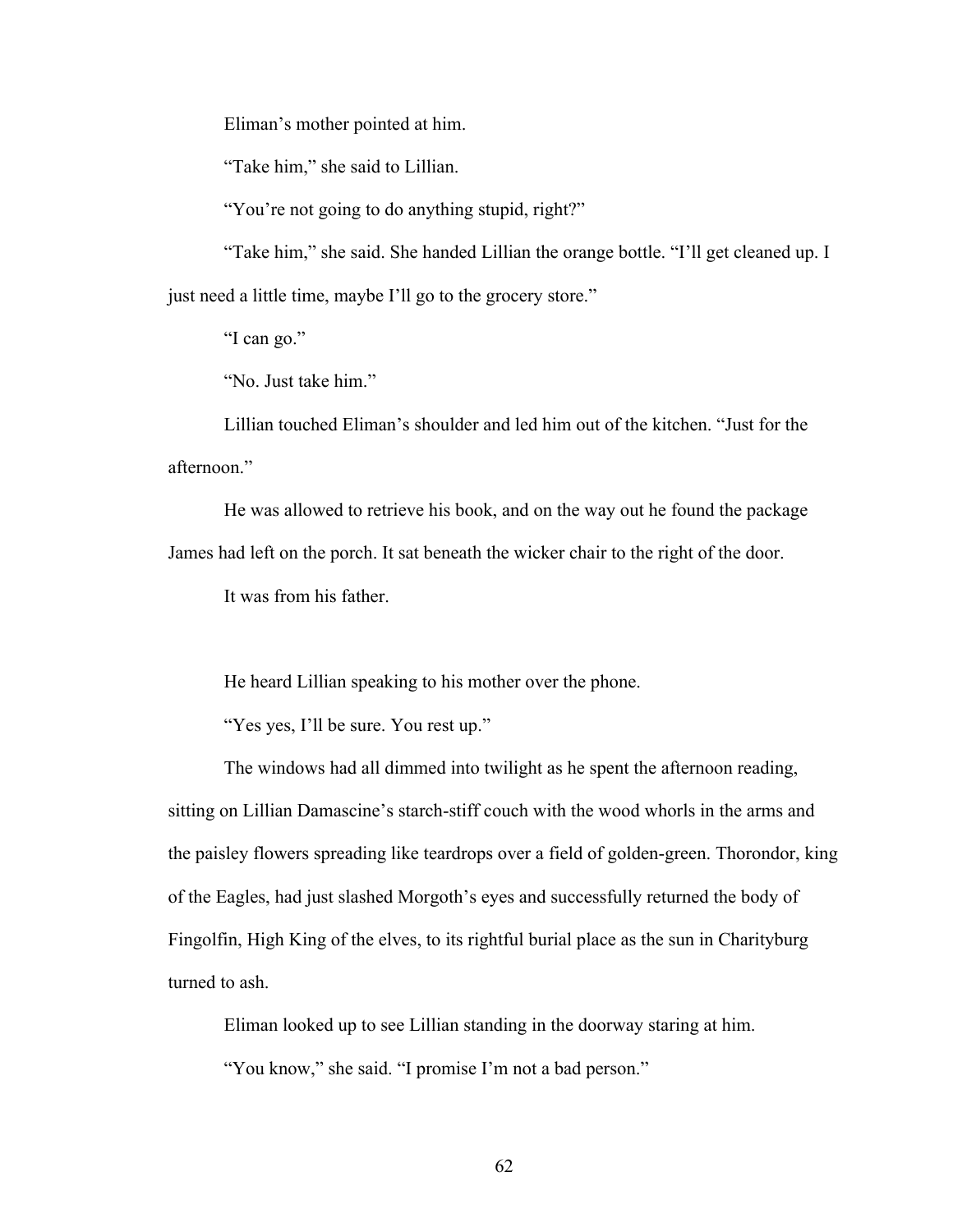"I don't think you're bad." He blinked. His sullen, calm eyes were unmoved and unrevealing.

"Well, you haven't spoken to me all afternoon. You've just been reading. You haven't even gone to the bathroom."

"Mom says I should be quiet around adults."

"About that," she said. "About your mom. She really needs a night to herself. It's up to you, but are you okay sleeping here?"

A helium-light bubble of nausea filled Eliman's stomach. He had to urinate pretty bad, and the combined feeling of pressure and weightlessness turned to warm blood flow between his legs.

"I have to go to the bathroom."

Much later, in Lillian's guest bedroom on the first floor, Eliman tried to situate himself so the crack in the door gave him a view of the stairs. He could just make out the heavily painted banister and the buffed wooden steps with the old smell—the smell of an aging house, of old wood, dignified but clean. Lillian had been in her bathrobe when she ascended those stairs. Her robe was the color of Easter bunnies.

Finally he sat up. His bare feet touched the smooth black floor. Everything here was smooth and pristine and polished. The cleanliness gave him a sense of order. He swiped his feet over the wood and listened to the dry sound they made. Then he rose and he switched on the lamp. On top of a small round table rested the unopened package from his father, slightly bigger than a shoe box.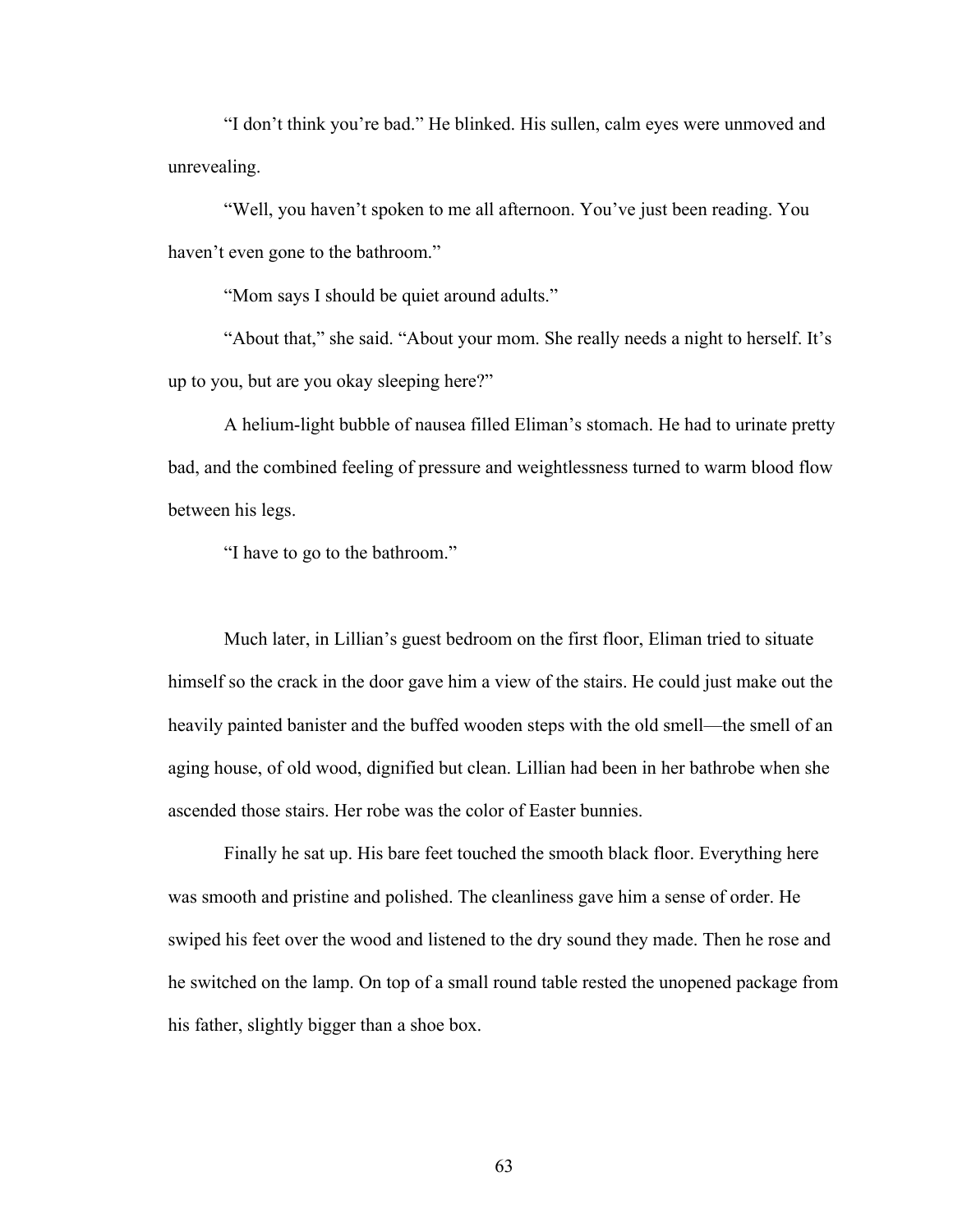Inside were several items. On top was a birthday card. An attached sticky-note said, "Eliman, sign this." Across the front of the card were the words *Feliz Cumpleaños!!* On the inner blank section his father had written, "Hang in there, baby! We got plenty good years left to celebrate! Happy B-day! —J"

Eliman set it aside.

Four smaller boxes, all wrapped in the same silver paper, were nested in packing material made of shredded cardboard. Another note, stuck to the largest one, said, "Eliman, Get up early on your mom's birthday and put these on the kitchen table before she comes downstairs. If you can buy yellow roses, put those with them."

Written directly on the wrapping paper of one gift were the words, "Special: Open Later." Eliman lifted it out and carried it to the cot where he picked at the transparent tape. He freed it, pried up the carefully folded edges, and slid the box out. The box was roughly textured in an expensive way with Arabic lettering scrolled flamboyantly across the top. Eliman lifted the lid. Neatly folded inside were two silky bunches. He held them up. One was underwear, the other a bra, both a deep shade of turquoise with black lacy trim. They felt like nothing between his fingers.

Before he lost his nerve, he stood up and tip-toed out into the hall. He climbed the stairs. The solid old wood didn't creak. Lillian's door had been left open. The faint light of the moon, its blue essence sullen and calm, stretched over the frost-white bed, the soft curves of the chair, the lamps and featureless walls.

Lillian lay on her back, her mouth slightly open. Her bare shoulders were visible above the blanket. Eliman thought about what might happen if he were to pull back the covers very quickly, what he would see, even if only for a moment. He stood very close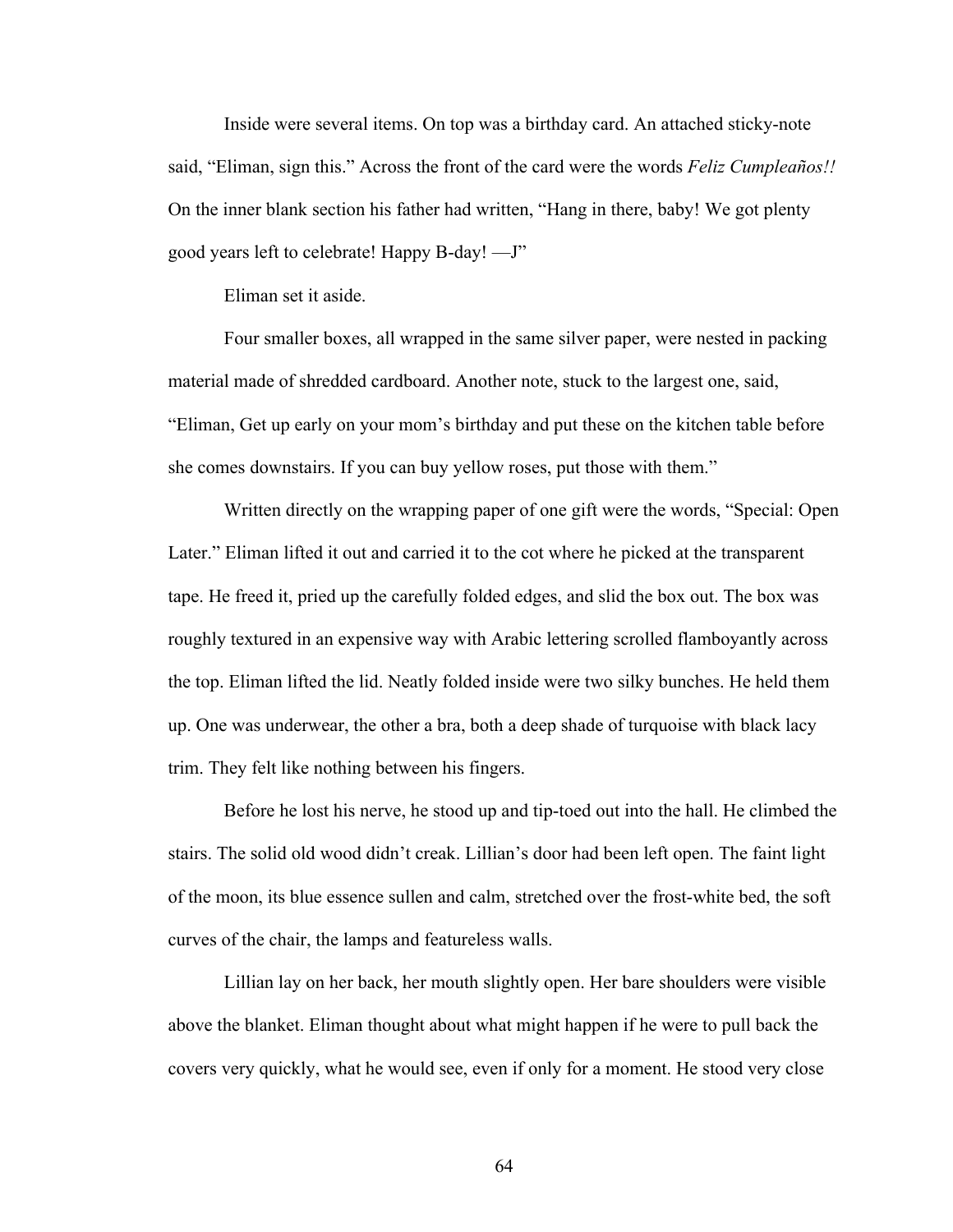to her, watching her breathe. She exhaled and he drew it deep inside him. He tasted the warmth in his lungs. Then he moved away in the dark, in the quiet, and found the drawer where she kept her undergarments. They seemed ghostly to his eyes under the moonlight. He folded his mother's silken things and placed them at the back of the drawer.

Without looking back, he retreated downstairs, wadded the paper into a silver ball, light as a bird, and hid it behind the cot. He slept soundly after that.

The next morning Lillian made pancakes on an electric griddle. He could smell the fruity shampoo rising off her wet hair and mixing with the sweetness of the pancakes as she moved about the kitchen.

"Are you going to have coffee?" he said.

"Don't tell me your mom lets you drink coffee."

"Sometimes. When I feel like it."

"I don't really drink it."

Something had changed about her tone. He wanted to argue—yes, she did. She did drink coffee. It was another smell, another detail he held from his time at the window. It crossed the space between them, touched him, turned him sideways every morning. Why lie about that?

"I'm sure your mom is dying to see you," she said. She slid him another short stack.

"I don't know."

"Don't mistake it," she said. "Your mom is going through some stuff."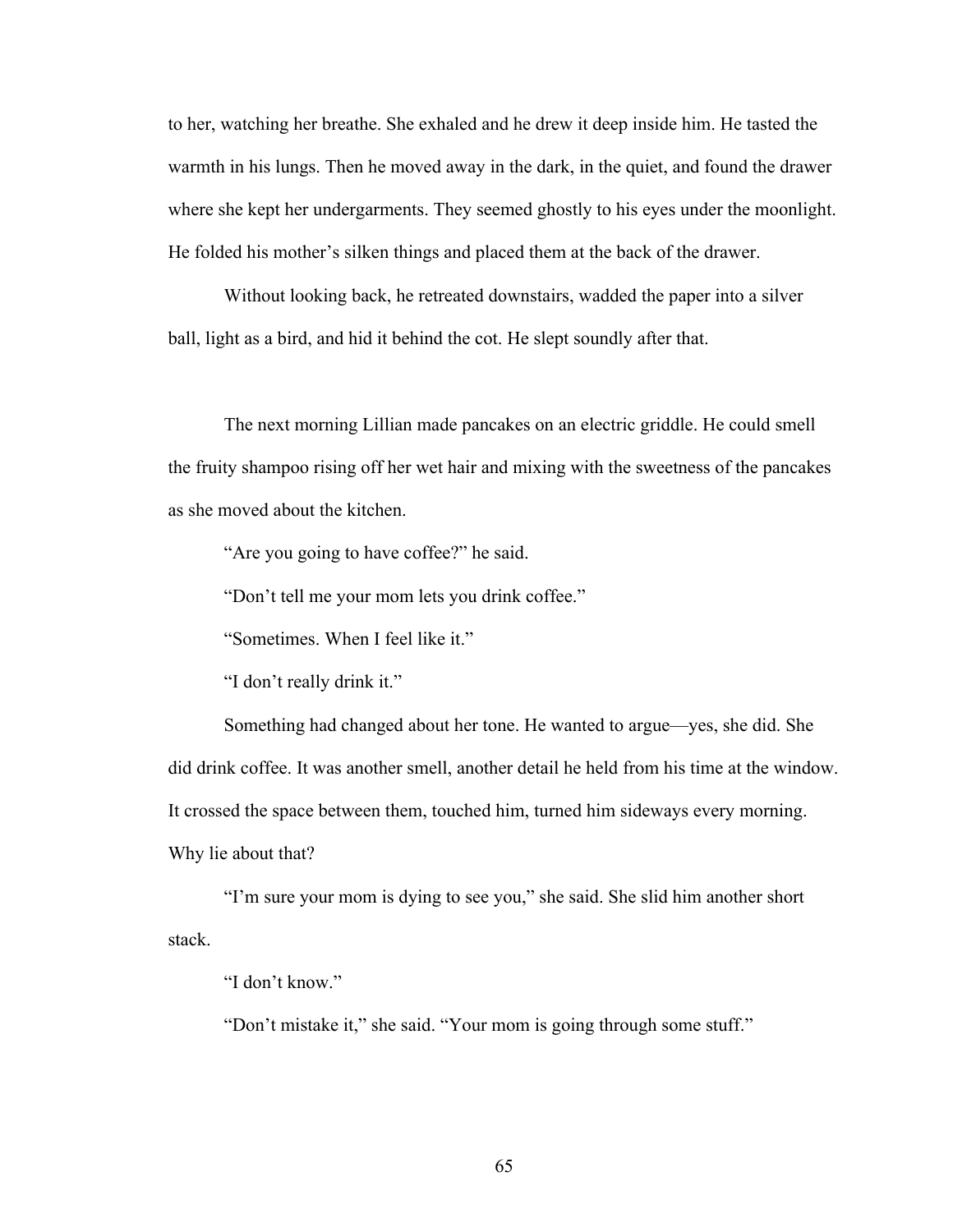He felt hurt. They'd talked like friends for a moment last night. 'Are you okay sleeping here?' she'd said. The decision had been his, and she'd wanted to stay, and he'd wanted her to find the lacy things in the morning.

But now he was a child again. She stirred the batter, and Eliman was a child.

She delivered him home. In the living room was a large woman in a black blazer. She and his mother were sipping tea and speaking quietly.

His mother wore a summer dress, too light for the weather. It clung to her hips and bunched oddly beneath her breasts. The front of it sagged out like a paunch. But she'd washed her hair, and the smell was a little like Lillian's.

The large woman rested a clipboard on her lap and beckoned Eliman.

"What's your name?" Her breath smelled of food—onions and steak and butter.

"Eliman," he said.

"That's an interesting name."

He shrugged.

"Where does it come from? Do you know?"

"It's a homophone," he said.

"I don't know what that is, honey."

"It's when a word sounds like something else. My middle name is Opal."

"Opal," she repeated. "That's another interesting name."

"Sure," he said.

"What's that have to do with a homophone?"

"Opal—the nickname is Opie, like in that show."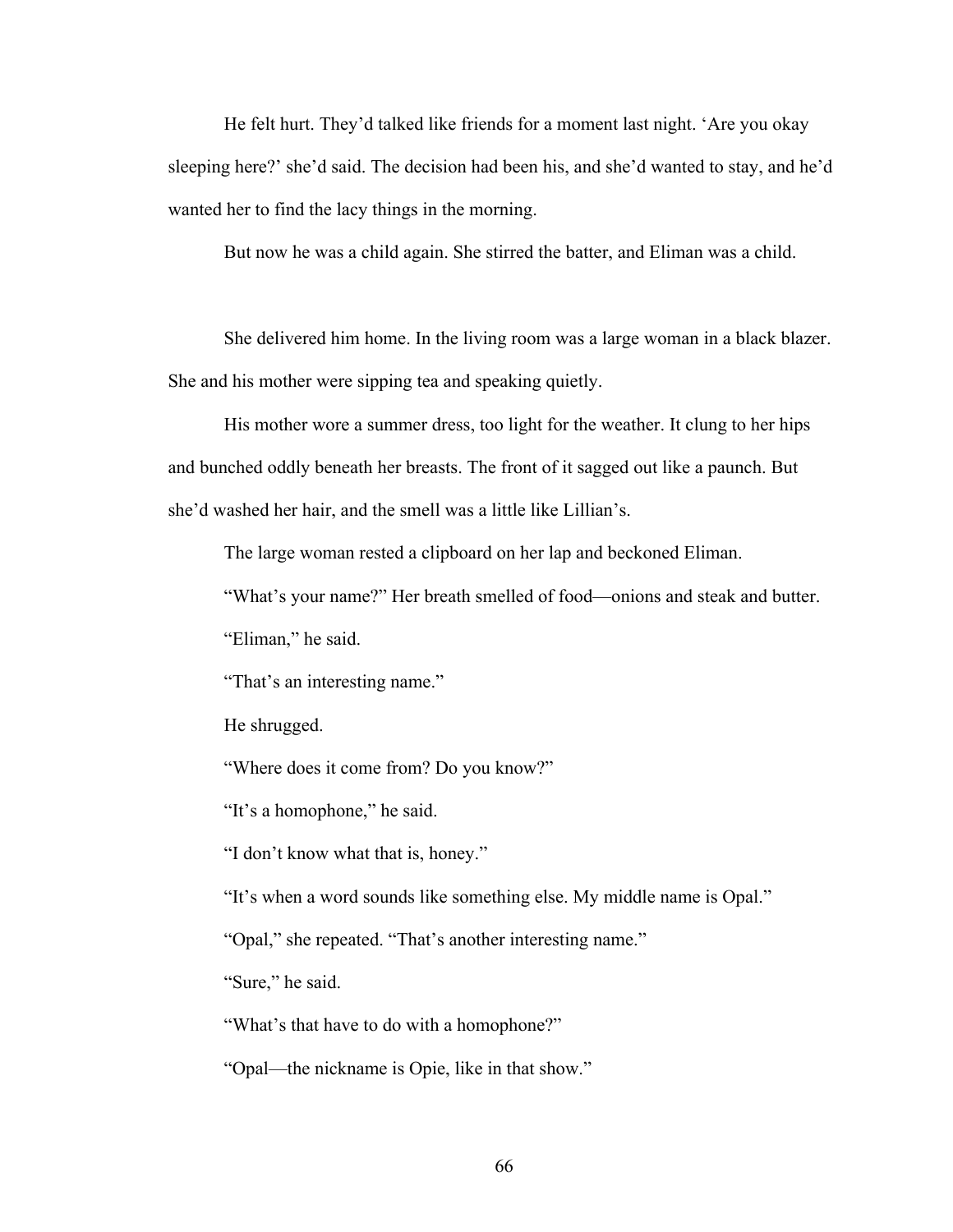She grinned widely. A spot of lipstick was on her front tooth. He thought about how his mother had been staring at that gob of scab-red lipstick all morning.

"Opie," the woman said. "Oh, I love that show. Andy Griffith." She started to whistle.

"It's a *hidden* homophone," Eliman said. "That's what mom calls it. My mom is smart." He hadn't thought about whether or not he believed this. But he did. He'd forgotten it, but he did. His mother was smart. Just broken. And that's why this woman had come. Not because his mother was smart, but because smart sometimes made you break, and then someone had to check on you.

"A hidden homophone," the woman repeated.

"Eliman Opie," he said.

It took the woman a long while, but her new expression, puzzled and inscrutable, erupted slowly, like an earthquake taking up all the features of her face and jostling them around so that he couldn't tell if she were smiling or squinching or having a stroke. Maybe it was a seizure like James the mailman had said about his mother.

"I get it," she said softly, no smile. She wrote something down on her clipboard.

His mother leaned forward.

"Words make up everything," she explained. Her back had gone stiff. "Letters make up words. Eliman is the center of the alphabet. He's the middle of it, the foundation for everything. It means something to us, Jason and I."

The big woman dismissed Eliman.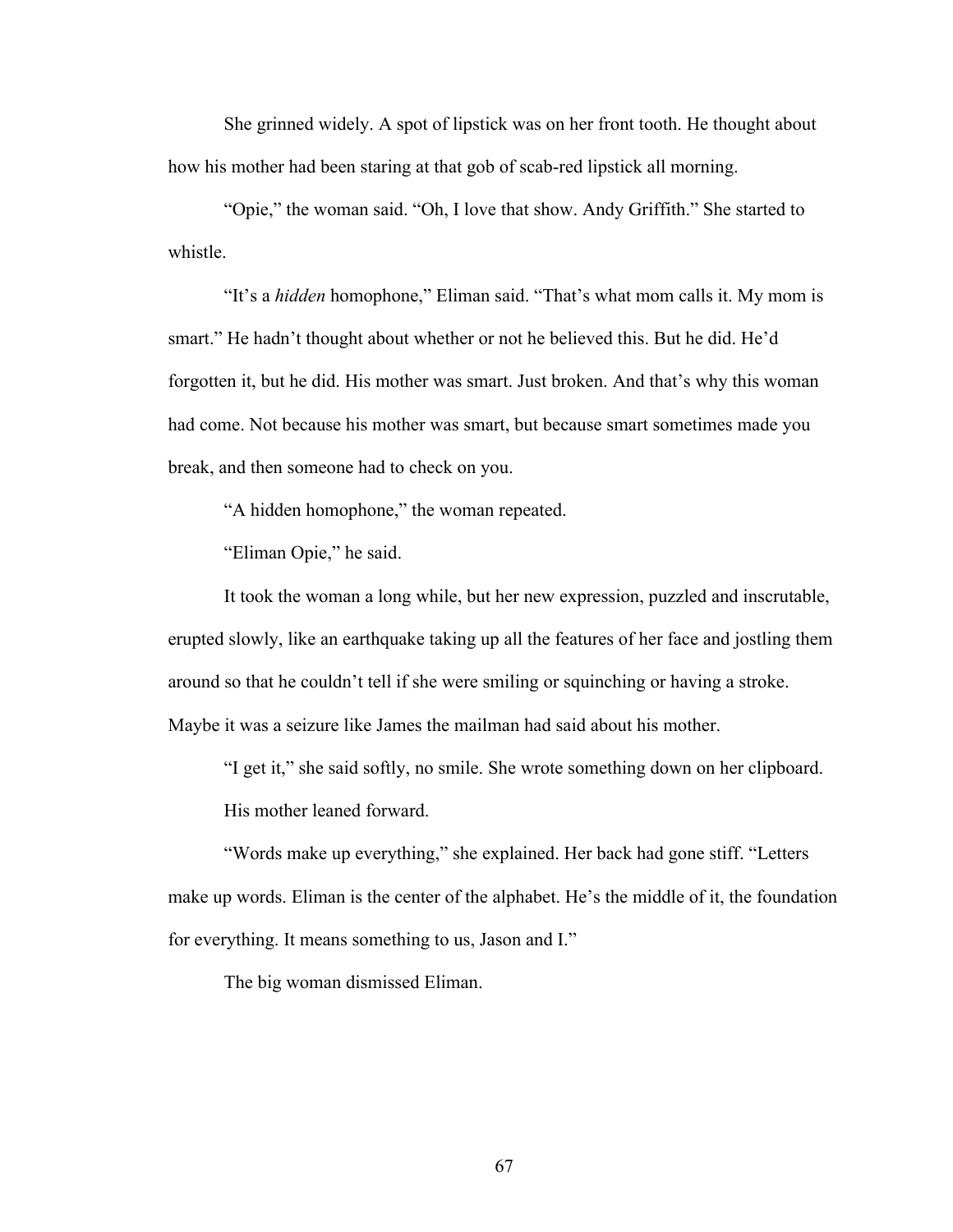For the next three days he waited to see if Lillian would appear at her window in the new lingerie. She didn't. She didn't appear at all. He spent the hours of those days in his room, cloistered with the *Silmarillion*, reading it slowly so as not to run out of the words. After the big woman left, his mother had closed herself in her bedroom. She'd covered all her windows in duct tape. She'd dragged in six lamps from other parts of the house and removed the lampshades. The brilliant white bulbs surrounded her like an honor guard.

Eliman checked on her in the evenings. Always in the same position, she was curled against her headboard, half-slumped into a rumpled stack of pillows, all the light burning, robbing the room of corners.

In those three days, the Balrog and the orcs fell. Morgoth made one last assault. Thorondor countered again, aided by Eärendil with his white flame. The sun and the moon turned the hard and soft shadows like pages of a book. And as he read, Eliman listened to the sounds of the neighborhood transformed into battle-axes broken against the long brilliant shields of vanquishers, shouts high on a distant hill, the rush of leathern feet building into thunder on the plains.

On the morning of his mother's birthday, Eliman left his room early. He showered. He placed the three presents on the kitchen table in a silver tableau. The opalescent bows shimmered in the sunlight. He found flowers in the backyard, lateblooming yellow dandelions with coarse stems and rigid leaves that felt good and rough in his hands. He imagined clutching the leathery hilt of Ringil, sword of Fingolfin, that steely cold spark, the weight of it as he thrust it forward. He returned to the kitchen,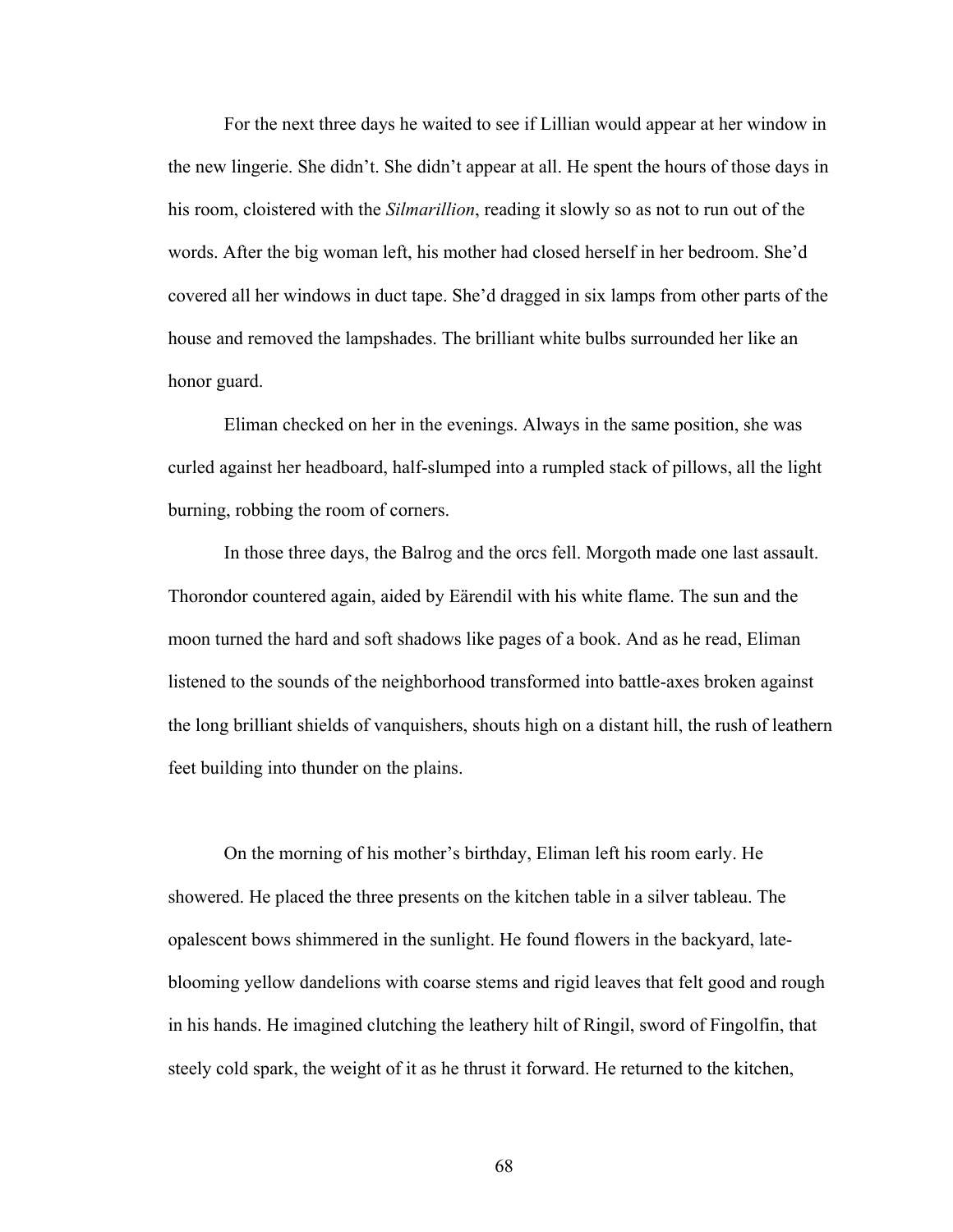breathing deeply, ready. He placed the dandelions in a soup can filled with water and spread them out in a respectable arrangement.

But then his bravery failed. Instead of going to his mother's room, he retreated to his own. He held his mother's birthday card and looked out his window again for Lillian.

She'd abandoned him.

He felt sick. Unable to continue.

"Just once," he said. He wanted to see her again, either in the underthings or out of them.

He'd give anything.

He retrieved her envelope from beneath his pillow. It had been warped by its several nights in his hands. He opened it. It was a letter on stiff paper, handwritten:

*Lil,*

*Sorry it's been three days since my last letter. Maybe I should switch to email, but that robs this thing we have of something—plus, is easily snooped. More problems off the coast with exploration at Cap Rhir—two divers lost for a few hours, then threat of government inspection for safety. Not to mention spending all my time trapsing (?) up and down the coast and arguing with officials in Rhabat. Don't know why they put me up here in Andalou if I'm never here. Oh well. Not what I was meaning to say. Boring stuff.*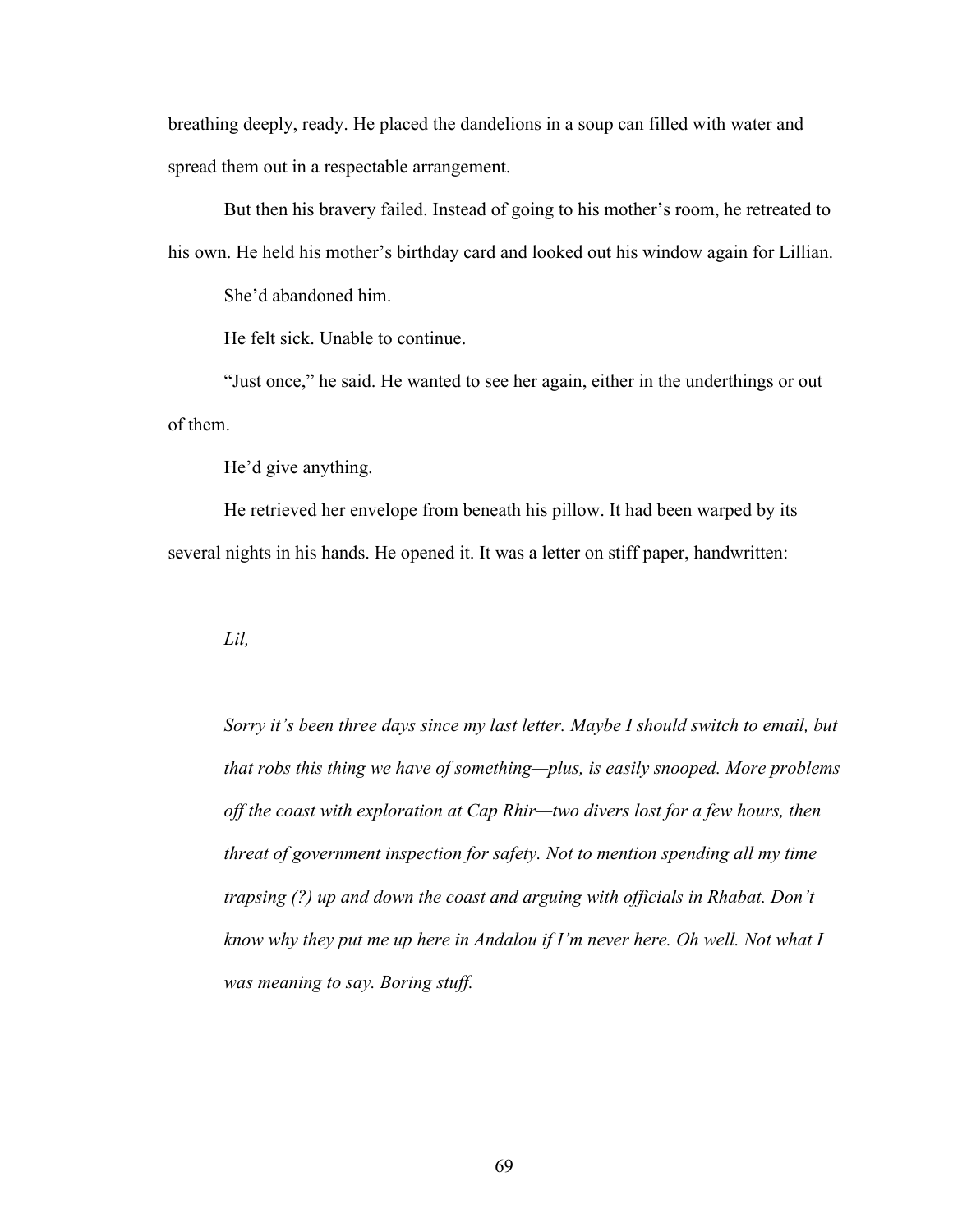*I think of you always. Dream of your ———. You can fill in. All would be true. The tongue knows. You said that, right? Or was it me. Either way, I'm doing poorly with saying something special to express how I'm feeling these days: here's an honest effort:*

*You are flames. You are burning and brilliant. You are the wind roaring in from the open ocean. You are more to me than the rest of the world. If all other things crumble to ruin, you are still—you are everything, and just a bit more.*

*Love love love forever,*

*J*

Eliman's veins went cold copper. He touched his teeth with his tongue. In the kitchen he could hear his mother.

He found her seated at the table, arms and upper body sprawled out, face flat on a placemat. All the presents were torn open as if they'd each, in succession, burst free on their own. A black fountain pen had popped out of one box, while a pair of pearl earrings in gold settings, and a gold brooch in the guise of a ruby-eyed frog, had spilled forth from the other two.

She wasn't crying.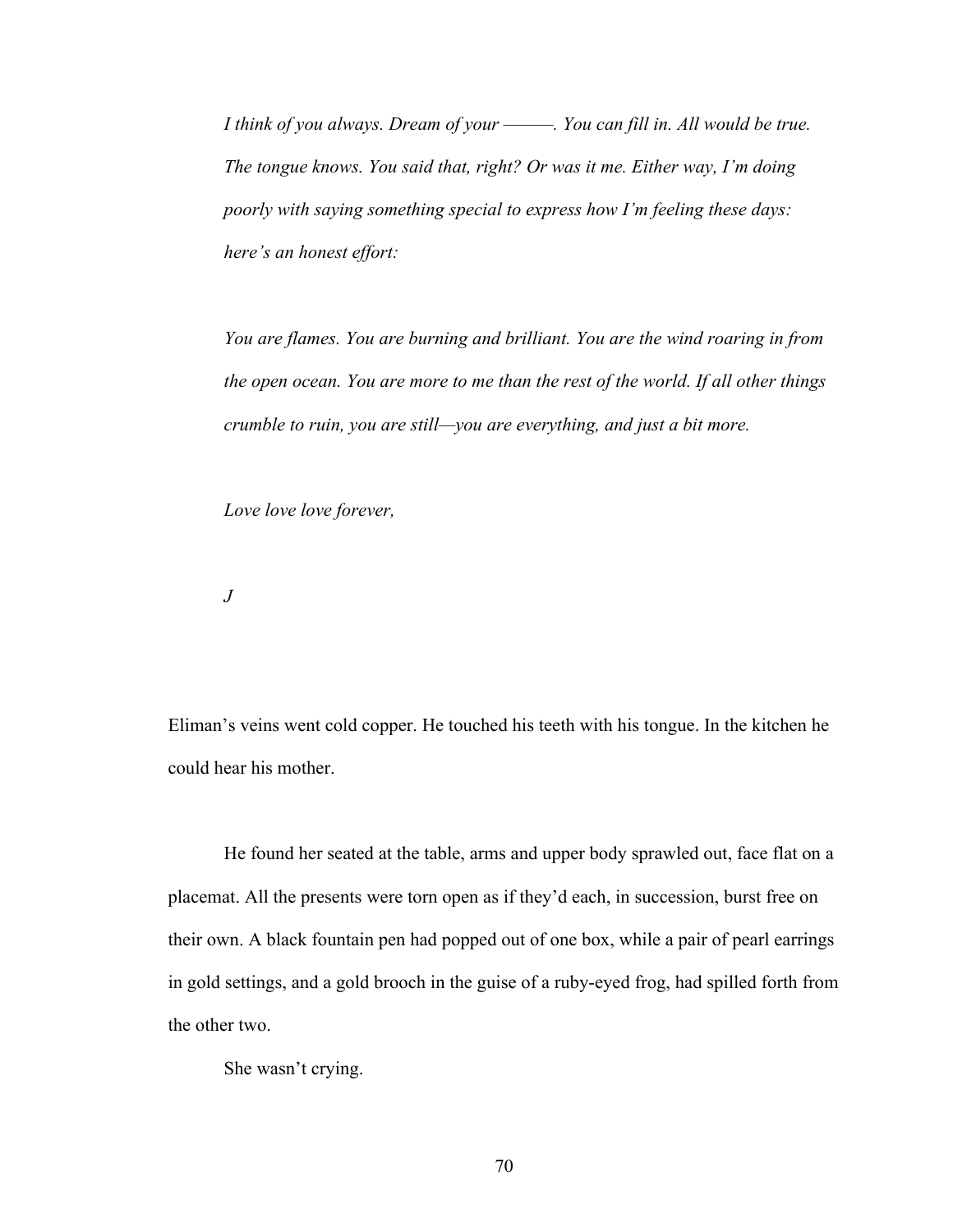"Mom?"

"Time to go away now," she said.

"Mom."

"There's no love here," she said. She half rose and held up the pen, the earrings, the frog. She let them drop onto the table.

"Mom," he said, and handed her the birthday card. In ink, in the cold empty inner flap, was his father's note, the one telling her to hang in there. On the other side, beneath the printed reiteration of *Feliz Cumpleaños!!*, Eliman had written in his strongest, his most severe hand, his darkest pencil, a message:

*Mom,*

*You are brilliant. You are the wind. You are more to me than the rest of the world. If other things crumble, you are still everything, and just a bit more.*

*Love love love,*

*Eliman*

The first of her smiles was a broken one. The struggle, Eliman saw, was immense. But he held his breath and her smile came, and it was genuine. She flattened the card and felt the imprint of his writing as if she were reading braille.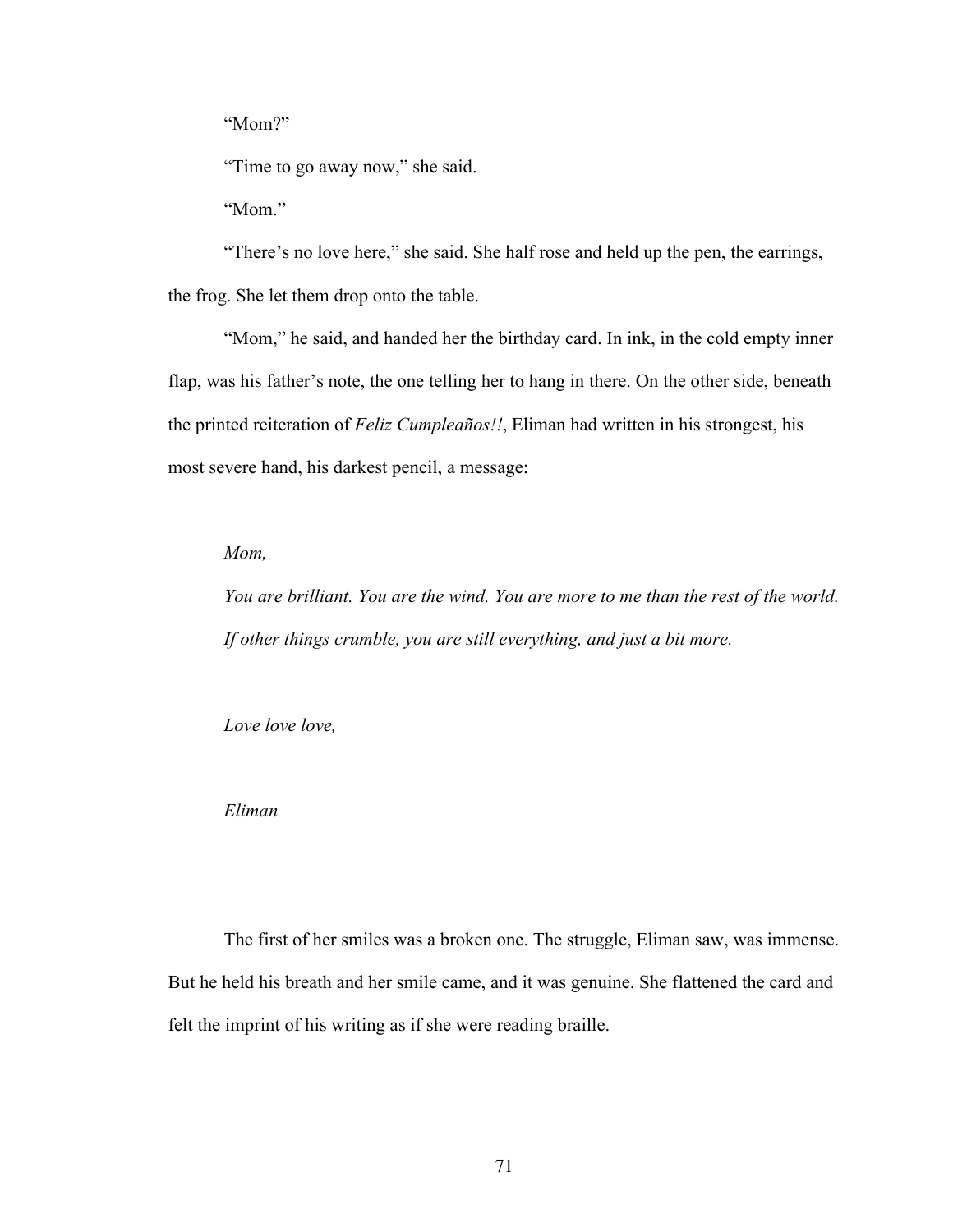"God, that's nice," she said. She wasn't quite looking his way, but her new smile was holding. "You're so smart."

He put his hand on the table next to hers, not touching her but waiting. She half stood, then sat, surveyed the table, and noticed his dandelions.

"I didn't even hear the doorbell," she said.

"What?" he said. The room felt like glass.

"The doorbell. The florist must have delivered these early." She drew in a deep whiff of the dandelions and cupped her hands around the can, lifting them slowly to fluff the blossoms. "They're perfect."

She still hadn't looked at him.

"How perfect and small and clean," she said.

His hand was waiting on the table.

*I head south. The wilderness rolls. Immense evergreens flow in waves beneath me. My shadow makes a double-bladed knife that ripples across whole swaths, blots out the sun for woodland animals a moment, then is gone. That darkness feels heavy as if even now I carry with me the weight of evil from the land to the north.* 

*Morgoth is defeated.*

*I am Thorondor, king of the eagles, victor, talons loose, wind lifting my outstretched wings obediently. And to the south, beyond the trees of Dorthonion, beyond the river Sirion and the lands of the Sindar, beyond the bleak blue Ered Luin range, there*  is Eliman of the new earth, where a plotted run of square homes edge against one *another in the flat sparkling settlement of Ohio.*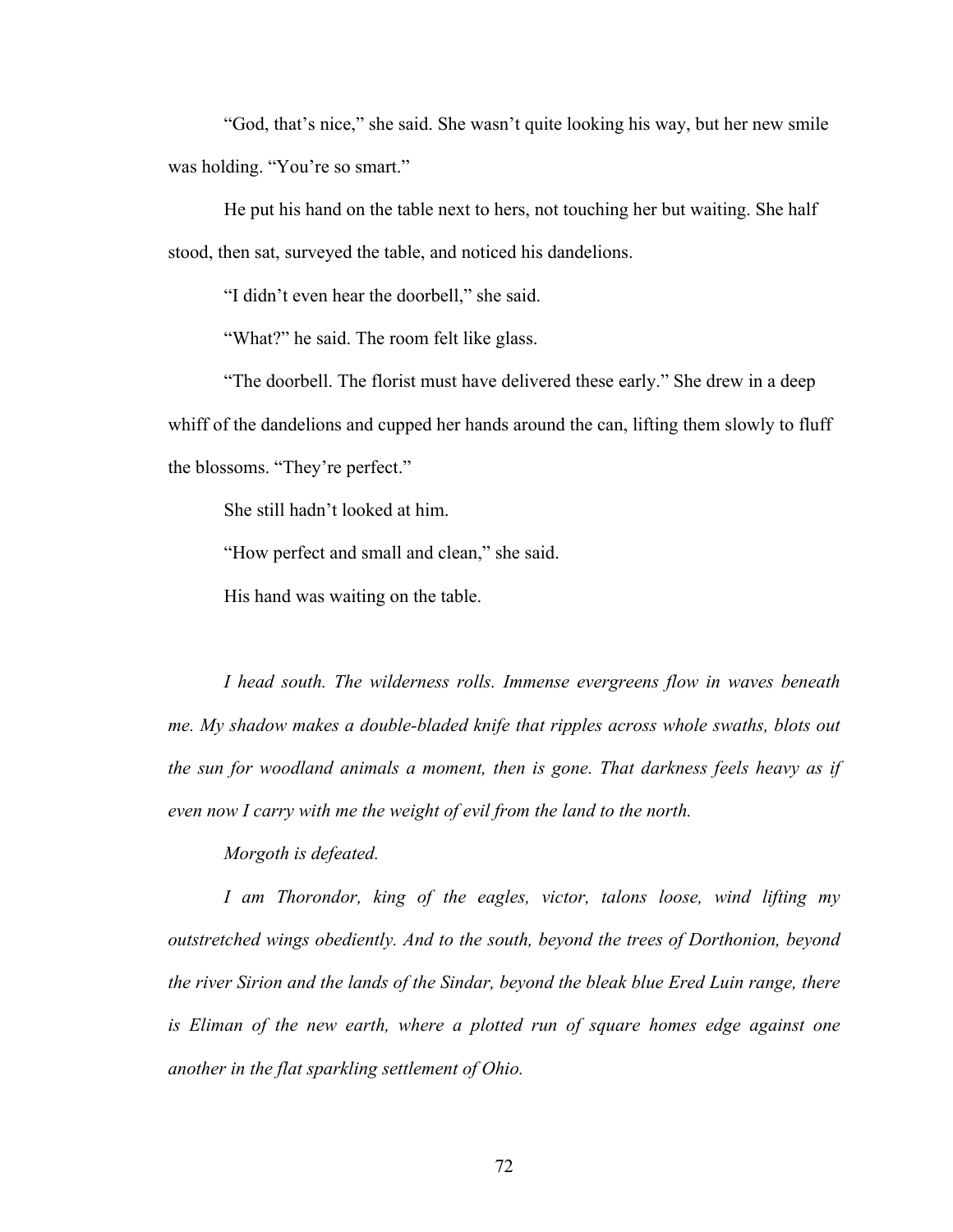## *Eliman. The middle of everything known. Victor.*

The first of her smiles was at the kitchen table, that was true.

The fifth and seventh—the unconstructed, the organic, grins—came two weeks later from jokes he made. Fifteen and twenty-eight evolved into full-on laughs. The fortythird made her snort soda out of her nose.

Eliman recorded them for weeks, these smiles. He watched the window in the mornings and, when Lillian Damascine didn't show, he tended to his mother. He soared the yard in wonder at his own power, looking down among the blades as he collected flowers in the afternoons. Sometimes he resorted to hardy berry stems from rigid shrubs nestled against the patch of woods behind the house. He swept down on them. And he kept up his courting, recognizing in it his own strength. He left her notes in the windowsill over the sink, small, insignificant things no bigger than fortune-cookie papers, sometimes with only one word: beautiful, the best, generous, caring, smart smart smart. Until she returned the favor one day by surprising him with a small book on his bed: *Tree and Leaf* by J.R.R. Tolkien—a book the library didn't possess and for which he'd put a request into the circulation desk weeks ago.

She slowly returned the lamps to their rightful places. The evenings took on their old shapes. Soft shadows bloomed, quiet, while the two of them read, alone together, in their separate chairs, occasionally glancing upward to see the other one, still sitting, still engrossed or not, but not broken.

The barcoded packages came less frequently.

There was a divorce.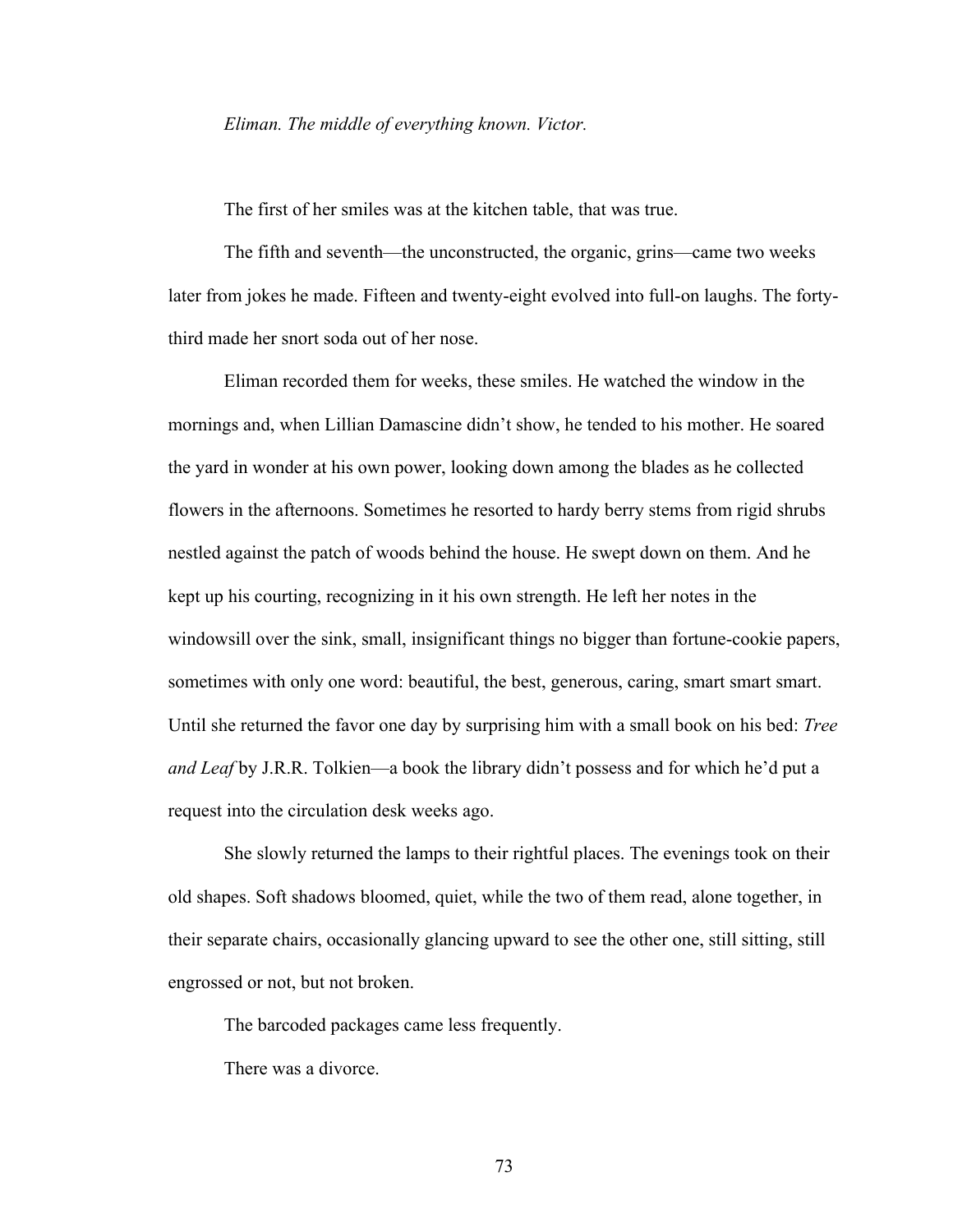A year. A whole year went by.

Then there was the night when he saw his father dancing with Lillian in her kitchen. Eliman held back the cold curtain—it was early spring—and he watched them laughing in sing-songy ways that sounded too harsh, too forced. She wore the turquoise night things, and Eliman watched them. His father hadn't called to say he was back in the country.

The morning after that, for the first time in a very long time, through the pale swoon of mist webbing the grass, Eliman watched Lillian Damascine sit at the table with her naked back to him. The steam of her coffee rose over her shoulder. That scent crossed the lawn.

The morning took shape, and Eliman waited. The world was silent, and he waited. To see her. While the early doves darted over the space between them, shooting shadows across the grass, Eliman waited. For a chance to see her nakedness full and untouched in the morning. And he waited—maybe to see, just, if she were smiling or not.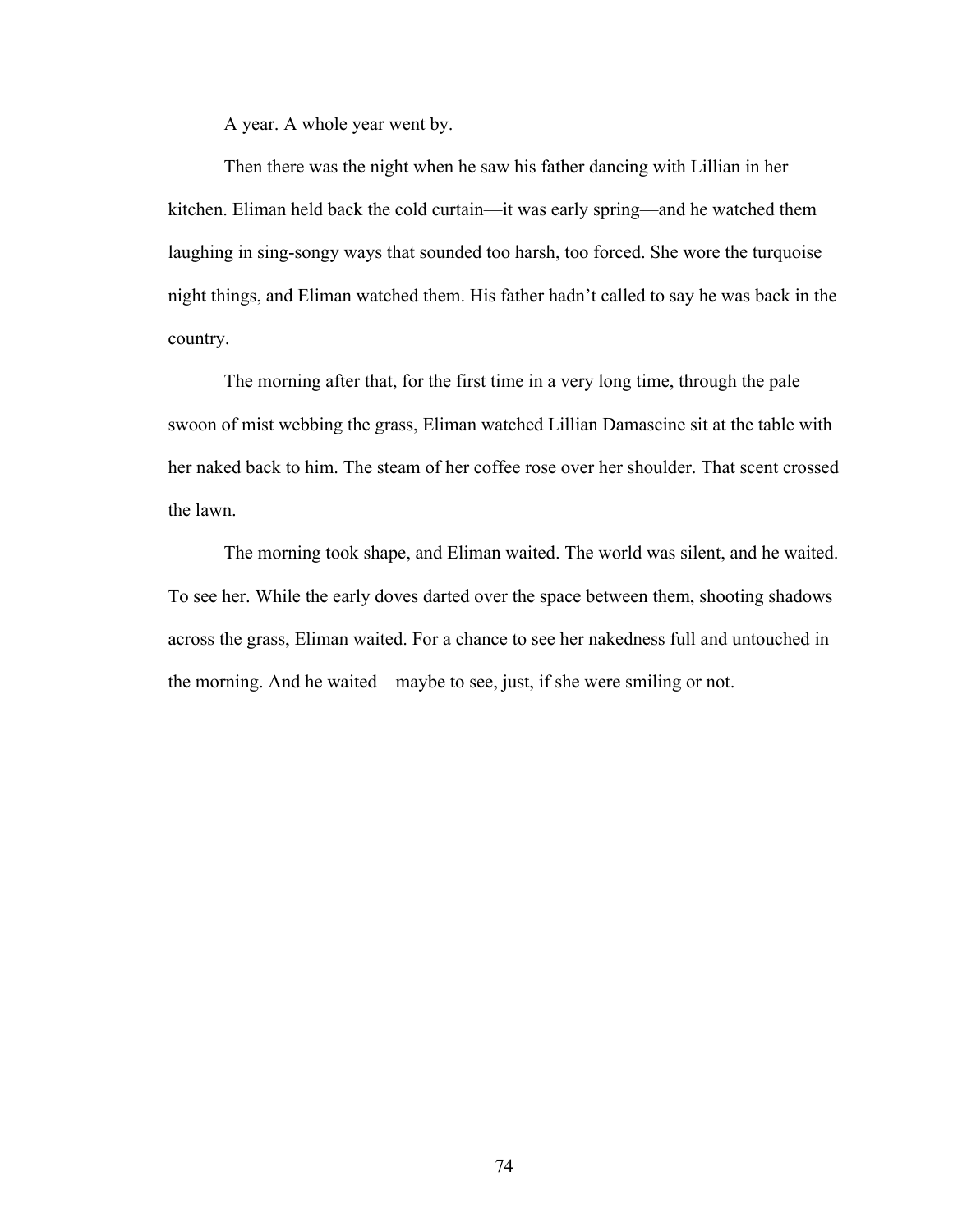#### STORY 5

## BETHESDA

You are eight and trembling in the morning cold, despite the fact it's summer. The sun hasn't risen yet, and as I lift you out of the car I wait for you to wake. You open your eyes slowly. A father and his son, we both stare at the already filling parking lot of the public pool. It's disheartening, this many people, the headlights winking out, the darkness turning the cars immediately into soft-edged shapes with muted colors. I'd hoped word wasn't out yet, that we were somehow the first to hear.

The people are wordless as they walk up the concrete ramp where a mist folds back from the old wooden gate. The gate is padlocked at night in an attempt to keep teens from slipping in for midnight swims. But that's all the security there is at night.

Now a young lifeguard, a girl with short blonde hair, is unlocking and removing the chain. She is slight in a brilliant red one-piece, and she's all the security there is in the morning. We live in a small town, in Ohio you know, and maybe its a community thing or a midwestern thing, but the crowds are still civil. Each car is packed with a million hopes—for cures and relief mostly, but some for other things—and someday, I hate to say, you'll realize what some people will do to get what they want. You'll realize how much bigger the world is than what we have now.

I set you gently down in a standing position so you can lean against the car. I position your feet a little wider than your shoulders to help you with your balance. You rub your eyes.

"Crutches," you say.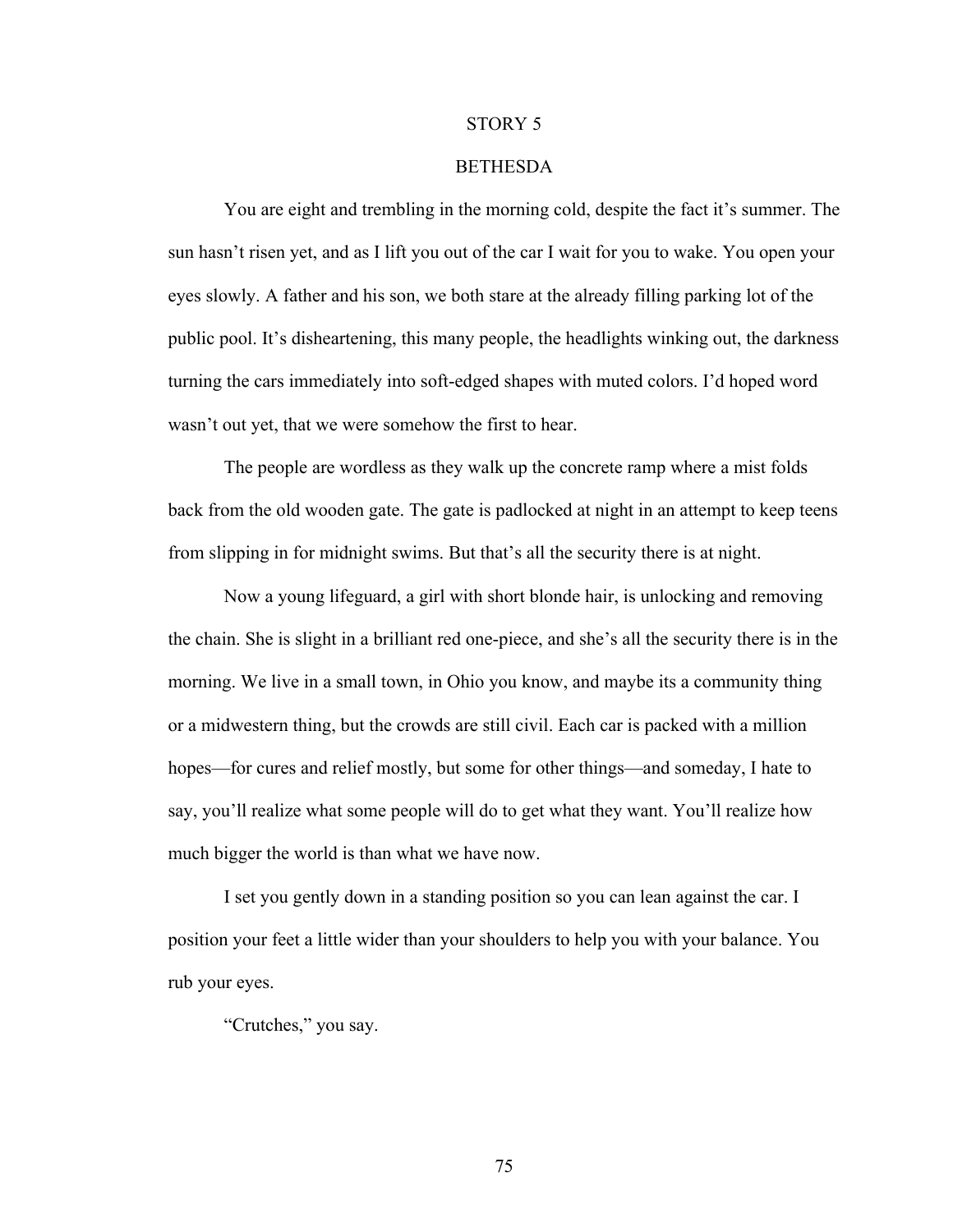"Chair," I say. "Willie, we talked about this. The wait could be a while. All day, maybe."

"I want to walk."

"Fine," I say. "But I'm bringing the chair. You'll thank me."

I know what you're thinking. You don't want the chair because it doesn't fit the scene. You're like that. You remember last year when we went to the beach and I made the mistake of assuming I could roll you down to the surf, but the wheels sunk immediately into the soft, brown sand, and I swore a little and finally carried you to your beach towel beside your mother. Then later I took you into the water, and you wouldn't wave back to her because you could see the chair behind her, mired like a washed-up medical apparatus that reminds everyone there's a real and un-wonderful world out there. That was my fault: I'd drawn attention to the chair with my outburst, and now everyone who passed by looked around or didn't, but the chair was a blight. It didn't belong, and maybe this made you think the same thing about yourself, that maybe you didn't deserve a day at the beach. All I know is you wouldn't look back at your mother, and I knew it was because of the chair.

You're pretty good crossing the parking lot. You're shaking off the stiffness, and you've got that morning burst of energy. You're smiling. Moments like this I try, for a second, to see you as other people do. The small frame, knees buckled inward, baggy jeans and a t-shirt two sizes too large, making you look younger than the other boys your age. You get talked down to a lot, and the way your mom cut your hair, straight across, with the downy blonde making you seem even more childish, that doesn't help. I hang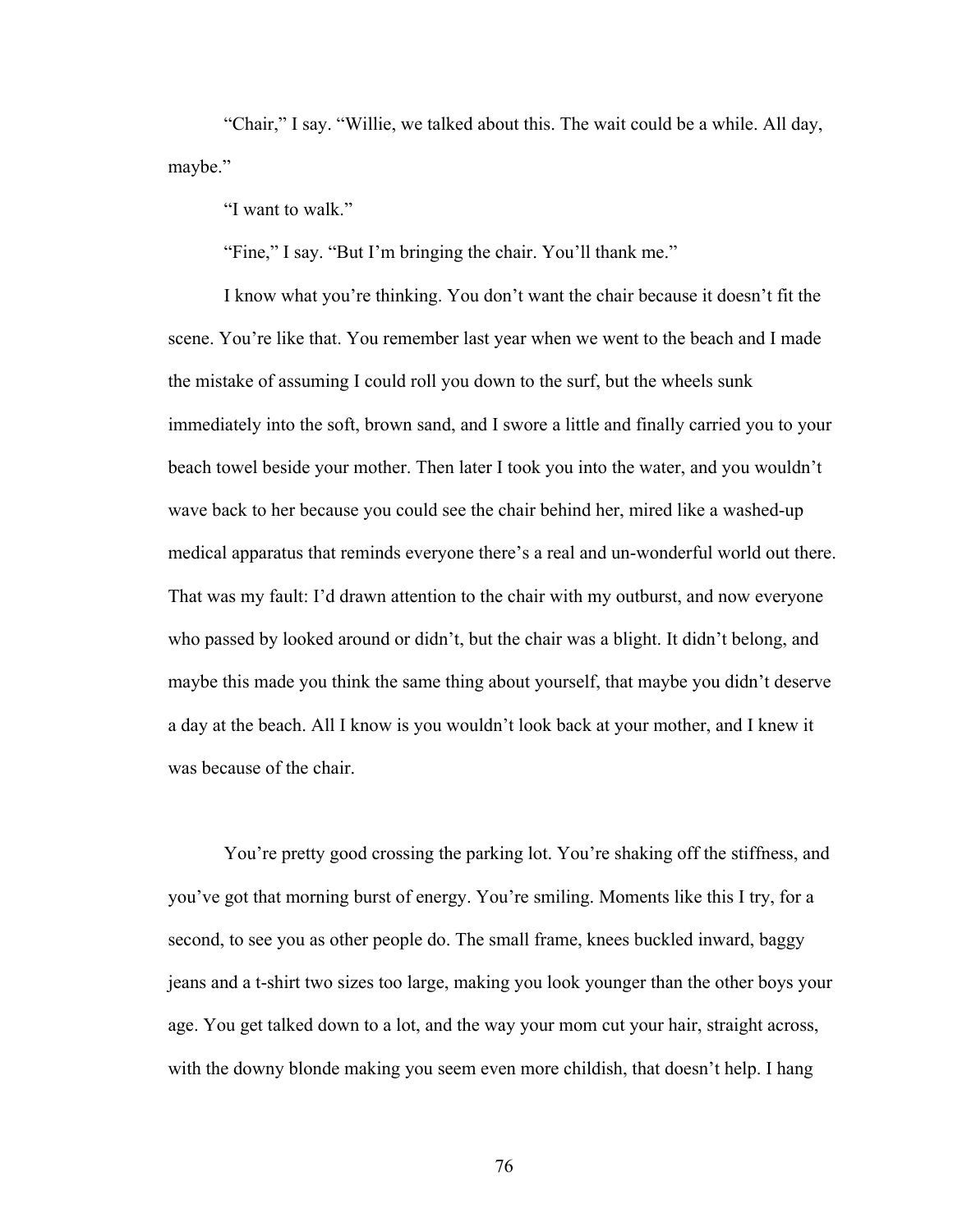back with the wheelchair just to watch you, because you're not a little kid anymore. I'm proud the way you don't look back at me.

Then there's the concrete ramp up to the entrance. It's wide enough for a car, and the people passing us give you room. You're slowing down, and I'm ready to throw out an arm if someone comes too close to the crutches. You've fallen before like that. There was the busted lip and the chipped tooth when we were in line to see Santa at the Easton Mall.

This makes me think of that dog. I've never told you this, but it was when I first moved out. When I was twenty. I inherited a dog from my parents, your grandma and granddad. It was a small dog they were going to take to the pound because it wouldn't stop pissing on the rug. I took it because I didn't want to see it killed, but I could never get it house-trained. Sometimes I hit it I was so angry.

I'm not proud of that.

There are times I want to tell you about that dog because I want you to know how awful it made me feel afterward. He was black and white and long-eared, named Perkins, Perk for short, and he couldn't have weighed more than six pounds. I'd slap him on the head and tell myself I was disciplining, punishing with purpose. The dog, in his fright, would crouch, and another yellow puddle would form on the carpet beneath him, and that would only make me angrier. I'd hit him again.

Afterward, after I'd cooled down, the dog would curl against me on the couch while I watched television.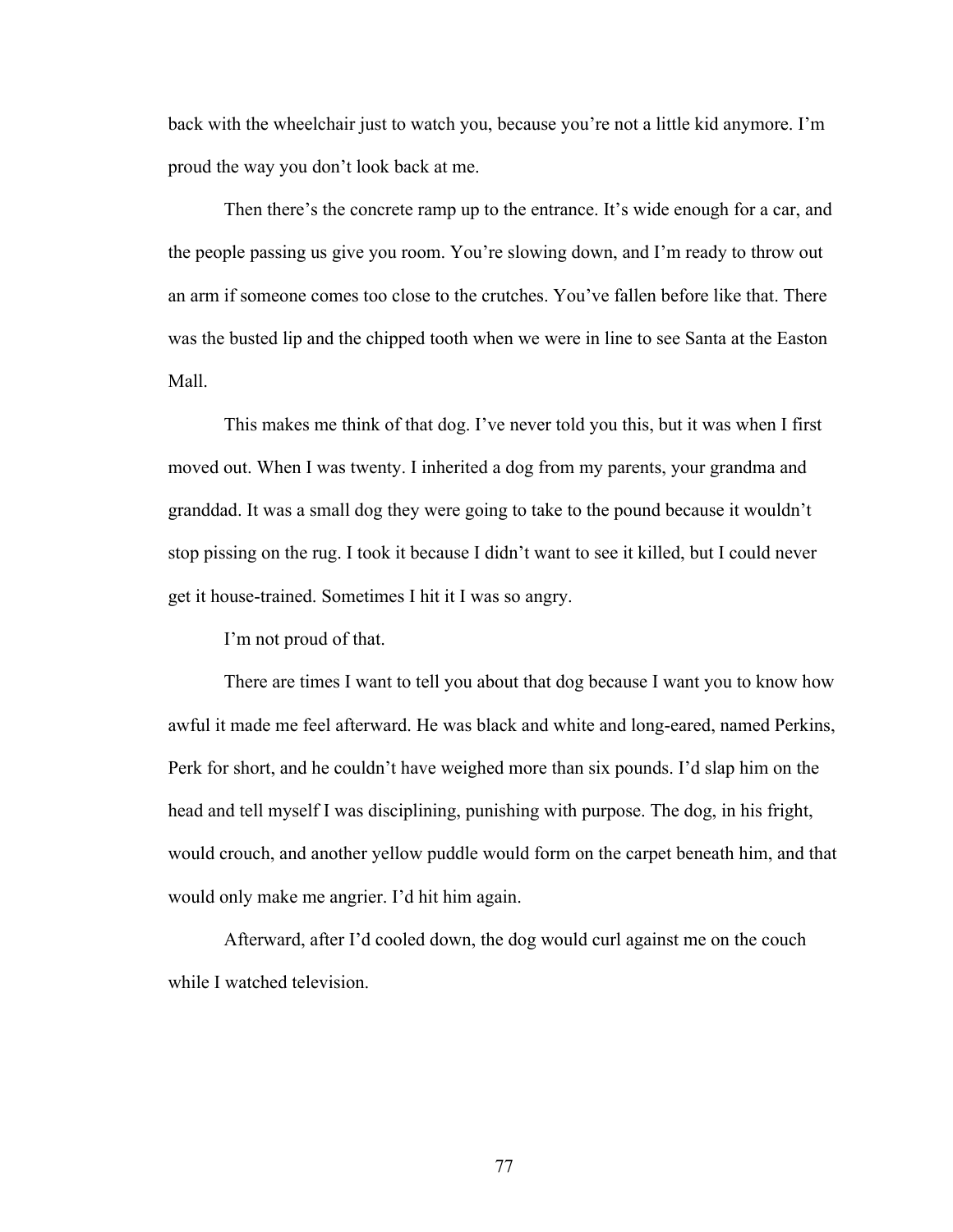Maybe I really only want to tell you this because there are times when you make me so frustrated. There's an anger in me, and its a barbed thing, and sometimes I want to shake you out of your sickness.

Maybe times like now, watching you on the ramp, its easier for me to say this because I'm further from myself, I'm further from the pain in you, I'm further from Perk, and there's hope in the *us*.

Maybe I just want you to grow up to be a man I can talk to.

We pass the concession stand and even though you don't say anything, I see you glance at the popcorn machine, dark and quiet now but ready to be filled with a puffy and buttery whiteness. I'm already planning on getting you some, then you turn to me and ask, "Where?"

I look around the pool. It's L-shaped. The shallow end directly in front of us is the top of the L, while the lower end to our right is comprised of the swimming lanes. My heart sinks to see so many people already claiming their spots on the dew-dark grass, most of them near the shallows. A few have staked claim near the separate kiddie pool, a small square with its own green fence. There isn't much room inside that fence, and there's no grass like around the main pool, so some people have set up lawn chairs. They're holding infants mostly, but also there's an old man and his wife. He's stretched himself out on a threadbare beach towel over the concrete, and his wife is knelt over him stroking his hair back from his head.

I know we have to act decisively, but this is for you.

"Where do you want to wait?" I ask. "Got a good feeling?"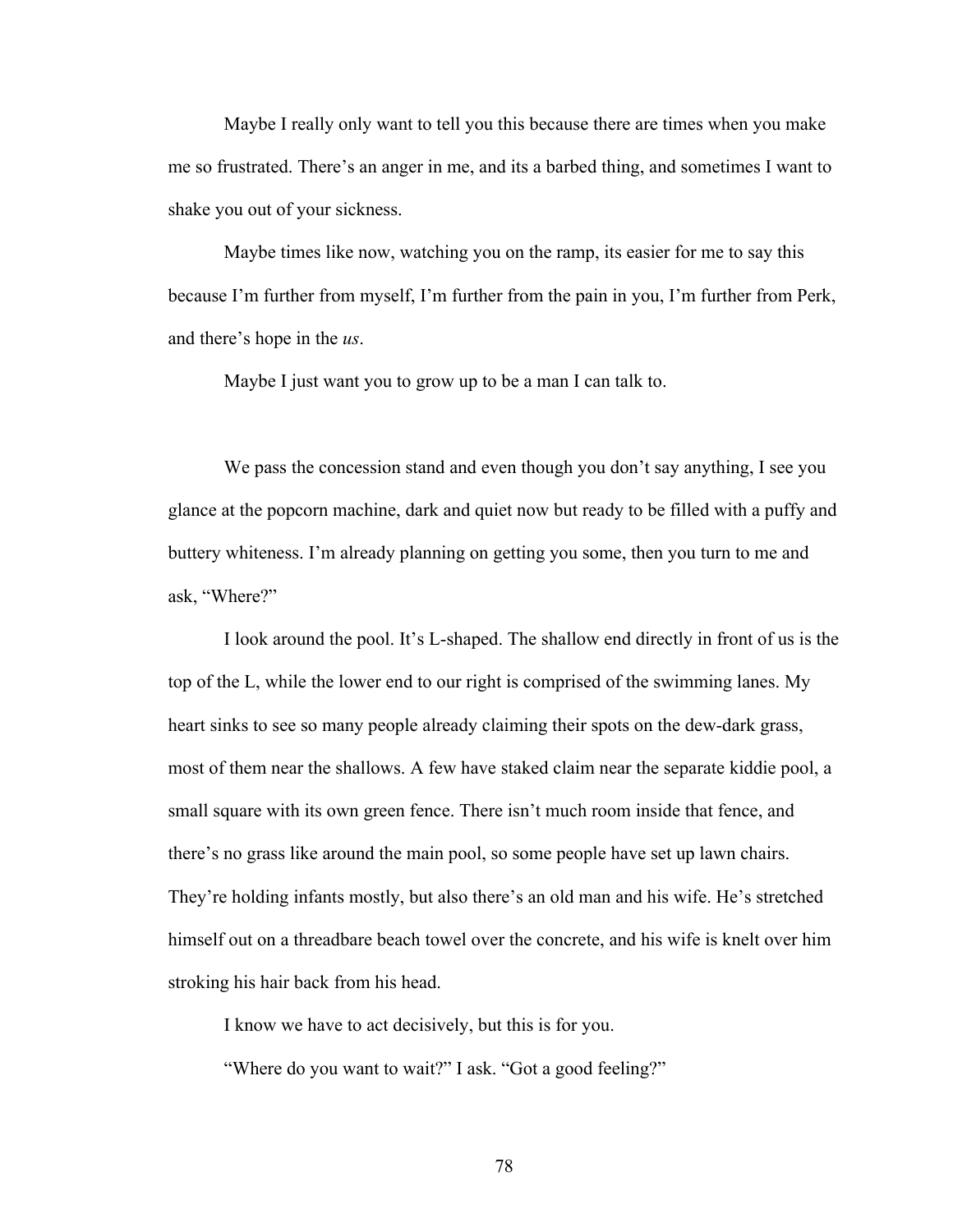I can tell you're worried about the congestion of people surrounding the shallow end, even though jumping in on that side is obviously safer. I see that look of apprehension you get when we're at the matinee on those rare days we get out of the hospital early, when the day-blind crowd is trundling in through the doors and searching for seats. With the movies, I try to have you there early most times, but it doesn't always work out. Sometimes, if it's the first show, the theater doesn't open until ten minutes before the movie starts. One time, even after we were seated, a middle-aged man in khakis and a polo shirt came in a few minutes after the movie had begun and tried to politely slide past us in the aisle. I couldn't get to your crutches in time, and he tripped on them and swore. It took him a moment to see what had happened, and when I said sorry, he said no, he was very sorry, there was no excuse. He felt badly, I could see, but the entire movie, I think, was ruined for you. I could see you holding those crutches until the credits. Instead of leaning them against the seat, you drew them close enough to be out of the walkway, but low enough to stay below the height of your head. You're considerate that way. You think of those things.

Not like me. I sometimes put the scene of me cursing on the beach alongside that man doing the same when he fell in the movie theater, and I wonder whose outburst was more justified. I tend to think it's his.

"Better hurry," I say.

You look around and finally point to a spot at the far end of the pool, way at the bottom of the L where the diving boards hover over the water from three different heights.

"All right," I say. "You want me to carry you in the chair?"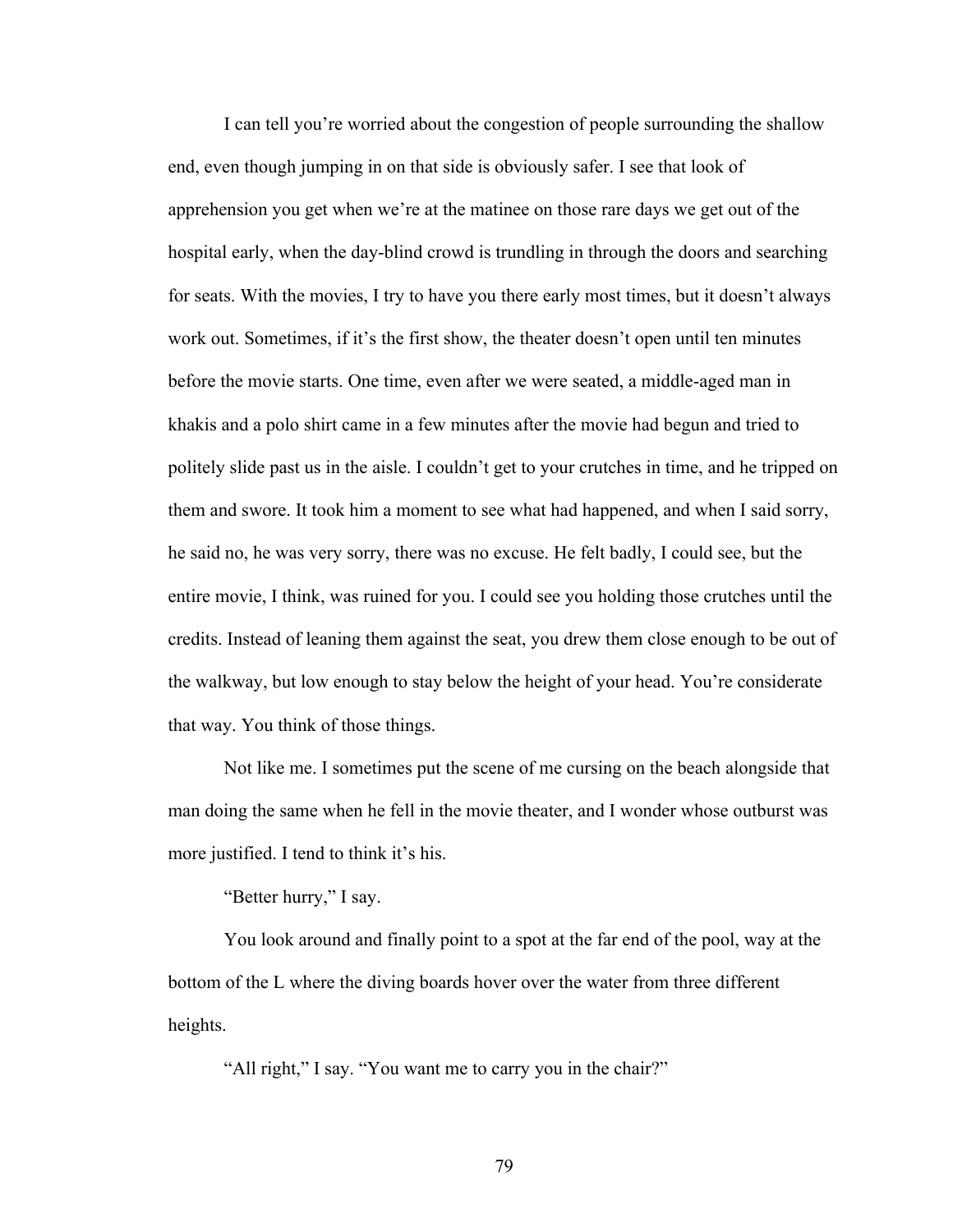"I can do it."

You continue on with the crutches, though I can tell already that the ramp has momentarily taken a step out of your speed. By the time we reach the place where you pointed, a heavyset couple wrangling a two-year-old in nothing but a diaper have claimed it with a quilt. The toddler has burns up and down his legs and all across his chest up to the shoulders. A wide pink scar like a spill has pulled the skin over his left eye down into his cheek.

"Sorry, bud," I say to you.

"It's okay, dad. That's a good spot. And they need it."

A few others have begun to claim the spots along the water, and I rush ahead of you to get what I can, squeezing past the couple and laying your chair on its side to claim as much of the empty space as possible. I look back and see you coming over the grass. The crutches make soft clicking sounds, and I think for a second how accustomed to that sound I've become, how much I even like it. It means you're coming. It means you've finished playing in the living room and are headed toward the kitchen for lunch. It means your mom is at work and because I'm the one at home now, I'm cooking you grilled cheese, I'm fixing tomato soup, and we're going to sit and talk. You're so smart. Everything you say lights me up, and that clicking sound is a sound I love.

Your mom thought coming here was a ridiculous idea. She said, "Don't get his hopes up, Ted." She told me I had to stop trying to squeeze miracles out of oddly shaped stones and four-leaf clovers. She told me it was all superstition.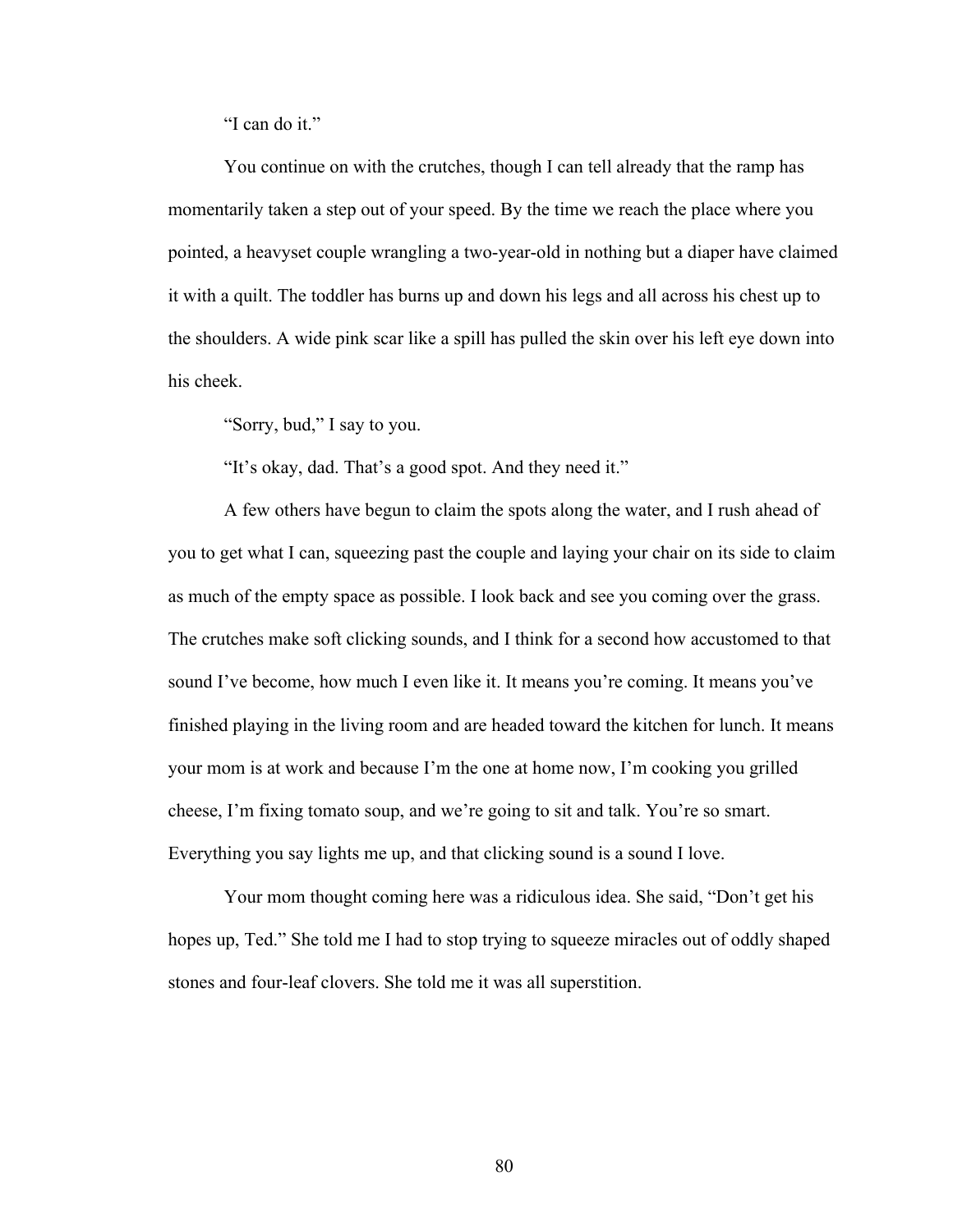All I could think to tell her was that I'd be ashamed if this whole thing with the pool turned out to be true and I hadn't tried. I told her I'd hate myself if I didn't at least give you a shot.

You navigate around the couple just as others begin to fill in behind you. The place is thronging now, even though the early dark still gives them a quiet and hazy quality like a Seurat painting. Morning by the pool.

I upend the chair and lay out our two beach towels side-by-side only to find that I've chosen our position poorly. We're way at the bottom-right tip of the L, and our angle toward the water is oblique. We only have a shot at the corner of the pool. The diving board platforms are too close. If any more people come, the platforms will create congestion and close off an avenue. We'll be boxed out. I look for any other spot, but the grass along the concrete has become a continuous row of blankets and bags and towels and people. I'm tempted to edge onto the concrete surrounding the pool, but I've heard the rules, same as all these other people apparently. Nothing happens if anyone is on the walkway. Some people say that's why it never happens in the kiddie pool. Because there is no grass there. There's no boundary to ensure a distance between the people and the water.

"I'm sorry," I say as you lower yourself onto our towel.

"It's okay, dad. This is a good spot. It's a straight shot." You sight with your arm the corner of the pool toward which we'll be running. I'm already positioning myself behind and slightly to the right of you so that I can hook you under your armpits and toss you forward. We've been practicing this at about half speed. Last night I spent two hours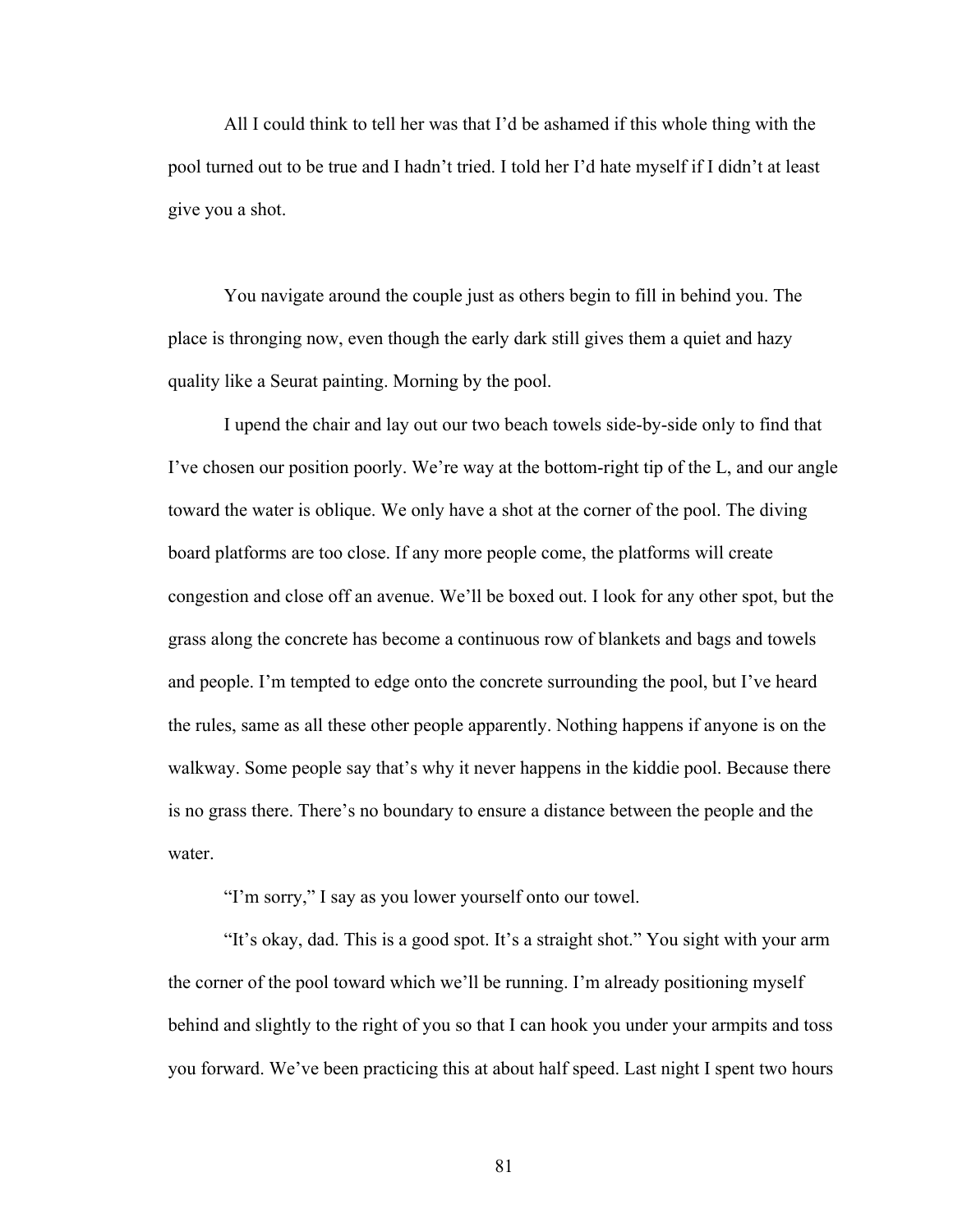throwing you onto our queen-size mattress, which I'd dragged onto the living room floor. You laughed the whole time. But I'm re-thinking that exercise. My arms are tired, and I'd never forgive myself if the fact that I loved the sound of your giggling made me practice an hour too long, if it made me lose a crucial burst of speed today.

"Trunks?" I say.

You scan the crowd. You're wearing those baggy jeans that are a little too long. They trip you up sometimes, but you've started to be self-conscious about your legs. Your legs are thin and the calves are straighter than most kids your age. You've somehow figured this out, and maybe that doesn't surprise me. Like I said, you think of those things. You notice.

"Wait until nobody's looking," you say.

"Nobody's looking now."

You point to a woman with down syndrome who is staring at us from across the eight lanes of water. She's waving to you. You wave back and smile. She smiles. Then an elderly woman takes her by the arm and leads her away from the water's edge, toward a yellow and black afghan that reminds me of Charlie Brown's shirt.

"Now," you say.

I'm ready. I toss a beach towel over your legs. I unbutton your jeans, and you pull the towel up to your chest. We've practiced this maneuver too, though far longer than the mattress-diving. This is something you learn from early on because of the potty issues. We've got the change down to a science. I move my hands to the bottom of the towel and shove them all the way under like I'm birthing a cow. I find the tops of your jeans and the elastic of your underwear and pull them out from under your butt. Then they're off and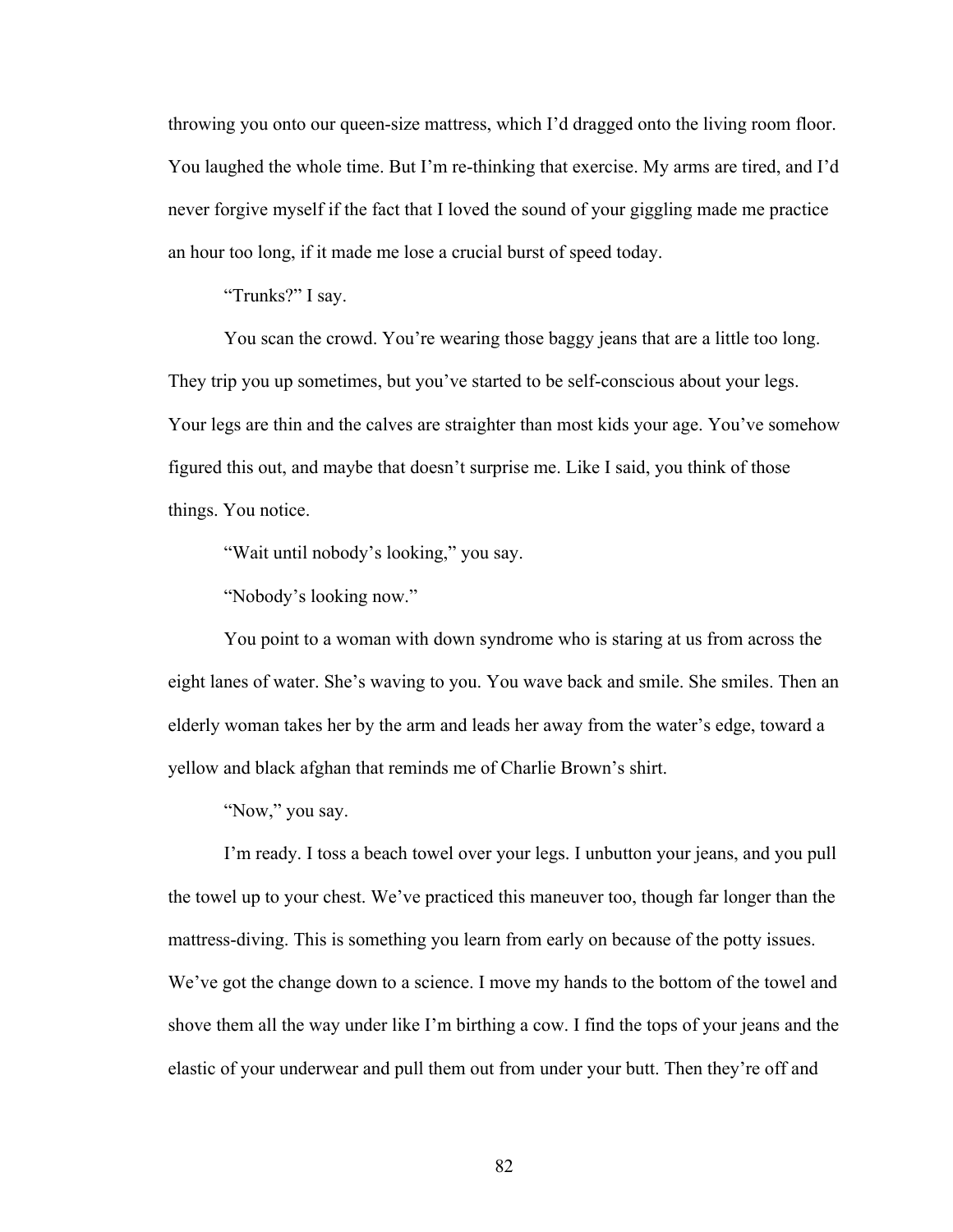tossed aside, and I've pushed the trunks, even the elastic inner underwear, over your feet and up. I lift you a little and get them to your waist.

"Can you tie the string?" I say.

You nod. I start to pull up the towel covering your legs, but you lay a hand across your lap. "Can we leave it?"

"You sure?" I say. "Nobody's going to be looking. I promise. Nobody will even notice. Your legs are fine."

You look like you're thinking it over.

"Just for a while," you say. "Maybe I'll take it off later."

"Okay, buddy."

You have some trouble with the drawstring of your swimming trunks, even though I picked these out special. The string is thick and white, more like rope, and threaded through two brass eyelets on the outside of the trunks instead of the inside of the waistband. It's stylistic, these little differences. I know that. But for you it's functional. The larger string makes all the difference in the world, and I'm proud because you've been practicing. You finish about the fifth attempt, never making a peep of frustration. In that moment I'm admiring you. You're the strongest person I know.

"Ready to take off the towel, get a little suntan?" I say.

You give a side-to-side glance of the pool's perimeter and nod your head. "Sure. Okay."

I pull it off of you and your legs are lying there on the towel like two fish. The doctor said there'll come a point where they'll be more of a hindrance to you than a boon. He said that, but I still see you walking one day. I still see you running down a hill,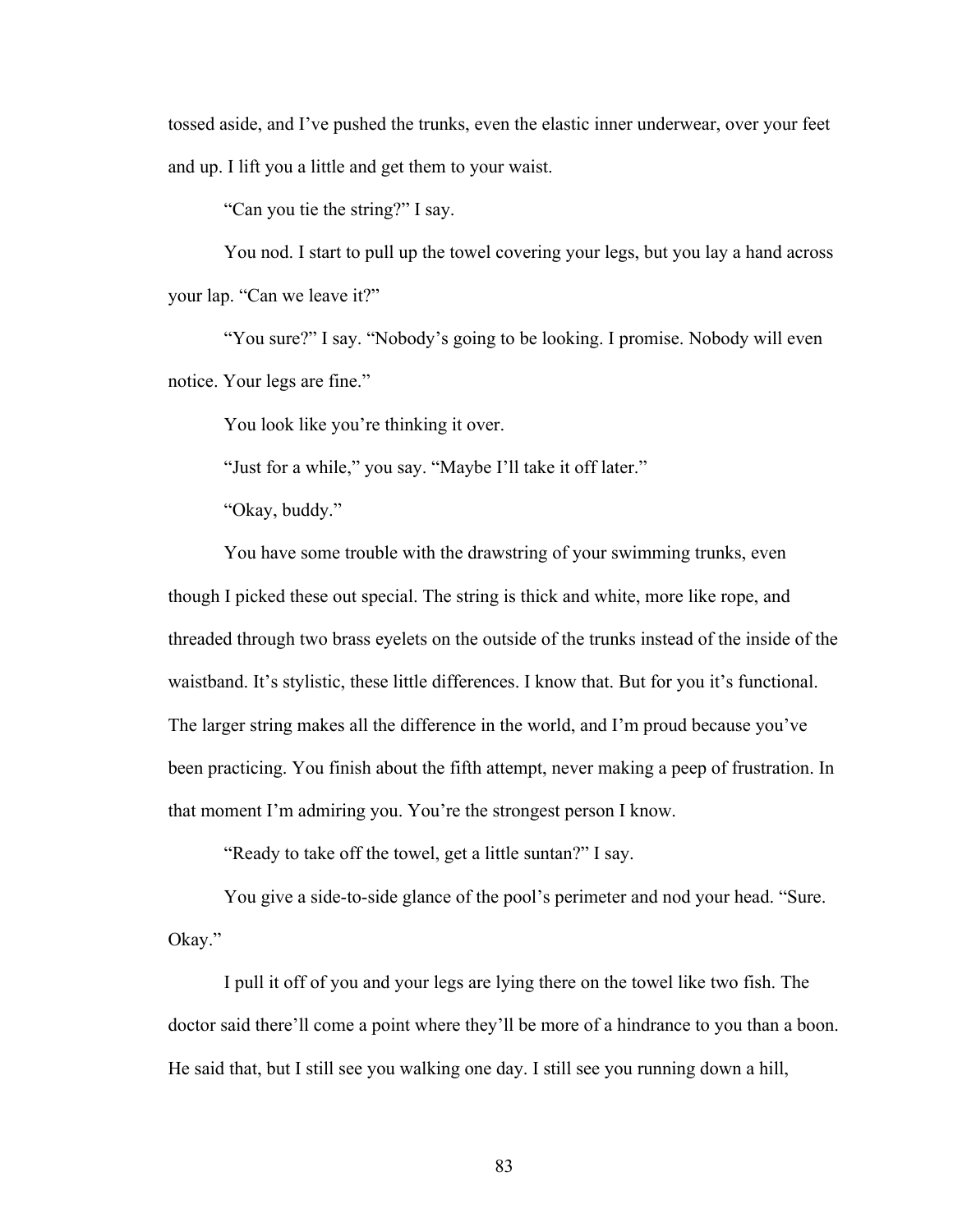feeling the speed of abandon as you rush toward me, your arms outstretched. We've still got that chance, you and I, because of the pool.

I layer some sunscreen over your shins, lift your bare feet and give your toes a peck.

"Daa-aa-d," you say.

"Sorry. I'm embarrassing you. You're too old for that."

"That's okay, dad." And I'm proud of you all over again because you can see kissing your toes means something to me. I've done it since your first bathtime, and you don't want to take it away from me. Not yet. You're smart and sensitive like that, and I'm frustrated all over again that a cure isn't judged on character, because you're the best. You're the one person out here that deserves a break.

"You ready for this?" I say.

"Ready steady," you say.

"I got water in the cooler, and a couple sandwiches."

Just then a crack of high-pitched music stabs the silence. I turn and see a couple teenagers with a portable stereo—I didn't even know they made those anymore. There's a CD slot in the top.

"You mind turning that off?" I say.

A girl with dyed black hair and a nose ring stares back at me. She's wearing athletic shorts over a purple swimsuit.

"It's Christian music," she says.

"I don't care it's Christian music. It's awful. Nobody wants it on."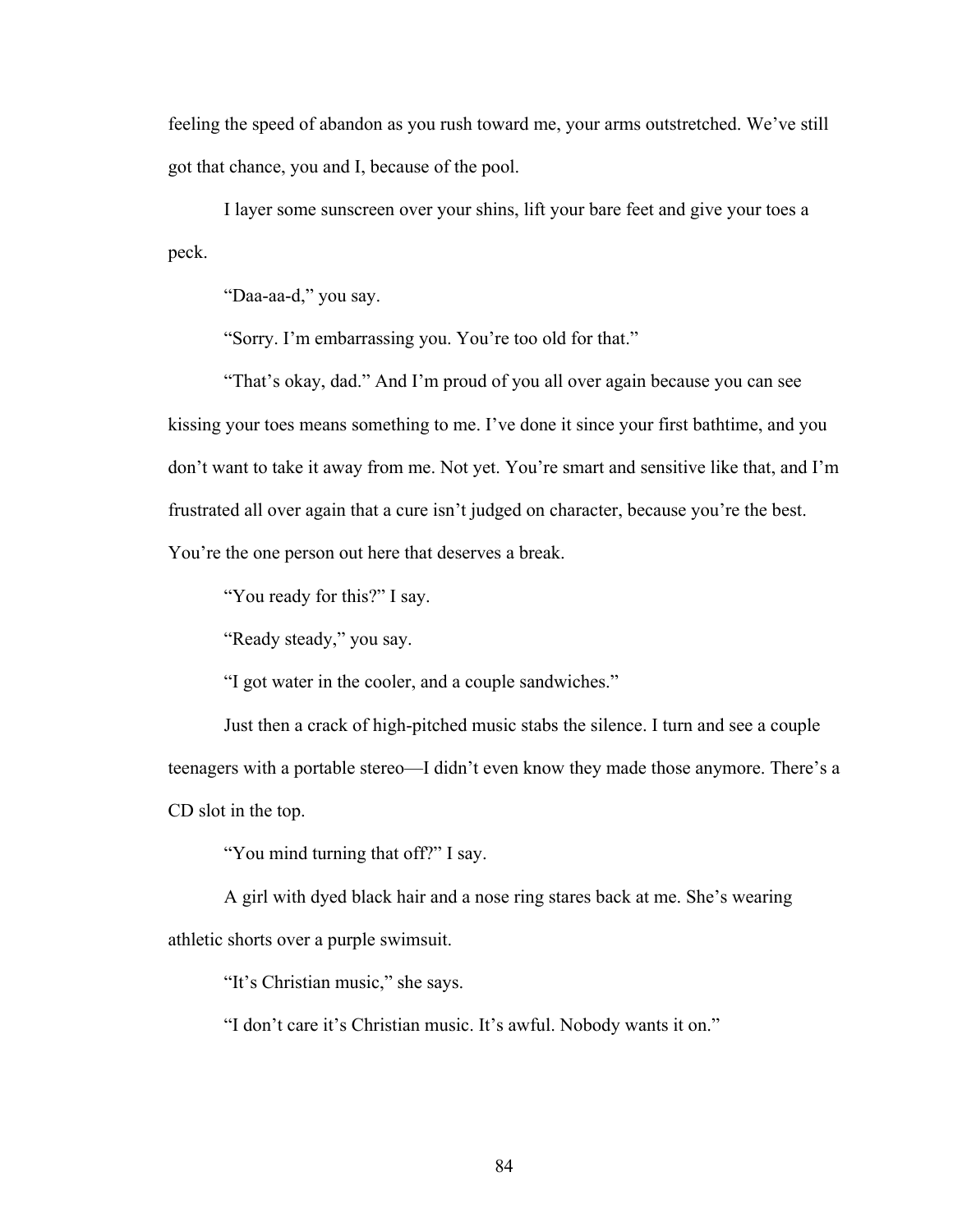She looks around and there are other people staring at her. The music is still going. It's Alice-Cooper-knock-off-rock with words about Jesus in all the places Alice would say something about feeling disenfranchised and angry. The other people around us are staring out of the corners of their eyes. They're staring at the young man she's with, too, whose hair is also dyed black. He's skinny in a way she'll never be, and she probably hates him for it.

"Fine," she says. She turns it down.

"Turn it off," I say. Something about being your dad, it's made me more aggressive. I notice this occasionally. I don't take shit from people. About a year ago I started doing pushups in the mornings. In the evenings, too. I started running when I could get away. That's something I never used to do. Feeling stronger makes me feel better equipped. And I know I'll throw an elbow if this girl or her boyfriend tries to get past us.

She cuts the music and says something under her breath, but I let it go. A calm ripples out over the crowd again. This isn't a place for music. It's not. You're holding your ears, and I pull your hands down.

"It's all right," I say. "It's off."

You lean in to me and whisper. "I didn't like that."

"It's Christian rock, buddy. Nobody does."

I worry the girl will say something about your legs or your wheelchair to get back at me, and I think about how I could punch a teenage girl in the face if she said something like that. I'm already making a fist, and veins are standing out on my knuckles.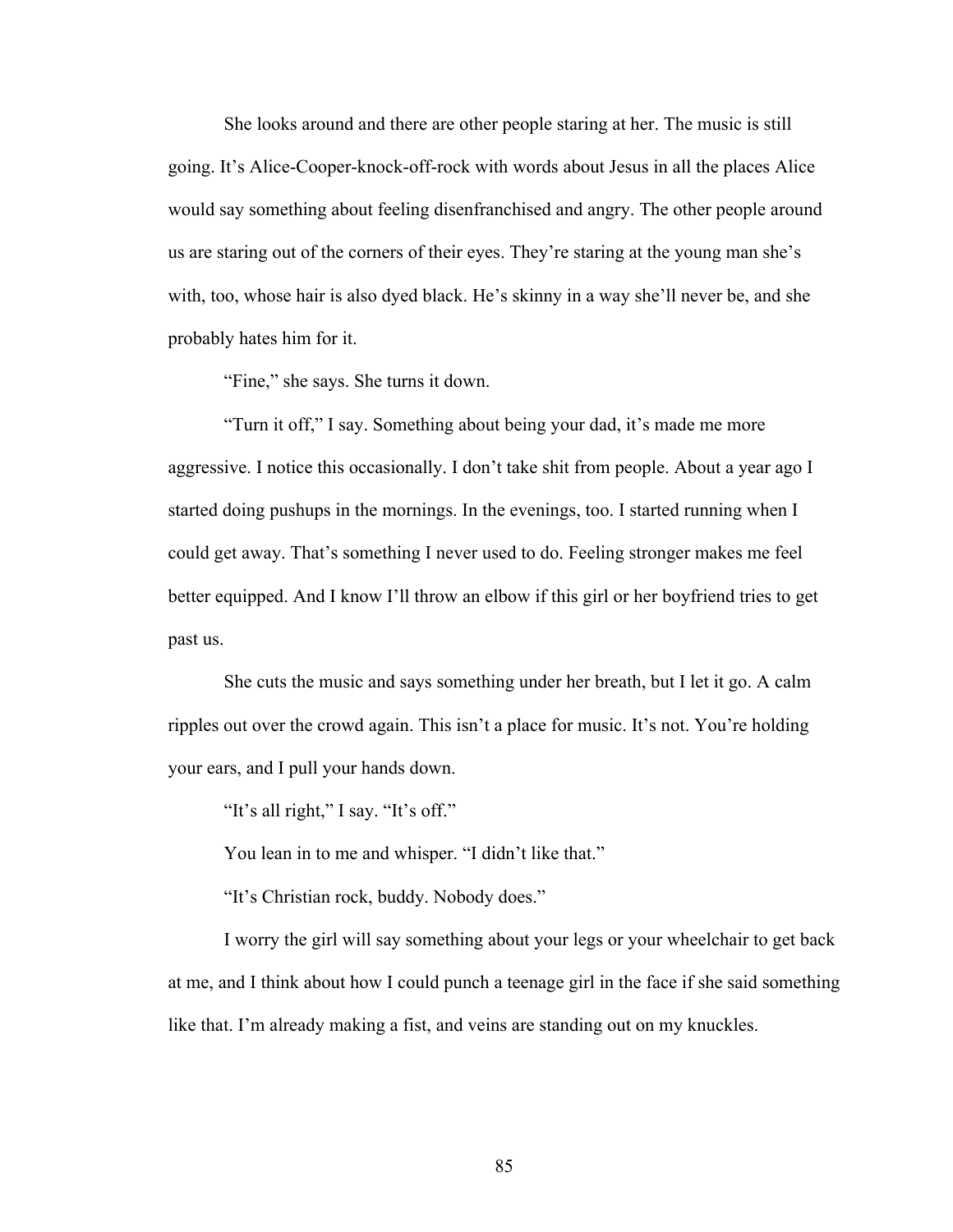A few hours in and the sun climbs and the air warms. We're in for a long one, you and me. People are flipping themselves over on towels and blankets, baking brown and waiting. The old man by the kiddie pool has begun to moan, and it lends an edge to the mood. One of the pool staff asks if they shouldn't call an ambulance and I hear the old woman tell her no. No, they'll just take a glass of ice water if the staff can spare it.

The girl says they have to charge for ice water, but the woman has no money.

Someone gives the girl a dollar. She looks relieved and fetches it. She brings back a bag of chips, too.

You watch some of this, and sometimes you stare at the water. You're not looking at me, and I wonder why. You tend to feel bad, I know, about the impositions you put on people, but I wish I could make you understand this is my place, this is the most important spot for me. There's nothing else in the world.

"Will it be soon, dad?"

"We don't know, buddy."

"I mean till the popcorn is ready."

I lean out to try and get a read on the concession stand, but it's blocked by the line of shower stalls and the entrances to the men's and women's locker rooms.

"Might be a little while."

"I smell it."

"Maybe not, then, I guess."

"Can I have some?"

"Of course." But there's a problem. What if I miss our chance? What if the minute I walk away, there it is, the brilliant white light over the water, because it could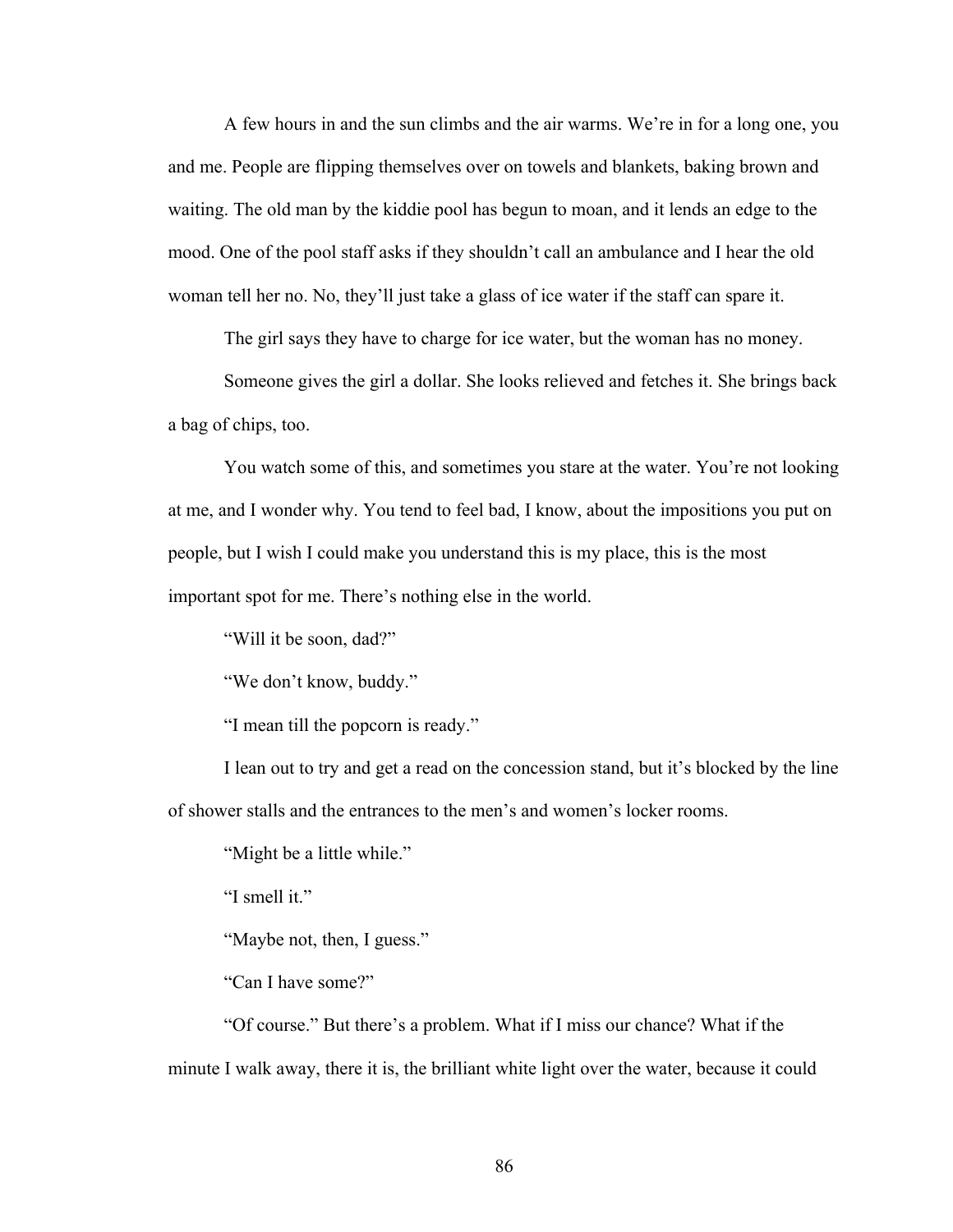come at any time or not at all, and everybody is charging forward to be the first in the pool because the first is the only one who matters, who gets healed, and you're stuck there, and all the mattress-diving and all the planning doesn't do us any good? I wish that girl who went and got the cup of ice would come this way. About now I'd pay her twenty dollars for a bag of popcorn.

You start to cry.

"Hey, Willie, what is it? What is it, buddy?"

"I'm sorry," you say. Your bottom lip is pulled down, and the edges of your eyes are red.

"Tell me what's wrong."

"I don't feel good." You look up, and I can see the down syndrome woman staring at you again from across the pool.

"Is it her?"

You shake your head. You plunge your face into your hands. Your fingers are doing that thing, the shaky thing. They're twitching over your eyebrows. You say something without lifting your mouth from your palm.

"What?" I say.

"She's looking at my legs. My legs hurt."

"Which is it? Do they hurt or not?" I can feel that old anger surging in my stomach, and suddenly I have the urge to grab either side of your mouth and pinch your face as hard as I can to shut you up. I want to shake you and make you strong, tell you to stop cry-babying, the way my dad did to me.

I swallow it all down real slow.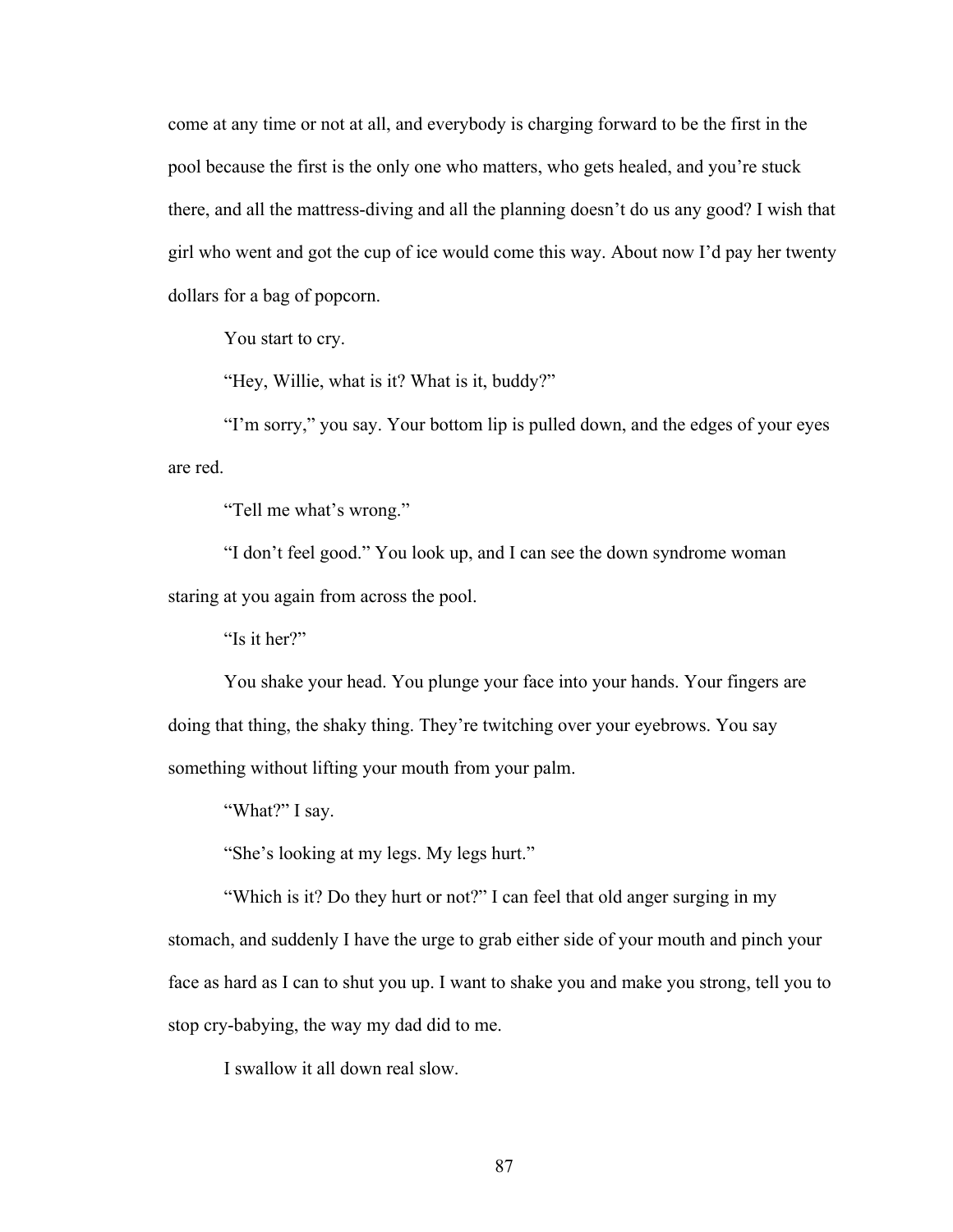I start rubbing your legs, but you cry harder. We're making a little scene, you and

I'm gritting my teeth, saying, "Keep it together, bud. You got to stop crying." The girl and her boyfriend behind us are looking, but their faces are flat and blank.

Finally I point across the pool at the down syndrome woman. "Is it her?"

I don't even wait for you to answer. I'm up before I can think, and I'm around the diving boards. I find the old woman and her husband. They're dressed the way old people dress. She's in a house dress. He's wearing a short-sleeve blue button-up and brown slacks. The pants are polyester. He's wearing brown shoes, and he's raising up. He's a short man, a stout man, maybe even a healthy man for his age, not like the old guy over at the kiddie pool.

"Is that your daughter?"

I.

I point to the down syndrome woman.

"She's our granddaughter," says the old woman.

"Is it possible? Could you please? Could you have her stop staring at my son?"

The old woman gets to her feet, and she tugs on her granddaughter's arm. The down syndrome woman is thick as the old man with heavy glasses and a short haircut. She smiles at me, and I wave to her because I can't think of anything else.

I look at the old man. He's been asleep, definitely. This is not a thing he thought he'd be doing. Not coming to a public pool at his age, not taking care of his granddaughter for years and years, forever. It's not how he saw his life when he was twenty-five and standing at the altar with this woman, their hands coming together as the priest mumbled out scripture.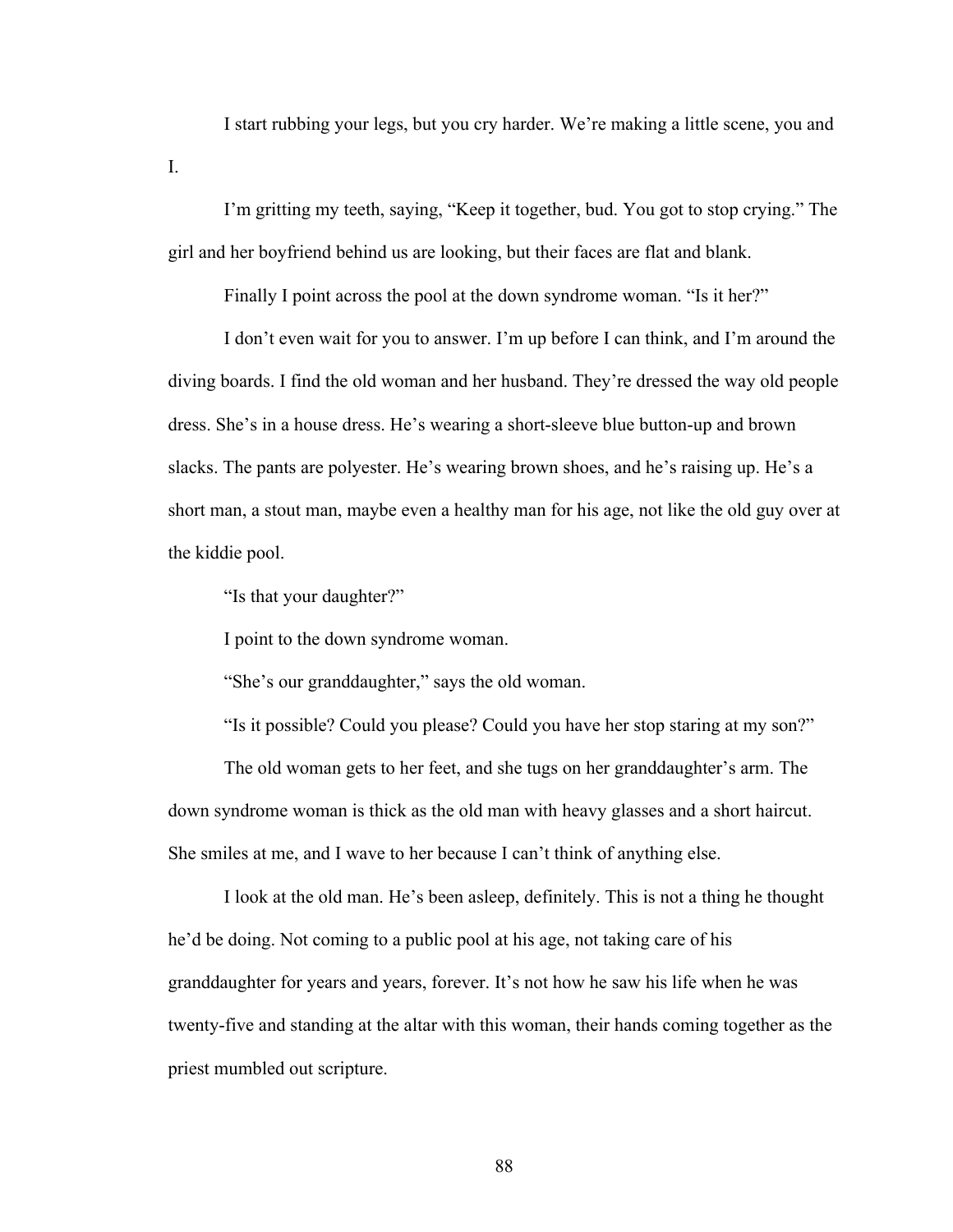He's staring up at me, his hand visored across his forehead, and there is nothing left to say between us. I leave him there—my fists are clinched into hammers, and I swear I was ready to use them—and I jog for the concession stand. The last I see of you, you're on the towel watching, and from here, from this far away, I can't tell you've been crying. God, I wish I could wish that away, that anxiety making me look, trying to tell if you're all right. Right now there's only your features and your absolutely dark eyes, and I'm thinking I can pretend. I can pretend your fine.

As I reach the concession stand I'm finally cooling down a little, sucking in shallow breaths between my teeth. I order a large popcorn and think about you. But now I'm crashing inside, I'm sliding low into some gray moment, and it's sending me way out there, bud. It's giving me a glimpse of a pitiless future all pain and nothing but heartache.

I usually keep the long-term visions, the future stuff, at bay until right before I drift off to sleep. They visit me then, and mostly I keep them above board, if you know what I mean. I look at all the opportunities you'll have, your college education, the way your brain will work and how you'll find ways to be better than me, ways I can't even imagine. And sometimes when I can't sleep because all those possibilities are floating out there, and every one of them is loud and difficult and sometimes angry and triumphant, and other times mottled in ugly shadows, when I can't sleep, I rise and look into your bedroom. And I can see on your face all the ways you struggled that day, all the times you hurt and were stared at, and in your sleep it's all slipping away for a little instant, and you're free, and I'm free, and you and me, we're free in the free dark world together where it's quiet and settled and done.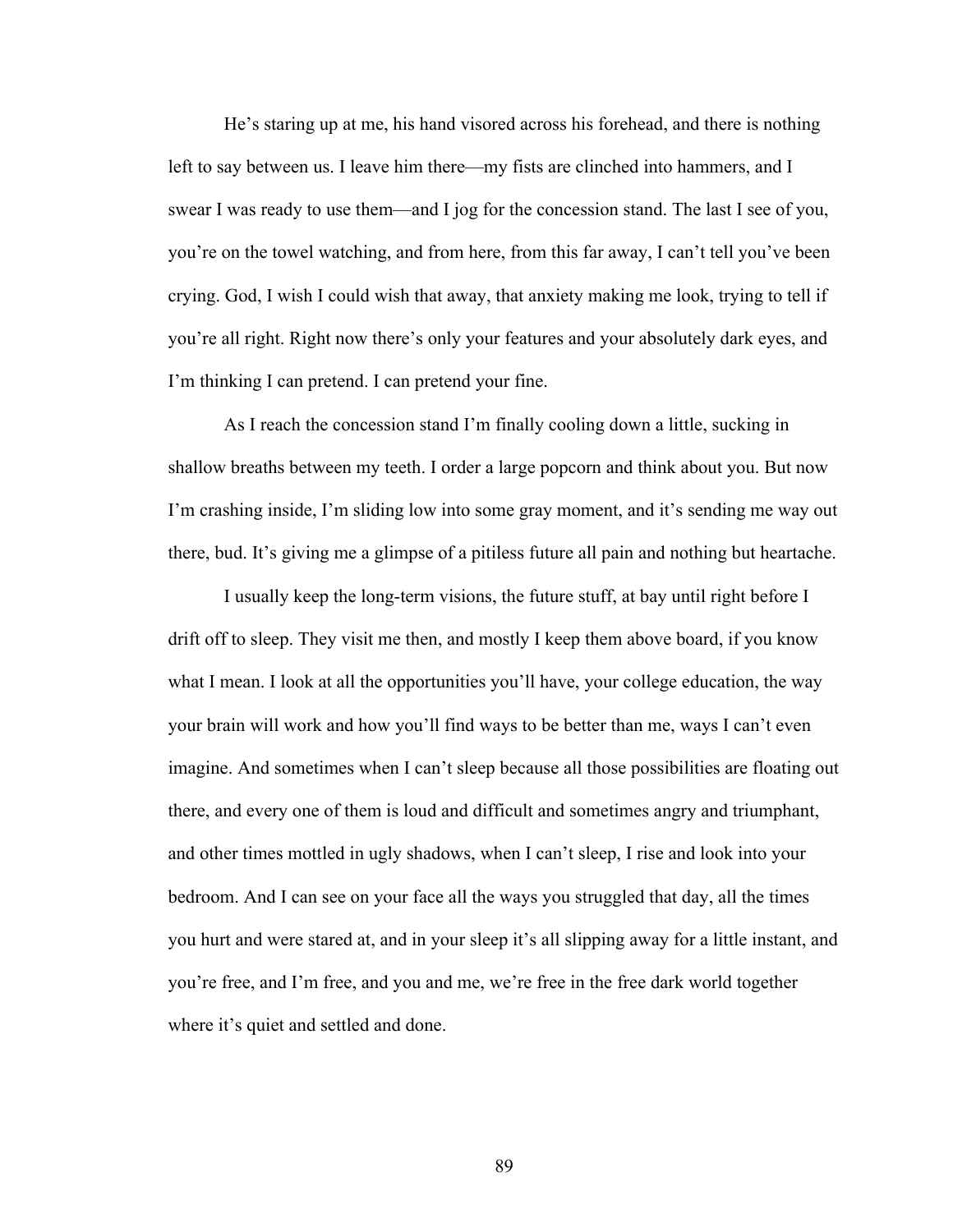A shout rises up as I take the popcorn bag, and all my worst fears are realized. The crowd around the pool is surging toward the water. Someone has raised an infant over her head and been jostled by a man with one leg. He throws himself forward and claws at the concrete. There are screams and the smack of skin, the sweaty slap of limbs as the crowd converges. I've tossed the popcorn aside and I'm running. I'm running toward you, I swear, but I'm so far away at this point. I'm fighting. I push people out of my way. The splashing has begun, but I'm still hoping, maybe there's a loophole, that even after a hundred, a thousand, are in the water, you can still be chosen.

I spot you just as you lean over the edge of the pool. You're on your feet and your crutches are to the front and back of you in full stride like I've never seen before. Your pale knuckles have gone red you've got such a grip. I see the girl in the dark bathing suit, the one who played the music, and she's running past you, but she stops, and she spreads her arms to shield you from a man, overly pale, who is about to run you down. The extra second gives you a shot and you throw off the crutches. Your arms fling out, awkward, and slap the top of the water as you dive. And I can see again, I can see you're still crying. And it's the saddest I've ever seen you. Or maybe I'm only just seeing it now, how unhappy you are, how badly I've done at making it all okay.

I reach the edge of the pool, and the water is a brilliant white froth, arms and legs. The heavy couple are dousing their toddler in and out of the water, and it's wailing. But you. You're staring up at me from below the surface. Your dark eyes are calm, and for a moment I see that maybe you want it to end. One little slip, a second too late, and it would all be over—the physical torments and that feeling of alienation I recognize on your face when people pretend not to see you, or when they see you all too much.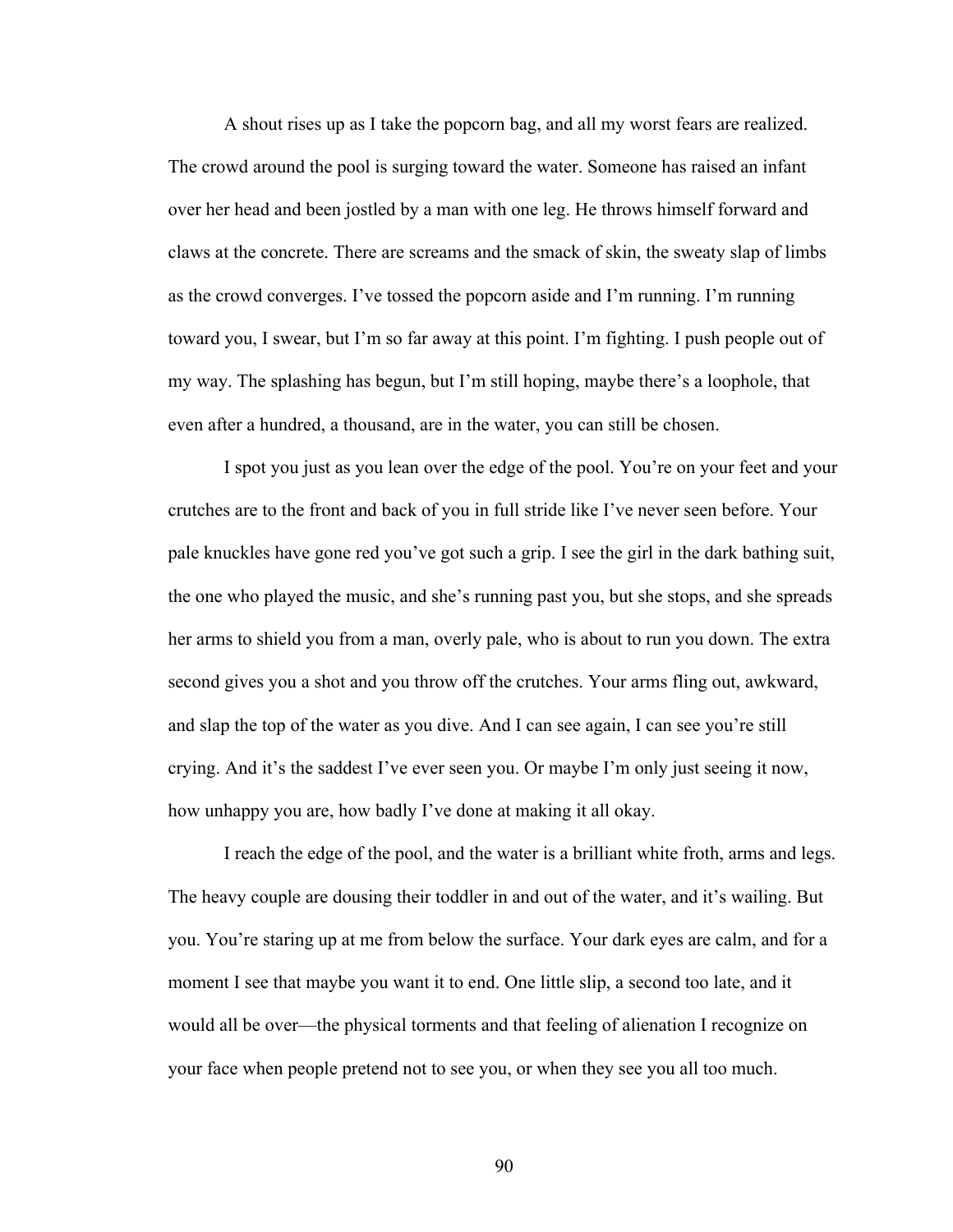You sink to the bottom, and I think, this is maybe what you want. Something has made you wise and independent, and there's a wish being communicated. I should hesitate at the edge of the pool a little too long—poor judgment, they'll say. Lost in the hysteria. I should let it go, and by the time the lifeguard gets to you, it'll all be complete. The whole thing. It'll be over. No miracles for us today.

You're still staring. You could swallow the world with that calm.

But you're my son. And I'm sorry. You're my son, and maybe it's selfish, but my shoes are already doing cartwheels as I kick them off. My arms are already two straight lines in front of my face, pointed toward the water. I'm already lunging, feeling the grit of concrete on the bottom of my toe as I leap.

And I'm sorry if my love causes you pain. I'm sorry if surrender isn't my strong suit. But it's got me, too. This life. And it's not something that let's go.

It's got us, son. I'm diving in.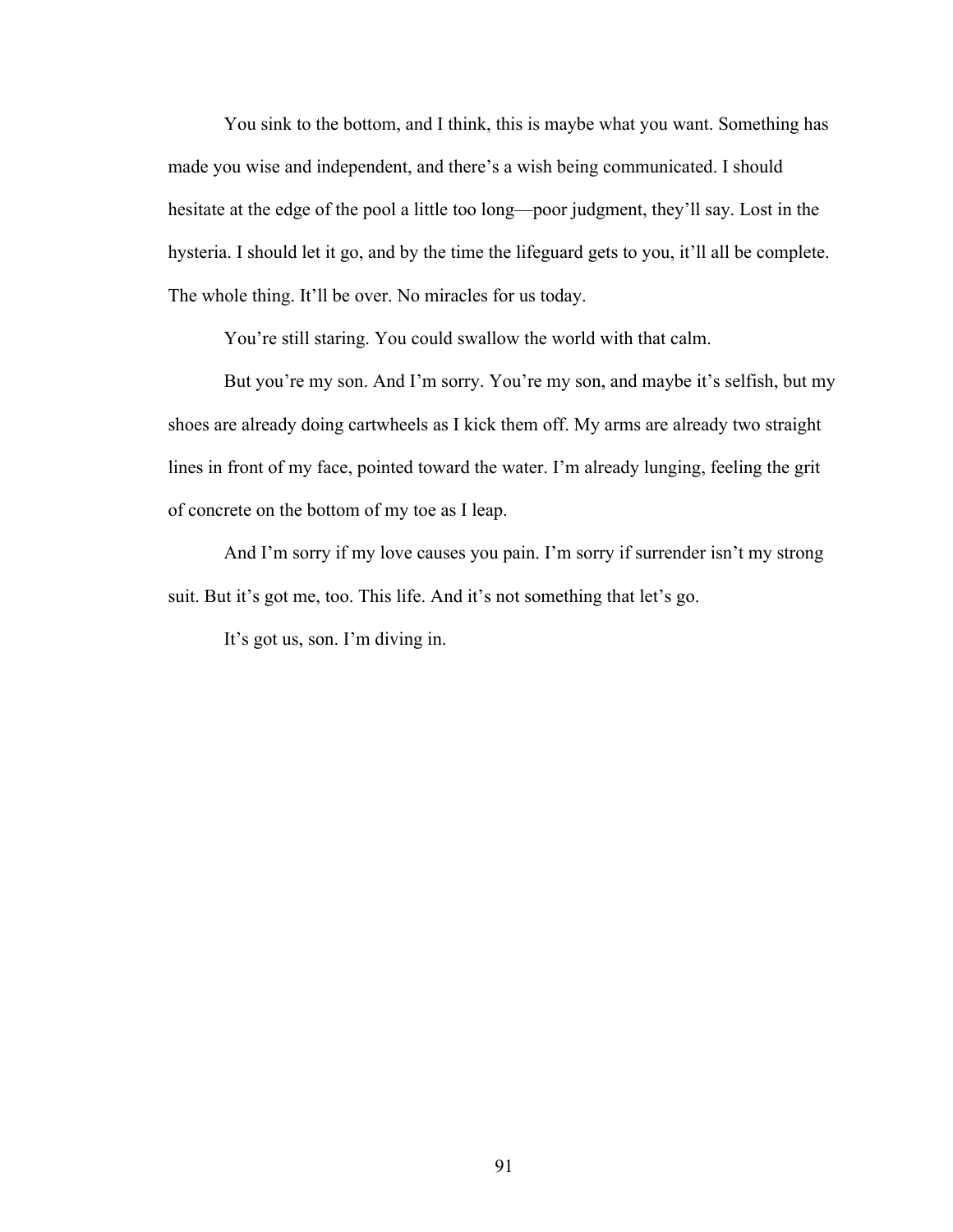#### STORY 6

# PATIENCE IS A FRUIT

First time I saw an angel was a day of gunfire. A whole mess of blackbirds had taken roost in a sandstone cornice above the county courthouse. Squawking like pirates from behind a gunwale, they'd rain shit down on traffic violators, newlyweds, deputies, judges, lawyers, the city auditor, you name it. You spent too much time standing on those broad, concrete steps, you'd take a shot to the eye, a glob down the neck of your collar, or some splatter on your tongue. So it wasn't too much a surprise when Sheriff Keef ordered folks to clear out for blocks so deputies and a few local boys could sharpshoot the fowl with .22s.

Me and Gabe packed our rifles down to Oak Street, grabassing the way men'll do when there's fun to be had, talking big about taking pot shots at the bronze statue of Lady Justice. When we arrived Bill and a few of the other deputies were standing on the sidewalk spitting into the gutter while the sheriff stood in the bed of a truck, meat of his palm hitched on the butt of his pistol.

"Uptown's blocked off and we've moved all the cars. Remember, boys: clear line of sight. Everyone stays on Main till we give the word. All shots upward. No ricochets. You hear me?"

We nodded. I recognized a few of the faces from the beagle club, a few others from Markham's bar down in the sticks. Fifteen of us, we all marched to the middle of town, the buildings silent except for the birds. People say silent streets are like apocalypse movies, but to me the buildings got all brilliant. The world felt new without people in it, like I could breathe all the sudden.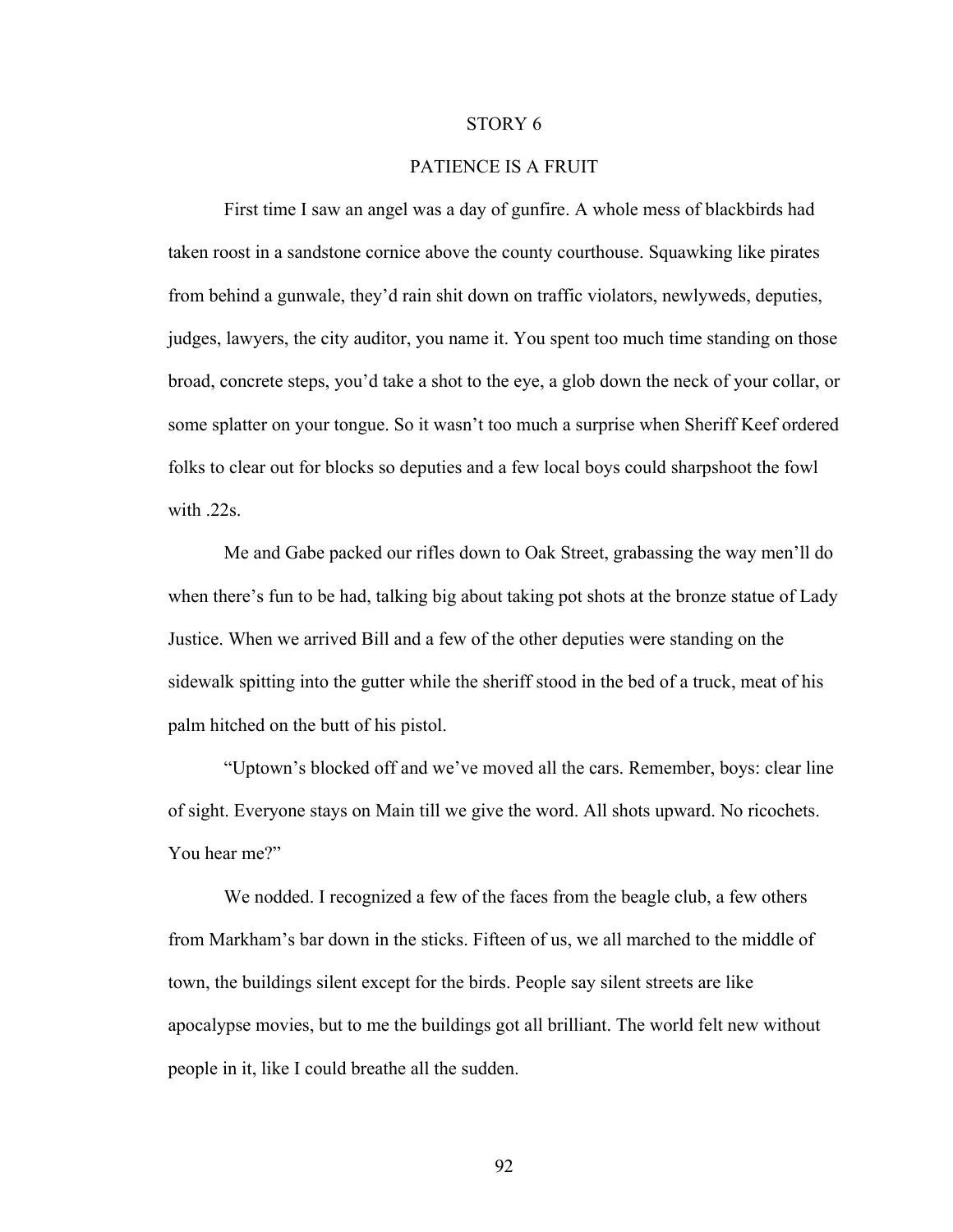We spread out in kind of a firing line like an execution squad or an honor guard. Then Sheriff Keef gave the word.

"Raise 'em, boys! Fire!"

Birds burst like party balloons. Steel rounds blistered the courthouse facade, the bullets and buckshot shaving flecks of sandstone from its face. Shiny black corpses plopped into the bushes while sparks ignited loosed feathers in mid-air, turning them into little crescents of flame wafting down among us like Pentecostal blessings. I stopped shooting long enough to follow one burning feather as it danced above the street toward the old feed mill on the other side of the road. The slowness of it imprinted the image on my mind. One single feather. One Jehovah's fire cavorting over these men. Its loveliness tilted to the benevolent wind. Then it dipped into the open hatch of the grain silo.

The explosion of grain dust almost knocked me off my feet. The silo howled, convulsed, and buckled like a beer can. Glenn Flowchet spun with his rifle, scared shitless, squeezed off a round and shot Terry Markham in the face. The bullet shattered Terry's jaw, punched a hole in his cheek, passed out the other side, and whizzed down the street where it bounced with the sound of a dropped nickel.

"Holy shllllit," said Terry. A slurry of blood dribbled out the black hole next to his chin.

"God damn it," Sheriff Keef said. "God fucking damn it."

Glenn Flowchet flipped the safety on his gun and set it at his feet, staring at it like it was a dead dog.

Gabe chuckled into his palm—"Holy fuck holy fuck, man. God damn."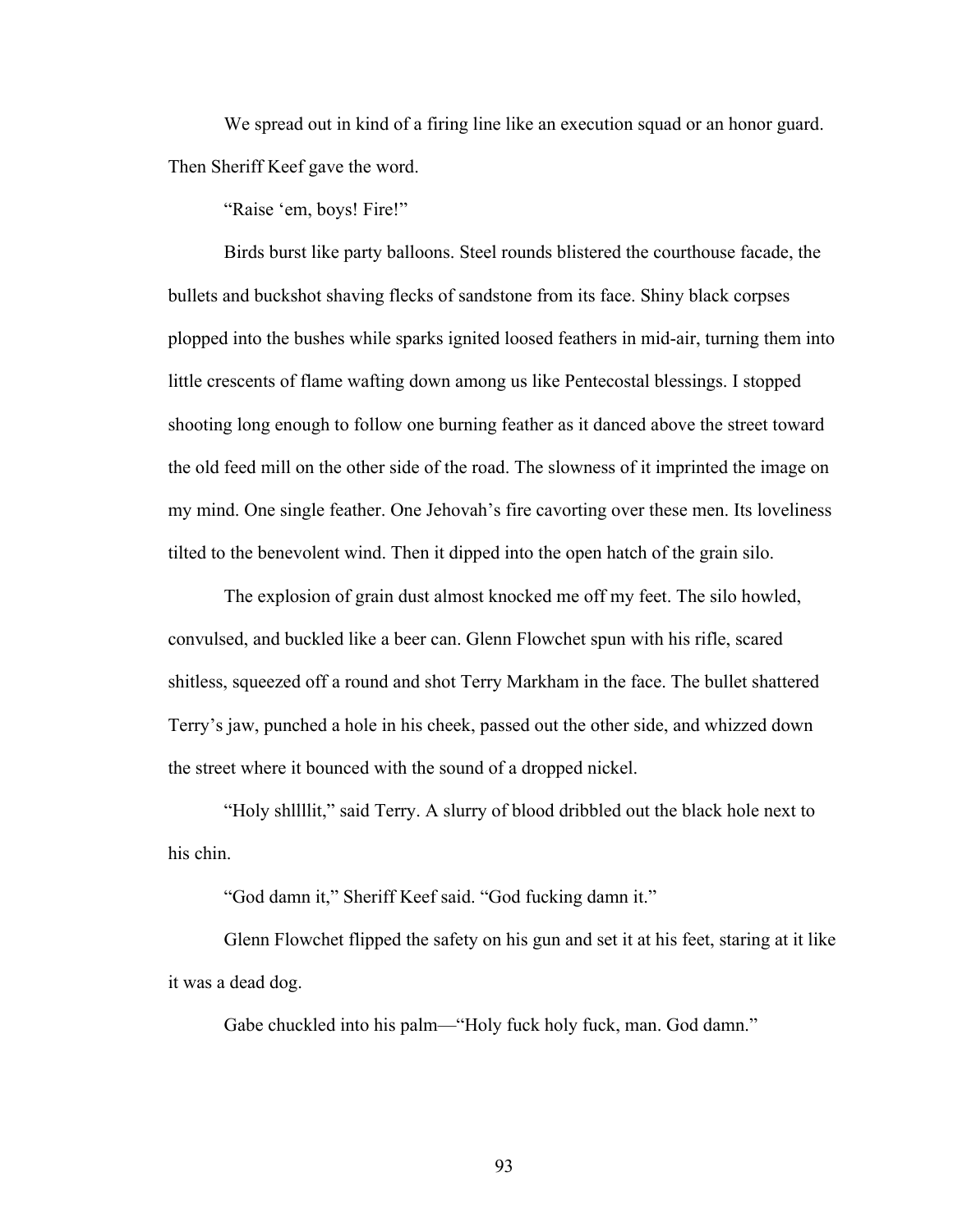Which is when I saw the angel. She was a honey-eyed young woman in pale blue doctor's scrubs. No wings. No harp. Just a mildly plump figure with her hand on Terry's back. She slipped past the others, leading Terry away as the sheriff trailed after. They were at a dead run, headed for the cruiser. And then she was gone. Obscured from view, and vanished. Terry and Sheriff Keef hit the cruiser. Blood blurred its way down the white panel of the passenger door as Keef thrust an old towel at Terry's face.

No one remembered seeing the woman but me. That night at Carla's, after I told her what happened, she kept on about Terry.

"Eileen says he needs two more surgeries, and then he'll have his jaw wired shut for three months."

"Glen feels bad," I said.

"Forget Glen. Glen's small potatoes. There's going to be an investigation. Terry could sue the sheriff's department. The city has money. Maybe the state, you don't know."

I let it drop. I threw out what was really on my mind.

"You ever see an angel?"

"Like a real angel?" Carla's black hair fell to either side of her sharp chin. She searched for an answer in her peas.

"Real angel, I guess."

"You telling me something?" She grinned.

"I might be."

"I guess if you're calling me your angel, you'll want me around for good."

"I'm not saying that."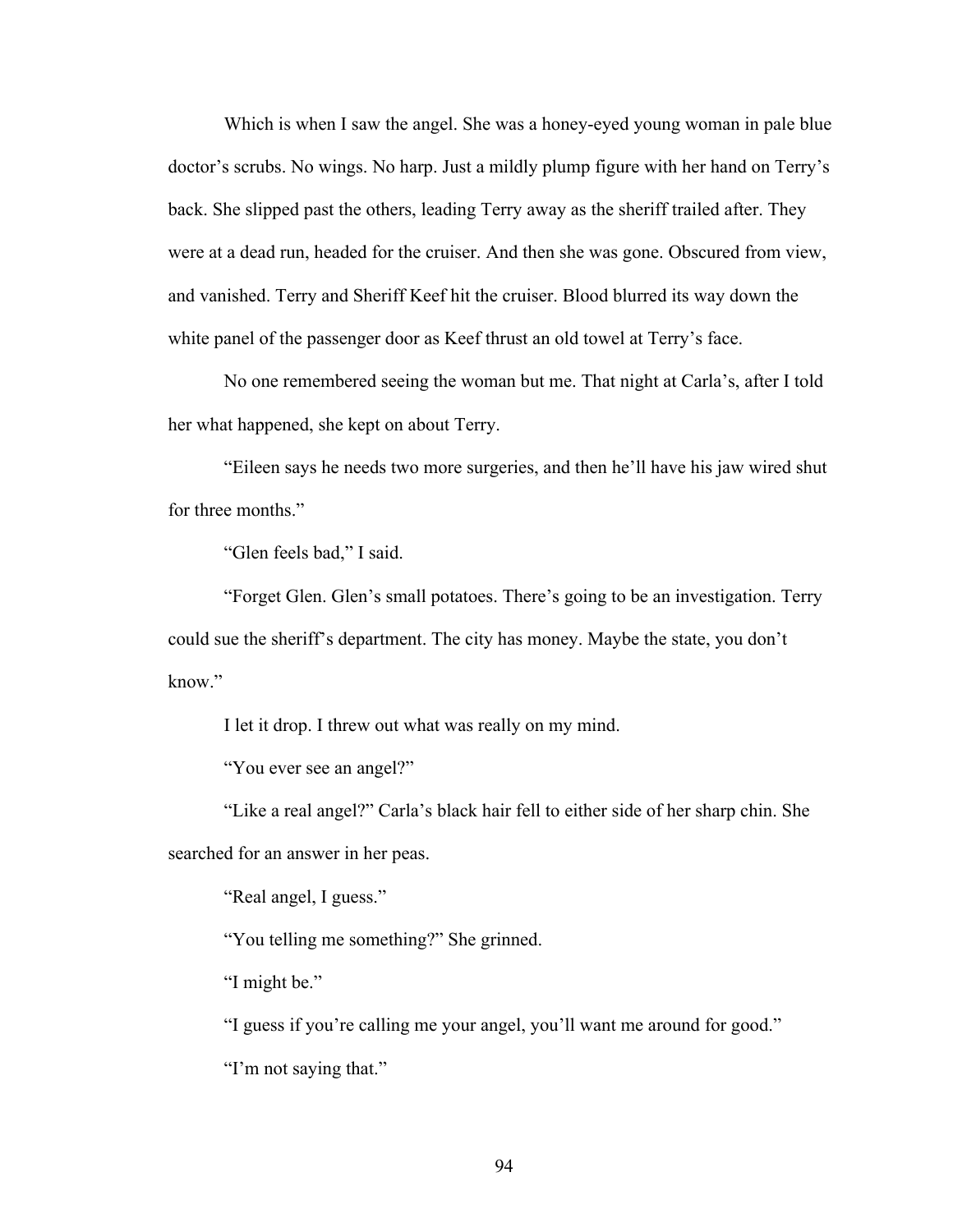"But kind of," she went on. "Like a guardian?"

"I don't know."

"That means you'd be stuck with me. For life."

I tightened my lips. I couldn't follow.

"Marriage," she said. "Is that what we're talking about?"

"It's not."

"Well we're going to have it sometime—this conversation. You're forty-three,

Jessie, and me not much younger. We're running out of time for babies."

"I was talking about something else," I said.

"Angels," she said. "Like real ones?"

"Forget it."

Two days later, I was back at the foundry. The morning was hot, and Dale had left the bay doors open on the southern side of the mechanics' garage. I was casting clutch covers for motorcycles, pouring steel from a handheld crucible about the size of a lunch pail into sand molds. The steel looked like a liquid sunset and rolled out of the hopper into the forms. Sparks fluttered up as it splashed against the lip and steadied out into tiny glowing lakes above the concrete floor. I'd poured two dozen, all of which sat cooling into mute gray shapes ready for filing down, when my arms started shaking. My muscles weren't what they used to be, even five years ago, but I'd kept strong with building in the summers and working the foundry and splitting logs and picking up shifts weekends at the concrete place, so I was a little worried to find I was tapped out, same as if I'd gone on a drink the night before. Except I hadn't. I'd slept well. Woke up with electric in my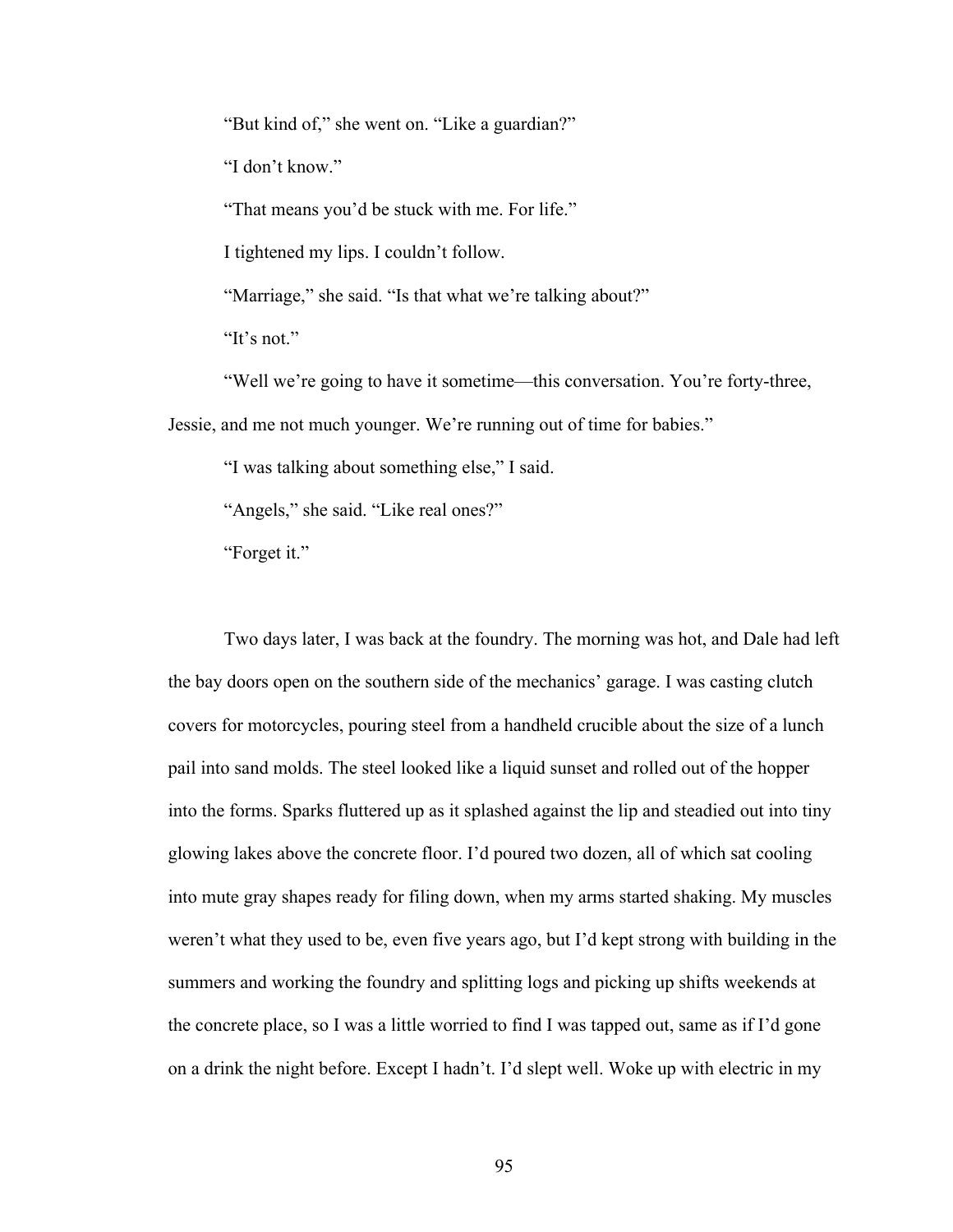veins, is what Gabe would have said. I put down the pot and tried shaking out the muscles in my forearms. I rubbed them down one at a time from the elbow to the wrist.

I picked up the crucible and started to pour when a kid—a boy, maybe five years old in robot pajamas—sprinted in from outside and ducked beneath my handle.

The kid's hand shot out within an inch of the molten steel. I pushed it away from him instinctively, which set me off balance. I felt a muscle pull in my back and dropped the crucible. It made a hard clunk on the floor and tipped. Steel sprawled in a glowing pool across the concrete. It washed up against Dale Everett's boot like waves upon the rocks. Dale swore as he fumbled for his laces. Me and Hanratty jerked Dale back, yanked his pants up to the knee, and hauled him onto the workbench. The liquid steel took three toes before he was out of his sock.

Nobody else saw no kid, and Gary Souders, the foreman, fired me the next day. After that I started staying home more, which at first Carla liked. Then she didn't. "Is this about angels?" she asked a few weeks later. She stood in front of the television.

"No," I said, pointing to the screen. "It's the skins tournament. ESPN." She didn't find this amusing.

I'd told her about the boy and about seeing him again on top of the Wal-Mart. I'd just stepped out of my car when I saw him up there all alone, on the roof, looking down at the parking lot. All I could do was freeze and gawk up at the kid. My hands trembled as he touched his own temple with a chubby, pale finger. I mirrored the motion, trying to read the meaning in it. A few folks in the parking lot looked up, but none of them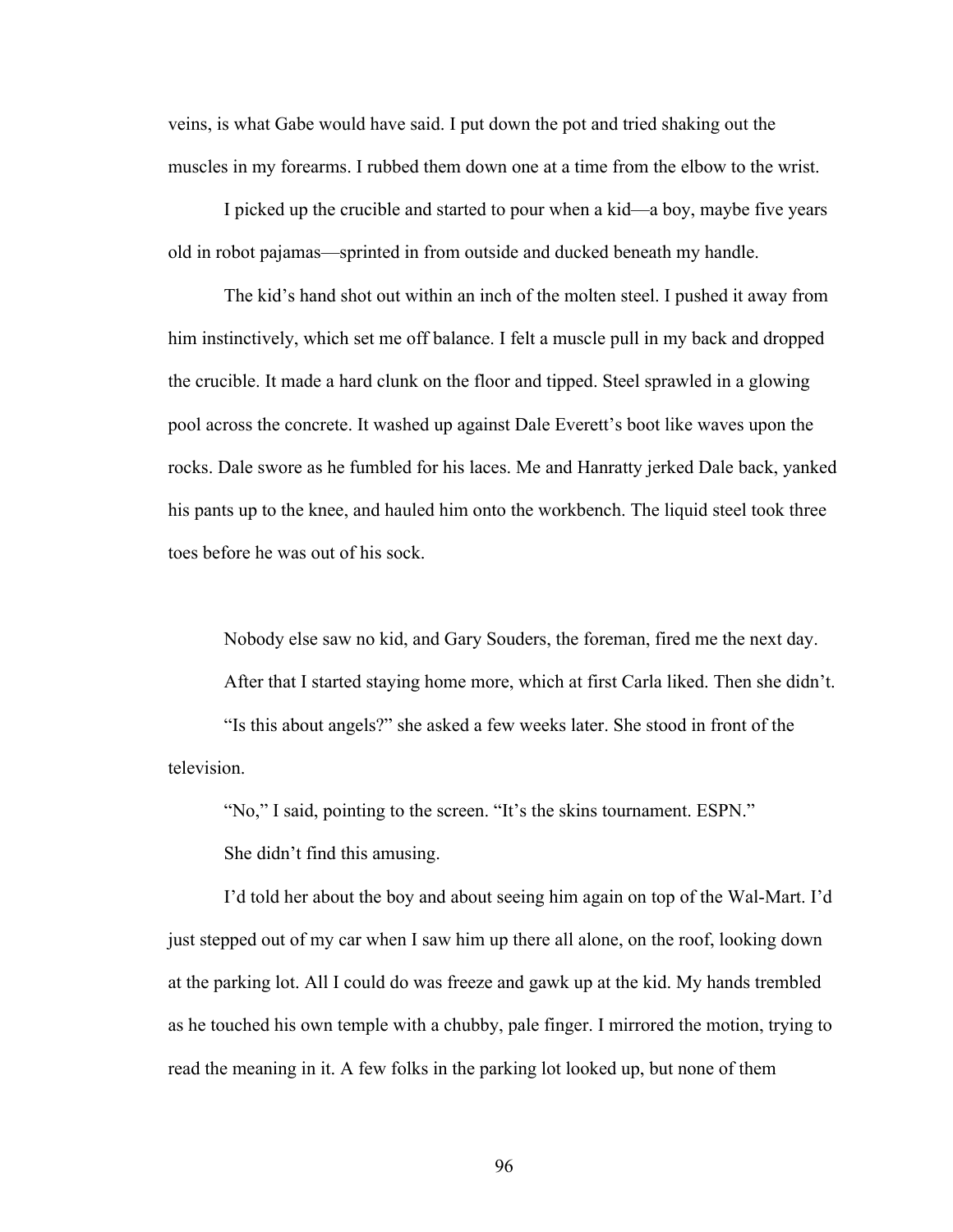stopped, not the way they should have. Not the way you stop when you see a kid on top of a Wal-Mart.

Next day I found out a young woman, an English teacher, died of a brain aneurism by the cart corral that same day. Paper said she was holding her eight-monthold baby when it happened, and the infant didn't make a sound until someone pulled it from her arms. I tried to remember if I'd gone to the store before or after this happened. But I didn't know.

"You seen anymore of these angels?" Carla wanted to know.

"No," I said, though I had. I'd decided they were definitely angels. I'd seen one near the A&P checkout where a six year-old girl fell and cut her knee on some weather stripping. The angel that time was a blonde man in a blue suit who held the automatic door from closing against the girls fingers as she lay on the mat. There was one, too, in the endzone of the Redmen football game on Friday night. Right there in the goddamn endzone under the arc sodium lights, feet planted in the red grass where the Chief Tecumseh logo had been painted by the field crew. She was a skinny woman with black hair and a bleached out old house-dress the color of dead carnations. She kept looking to the sky and throwing her hands up like her and God were calling for a field goal.

Sunday I went to church with Gabe. We sat in the third pew from the back with a squat, old man in a flannel shirt and navy Dickies. He wore white gym socks and kept tugging them up his calf, and I kept looking at the liver spots and broken veins in the skin of his legs. His heavy movements made me tired, and I couldn't concentrate properly on the message.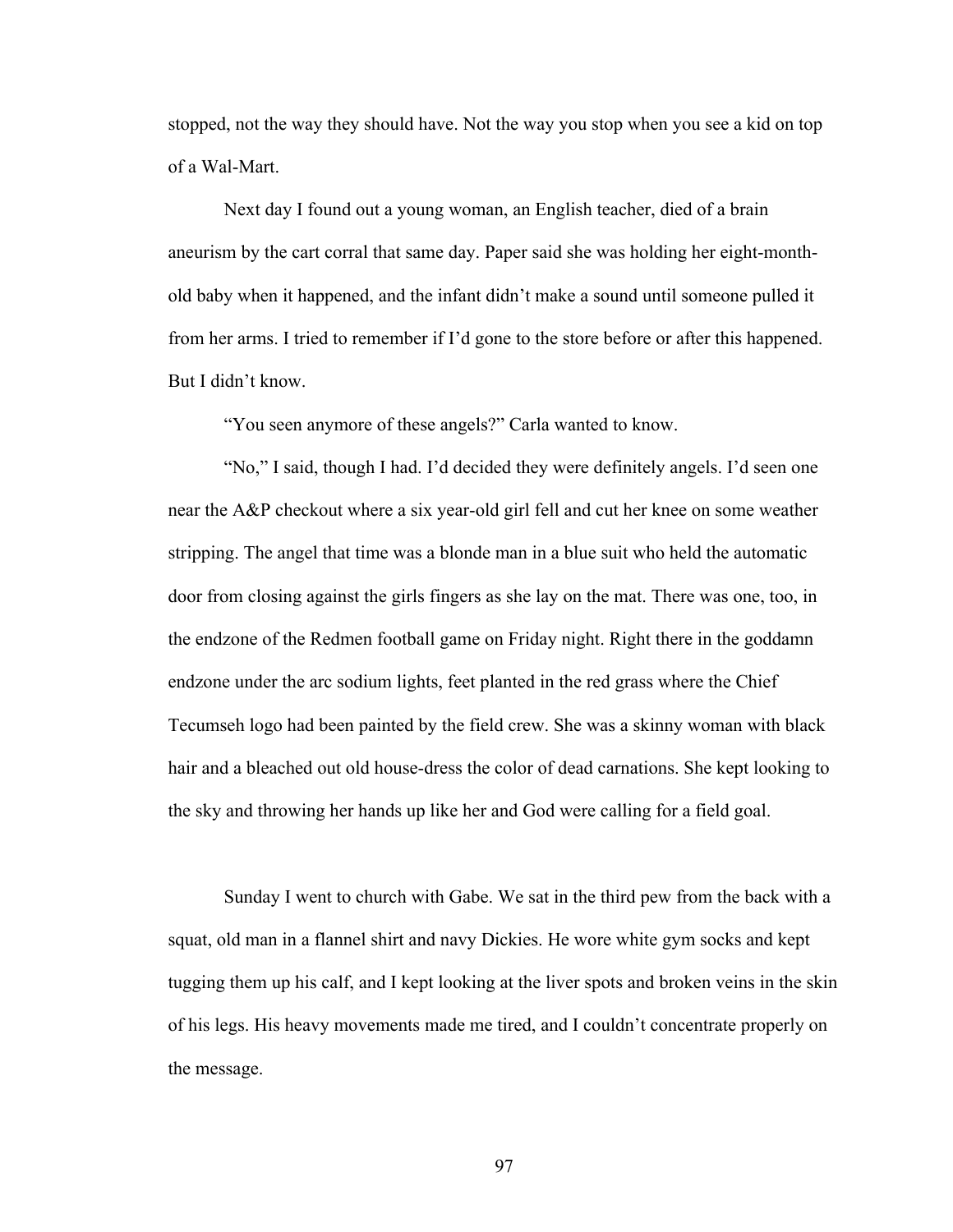When it came time after the sermon, the pastor asked us if we would accept God into our hearts, and I stood up. Gabe tried to hold me back by hooking his finger into my pocket, but I pulled free and walked to the altar where I kneeled. The pastor was a tall man with curly, dark hair and a thick moustache, his breath the minty tar of menthols, and he leaned over me, put a hand on my head.

"You got sins?" he whispered.

"I do," I said.

"Take them to Jesus. Call his name, and let's pray together."

I thought I'd see an angel then, but I didn't. What I'd meant to do was ask the pastor about them. I wanted to tell him about angels and about not seeing them in my house so that all I wanted to do anymore was hole up in my living room. I wanted to tell him I'd grown up in a church similar to this one, forty or fifty people. Good people I'd known my whole life till I stopped going when I was about eighteen. I tried going back there twenty years later, but all the people had changed, and I was sorry I'd left.

So me and the pastor had a pray, and I didn't see an angel, and I thought about how this might be a new place to start, especially if Carla and me had kids.

Carla met me at the back of the church and asked how I was feeling.

"I feel fine," I said. "I'm good."

"Is this about angels?" She put her pale hand on my forearm.

"It's about family," I said. "Getting right."

Gabe came up with a plump, red-haired woman with a milky face. She walked with a limp, but she also had a good smile.

"This is Shyla," Gabe said. "And this here's her mom."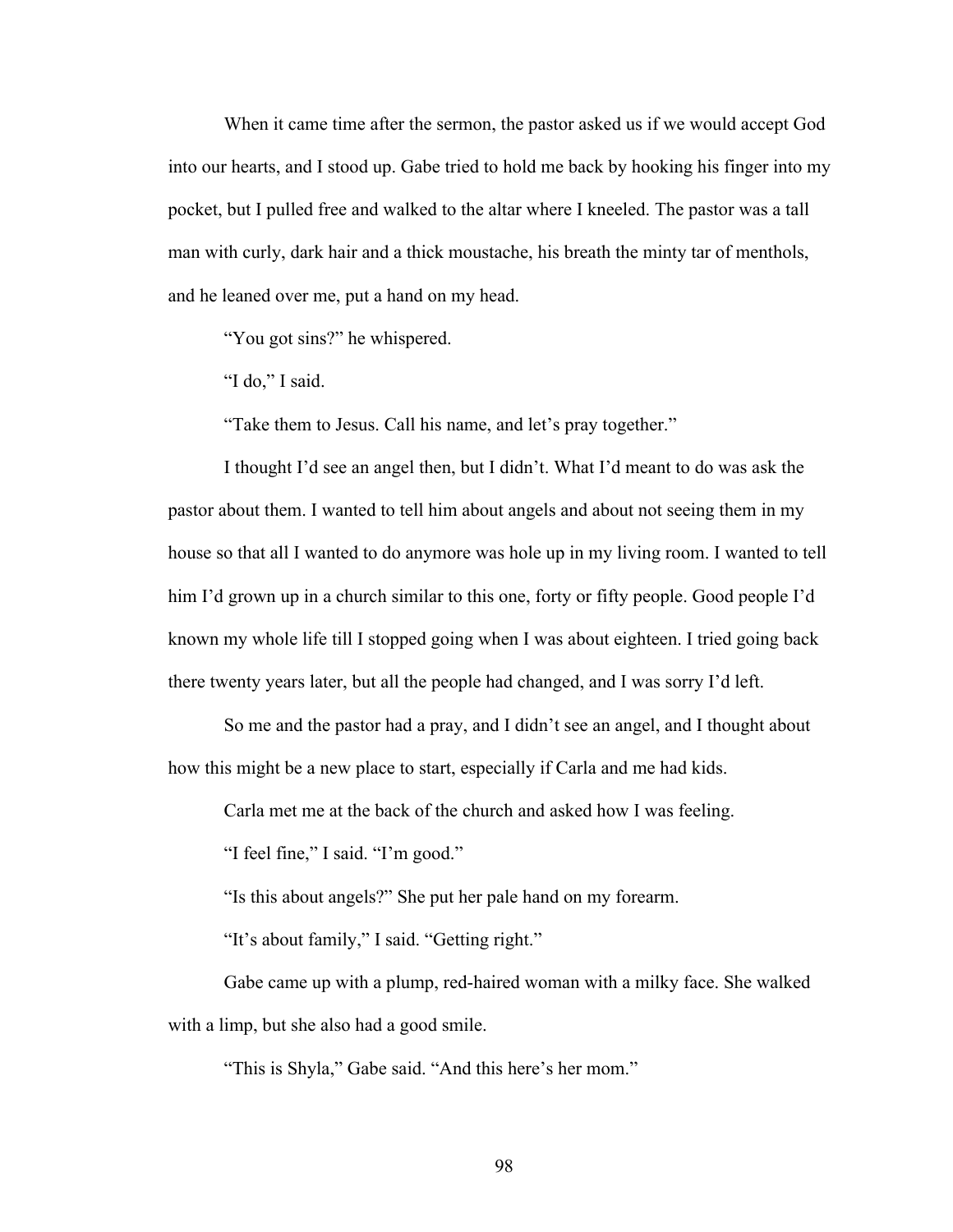An even plumper, shorter woman who looked exactly like what Shyla would look like in thirty years, grabbed both my wrists and pulled me toward her. She caught me in a hug and thumped my back between the shoulder blades so my breath came out like slow hiccups.

"Gabe done told us about you losing your job. Figured we might help you."

"Thanks, ma'am, but I don't need charity. Thank you, anyway."

"Ain't charity," she said seriously. "It's work. Honest to God."

Gabe put his arm around Shyla. "Shyla here says her mom needs a couple strong fellas to move some furniture."

"Mom's moving in with me," Shyla said. "Has to haul some things."

I looked at Carla, who was giving me that stare like I was about to evaporate in a blue smoke. She'd been giving me that look for a couple weeks now, and I could feel the lingering tension behind it, the taut band of feelings we had for one another stretching to the snapping point. I was losing her, and as much as I would have liked to stay in my house and wait out the angels, I had to get on, and getting on meant making some money.

"Ma'am," I told Shyla's mom, "I'd be thankful for some honest-to-God work."

She smiled and pulled me in for another hug and another round of back-slapping.

Next day I got restless. Holing up wasn't doing me a damn bit of good, and if I was going to get on with things I had more than money to consider.

I drove out to Pine Ridge and found the brick house on the hill, no problem. The place wasn't anything fancy; just a one-story structure with a big, old picture window in the front and an above-ground pool off to the side. A thick-haired collie dog who had a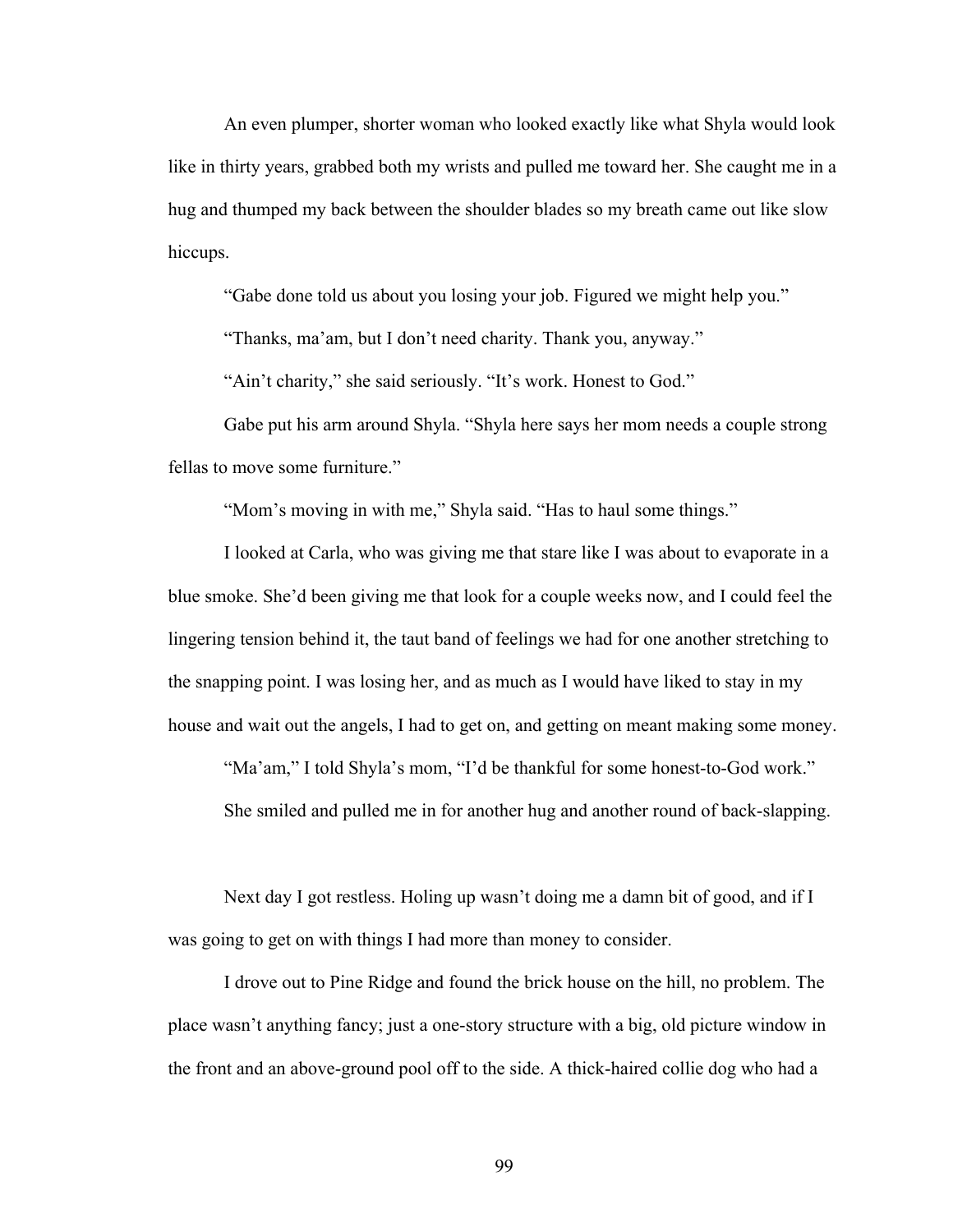few other breeds mixed in came up and sniffed my leg. Then she led me up some stairs from the drive to the front door. Me and her stood there together on the top step as I knocked. A man in his thirties answered. He was skinny and haggard and held a baby that tugged at his earlobes.

"Can I help you?" he said. He looked at the dog with what seemed like disappointment, same way a billionaire might eyeball an inept butler who'd let in the riffraff.

"I'm real sorry to bother you, sir," I said, "but I got something on my mind. And I can't help but think I'm supposed to tell you."

He gently pushed the baby's hands away from his ears. This made the baby laugh. "Look, bud. I go to church, and this has been a bad week."

"Ain't about church," I said. "Fact is, I just been back there myself, but it's about an angel. I think I seen one on top of the Wal-Mart the day your wife died, and I think maybe it means something."

He blinked and stared at me a good, long while, like you'd expect. I figured he'd tell me to go to hell, and that'd be that.

Instead, his shoulders slumped. All the grief he'd been holding up loosed itself, and his face sagged.

"Come in," he said.

The dog left me then to attend to her own business, and I followed the man into his living room where he set the baby down in a playpen.

"Name's Allan," he said.

"Jessie," I said.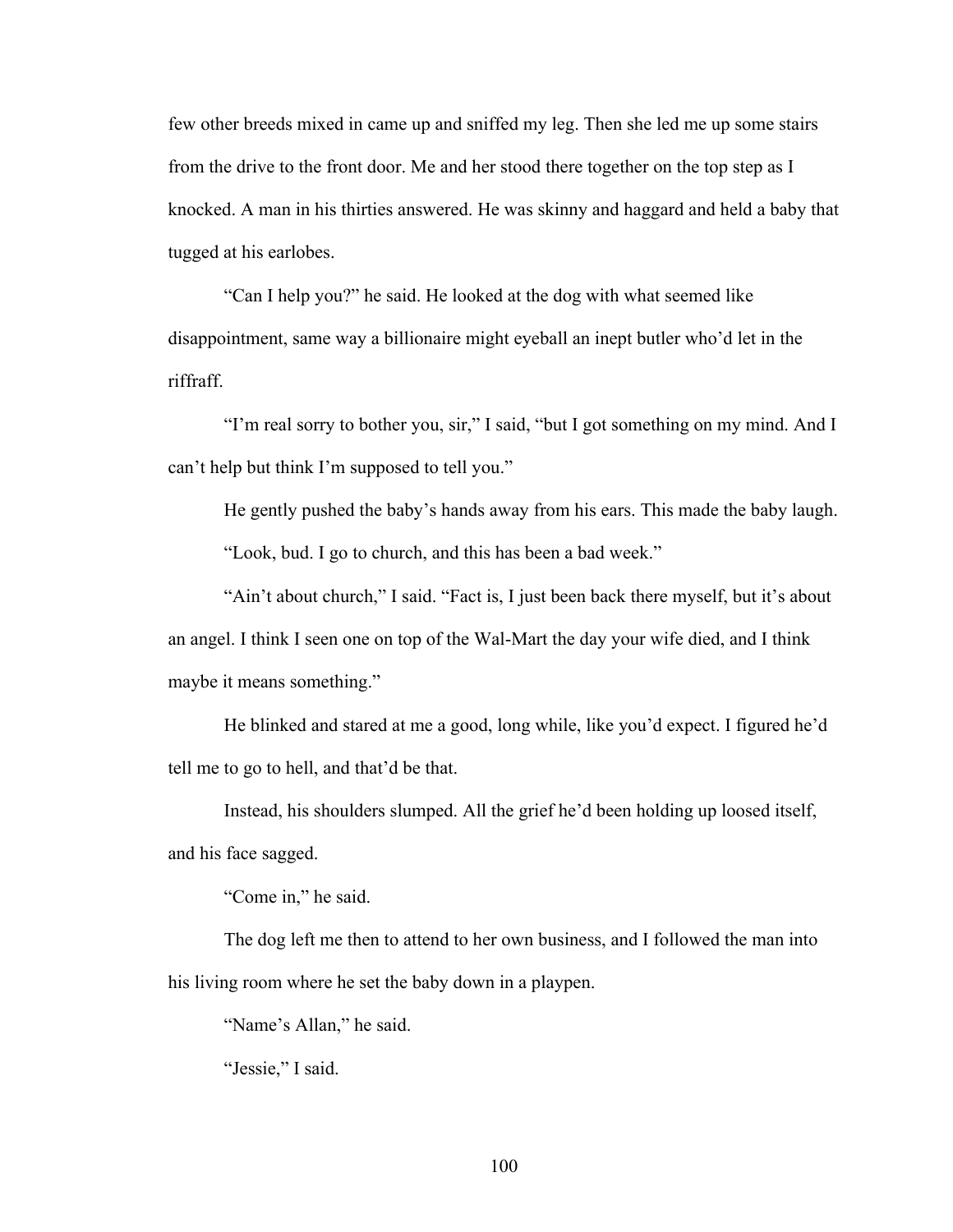I told him about seeing the angel—the boy—on top of the Wal-Mart, and how I didn't know whether or not it happened before or after his wife died.

"That was before," he said. "She died late afternoon." He looked like he might cry, but instead he started gathering up baby toys from around the room. When his emotion had passed, he sat back down.

"I guess," I said, "I should apologize. I been seeing angels a while now, and I never know what to think."

He listened to me like I wasn't crazy, and this gave me a bit of bravery to state my mind.

"Thing is I suppose I see 'em for a reason, and maybe I could have saved your wife if I'd have been listening better."

He shook his head. His face looked gray.

"Not unless you were a doctor and you had a CT machine," he said. "Aneurysm. They call them silent killers."

"What do you suppose it means, then?"

I felt like a heel asking this fella for answers when he was probably asking God for plenty himself.

He eyed the baby to make sure it wasn't going anywhere, then motioned I should follow him into the kitchen. He opened the refrigerator for me. It looked to be about a half-dozen casserole dishes chilling under foil.

"See there. Leftovers from where people keep dropping them off. Bud, I don't know what anything means anymore. This food here—it tastes like ashes. Maybe these angels mean something. If they do, maybe that's a good thing. I don't know. Might mean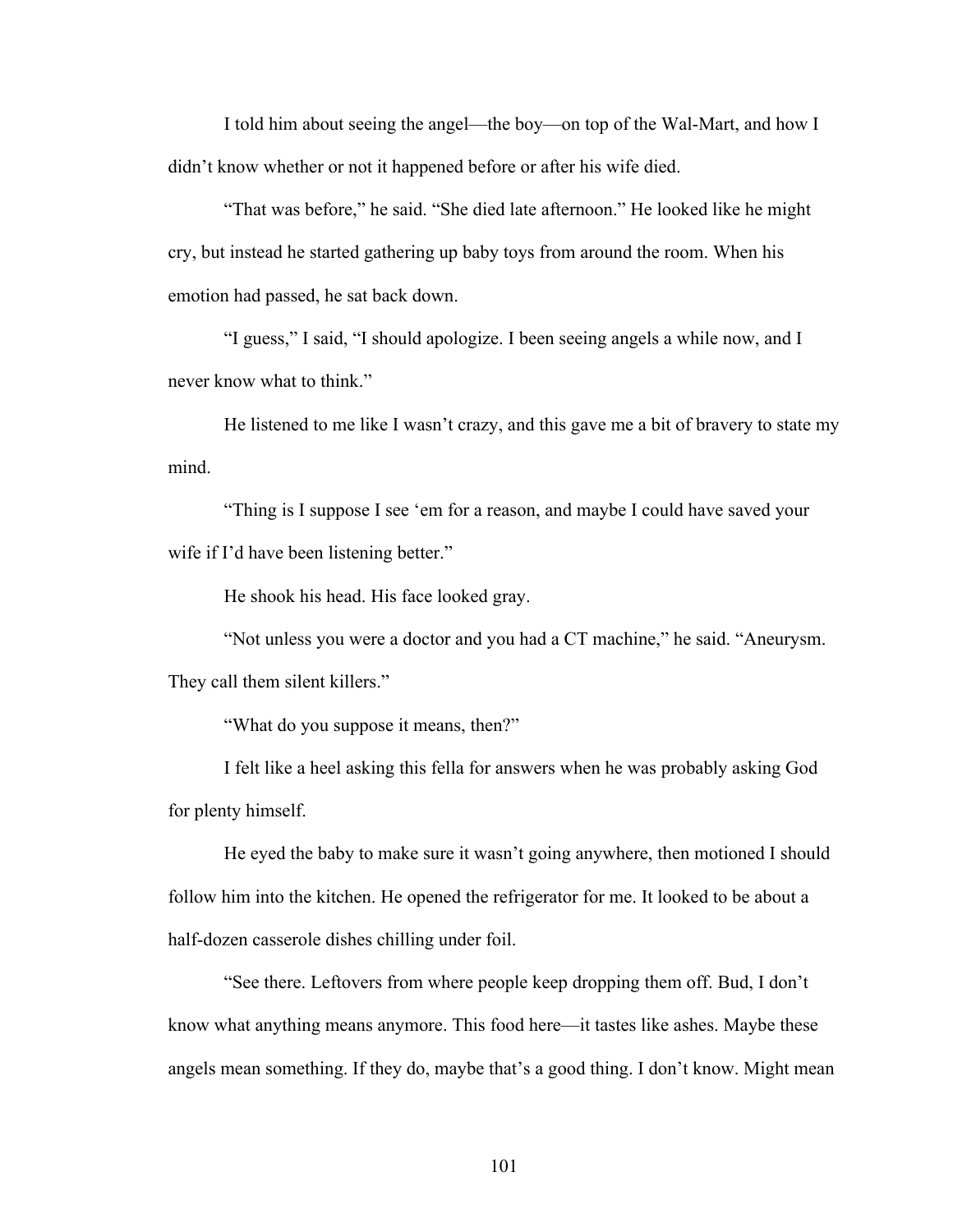that little boy was Annie's guardian angel." He nodded toward the living room, and I guessed the baby was Annie.

"Keeping her safe," he said. "One thing I know, God works in mysterious ways. That's what they say. And the Bible says patience is a virtue. It's one of the fruits of the spirit."

"I forgot that one," I said.

"Maybe you just have to wait. Find out on God's time."

I drove away from there thinking maybe that Allan just needed someone to talk to, but also thinking the same thing about myself. He'd given me grist for the mill, so to speak.

Early Saturday we drove to Biddy's house in Gabe's Impala. Biddy is what she told us to call her. Her real name was Jo Beth, and she'd been living alone for eighteen years since her husband took a tumble off the roof of a pole barn in the summer of '94. The Impala was a '74 two-door with a stripe of rust as even as a horizon-line running the middle from headlights to fender. It made a hissy sloughing sound as we rolled over potholes, like the engine was trying to slide out of the chassis.

"You seen the place?" I asked Gabe.

He'd been quiet all morning. He worked a wad of snuff down into his bottom lip and spit into a Sprite bottle he kept wedged between his legs.

"Hey," I said. "You turning into a zombie or something?"

He pulled off the road into a gravel depression that divided the asphalt from a scrubby-looking cornfield. He jammed the car into park.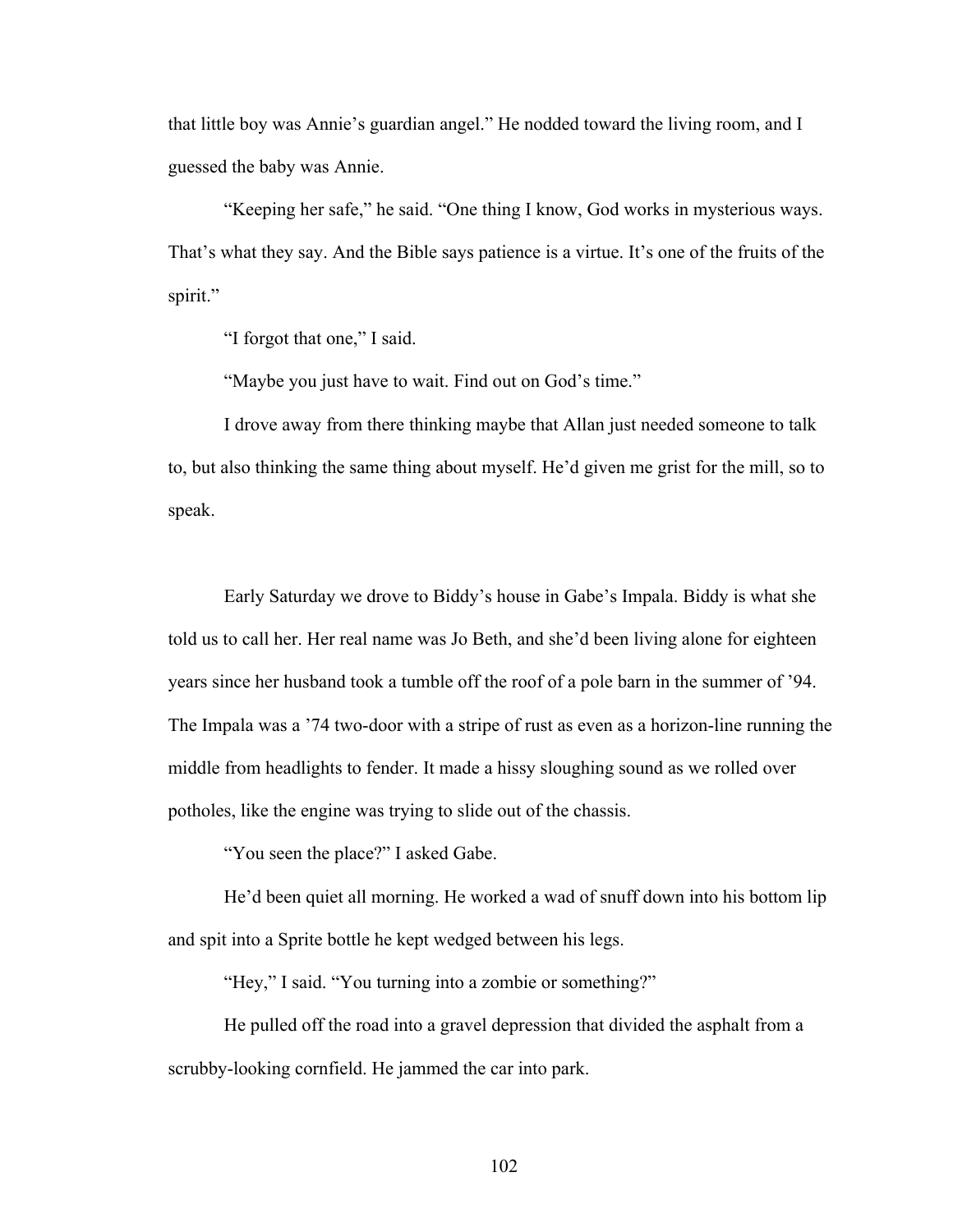"Well," I said, "what the hell is it?"

"You got to back me on this, Jessie, you hear?"

"Back you on what?"

"Hear me out. Me and Shyla been talking marriage."

"Congratulations."

"Shut up. Now her mom is moving in. You see what I mean? I got my place, and

Shyla has hers, but we was thinking about consolidating. Move in together. She's got the

one girl, Eileen, but I'm ready. I'm ready for that family life, Jessie."

"I hear you," I said. "That's great."

I wanted to tell him about me and Carla, about praying and deciding to go to

church from now on, so long as I could get rid of the angels.

"But now that old woman is going to screw things up."

"You talk to Shyla about this?"

"Fought about it, sure. But she says family is family, and I ain't family yet, so I don't have much say."

"You going to convince Biddy not to move in?"

"That ain't going to happen."

"What then?"

"Shyla says her mom has some uppity shit stashed all over the house. Pricey stuff.

You help me find some of it, maybe we sell it. We set aside the money for a little apartment for Biddy, something nearby, but out of our hair—somewhere it keeps Shyla happy, and me happy, too."

"Why not make Biddy pay for it?"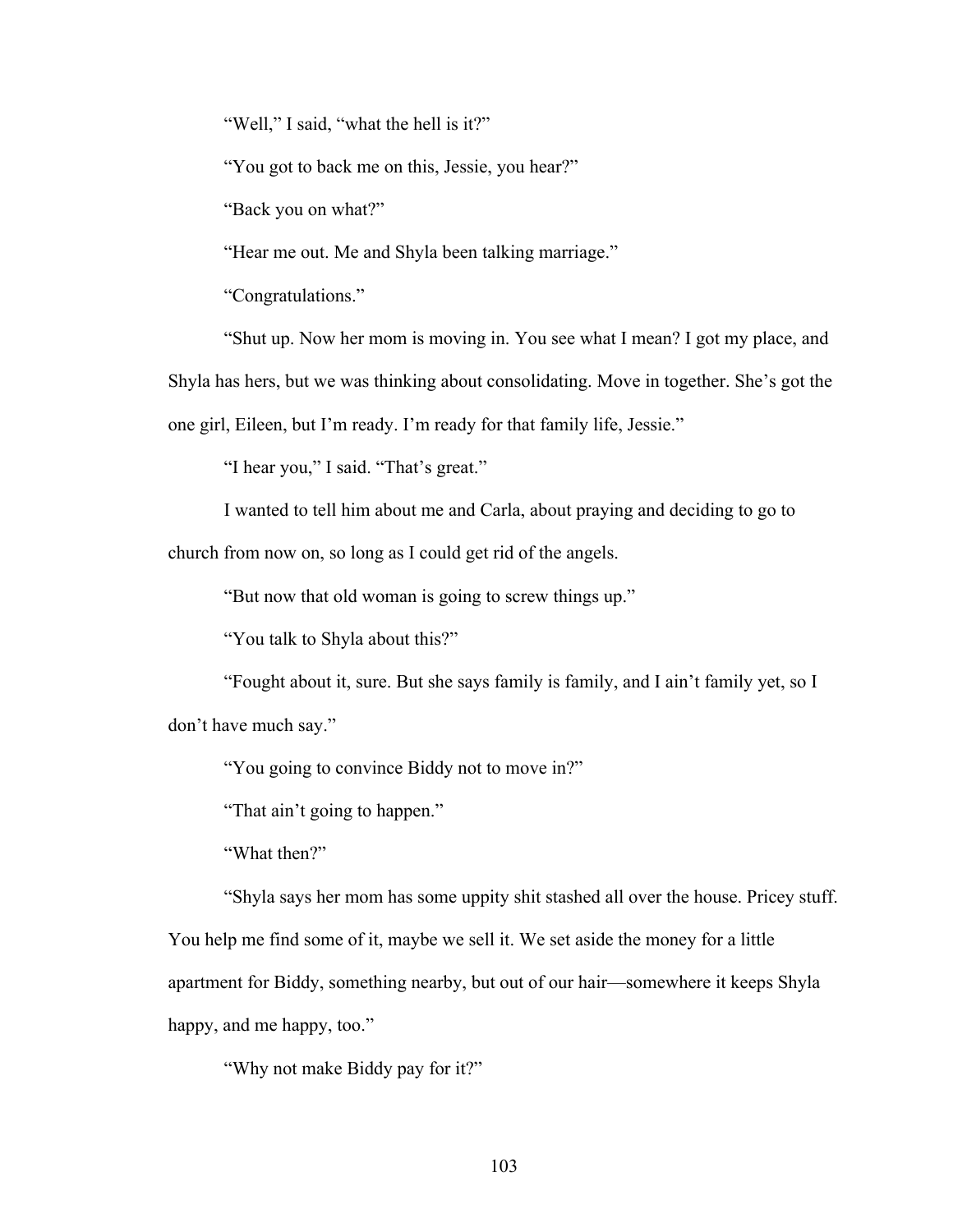"Shyla won't go for it. Her mom walks all over her. But if I pay, she'll listen. It's *for* her anyway, so it ain't like we're stealing."

"She won't notice half her stuff is gone?"

"We're putting it in a storage unit. Give me a week, I'll break the lock and tell her somebody stole it. But I got to take it now, before she moves in and latches on like a tick."

Gabe pulled the car back onto the road without waiting for an answer. I tried to think, so I stared out the window. That's when I saw a man in the cornfield about forty yards out. He wore a black bathrobe and held a plate of eggs in his right hand. His left arm was missing, and a limbless sleeve had been tucked into the fat, front pocket of his robe. I only saw him for a second, but the image left a bitter, twisted feeling in my gut, like the angels were trying to send me a message that I was too stupid to understand.

We drove for a while more.

"How long you been thinking about this?"

"About what?"

"About stealing from this old woman? What do you think?"

"My back's against a wall, Jessie. I ain't never mean to hurt family, you know that."

"You need my answer?"

"Figured you'd give it to me."

I thought of stealing from the old woman who'd hugged me in church. I thought of selling Jessie out and ruining a chance at his new family. Most of all I thought of them angels walking around and if they had a god damn meaning or if they couldn't care less.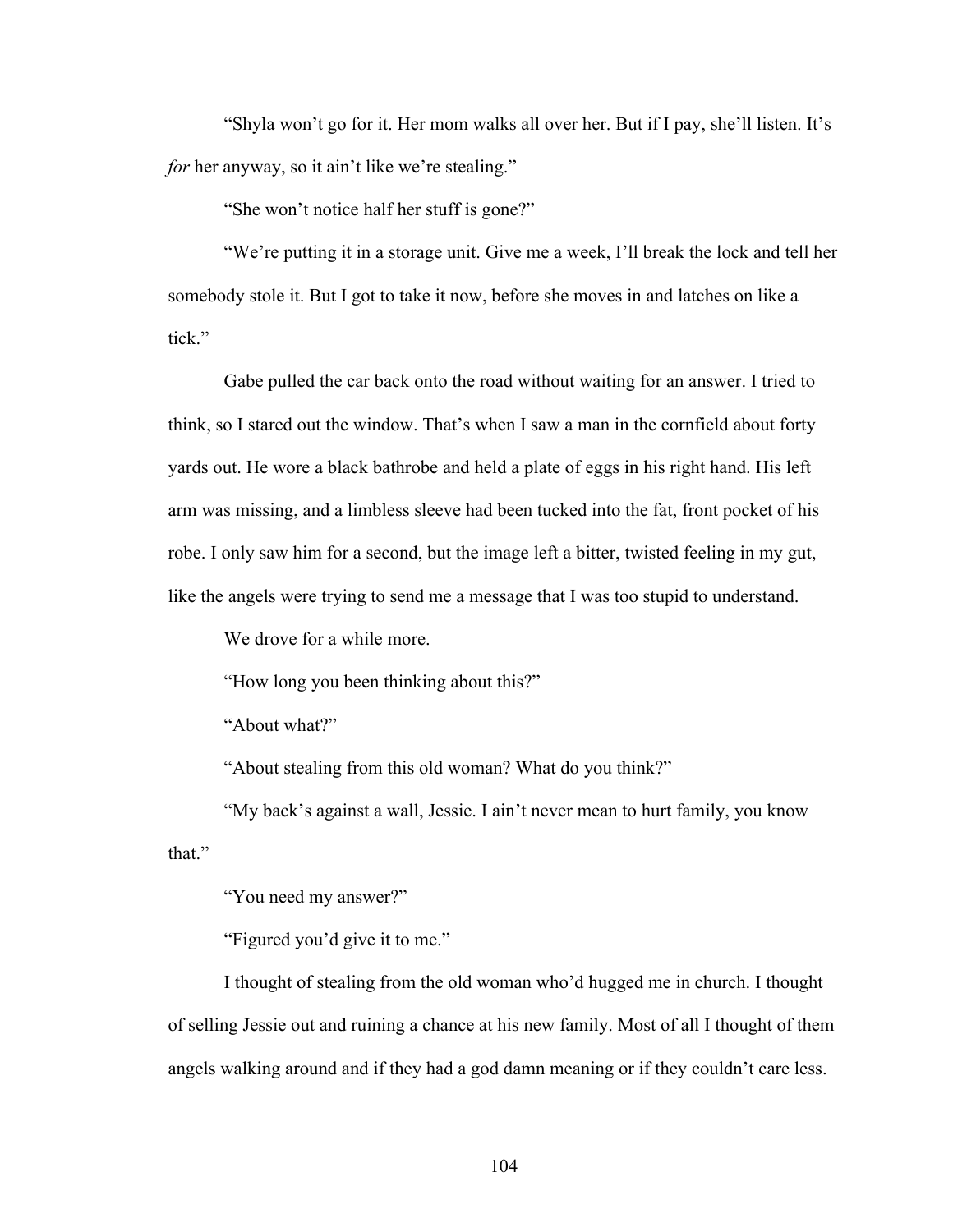"Carla and me aren't so good. I got to have some money coming in. Maybe for a ring."

A smile eked across Gabe's lips.

"You stick with me. You'll get yours, square."

It was an old farm house, blank as forgetting. The panes were warped, and the slivered skin of paint trembled under a warm drizzle. We hustled up the steps. Gabe smacked his hands together and knocked on the door.

Biddy opened it and hugged us. "Just doing my dishes," she said, and waved us in.

Our feet made the old floorboards moan. Gabe mapped the place, ticking off the steps from room to room. I could see his lips moving. He was taking inventory. In the sitting room there was a small, spotty-looking television with milky glass like a bubble of smoke. In one corner sat a dusty stack of John Wayne DVDs. Biddy led us into the kitchen. In there were splintered cupboards. On the counter was an iron corn sheller that looked like a medieval surgeon's tool, and a few horseshoe nails in a red, McDonald's fry box. Beside a dirty microwave was a row of old ceramic crockery and a lot of other shabby things.

Gabe nodded at some boxes stacked brown against the back wall.

"You do all this packing yourself?"

"I still get around," Biddy said. "Heavy lifting's where they got me."

"You won't need to lift a finger."

"Got new milk, you want it."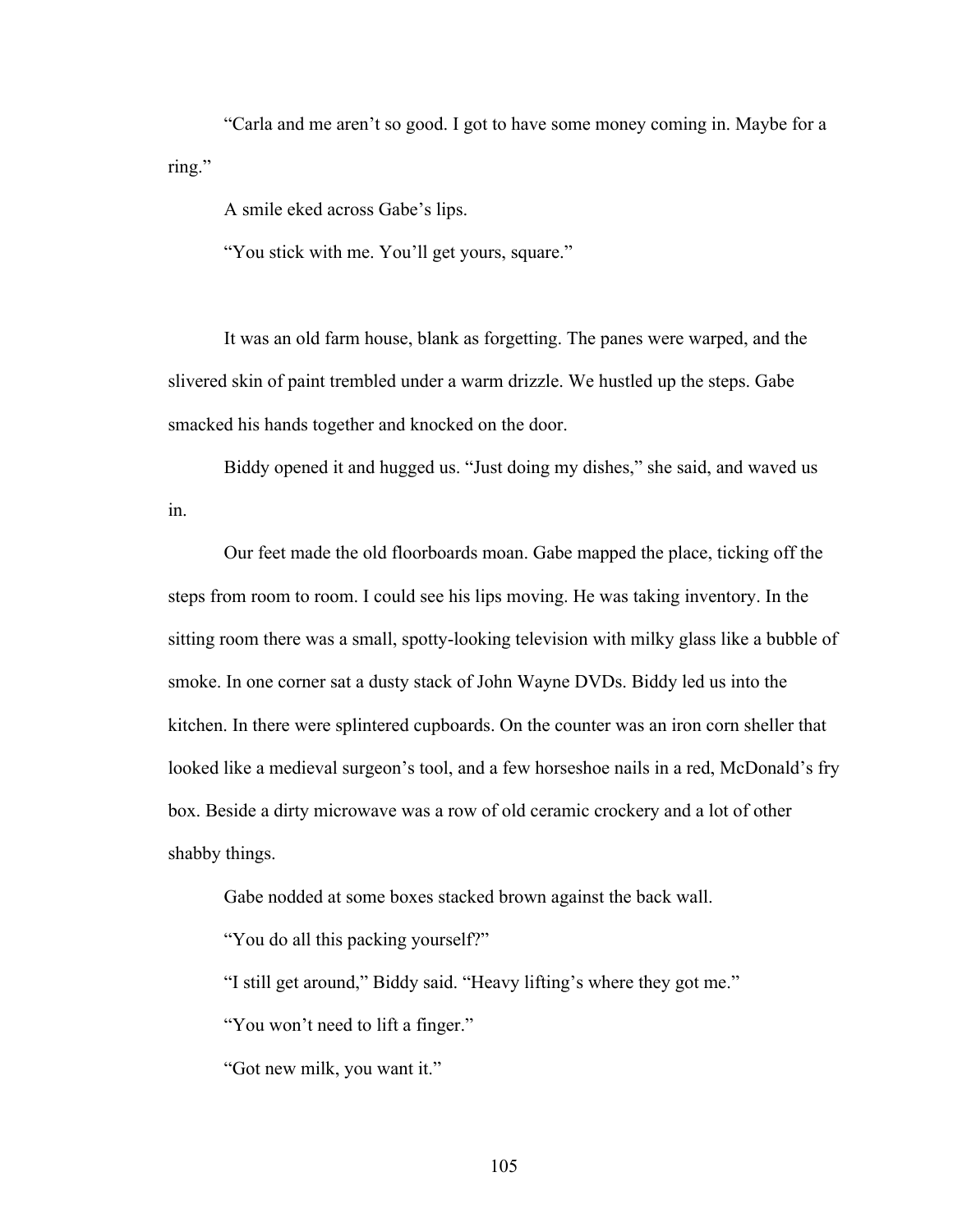"From the cow?" Gabe said.

"Sure enough. Still milkin' em till the livestock boys get here on Saturday." "Eggs, too?"

"I'll fry 'em up. You boys take the upstairs. There's a bureau in the room to the right."

We climbed the steps.

Gabe headed for a door at the end of the hall and motioned for me to explore the room on the left. I heard the skillet and smelled bacon from the kitchen below.

It's been my experience old folks keep all kinds of things, regardless of the inconvenience or the utility. Had a grandmother once kept the box to her bowling ball the ball was long gone in a church raffle after a broken hip threw a hitch into her release. She kept that box, though, even though she left it empty at the foot of a bed she didn't use. Biddy's place seemed a lot like that. Junk in all the upstairs rooms. Five unopened toaster ovens stacked on top of one another. A George Foreman grill on top of those. Pile of fur coats that when you picked them up shedded heaps of fleecy brown hairs like they had the mange. I poked through some trash bags, and for ten minutes all I found was yarn and more yarn, all of it a dead green color as ugly as a lie. Best thing I could find was a heavy bedside lamp made of lead crystal, and I was holding it when Gabe leaned in to the room and clucked his tongue.

"Jackpot," he said.

He waved me across the hall, and I followed him into what must have been Biddy's bedroom. On the bureau were some things like a comb and hairpicks. The bed was made, and despite the rain a brittle light played on the windows.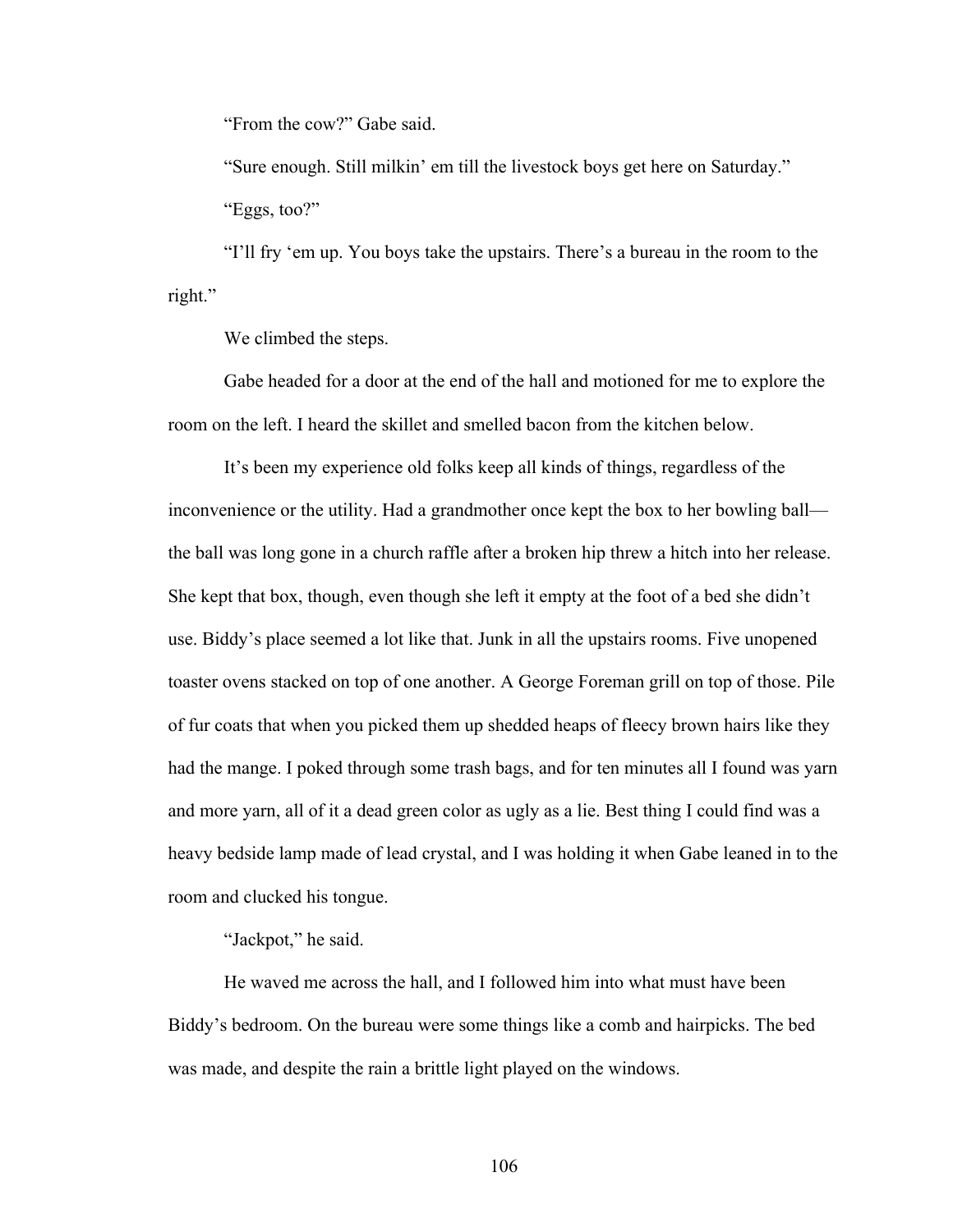Gabe dropped to one knee by the bed and shoved a hand between the mattress and box spring.

"Oldest goddamn trick in the book," he said, and upended the mattress. Wads of cash lay in clumps across the top of the box spring. Most of the bills I could see had Poor Richard himself staring up at us with what to me looked like a grin.

"What are you doing?"

"Grabbing mine," Gabe said. He shoved two piles of cash into his pockets straight away and paused like he was trying to decide if another pile was too much. He turned to me.

"Get on with it."

"I can't."

"You better."

Too late I heard Biddy traipsing up the hall behind me. She shoved me aside and gawked down at Gabe on his knees.

"You better be praying, son," she hissed. Then she ran for the stairs and started squawking out "Help! Help!" and throwing up her arms.

Gabe was after her like a dog. Pushed past me and grabbed at her shoulders. But she was a stout little ox and heaved away from him with all the weight of her upper body, which was considerable. Gabe lost his grip, and she flailed forward. Her arms wheeled and she overshot the top step. I watched her fly out of sight and the sound of the tumble reminded me of an engine dying on a snowy morning, the way the pistons sputter and the block jitters into silence.

Gabe ran to the stairs and looked down.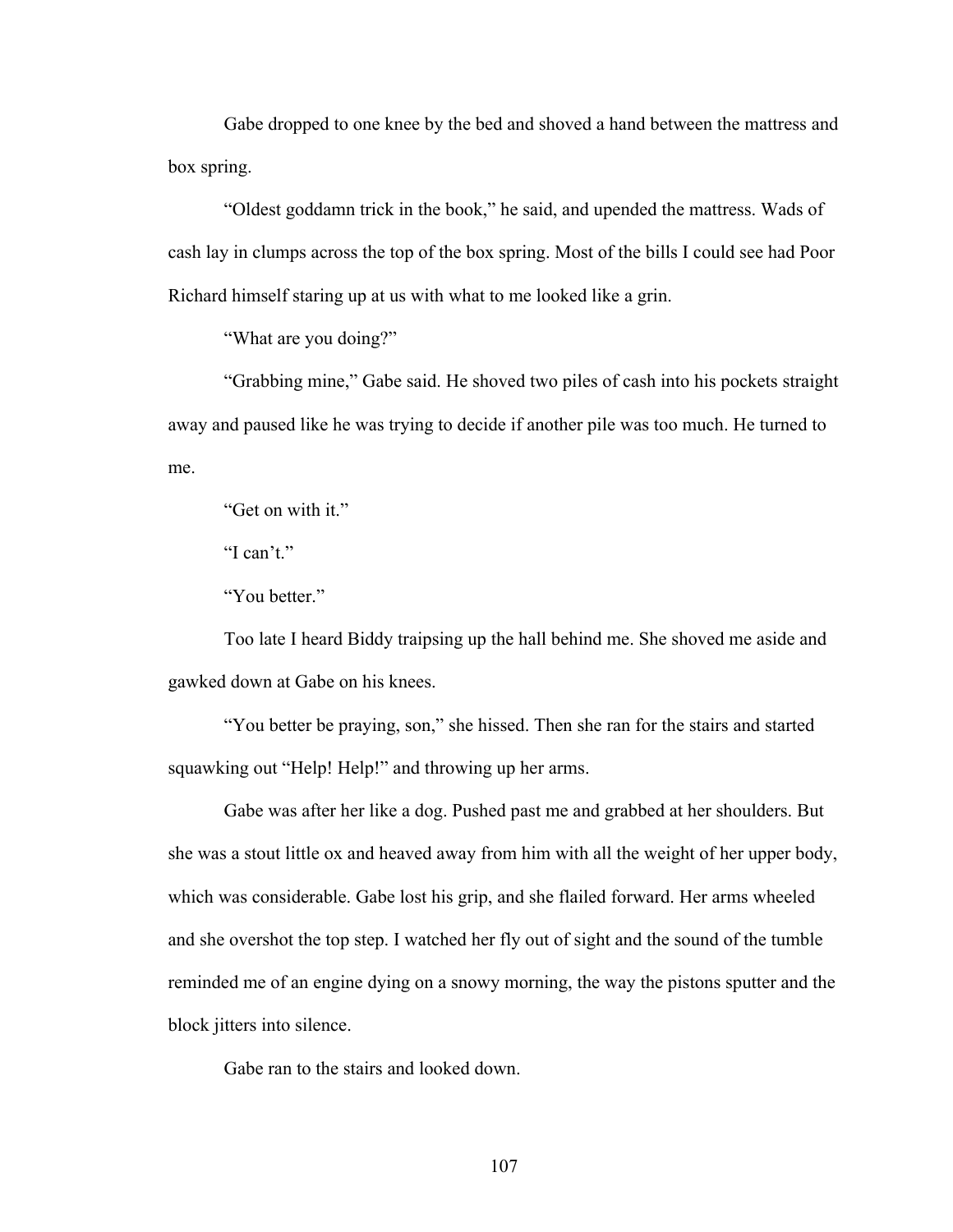"Damn," he said. A jackrabbity wildness was in him, and he was breathing heavy. "Damn, Jessie. She's still alive."

A part of me wanted to thank the good lord, but the way Gabe said it I could see this was a worse situation than before.

He was looking around now, back in the bedroom, for something to kill her with. He must have decided it could wait another few seconds, because he stopped to shove two more wads into the back pockets of his jeans. He was bent down over the bed, and I could feel the weight of the lamp I'd been holding. It was still in my hand. A heavy, burdensome thing. God said we all have a lamp in us. We carry it around. And I always took that to be a metaphor for the soul. A burning for salvation, I suppose. But my lamp had a weight big enough to crush a man's skull.

Now I heard the moans floating up the stairs. They sounded the way the widower Allan Robbins did as I left his house four days before. We'd said our goodbyes, and he'd shut the door, and halfway down the steps I'd felt reluctant to go. I'd meant to ask him one more thing about God, so I'd turned around, climbed the steps, and stood ready to knock when I heard him. From behind the door he was wailing like a child. His sobs were snagged by gulps for air. Right there I froze, and I felt a connection with the man. I thought right then that God is nothing but loss, and that made us brothers. I knew I should knock. I should return some of the comfort he'd afforded me. But instead, I walked away. I was a coward. I gave the collie dog a good scratch behind the ears and decided never to bother Allan Robbins again.

Biddy's old voice sounded like Allan Robbins'. It tickled the hallway and Gabe grabbed another pile of money. You had to have patience for God's plan. Patience is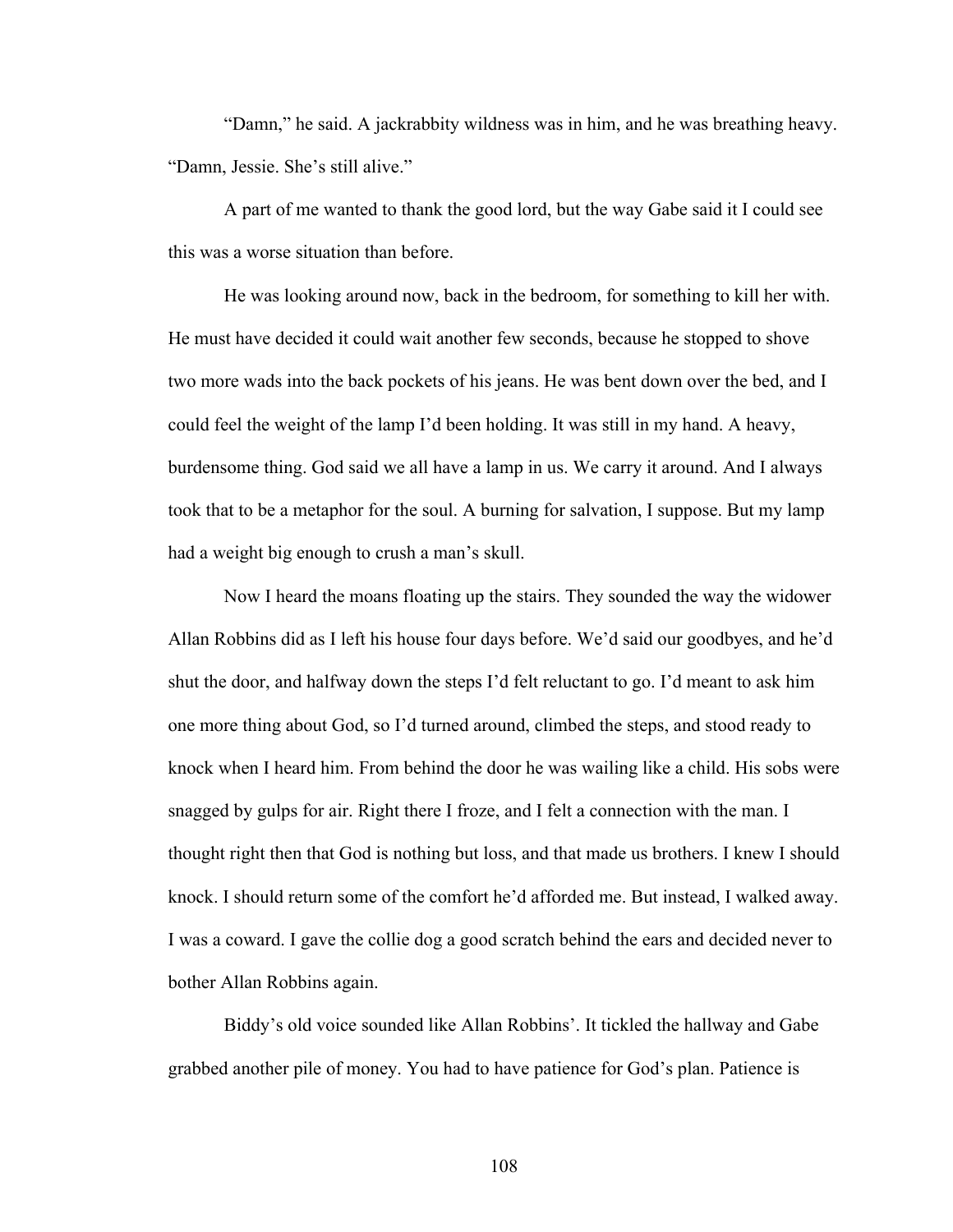what Allan Robbins told me. A fruit of the spirit. And all the angels had come together because they'd seen this moment coming. I needed the strength to do what had to be done. Maybe I couldn't save Tina Robbins, but I could save the others. I could save Biddy, maybe.

"Fruit of the spirit," I said. I felt a righteous swell working like a light through the darkness of my heart. My lips tasted sweet as honeysuckle.

I looked down on Gabe and breathed the smell of the house into my lungs. I could hear the death of everything. I raised the lamp over my head, and its weight felt like the weight of all things. I paused. I could see through the windows that the rain had let up.

They were coming. Across the fields. From the woods. They were coming.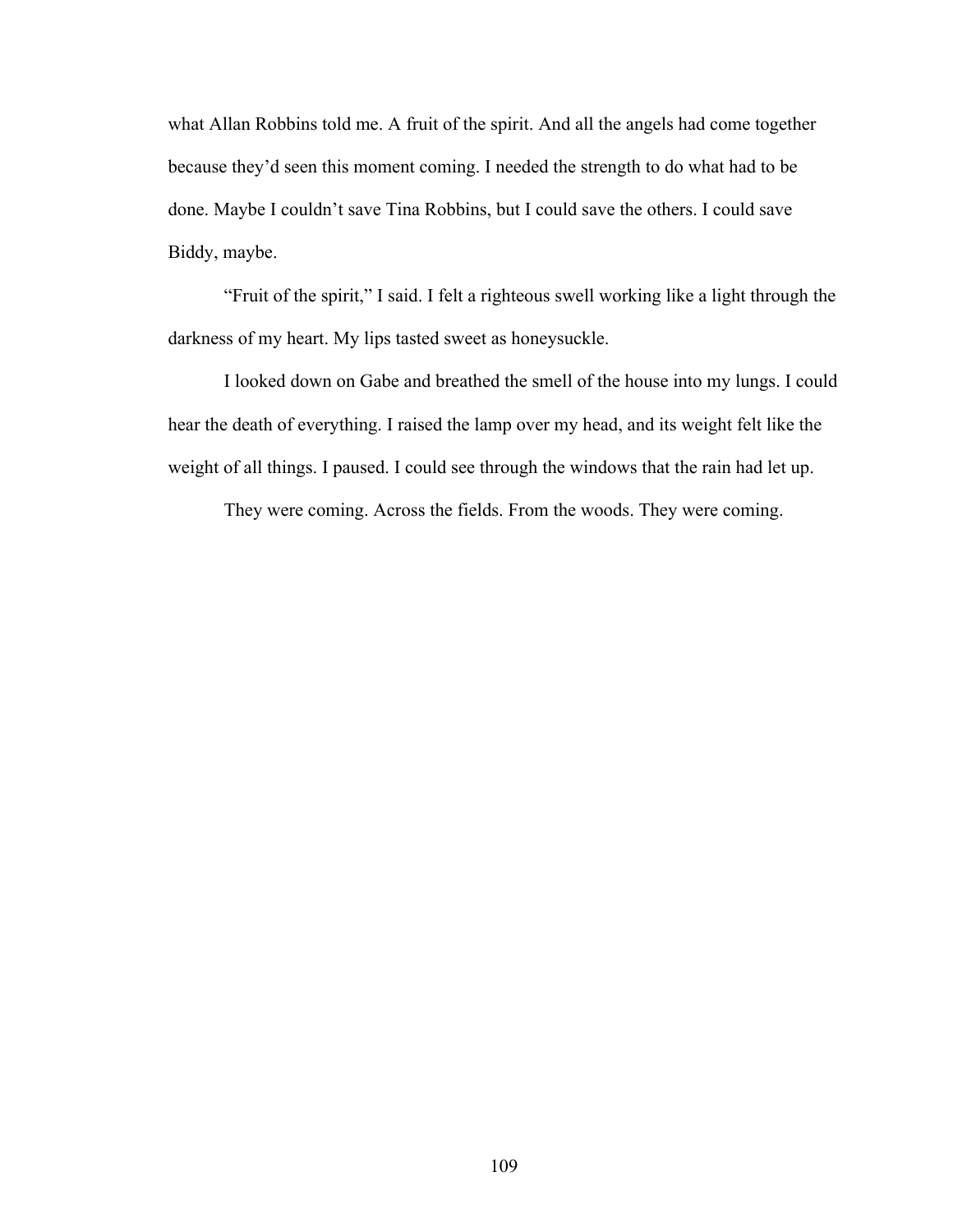## STORY 7

## A DIFFERENT-SIZED US

She emerged from the car and rounded the old house to look across the yard, the ground rampant with weeds. Beyond it a swath of brilliant green cut a kind of fairy path through the woods, and near the trailhead lay an ancient plow and a skeletal tractor, their paint faded to a sun-sapped rose that still clung to the iron of the wheel wells. Patrick made a sound from inside the house as if trying to draw her attention. He'd been moody most of the afternoon, flipping unwanted french fries out of the car as they drove, until he'd eaten so little he begged her to stop again, then got picky with a chicken sandwich and fell asleep. In Patrick's defense, the trip had been unexpected. She hadn't intended to take him from Dale's driveway. That much had just happened. But in her own defense, her actions were planless as osmosis, a current of biological imperatives sliding beneath her and buoying her weight: a mother needs her son.

She turned back to the house. Most of the windows had been broken. Transparent shards jutted in colorless shapes from the panes. Through one—the kitchen, she thought—she could make out Patrick's silhouette swinging something so it thumped the wall. She considered yelling but stopped herself, unwilling to break the cool silence of wind in the elder trees, the rasping quiet of shadows stretching beyond the woods as if to caress the siding.

She took the back stairs, clinging to the old railing and stepping over the holes where the boards had rotted through. Memories of hiding beneath this back porch swirled up unbidden, and she remembered Holly Demerrich, dead now, a girl with freckles and bleached-out eyes pale as untouched bluebells.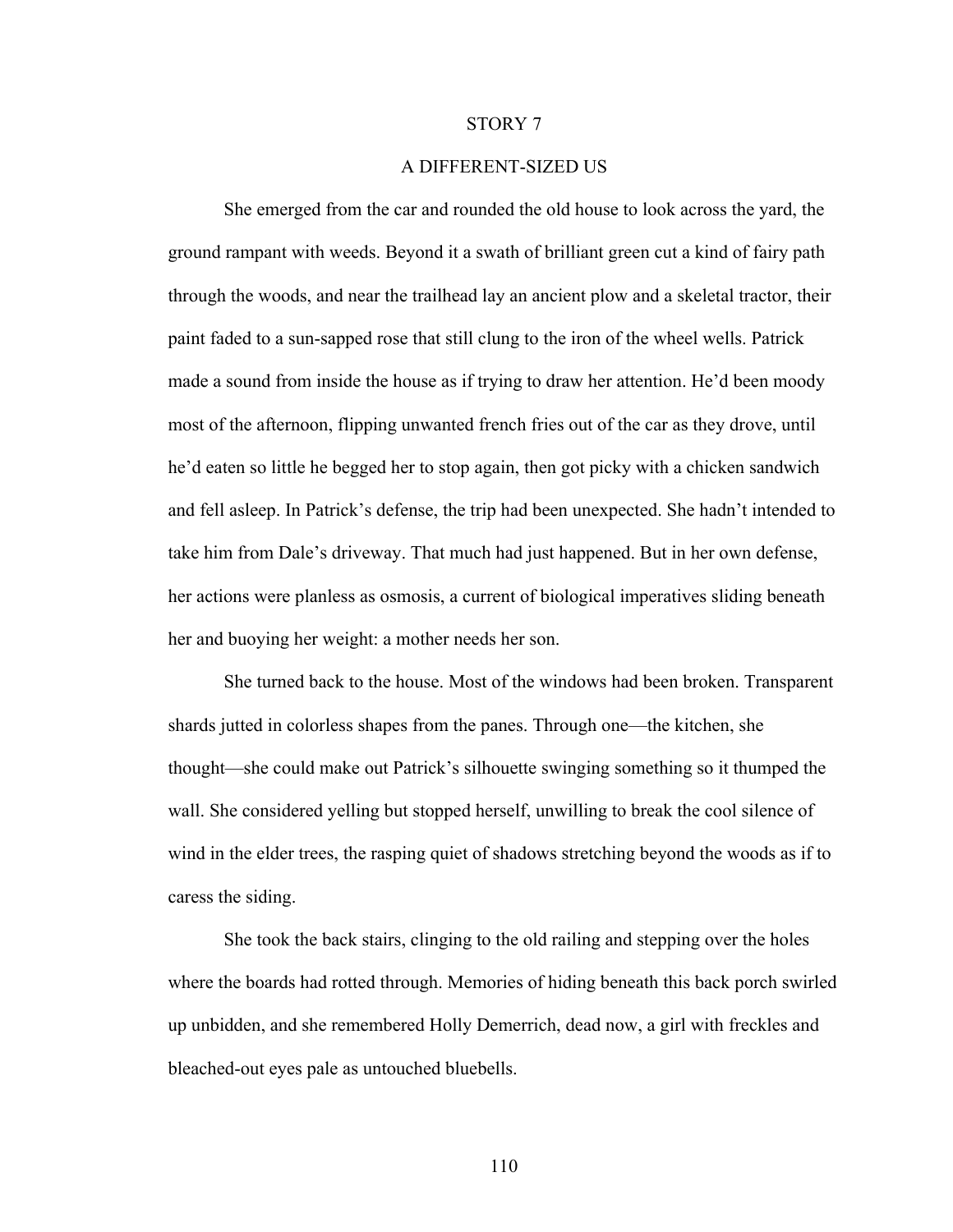She found Patrick inside with a rusty hammer banging away at a loose rung of the balustrade, trying to knock it free.

"What are you doing?"

"I saw a rat in the wall in the kitchen," he said. "The hammer's too short."

Patrick was ten, she thought. Nine or ten. Yet it never ceased to confound her that he should talk so logically, think so much like his father that she sometimes heard Dale's clipped, impatient tones carrying through into her own son's vocal cords and movements. Patrick wasted little energy and possessed it in abundance.

"We're going to fix this place up," she said. "Please don't go tearing it down."

He looked at her, his tender eyebrows knotted darkly over his eyes. "We aren't staying here, are we?"

"I'll get the water turned on. We'll fix the windows."

"How? You don't have any money."

Always the tactician. This was Dale, his rigid temperament coalescing in Patrick's tiny frame. She imagined Dale, rebuilding himself like a robot, over and over again, for countless generations. Copy upon copy, and for a moment she couldn't bring herself to meet Patrick's gaze.

"I have some money," she said.

"Show me it."

"It's in a bank."

He finished knocking out the spindle from the banister. It made a clunk on the dirty floor where she saw vandals had spraypainted vulgarity and indecipherable tags.

"I'm sorry I didn't have time to get things ready," she said.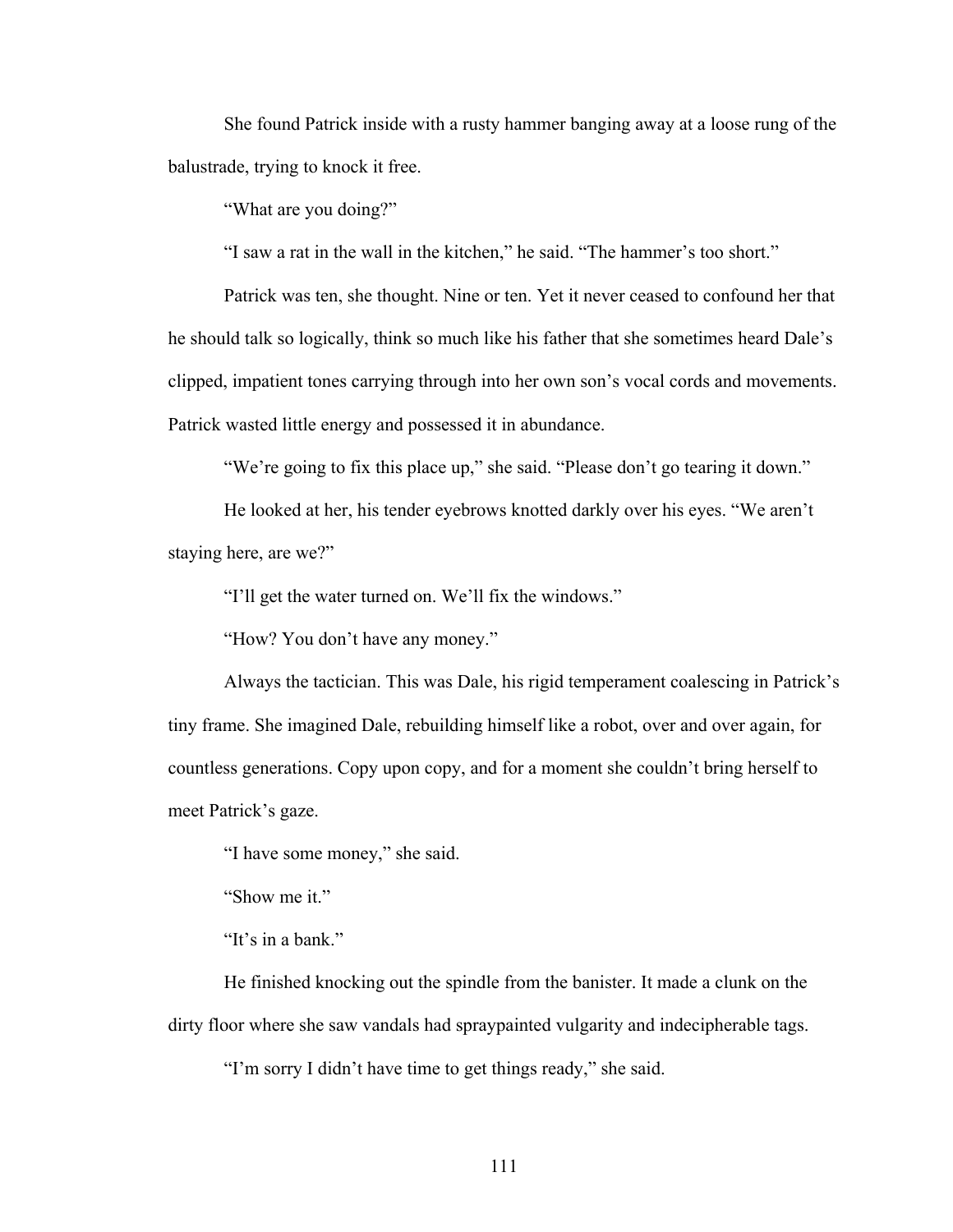"I'm hungry."

She lifted her hands slightly. All she wanted to do was to hold him. To have him melt into her. If they'd been able to do such a thing, they may not be here, in her father's old home. It was the one thing she'd never sold, not through any strength of her own, but because the house had been secluded and worthless. No one wanted it. She'd not been here in fifteen years at least, and it felt like exactly that long.

As night stretched itself across the treetops they bedded down in her old Subaru wagon; she reclined in the front passenger seat while he scrunched himself uncomfortably onto the second-row bench. Their things piled high in the back blocked the headlights of occasional cars rolling round the curve of road that connected to the bottom of the drive. But the moan of semis as they engine-braked down the hill always woke her in time to see those lights casting thicketed shadows across the face of her old house. Twice she thought she saw the figures of men inside and gripped her ivoryhandled pocket knife so hard her joints ached. She stared into the residual darkness of the windows awaiting some confirmation of movement, but it never came, or always played as the trick of her eye, and sometimes she was certain they were watching her from inside.

Finally she reached for the backpack at her feet and slipped a baggie out of its side pocket. She didn't want to smoke, so she snorted the heroin, resorting to her store of the costlier stash for safety's sake. The drug flowed into the back of her neck, worked its way up her skull, then dropped all the way into her toes. Before falling asleep, she wondered how the moon ever found its way back to earth.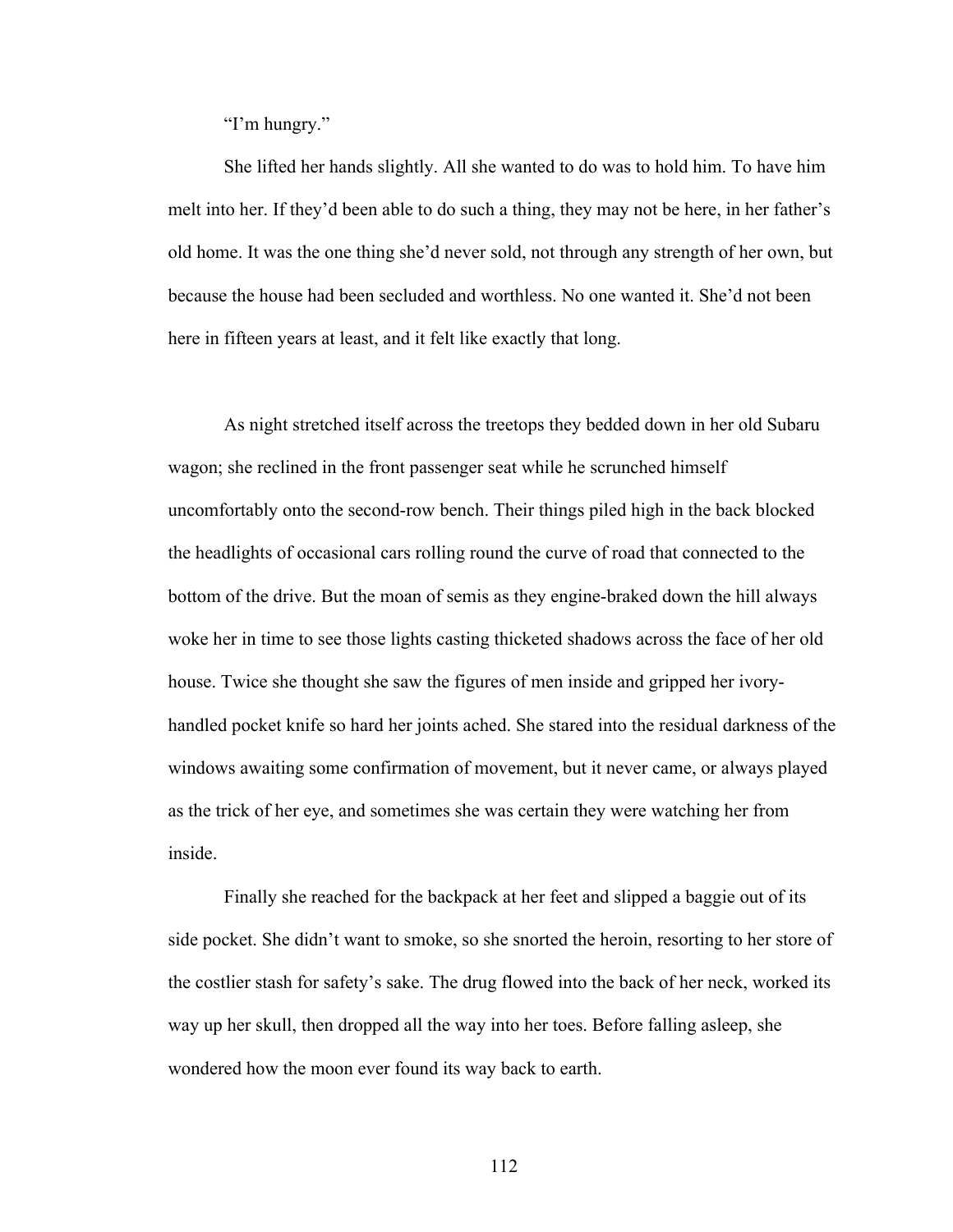In the morning she awoke with a layer of dry mucus coating her tongue. She checked herself for vomit, then the back seat. Patrick was gone.

She looked for him in the house before traipsing out to the backyard and calling his name. Slender tribes of dandelions had sprouted up overnight. Their puckered yellow heads bristled against the cold.

"Patrick!"

The fairy path led away and up the hill. She had a vague memory of its curves, its undefined narrowing as it neared the spring from which her father used to fetch drinking water when the well was tainted. She remembered the brackish, rusty taste of the well when the dog fell in and her mother was forced to boil the water before filling their glasses. That was in the winter when the spring had frozen solid. They hadn't gone to school then, not until Child Protective Services threatened to remove her and her brother from the household. The government people had called it that—the household, which put her in mind of a structure with arms and a warm embrace pulling them close and brushing outsiders from its porch with one sweep of its massive, cedar-sided hands.

She followed the path through the woods until it terminated at the spring. Its flow had weakened in the intervening years, but still came nonetheless. Her father had plugged a black, plastic pipe about two inches in diameter into the rock, and the brilliant, clear water poured out of it into a shallow creekbed of rounded pebbles, most the size of marbles and tennis balls. They were uniformly brown and talked like old friends.

Above the creek, a blunt, mossy rockface of pitted granite rose about thirty feet, and a fissure cleaved its way up the center. Above that the woods resumed in their gently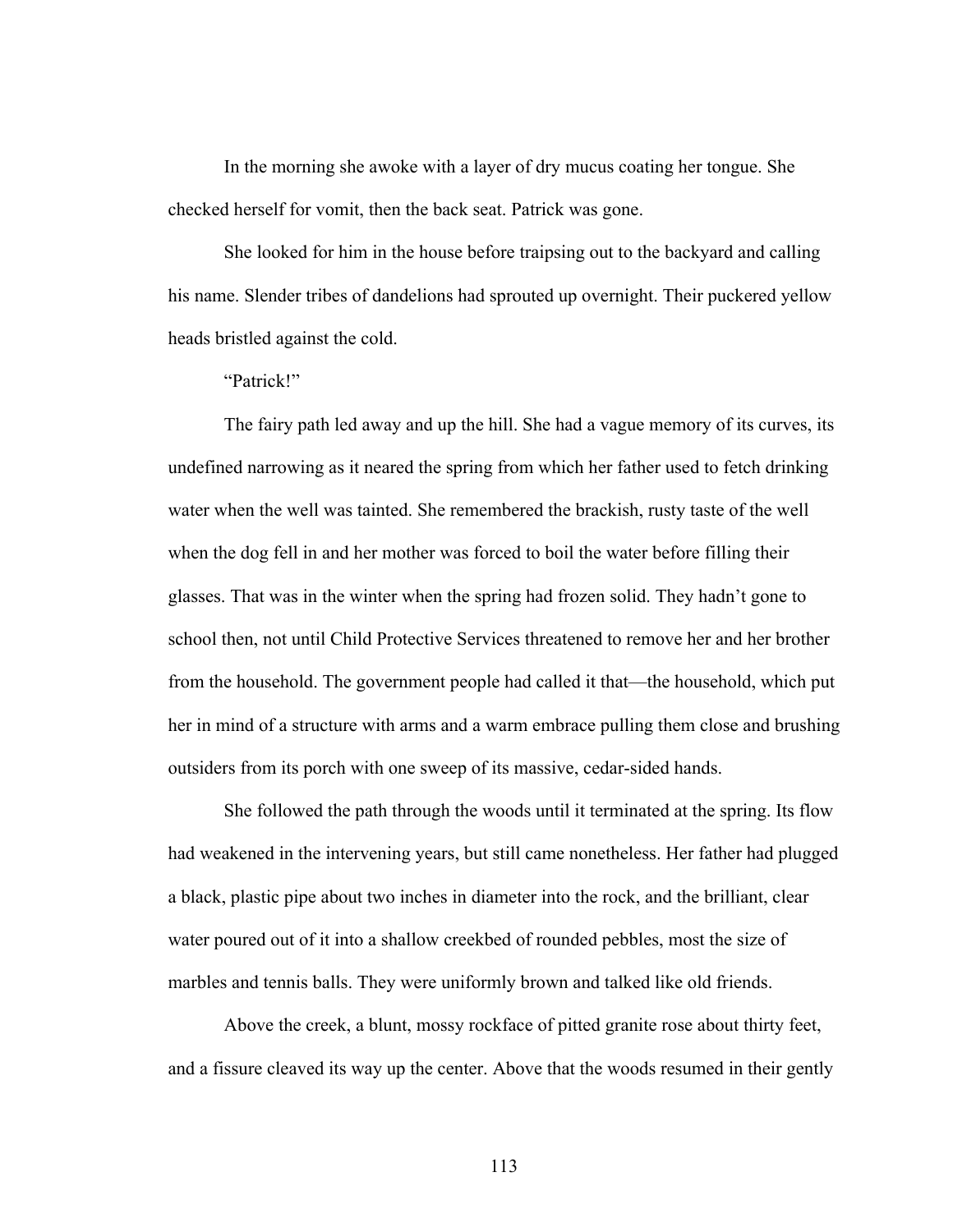sloping ascendancy to the top of the larger hill. She wriggled into the cleft of the cliff and found footing in the roots of trees which, from high above, had sent themselves deep through the stone in search of the water below. Maybe it was they who had split the rock. She didn't know. She began to climb and felt the roots against her palms like the shaking of old hands.

She reached the top and took in the view. The house was obscured by the black birch trees already displaying their new leaves. But the sun had cast its light over a hollow to the right. Here the valley dipped back down into a carpet of white crocuses, their tender petals so close to one another that the dark humus of leaves and earth below appeared only at their edges. It was as if a blot of snow had fallen silently in the woods and sanctified this one small oval of ground. This reminded her of something, and suddenly she wished Patrick could see. He'd understand then the things she was unable to tell him. Her brain felt muddied, and all she could think of relating was about the time when she was twelve, when she finally went to school in town and waited at a Fridaynight dance for any boy, any one at all, to ask her onto the floor, and how that had been her only chance, and when no boy asked, she had never gone to another dance in her life.

She regretted it more than anything. More than leaving Patrick and Dale even. She wanted to tell Patrick just that one story about herself, here, in the presence of all those flowers, because then he would have to understand the something she'd always known about beauty that she'd never been able to express. She watched the sun strengthen and the crocuses widen their outstretched arms so that they became indistinct, blurred as an overexposed photograph.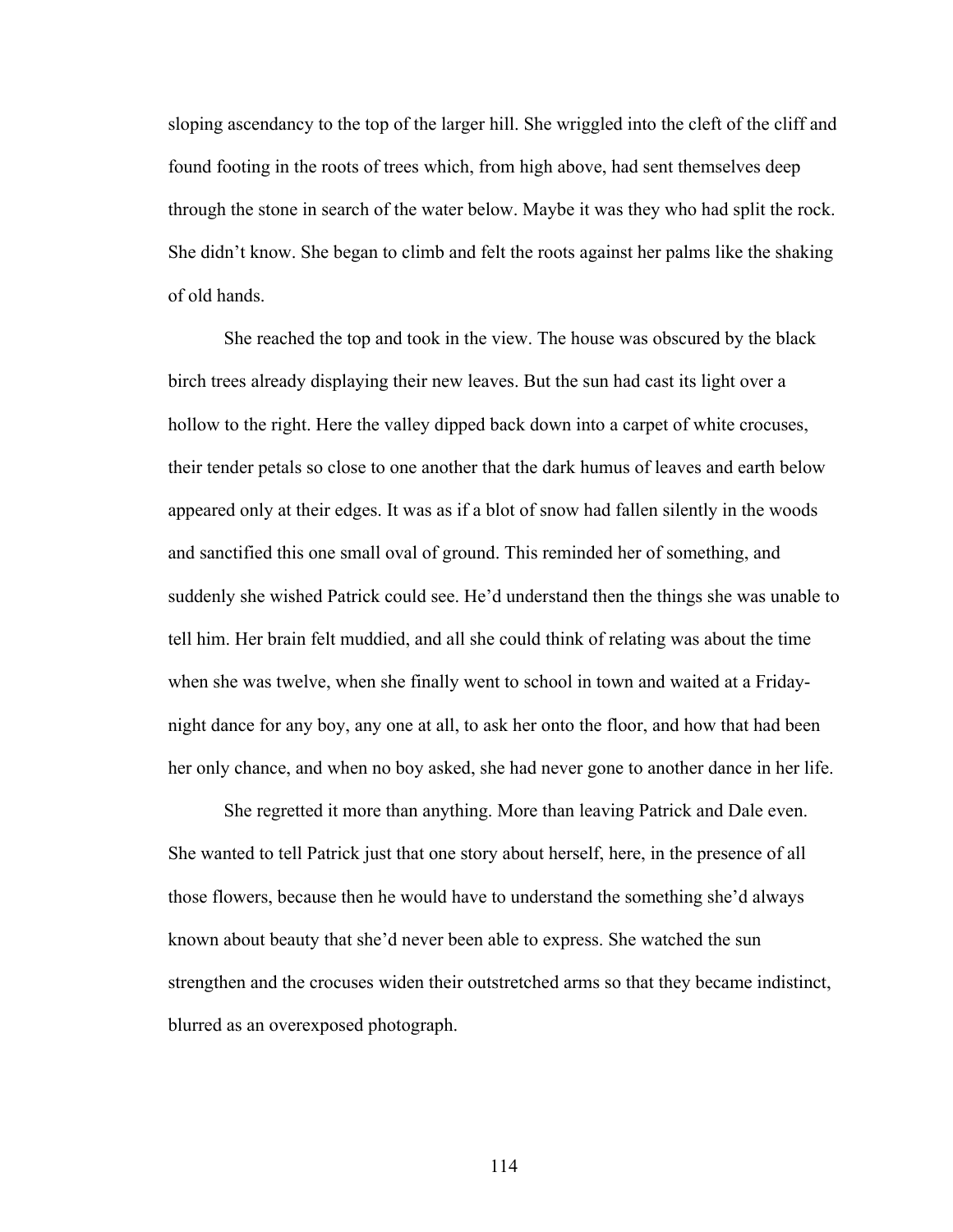She thought of calling for Patrick from this height, certain her voice would expand to the rest of the world even. But she remained quiet. The quiet held the crocuses. The quiet held her secrets. She couldn't shatter that for Patrick. Not for anybody. She crawled back down the fissure, clutching again at the knobbed toes of the trees. On the way back along the path she slapped her dirty palms against her jeans and felt the heat of the contact in her thighs and hands. She breathed the vinegar scent of crabapple plants, working their stringent life into her sinuses, and reached the edge of the woods ready to call her son's name.

But the sight of the well stopped her short. The well lay about twenty yards from the house. It's stone lid had been rolled away and now rested against the concrete lip. She tried to remember if she'd noticed this last night. The well, a little bigger than a manhole, was shadowed by the canted lid from the morning light and looked cool and quiet near the crystalline blades of grass exposed to the sun. A different kind of quiet came pouring from that deep, black hole, and its silence touched everything with its slender fingers.

She kept her distance from it and slipped around to the front of the house where she stared at her car. She'd left the door open and wondered at the fact that this could be done out here, with no one around to grab your wallet, no one to steal the phone you left on the dashboard or even the car itself. This felt like a good thing, a place to start.

She touched the hood, its cool skin warming with the day, and called her son's name in long syllables: "Patrick!"

A silence echoed back to her. She climbed into the car and drew a breath, smelled her old things, wrapped in bubble packing and cigarette smoke, turning stale in the back of the Subaru. Then she honked the horn three times.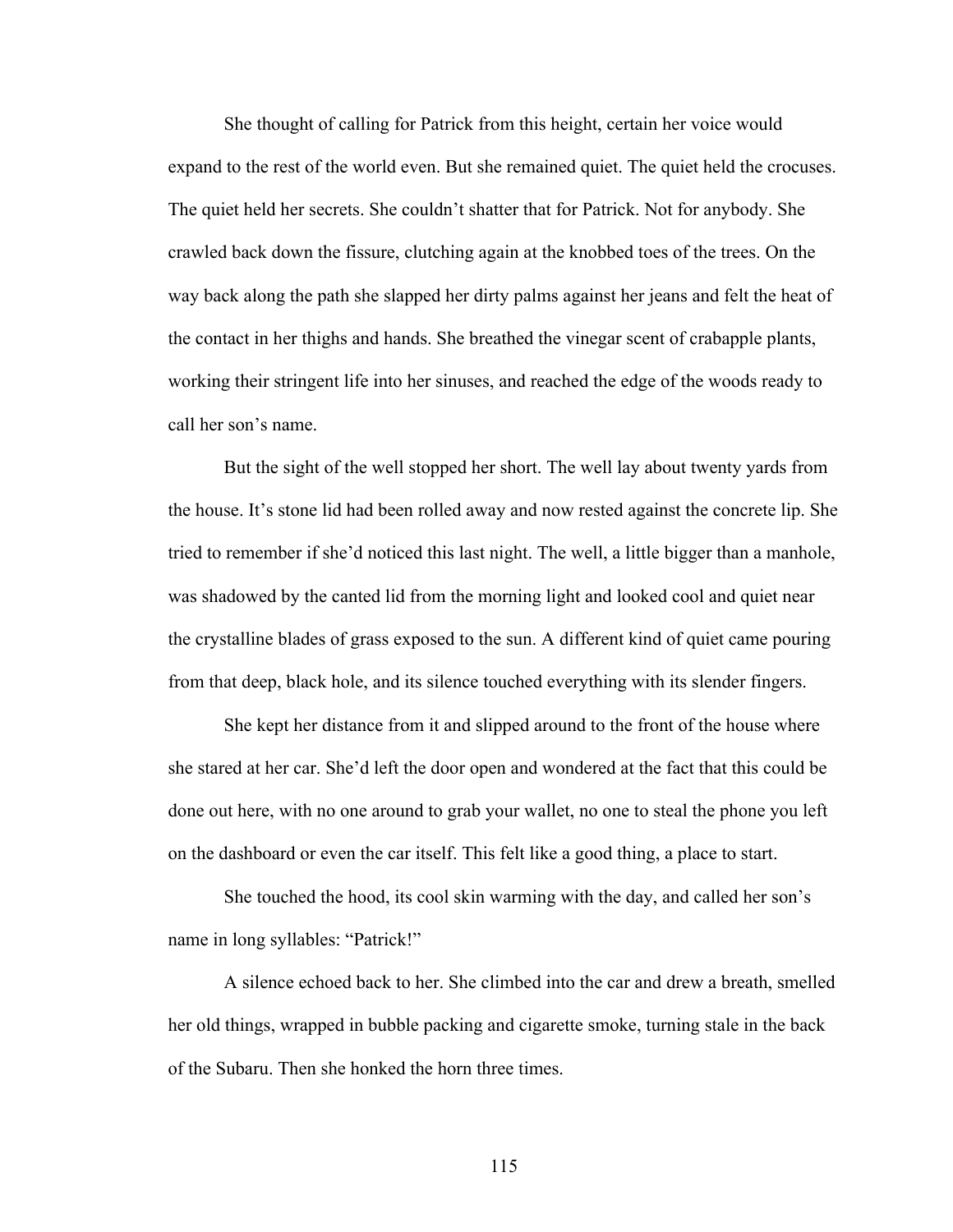"Patrick!"

Still he didn't answer. She waited, turning the keychain with its clutch of plastic knicknacks over in her hand so it made the sound of junk rolling down a hill, same as when her father took her and her brother to the ravine to discard an old washer, a pesticide drum, and once a rusted Coke machine. Her father would pull off the old county road where the trees separated into bramble and greenbrier, and he'd heave old appliances from the truck bed, send them toppling end over end to the creek a hundred feet below. The Coke machine had been an antique probably. Her father bought it from Markham's store when it went out of business, and he bragged about haggling it down to just thirty-five dollars. It was the kind that held glass bottles and opened from the top, no taller than waist-high, and he'd claimed he was going to plug it into the wall in the living room so the kids could have Coke whenever they wanted. They'd cheered and laughed hauling it back from Markham's, but the welfare people had come that afternoon, were waiting, in fact, to inspect the home. Her father had shouted from the truck at the government people about having no right to show up unannounced. When the woman responded that it was difficult to call without a phone on this end, her father had leaned out his window and said the only thing his daughter could now distinctly remember about him. "You think you're better than me," he said. "But you're not. No one's better than nobody." He'd commanded the children from the cab, spun out in the drive, and disappeared with the Coke machine still knocking against the tailgate where he'd tied it down. He was arrested that night on a drunk and disorderly, and when he made it home four days later, she and her brother were going to school in town. The Coke machine was deposited carelessly into the yard, where it rusted until they finally drove it to the ravine.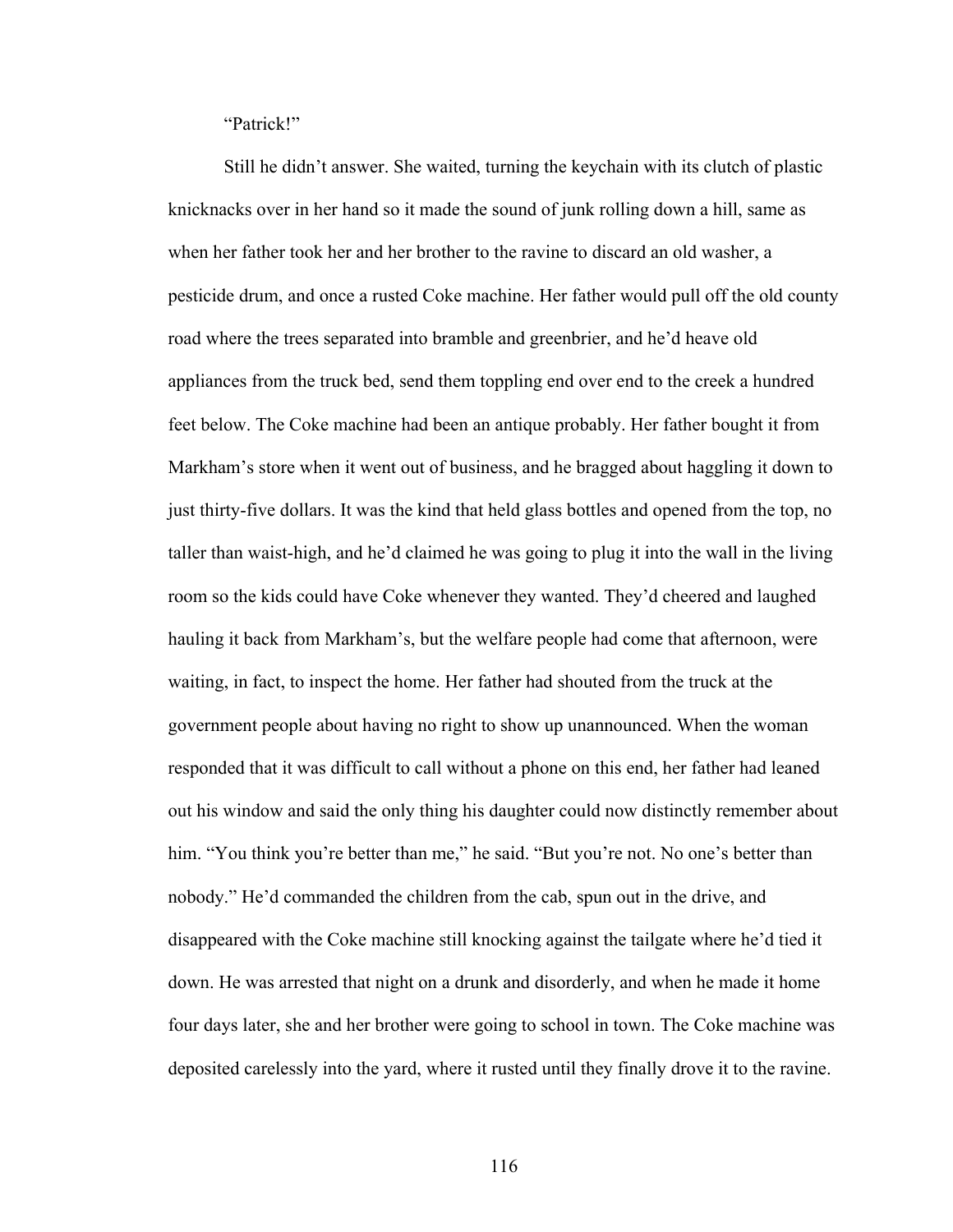She let the keys fall into the passenger seat and thought about honking again. From somewhere trilled a phone, a high-pitched ping and a muffled rap song to which she couldn't understand any of the words. She dug through Patrick's things and found a cell phone at the bottom of his backpack wrapped in a pair of Levi's. She felt hurt. He'd lied to her about not having one. She hadn't heard it ring yesterday, but he must have turned it on in the night, maybe to call or text. Or play a game; it was one of those. It had gone silent by the time she found it in the left leg of the jeans but immediately jumped to life again in her hands.

She touched the button that said TALK. Dale's voice came across the line.

"Patrick? Patrick? If your mom is there, just pretend like you're humming a song or something. Okay, buddy?"

"He's not here," she said.

"What the hell do you mean he's not there? For fuck sake, I can't believe you'd do this. I can't believe it."

"You don't need to worry."

"Don't need to worry? Are you kidding me? Are you honestly telling me that? You kidnapped our son, Julia. Our son. I'm on my way, and he'd better be safe and sound. He'd better be goddamn hunky dory."

He said corny things like this when he was angry. Hunk dory.

"We just wanted to spend time together," she said.

"Oh now. Now. You need time. Convenient."

"Did you say you're on your way?"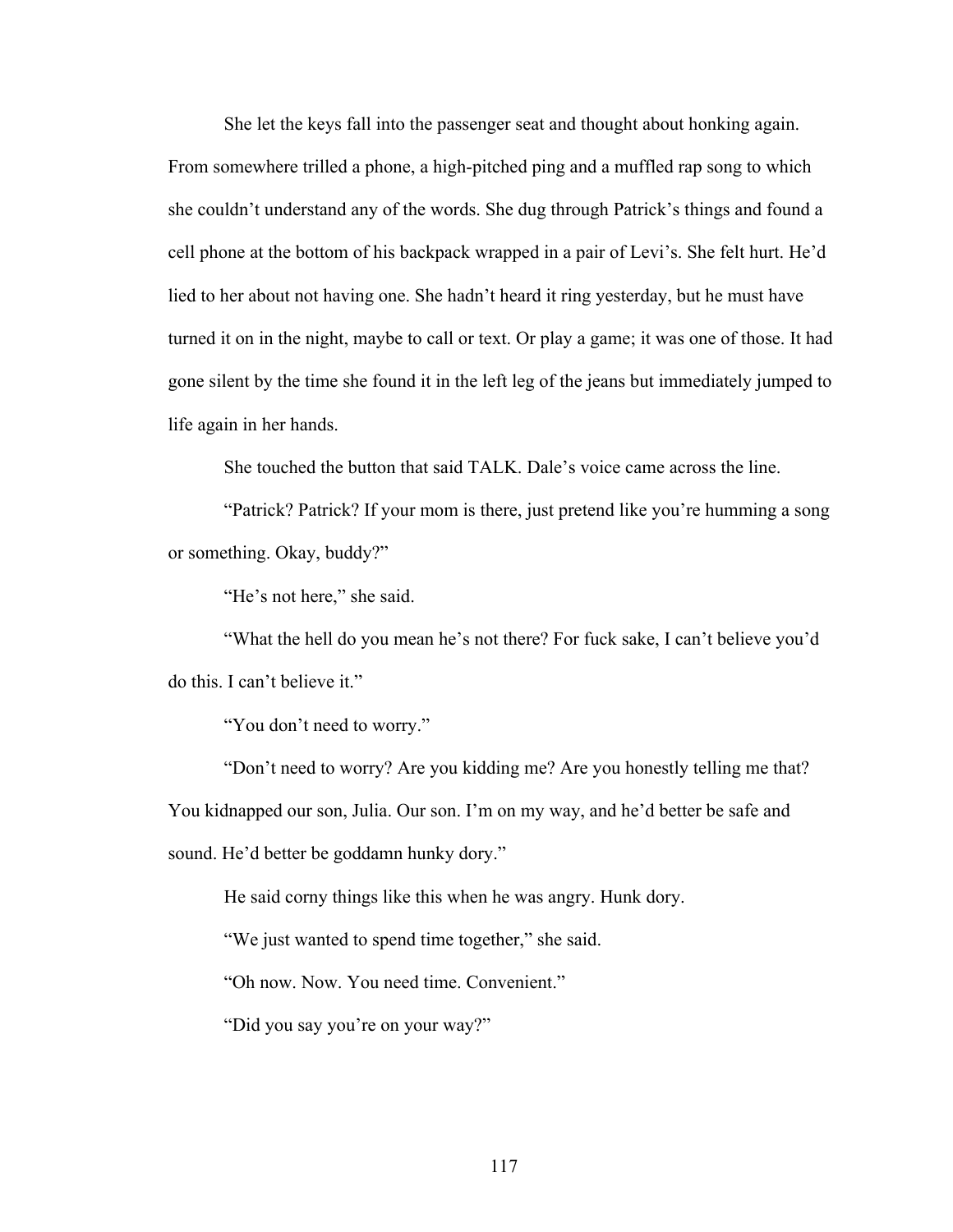It came to her. Patrick, growing restless in the night, texting his father to come and get him. And like that it was over. Their time away from the static of human voices and the scuttling concerns of everyday living. She hung up the phone.

She still had time to tell him what she meant to say. She'd find him and tell him and things would be different even after Dale took him back to the world with Sandy and the house on Green Parkway and the automatic ice maker in the door of their refrigerator. The Coke machine and the refrigerator and the keys and the phone all seemed to her at this moment to be the same thing. The same item filled up with whatever human life got poured into them. She wanted to tell Patrick this, because none of them compared to the white crocuses in the woods. But time was cracking apart, falling into holes in the earth as Dale drove and drove.

She took a bump of her good stuff for clarity. One small sniff. Then another. And another. Colors flattened out, then attached themselves to objects again. She left the car and began shouting. She came upon the back yard the way you run into a stranger climbing the stairs from the subway. Like light and form have taken shape simultaneously. Her son stood near the well with a white crocus in his hand. His skin had gone gray. Clear rivulets trickled from his eyes like a little fountain in a southern garden. His clothes were soaked and dark as dish water.

"I'm dead now," he said, and a frog wriggled wetly from between his lips. It leapt from his tongue and landed in the grass. "I'm dead now," he repeated.

The aggregation of trees and house and the junked tractor felt suddenly disorderly, as if they'd spun about in a clothes dryer and tumbled forth.

"Careful now," she said. "Careful. That well is dangerous."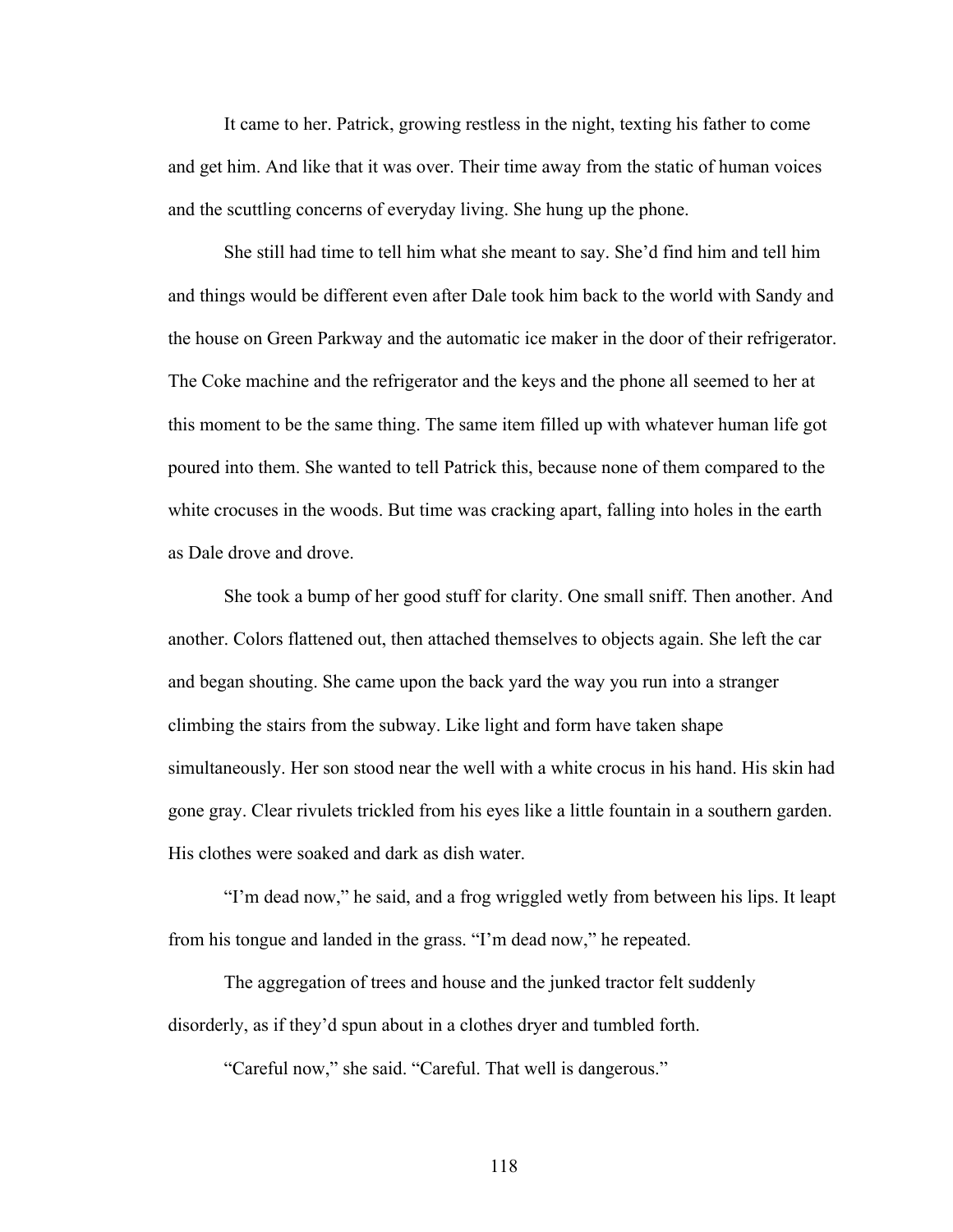Something had gone wrong; she'd mistaken her stashes, maybe, or taken too much, or maybe this was some fresh malady, a new way for her mind to hollow out the details and turn them to ash the way it always had since she was very young. Her bones felt like jelly. She lowered herself and crawled toward her son on hands and knees. She felt the tiny bits of stone in the earth belied by the long grass. This was hard soil. A planter's nightmare. All her father had been able to grow was a single pumpkin that sprawled out through the wild tangle of bearbind and ironweed and quivering fescue. The wild plants had obscured the pumpkin until one day she sighted it fully formed, its fat orange ribs bulging from the brush. Which was how it felt with Patrick from the very beginning. She didn't remember the pregnancy so much as holding the solid weight of him against her chest and trying to fathom how he'd come about. He was her pumpkin. She'd thought that several times; though she refrained from making it a pet name. The pumpkin was another of her secrets.

She reached the well, but her dead son was gone, and she couldn't remember if she'd witnessed the moment he vanished. Now the lip of the well was in her hands. Its concrete was the same cool irregularity as the roots of the trees.

Something struck her buttocks. She looked up to see Patrick again, though his skin had revived and his clothes, like the house and woods before, had sucked the color back into themselves. He kicked her again.

"Why are you on the ground?"

"I thought you were dead," she mumbled.

He peered over the well, and she instinctively raised her hands to keep him from getting near it.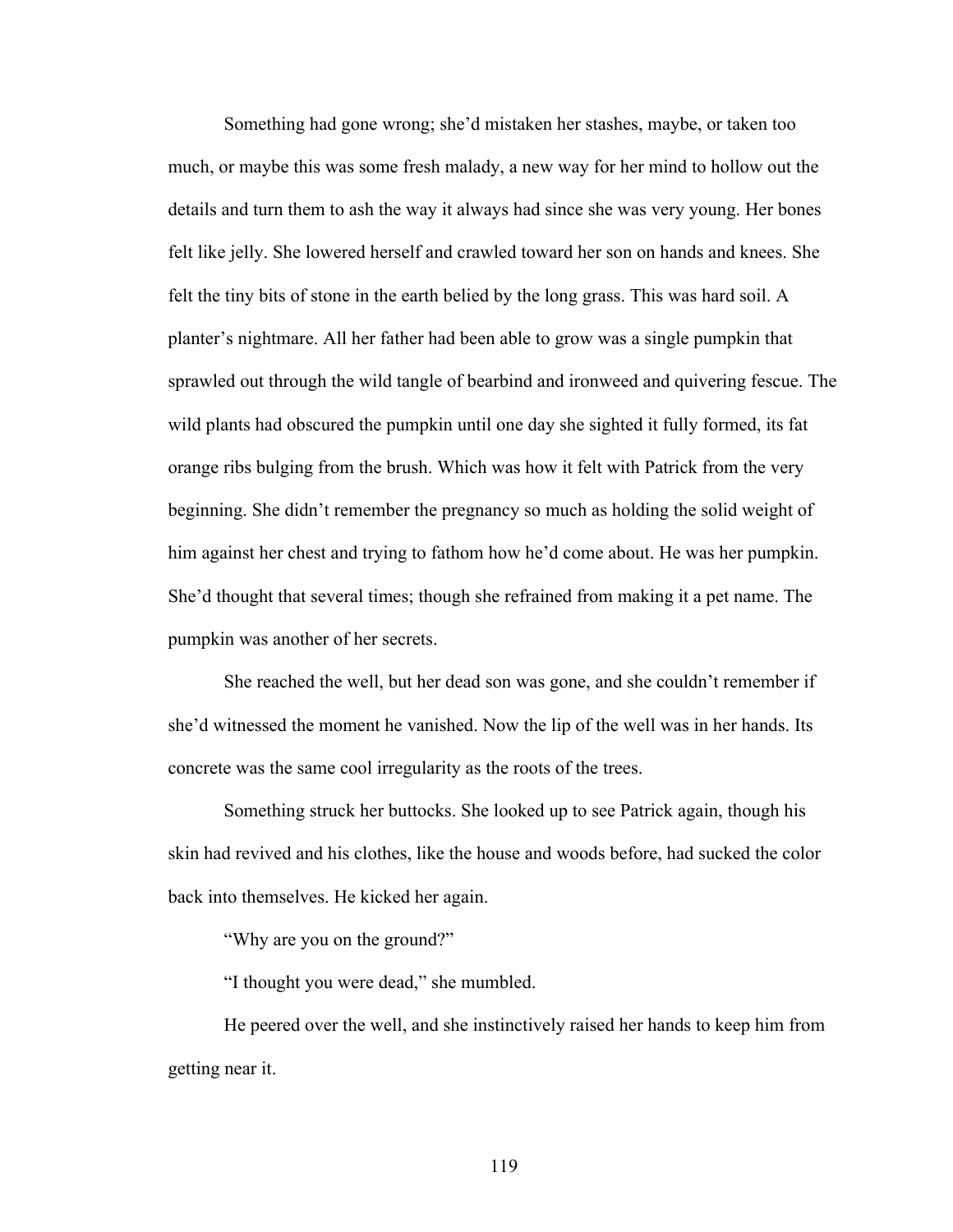"You think I'm stupid," he said sullenly. He made a face that turned his lips into a fish's. She couldn't look at his silhouette against the sky. She felt sick. She desperately wanted him to help her up, to hold out his hand and haul her to her feet. If he did this, if he made contact, it would right her. The whole dryer-tumbled world would realign into a pathway with rails and signs and escalators directing her forward. If only he would reach out.

"I don't think you're stupid," she said.

"Then why don't we ever do stuff I want to do? Why do we always have to go to your stupid places?"

"We can go wherever you want."

"That's a lie," he said. "You're lying."

One touch, and she'd be healed like Lazarus, arisen from the grave. Because her son was Jesus. He was a healer. A magic pumpkin.

"You admit it," he said. "You say you're lying or I'm jumping in the well."

"I'm not lying," she said. "I'll take you anywhere. Any place. You name it."

Her voice had begun to slur and her arms filled with what felt like gallons and gallons of warm water. She couldn't lift them. A sadness went swishing around in her blood.

"You're lying." He stepped up onto the well and straddled it, looking into the black eye of the water below.

"Why are you doing this to me?" she said. "Get down from there." Her voice had moved to the left of her, and she worried her words would run away before she could convince him of her sincerity.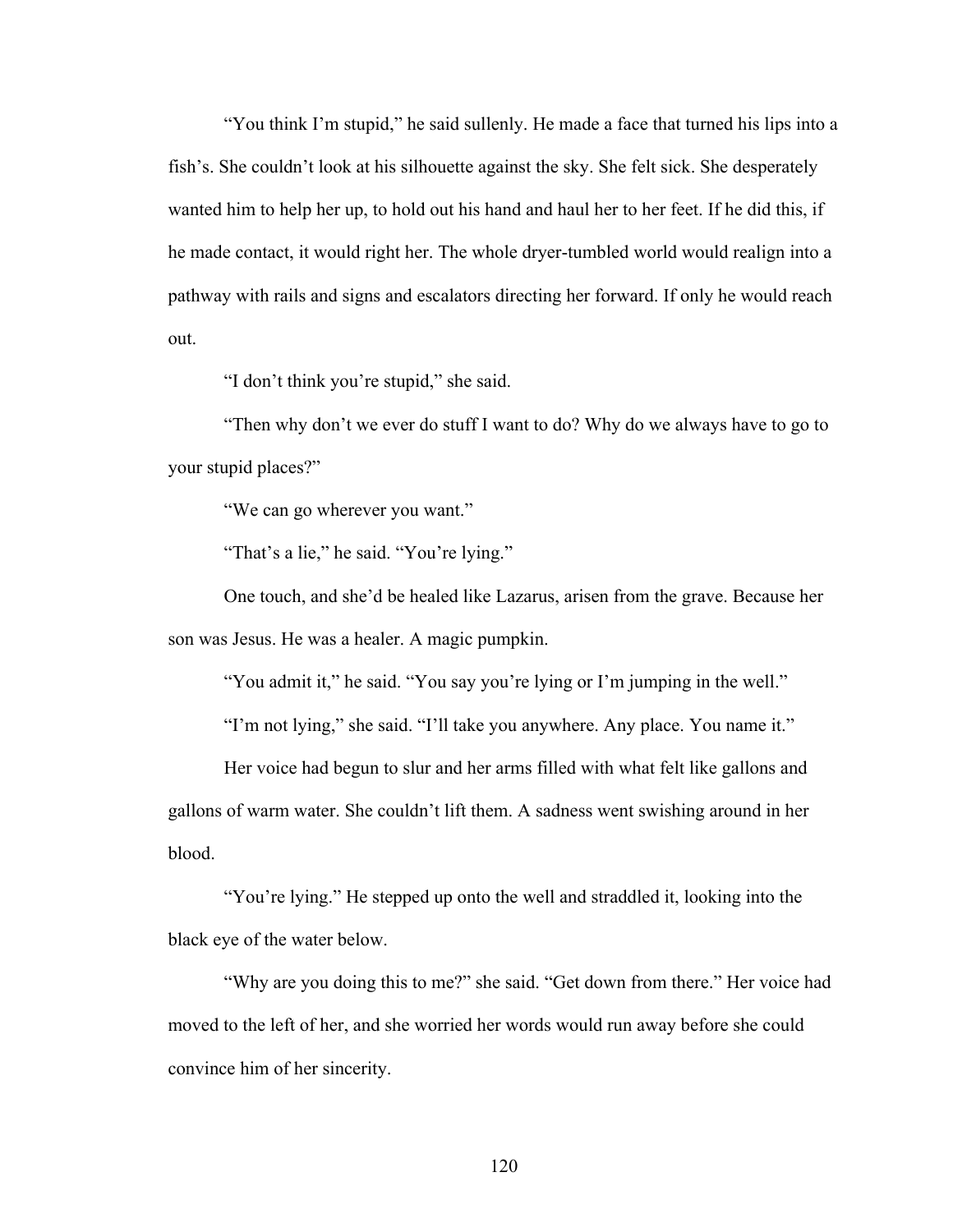"I'm jumping," he said. "I'm jumping in the well, and you have to save me unless we go somewhere right now."

Her bones had grafted themselves to the earth's every stone. Her desperate heart pressed against her lungs. She'd never breathe again. If he jumped, if he died. If something happened all because of her silly wish to explain what beauty was, she would follow him. She'd tumble in after, and both of them would be flushed to hell.

"You're Jesus," she said.

"Huh?"

"You're Jesus. You're my Jesus. Don't forsake me."

That word, forsake, she'd learned in the church basement at twelve, and it had followed her all over until it sprang, quivering and angry, to the ground at her son's feet.

He put a finger to his chest. "I'm Jesus?"

"Jesus."

"Bible Jesus?"

"Bible Jesus. You're Jesus. Just don't jump, don't go away, and I'll take you anywhere."

A smile slid up his face. He scratched his stomach. "If I'm Jesus, then you're forgiven," he said. He was mimicking what he'd heard in Sunday school, repeating compact phrases like she had done. "You're healed." He reached down and tapped her forehead, almost pitching forward into the hole. "Because I am Jesus," he said. His arms made wide circles as he restored his equilibrium. "I am Jesus." He turned it into a song. Then he spit into the well.

She heard it slap the water below. She heard it rippling through everything.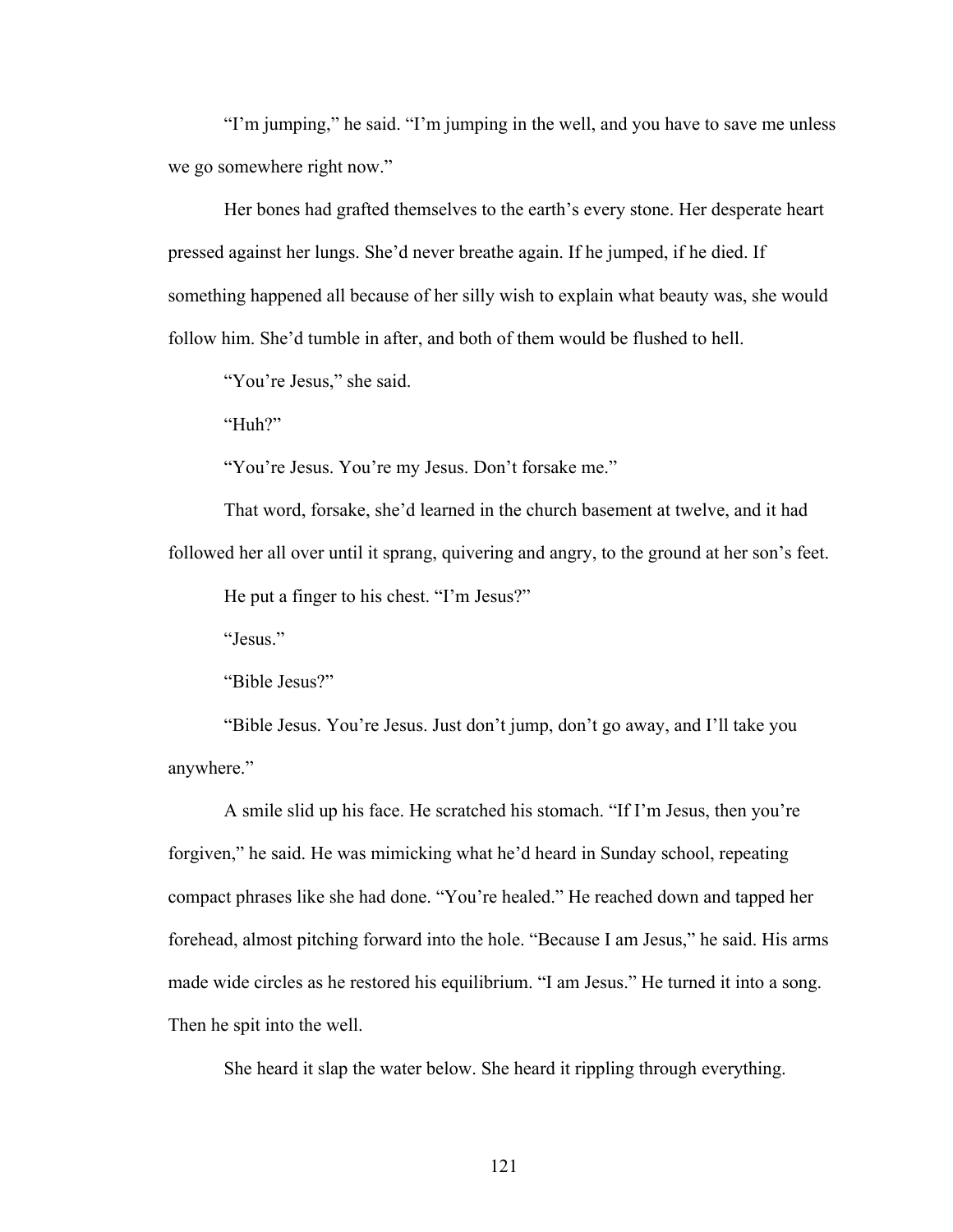And that was all.

Because there is no end. The moment cannot conclude. An echolalia of greater voices recur, second by second, in the blurring wash of time. The sound of the world becomes a child's babble, a repetition of utterances that have made up its earlier days. She thought this on some level, how the ripples had struck a note in her bones that would vibrate for years. How a single day is a lifetime if it's important.

For twenty-four of those years she held that moment by the well fixed in her mind. The future is ever present, she thought. A pun. The words of a wise man or a slackshouldered, stand-up comedian.

She didn't see Patrick but four more times. Deputies had arrived. Dale had appeared. She was taken away and survived. Then Patrick began mailing her birthday cards and Christmas greetings after his first year in college. He'd tried to explain to her in a few scrawled lines about a class he'd taken on comparative religion, about why it was important to be forgiven, but she couldn't discern to which one of them he was referring, himself or her. He never asked to meet, and she did him the courtesy of reciprocating with silence. In the following years his cards became more calculated, the handwriting darker and more confident, the lines growing meticulous, and she imagined him gathering up order to his life like a cloak. He always, from the very beginning, signed the cards, *Love, Jesus*. Their private joke.

A week after her sixtieth birthday, Dale called to tell her Patrick had been in a car wreck, the world had grown dim. He's a father of three, and a hell of a human being, Dale said. Dale cursed the drunk who'd skittered through lonely, Sunday streets, cut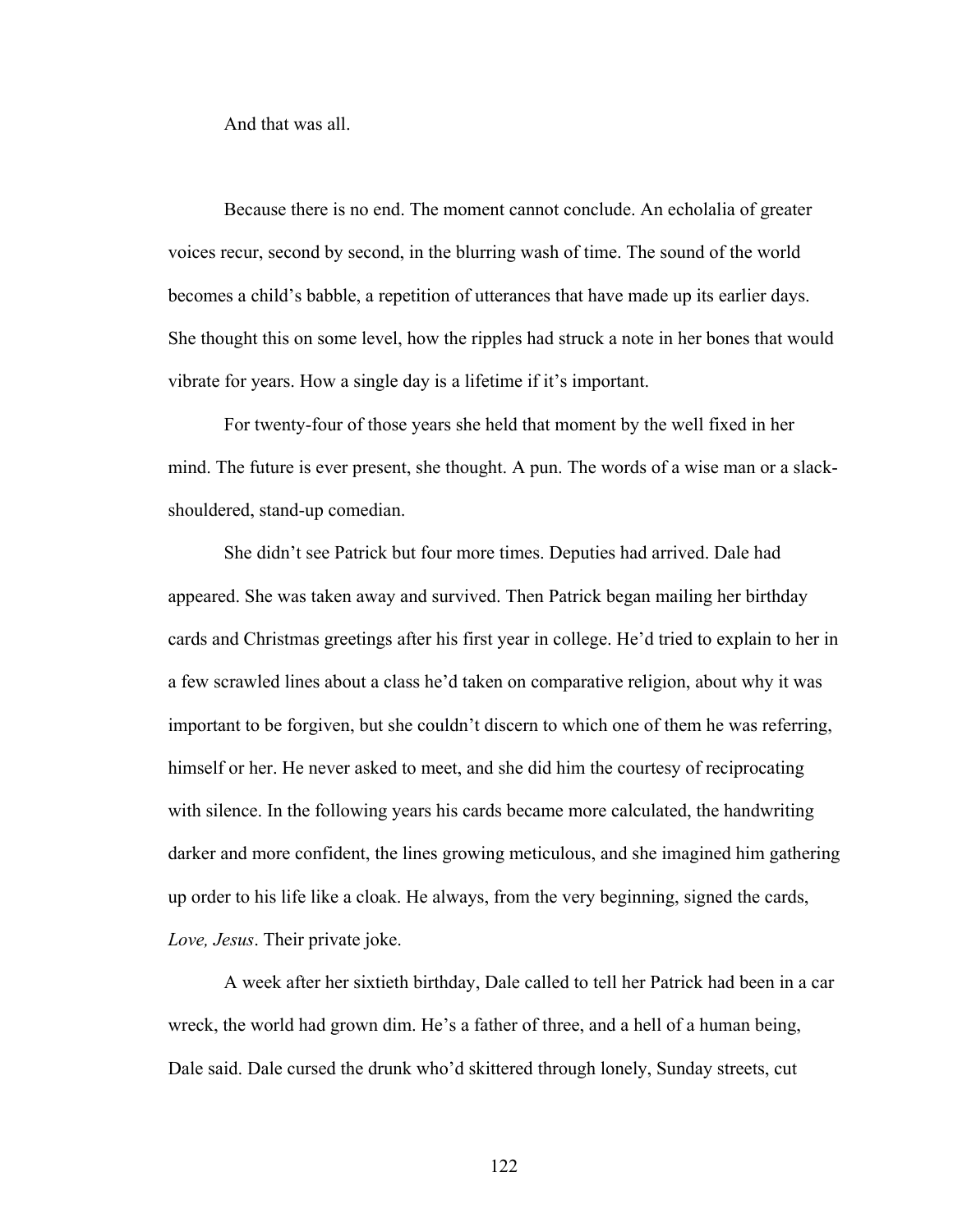across parking lots, shaved paint from parked cars, and found their son in a nameless intersection on an errand for morning coffee. Dale's voice had become civil to her somewhere in the index of years.

"He's in surgery," he said. "It's 'touch and go.' That's what the doctor said. Those are the words he used."

She said okay. Okay. It was all she could think to utter. After she hung up she wished she'd thanked him for calling. He wasn't obligated.

She drove out to the old house, which had bided its time, acquiring a slump from its rotting foundation. The two of them, she and the house, had become gray, succumbing to the disrepairs of age somewhat. A pair, she thought. She had meant to give the land to Patrick, to sell it or do with whatever he pleased. She had hoped if she did this that, as an adult, he would wander the woods and find the crocuses, that he would understand why she had brought him out here as a child. But the truth was she hadn't trusted the message to cross the gap, did not have faith in her own capability to project her meaning over the dividing line of communication. The beauty had remained her secret.

The crocus blooms were out of season, and she entered the hospital without one. He was out of surgery, the wife told her. The wife, who was civil, whose eyes were puffy, and whose children orbited her and bumped against her legs like chicks. They were all still small, still young, younger than Patrick had been on the day they had spent together.

She looked in on her son. She hadn't set eyes on him in years. Not since the last hearing. The left side of his face had developed a purple bloat like a tumorous potato. His hand lay in a cast at his side. Dale rose from a seat near the window and hugged her, and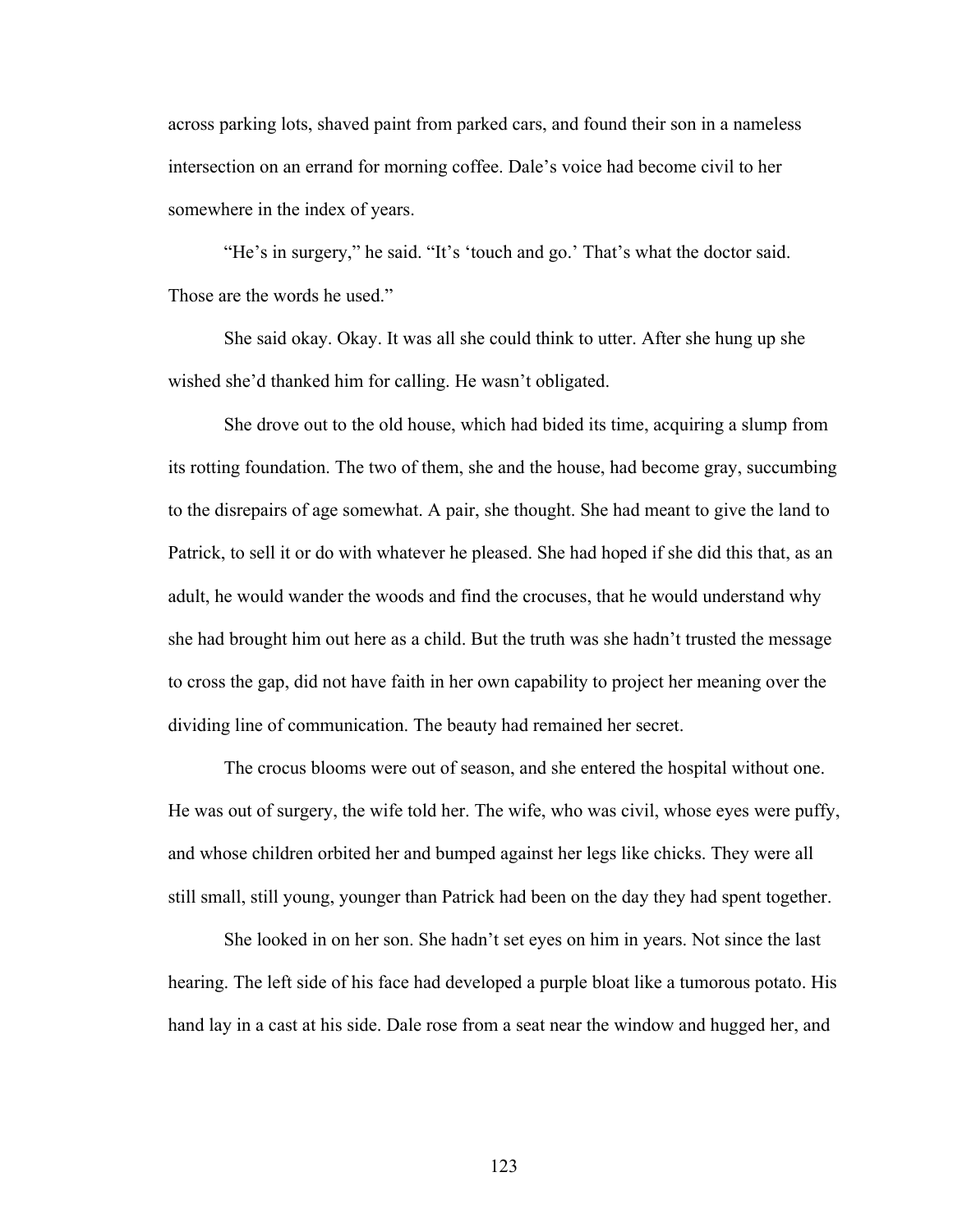Sandy did the same. They sat back down and watched her. She stood at the foot of her son's bed and gently touched his toe.

Here he was again, wholly formed anew. A new pumpkin. A new Jesus, with his new beauty. His new family. Wholly formed, the way all things in life were revealed to her.

They were still small, she thought again. The children. Life was still in its bloom. There was still time.

"Wake up, Jesus," she whispered. "Wake up, and I'll tell you everything."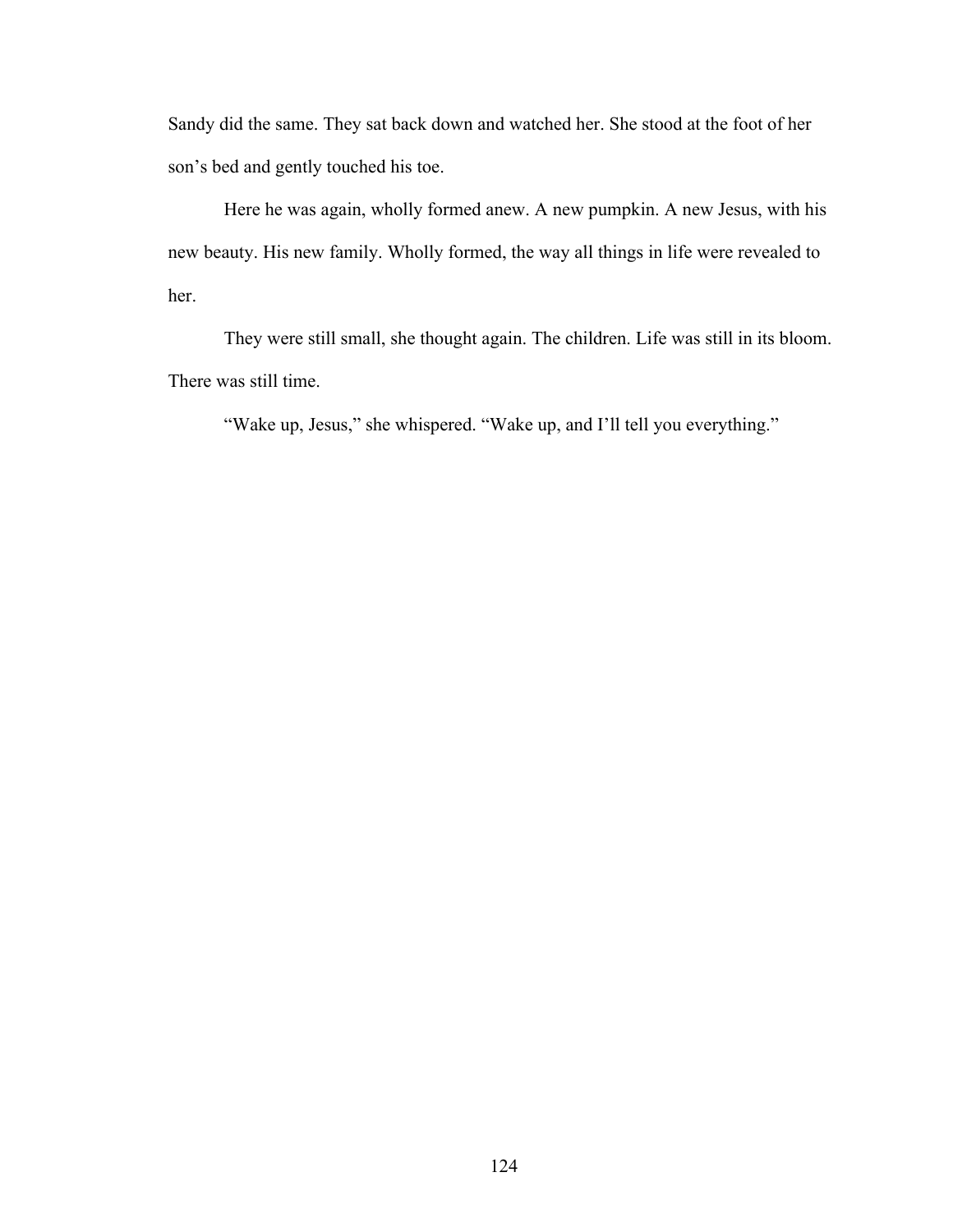## STORY 8

## **BUTTERSCOTCH**

From where he stood in his kitchen, Arthur could see the long line of hostas separating the woods from the close-cropped perennial ryegrass of his back lawn. The hostas had been planted by Alexis at the beginning of spring and interspersed with brilliant yellow tulips, which she had buried in the early winter according to USDA recommendations for climate-hardiness zone six. Alexis was a planner. Arthur liked that about her, and the hostas and tulips attested to the rightness of their lives together. They'd been married only two years. They were what her mother called "career-blind," wed too late, but they were not lacking for money and therefore comfort. They were happy.

The only liability was the question of children. The matter of childbearing, childrearing, had come up lately. The problem had emerged fully formed as an increasingly pressurized point like a swelling bruise. Doubts about whether or not it was too late seemed to flit back and forth between them. One day Arthur would be certain he could hack it. He was only thirty-seven. Fifty-five or -six when the child graduated high school. Alexis would be a breezy fifty-three. But the next day, despite a weeklong diatribe about prenatal health, violin lessons, tuition, and whatever else, Alexis would be the one to turn suddenly upbeat. She'd emote a relaxed and ready demeanor, and on those days, without fail, Arthur would recant his own earlier impetuosity, claiming he preferred the comfortable amenities of the childless, the relaxed retirement years, jetting off, unencumbered by family, to one day wander the Hierapolis ruins—just him and Alexis and walk the windy shoreline of the Aegean.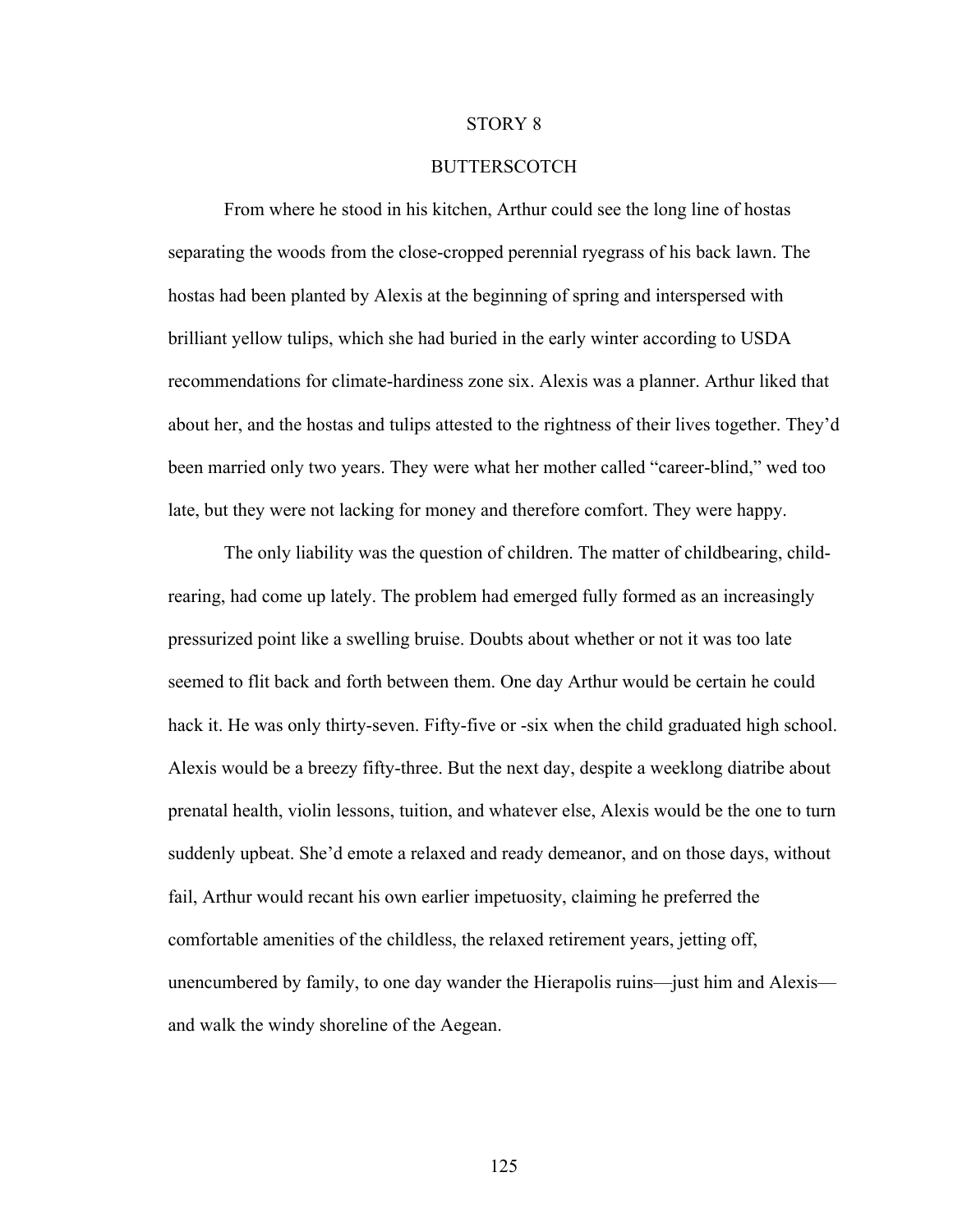Then, only yesterday she'd finished their debate by showing him the pink plus sign on the "pee-stick." She handed it to him across the breakfast table, and all he could think to say was, "Should we be holding that over the bacon?"

They didn't talk much after that, not yesterday, and now, in the early morning of a lazy Saturday, he'd let her sleep in, preferring the time to process alone, to sip coffee and look at the lawn, the hostas, the tulips.

After a short while, the world felt still again. He breathed in, out, in.

And something emerged from the woods.

Zombies or ghosts. These were prevalent theories in the early days. Though they didn't attack, didn't show signs of being angry or malevolent. And they had substance, could be felt and prodded. Which ruled out both explanations. Not zombies. Not ghosts. But something else.

The first sightings occurred in New York, which gave rise to the idea they were victims of 9/11, resurrected. They appeared to be made of the dust from vacuum bags, looked like people for the most part, though their faces were haggard, old without being aged. And their skin was a mottled pigeon color, the unfinished gray of industrial cabinets. Their clothes were rags, versions of what they may have worn in life, though not all such clothing could be attributed to certain time periods, and upon inspection this attire seemed to be a part of their tired flesh.

Someone called them "travelers," and the name stuck. They moved continuously. Walked or shuffled. They ambled like lost souls and left slight traces of ash, the way a burning cigarette dragged along the asphalt might.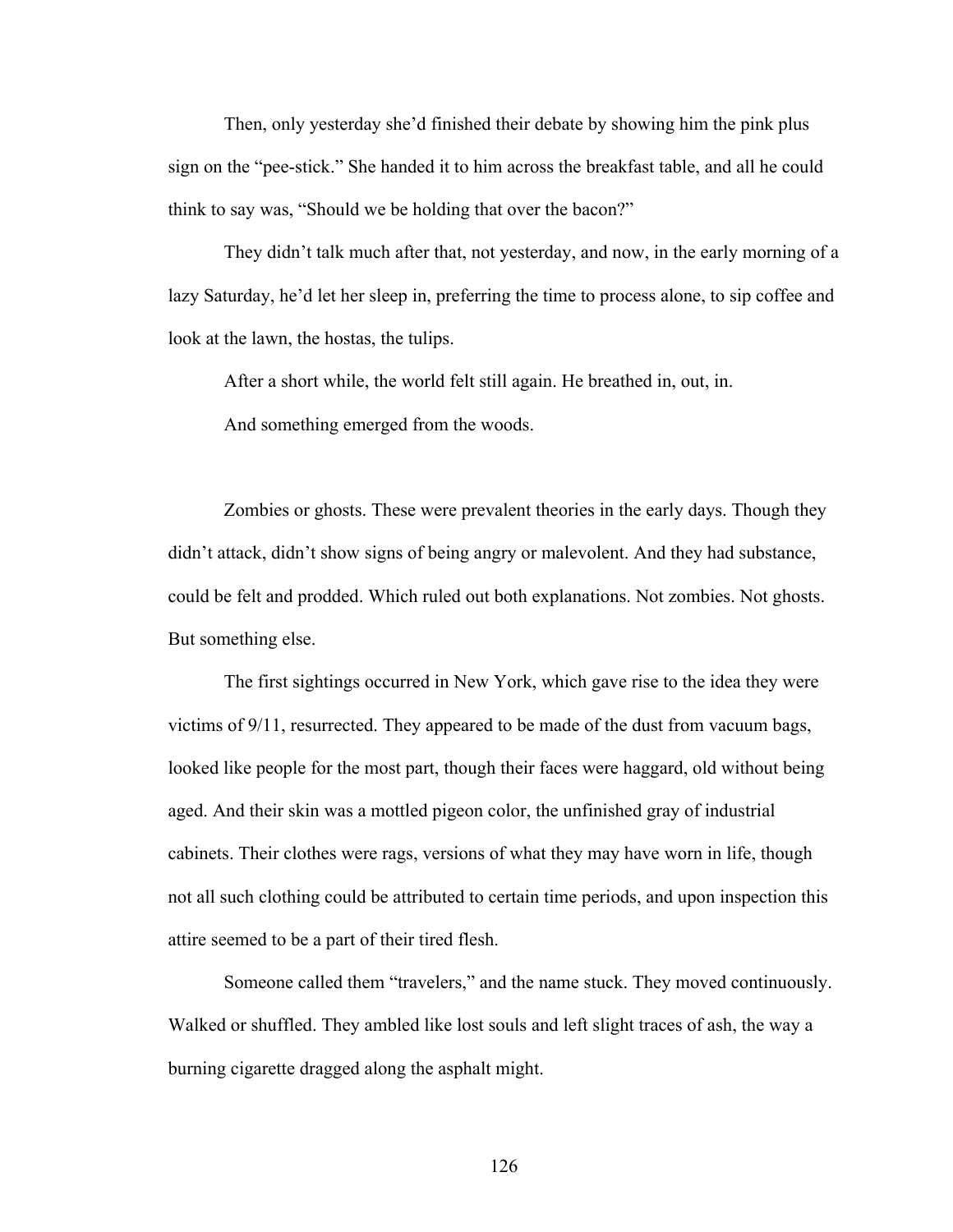Authorities made attempts to capture them. If stopped, the travelers disintegrated into a pile of feathery ash that could not be collected, but instead blew away on the wind. More intricate methods were developed, roving collection containers with treadmill bottoms, which swept the travelers up into what looked like large glass tubes and kept them walking. But within seconds the captured would fall apart and be ground into the rolling belt, then disappear entirely.

Despite this, people had touched them and confirmed their corporeal existence. Churches sprang up along what were dubbed "migration routes," paths known to be heavily traversed by travelers. For weeks, parishioners prayed in newly erected sanctuaries that still smelled of sawdust, rushing out when the bell rang to touch them, to beg them for answers about the afterlife, for news of loved ones.

The travelers never spoke.

Arthur shook Alexis out of her sleep and pulled her into a sitting position. "Artie, stop it," she whined. "I'm not a rag doll."

"It's a traveler," he said, and her eyes cleared. She wobbled to the closet and pulled on a robe and followed him to the kitchen. They stared out the wide bay window at the figure shuffling across their lawn. Its feet made tracks in the dew-heavy blades.

"I've never seen one up close," she said. "Only on the news."

"It's not that uncommon," he said. "Statistics say one in five people have direct contact<sup>"</sup>

They watched the traveler a while. It was male, if these things had genders. That was another debate. He was five-nine or maybe a little more, and thin but with a slight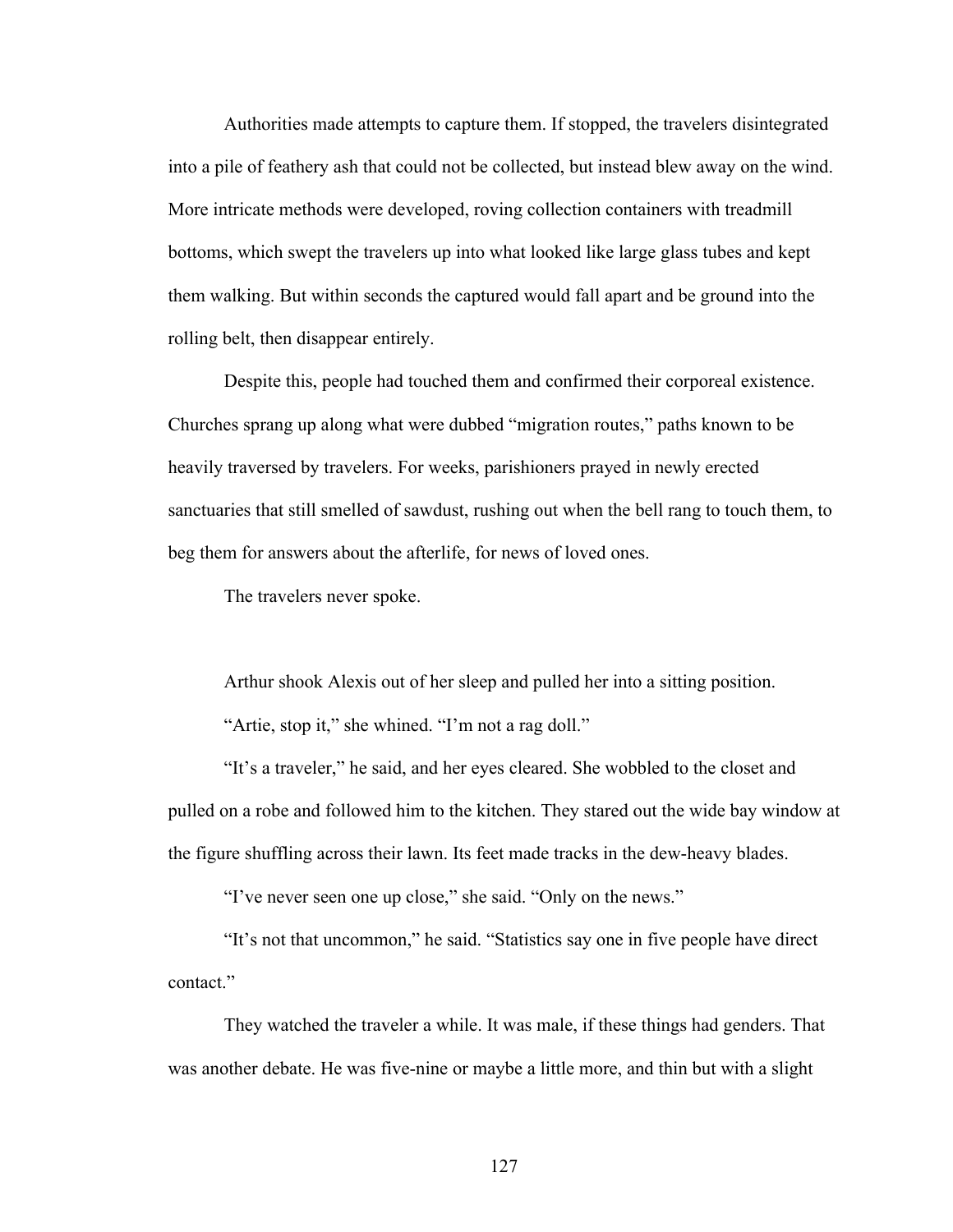paunch. The crinkled stems that formed his legs moved like a marionette's, herky-jerky with a hitch that, only every few seconds, seemed to defy gravity.

Alexis retreated to the counter for a cup of coffee.

"Should you be drinking that?" Arthur said.

"It's fine. I'm allowed a little caffeine." She sipped it slowly.

They watched the traveler for nearly an hour until he finally crossed the grass and disappeared again into the woods on the other side of the lawn.

"Well, that was interesting," she said.

"I still wonder what they are."

"You and just about everybody else on the planet." She set her empty mug in the sink.

The arrival of the traveler, the jolt, the newness of it, had broken their stalemate. When he climbed into the shower with her, she didn't shrug him off. He wrapped his arms around her from behind and felt the very hot water sluicing down her neck and against his chest.

They were together in their decisions after that. They agreed on a stroller and a diaper bag. In anticipation of the baby shower, they registered for necessary items at department stores, and Arthur didn't just acquiesce to her desires. He gave input. He made comments about the color of the walls in the nursery. They laughed in Babies "R" Us at their own ignorance about breast pumps.

A few weeks later, the traveler returned. He crossed their yard once in the morning and going the other way at dusk. Arthur watched him. The next day, too. It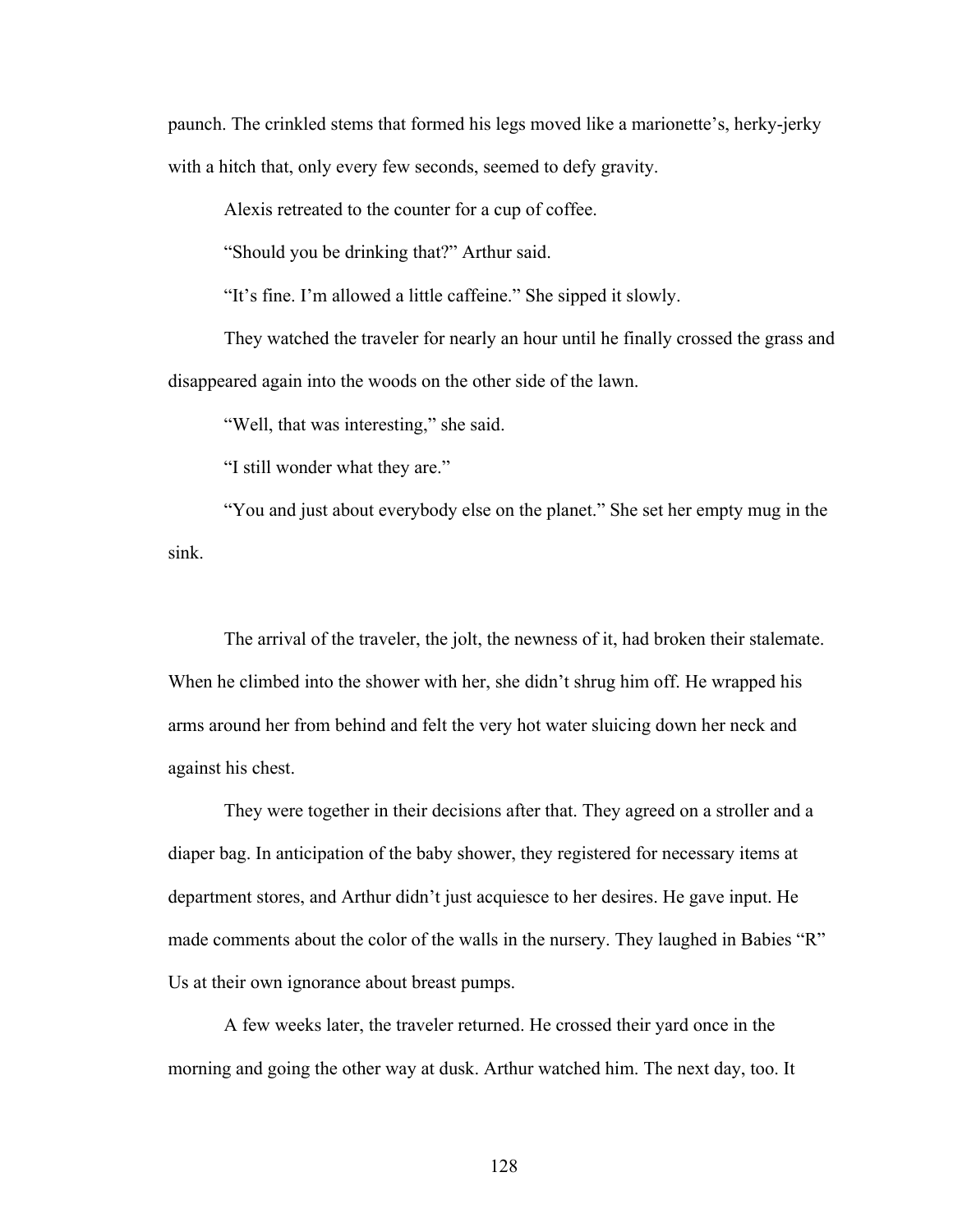became a routine—crossing from right to left (north to south) in the morning, left to right at dusk. Equally routine was Arthur in his kitchen at those hours, staring and speculating.

"Where do you go?" he said aloud, and sometimes, as evening drew heavy over the yard and Alexis napped upstairs, Arthur felt a kinship with this wandering thing, as if the two of them were sharing the silence and the ongoing movement of being.

Toward the end of her first trimester, Alexis grew very ill. Their OB/GYN discussed low progesterone levels.

"Nothing to worry about," she said. "I'll write a prescription for an oral, and I'll check you in a week or so. We'll keep an eye on it."

Alexis smoothed her blue hospital gown. From his hard plastic chair next to the examining table, Arthur raised his hand.

"Yes?"

"Could there be other factors at work?" he said. "Something environmental?" "Do you have something in mind?"

"Travelers," he said, and looked at the floor. "There's been one in our yard. For nearly ten weeks. Since we've known about the pregnancy, actually."

The doctor, who was short and a little chunky, with an out-of-date haircut, who for all these reasons came off as guileless, tapped the examination table with Alexis's file. "We can't know that," she said, then hesitated.

Alexis, swinging her legs nervously, stopped. "Have you heard something?"

"Not per se," the doctor said. "But I can't lie. There seems to be . . . a correlation."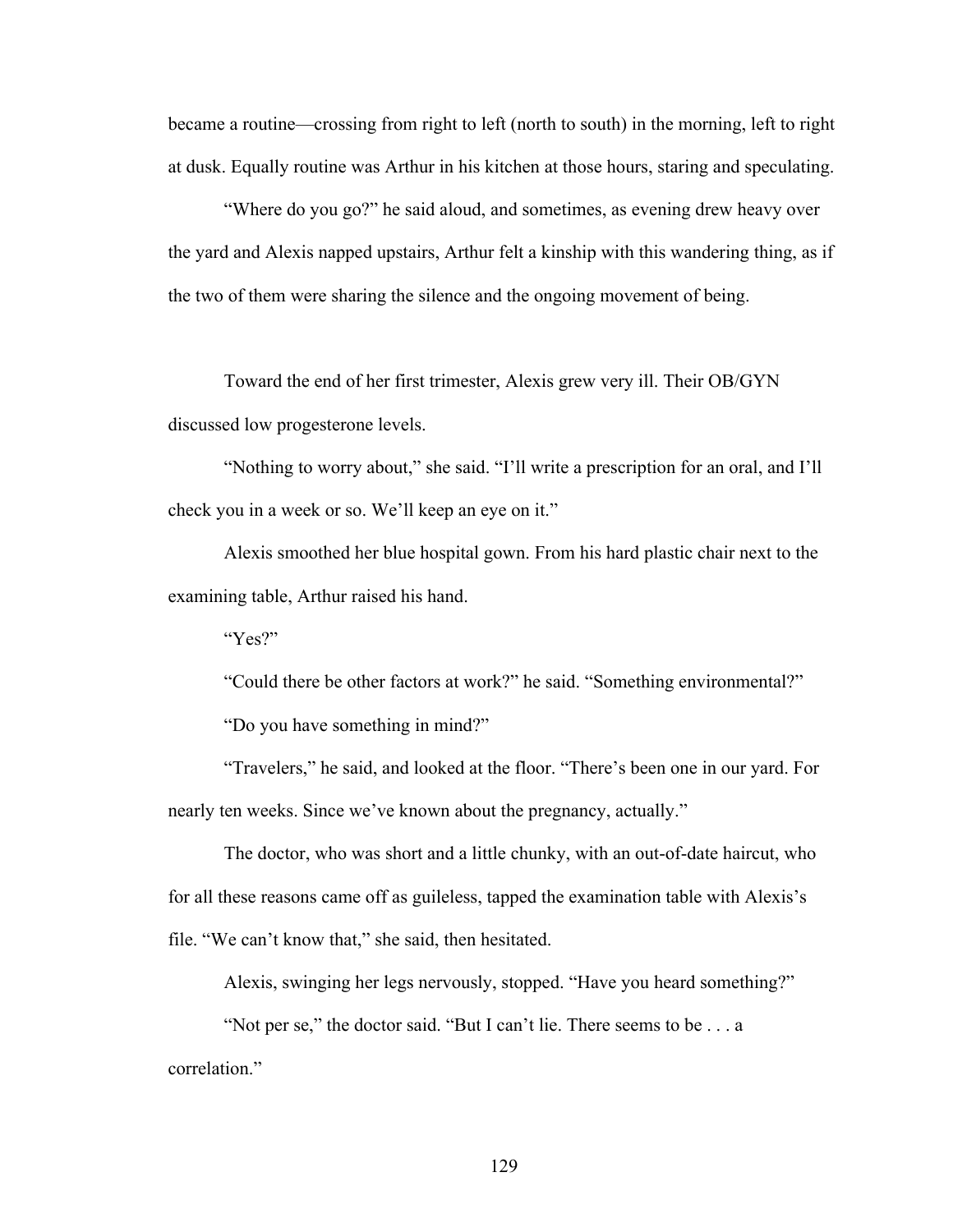"With pregnancies?" Arthur said. "Illness? Miscarriage? What?"

At "miscarriage," Alexis flinched.

"I did not give this to you," the doctor said. She peeled off a sticky-note from a large pad and wrote down the name of a website.

TheTruthAboutTravelers.com said the baby needed love, that a lingering traveler, which it defined as any such entity remaining within a five-mile radius or was seen frequently (within a period of days) re-crossing the same land, was a sign of doubt.

Doubt.

"About the baby?" Arthur said. It was late. He and Alexis were in bed, and Alexis had her computer open on her lap.

"Why?" she said. "Do you have doubts about the baby?"

The morning she had told him she was pregnant, he'd hinted to her that he might be fine with an abortion. He hadn't said this in so many words, but knew they were both in agreement—it *was* an option. She had shut down the discussion. No. She did not have doubts. "You'd better get on board with this," she'd said.

Now, in bed, staring at the website, he said, "I don't have doubts. None. It can't be that."

He lifted her hand off the keyboard and squeezed it lightly.

Alexis's mother arrived on Tuesday with two hard purple suitcases. She smelled like a mixture of stew and lingering aerosols. Built like a toy train, squat and bulky,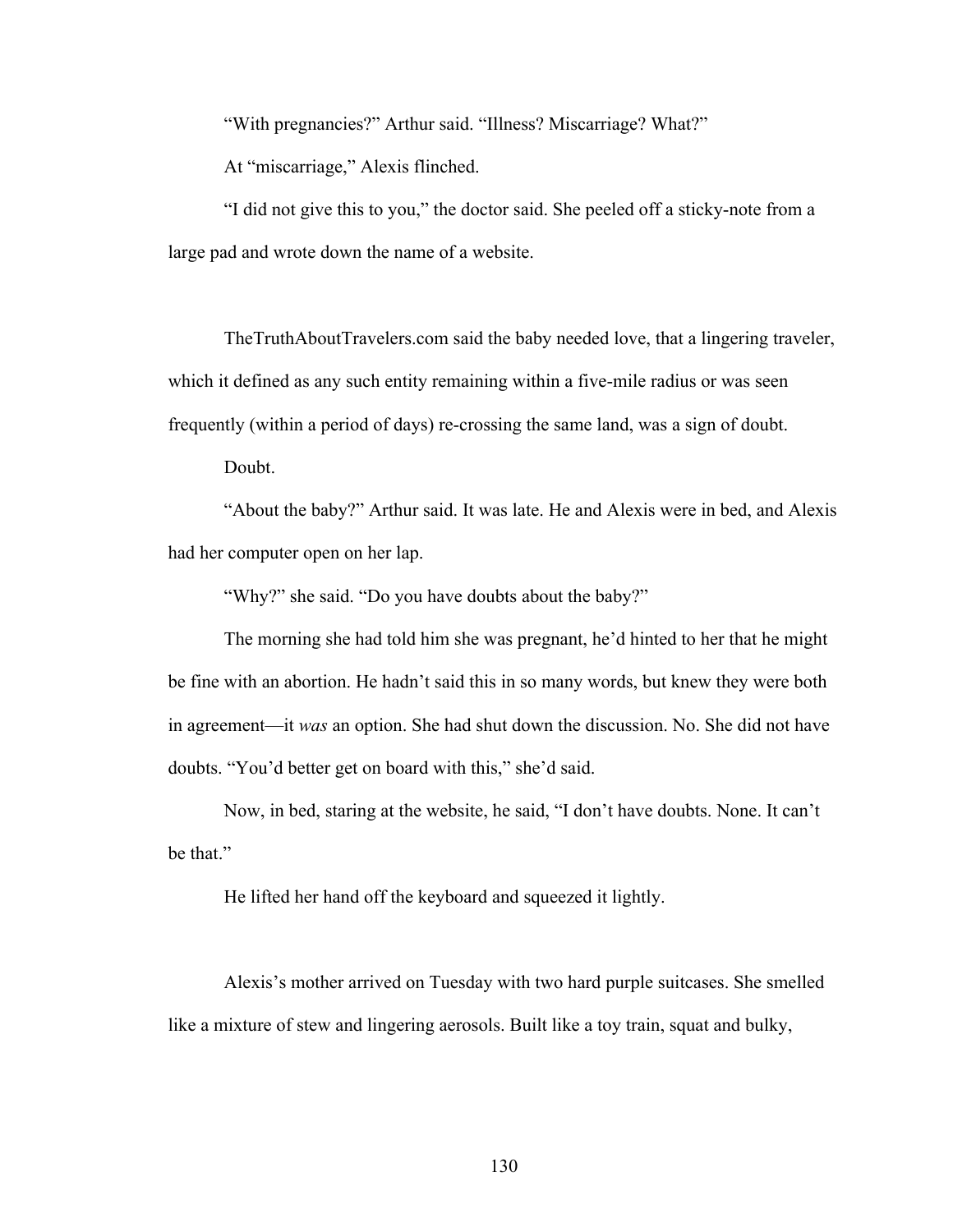Mama Junie drew Alexis in with one arm and hooked Arthur around the waist with the other.

"How's my grandbaby?" she said.

She looked down at Alexis's stomach, still flat, obscured beneath a loose plaid shirt.

"It's a boy," she said. "I can tell by the way you're carrying it."

That night Arthur experienced the momentary solace of sharing his worry for Alexis. Together he and Mama Junie doted, they rested hands on Alexis's shoulders, they prepared desserts, they did dishes, discussed hospital routes and mobiles. In the sudden release, Arthur imbibed of three after-dinner brandies and brought up the topic himself of Mama Junie staying on for the long haul.

So it was very much his own mistake. He would think this later. Very much.

She remade the house in her own image. Days when Alexis and Arthur were away at work, which was most of them, Mama mounted a comprehensive assault on the interior that would have impressed the most strategically minded generals of history. The appearance of sickly-sweet butterscotch-scented candles began with an innocent votivesized one on the sideboard in the hallway. When Arthur first expressed his distaste for the scent, Alexis chided him: "It's one candle. It's nothing. Besides, I kind of like it. It's like candy. It fits."

"What fits?" he'd said.

"I don't know. For the baby. Butterscotch is sweet. So is our little boy." "So you think it's a boy now?"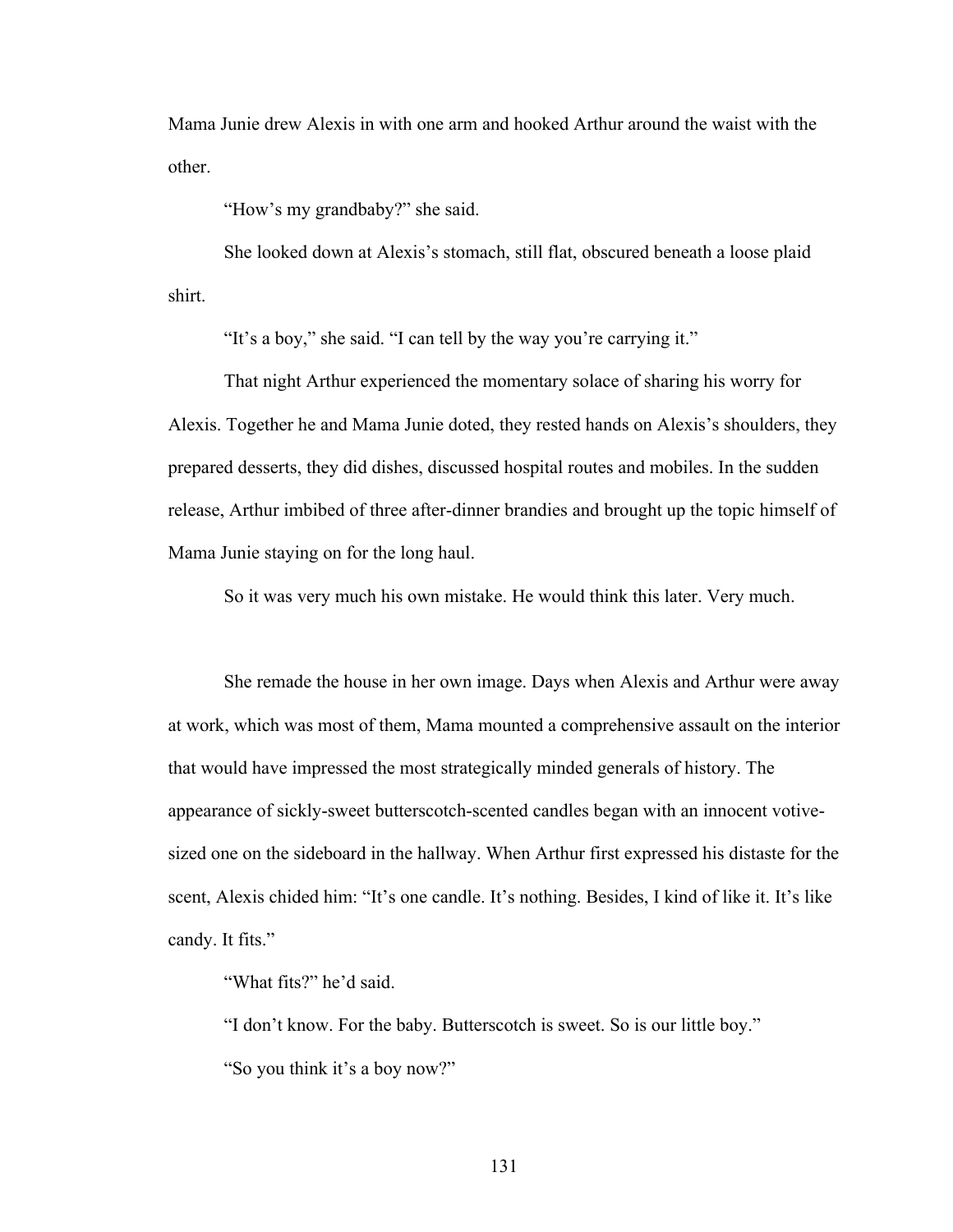Within a week, the candles were everywhere, big fat ones on the kitchen countertop, medium-sized ones on the backs of all the toilets, even in the master bathroom, so the whole house smelled like a confectioner's, a scent that blasted Arthur in the face when he arrived home.

There were also new throw pillows and strangely shaped wooden utensils in an alien crock near the sink, not to mention the parade of drugstore accoutrements for Alexis's aches, for her sudden and unaccustomed lethargy—the footbaths, humidifiers, warming gels, cooling gels, homeopathic teas, and a whole new set of towels and washcloths for upstairs and down, all, of course, the color of butterscotch.

Mama Junie didn't stop there. She began an equally well-orchestrated propaganda campaign. Every time Alexis groaned, at every sibilant intake of breath, Mama Junie shot an obvious glance of reproof Arthur's way. She dropped hints about his shirked duties, his questionable competence in a crisis.

"Remember," she said, "at the reunion—that poor child on the slide?"

"It was minor," Alexis said. They were eating lo mein Arthur had picked up on the way home. He'd promised to cook, then worked late, and resorted to takeout. It had sent Mama Junie on a tirade about MSG and unborn babies that lasted so long he was almost glad she'd moved on to the reunion story, which was one of her favorites in the rotation.

"The child," she said, "got halfway down the slide and decided to jump off."

"We know what happened, Mama," Alexis said. She was a peacemaker, Alexis.

But Junie went on: "Hurts his poor little ankle, and what does Arthur do? Just stands there, staring."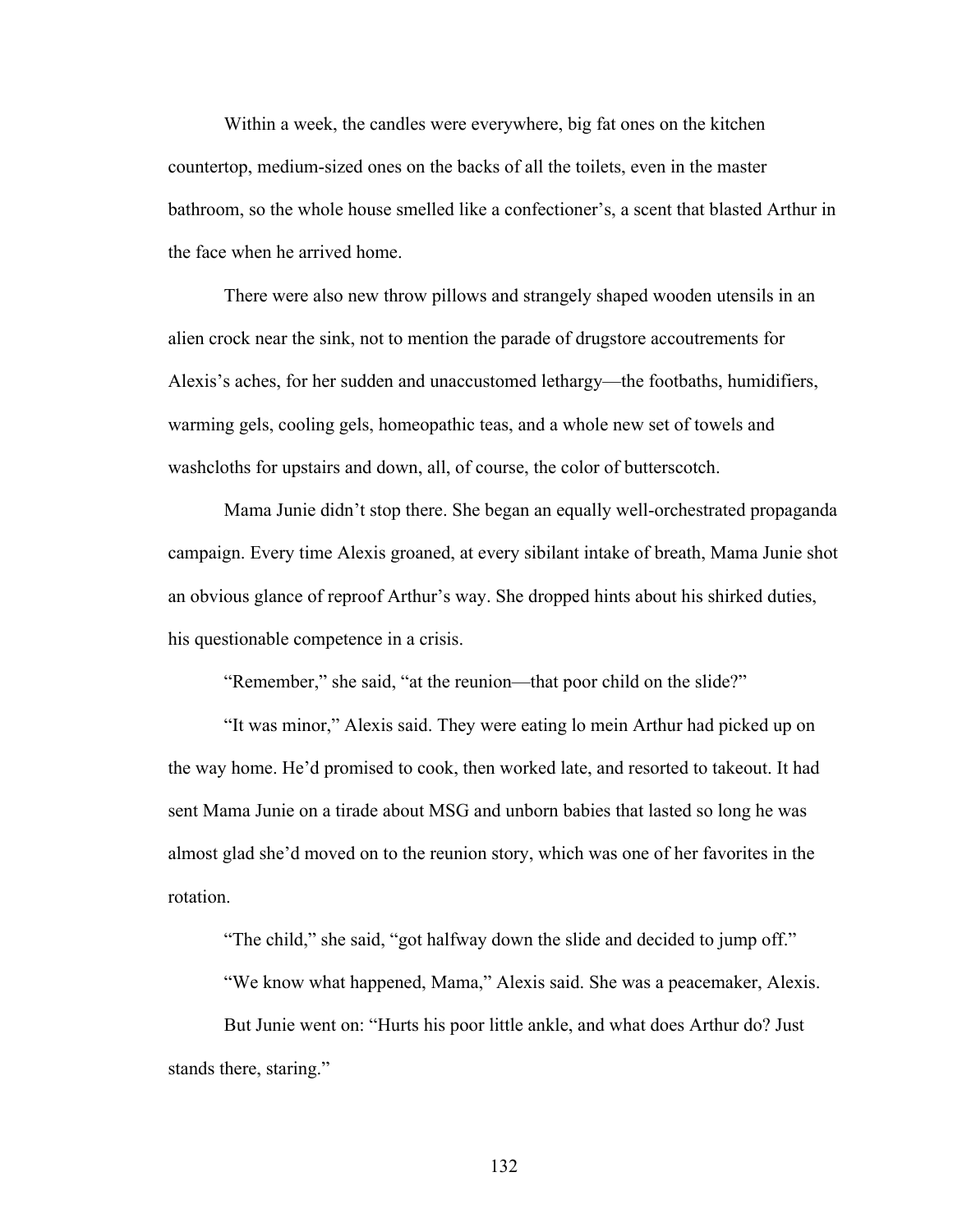"I was asking him where it hurt," Arthur said limply.

"Troy came to the rescue, thank God. Otherwise that poor soul would probably still be on the ground crying."

"It was a year ago," Arthur said, "and Troy pulled off the kid's shoe and sock before the kid could tell him it was the wrong foot."

"I'm just saying. You have children, you have crises. It's two-plus-two-is-four. And I have to wonder, I just have to—you can't stand over a baby and ask it why it's bawling."

In bed that night, Alexis rolled toward him and said, "You sure you're ready?" He pretended to be sleeping.

Another two months went by, and Alexis felt worse still. Through a combination of amassed sick leave and tasks that could be done remotely, this once unstoppable, unflappable, incomparable, pre-dawn-runner, queen-of-the-thirteen-hour-workday started doing business from home all but one day a week. Most of her afternoons were now spent on the couch, laptop plopped on a pillow, her face gaunt as a corpse's, while her mother bustled from room to room. Practically the only time they left the house was when Mama Junie sporadically whisked Alexis and "Joshua" off to a new doctor's appointment, a new round of blood tests.

Arthur asked Alexis why her mother had suddenly named the child. "We still don't know the sex," he said.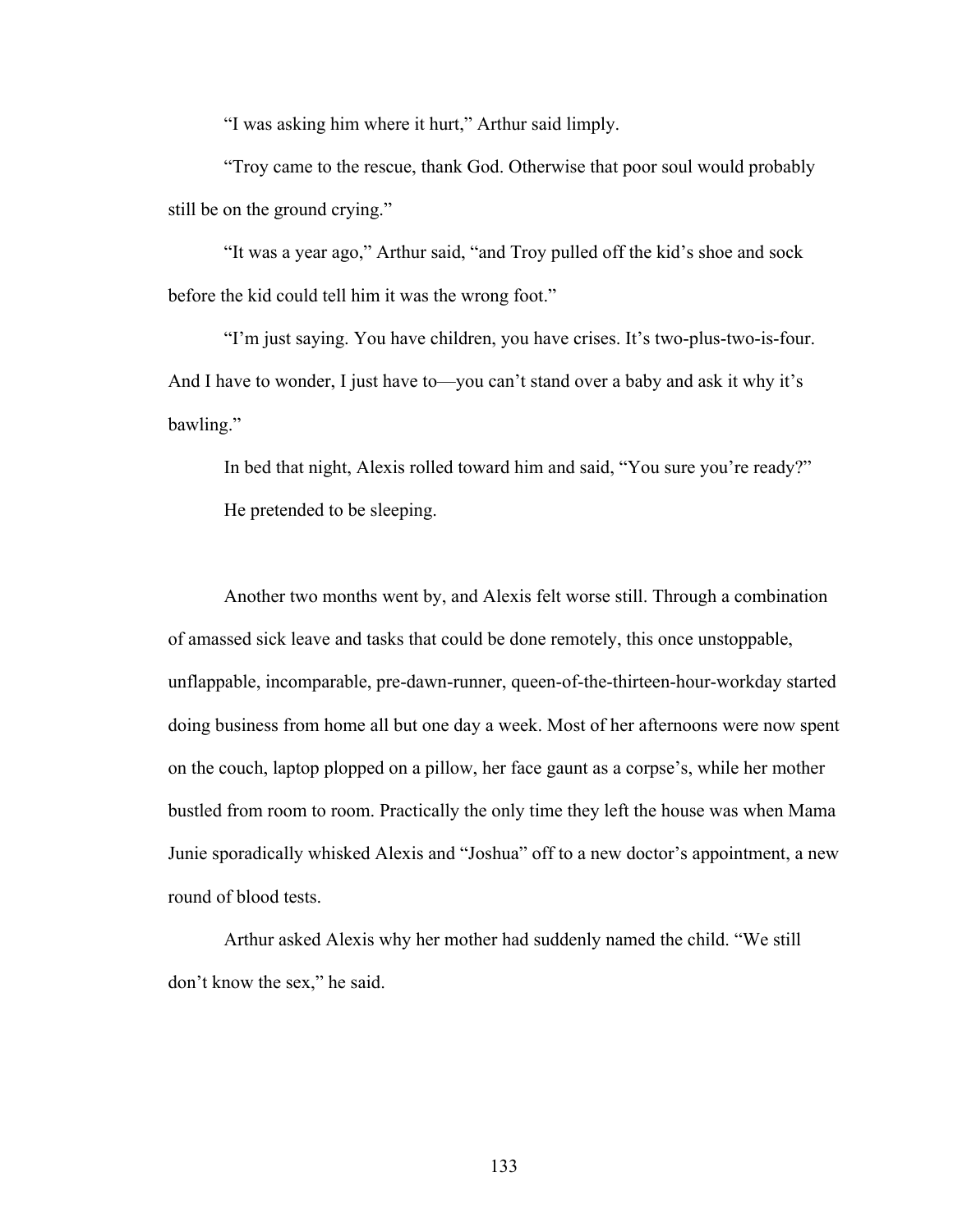Looking drained and defeated, Alexis stared up at him. "I don't know. I guess it's okay. I kind of like it." She picked at the quilt on her lap, and he didn't have the heart to take it further

Arthur began spending his evenings on the patio. The interior smells, the sudden nest-like quality of his overly warm home, the drawn look of his wife, her skin ashen, her silence, was all too much after a full day. It was late summer, and he added a second iced whiskey to what had once been a strictly one-drink, three-nights-per-week ritual. These evenings, as Mama Junie puttered about the house, cooking, crocheting, the television playing *Jeopardy*, *Wheel of Fortune*, crime show after overly gory crime show, irate talking heads, and endless sitcoms, Arthur shut the thick glass door behind him, took a seat, and watched the blurring red sun backdrop the trees. The grass each night would turn blue and lose color as twilight set in.

Then, inevitably, around the bottom of the first glass, would come the traveler. Arthur watched him, sometimes toasted him silently, sometimes simply let him go. Other times his stomach knotted, and he would swear the thing had looked his way.

One evening the traveler was late. Mama Junie had dragged Alexis off to the drugstore for a long list of vitamins and supplements to which she'd been adding for the past week, items like fish oil, biotin, and whatever else she wrote on a newly implemented magnetic board on the refrigerator.

The house was especially dark and quiet behind Arthur now. He listened. Shadows had begun to fill all the open spaces, and he could barely make out the tree line when the traveler finally stepped onto the lawn.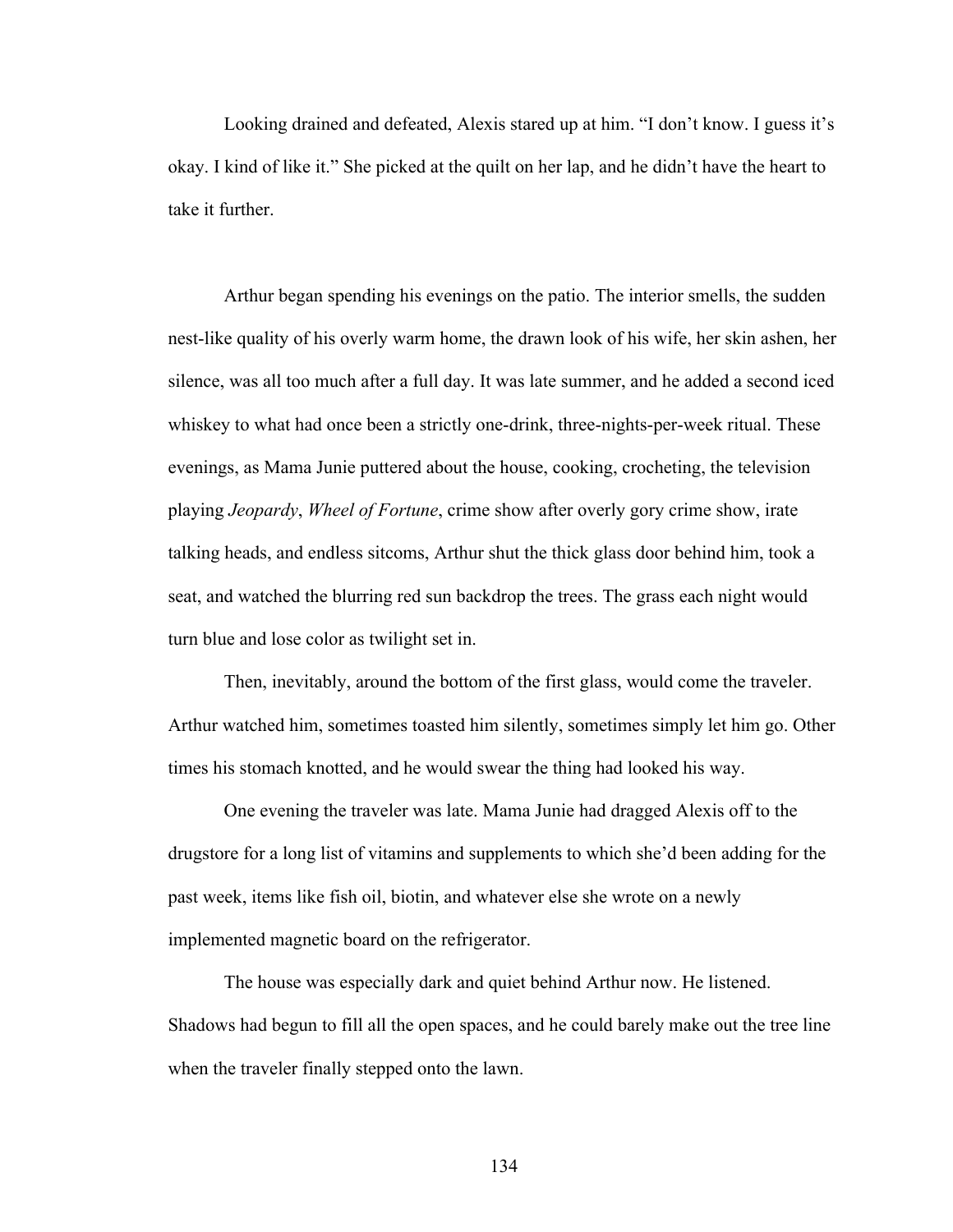Something about tonight, about this time—maybe the third whiskey on which he'd just begun—made Arthur rise when he saw it. Stepping from the porch, he kicked off his shoes and felt the grass lacing up through his toes. He walked to the traveler's side and stared. In the dark its features looked more human. Put anything in the right light, Arthur thought, and your brain tries to make sense of it. The strange skin, the odd way its body fit together—these details, when dipped in the late-night gloom, became the edge of a lapel, perhaps, the crease of a pants leg, a collar, a watch.

Standing near it, as close as he would to another man at a garden party, Arthur took a drink and spoke. "What are you doing here, bub?"

No response.

He listened to the tired sloughing of its feet through the grass.

"If this is about us, about the baby, you're barking up the wrong tree. I've got no doubts."

Still no reply.

He suddenly hated this figure dragging ass across his lawn. The problem was this: in denying his doubt, Arthur had admitted it. The traveler reminded him of this fact.

That wasn't it, though, not entirely, not unequivocally. The problem was how to express that fine dust of inexpression, the lingering worry that, should he confess to it, would incriminate him. His doubts were half-formed inklings only, a fog of foreboding formed by a million particulates of indecision, vacillation, anxiety. How to communicate to his son what it meant to be a good man? How to express that boundless joy he'd feel when he was in love? How to console a child so mucked and deep into pubescent angst that suicide becomes a hot-glowing option as reasonable as fixing a tuna sandwich or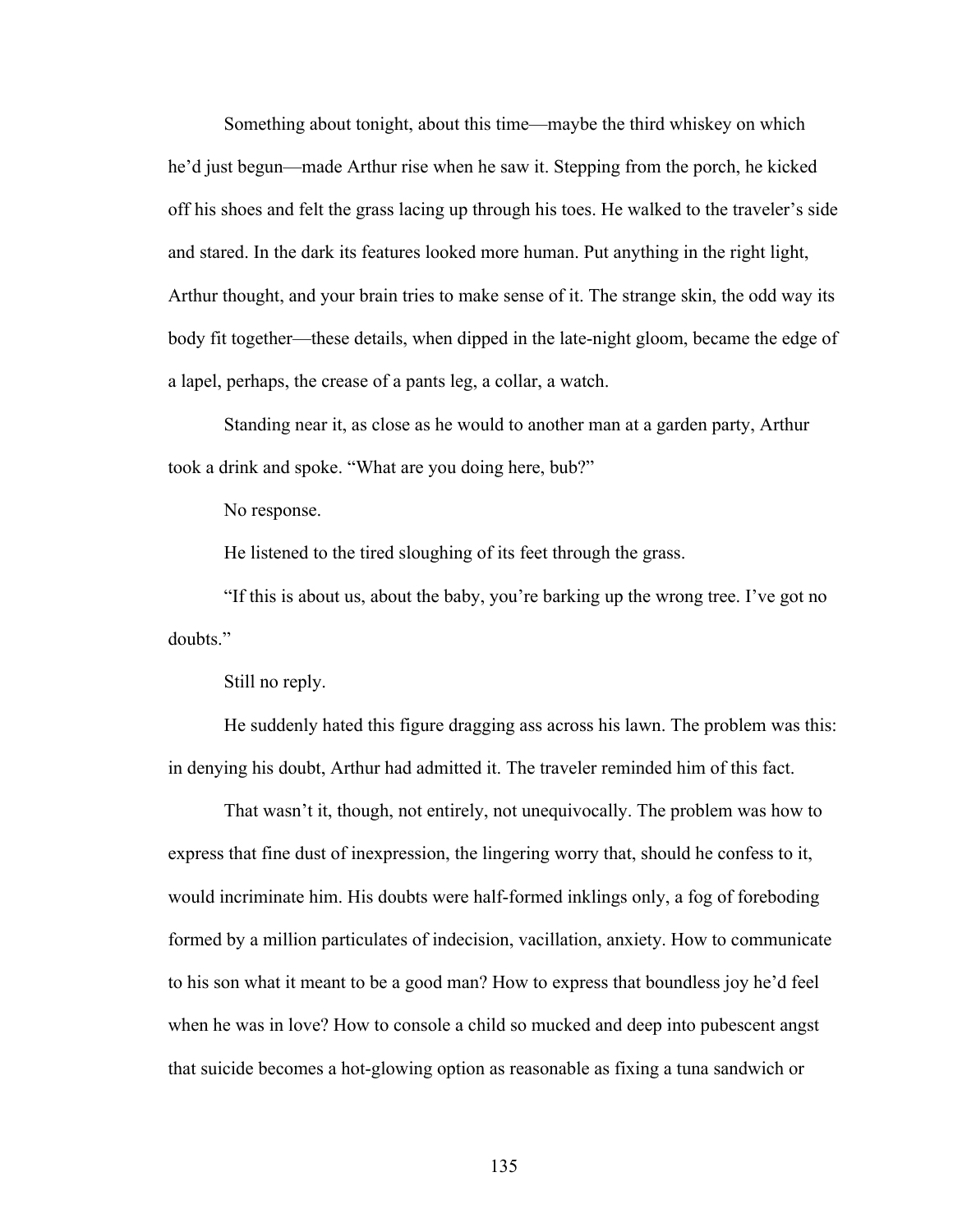choosing a television channel? How how how? How to express to Alexis that it was not doubt about having a child, but about everything else, about cracking open some new world and just walking around in there, all the while pretending to be the tour guide in a jungle about which you didn't have the slightest knowledge, not about the flora or fauna or the pitfalls?

And wasn't that it? Because if we'd mastered all this talk, all this passing-on from one generation to the next, why weren't we the more stable for it? No, Arthur's fear was not about raising a child, it was about whether or not you could ever communicate anything to anyone, especially the person who needed it most. His inability to convey this to Alexis only solidified the fact that real contact might very well be impossible.

"What's your name?" he said.

Again no answer from the traveler.

Arthur reached out. He felt suddenly angry. He wanted to give the thing a shove, give it a hard poke in the shoulder the way people did if they wanted to start a fight. At the last second he held back. For all the reasons a traveler could not be caught, this one felt precious. Arthur didn't want to see it go. He'd become accustomed to its company.

"Fine. I'll give you a name. How about Joshua? How's that?"

In his slightly befogged mind, the name didn't register until a second after it crossed his lips. He'd said the first name that came to him, the first one at hand, the one he heard a hundred times a day from Mama Junie—Joshua this and Joshua that.

But once it was out, he couldn't change it. It was as if the traveler suddenly had an identity, irrevocable: Joshua, same as a tree was a tree, a rock a rock, a cloud a mutable wisp of white nothing.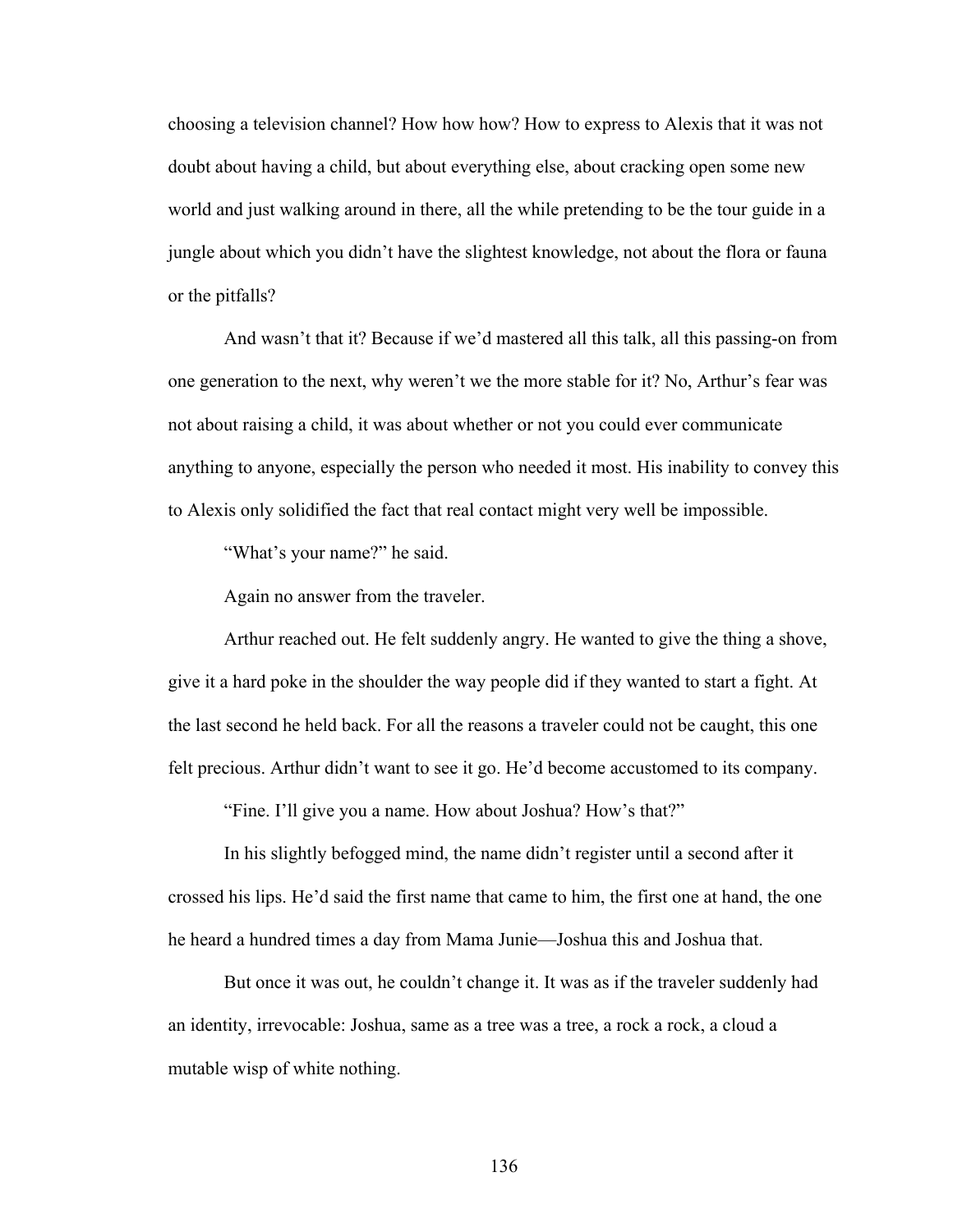Arthur turned away and headed back toward the house. "Good night, Joshua. If you decide to speak, you know where to find me."

The next month Alexis took a turn. She vomited most of the night and found spotting in the morning. The three of them raced to the hospital on still-deserted dawn roads. Mama Junie muttered prayers in the backseat with Alexis; Arthur came to rolling stops at all the intersections.

A technician performed the ultrasound, and the spotting was written off as minor, related perhaps to Alexis's illness, which was credited to bad tandoori chicken. Mama Junie took it as another opportunity to rail against MSG.

Despite reassurances, Alexis was held for a few hours of observation. While she rested, Arthur walked out to the parking lot and made a phone call to the people at TruthAboutTravelers on their 800 line. Further mysteries could be revealed for a price. He had to pony up for the prime info. There were what the woman called "distribution centers" in nearly every city where the "literature" could be obtained. She gave him the address nearest him and wished him a "blessed night."

He hung up and looked out across the highway running past the hospital. From a scrubby tract of land where a house had been torn down a traveler was approaching the road. This one looked female. She swung her arms in slow, long parabolas, giving her an apish quality. She reached the berm and took one step out into the oncoming lane. A car swerved and managed to miss her by a hairsbreadth, but a pickup close behind sideswiped her and spun her around. As she fell away toward the ditch, she came apart.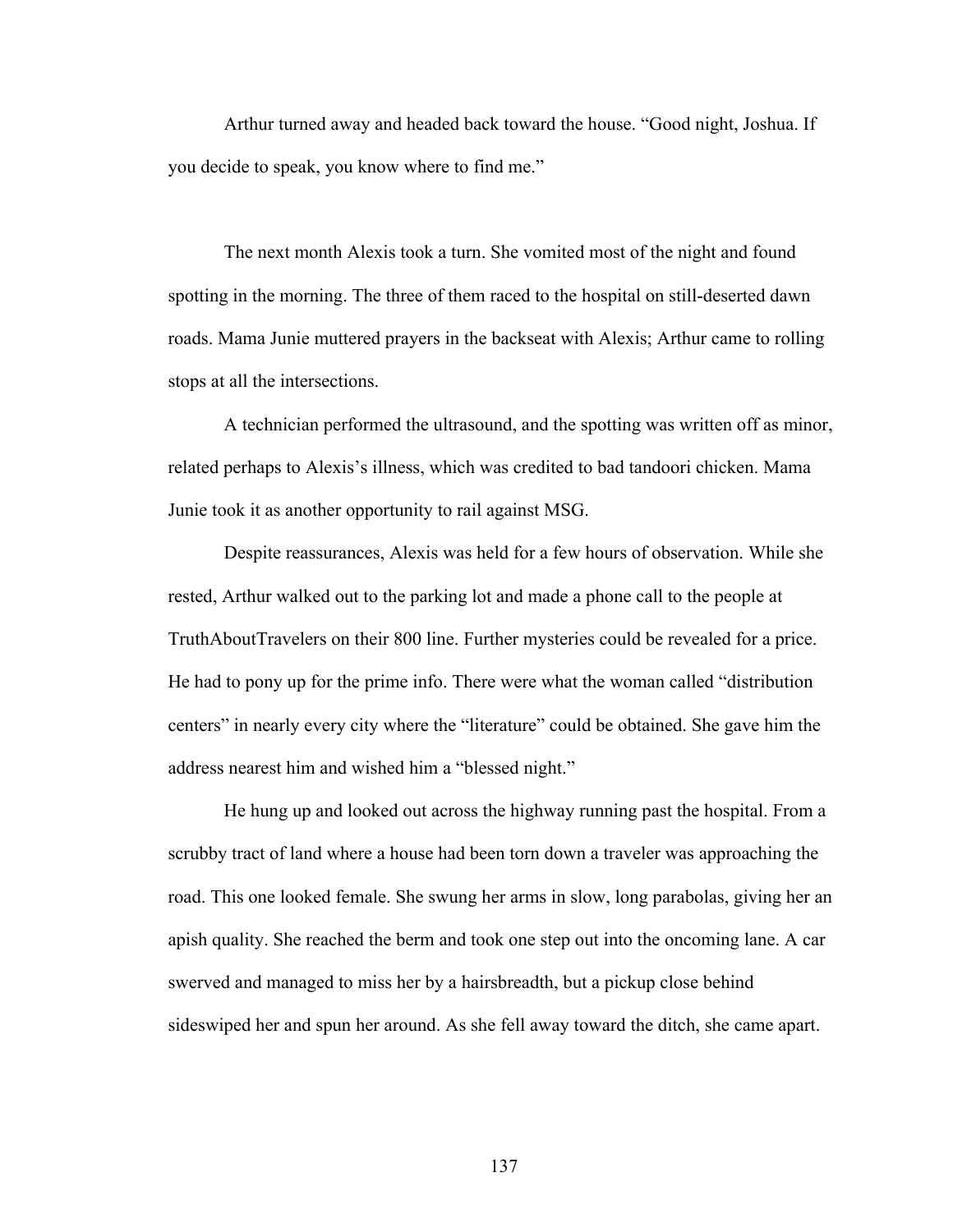Her limbs cracked and bits of her fluttered up like a million gray butterflies. Then the rest of her was gone, slumped into a pile and blown away.

The truck never stopped.

In a strip mall off 270 was a small shop with an orange sign that read *Water Beds and Other Fine Furnishings*. Stepping inside was like returning to the scene of a fashion crime. Blisteringly bright magenta sheets adorned a row of beds with cheap headboards. A hodgepodge of velveteen recliners, particle-board endtables, and lava lamps were arranged on display in what looked like an approximation of a stoner's living room. In the back was a glass counter with a cash register, and behind it were rows of samurai swords in all colors.

Arthur approached the bleach-blonde man sitting there on a stool.

In the display case between them were knives with no conceivable function blades with brass knuckles built into the handle, points that turned back in a sudden S shape. Others were adorned with so many pewter dragons they looked impossible to hold.

The clerk, middle-aged, was the unhealthy color of a man who's been drinking too long in Key West.

"I'm here about the truth," Arthur said.

"The truth?"

Arthur lowered his voice. The possibility he was falling prey to a scam had left him reticent and ashamed. "The truth. About travelers."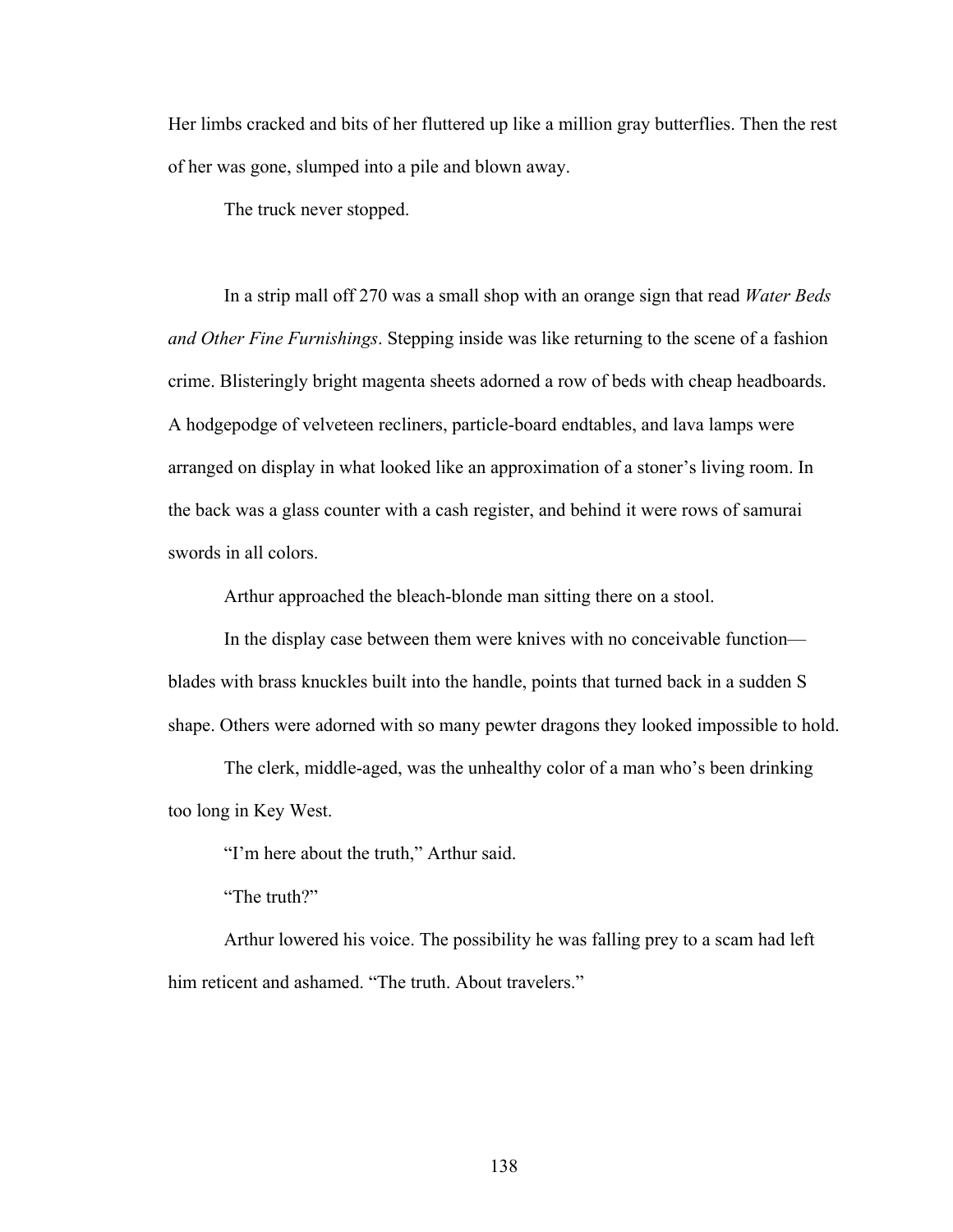"Oh, that," the man said. He pulled a booklet from a cardboard box on the floor. The "literature" was thin, not more than twenty-five sheets of copy paper stapled in the center and folded over with a stiff paper cover.

"Fifty-nine dollars," the man said.

Arthur gave him sixty in cash and left without change.

He arrived home to hear Alexis weeping upstairs. Mama Junie met him at the door.

"What's wrong?" he said.

"She's convinced she's never getting better. She can't keep any food down. I called the doctor, and he said if we bring her in, they're probably going to put her on an IV. She absolutely refuses."

He pushed past her and found Alexis in bed, turned away from him.

"Hey," he said. "Is there anything I can do?"

"We ruined everything," she said. "We brought that thing into our lives, and now our baby is going to die."

"The traveler? Is that what you mean?"

"Of course that's what I mean. Lauren Kutner said when they were thinking about having a baby, they'd been arguing a whole lot over it. They didn't know if they even wanted kids, and then that thing showed up. They kept seeing it near the cul-de-sac, and her husband—remember Mike?—he hit the traveler with a crowbar. And the next day when she went to the doctor she found out she couldn't have kids." The crying overtook her.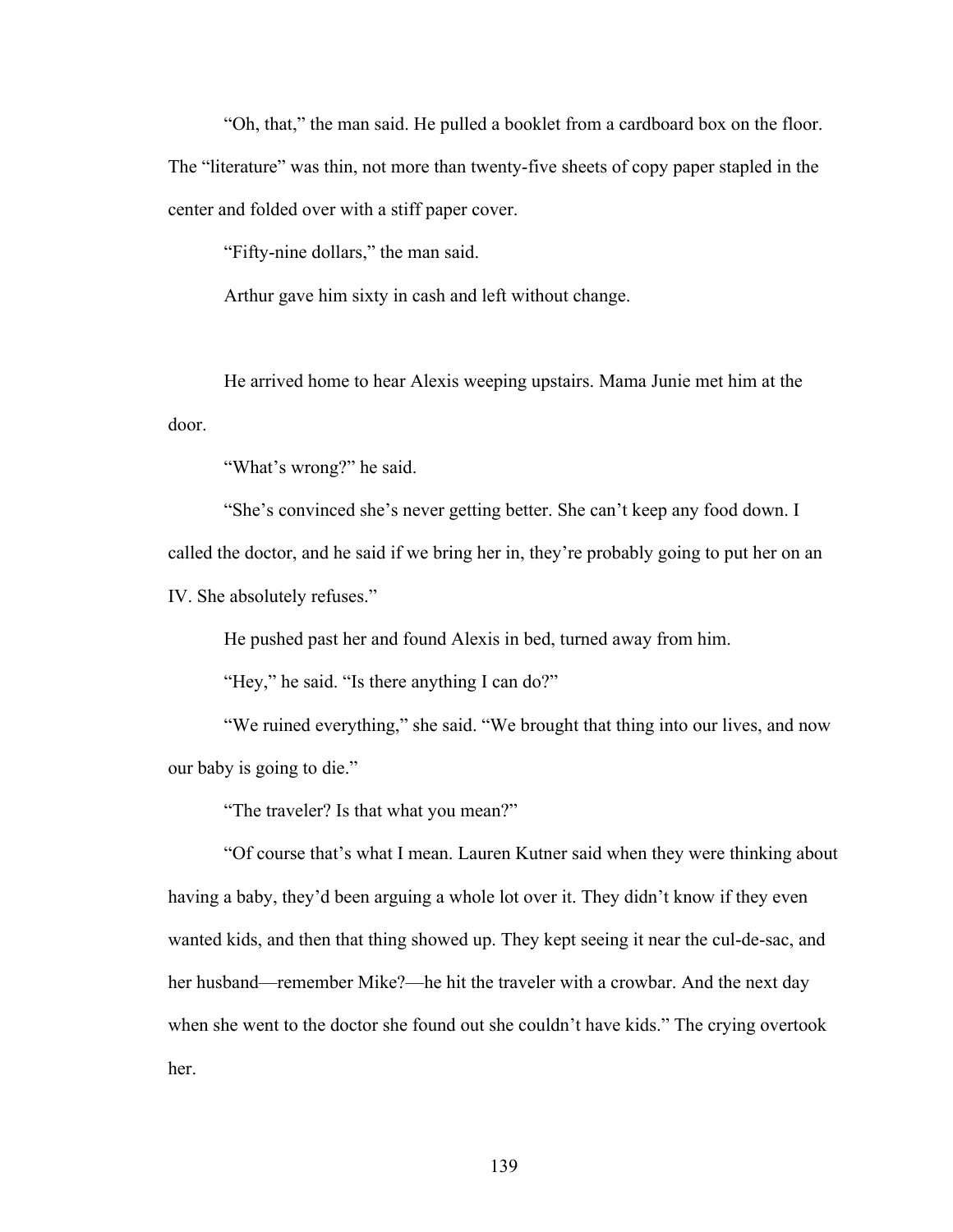"I'm not following this logic," he said. "Do you want me to get rid of it?"

"Weren't you listening? You can't. Don't you touch it."

"Ally, this is a medical thing. We have to sort it out. We'll take you to the hospital. They'll help."

She sat up and turned on him. Her face was a deep red. "Don't you get it, Artie? It's us. It's not medical. There's all this junk in the world, all this psychic junk, and it's finally caught up with us."

"I don't see how we fit into this. Is this more Lauren Kutner stuff?"

"It's not anybody's stuff. It's true," she said. "Artie, I don't want to go to the

hospital because the longer we waste time, the longer we're in danger. Me and Joshua."

"So what are you saying we should do?"

"It's you, Artie," she said. "You're the one."

"The one what?"

"I don't have doubts," she said. "Mama doesn't have doubts. Not about Joshua."

Arthur developed a cold feeling in his stomach.

"Say it, Alexis. Say whatever you're saying."

"Artie, I love you, but—"

"But what?"

"You need to move out, Artie. You're no good for the baby."

There it was, his tongue frozen, his heart filling his chest so it squeezed his lungs into airless organs incapable of powering speech. He wanted to tell her everything, to make her understand the enormity and consequence of an entire life, his son's life, rolling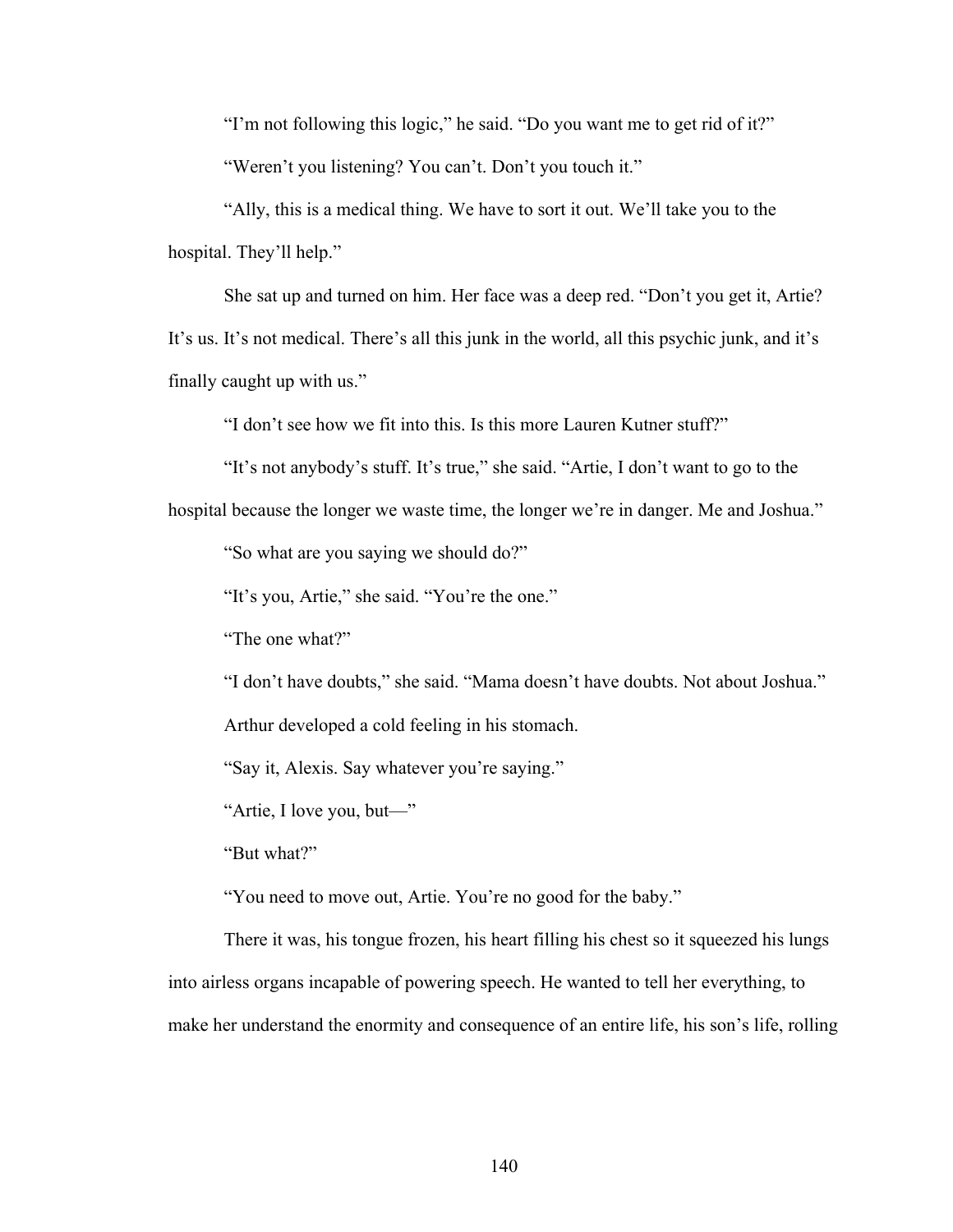out before him and all the possible madly wrong turns it could take, all because Arthur failed failed failed to form a word of warning or wisdom or love.

There it was.

Love.

How can you ever make anyone know you love them? That was his doubt.

But his flat lungs wouldn't give him anything. His dead brain sputtered, and he stood mute before Alexis until finally turning from the room and charging down the stairs, his fists balled. He'd never—not ever, not in a million years—hit a woman, but Junie was edge-of-the-cliff close. She stood in the kitchen holding a bowl of something, mixing it with one of her funky spoons. She had that cow-eyed look, that slightly open mouth, down-turned. He'd never noticed how much he hated the shape of her mouth, which was not Alexis's mouth. That must have been from the phantom father who'd dissipated by delivery.

"You put this crap in her head," he said. "You wanted me out."

"This was all her idea." Junie hugged the bowl against her stomach. She stood in the center of his kitchen, Arthur's kitchen, which didn't smell or look like his kitchen anymore.

"She wants me to go," he said.

"Then maybe you should go. Maybe that thing will go with you." She turned and seemed to forget he was standing there. He took the booklet and the bottle of Balvenie and stepped out onto the patio.

He breathed in, out, in. He slammed the door behind him.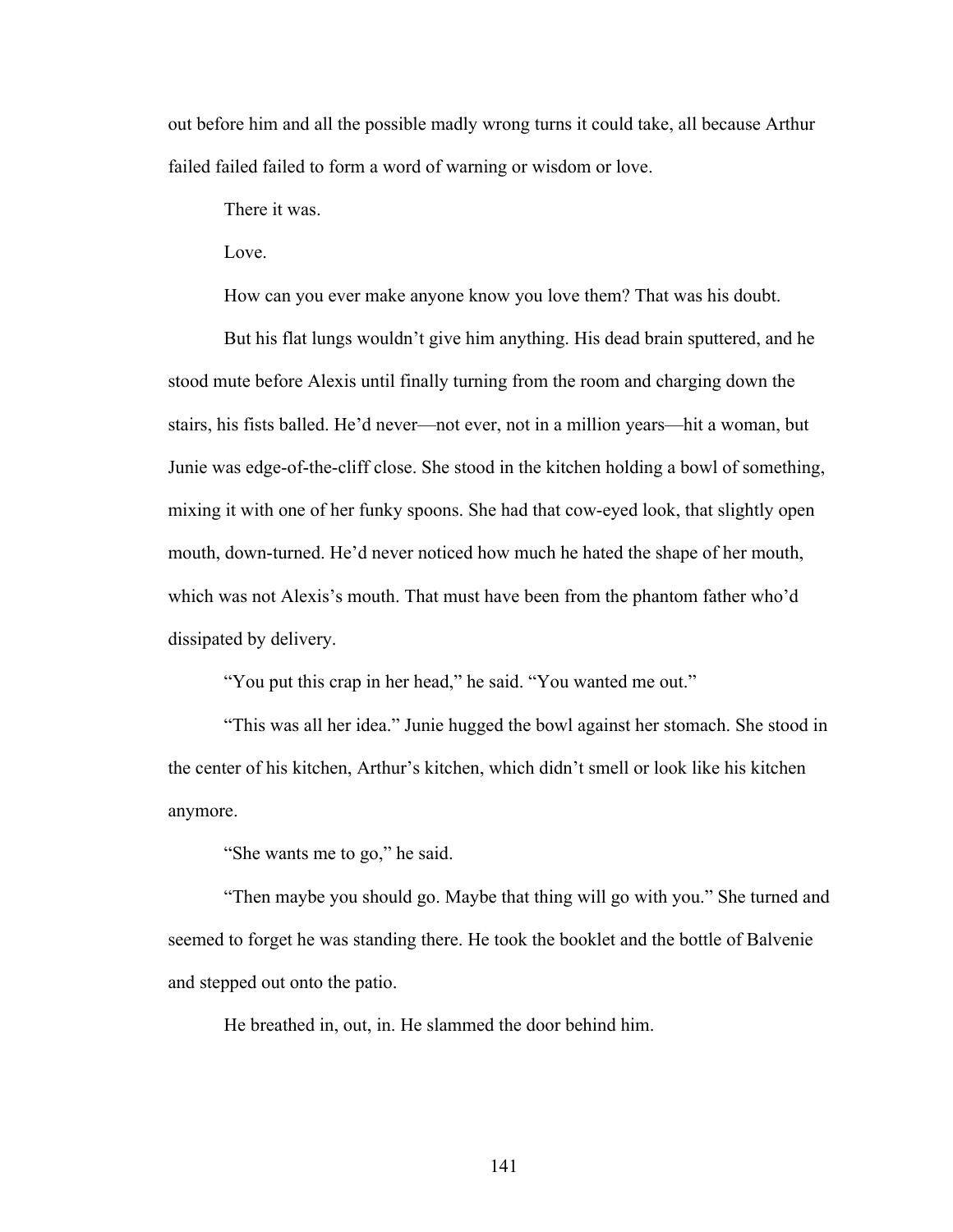In the hardy twilight the woods beyond were holding something back. Arthur poured a long drink. Here he was again. Joshua was on his way, somewhere nearby, schlepping past trees, over logs, through stony rivulets, ready to emerge at any moment.

Arthur opened the booklet. *Sixty dollars*, he thought.

He read by the light of his phone. The information was mostly useless or repetitious. But he found something near the end. It said, "Travelers, if truly a product of psychic material, as some theories suggest, may only be the manifestations of individuals. Should one take this theory to its ultimate conclusion, it may be safe to surmise that, being the manifestation of *one* person, any given traveler may only exist *for* that person."

Arthur's heart bottomed out. Had he held back? It wasn't fair, was it? He'd read the baby books. Men couldn't feel the same way about their child until after it was born, couldn't love them in the same way a mother could. How dare anyone seriously expect that? Fathers didn't have the unfair advantage of a physical bond. They didn't grow the thing inside them or tear a piece of their own heartbeat away to lend it life, to jump-start the nebulous electrons building into a brain and nerves, spongy fingers, feet, penis. It wasn't fair, was it, to assume the traveler was his? Was Arthur's very own psychic dubiety made manifest?

But the unsureness was there, certainly, a pallid platform of shifting sand, and the confirmation of a traveler only reiterated this unease, this cyclical loop of questions about continuance, souls, morality, the whole barking madness of a world about to collapse, and him bringing another life on board, like dragging a drowning man into an already sinking lifeboat. Whatever the metaphor, he was unsure, and that shouldn't be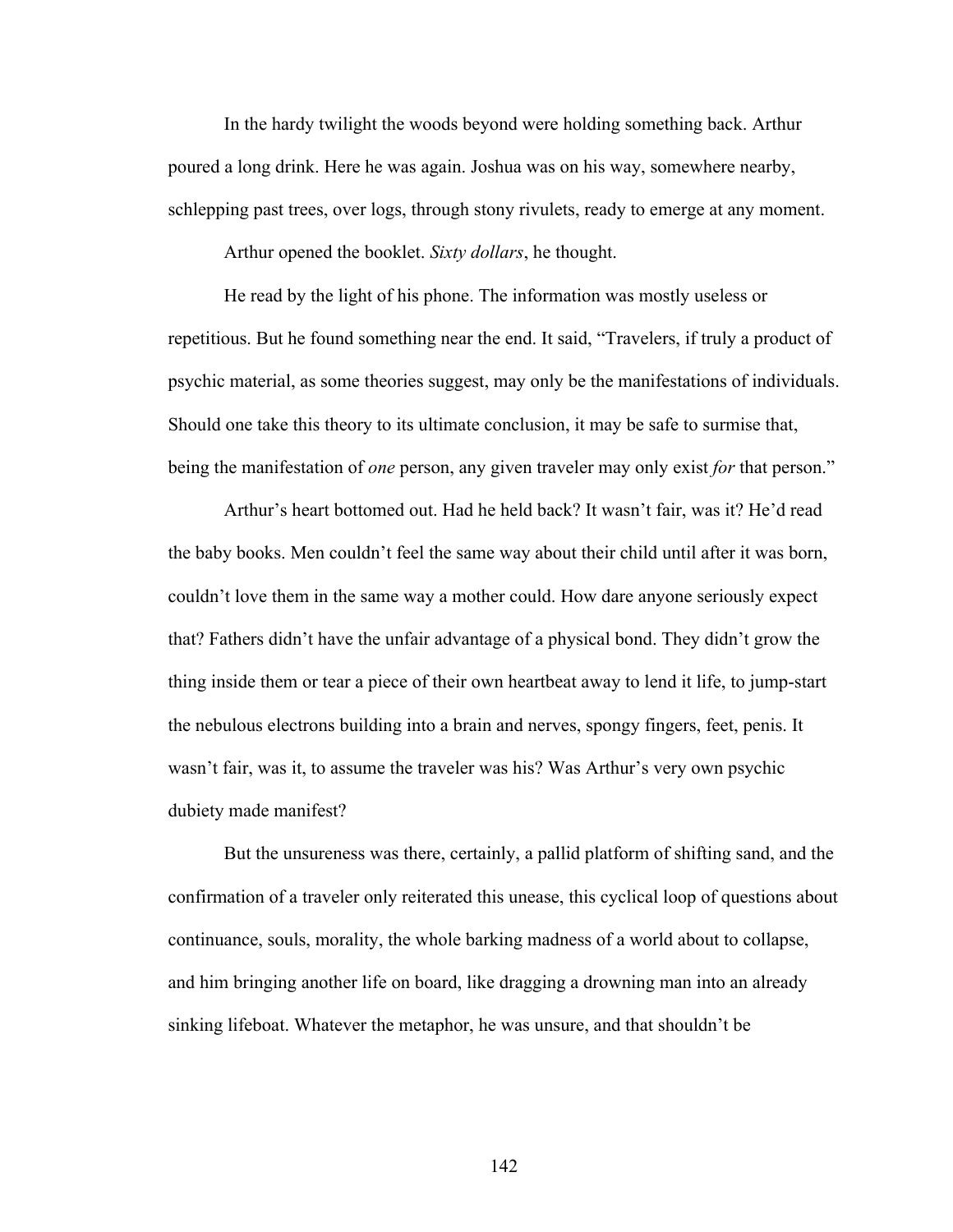punishable, not made visible because just now, of all times throughout history, of all the eras in which to exist, life's underside was suddenly displaying itself.

His drinking tonight was an angry, forced set of motions, finishing the glass and tipping the bottle to his lips, reasoning that the burn in his throat was somehow stripping him down, peeling his vacillation so it dropped into the acid of his stomach, so he could piss it out and be done with it by morning.

He waited and drank, and Joshua was very late that night.

A rustling in the trees drew Arthur up short. Joshua stepped forth. Seeing Joshua now, Arthur knew this: Joshua *was* to blame for Alexis's illness. He was anxiety embodied. Every cell of him Arthur had wrought from each finely tuned pause at the mirror to question his capacity to be a father, every flinch as he sat in a meeting flipping his pen, or every slow, self-imposed chiding on his drive home due to not having accounted for one more future expenditure, one more second of his son's life. Joshua was the insidious, the niggling, and the dark. And these parts of him were controlling the outcome of Alexis's pregnancy.

Arthur stumbled, carrying the whiskey toward the familiar figure hobbling across the lawn.

"I want to know how to get rid of you," he said. "I want you to go away. You're bad news."

Joshua didn't respond.

Arthur threw a phantom punch that came within an inch of Joshua's cheek. The thing didn't flinch. Arthur knew suddenly that Alexis had been right. Because if this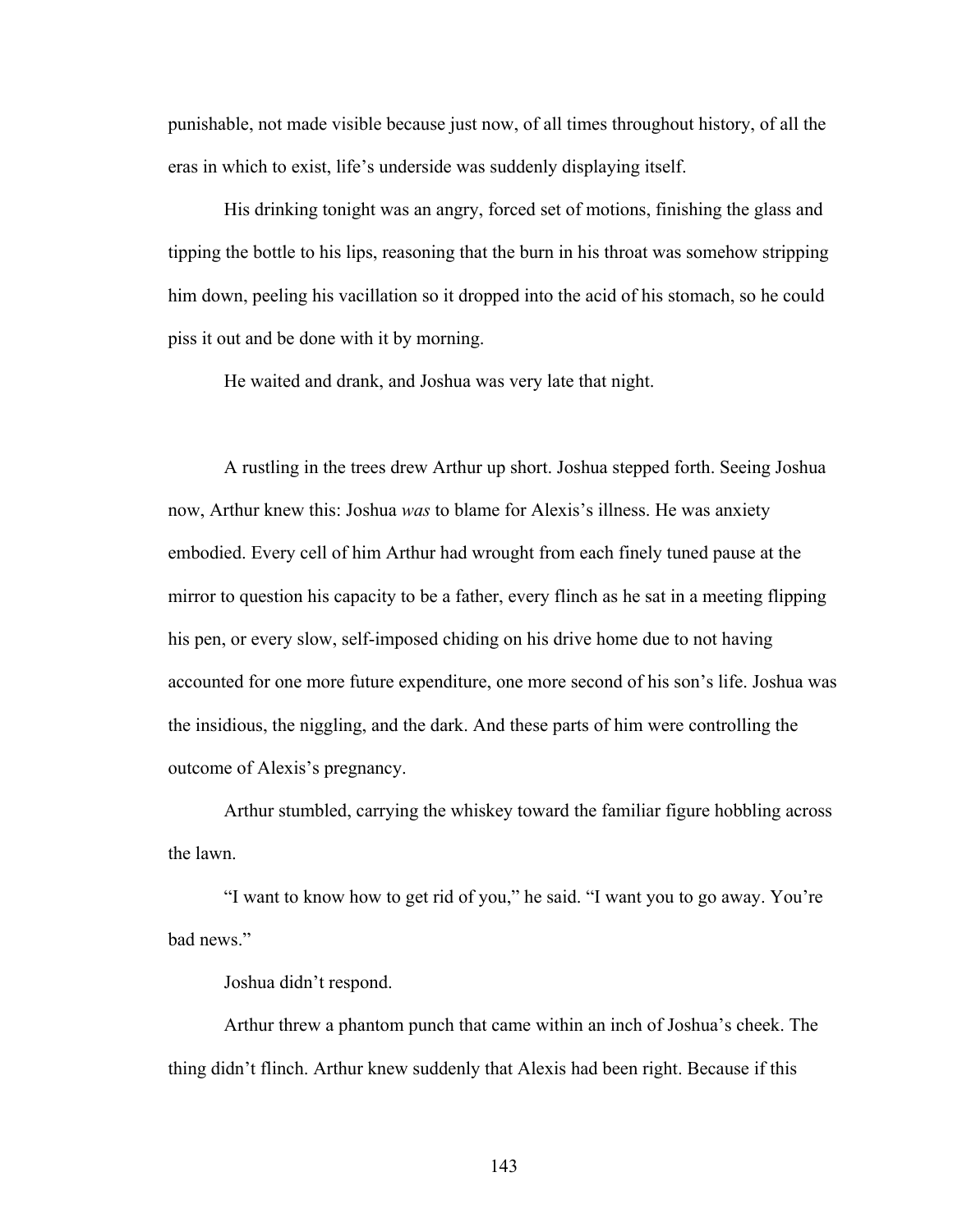walking corpse was Arthur's own anxiety, it was tied to everything else, too. To take a crowbar to it was to shatter all the psychic pieces that made up their dreams, their desires, all the parts that made up a child. To obliterate Joshua was to rob the flesh of its fantasy, of its elegant cosmic fortitude.

He screamed, tore through a flurry of punches, drawing up short, midair, halfwanting to make contact by accident. He howled, he swore, he kicked at the grass until the thing was out of sight, piercing the dark edge of the woods and sliding away into shadow.

Hours later, Arthur awoke on the lawn with the sun turning the dew to crystal.

Arthur resisted.

For another week he stood about after supper, hangdog, in his own living room. He'd begun eating by himself before the television in the den, the sound turned low, his eyes unfocused on the commotion of the screen while Alexis and Junie scraped and dipped and spoke in funereal whispers to one another over the table. Afterward, the act of having eaten apart seemed to facilitate a new isolation that found him shuffling around the coffee table, pretending to look at old family photos as if he were some vacuum salesman waiting for the interested wife who would be along shortly with tea. But Alexis never joined him, and he eventually stopped pacing, finally standing there, hands at his sides, considering the strange shape of this room with all these things in it and the way it held his tiny life so quietly.

He began packing his belongings.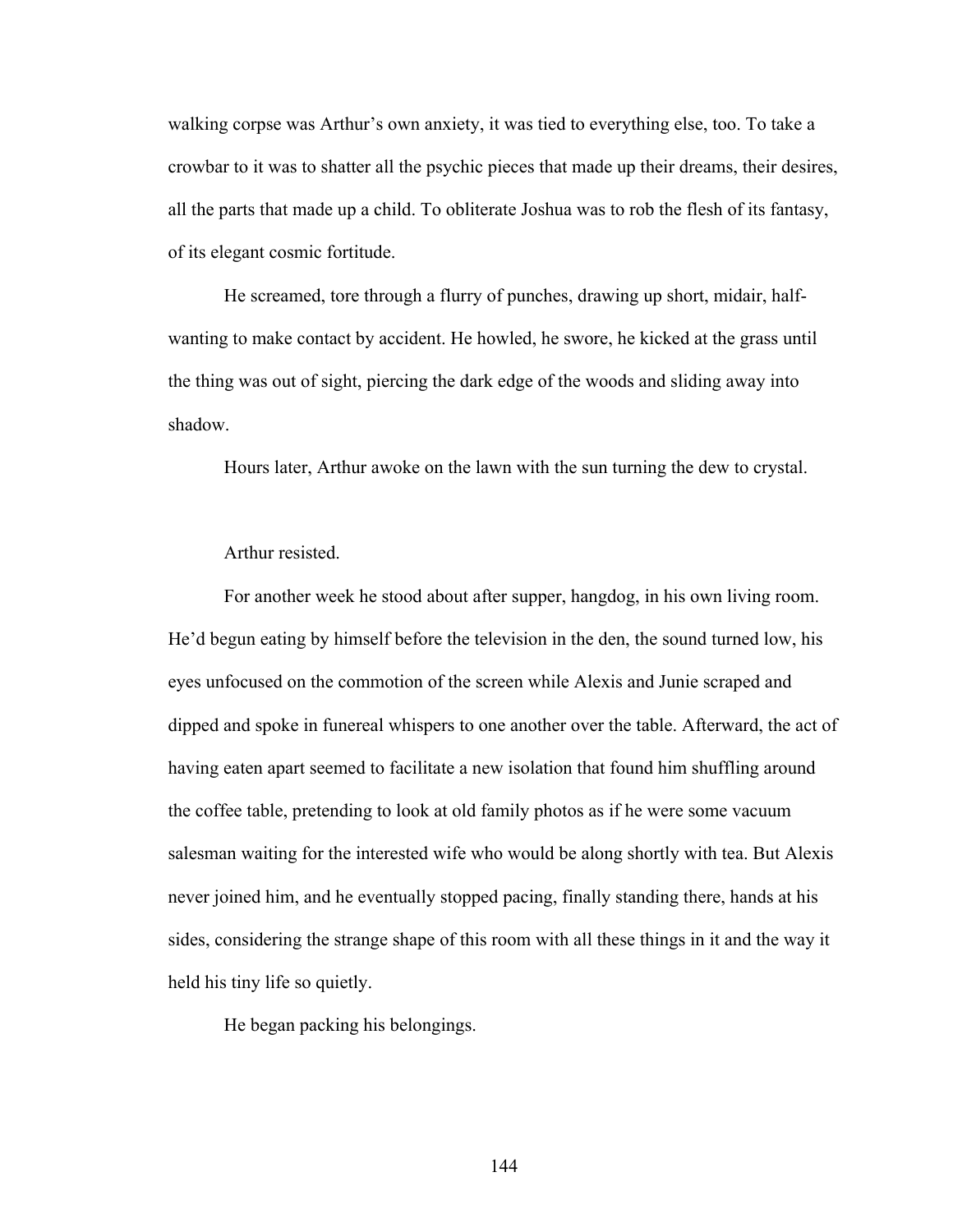He went to work and made blunders, spent hours fixing them, and found that the extra time away from the house appealed to him. So long as he stayed gone, Joshua might too.

He stopped looking for Joshua in the evenings, hoping his lack of interest would convince whatever psychic particles had coalesced into this being to disband. Whatever covalence had drawn them together was now moot, he thought, gone, a substanceless epicenter. He flushed his mind of doubts with positive thinking and meditation in his car at lunch and hoped Joshua would simply flitter away on his own.

But then Arthur, finally home, late in the evening, would be rinsing a plate in the sink and look out to see this being, trudging forlornly, hauling itself through the hostas.

One Sunday afternoon he gave up the fight. Alexis developed a fever, and Arthur toted his suitcases and toiletry bag to the car.

"I'll just stay in a hotel," he told Junie.

She didn't look up from her crocheting. Whatever she was making had spiraled out in a patterned circle like a giant blue and red web on her lap.

"Just hope you haven't waited too long," she said.

He stayed for one last supper. He hadn't the heart to turn the television on, and he sat there at the edge of the couch chewing a piece of bleach-white bread, which was all he could keep down anymore.

Alexis and Junie retreated to the upstairs bedroom early, and Arthur found himself regretting that he didn't have a single utilitarian reason for tromping up there.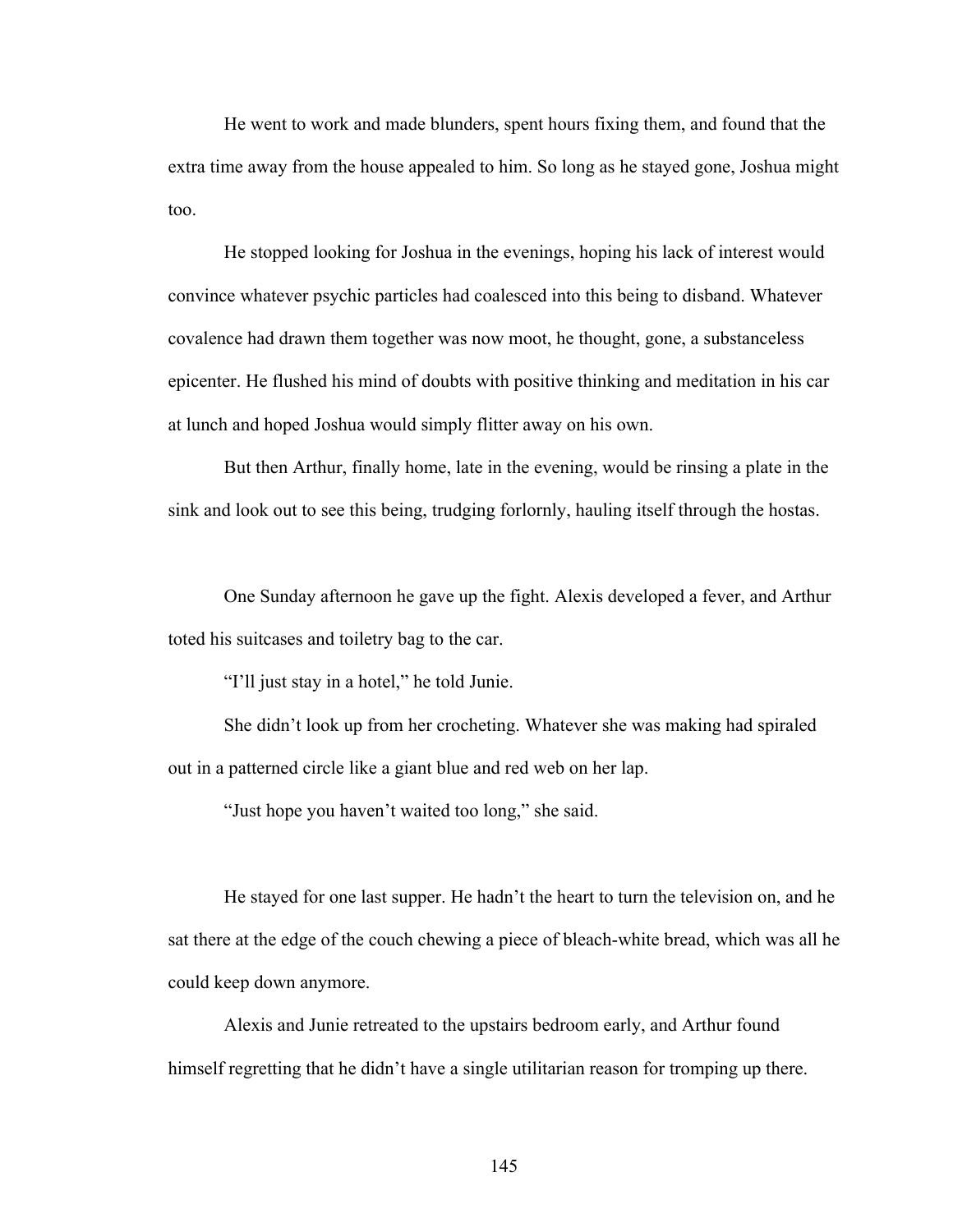Feeling the home-threads unraveling, he reached for the whiskey one last time and took it onto the patio. A part of him knew he might not even go back through the house when he left. He'd detour around the side of the garage. A part of him knew he might never see his wife again.

Joshua appeared somewhat later, and halfway through his ramble, Arthur rose and approached him one last time.

"What do you want?"

Joshua made no response.

"You talk to me, you son of a bitch. You give me the time of day."

Joshua didn't react. No change in course. Nothing.

Arthur moved closer to whisper into his ear.

"I'm going to get rid of you. I'm not leaving you here. You should know that." Still nothing.

He'd never been this close. Arthur could smell him now, that crumbled-dust smell, wet ash, dry storm drains, neglected basements, rust. It was the scent of bloodless decay, the remnant of remnants left over in the ruin, an echo of death.

Arthur took a step back. He sniffed slowly. A new look was breaking across his face.

"You're as real as anything," he said. He threw the whiskey, glass and all, into the yard and headed for the house. Opening the door, he was met with that wall of butterscotch scent. He could hear Alexis upstairs, shuffling and sobbing, sobbing and shuffling.

Junie was back in the kitchen, mixing something new.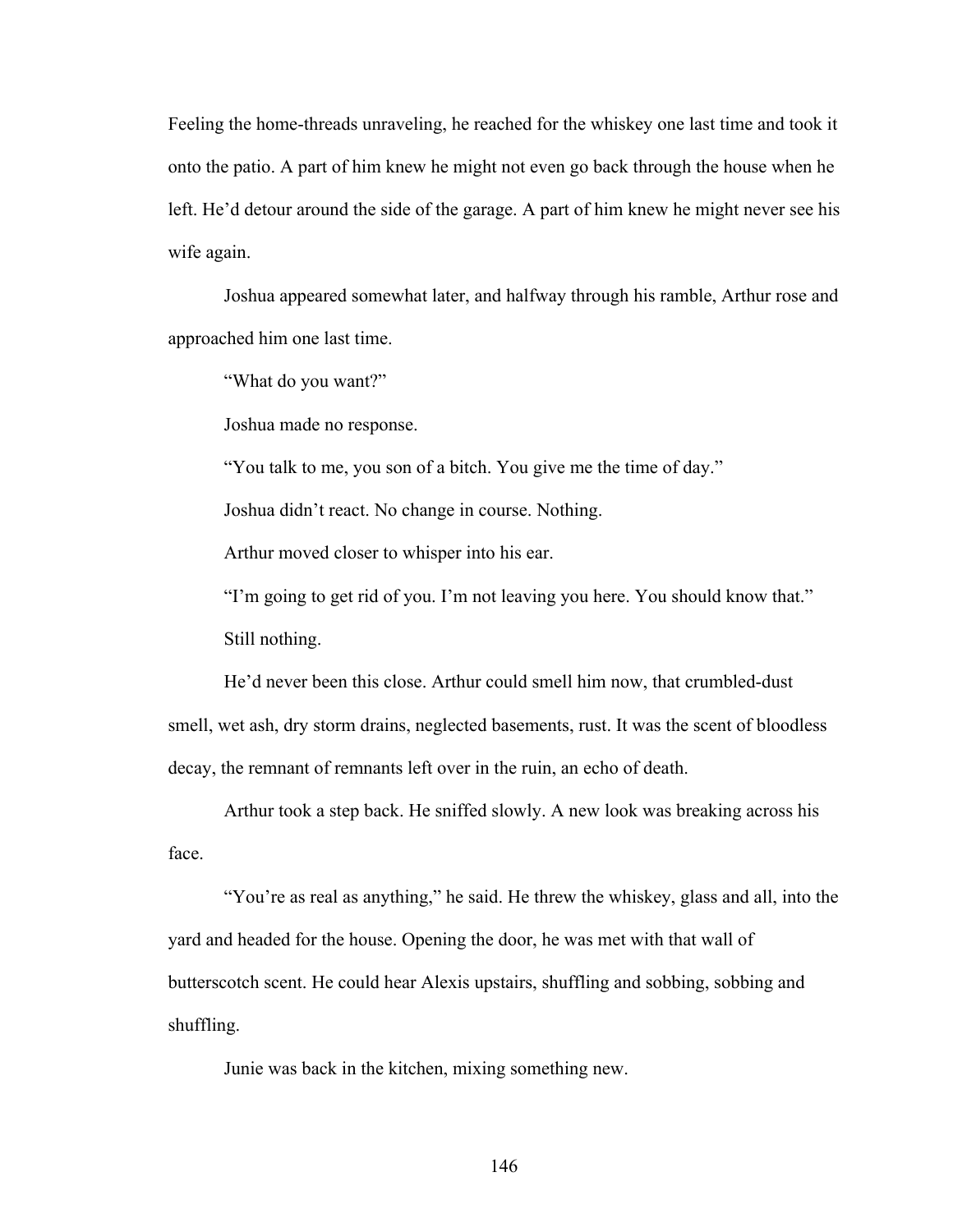He moved toward her and she flinched, like he might pop her in the jaw. The bowl wobbled in her hand, almost slipped free. He didn't look at her. He plucked the four candles off the counter.

"Those aren't yours," she said.

"It's my goddamn house," he said. He was racing around the rooms now, the bottom of his shirt held up to form a basket in which he laid the candles—now the ones on the toilet, the endtables, those little shelves on the wall in the hallway. He was charging upstairs, searching them out, the nightstand, the bathroom windowsill.

He began arranging them, lighting them as he went, a few on the stairs, down the hallway, through the kitchen, out onto the patio, and into the soft grass of the yard. This trail of burning candles.

Junie followed him to the doorway. "You'll set fire to the whole house," she said.

Arthur lit the final candle. He placed it a couple feet from Joshua, who seemed especially slow this evening, especially reluctant to go.

"You're crazy," Junie shouted. "I have a mind to call the police."

She leaned over like she might blow out one of the candles on the patio, and Arthur smacked a fist into his palm to get her attention. "You blow that candle out, and I'll do the same to you."

It was a ridiculous thing to say. He didn't know what it meant, even, and it almost made him waver. The plan was stupid. The idea. But the threat did the trick. Junie rose up. Her face suddenly went slack. She backed out of the doorway and nearly tripped over her own feet. "Oh God," she said. "Oh God, what have you done?"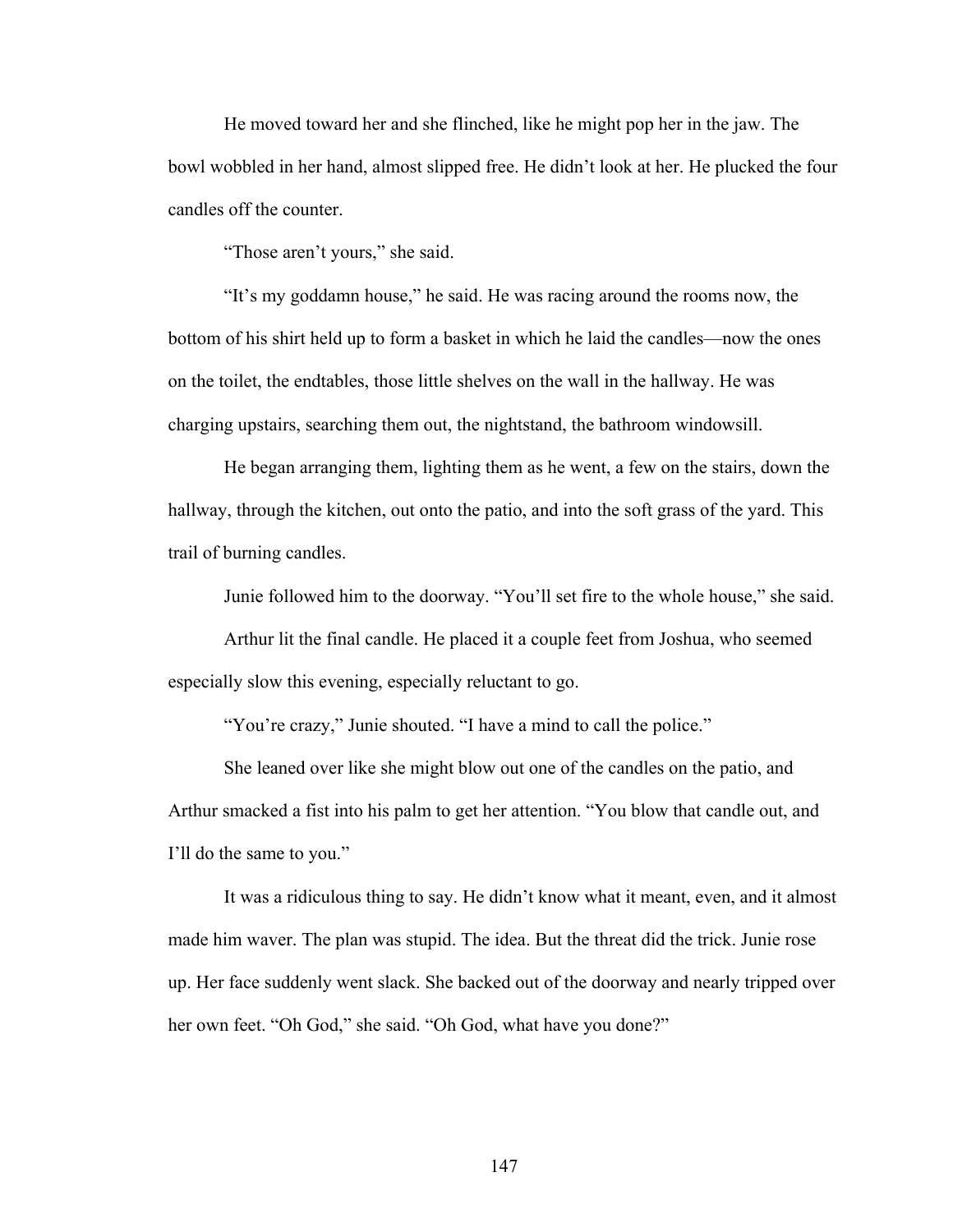Arthur turned to see Joshua changing course, following the candles as an airless, dry moan escaped his gray lips.

He passed over or through the candles. His ashen legs brushed the flames and put them out as he went. The moaning grew louder, multi-voiced somehow, as if a choir had begun clamoring in the dust-softened halls of Joshua's throat.

By the time Joshua reached the door leading into the house, Junie had regained herself and was hunched over trying to blow another one out, but she was wheezing. She rose up full of scarlet in her cheeks, unsuccessful, holding her chest, then retreated to the living room where she swooned back on the couch in a sweat.

"You've done it now," she said as Arthur entered the room. Her face reversed its coloring and went fish-belly white. Her eyes rolled back in her head.

"I have," Arthur said.

Joshua lumbered down the hall, his features all the more broken and hideous in the artificial light of the house. The voices in his throat, for there were several, took over the rooms. It was the cold sound of water and wailing swirling together until it buzzed in Arthur's brain, vibrated in his bones.

"Why?" Junie wheezed.

Arthur took a seat beside her on the couch.

"He's inescapable," he said, and on cue the monster emerged into the living room, rounding the open doorway toward the stairs. "Maybe there are too many people in the world. Maybe there's too much bad psychic energy, like they say." He pointed at Joshua. "But he's not the past. He's not a ghost. He's our fear of everything—everything unsaid, undone<sup>"</sup>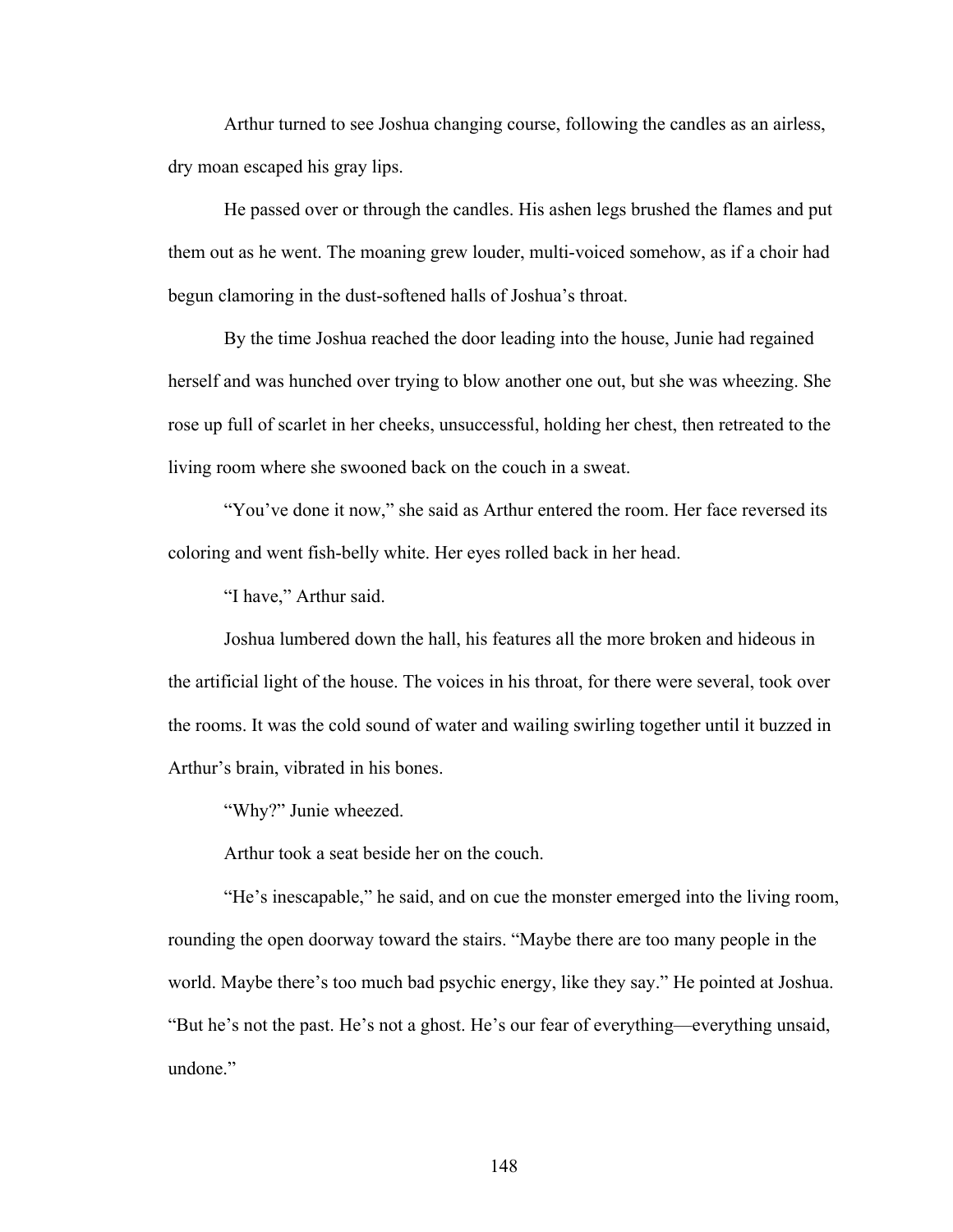Junie's eyes watered, her breathing shallowed out.

"You don't ever get rid of doubt or anxiety or fear or pain," Arthur said. He could smell it now, that scent of ash and death and burning gold leaves taking the summer away, same as autumn when Arthur was a child. And it was tempering the overly sweet butterscotch smell so that the air became a palpable, hot, living thing, a life laying itself across other lives, a breathing bold body in its own right.

"You don't get rid of all the bad," he said. He watched Joshua ascend the stairs that led to where his wife was lying in the bedroom. The candles snuffed out as he went, one, two, three . . .

The voices were higher-pitched now, ascending with the stairs, growing, to Arthur's ears, angelic.

Junie slumped to the left and slid off the couch where she lay on the floor, weeping, blubbering.

Arthur could hear Alexis calling his name.

"All that bad stuff," Arthur said. "You learn to live with it."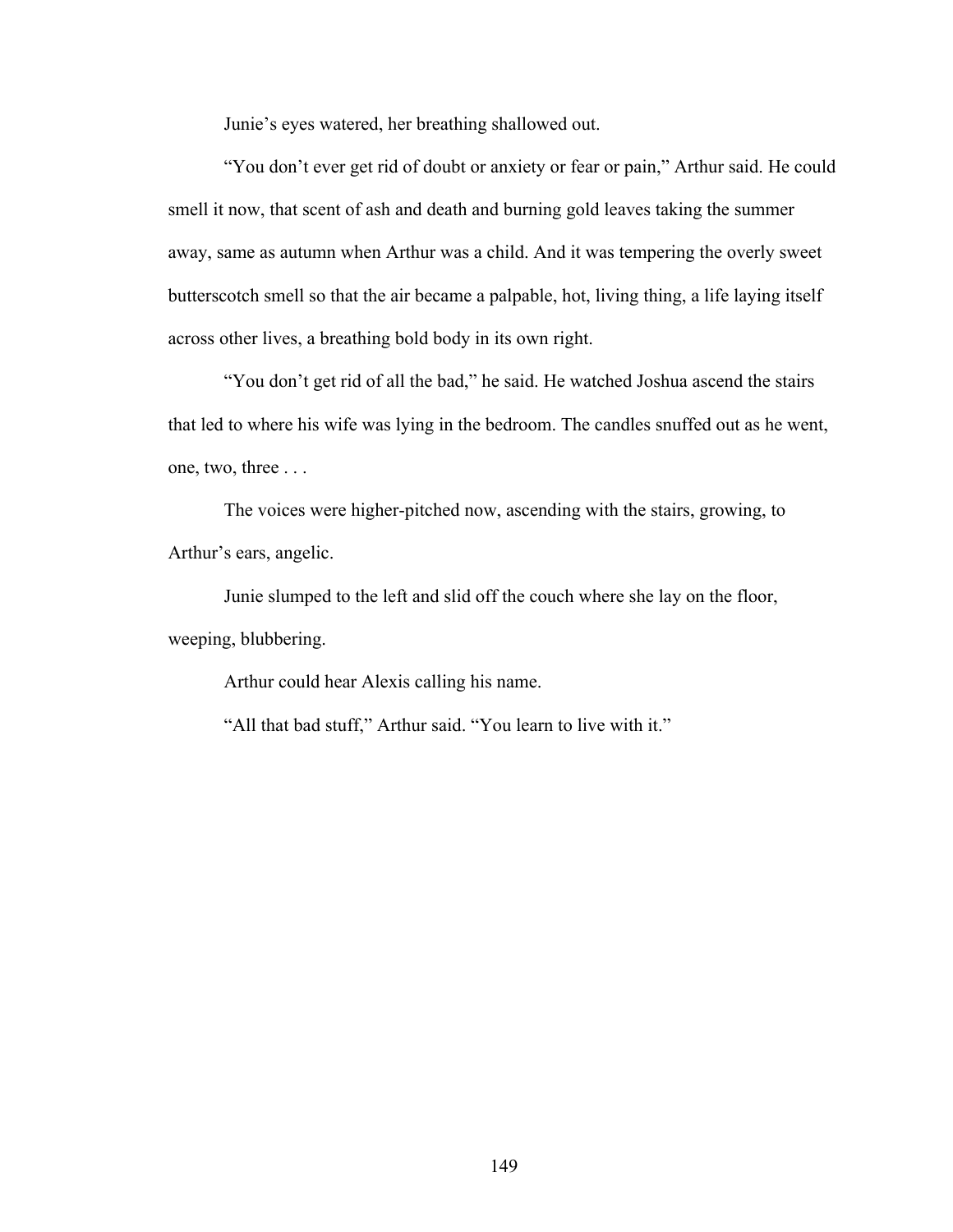## STORY 9

## SNAPSHOT OF DOMESTIC SCENE WITH RESCUE DOG

You read things like this occasionally. In the doctor's office. An article. Not in *People* or *Rolling Stone*, but *The International Journal of Stress Management*, a drab, scholarly periodical which is certainly on the coffee table by mistake. A study was done. A new way for tabulating the pressures of everyday living. Do this, it said. Take one instant from any part of your day—a snapshot. Dissect and parse it until its myriad components reveal the sum of its surrounding influences: now you have a single life. One need only take the snapshot mentally and evaluate it later.

So the snapshot is this: a tidy living room and a television with the still image of a black-and-white movie. On screen is a forgotten starlet glowing through a fog filter. My husband, Arnold, stooping over the couch and swiping crumbs from the cushions. That's another part of the snapshot.

"It's your mother's fault," he says.

He whisks a nugget of feta cheese off the couch. Tonight I've been watching *Penny Serenade*, and I paused the film to go into the kitchen for pepper. I left the bowl of rigatoni right there on the armrest. The dog, a cocker spaniel-shepherd mix, can't be blamed. Not for taking the opportunity. Not for scattering the pasta and smearing the mushroom sauce across the throw pillows and carpet.

"Your mother always cleaned up after you," he says. "That's who I blame. You never learned cause and effect." Despite the speech, he's scrubbing the upholstery for the right to say he's done so. The dog, Betsy Blue, crouches near the door. The dog is another part of the snapshot. A rescue dog. That's what they called her. I hadn't heard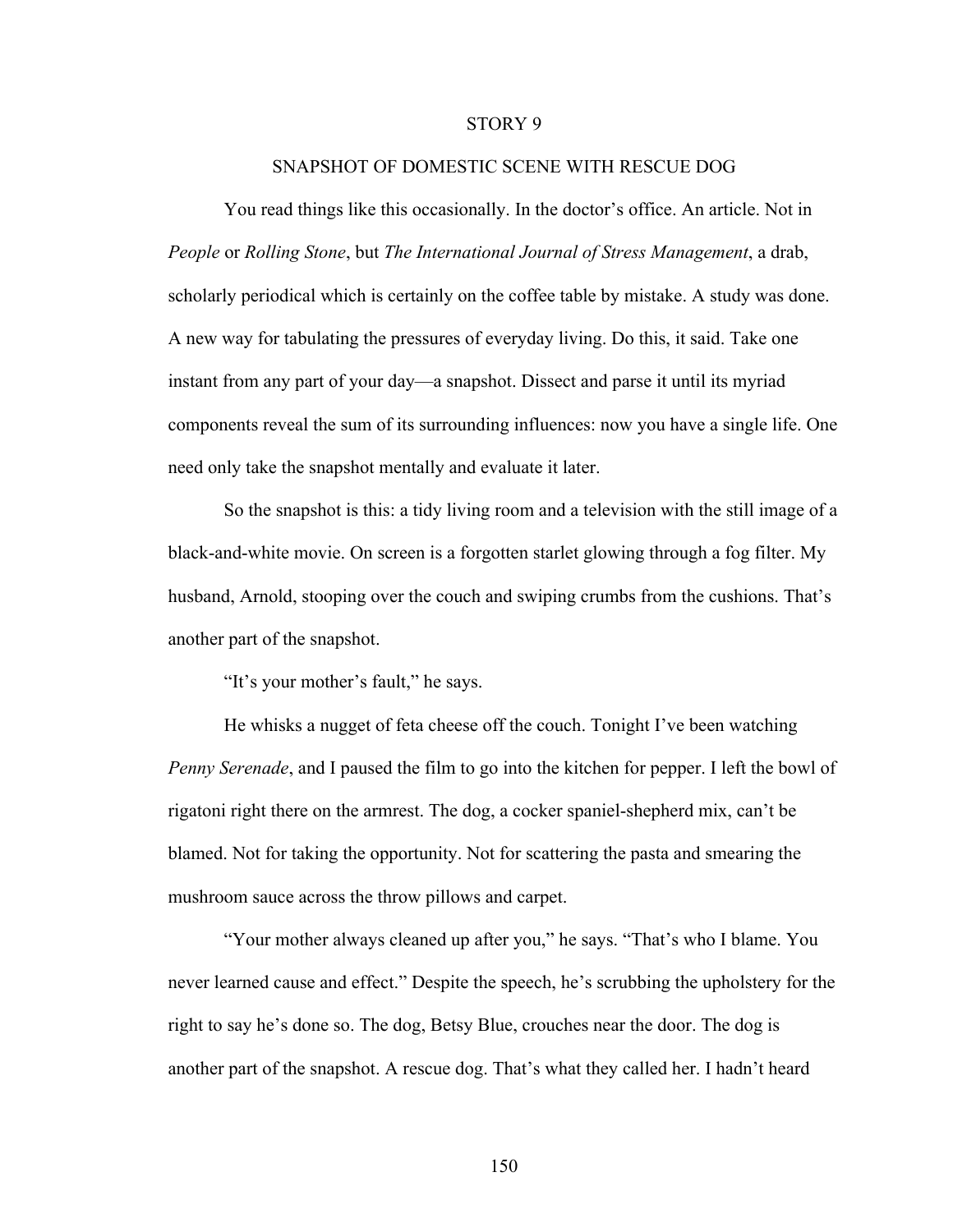that term until the adoption. I'd heard 'pound puppy.' 'Mutt.' 'Stray.' But rescue dog, that lent a heroic quality to things. Arnold and I—we *rescued* her, same as pulling her from a burning building.

The dog cowering in the corner. There's a detail with meaning. A *rescue* dog. More meaning. And me in the doorway to the kitchen. In the snapshot I'm positioned to the left according to the rule of thirds. I'm leaning against the doorjamb, and my dog is cringing off in a corner to the right while Arnold berates us both from the foreground. A snapshot. A life. All with meaning.

I watched Arnold from the kitchen doorway and knew I was leaving. Knew it for the first time with any certainty. He hadn't hit me, didn't drink heavily or cheat so far as I knew. In fact, he'd recently made associate professor and we celebrated the possibility of his tenure by paying forty dollars for a bottle of wine. But Arnold was convinced his career had stalled. He'd begun wearing frustration like a cologne. With his new insurance I'd gone for a wellness check at the ob/gyn. Then Arnold and I discussed children. We discussed his frustration. We adopted a dog. In that order.

And now, in my snapshot, I was a woman who knew she wouldn't be here tomorrow. I knew it the same way I knew my father was dead my senior year of high school. A silvery prescience descended over everything. That afternoon in late May a bottle-green sky had filtered down amid the firs of the private campus. I'd just scored a '*pass with honors*' on my microbiology exam and I'd been about to call home when the feeling settled across me like ash. I'd held my breath and counted to one hundred in my head as I sat down on the cool stone steps of the Sciences building, and all the world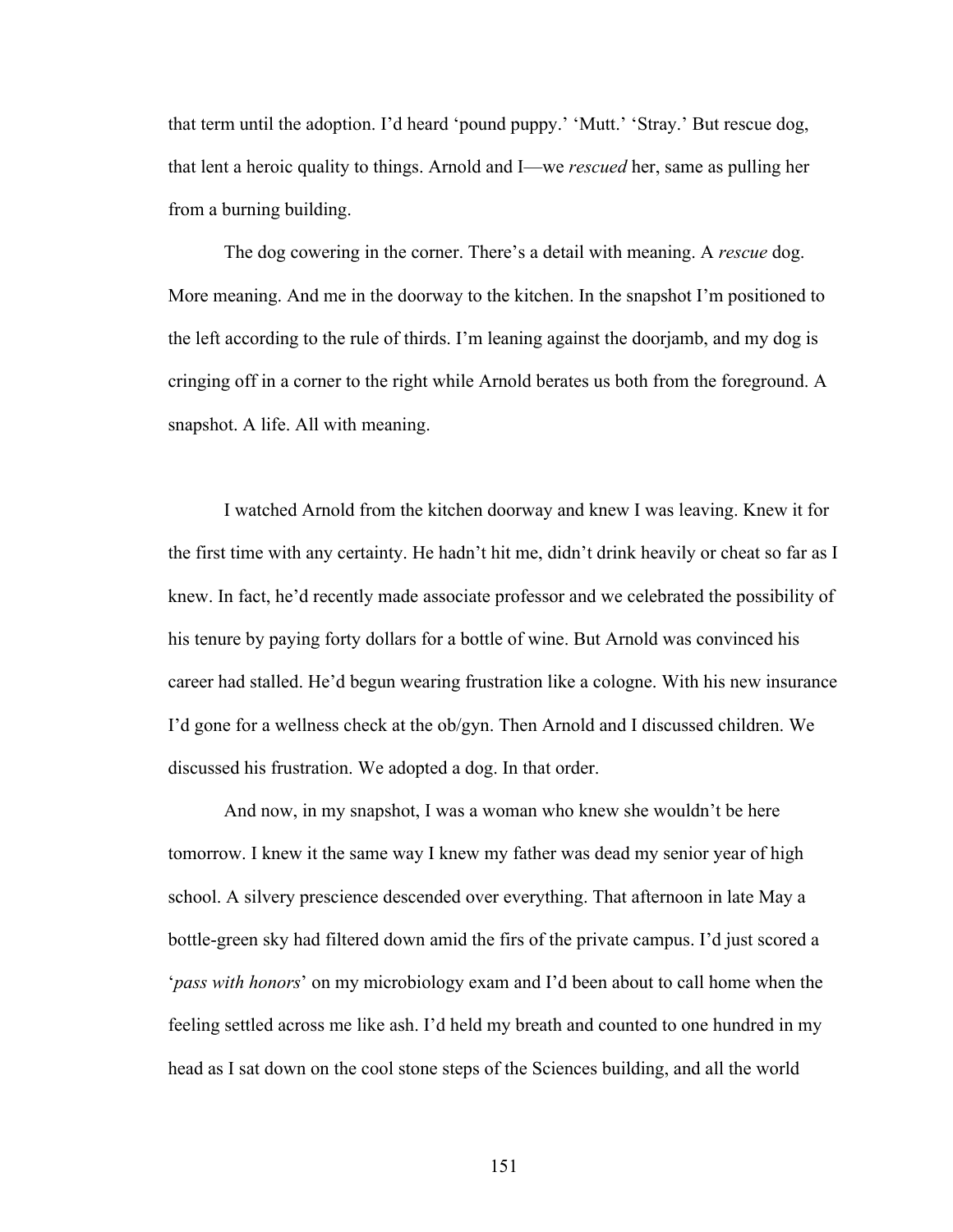flattened out into a picture tinged with the wrong shades. By the time I reached my dorm my mother had deposited an incoherent message of shrill bleats into my answering machine. After that the machine became unreliable, inadvertently erasing several messages from high-school staff whose careful voices died in the room's empty air. It was as if the machine, traumatized by the news, refused to remember any more.

But this moment with the feta and Arnold and the dog felt like a replacement photo, something you place on top of the other one, leaving the old one in the frame for safekeeping, so only you can remember it's there. It had the same crisp edges, similar colors and composition, with the same sense of certainty.

Same as knowing my father was gone, I foresaw the events as they'd play out with Arnold. I'd sleep in the bed with him. He'd doze off and refuse to move toward me in the dark, making a show of holding his blanket so that I'd either have to draw closer or do without. I'd do without. In the morning I would arise and make my own breakfast. He'd be off by ten-thirty to teach class. Then quickly but calmly I'd gather my clothes, toiletries, three pairs of shoes, my basket of cherished greeting cards, the humidifier with the blue lid, my electric blanket, and a small igloo cooler full of snacks for the road. I'd limit my books to the gifted and nostalgia-laden—Plutarch's *Lives* from Eddie; an old copy of *Immortality* I bought in a gas station during a rafting trip to West Virginia; my father's *Old Man and The Sea*, so brittle it was unreadable without risk of serious damage; and, of course, the generic little collection of 1950s short stories my mother gave me when I was sixteen. Then I'd be out, on my way home to Indiana, the warm sunshine gliding across the sap-spotted window as I hummed along to the radio.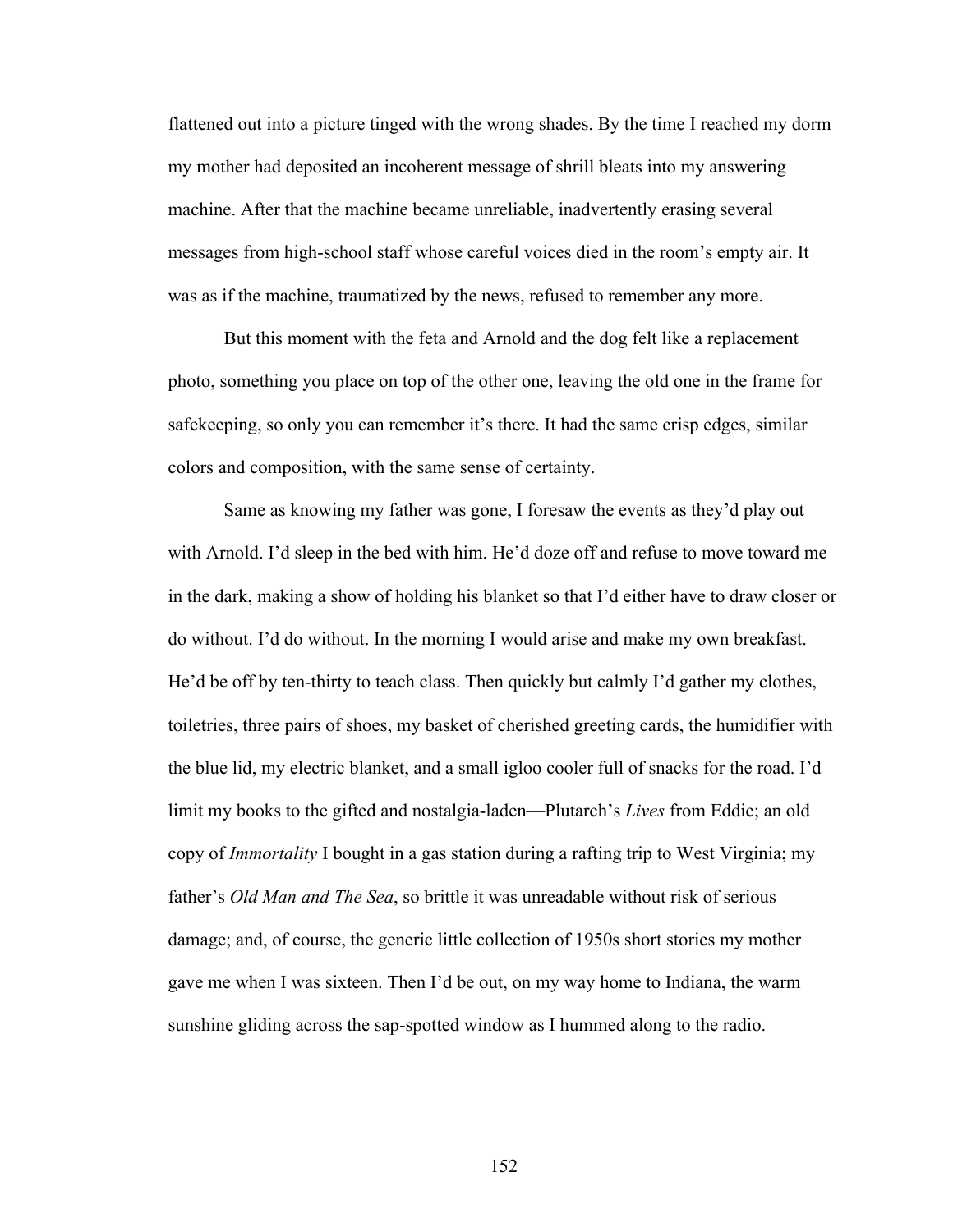Neat as a bow on a boxed-up birthday gift, my mother would say. Another snapshot, I'd say. This one of freedom and unlimited potential.

Arnold deposited the handful of crumbled cheese into the trash, gathered up the dog's sheet, and stormed out to the garage where he made some noise with the washer lid. He trudged up to bed as I rinsed a few glasses in the sink, my swipes repeated over and over until I was certain he wasn't coming back.

My stomach grumbled, and I thought how nice it would be to quell my hunger tomorrow with a deli-turkey sandwich from the igloo cooler. Then I slipped a few more tentative titles forward on the bookshelf so they stuck out half an inch, and I gave Betsy Blue a slow stroke across her head. The dog seemed to like Arnold but to twitch and tremble when he raised his voice. We had no way of knowing what she'd been through.

The phone rang—it was the landline Arnold used as his contact for the university. I answered.

"This Samantha Kingsbury?" The voice was old and southern, tarnished brass on the syllables.

"Yes, who's this?"

"Peter Chynoweth. I'm brother of Elise."

"I'm sorry, I don't know any Elise."

"Maybe not, but she's your neighbor cross the way."

The name rang its distant bell. A small, elderly woman with a dented Camry that rolled out of its cavernous garage every Sunday morning—presumably for church. But the name Chynoweth didn't sound right.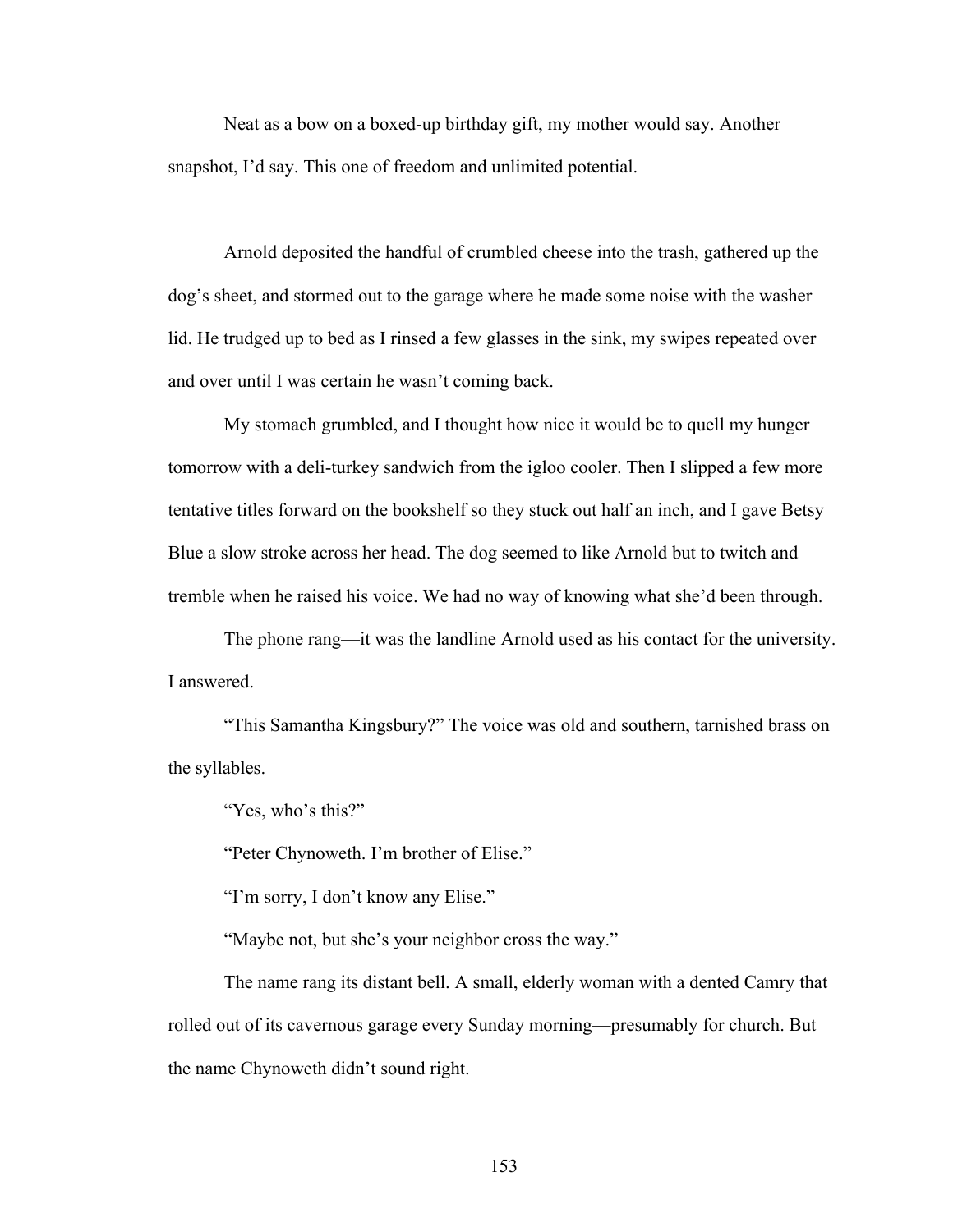"Oh," I said. "Is something the matter?"

"Fact, yes. Can't reach my sister on her line."

"Could she be out?"

"Not possible. Don't know as I want to make a federal case out of the matter, so I was wondering if you might—"

"Can't *you* come? I don't mean to sound rude."

"I live in Tennessee. I call her Wednesdays. Clockwork."

"But how did you get my name? This is—I don't see how I could—"

"Google Maps street view. Figured out your address. Cross-referenced it with white pages. Looked you up. You're the second Kingsbury in the county."

I had no snapshot for Peter Chynoweth. The quaint vision I'd formed of a decrepit World War II veteran surrounded by his Reader's Digests, cat in his lap, hunched over a rotary phone in a moonlit cabin in Tennessee, crumbled apart. But I couldn't visualize the alternative either: the old man zooming in on my mailbox through the little digital window of his computer. For just a fleeting second I wondered who the other Kingsburys in the county were and if their lives were happier than ours.

"If you could just knock on her door. You'd be doing an old fella a mighty favor." I heard myself say, "Okay."

He gave me his number with instructions to call collect so I wouldn't be charged long distance. I hung up the phone and gazed up the stairs, waiting for Arnold to cross from the bathroom to the bedroom, to ask about the call, but he'd already turned out the light.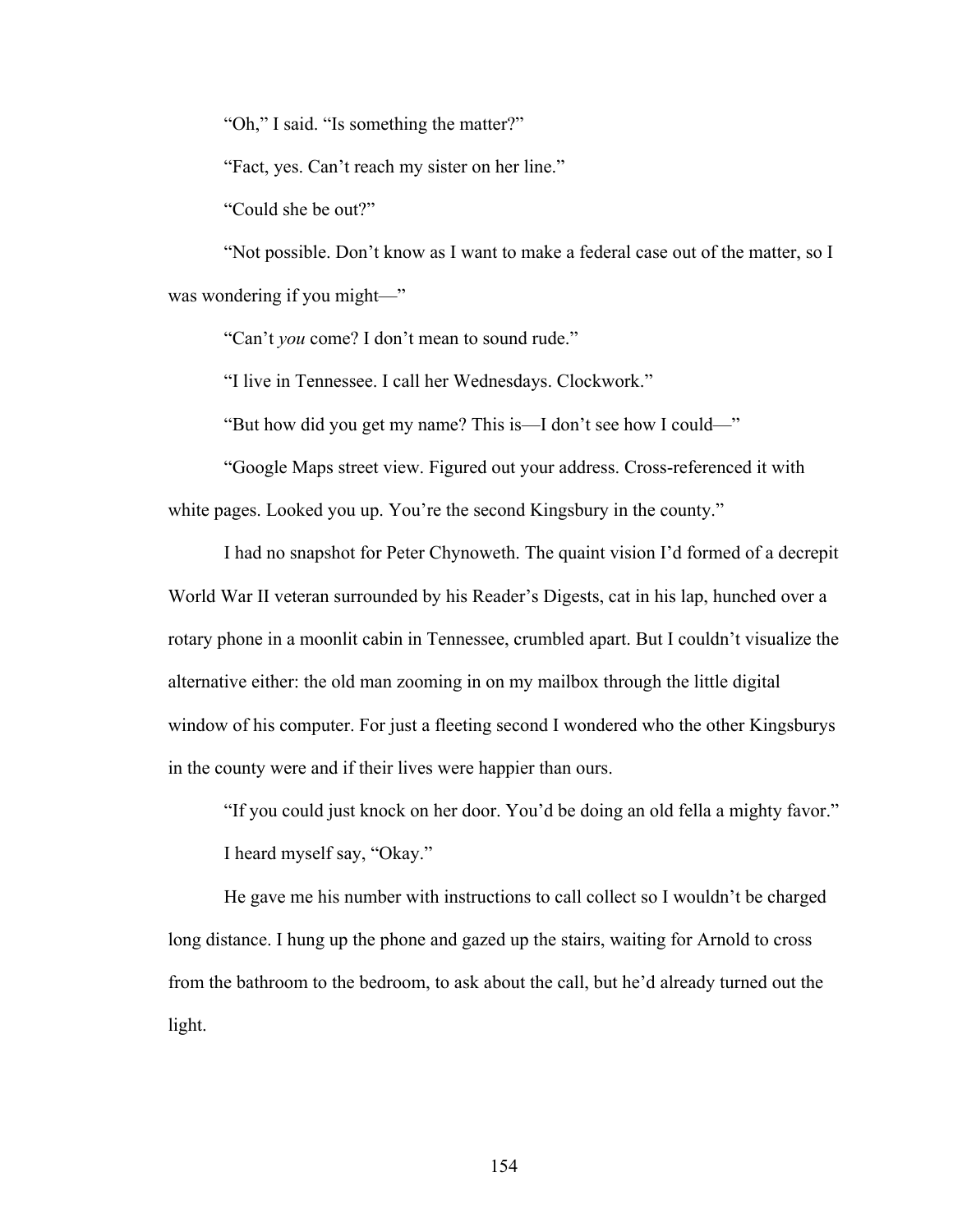I could have gone to get him. The distraction of trekking out together to check on an old woman might have broken our stalemate. My vision of the next morning would dissipate into a blurred watercolor of itself. And part of me thought this might be okay. Backsliding.

On the sideboard by the door were my keys. I held my breath, counted to ten. The surface of my tongue felt tingly, the way it does when I blow up balloons. Then the keys were in my hand, quietly clasped as I slipped outside.

Our little renovated farmhouse, which we had not been the ones to renovate, was situated in countryside that, for the most part, retained its bucolic roots. It's what had attracted Arnold and me to the place. Not too far from town, but rustic. A small, organic dairy farm was down the road. A piebald Holstein—painted on a yellow wooden sign stared out at you with languid eyes as you rounded the bend. Further along, a boyscout camp lay hidden in the hills. And between here and there were only a few houses, either boxy little homesteads or the newer, roughhewn cabins, which were made to look comfortably ancient.

The old woman's house was about an eighth of a mile off the road at the end of a long gravel drive. The drive skirted a field which at this time of year was shoulder-high with green wheat. I angled the car into the gravel and stopped, taking in the dilapidated gate. It was permanently held open, overgrown with ivy, and there was a rusty mailbox with *PARTRIDGE* spelled out in neat black letters. Another snapshot.

Partridge. Not Chynoweth. I saw the mailbox at least three or four times a week and still hadn't been able to recall the name. As I moved up the drive my headlights felt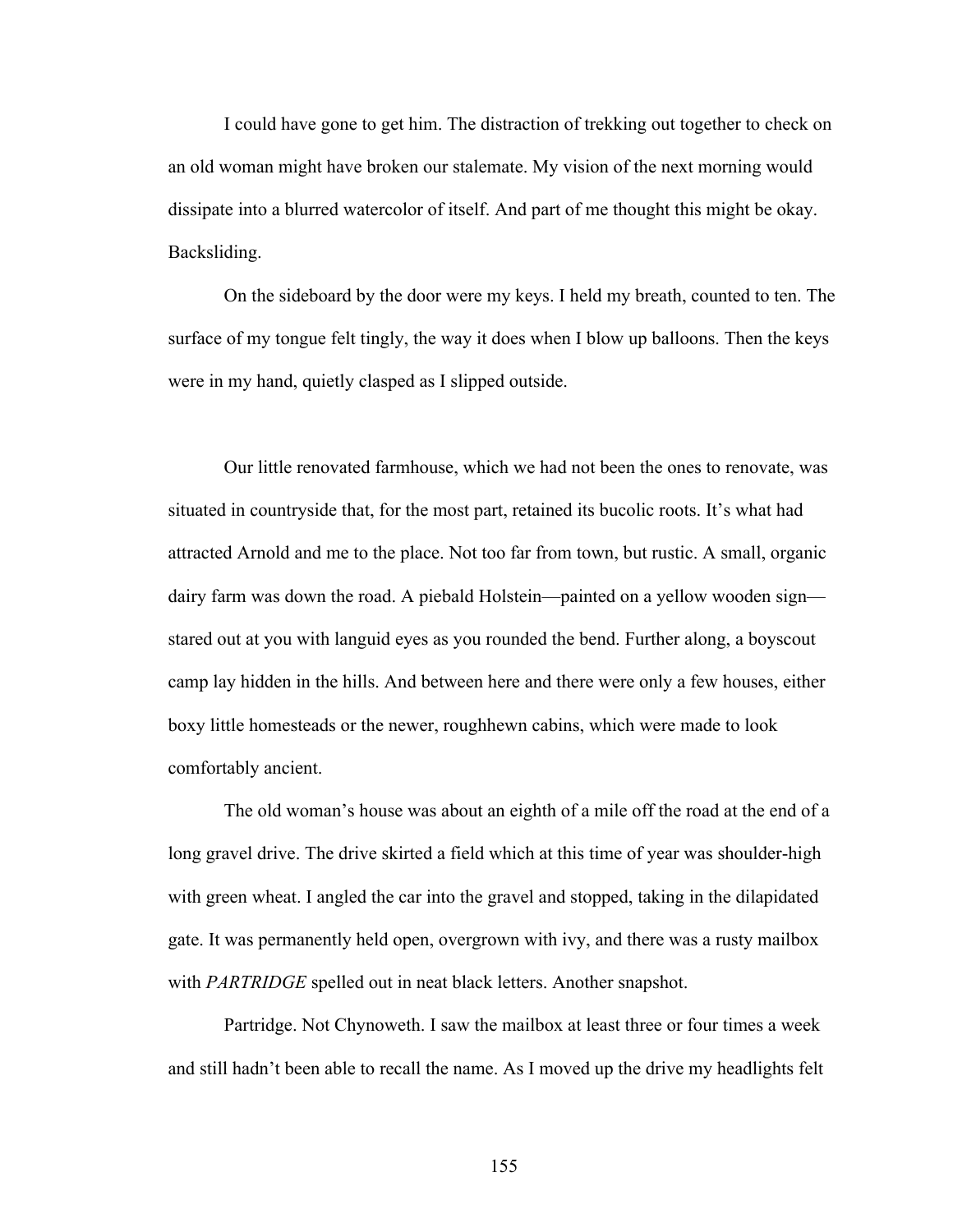out the angles of the house and surrounding nightscape. Shadows sprung to life against the nearby barn, a weather-eaten old hulk of chipped white paint with a green, aluminum roof. The place was old but well kept. Bushes of prim, Noisette roses swayed on either side of the stormdoor in clusters of white. I parked and stood in the moonlight. The silent gravel at my feet looked scrubbed and precious. It must have been going on nine, but the night felt older. If the woman were in bed, would I just be shaking her out of a sound sleep? Banging on the door seemed suddenly ridiculous and cruel, and I re-thought my promise to Peter Chynoweth. Let them sort it out in the morning.

Then I remembered Chynoweth's frankness and clarity. This, more than if he'd been blubbering with worry, gave credence to his concern. In the four years since Arnold and I moved out here, we'd never heard from Mr. Peter Chynoweth. Not a peep. And my mind jumped to the infomercial for medical bracelets on late-night television in which a baritone voice lists all the medical maladies alleviated by quick response: stroke, heart attack, broken bones. I had a vision of frail Elise Partridge lying in her darkened kitchen awaiting help, knowing perhaps it might be days away—might, in fact, be too late.

Not a snapshot I wanted to imagine.

I climbed the old concrete steps, fissured with age, their surfaces sloping earthward, and stood in a kind of defensive stance before knocking. After several unsuccessful attempts I opened the stormdoor and pounded on the inner one, alternating between its wood and glass panels. I couldn't decide which made the louder noise. When that failed I moved to the side of the house. Cutting through the neat grass, I found a dirt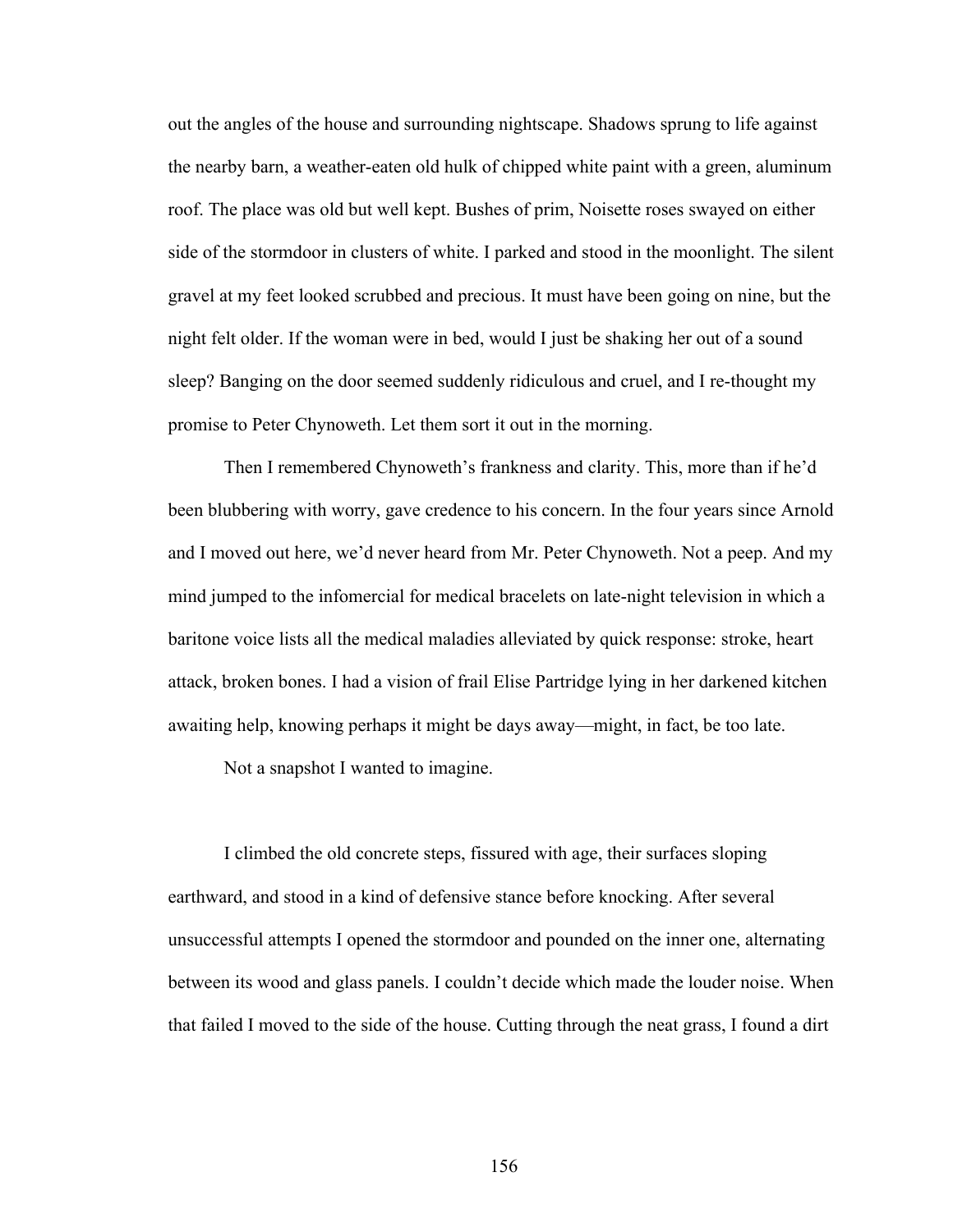path broken up by chipped flagstones. More rose bushes, and I imagined them humming with bees during the day.

The house sat high on its foundation, and the bottoms of the windows were more than six feet off the ground, so I couldn't get a direct view into the rooms. I saw, at this angle, a ceiling with a darkened light fixture hanging from it, given shape by what I guessed was a blue stovelight.

And like that I thought of another snapshot. My mother's kitchen after my father passed away. The stovelight left on. My mother, a consummate eco-warrior, a woman who went around unplugging appliances with power-indicator lights because "even those" use up energy," had never before left a light on in the house. She'd taken Jimmy Carter at his word, she said, and had drilled the practice into us with such vigor that we often thoughtlessly flipped switches when exiting rooms, enveloping anyone still sitting there in darkness. After the funeral, that light over mom's stove cast its liquid shades over the still-glowing appliances, the kitchen chairs, the table. It imbued them with a kind of stage presence. And it became a static essence that suggested stagnation. All could be inferred. A snapshot of a woman afraid. Of burglars. Of the world coming to a halt while she wasn't looking.

For the next few years I came home during holidays and part of my summers, but I didn't notice the light again until Arnold—my second "serious" boyfriend accompanied me on the Christmas break before my final semester at Brown. He'd undergone a mostly successful introduction to cousins and aunts and grandparents, and the two of us had stayed up in the den for a make-out session long after the others had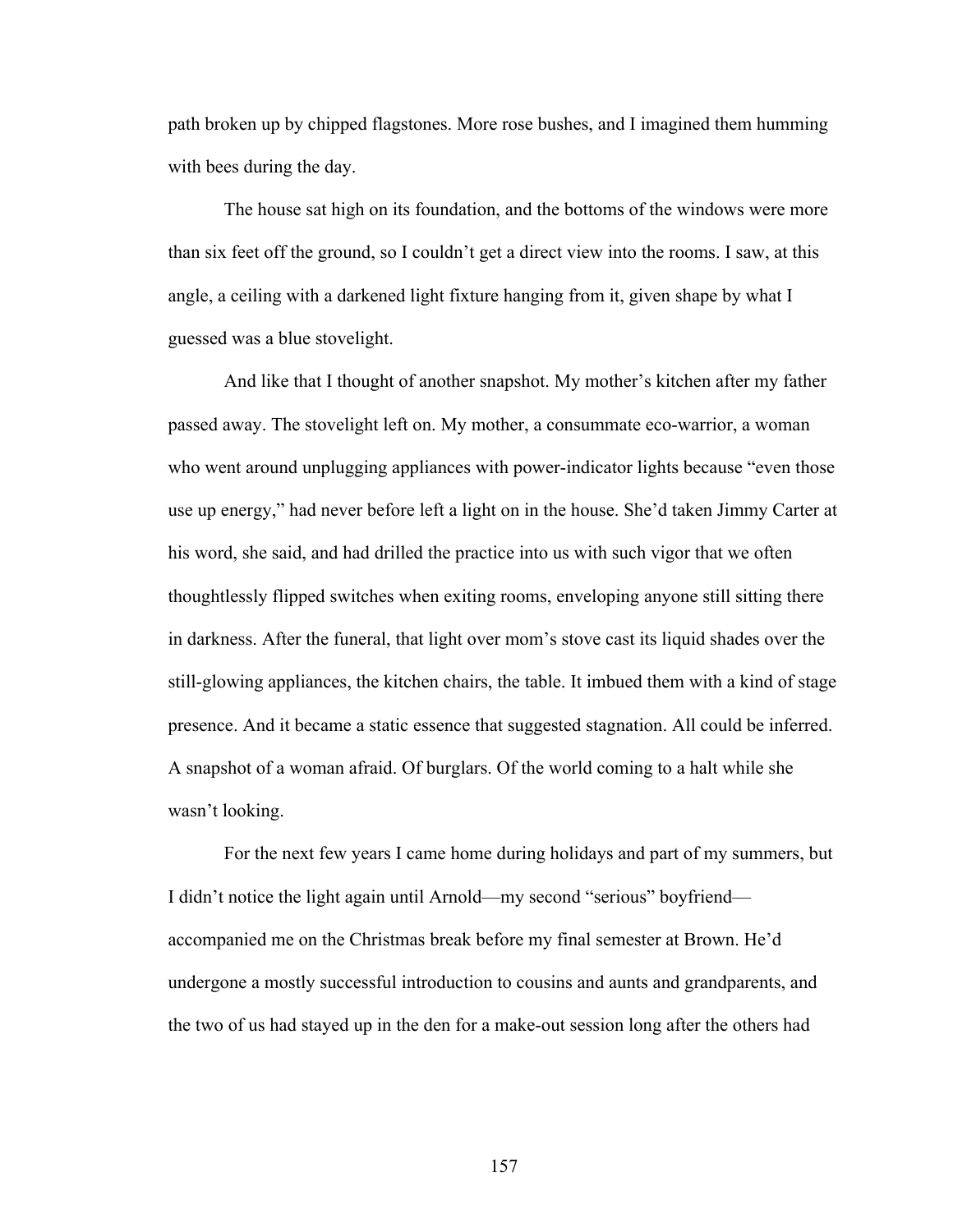gone to bed. When Arnold went for a glass of water to walk off some rising sexual tension, he'd come back with a puzzled look on his face.

"Did you know your mom has puppets?"

He led me into the kitchen where only the stovelight still burned. Three bits of string had been taped to the vent over the stovetop. From each string hung a piece of black cardboard, each cut into a distinct shape.

"What the hell are these?" I said.

"I thought it was a joke."

The cardboard pieces were silhouettes. I could see it now. I touched the largest one. It was a man. There was the ridge of a collar, the protuberance of a tie's knot emerging from his throat. The bottom of his slacks cut a neat line above his shoes, which looked formal because of the notched heel. He was dressed for work and seated but chairless, with a cup of coffee halfway to his lips. The smaller two cutouts were children—one a boy, the other a girl—and were likewise without chairs. The little boy had his hand raised, his intricate little fingers splayed. His mouth was open as if adamantly explaining something. And there was the girl, whose head was bowed, perhaps in prayer, with both of her hands held out flat before her.

They'd been stuck there a long time. The scotch tape holding them to the vent was browned with age and food-smoke and dust. The string was stiff, and the silhouettes didn't flutter or spin. If I took a step to the right I could see that my mother had positioned them to cast shadows against the wall, forming an optical illusion that made it appear as if all three shadows were seated at the table. The man was my father, of course, a perfect, flat rendition. He was accompanied by me and Eddie as children, Eddie's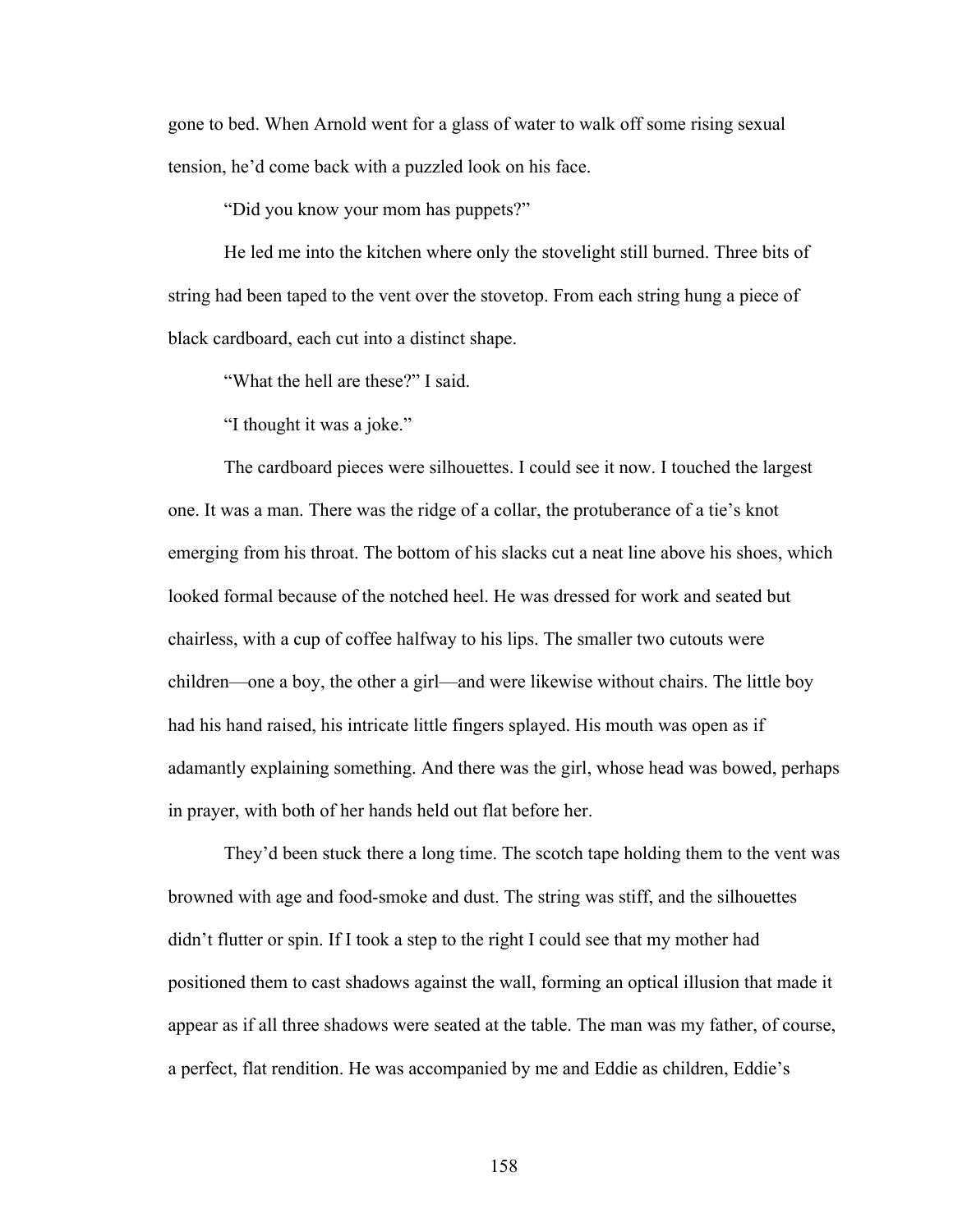spidery tousle of hair rendered piece by piece, probably from some home-movie still. My own expression had been recreated out of a shoe-box ether of memories. I hazily recalled a faded polaroid of myself in this pose, my meek smile evidenced in the appled curvature of my cheeks.

The fourth chair at the table was empty. I thought of my mother in the house alone, the days we had gone without talking stretching sometimes into months as I found myself more and more caught up with school and early job hunts and talks of engagement. I thought about Eddie, my brother, only two years younger and off encountering the world for himself.

I slid around the back corner of Elise Partridge's house. There I found a shabby set of wooden stairs. Hardy trumpet vines spilled over the pipe serving as a banister. A hummingbird feeder adorned the rusty light over the door, I knocked, and the syrup swooshed around inside its glass.

When I still got no answer I tried the knob and found it unlocked. I crossed through a screened-in porch. Its boards creaked nervously beneath my feet. The inner door was open to the night air, and I passed into the kitchen. At the table was an elderly woman, very short. Her toes in her black velcro shoes barely reached the floor. Her head lay in her hands across the table. A blue and white plate with a fork and a few bits of dried food had been pushed to the left of her, a juice glass to the right.

A snapshot.

"Mrs. Partridge? Mrs. Partridge, are you okay? Oh, for christ's sake."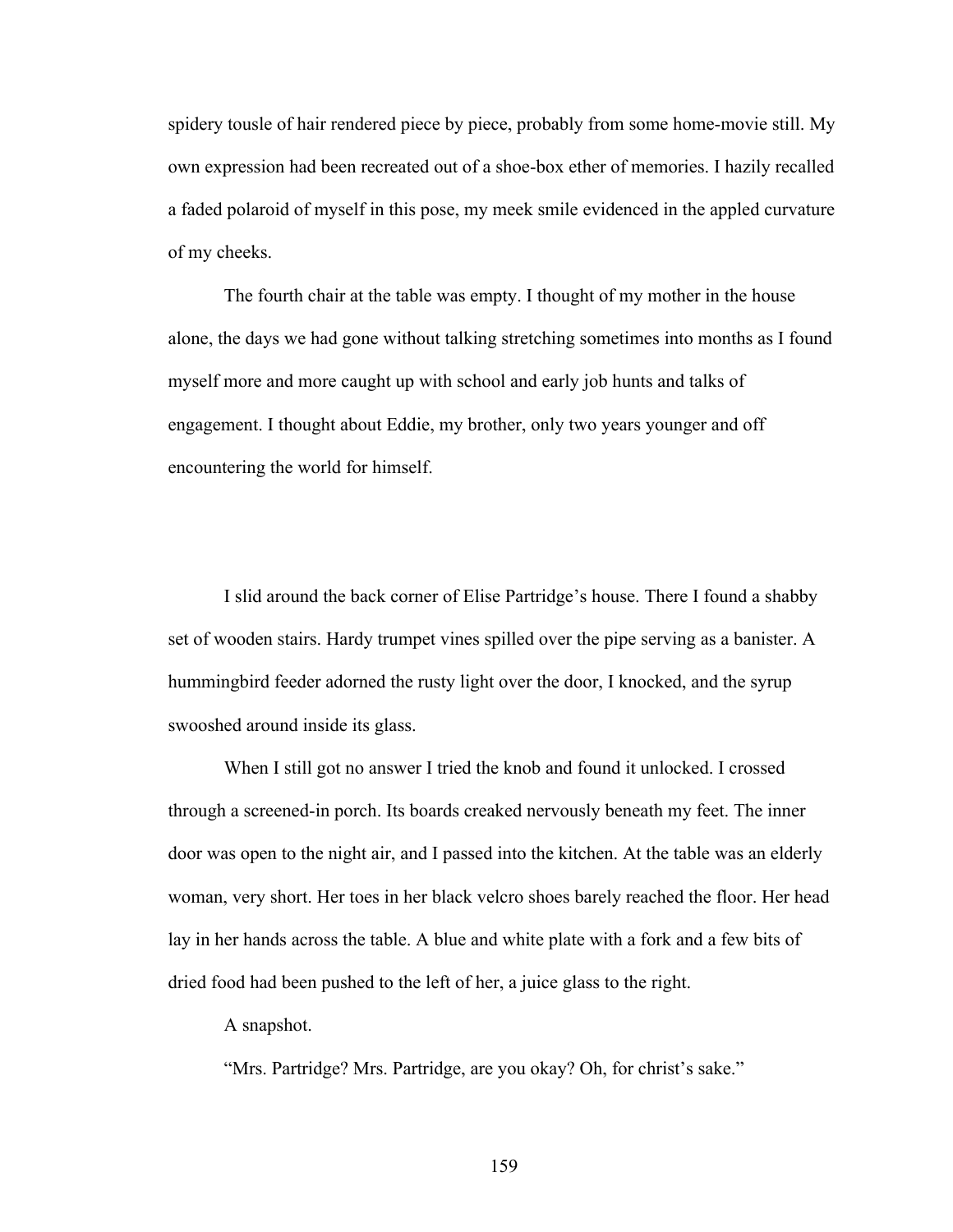I wished I'd brought Arnold then. And I was mad at him for forcing me to leave. We'd made a life together, and it was about to be gone. I touched the old woman's shoulder and gave it a gentle shake. She didn't feel stiff, but she didn't move.

"Mrs. Partridge," I whispered, but it came out as the beginning of a sob.

The final photograph, I thought. The blue stovelight casting its mysterious glow the way it always did. The old woman alone. It was too easy for me to see myself and my mother here in this same pose. The same photo of death for each of us, and it made me want to weep, not just for Mrs. Partridge, but for all of us.

I used my cell to call 9-1-1 and settled into the chair beside Mrs. Partridge to wait. I was a mourner at a private wake, a woman in a kitchen, sitting with the dead, the way my mother did each evening. I'd never even asked her about the silhouettes. I hadn't known how to bring it up.

I looked around the kitchen, and there was another detail to Mrs. Partridge's snapshot, a black line of rot that had settled around the walls about six inches from the floor as if a flood had once filled the house. I imagined Mrs. Partridge alone, crying until salty tears made an ocean of every room and stirred up the basement like the bottom of a lake troubled by a storm. I thought of Mrs. Partridge's loneliness and what it must have been like, but all of it felt like abstraction, a remote *idea* of loneliness rather than its heart.

I was thinking of this kitchen. That kitchen. The undeniable theme of death slipping its way in through the hearth. Snapshots. Those stale roles of widow, wife, mother, doddering crone. Had I been trained to think this way? To sum things up like this? Was this the totality of life's incomprehensible and varied hues? I couldn't think of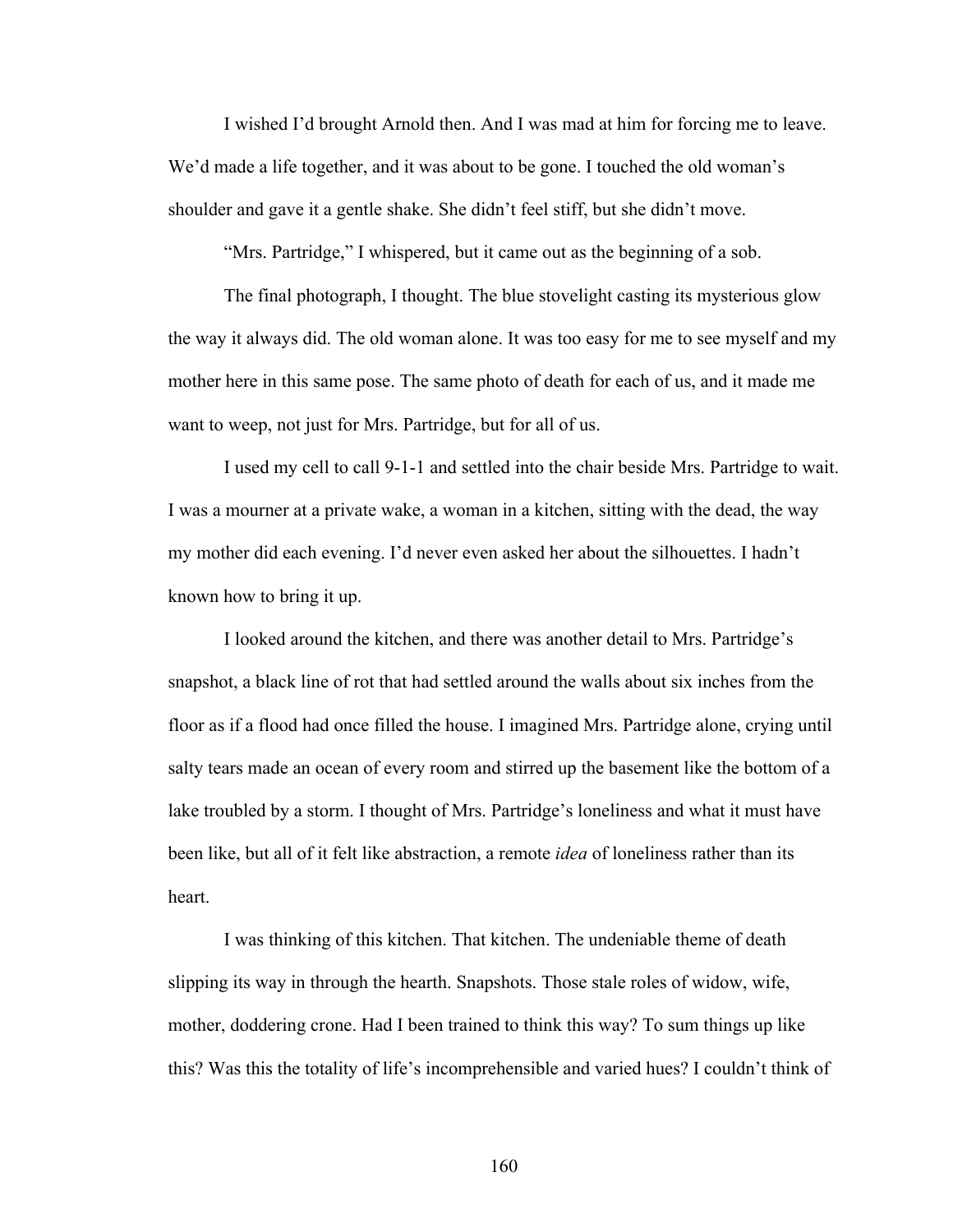a single happy moment that wasn't eclipsed by this one still photograph: of a woman dead in her own kitchen while another woman sat there staring into space.

And suddenly the trip back to Indiana held no sunshine for me, didn't fill me with the same hope it had only a half-hour ago. I didn't want to think anymore. Thinking got you nowhere. Snapshots got you nowhere.

Then Mrs. Partridge kicked and I jumped in my chair.

"Holy shit holy shit holy shit," I said. I pushed at Mrs. Partridge's shoulders to right her in her chair.

Mrs. Partridge allowed herself to lean against the chairback, waggling her jaw as if stiff.

"Well, what are you doing here?" she asked.

"I'm your neighbor."

"And you think that's a *good* explanation?"

I laughed. Mrs. Partridge was alive. She was, as they say, a firecracker.

"My brother. Peter," Mrs. Partridge said. "He called you, didn't he?"

"He was worried about you."

"Oh, pfaaww. He wasn't worried one damn bit."

"He was," I insisted. "He didn't have anybody else to turn to." I put my hand on my heart.

Mrs. Partridge tested her dentures with her tongue. "You know how many houses sit on this road? Twenty-seven within a two-mile radius."

"We seem so alone out here."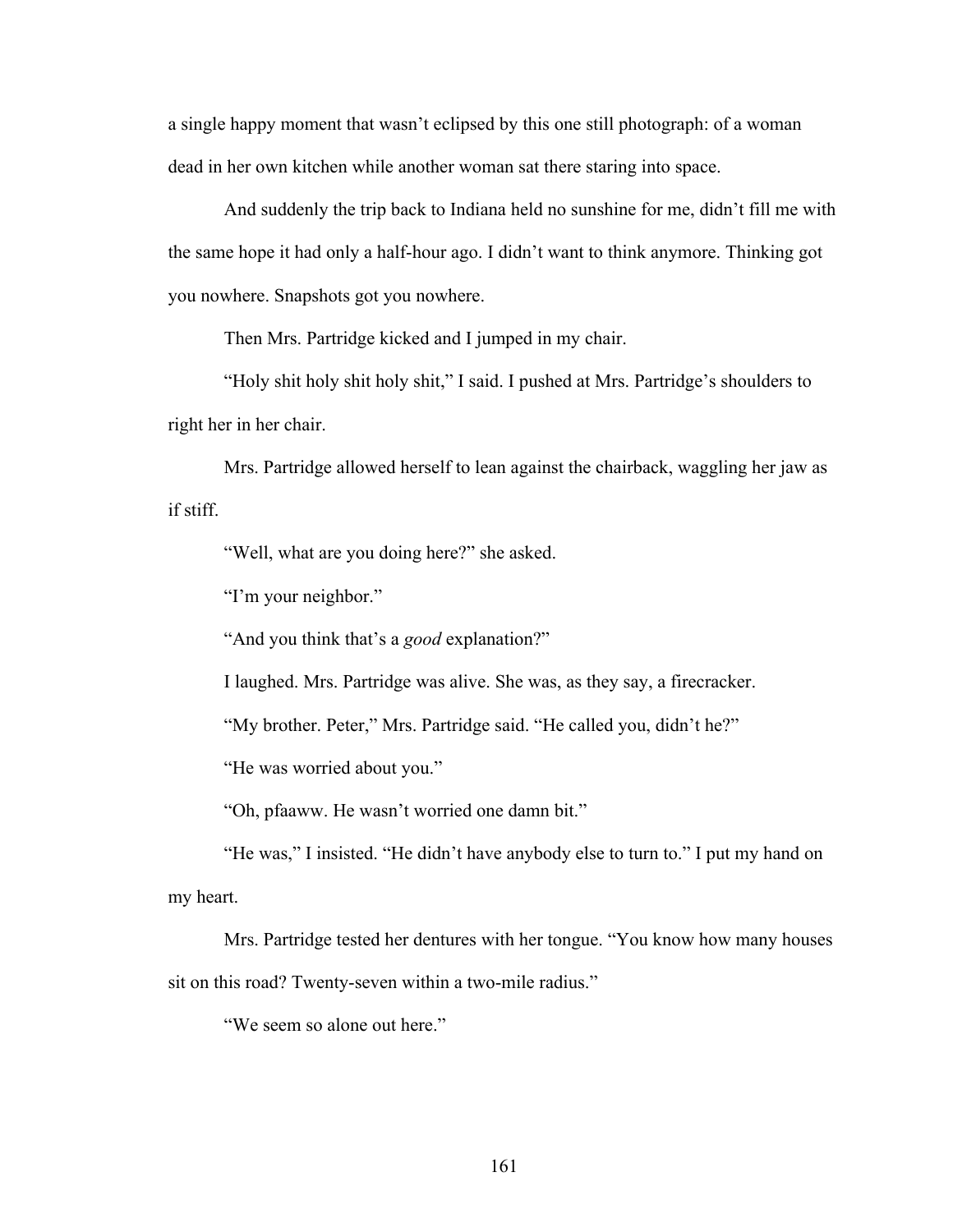"Maybe for city. But that's not the point. Do you know how many of those twenty-seven houses my brother has called?"

I imagined Peter Chynoweth frantically scrambling over the images in Google Maps, scanning the county telephone listings. Avoiding the authorities, the emergency operators, anyone who could make an official pronouncement. Maybe it was his way of keeping death at bay.

"He must have been panicked," I said.

Mrs. Partridge wheezed out a laugh.

"Not at all, dear. And he didn't make all those calls tonight. He's been doing this for five years. And for the record he's been pulling stunts his whole life. For the *record*, he's called twenty-four out of the twenty-seven houses. That's counting you."

"I don't understand."

"My brother," Mrs. Partridge said frankly, "is what you call a prankster. He likes sending folks over to the house half-asleep to scare the wool out of me."

"It's a joke?"

"No one ever accused you of being quick, did they?"

"I still don't understand."

"Proves my point."

"Does your brother really live in Tennessee?"

"Yes," Mrs. Partridge said.

"But this is a joke."

"It is," said Mrs. Partridge. "But do you know how many of those twenty-four people still visit me on a regular basis?"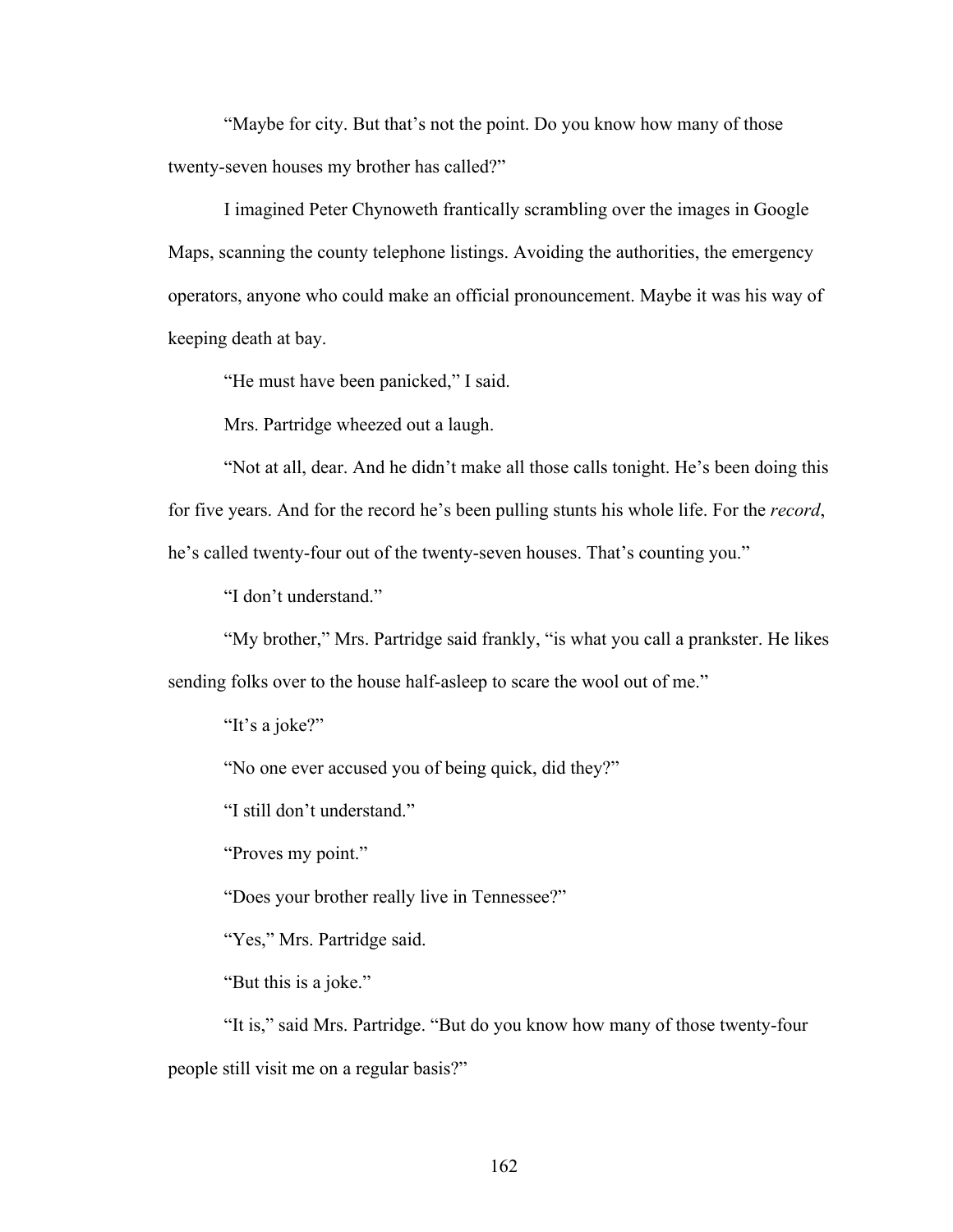"I don't."

Mrs. Partridge stood and walked the plate and juice glass to the sink. She spoke over her shoulder.

"Twelve. Exactly half. They check on me. Julie Barnhart and her two boys come just about once a week. Ronnie Carlisle drops by when he thinks of it, always brings donuts. I don't know if he thinks of me and then buys the donuts or if buying the donuts puts me to mind. I don't know how I got mixed up with donuts to begin with. There's the Atkinson's. They run the little garage up the hill. Their daughter has MS. I watch her sometimes."

"You didn't know any of these people until your brother—what?—prank-called them?"

"I didn't," Mrs. Partridge said. "I've only lived here six or seven years."

"We've lived here four," I said.

"Do you know Dr. Stevens? He's the one that sold your place."

"I don't really know anybody who lives here."

"I'll have to introduce you."

I stood. "I called the police. The ambulance."

"We'll explain it. They'll chide me and tell me to keep my brother on a shorter leash. Coffee?" She gestured to an old percolator with a faceted orange light glowing faintly.

I sat back down. What would I tell Arnold? And then the thought came to me. I wouldn't tell him anything. He was asleep, and I wouldn't ever tell him about leaving the house and finding Mrs. Partridge dead and then not dead.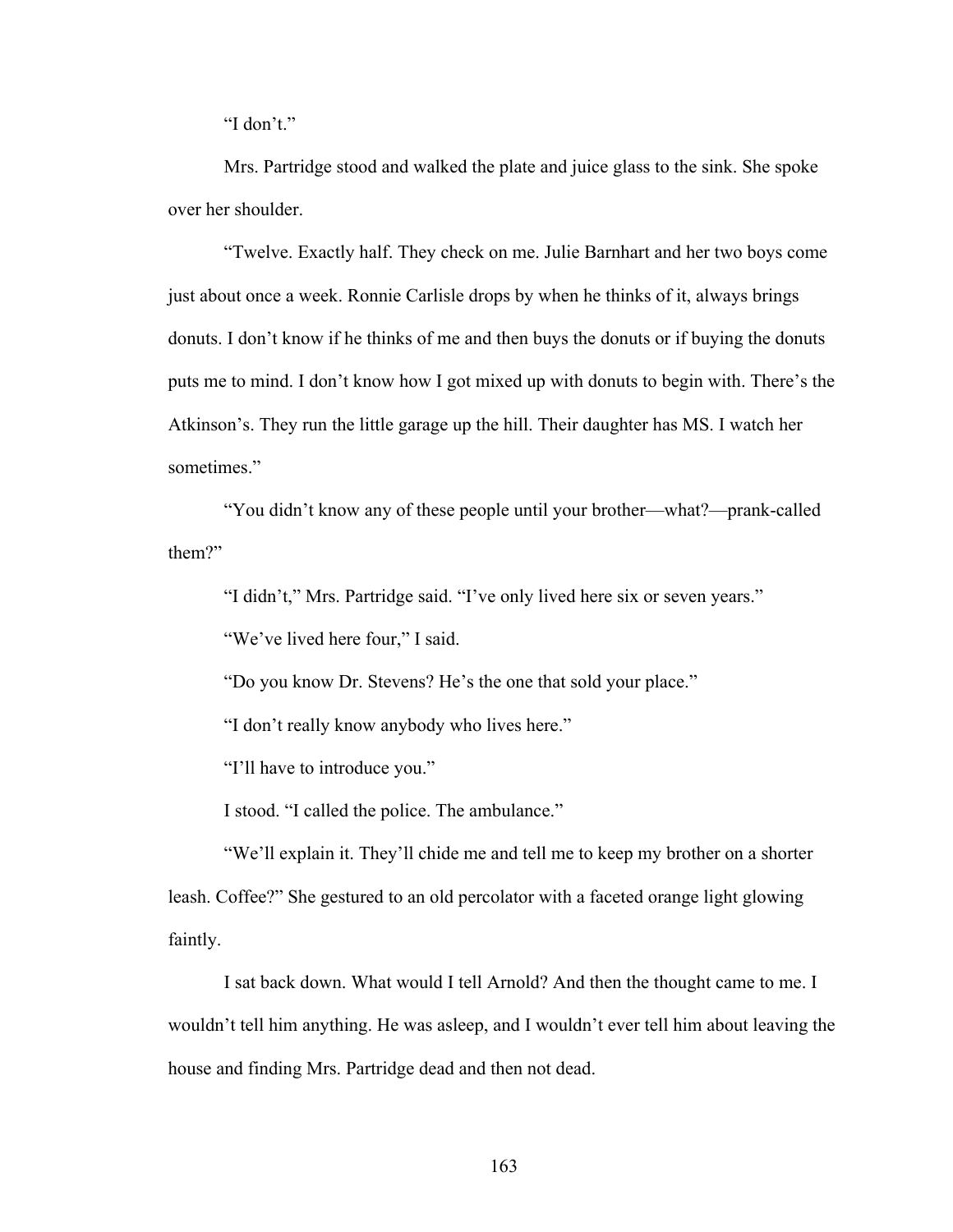"I'll have a cup, yes," I said. "I'll wait till the ambulance gets here. If that's okay."

"I wouldn't have asked if it weren't."

Mrs. Partridge poured the coffee for both of us.

"I'm leaving my husband," I said. I hadn't meant to say it. "I still love him. He's a good man. But I'm leaving."

Mrs. Partridge placed a sugar bowl between us and handed me a spoon.

I pulled into our driveway after midnight. Weeds whistled in the wind. I tip-toed into the house and found it the way I'd left it. The soap-streaked glass I'd been washing and forgotten to rinse sat on the counter alone. I gawked up at the steps like a kid watching an acrobat. Something at the back of my mind was unraveling.

Betsy Blue pattered down the stairs, weaving from side to side in her sleepy way, her paws clacking lightly on the wood. The dog was part of the snapshot, but it could not be said to be a replacement for children. Not like one might think. The picture was more complicated than that. And we had not been heroic. Not really. The Humane Society had already rescued the dog. All I did was adopt it after a fight with Arnold over the timing of children, over my own aspirations to go back to school. I'd needed the dog more than it needed me, but that was not the sum of it. The dog was one part. And I was one part. But we would also change. Life would fiddle with meanings.

I scratched the dog's back between the shoulder blades and suddenly felt like running through the woods. I wanted to feel wild. To come out onto a moonlit field, my breathing ragged with exertion, to taste the goldenrod thick on the night air. I wanted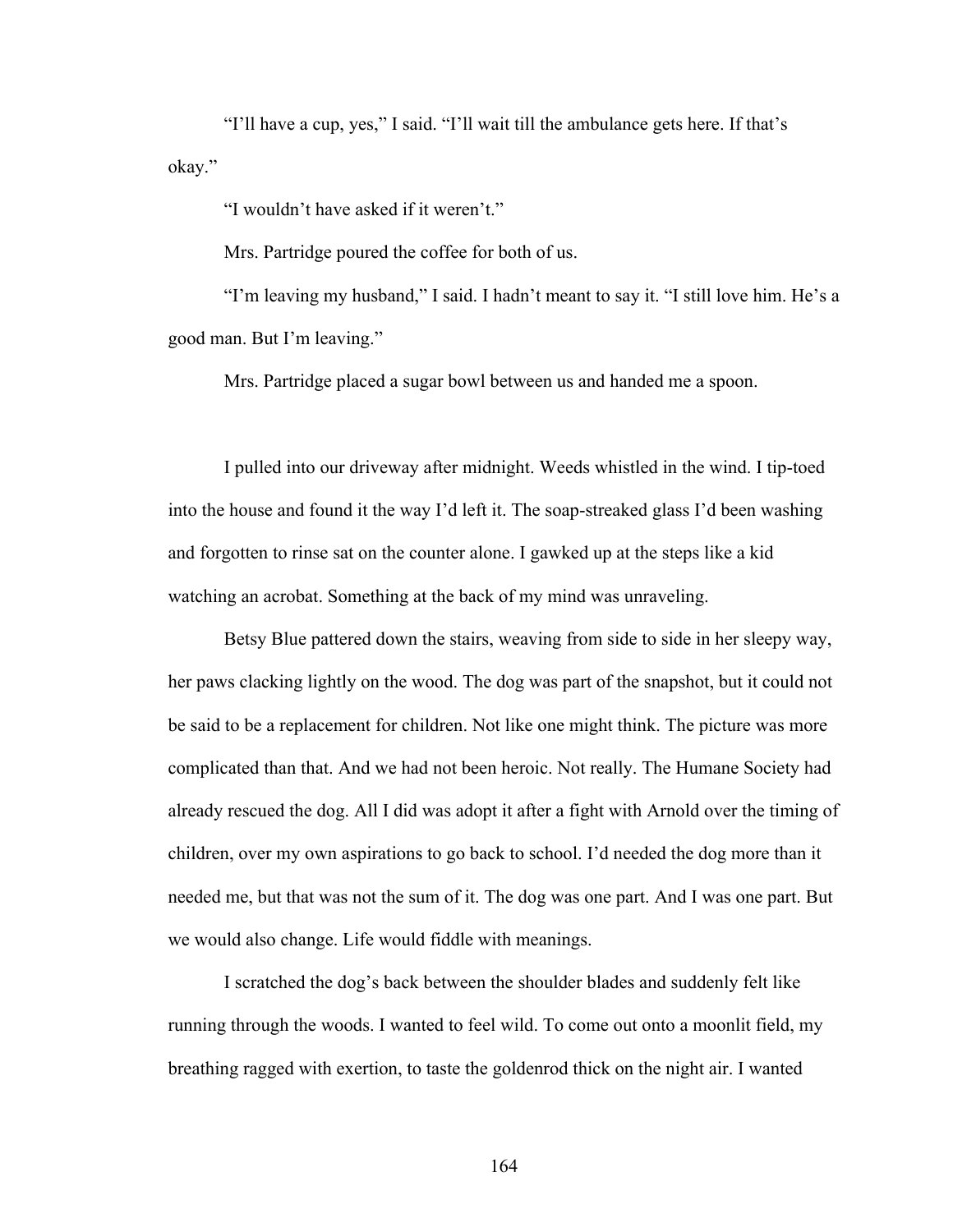something, and whatever it was I wanted it desperately. I held Betsy Blue's head between my hands and stared deeply into the dog's dark eyes, trying to convey how deep I felt at that moment, how full of everything, so full that I could hold onto life for centuries. The dog licked my face. My nose. My cheeks. And I began to laugh.

"You're right," I said.

I pulled my cell phone from my pocket and dialed. I stared at my mother's number. I knew the night seemed to be begging me to call and close some loop. A snapshot of women in kitchens, I thought, and I sat at my own table. Bull shit, I thought. Somewhere along the line I'd begun to see life in terms of its patterns, no matter how cliché.

Mrs. Partridge hadn't lived her whole life on the farm. She wasn't dead. She didn't even seem lonely. Her snapshot in the kitchen was one of those things people like me imbued with meanings without ever sipping the coffee or touching the chipped little edge on the teacup above the rim.

And right then I felt like lying. Sending Peter Chynoweth's prank onward like a hot potato.

I erased my mother's number on the phone and dialed another. I heard our own landline ringing and finally Arnold's sleep-gravelled voice as he answered the phone.

"Hello?"

I dug low for my best baritone. My version of the man in the infomercial about strokes and heart attacks.

"Mr. Kingsbury?"

"Yes. Who's this?"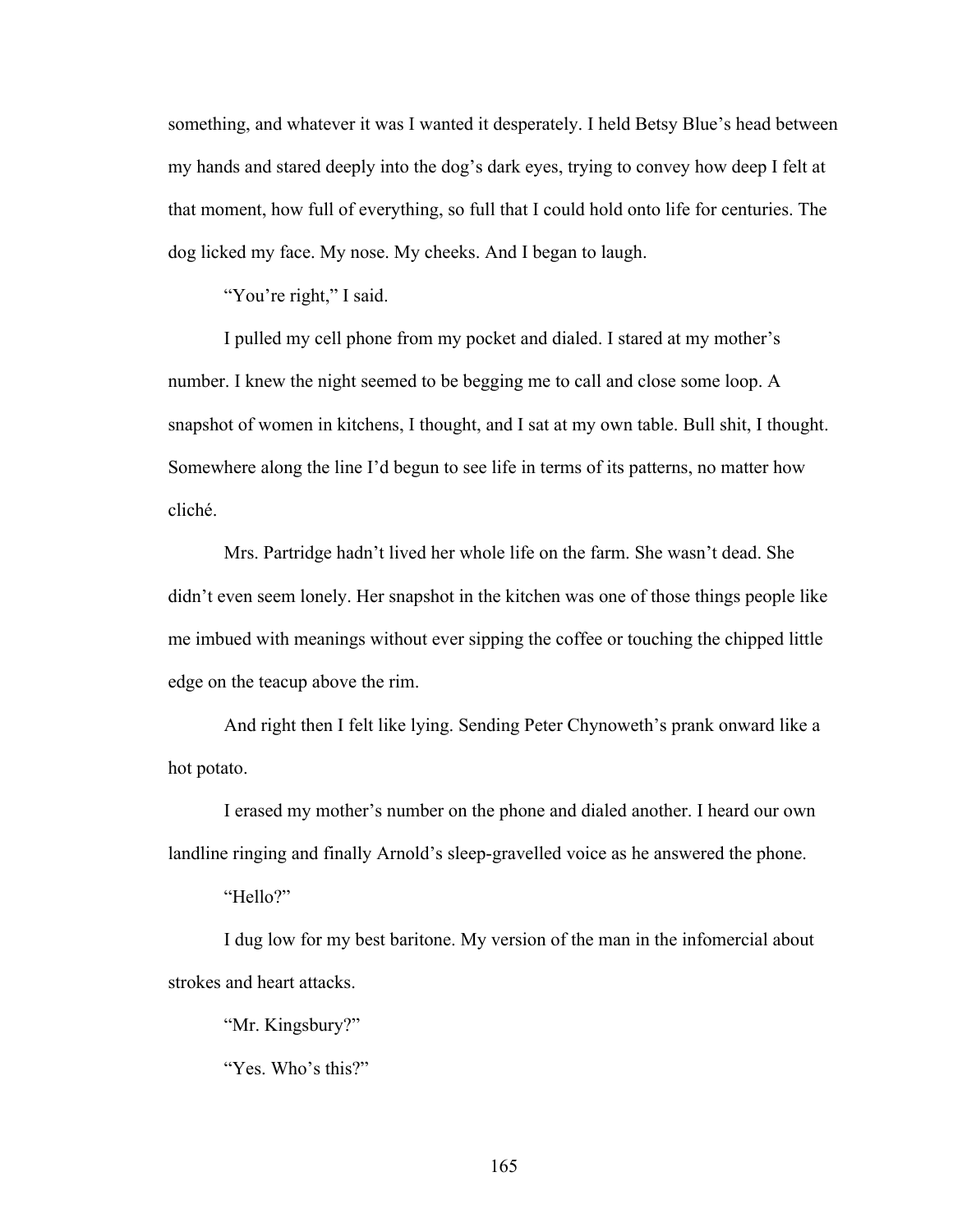"I'm afraid your wife is dead," I said. "Killed in an auto accident."

I felt a silence sluice down through the house from the bedroom at the top of the stairs. I stood up quietly with the dog at my side.

I waited.

I waited for Arnold's steps on the floor above. Waited for his frantic fumbling for a pair of jeans. Awaited the sound of him gathering his shoes near the closet. His shape as he descended the steps.

I waited.

I waited to see his face when he saw me standing here. Alive.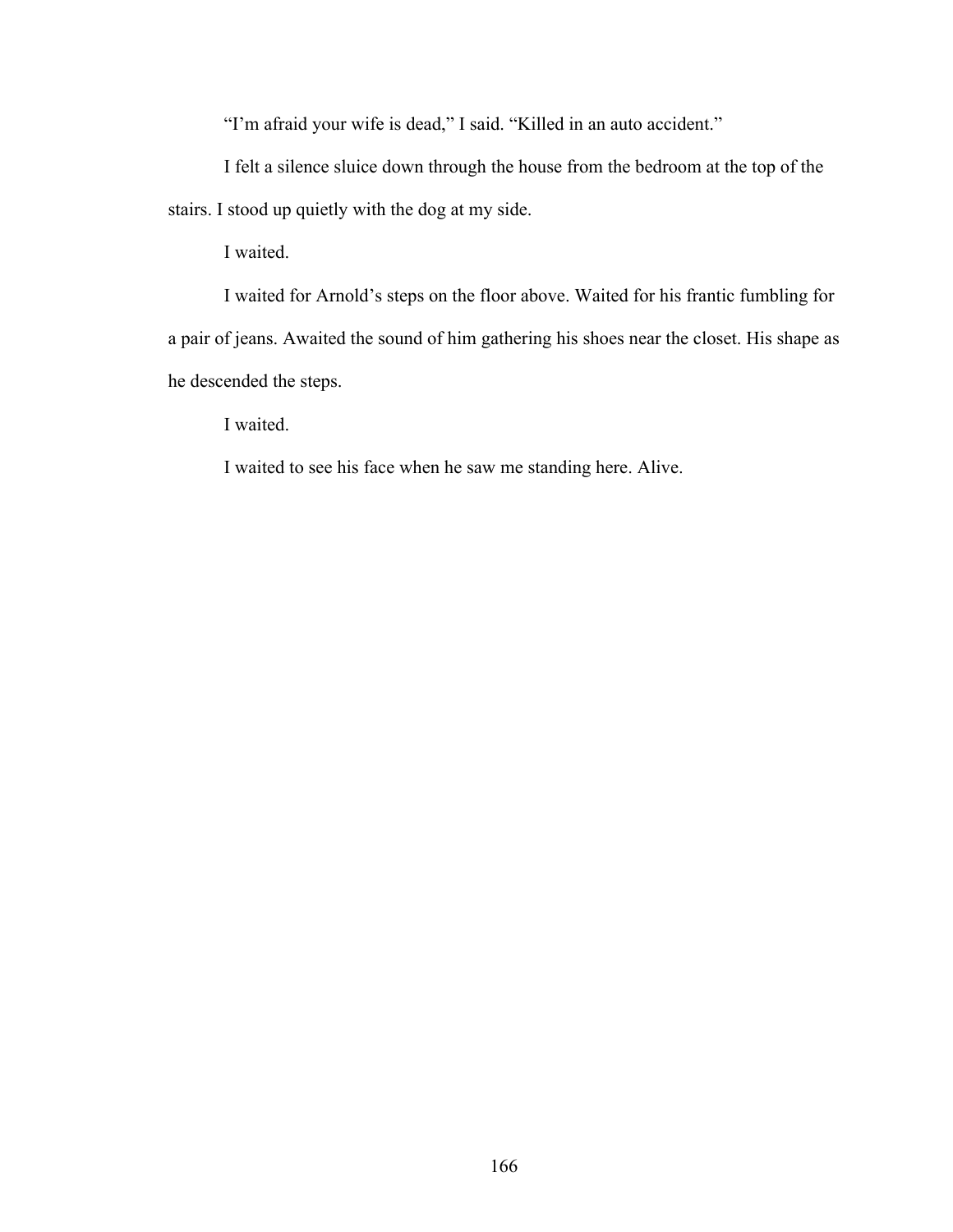## STORY 10

## STRAW MAN

Idris bin Fartuwa is in danger of being left behind. Under the morning sun, the other merchants' camels already jangle with panniers of kola nuts, ostrich feathers, muskets, wax, copper, ivory, spice, and salt. Cowrie shells rub and rasp in their sacks. Slave rows, dark and ragged, lurch forward to the whip.

Near Kanem-Bornu last evening a camel in Idris's train keeled softly into the sand. With a foolishness brought on by exhaustion, he put off transferring its load until dawn. He is in a sweat now, harried, troubled. In his haste he has shifted the goods onto one camel rather than evenly dividing them between the other twenty-eight. The camel with the doubled load groans and spits furiously. Idris spits back and slaps its matted hide.

In place of the dead camel's carcass is a dried slurry of blood like a shadow without a reason. The surrounding plain teems with opportunists—cheetahs, leopards, genets, painted dogs. This also happened to his cousin, Ibn Battuta, snatched away by the silent jaws of some great beast. In the gathering light Idris surveys the millions of windsharpened rocks littering the valley like coarse salt and remembers Battuta's vital fluids seemingly strewn across each jagged one, his body scattered from Mali to Djeddha. Idris has no intention of suffering the same destiny. Safety in numbers. He will stay with the train and post his tent close to the fire. But only if he keeps up.

His train surges past the spent firepits, and time seems to slow down as Idris spots a single piece of wheat languishing in the slope of a westerly dune. Lying there untrodden, its slender, elegant stem and fanned head of golden kernels suddenly represent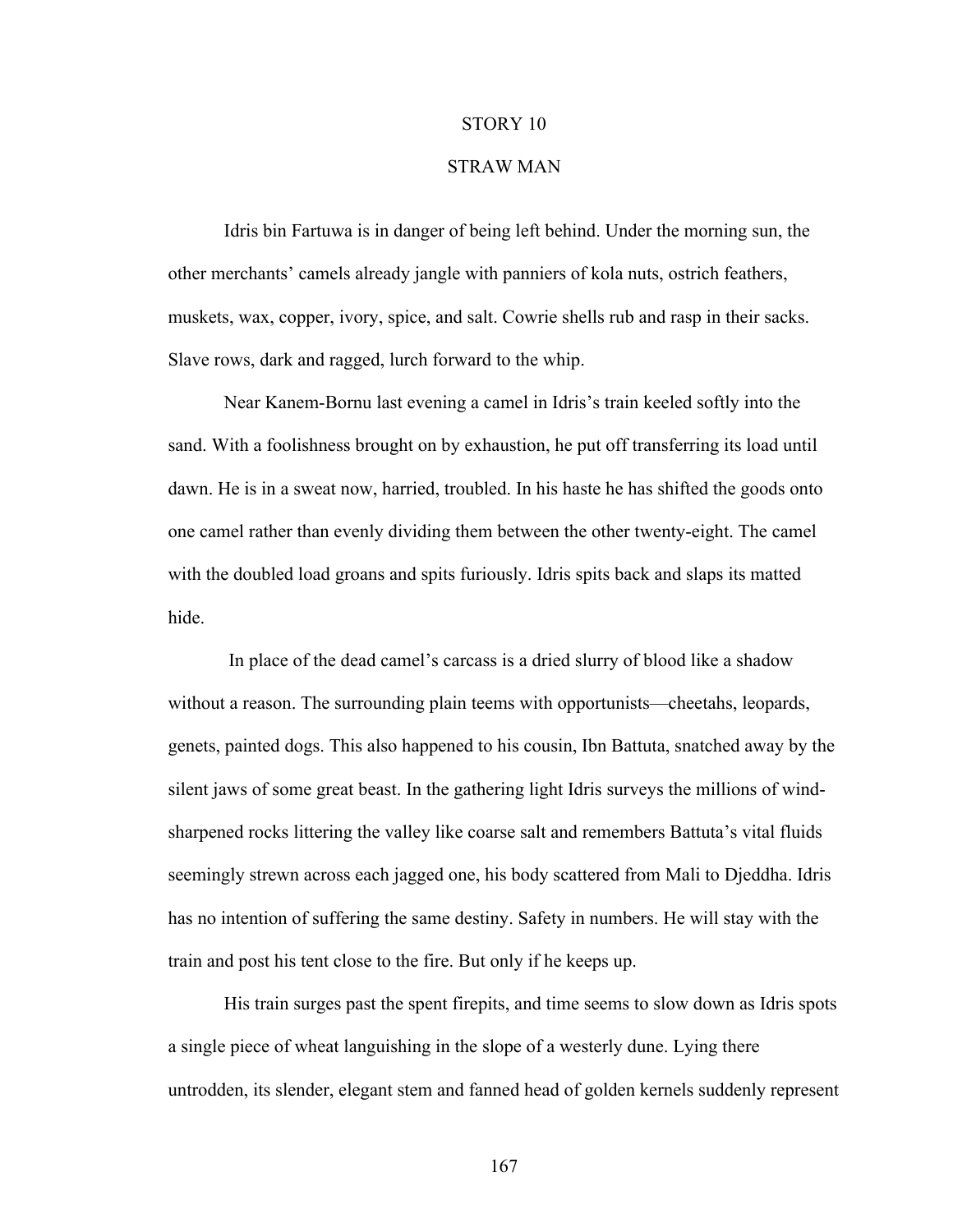to Idris all his life's struggles. His very fate seems to hinge on its survival. Or perhaps, after all this work, he simply can't bear to leave it behind.

He plucks it off the ground and shuffles up next to the belly of his camel. Its hips roll achingly beneath the weight of its new load. The goods on its back are no better secured than a pile of autumn leaves. Between a sack of gristed grain and a reed basket he places the wheat, releasing it with the delicacy of an artist finishing off the last stroke of a masterpiece.

He hears a fleshy, hard snap, like a log being broken beneath the wheels of a cart. The camel shits enormously, wails. A gruel-thin slurry of blood and yellow phlegm shoot over its tongue past its bared teeth. Legs buckle. The neck strains. The camel collapses. Its back has been broken by the last straw, the way it was when Clarence Pasternak walked into his government job in Seattle, Washington, sat down at his desk, pulled open his filing cabinet, and found, nestled within his manila folders, a human turd.

Six months after the turd incident Clarence Pasternak carries a severed hand in a brown, scabbed suitcase through the parking lot of a two-story motel. The motel, which looks like a shabby papier mâché version of other shabby motels, sits off the I-30 south of Dallas in a night still as a crime-scene photo. With none other than his mortal soul at stake, Clarence stalks up the crumbling cement stairs.

The exterior door of room 207 holds itself together with numerous layers of flaking paint so multi-hued they don't so much emit the color red as suggest it. The air is heavy for a Dallas night, mercury has plummeted in every barometer over three counties, and evening thunderclouds have dropped like a cork over the city. Clarence checks the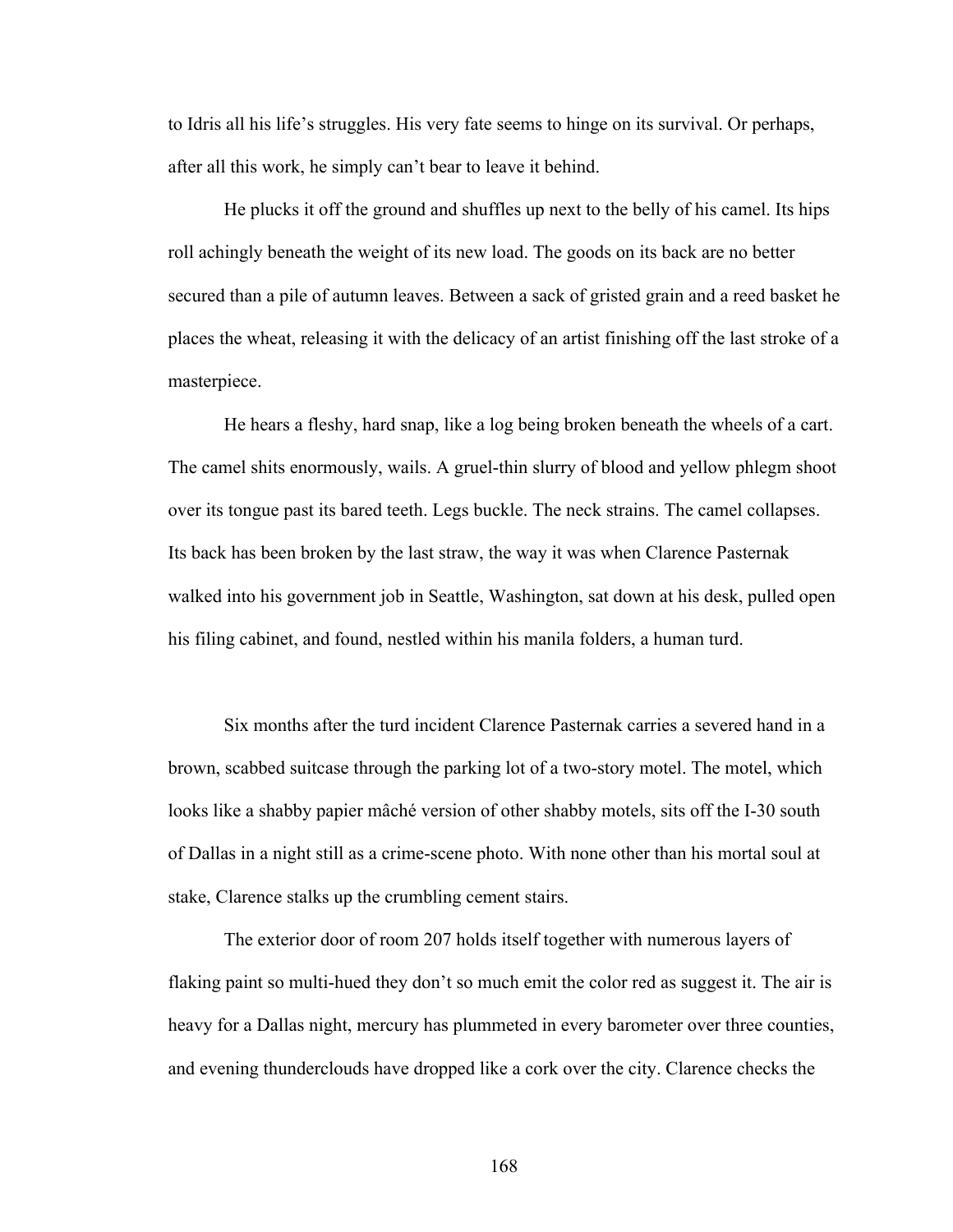armpits of his shirt in his sport jacket. Light spotting. He smells the nasturtiums in the flower beds below, someone's attempt to add color to the place, though the blooms resemble fizzled firecrackers in a limp sky.

Jenna Travoli answers on the third round of knocks. A short woman, thirty-four, with heavy black ringlets that pour around her shoulders like smoke from a burning tire, she puts a hand on her hip.

"Who are you?"

Clarence has shaved his eyebrows in accordance with the clerical law of the Church of Your Holy Humble Tattered Sail, or CYHhTS (novitiates call it "Chits," as in the Church of Chits, which is redundant, like "ATM machine"; or themselves "Chitlings," usually with a titter). As a result of his hairless brow, Clarence often looks surprised, the face of a dimwit observing a train wreck. Jenna Travoli responds the way most people do, which is to raise her own eyebrows, as if being astounded together they might find a common expression.

"Jenna?" says Clarence. "Clarence Pasternak. From high school. Do you remember me?"

A bombardier beetle, with a snappy fart of its wings, threatens to enter the apartment. Jenna closes the door and steps forward. She and Clarence look as if they might waltz.

"What happened to your eyebrows? Were you in a fire?"

"No. I just wanted to tell you sorry."

"How did you find me?"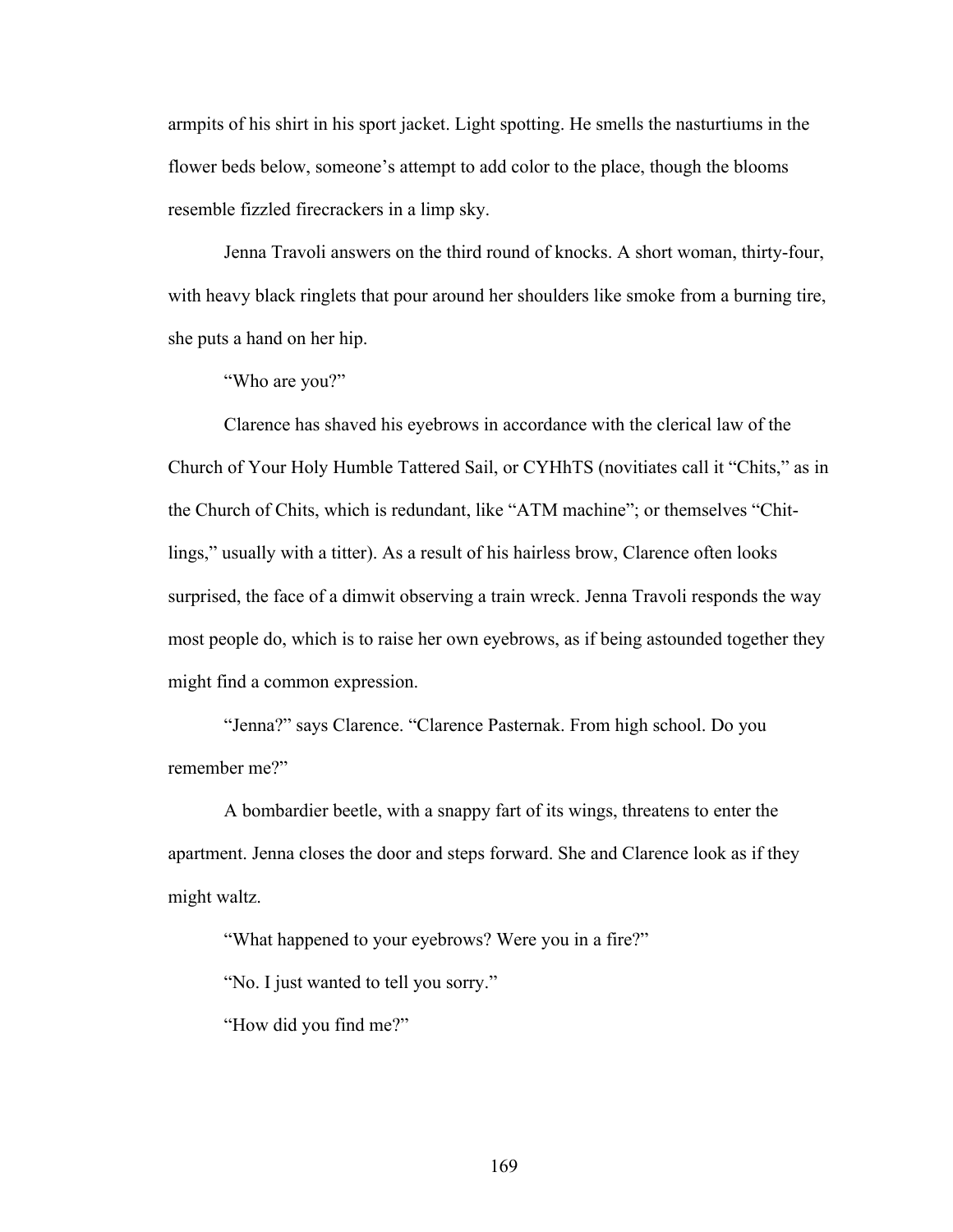That wasn't easy. Most people—internet search. Facebook, MySpace, People Profile—the usual cybernetic midden heaps. But with Jenna, he got the sense she moved around, didn't live what you'd call a stable life, to which her accommodations testify with a very big raised hand and a hallelujah, thank you Jesus.

The short answer as to how he found her was a private detective and \$1200. Not the kind of information you offer up.

"I just came to apologize," he says. "We went out on a date in high school.

Remember?"

"Are you stalking me? Fuck, man."

"No—just—we went on a date. I took you to the movies."

"What was that? like fifteen years ago?"

"Sixteen," he says. "The movie was—"

"*Babe*." A quick smile cracks the corners of her mouth.

"No. At least I thought it was *Braveheart*."

"Never seen it. Maybe I saw *Babe* with my little sister."

"You've never seen *Braveheart*? Mel Gibson with the blue face—"

"So you're stalking me. I'm flattered, I am." She eyes him head to toe. "I'll fuck

you for like two hundred dollars. That's an 'old-friends' rate."

"Are you a prostitute?"

"No," she says. Her tone is grimly ambiguous. "But I'll fuck you for two hundred dollars."

It crumbles: this picture he's constructed from memory of the two of them, teenagers, sitting in the back row of the cheap Marquee Theater downtown.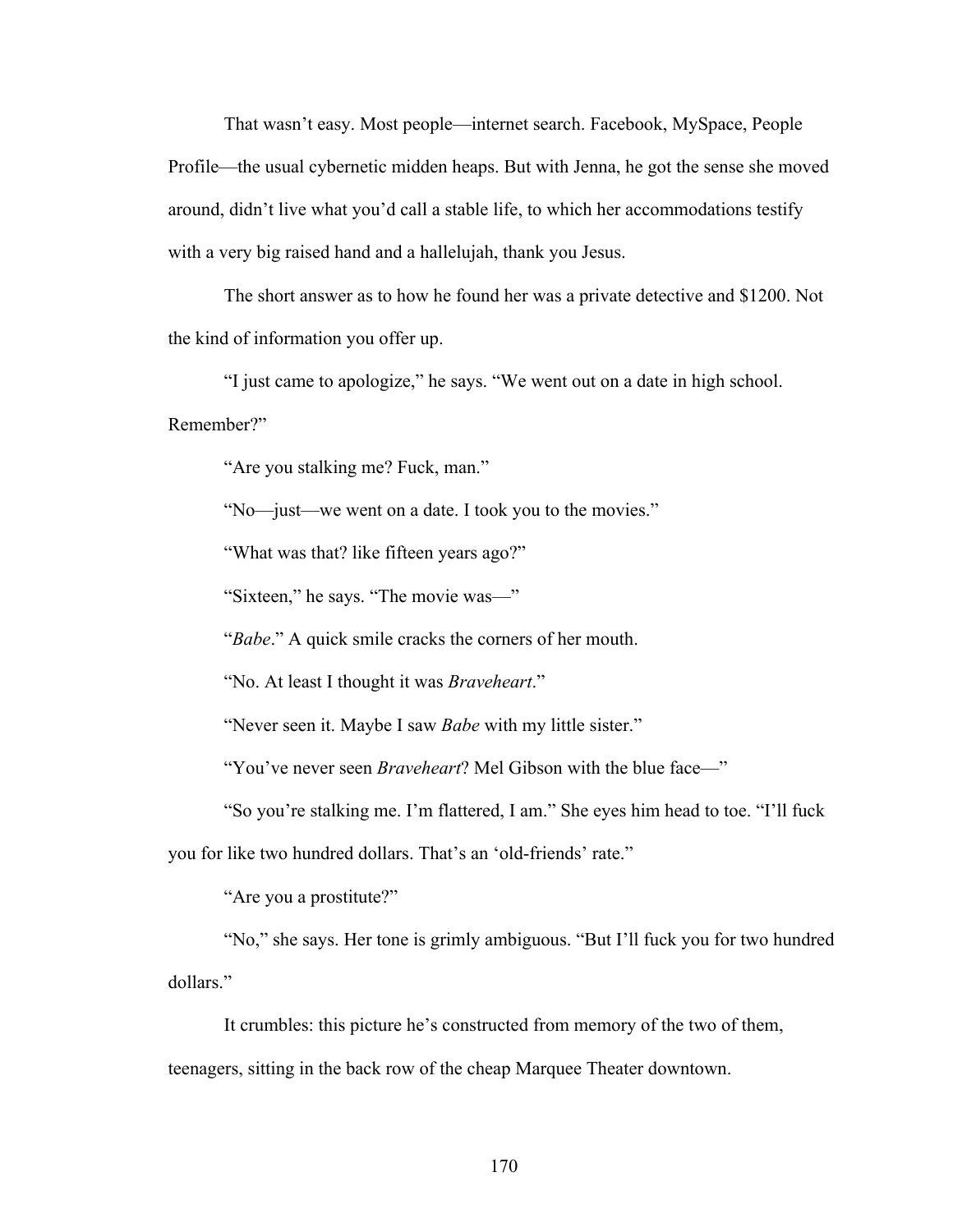"Look, I just wanted to say sorry. I was seventeen. Not that my age excuses anything, but I was horny. I grabbed your"—looking at them now he feels selfconscious—"breasts. I got the sense you weren't into it, but when we were holding hands I put your hand—on my—crotch."

She giggles. A snort. "This is an AA thing?"

"Not AA. But, I have to say sorry."

"God, do you know how many guys—you know what, never mind." She rests her hand on the knob. "So give me two hundred dollars."

"I don't want to sleep with you."

"That deal's off. If you're so sorry, give me two hundred dollars. We'll call it even."

Less than an hour later Clarence enters a bar, his briefcase cutting prow-like through the crowd. He reaches the Radcliffes at a small table near a tinted window. They are a quiet couple in their early thirties sipping martinis and Clarence greets them by forming a baby wave with his left hand.

"Holy Christ!" John Radcliffe stands up and clamps onto Clarence's shoulder.

About nine years ago, before the human defiling of his filing system, Clarence met John Radcliffe in a government office that smelled of canned corn, its overly starchy miasma sweet as the stench of apricots in baby vomit. As one of the civil servants employed in this office Clarence handled applications for disability benefits and government aid for job training. Most of the people Clarence saw in a day would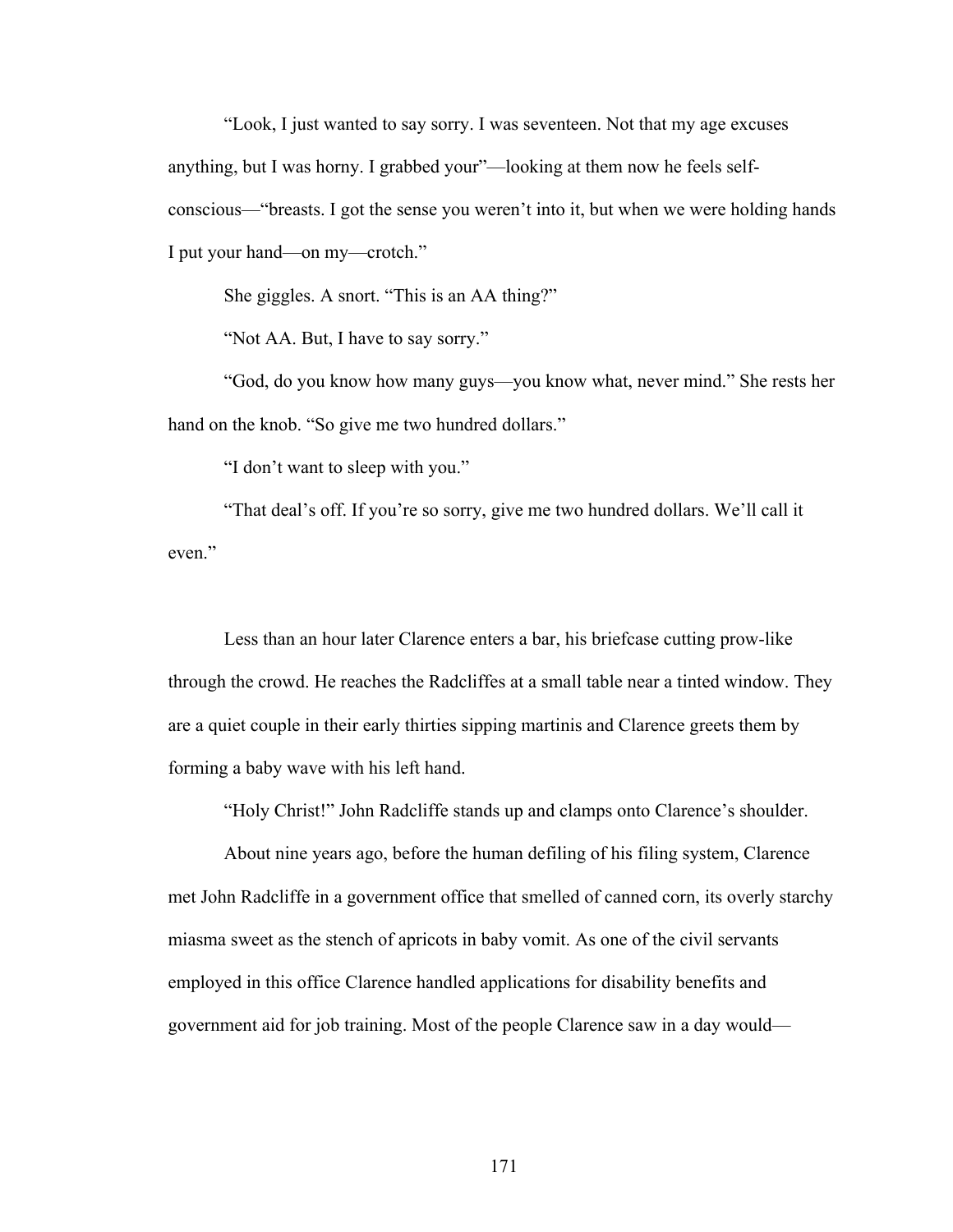whether as a result of environment, lack of opportunity, or sheer laziness—never amount to anything.

John Radcliffe, on the other hand, was a young man far more in control of his life than Clarence thought possible at twenty-three. John worked as a summer-job coach for underprivileged teens, which meant he *volunteered* his time, helping high school kids who were painting yellow curbs realize that their futures didn't have to end on the high school drop-out list. And while Clarence lingered for another eight years at this job with the baby-spew smell and the forlorn, weary-eyed people, eating up his twenties in a single, sour-breathed gulp, John Radcliffe moved on to medical school, completed his residency and took up other forms of charitable dispensation, all while maintaining an enviably compact physique and pliant flair for yoga. Clarence's revenge had been to sleep with his wife.

John kneads a thumb into Clarence's trapezius.

"Clay, how you been, man? What are the odds?"

The odds are high. Private detective—\$700: *'Radcliffes: Weekly to bi-weekly nights out, Fridays or Saturdays, around nine or ten, at the Mirabel Lounge. Not far from Subject 17 (Jenna Travoli).'*

"God, I don't know, man. You still in Dallas?"

Emma simulates a hug. "Why are you here?"

"Bit abrupt," John says.

In a last-minute bout of vanity, Clarence has quickly pasted on two fake eyebrows—a quite real-looking set for which he paid heftily at a  $7<sup>th</sup>$  Avenue boutique. He nervously touches them both.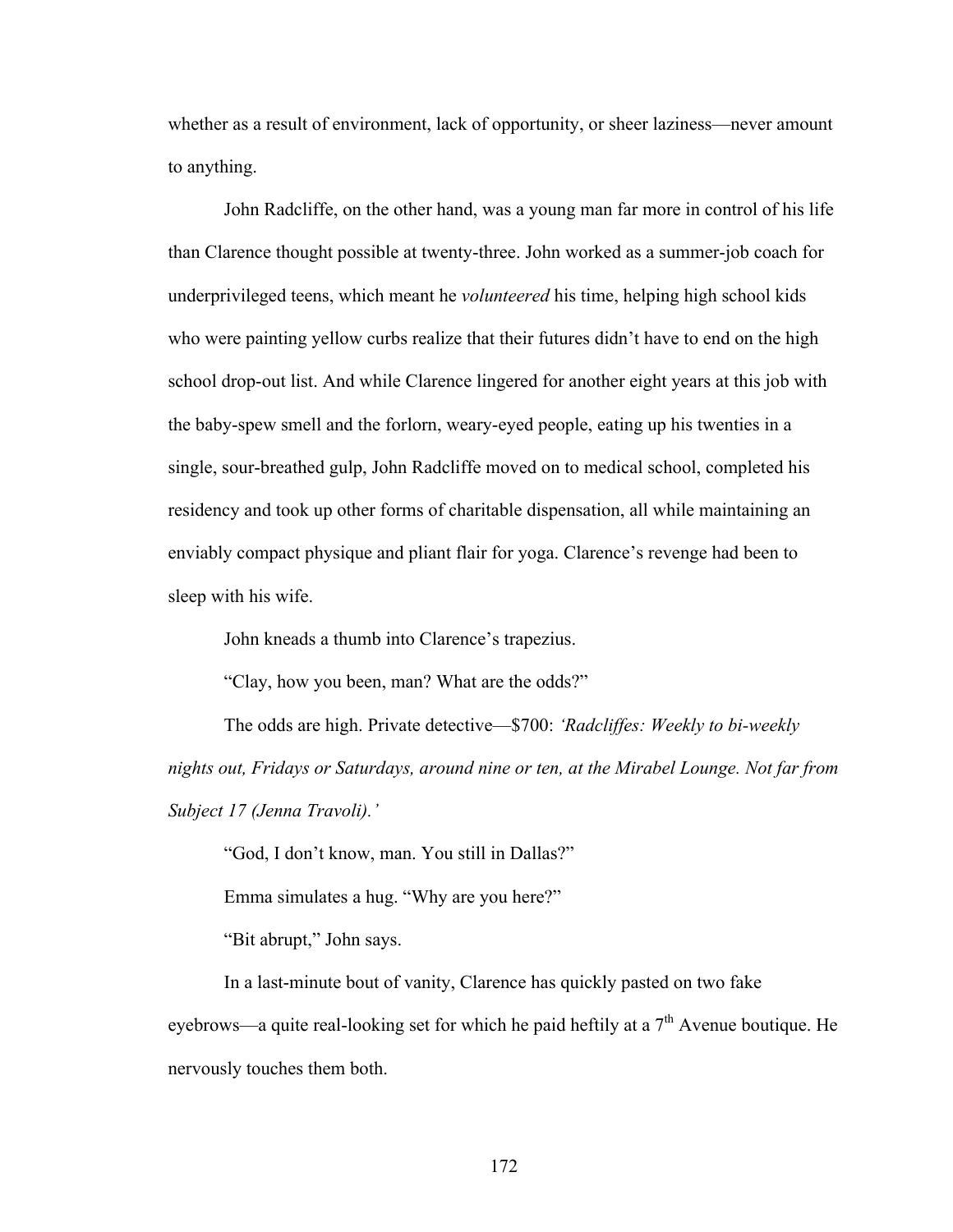"Don't say anything important," John says. "I'm getting us another round." For a moment, alone, Clarence and Emma stare at one another.

Their indiscretions numbered seven in all. The first time took place a year after John and Clarence met. John had moved to Dallas to begin medical school, leaving his bride of seven months to deal with the logistical details of transporting their possessions from point A to point B. She'd called Clarence three days into a packing nightmare of brown boxes that looked to have multiplied like tribbles, half-full, and nested across a plain of scattered belongings throughout the house. She was sobbing.

That afternoon he helped her sort kitchen utensils from sheafed notes about cellular biology. As a respite, he took her out that evening to the party of a friend, which degenerated quickly into an empty kitchen, shoddy stereo rattling like a loose muffler as the host sang alone to Ace of Base's *The Sign*. They slipped out, too ashamed to say their goodbyes, and in the hallway Clarence noticed that Emma, perhaps in a fit of commiseration with their host, had consumed too much alcohol. On the walk home he had the giddy sensation that when she brushed his hand it wasn't a drunken blunder. When she leaned toward him, Clarence mentally chanted over and over, *She's drunk she's drunk she's drunk*, until her lips came into contact with his own, wetting his mouth with a simple sweetness that poured into his body and enveloped him in a cotton candy cocoon.

"He knows," she says. "That's why he just left. Are you happy?"

Clarence opens his mouth, but all the opening lines die on his tongue.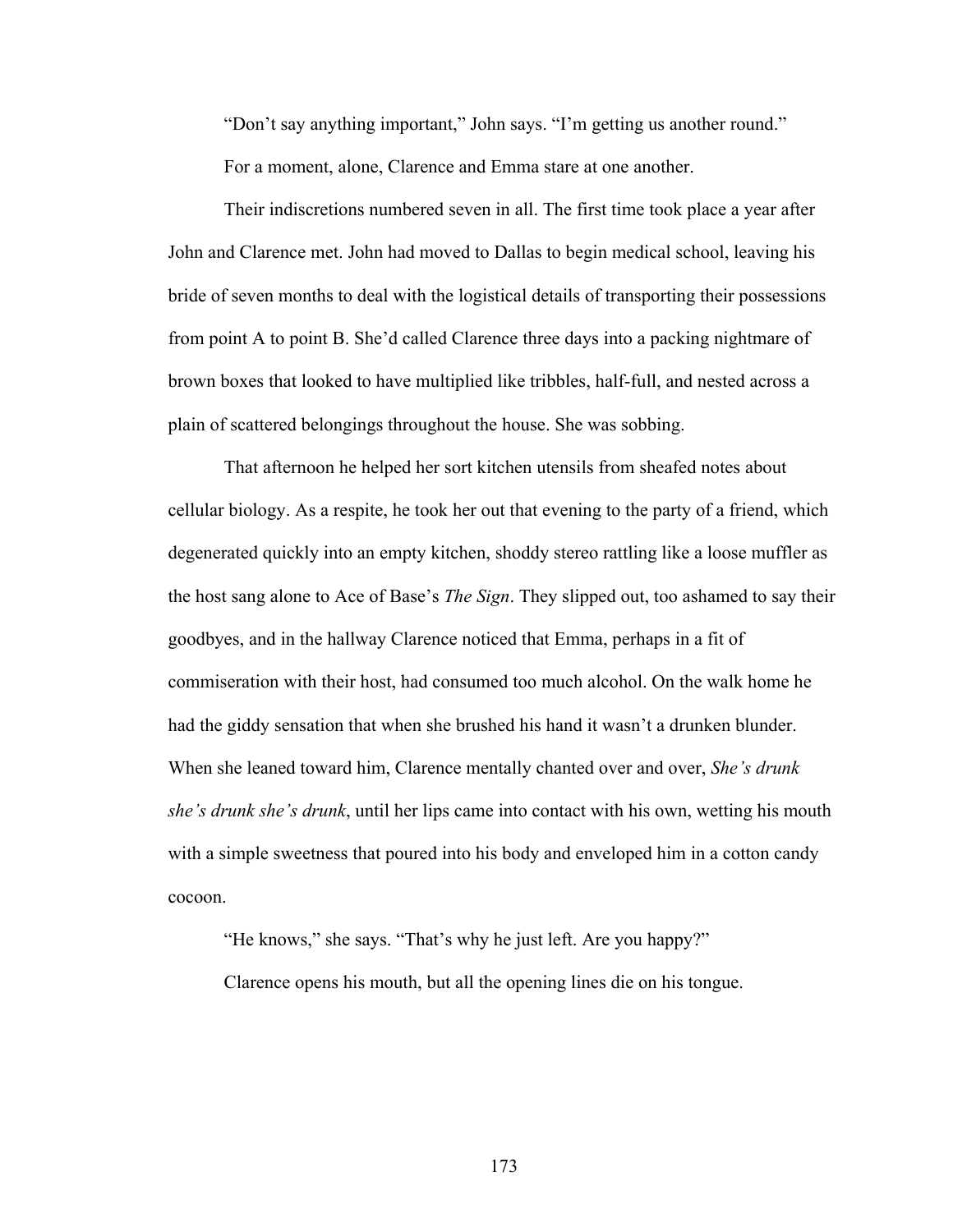"I told him two years ago. He wanted to kill you. When he found out, he wanted to fly out to Seattle and beat you with a baseball bat. He was going to check it at the airline"

Even Clarence's thoughts are stammering. He searches for a way to begin, but Emma keeps talking.

"He'll murder you—I mean it—tonight if you don't leave right now. I'll tell him you had something come up. Just put your phone to your ear and walk out. Simple as that."

"I have something to say—"

"You don't get to say anything. You have to go. He's coming."

Clarence fumbles for the phone in his pocket, pulls it out upside-down and slaps it to his face as he shoves through the sweat-sour crowd. Outside, the muggy air fills his lungs. His head swims. He gropes for his knees, bends over and dry-heaves in the parking lot. Then he flees like the coward he knows himself to be.

He's on the highway before he realizes he's left the suitcase behind.

When he was nine years old Clarence was a friendless chubby child with a buttery gob of chin that stuck out from his pale cheeks. Despite a sixth-grade growth spurt on the horizon, his present crying jags and equally ample hindquarters earned him the name "Blubberbutt"—or, for purveyors of titular etiquette, "Sir Blubberbutt the Fatass Homo." Under this barrage of invectives hurled sometimes from bus windows, across streets or down alleyways, Clarence eschewed all the most efficient routes to school, traipsing an extra two miles along the eastern row of gutted shops, graffitied storage units, and lively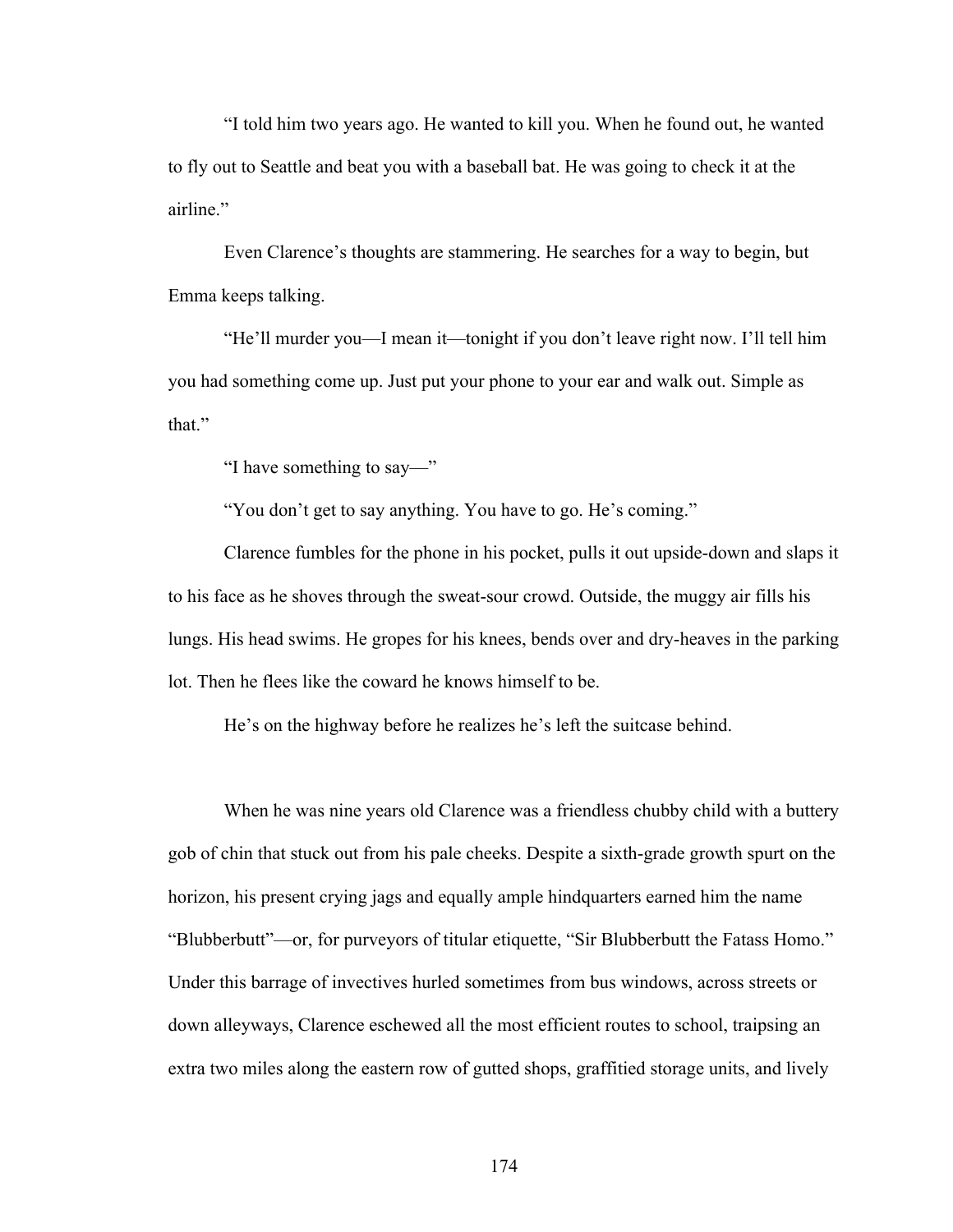check-cashing establishments to finally pass a row of liquor stores before arriving home—a path which never lost him, God-be-thanked, a single lunch-money dollar or, God-be-damned, a single pound.

It was on one of these treks as the afternoon dimmed to the color of a dirty dime that Clarence saw the dog. A piebald mutt not more than six-months old with a shortened collie face and white paws, it was tied with patio-furniture webbing to a rusted standpipe in an abandoned lot. The pup had circled the pole to the webbing's limit and now had one side of its head pinned as if it were listening to secret sounds in the sewers below. Clarence caught sight of the dog as it leapt up in a last ditch effort at freedom. Its makeshift leash snagged a bur in the pipe. Its front paws dangled a few inches off the ground. Its breath rasped in its throat. Its back legs scrambled.

Clarence waddled toward it. The dog's previous owner had scrawled on a discarded VCR box, "DOG. FREE."

Clarence never owned a dog. Didn't know if this one would bite him. Its ladder of a rib cage heaved in and out as it swung its head from side to side, attempting to back out of its trap, which only garroted its neck more tightly.

Paralysis percolated up Clarence's legs. Some depthless panic ossified every inch of his muscles. The dog whimpered and wheezed. It whined. Its dark eyes bulged. Clarence was about to see it die.

This turned out to be the closest moment in Clarence Pasternak's life to a miracle. A promise to her own parents had led Clarence's mother into the half-hearted formality of hauling Clarence down to the occasional Easter Sunday service. These often sweaty forays in his ill-fitting suit had bred no intimacy between himself and the holy spirit. But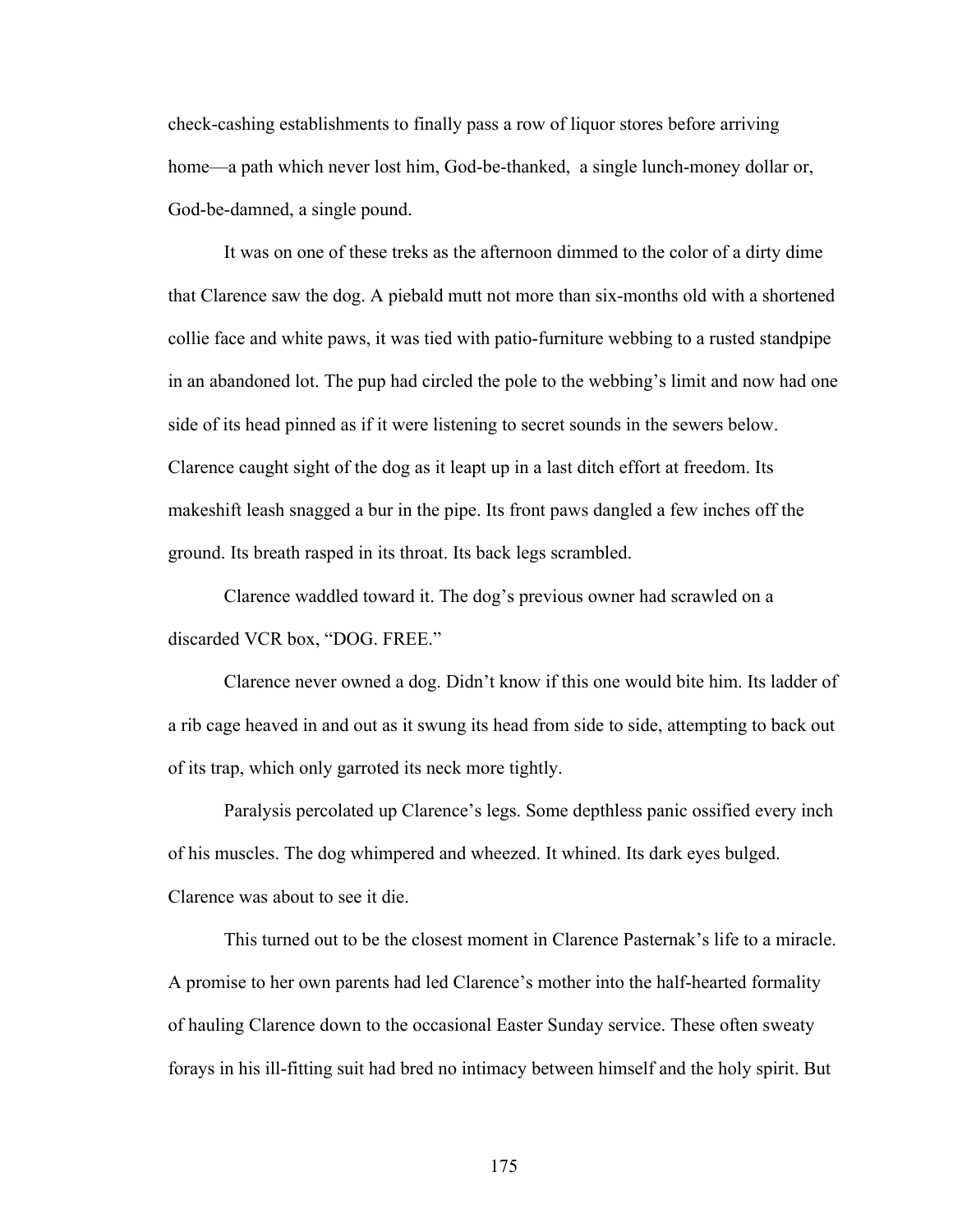right now, standing before this dying puppy with its jowls working slowly up and down, all Clarence could think to do was pray. Pray that somehow the animal exist beyond this moment.

A second after he hurled this request in the general direction of heaven, a heavyset man, face like a plate of poutine, rounded the corner with a bottle of liquor in his hand and sneered. The man was ugly in multifarious ways—boiled toes with skin peeled back in ashy flakes that poked out from a dirty pair of sandals; moley nose; clapboard row of uneven teeth; spittle foaming white as frog's eggs in the corners of his mouth. But he possessed a pair of iron hands thick as mangled machinery.

"Hell, boy," he growled as he saw the dog. "You do that?"

Clarence shook his fat head.

"Damn," said the man. He set the gin bottle gently against a clump of grass. It leaned there as if displayed for a photo shoot, no bag, the tidy warder on the label striding out like an explorer emerging from the surrounding jungle.

The man laid a hand on the top of the dog's head, kneading the fur and wriggling his fingers beneath the taut line. It took him a moment. He breathed heavily through his nose. His elbows jutted out. His neck tensed. The muscles in his shoulders trembled. Then Clarence heard the piano-wire pop of the line as it snapped. The dog dropped to its front paws and wagged its head in the dirt. The man looked at the VCR box, gave another disgusted *hmmph*, and left with his gin in tow.

Clarence leaned over the dog. He started by rubbing the pink collar of mangled fur. The effect was minimal. The fur looked the way Clarence's cowlick did at the top of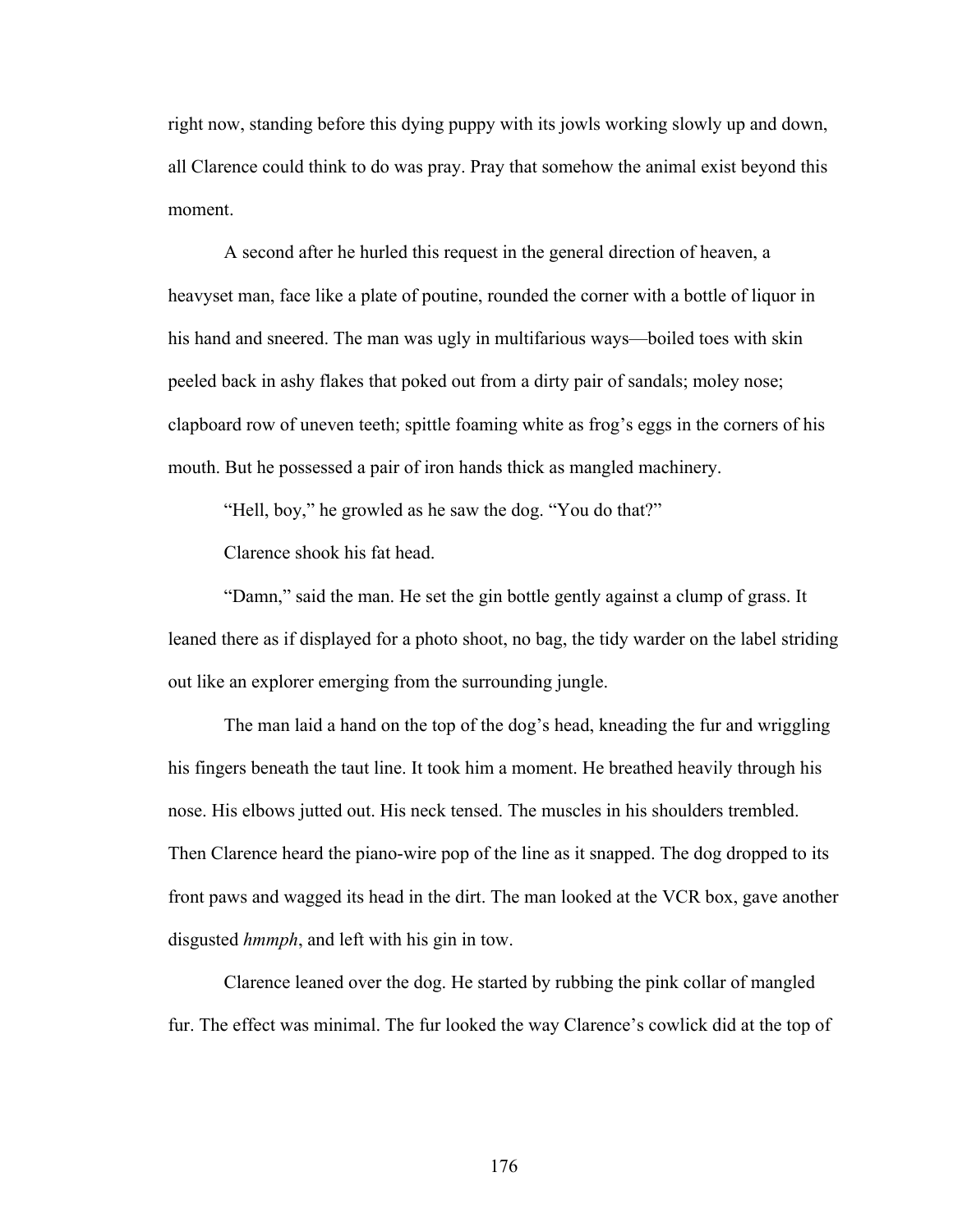his crown when he tried to tame it. It was the first time he'd petted a dog without the nervous eye of his mother cutting him short.

The two of them walked home in silence.

His mother wasn't an animal lover, but neither was she immune to a heartfelt story of redemption. Clarence convinced her to keep it. Alex P. Keaton became Clarence's only friend throughout his lonely fourth grade year, awaiting him in the paneled hallway of their two bedroom apartment where Clarence's mother dished out a bowl of water before she left for second shift at Gino's Frozen Foods. It had a been a strain, keeping the dog, and Clarence would forever wonder what his mother did for the harsh-talking Slovak landlady to convince her to allow them the pet. But it was a hardship the two of them bore together, and the dog repaid in kind, stretching itself across the center cushion of their couch to act as a conductor between boy and mother in those important years when cuddling was becoming more awkward but no less needed.

Alex P. Keaton didn't live long—four years. He was struck by a Jeep one night near the house. The woman who'd been driving apologized tearfully and helped Clarence carry the still-breathing Alex inside the apartment. The dog seemed to recover for a few hours, the nasty gash above his left eye beginning to clot, but he slipped away in his sleep.

Clarence cried for weeks, but his transition from a pudgy kid to a somewhat gawky pubescent had been made, and Alex P. Keaton had seen him through it. That short prayer to a nebulous God had yielded results with a power beyond Clarence's expectation or comprehension. From that one prayer had come an answer that saw him over the rough waters of adolescence, long enough to launch him into the less awkward years when his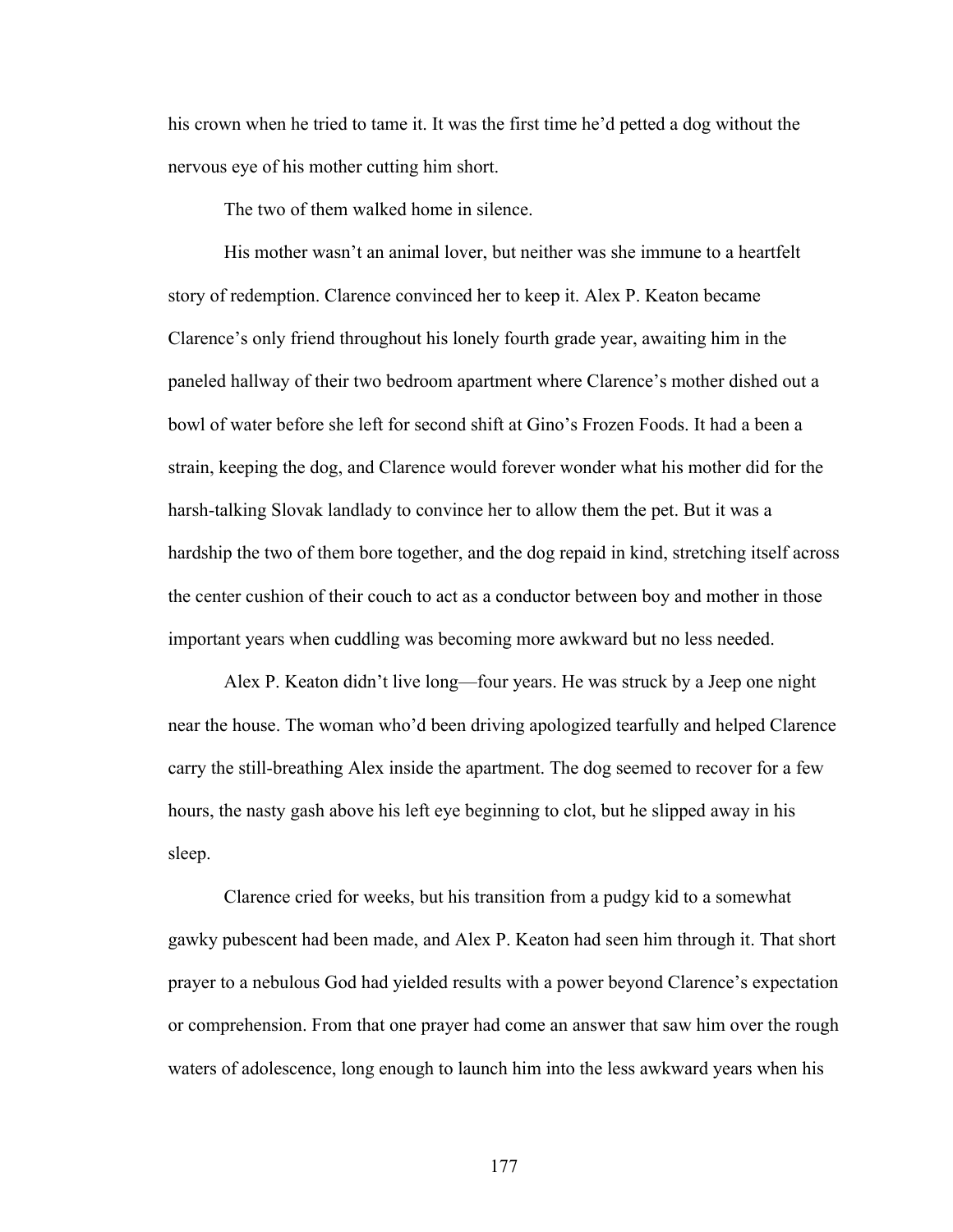body caught up to the sports being played, the girls being eyed, and the swaggers being exhibited.

Into adulthood he continued then to think of prayers with an economist's sense of currency, their potency and power in direct relation to their rarity. People who prayed daily were squanderous mints printing money that lost value with every kneel and murmur. Thus it happened that Clarence Pasternak didn't pray again until he was thirtytwo, at the end of a long week in a thankless, government job which had ground him to a nub, and mashed that nub into a last floundering pancake of his soul.

That's when, six months ago, Clarence finds human feces in his filing cabinet, compliments of an unsatisfied client of the state government for which he works. It is the crowning moment in a long, unsatisfying, downwardly spiralling stint as a public servant, and before the janitor can even be called, rubber gloves donned, vom-sorb dispensed, he is gone out to lunch, never to return—because this is a tipping point, some last moment of wasted time wiling away his vital hours culminated in one heaping, steaming excretion of indignity.

He spends the rest of the day pacing between Pike Place Market and Pioneer Square, dodging tourists and reacquainting himself with the dank smell of the everrotting wharves. In the park he tries drumming up some brisk sense of the sea, turns his face to the dull salt air rolling off the sound as if it were a murderous squall. Yet nothing imbues life with meaning nor rekindles the completely mundane and acceptable fog in which he's been living. No brine cakes his skin. No fierce wind rolls down out of the north to try and take him. He is simply a little man on a big planet dying slowly.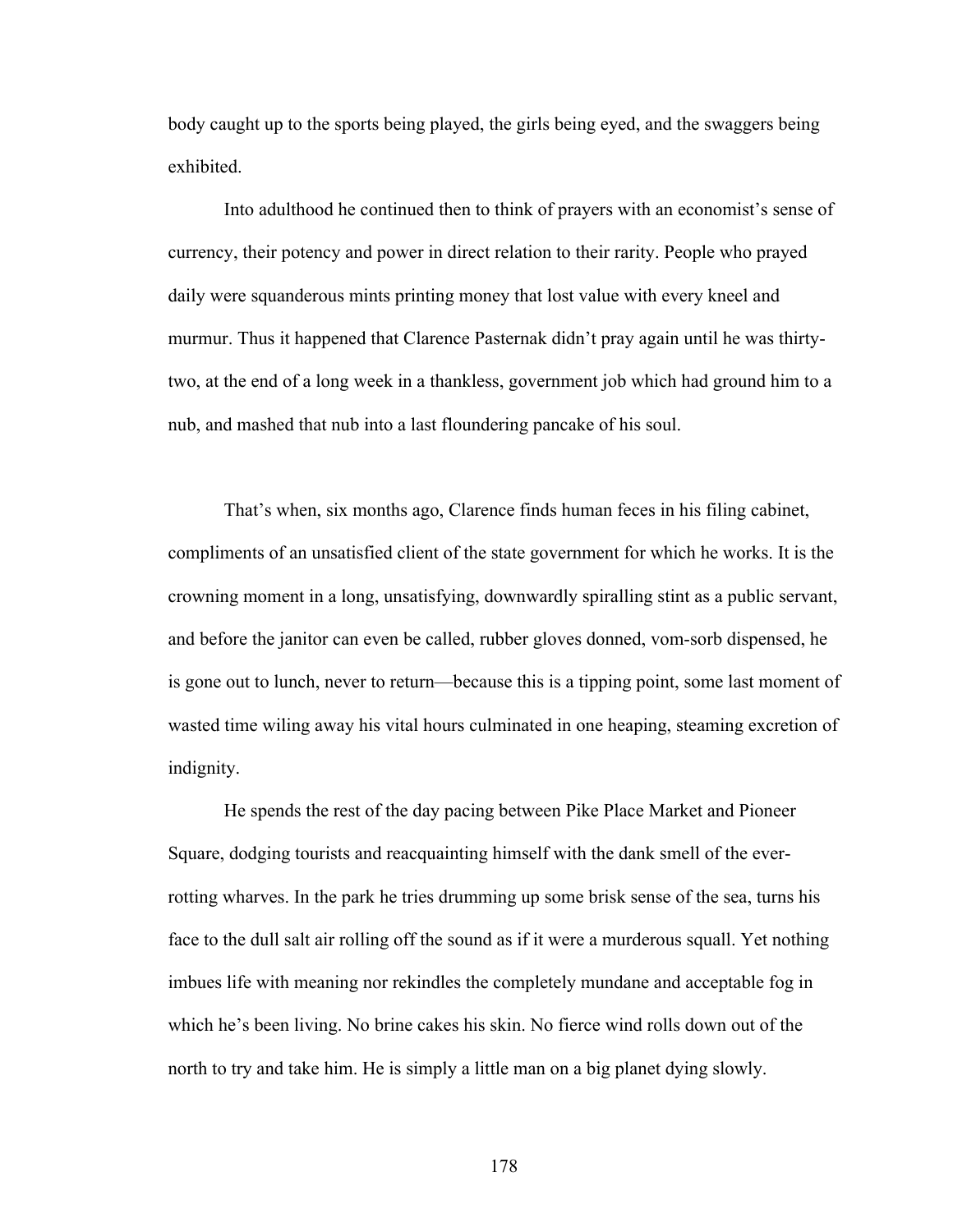In a last ditch effort at redemption he prays for the first time in over two decades. It is a simple prayer uttered in the familiar tone of a man seeking a personal favor. One line uttered to God:

## *Save me*.

As night comes on Clarence wanders down a side street to a church where he hears parishioners singing hymns. The Church of Your Holy Humble Tattered Sail. A tidy, white building with corners as crisp as a Shaker-style outhouse. Forty-watt bulbs beam from interior fixtures with a dimness reminiscent of movies about older times.

The church in its pristine posture, frames the faces of its parishioners. They look small and doll-like through the windows.

The hand in the suitcase was previously the property of Belinda Montag of Santa Cruz County, California, two miles out of Salinas. Thirty-six-year-old Belinda, dead of a vascular occlusion in the Circle of Willis, had donated her body to "science," signing over all rights to a medical supply subsidiary owned by one Carl Overhoffen, devotee of, you guessed it, the San Fernando-based chapter of Chits.

Amputating the hands of cadavers and hiding their absence in a carnival parade of complex government documents, then rerouting them through the Willed Body Program of UC, San Francisco had become something of a specialty with Overhoffen, and by the time Clarence received Belinda Montag's carefully preserved hand, the water and fatty tissue replaced by a mixture of acetone and epoxy resin that would outlast a plastic bottle in any landfill, Overhoffen had been efficiently trucking handless cadavers to medical programs all along the west coast for going on nine years.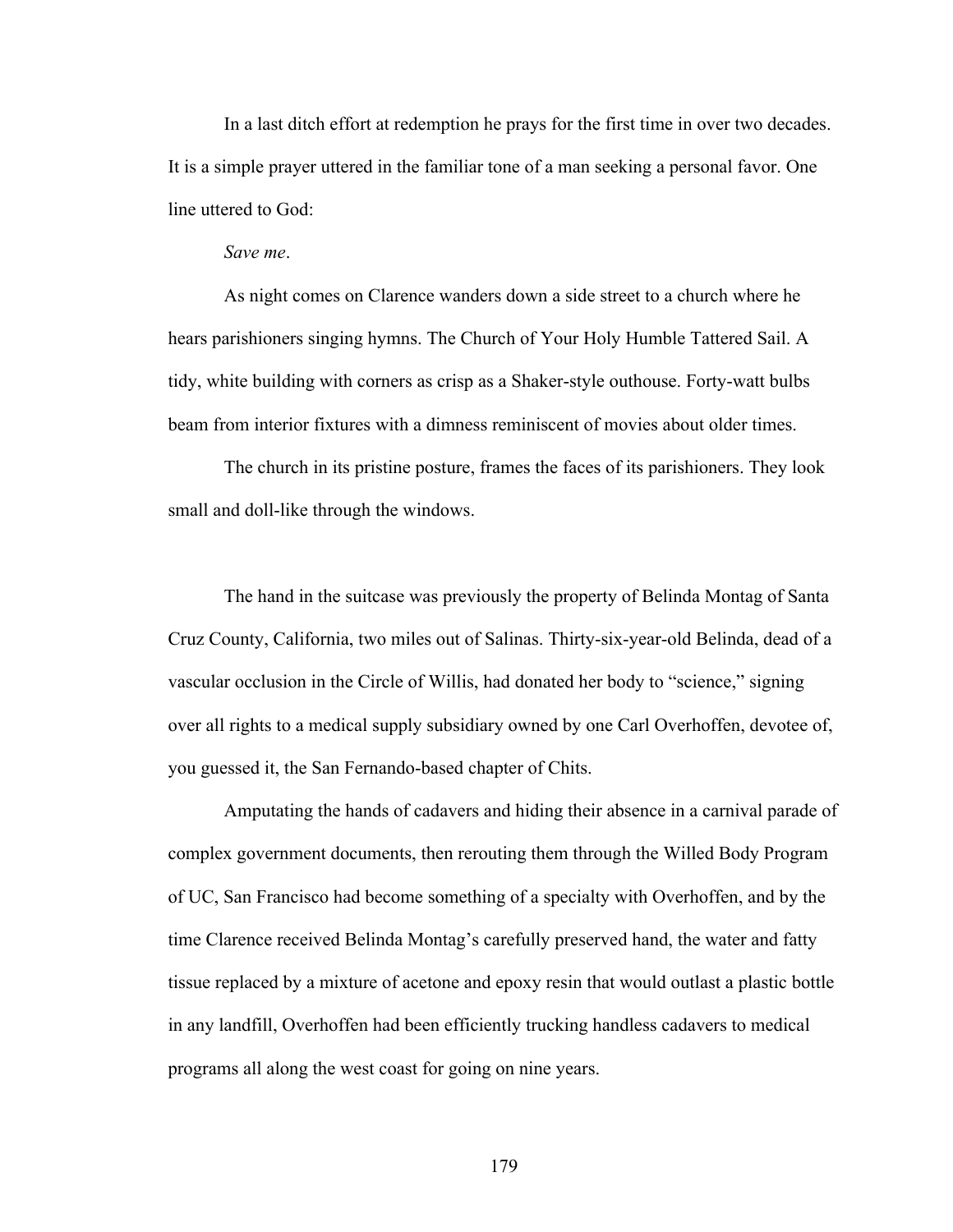The Chit-lings viewed this body-part-carrying as a right of passage. "Handholding," they called it. Communion with the dead. As a novitiate of this generally underscrutinized sect, Clarence carried his newly gifted hand with him wherever he went—that was the deal. But now. Now he'd lost it. And should he not show up to claim it, should Emma or John Radcliffe take his suitcase home and open it, scrutiny would not bode well for the Chit-pit.

In a Dallas parking lot with a view of the High 5, Clarence sits on the hood of his car contemplating his options. On top of the loss of the hand, he hasn't accomplished his mission: to apologize to Emma. More importantly, to apologize to John. Honesty, the Chit-lings are taught, is the core value of family, and like the top of a pyramid, honesty subjects its healing properties down and outward, providing a renewed foundation from which all living must proceed.

Before he can misplace the nerve, Clarence drives to the Radcliffe's and stands looking over their spacious lawn. Two primly maintained flower beds flank the sidewalk to the front door. The house lies dark, and Clarence feels his sense of propriety slipping. Does John really know? And if so, can Clarence imagine being bludgeoned to death by a baseball bat? If not, is it Clarence's right to break up a family? Wisdom says, if the Radcliffes love one another, they'll get through this, but something about the sleeping windows and quiet rooms fill Clarence with the kind of uncertainty that comes with silence.

It's very late. His thoughts feel heavy, his sense of the world distant and hazy. One thing is certain. Short of an apology, Clarence needs that hand.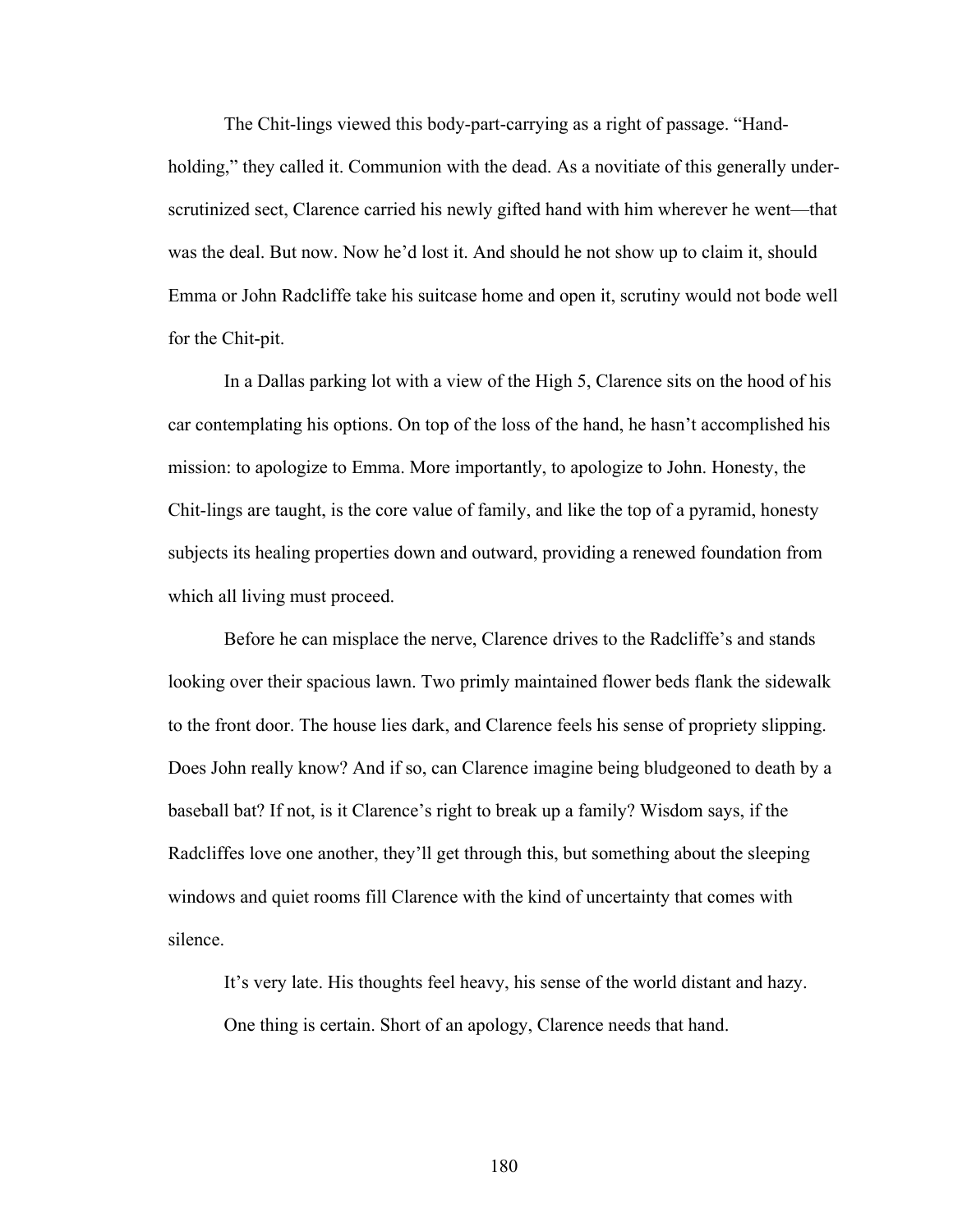He creeps along the house hoping against motion sensors. Through a bay window in the breakfast nook he sees his suitcase sitting on the counter.

It is open.

Clarence touches the latch on a pair of moon-white French doors, and the right one swings open on a squeakless hinge. He removes his shoes, stoops into the kitchen on stockinged feet, and checks the case. The hand is gone. He pushes further into the house. No television. No talking. Must be going on two a.m. by now, and he feels his breathing bottom out. He's moved into the living room when he sees the small figure of a girl standing near the sofa. She is maybe four or five years-old. In her hand she holds Belinda Montag's bodiless one. It is a nightmare vision, that of a girl whose mother has just stepped on a land mine. The child makes no noise. She simply stares at Clarence in his ridiculous fake eyebrows and ankle socks.

He approaches her as stealthily and unmenacingly as possible, crouching as he holds out his hands.

"Do you mind if I have that?"

She draws it to her chest like a teddy bear.

"It's just, I left this with your mom and dad. Did *they* open it, do you remember?" She shakes her head.

"Did *you* open it? Maybe after they went to bed?"

She nods.

"You're not in trouble. I just really need it back. I could—would you like some money? I could pay you for finding it. You could buy something."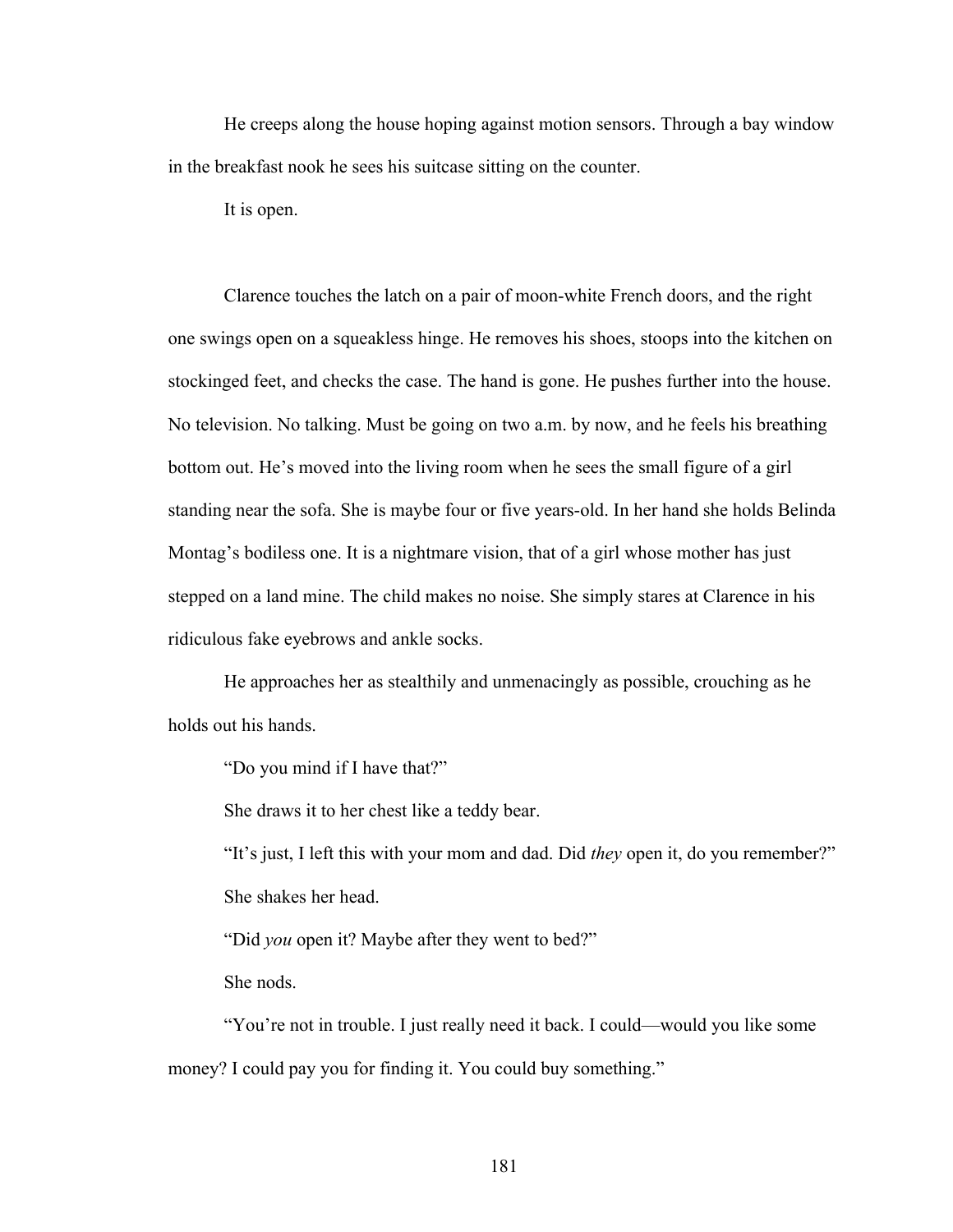She retreats to the foot of the stairs, still clutching the hand, her chin on the severed end.

"Wait," he says.

She clumps up a few steps. She doesn't take her eyes off him. She might scream, he thinks.

"I'm with the police. I just . . . need that."

Then he lunges. He grabs for the hand, but the girl is quick. She bounds up the stairs. He tears after her, trying not to think of getting shot.

She's at a dead run now. Her tiny feet pad up the steps. Clarence takes them in twos. She dashes around a corner just as he hits the landing. He is behind her in half a second, but she slips him and takes a hard left into a darkened room.

He follows.

Three feet into the room he stops. He waits for his eyes to adjust.

The story of Idris bin Fartuwa ripples out of the dark Sahara into history, traversing six hundred years until it becomes light as a feather, a simple phrase offhandedly dispensed.

The last straw, they say.

The unmitigated desperation. The braided acts of a single life reaching their nadir. When something has to give.

For Clarence Pasternak that moment was not, after all, the day he discovered a turd in his filing cabinet. Instead, it is the moment he finds himself chasing a nameless five-year-old through another man's otherwise sleepy home.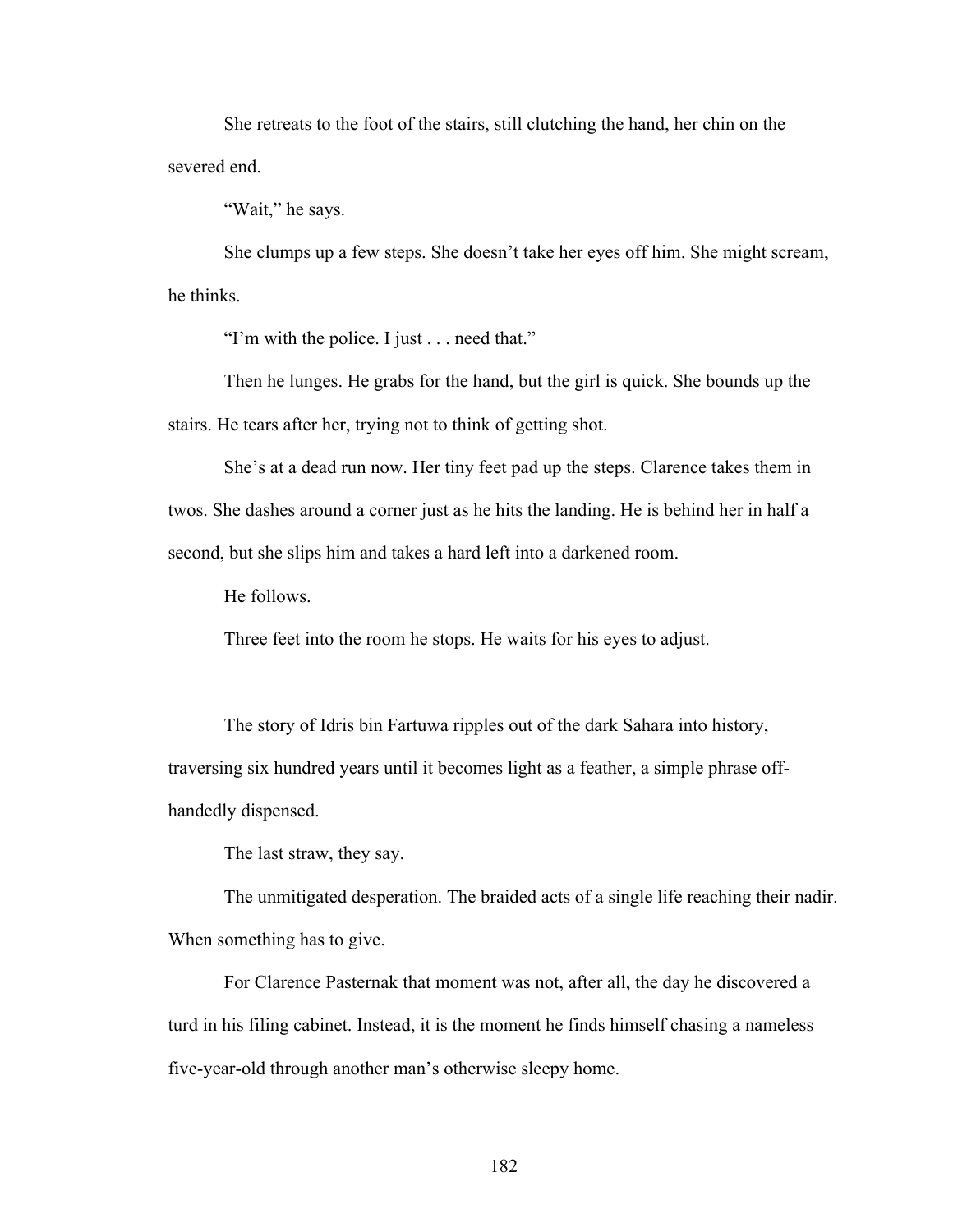The straw that broke the camel's back, they say.

For Herbert Danton that moment was in June of 1897 when he gave up on the photography of spirits as a way of communing with his departed mother. In his earlier life, at the age of twenty and one, Danton had argued horribly over the dispensation of his father's estate. A wayward gambler, Danton delivered a bilious polemic in his mother's sitting room, then stormed out of the house, found the nearest saloon, and progressed with a legendary drunk that ended in a fistfight with a cow. For her part Mrs. Charles Rocforth Danton retired to her parlor in tears and fell asleep reading her Psalms; then, around three in the morning, she spontaneously combusted, leaving a silhouette of pepper-colored cinders on the divan.

Danton's immense guilt over this event transformed him into a teetotaling lawyer and civil servant who retained ties to the old country out of respect for his mother's family in Ballyshannon—which was how he came to be council for William Makepeace Tattersall. Tattersall had been banished from Dublin for questionable practices with unearthed corpses. Excised from his share in the family's renowned horse-trading business, he eventually washed up with the rest of the world's refuse at the end of destiny's trainline, in California, where he spent the next odd decade working in an abattoir and writing tracts defending what the courts had called his 'unhealthy preoccupation' with the dismembered dead. Upon Tattersall's death these tracts reached Danton's office the same week he renounced the possibility that a tintype could capture his mother's ghost and thereby provide him with some proof that she'd forgiven him. A simple phantasmic gesture, a smile for instance, would have sufficed.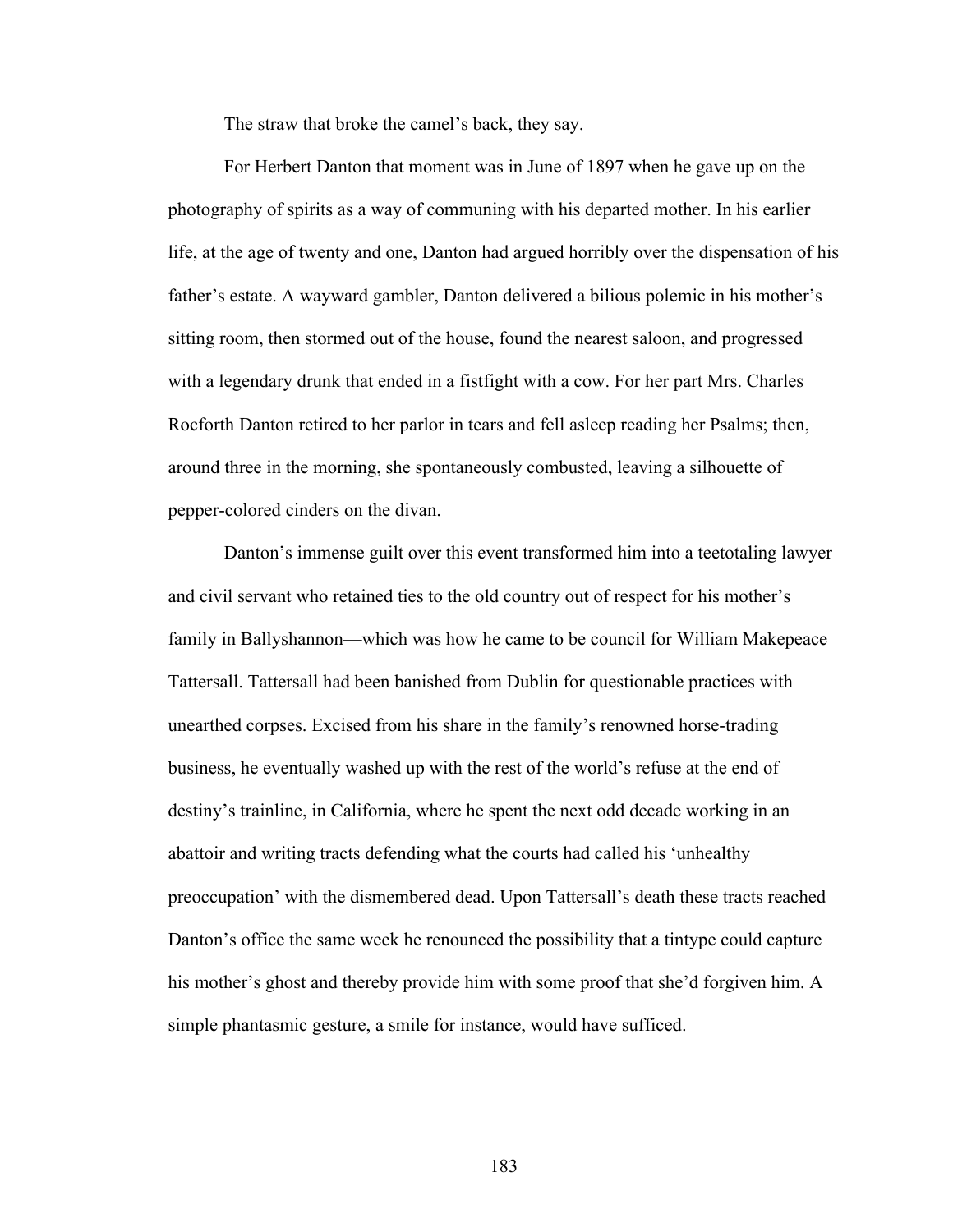Tattersall's scribblings advocated a very real belief in the resurrection of flesh, and Danton latched on to this idea with the fervor of a novice. A way to mend otherwise unmendable relations. He erected the first Church of the Holy Humble Tattered Sail in Seattle, Washington in 1906, replacing Tattersall's grizzled image with that of a boat tossed in the storm, awaiting God to part the thunderheads. Aside from its mainstay congregation in Seattle, the church created a satellite ministry in San Bernardino, of which Chester Montauk was a member. Montauk happened to be the great-great-greatgrandfather of Belinda Montag, the woman whose hand now floated somewhere in the darkness before Clarence's blinded eyes. We are all connected.

Clarence stands in the soundless velvet of this room without light, his hands outstretched, his nerves crisp to any sensate perception of movement. He hears his own breathing and the unsteady weight of his own body on the floorboards. Was that him making that noise, or the child? Or someone else?

"Hello?" he whispers.

[The truth is that Danton's religion still relies heavily on the Biblical reanimative precedent of Lazarus and Jesus himself—Frankenstein has always been popular reading among its parishioners—though interpretation runs decidedly against the grain from dominant theological thought.]

Clarence leans out into the darkness, hoping to encounter a solid object, maybe the foot of the little girl's bed.

[Truth is that the Holy Humble Church of the Tattered Sail has always been made up of people like Clarence, lost in the usual ways.]

Clarence inches forward.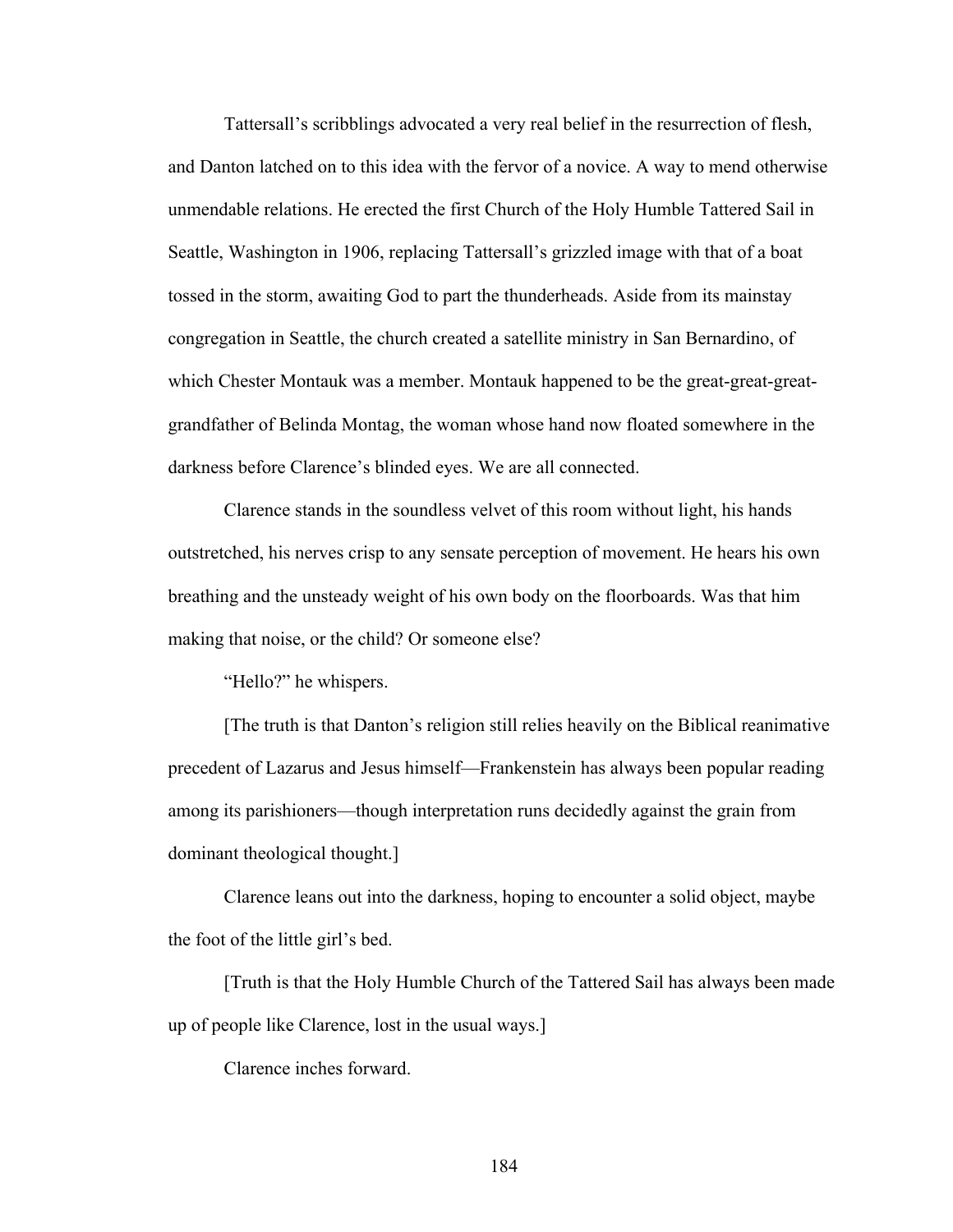[Truth is these people trade casserole recipes during potlucks and talk about their children, taking comfort, not in doctrine, but in one another.]

Two quick steps, before he loses his nerve. His fingers come to rest on something warm.

[And while no member of Chits has ever been resurrected, they find a community. They find family.]

The flesh beneath Clarence's palm is not the shoulder of a small child, but the muscular thigh of a grown man. Somewhere in the dark, John Radcliffe laughs in a low, sleepy way.

Clarence lifts his hand, and John moans pitiably.

"Ah, babe, you started this. Don't stop now."

Clarence can make out the shape of John's body rolling toward a smaller one,

Emma's.

"Babe?" John whispers.

Clarence for one horrible moment can think of only one thing to do. He searches his brain for other options.

"Babe?"

Clarence reaches over John, clasps Emma's wrist, lifts her arm, and lays it gently on her husband's thigh.

"Babe," John says in a satisfied tone.

The black shape of Emma Radcliffe shifts toward her husband. John kisses her lightly. Clarence hears it. She groans softly, then recognizes his advances. Sleepily, she kisses him back.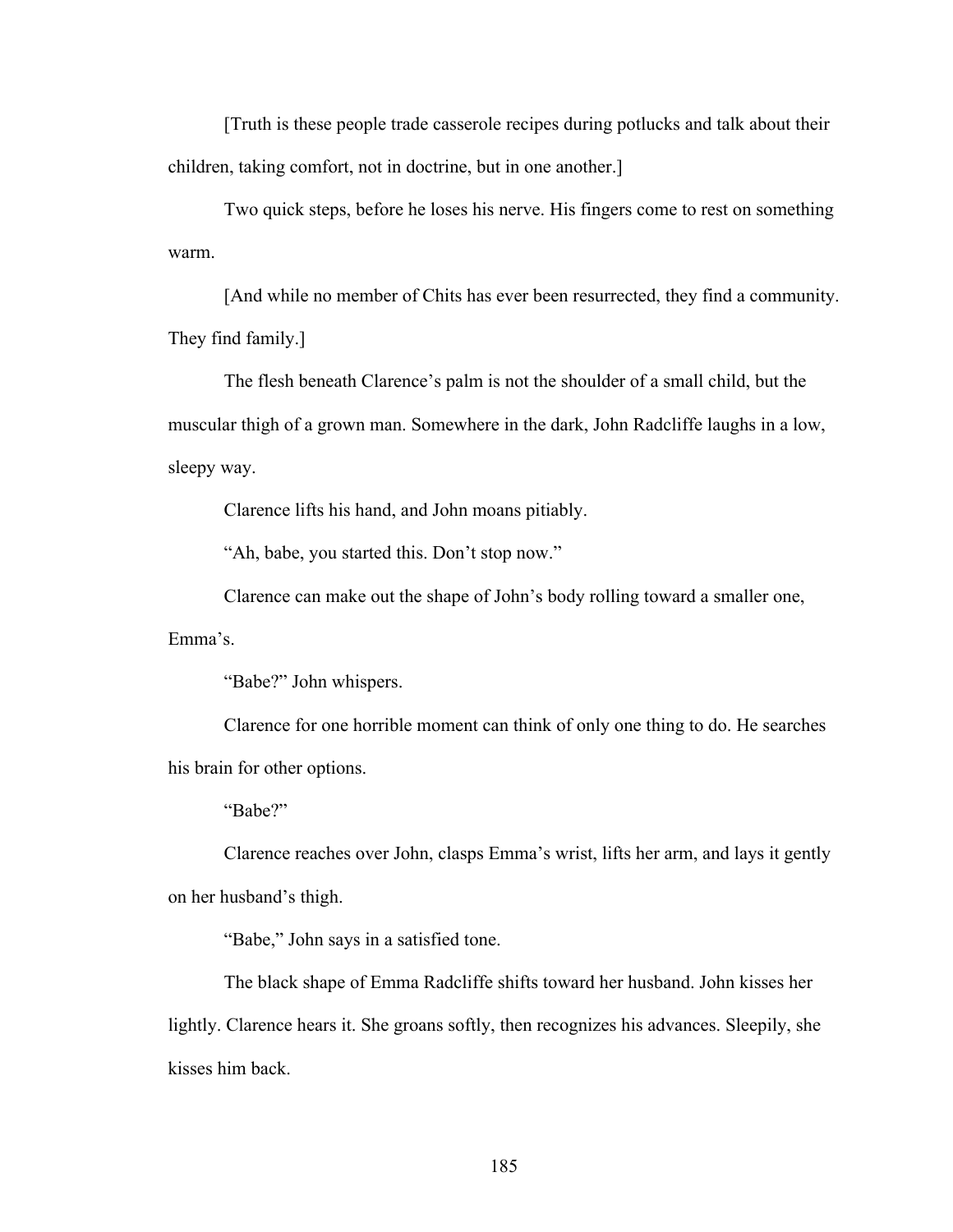Clarence remains still. Every muscle in his back holds rigid.

The husband and wife come to life beneath the sheet, slowly at first. Then Clarence hears Emma release a giggle unlike any he's ever heard her make, even in their most fervent moments.

Life proceeds.

John and Emma Radcliffe making love while somewhere very close to the side of their bed hovers Clarence Pasternak and maybe a little girl with Belinda Montag's severed hand in her own.

Family.

Clarence has no idea how long the lovemaking lasts or how long he stands, breathless, afterward, thanking God that neither of the Radcliffe's require a post-coital bathroom break. He never relocates the girl, and he slips down the stairs through a house already turning cottony gray with morning.

In the morning light he is born anew, cradled in the fog of a dreamy sunrise blurring the hills beyond the Radcliffe lawn. Why change what isn't broken? Why look for life in the dead? Clarence finds his car parked badly near the curb and drives away. The invisible thread of belief between him and that dead hand pulls taut and finally snaps somewhere near Denver. From what he's seen, there's something in the darkness he's been missing and it has something to do with love. He wants to spread it around, tear it apart, and examine it more closely, but he can't. Instead he meets a woman in the church a month later. They date for one year exactly, through no prescribed rules but their own. Her name is Kathleen, and he proposes to her in front of her favorite bookstore, then goes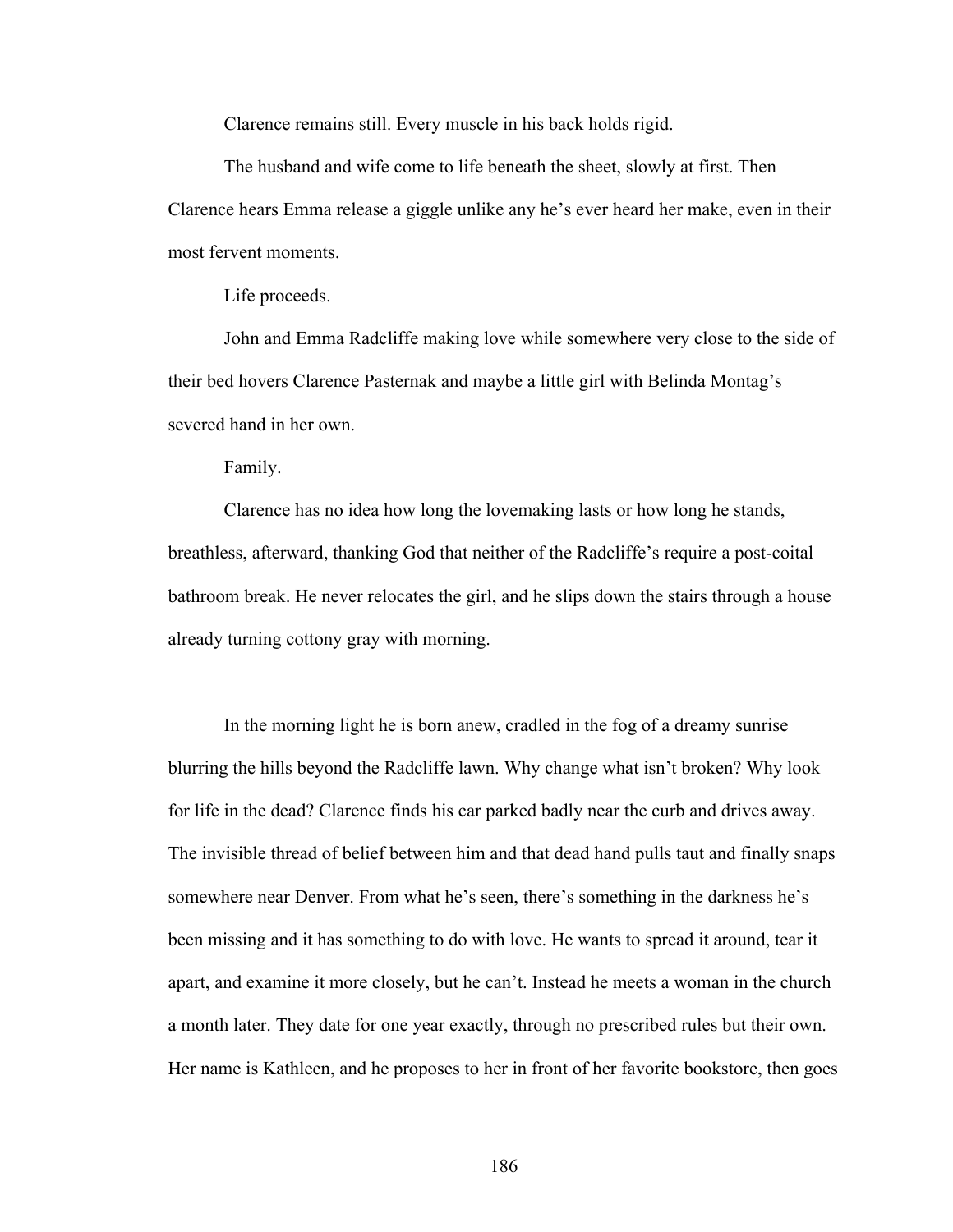through a rough time looking for a new job. Then he feels that lovely darkness rising up around his feet again, feels the world expanding and loosening up when he finds out Kathleen is pregnant. Because sometimes it's a good thing that not much matters in the world, that the whole damn place has become numb to its own idiosyncrasies and horrors. And now in his nightly walks down the wharf, the sense of impending doom lifts off the low sea as each day no phone call comes from the Dallas County sheriff's office or the state rangers, and Clarence breathes just a little easier knowing he's grown into living, knowing he had to. He explains this one day to his infant son, Alex, with the story of a man crossing the desert.

Clarence mimics the merchant sitting on the dune with his head in his hands to show the child what desperation looks like. Because Clarence has been thinking about what a man does when he's reached the end and there's nothing left to do but give up or lift the world in all its heaviness with your own two hands. He's been thinking about family. He's been thinking about what you learn from a moment like that, in the loving darkness of another man's home. He's been thinking about this story he has going in his head about this guy riding across the Sahara in a camel train, about reaching that point where something has to give. And he's been thinking the story can't just end there.

"Would you like to know?" he says to his son in that voice that's frankly getting a little annoying to Kathleen in the kitchen as she heats the bottle over the stove.

"He got up," Clarence says. "The merchant got up and he started walking. He left that stuff, that piece of wheat, left it all behind." And—because this is a child's story, after all; a lesson and a moral—the last few words he says in a rising pitch so as to draw a widening, toothless, slobbery smile from his boy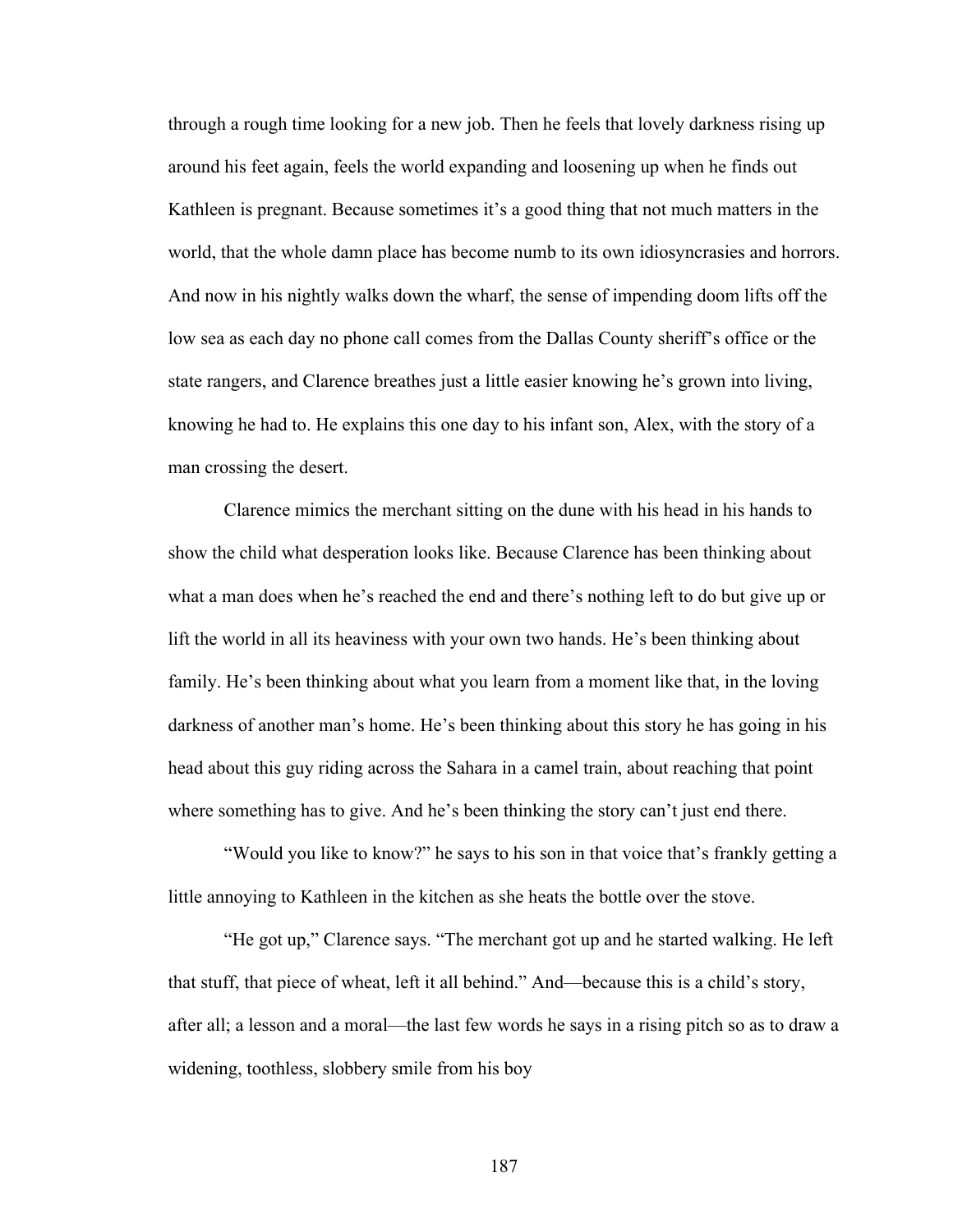"And he never even looked back."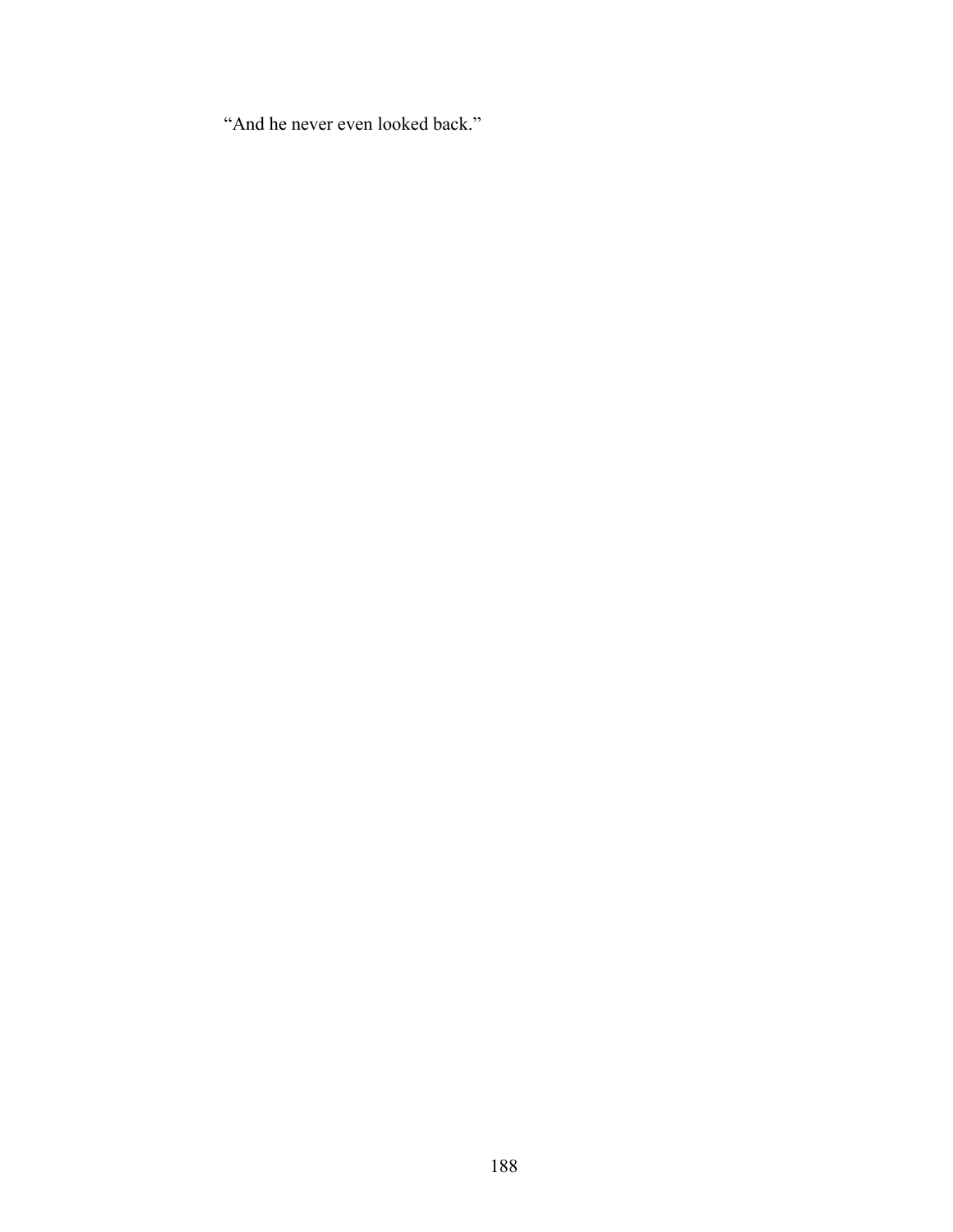## STORY 11

## MURRAY

I

At some point in the seven-hour drive from our home in Chapel Hill, I roll through the blue-green mountains of West Virginia and rehearse: "Murray, this is the last time." My hand rises off the wheel. Murray only understands simple, declarative sentences: "That's not a toilet."—"9-1-1 can track your phone."—"Bareknuckle boxing isn't a sport." That sort of thing.

Around three in the afternoon I arrive in Wellston, Ohio, an old iron town buried back in the Appalachian foothills. The main street is a strip of county road with a twopump gas station and a few decrepit shops on either side. The shops' sun-faded signs offer bicycle repair and sewing supplies, nothing useful. I've been here twice: once to post Murray's bail; another to personally deliver a check to his old landlord. Not trips I'd have made under normal circumstances, but Beth asked.

I made my money the old-fashioned way: designing a website linking rosters of high school alumni with public incarceration records. It's called ClassAFelons.com. People love it. They scroll back through the yearbook photos, click on the thumbnail of the guy who sat behind them in biology. You know the guy—the one who brought in his own frog to dissect and bragged about having sex with a distant aunt. Or the girl sitting in front of the laser background with the Aqua Net pompadour and braided mullet. People love taking bets on misdemeanors or felonies or no record at all—we have a separate tracker so you can see how many times people have guessed one way or the other. We also have a bevy of legal loopholes, public domain defenses, and safeguards developed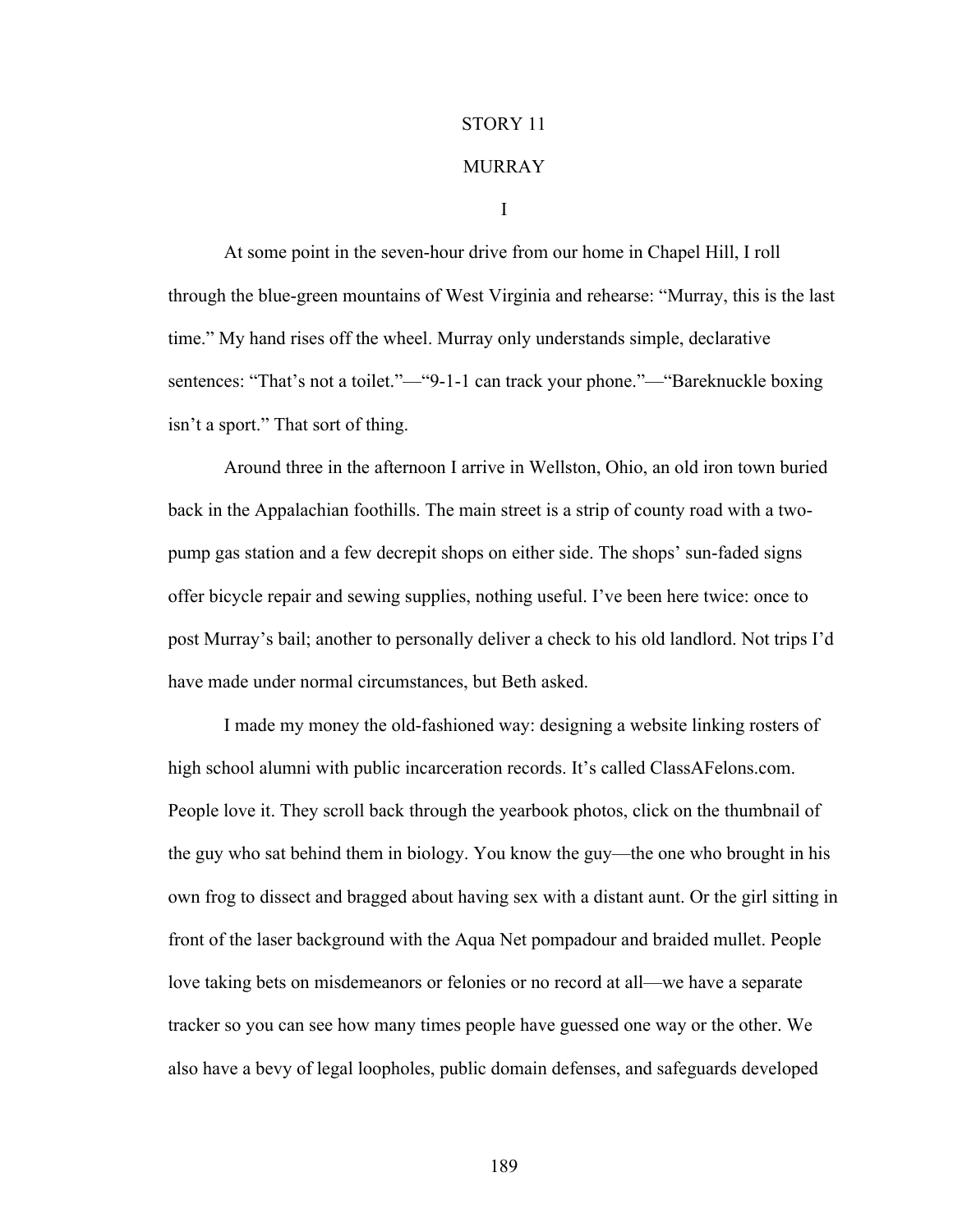by a firm we now have on retainer to keep us in business. A well-managed stock portfolio and what continues to be lucrative adspace do the rest. But Beth was before all that.

When I met Beth I was poor and soon to be jobless. I'd been managing network systems for a small credit union being swallowed by BankofAmerica. Despite the old adage that "I-T spells IN," I was out the first round of personnel cuts. So I drove my rustpunched Hyundai to a developer's conference in Milwaukee to sniff out opportunities, finnagling my way into a cocktail party full of investors.

Beth, a French 75 in one hand, stood in the center of the room, back straight, bobbed dark hair, black dress, pearls. By then she'd earned her masters degree in public affairs from Wisconsin and traveled extensively in Europe. Along the way she'd coordinated a vaccination campaign against Marburg fever in Angola and picked up a passable Portuguese. She could recite Blake at the drop of a blue-crab croquette. I don't know what vintage wine it was that instilled in me the courage to talk to her, but I've looked for it ever since.

Our conversation was a success because Beth made it so. If she were the worldrenowned cellist, I was the chimpanzee trying to mimick the movements of her bow. A million times since—in the nine years during which we've managed to date, marry, and do a few other things—I've asked myself: why would a woman like that give a guy like me the time of day?

The answer is simple: Murray.

Murray's the self-doubt all madly successful women carry around like an itch between their shoulder blades. He's Roger Clinton and Richard III. Or maybe he's the dirt you get under your fingernails from climbing your way to the top, proof you didn't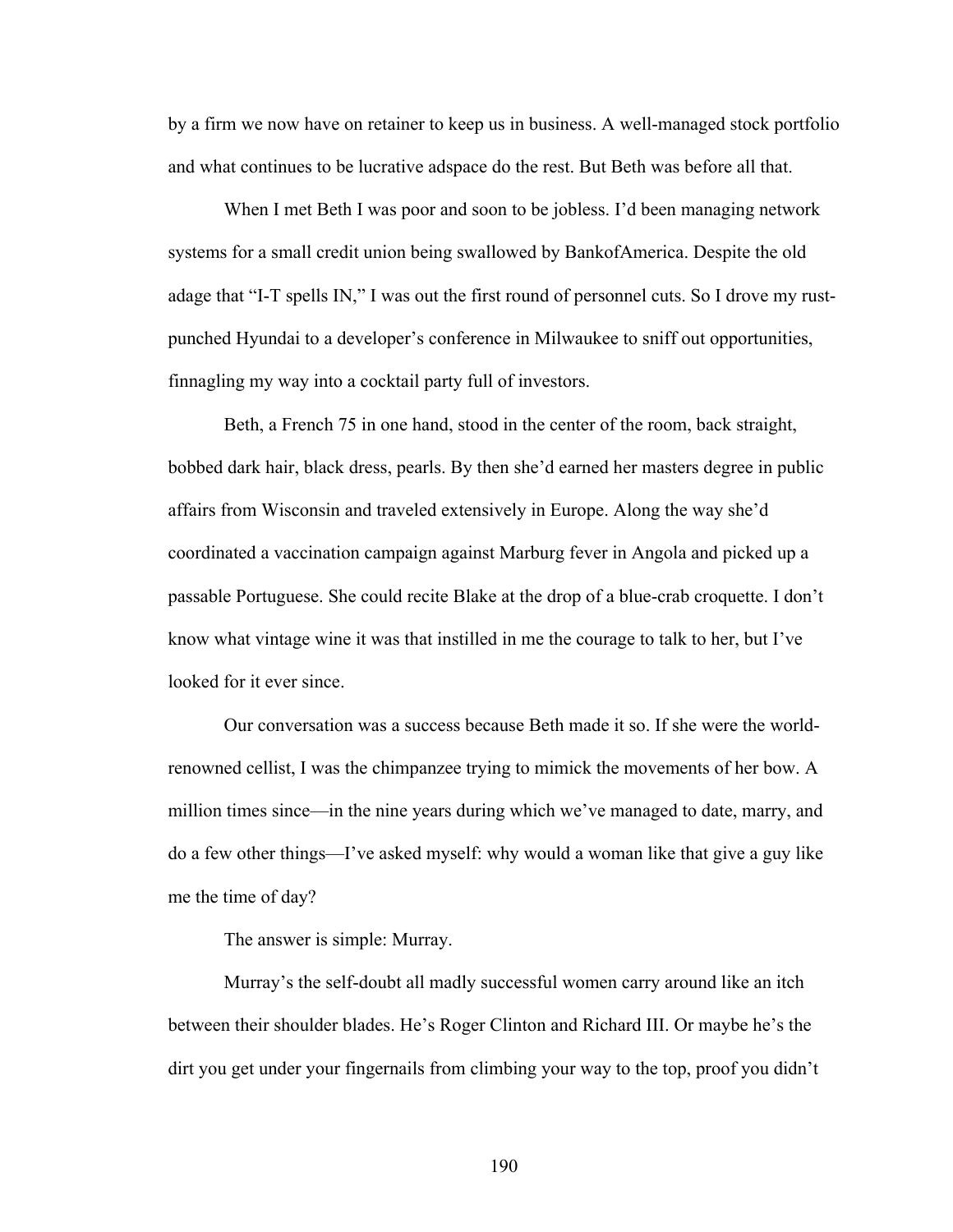start out there and maybe don't belong. Regardless, a brother like Murray makes a guy like me look good—husband-material good.

There are limits though, and Murray reached his earlier this morning with the phone call. I knew it was him because afterward Beth crossed the kitchen, bathrobe parted a hair too widely. She had that look on her face, like she'd just robbed a jewelry store and knew she'd get away with it.

"It's not happening, Beth."

She placed a hand over my mouth. "He's my brother."

Beth hasn't been back to Wellston in the nine years I've known her. So far as I know, she hasn't seen Murray in that time either.

"Fine," I said. "But this is huge. We're talking my-whole-weekend-shot-and-youowe-me-a-new-set-of-clubs huge."

She smiled and silently exited the room, sashaying either out of thanks or to gloat. "We're talking the nice Epon clubs," I shouted after her. "Driver and all!"

You'll find Murray on our website in Wellston High School's class of '94. Two arrests for narcotics possession, a few assault charges that got dropped down to misdemeanors and community service. One six-month stint in Southeastern Correctional for possession of stolen goods—a Harley softail he bought off a friend for the red-flaginducing low price of seventy-eight dollars.

Murray isn't wholly responsible, I'm told. When he was eighteen, there was a fight or other incident, and his brain got rattled, not enough to make him a vegetable, but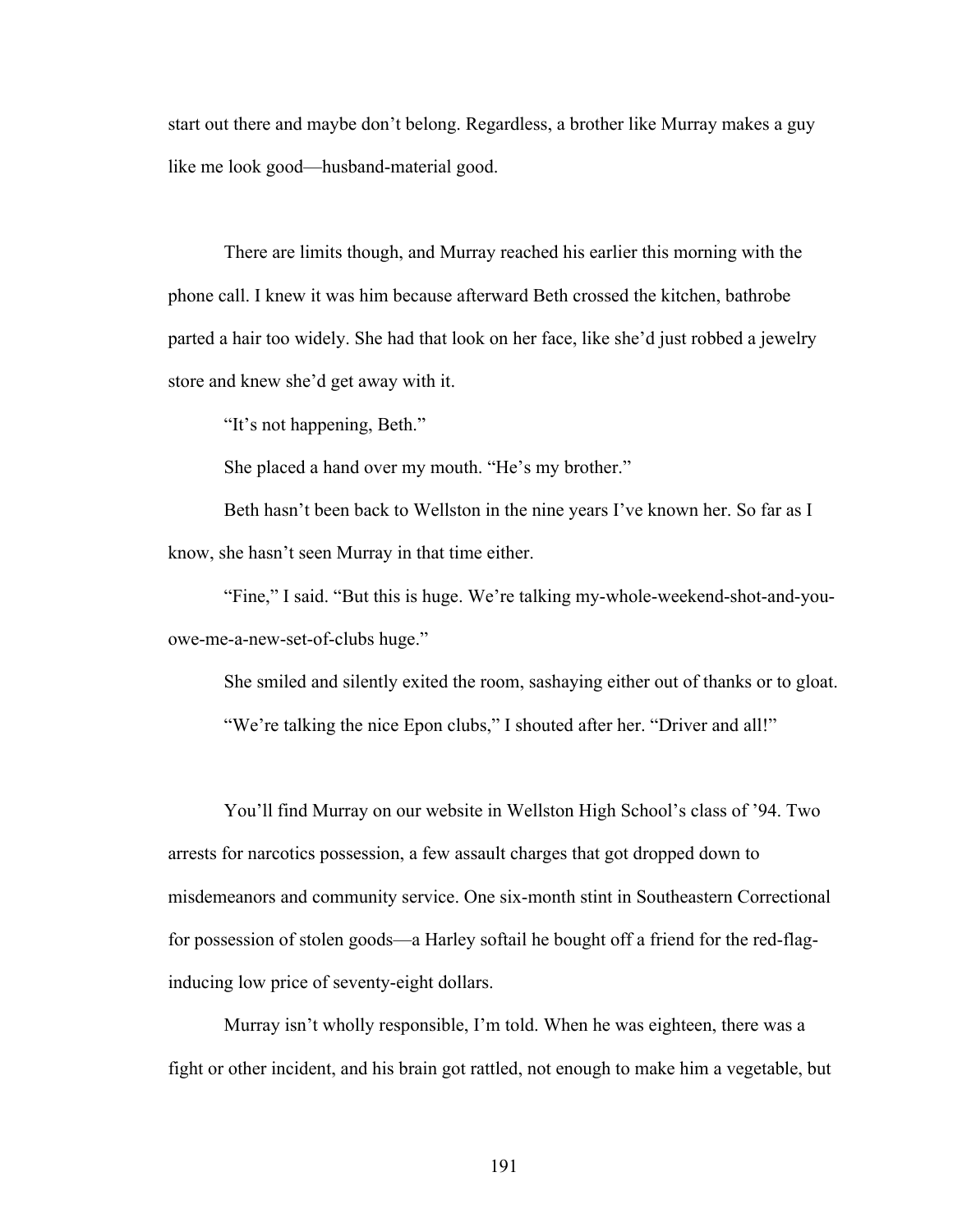enough to tear away little chunks of his inhibition. Beth has hinted about the circumstances but never answered my questions. She's suggested, in some way, it was her fault. When I ask her to elaborate, she always deflects.

"I'll explain some day," she says. "Just not now."

I take a left by the volunteer fire station with the VFW attached and pull up to the house Murray rents from an elderly pastor. This is the only place Murray's lived for more than a few months. When Murray works, he works as a substitute mailman. Even with his record, he finnagled the gig out of a buddy he knew at the post office. But it's part-time and doesn't draw much cash. Murray's been evicted at least half a dozen times from other places. Still, he's going on four years here, and I suspect it's the pastor's abundant well of forgiveness. That or Murray supplies the old guy with weed.

The house is actually massive. Two-and-a-half stories with a cupola and wraparound porch. It's fallen into disrepair, graying paint on the wooden siding, shingles clipped away by wind, and one window knocked out and replaced with particle board. Livable only by squatter's standards.

I climb the stairs and press the doorbell. When I hear nothing, I knock.

"You looking for me?"

I turn around to see Murray standing in the oil-stained yard, his motorcycle boots up around his sun-grayed jeans. He's wearing a purple "Race for the Cure" t-shirt about a size too small and a cowboy hat with a brim that's been abused into two curls perched over each ear. A slight disruption in the hair on the left side of his head is all that hints at the scar, which I know slides up into his scalp. He usually has it hidden under a hat, his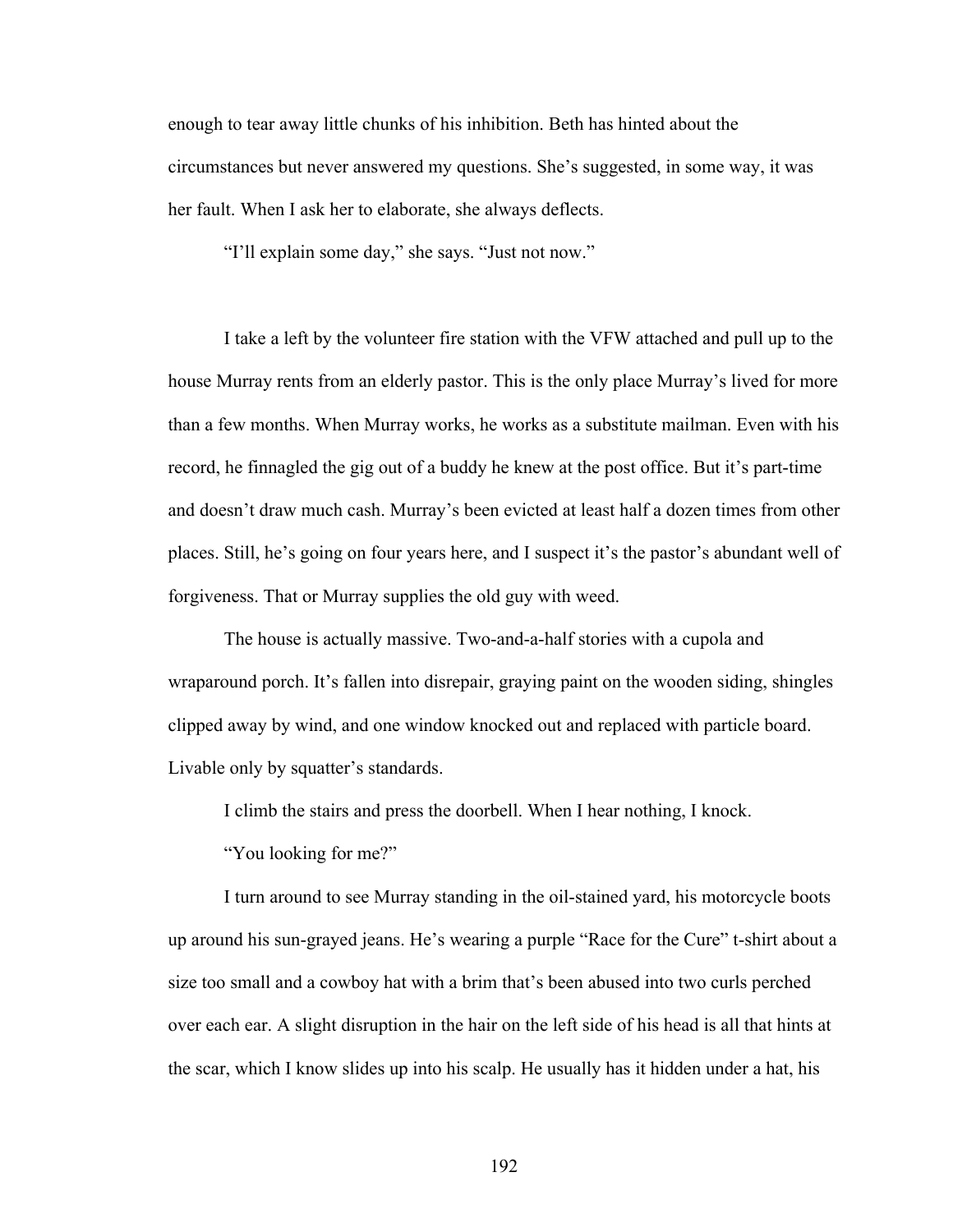hair slicked back, but when he sweats it's visible, a pale pink that reminds you Murray is Murray. He's also sprouted a moustache since I last saw him, and he's wearing dark sunglasses that pinch his nose.

"Yes, Murray," I say. "I am looking for you." I'm set to deliver my speech, but Murray charges up the stairs, swings his arm around my shoulders, and whisks me into the house. I can't say whether or not I'm going of my own free will.

Inside is a wide hallway leading all the way to the back. The house used to be a funeral home. The bottom floor contains three large rooms—two to the left; one to the right—each with its own set of sliding double-doors. I think about what kind of awful day it must have been in the small town of Wellston, Ohio when they needed all three of those rooms at once. Some mining accident maybe. Three men on the same day. The mourners slipping between services. The heavy doors sliding on their runners like whispers in the wood.

Now though the house is dark and quietly stale. I get the impression there hasn't been electric on in a long time. In the front room is a shabby living space. A Coleman lantern rests on a stool next to a left-leaning recliner, which looks like it's been hauled out of a dumpster.

Walking toward the back of the house, Murray says, "You didn't tell Beth anything, did you?"

"What do you mean? You *talked* to Beth."

He presses a finger to his forehead. I smell sweat but no alcohol. "Are you high?" I say.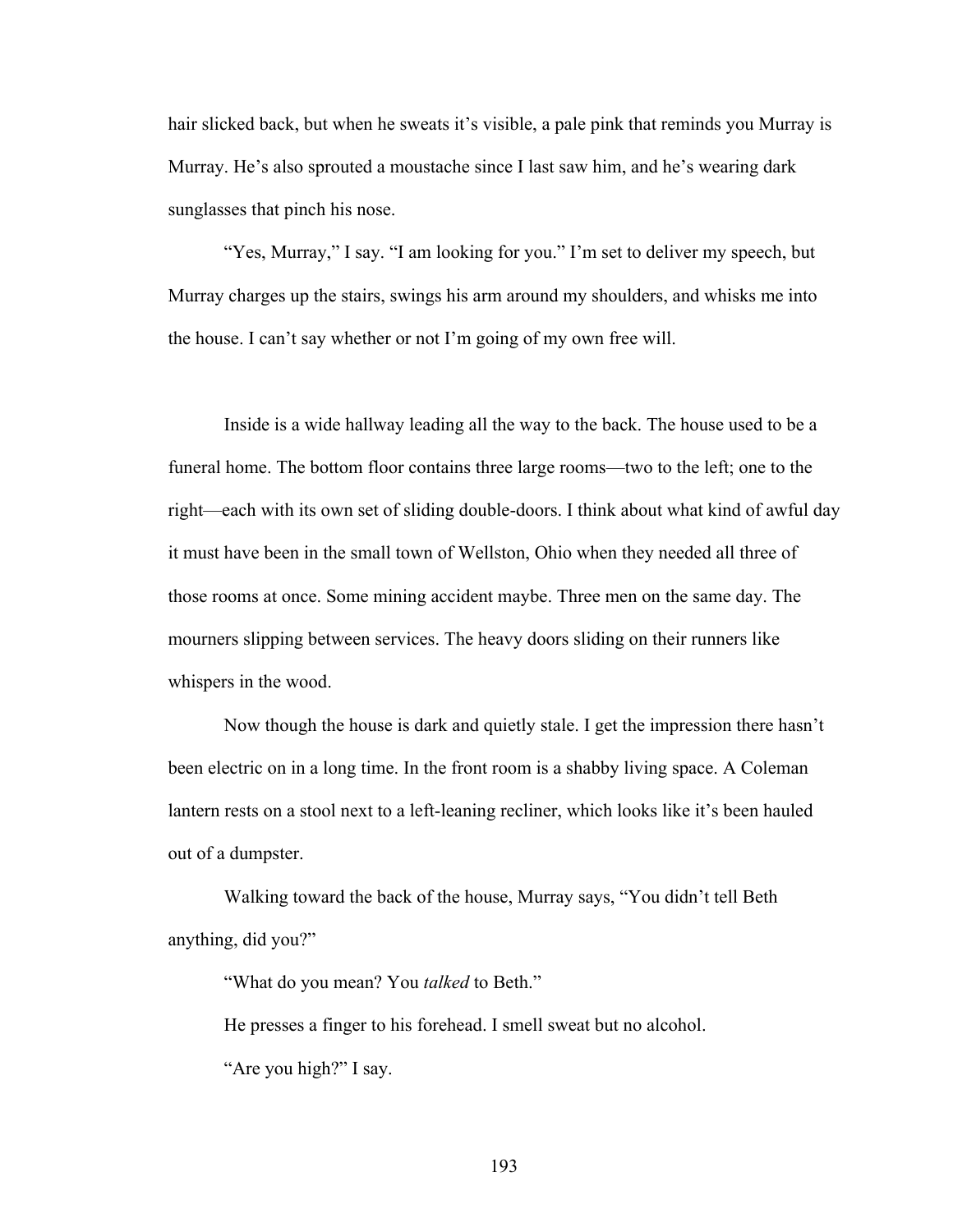He tilts his sunglasses down as if to show me the state of his eyes. The hallway is so dim his irises are nothing but dark little sockets. A wave of fear ripples through my stomach.

"Murray, what is this?"

He points deeper into the house. "Back here."

He keeps his arm around me. We stride slowly, hip to hip. To my right the room is closed, but the oak doors have been warped from a leak in the ceiling. They no longer slide together properly. Through the crack I see that the floor of the room beyond is covered with stacks of small rectangular piles. Letters.

Thousands upon thousands, by my guess.

"Murray."

"Not there."

"Murray, what the hell?"

He turns to face me and holds my wrists. His breath—definitely not alcohol. Just the lingering smell of a breakfast burrito, which is so much more sinister.

"Look," he says. "I do these mail routes, right? Sometimes I lighten the load. Just trash, okay? Circulars. Junk mail. People don't want that shit anyway. Saves everybody a hassle"

"Just junk mail," I repeat, like I'm a member of a cult.

"That's right. But I keep it all. Just in case. If somebody ever says—if they go, 'Murray, I don't get credit card offers anymore.'—then maybe I find their stuff and I throw in a couple."

"Has anyone ever said that?"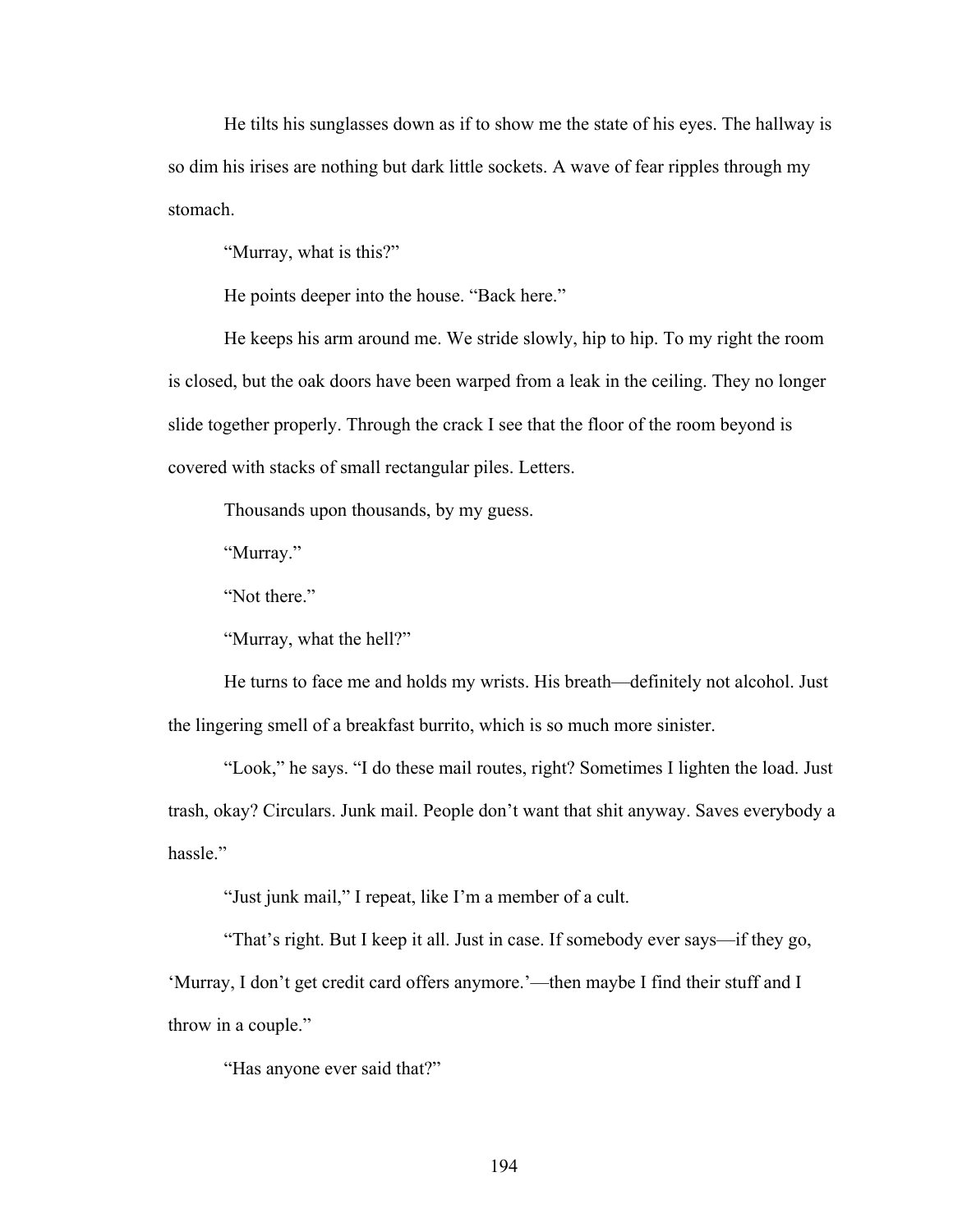"No. Mostly the routes are rural. Mailboxes on the road. I drive my car. I don't talk to residents."

"You can still deliver the letters." I'm babbling. "All of it's in there?"

"I'm not worried about that."

"It's a federal offense, Murray." I can't get that phrase out of my head—federal offense federal offense—and now I'm talking in whispers, like the place is bugged. "That's prison, Murray. *Real* prison."

"I already did prison." He says it like it's a one-off thing, similar to mandatory military service in other countries.

"You could dole it out over several weeks, get rid of the out-of-date coupons. Burn them." I'm surprised at how quickly I'm considering the angles. Is that how criminals speak? 'Angles'? "No evidence, no crime," I say. "They can't make anything stick." I'm drumming up every line from every syndicated crime thriller I've ever halfwatched on TNT.

Murray shakes his head. He slips the sunglasses back over his eyes. In the lenses, I'm a weak reflection of myself.

"That's not why I called," he says. He ushers me back to the last room and slides back the door to reveal a single, very short pile of letters. The small stack sits in the center of a bare floor. It's like an art installation. The blinds are all drawn, and thin slats of light rake the floorboards.

"Sometimes I get lonely," he says. He sits on the floor and holds his hands over the stack like he's warming himself over the embers of a campfire.

"It's here I got my problem," he says.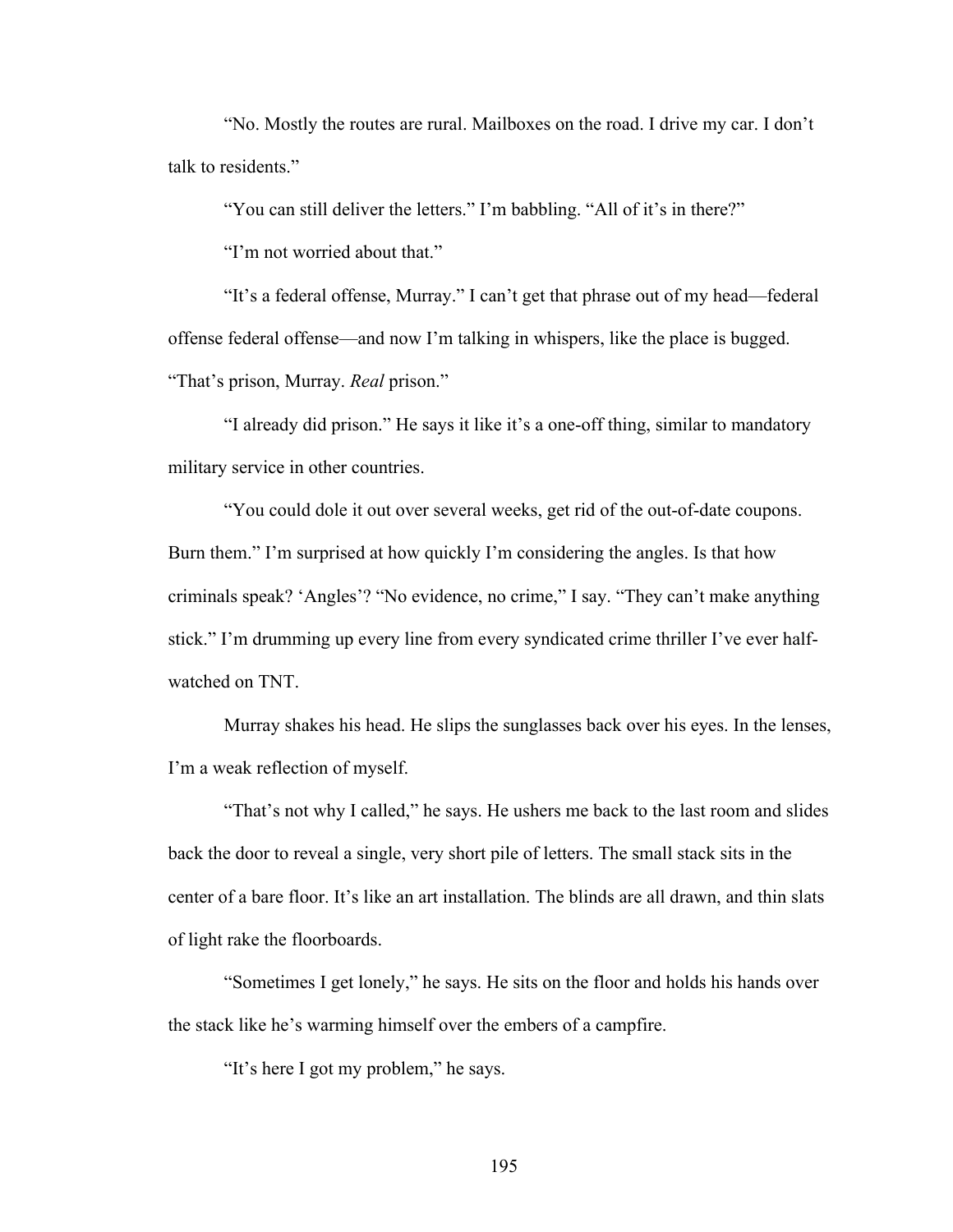It's hard to distinguish details, but one thing's clear. Every one of these letters about two or three dozen—has been opened. They're all stacked, their frayed ends to the right so they lean to the left like the recliner in the front room.

I'm moaning. I can hear myself as I step forward. The words escape me in whimpering and girlish syllables.

"What did you do, Murray? God damn it, what did you do?"

"I ain't never asked for help before. You know that. But I'm asking it now."

It's a ridiculous statement. Murray's begged money a thousand times, finnagled assistance from friends and relatives his whole life. But none of that matters now. I think of Beth.

"What kind of help do you need?" I say. "If it's something illegal—"

He waves me off. "I need you to drive me somewhere. I need you to help me smooth things over. It's a girl."

"What girl?"

He slaps his knees and rubs his thighs without looking up. He's just staring at the letters.

"Murray, what girl?"

He looks up, and his usual half-grin is gone. All I can see is the smooth whites of his cheeks below his sunglasses.

"I'm in love, Tom. We're in love."

Murray insists I read at least a few of the letters.

"So you understand," he says.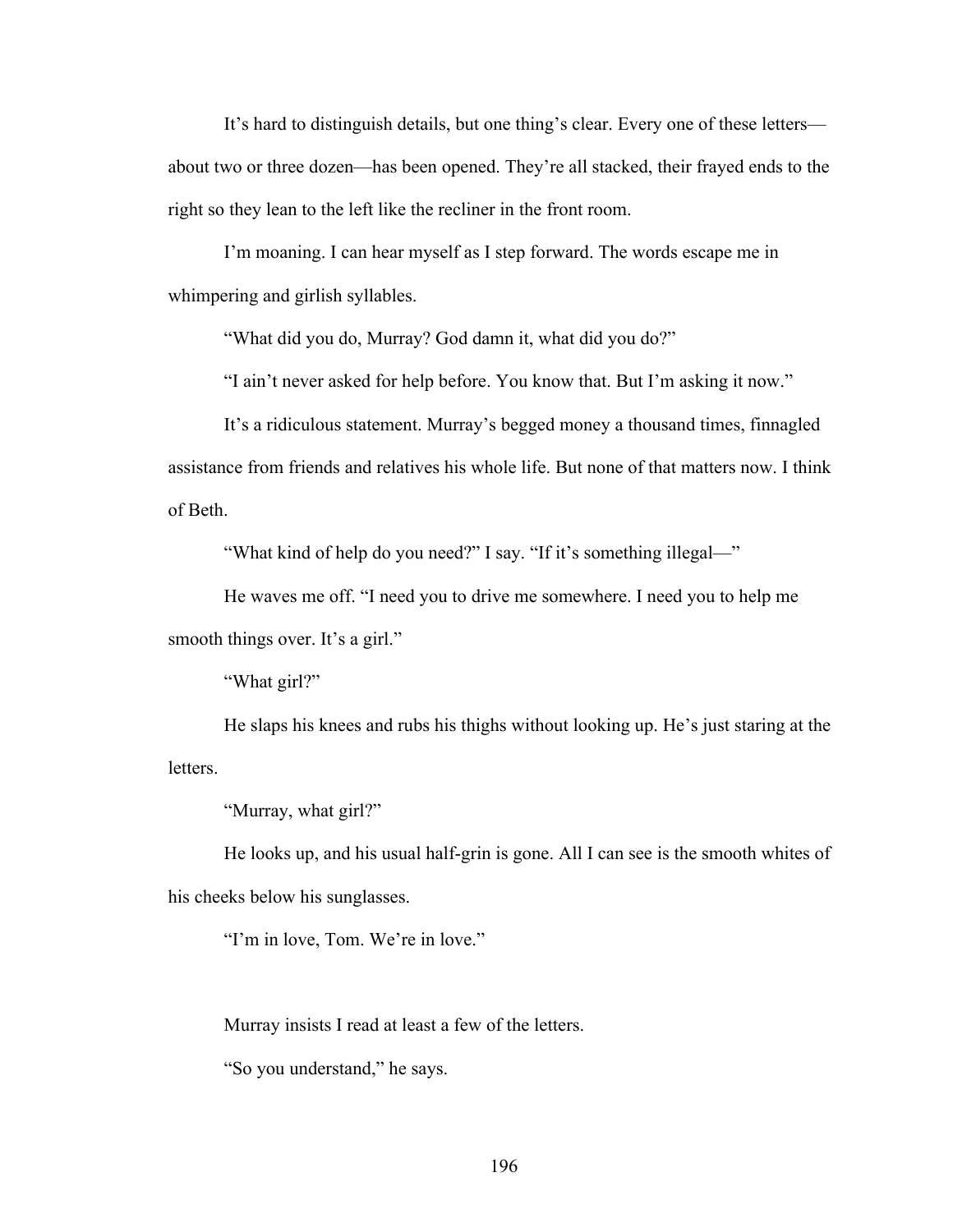They're from a woman named Maria Vasquez and they're addressed to her grandmother, also named Maria. It's the normal stuff, asking about the older woman's welfare, the state of her house, and after other members of the far-flung family. What's immediately evident, however, is the woman's gift for language. While her questions to the elder Maria verge on the mundane, her descriptions of her own life—her updates about days spent in the shade of her backyard, amid friends at church functions, in movie theaters, or on errands—flow like rivers of cool water across murmuring stones.

The younger Maria's letters seem to be a freeing exercise for her creative spirit. Gold nasturtiums pucker at the pale moon; in one trip to a local beauty pageant, she describes the glistering lips of dolled-up little girls as slow salamanders floating in the spotlight. But most of all there is the tenderness. Her expressions of devotion to her nana are sleek and affectionate declarations not to be boasted by the most heart-sick young poet for his absent lover. I feel Maria Vasquez's care, her undying warmth, pouring from every page. It's familial but it captures something more—the feel of old heart pangs conjured from deeply felt memories. It makes me long for all the quiet moments of intimacy I've ever shared with loved ones.

I hand a letter to Murray. "What am I supposed to get out of this?"

"You don't feel it? It's poetry, man. She's genuine."

The thought of Murray plumbing the same depths, imbibing on the same sense of infinite beauty, disturbs me. We're not the same, he and I. Murray is all base desire, drug addictions, cons, a broken parade of chain-smoking lovers and back-alley affiliations.

"So what if it's poetry?" I say. "You stole this woman's letters. What the hell were you thinking?"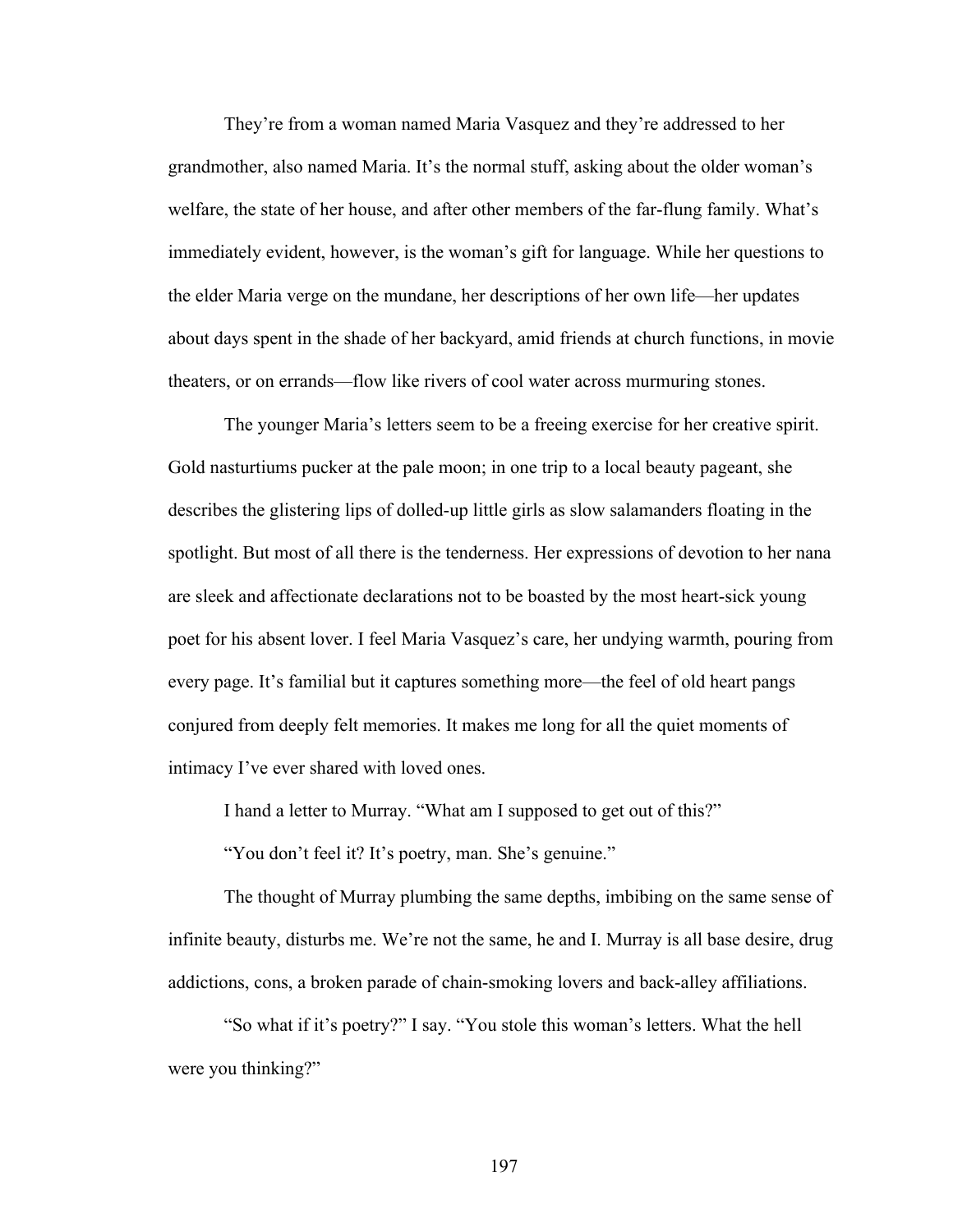"I was thinking, I'm in love."

"That is not—what? Why would you even say that?"

"It's not like I do it to everybody, man. It's not like I'm opening all the mail of everybody on my route. That'd be ridiculous. I saw her, okay. She's beautiful. You can't believe how beautiful. And then with the letters, you know, she's beautiful on the inside, too."

"Whatever it is, Murray, whatever you've done—you need to work it out."

"You have to help me," he says. "You have to vouch for me."

"Why would I do that?"

"We started writing each other."

That moan escapes me again.

"Is it her husband, Murray? Is that it? Is this a jealous boyfriend? Did you fight this guy, smash out his windows?"

"Nothing like that."

"Murray, are we talking police involvement? Just tell me."

"It's her dad," he says, "I need you to talk to her dad." He idly opens one of Maria's envelopes and sniffs it.

And right there the world stops. Right there—without Murray saying another word—it hits me. I hold out my arm like a crossing guard, which is the only thing I can think to do because my voice has died in my throat. I stare at Murray with what I hope is a pleading expression; it might be closer to the way I'd look melting on the surface of the sun.

"Yeah," he says. "You caught me. She's fifteen."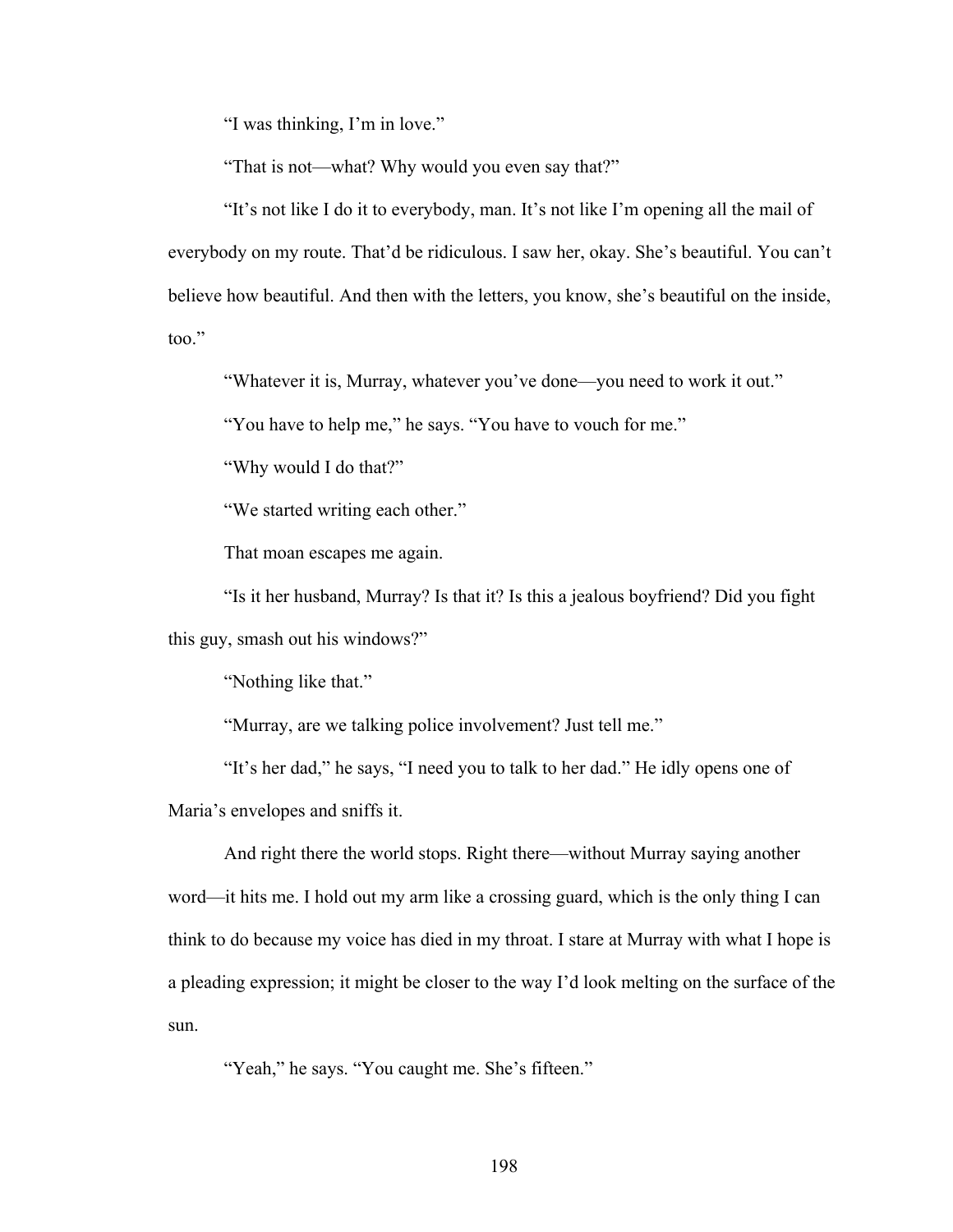Beth finally answers the fourth time I call.

"What is it, Tom? I'm working."

"Did he tell you what this was about?"

"He didn't. He doesn't tell me anything."

"This is criminal, Beth."

"He's my brother."

"I don't care he's your brother. He's in love with a fifteen-year-old girl. They're penpals."

She hesitates. There's that pregnant hum burrowing into the silence. Finally she mutters an "Oh Jesus" away from the phone.

"Is this about what happened?" I say. "In his past? Is there something to this? Is

Murray some kind of"—I lower my voice—"you know, pedophile?"

"Stop it," she says.

"Tell me otherwise, Beth. Say it straight out."

"I'm sure it's not that," she says.

"He stole her mail. Somewhere there's a little old lady out there wondering why

her granddaughter never writes. That's federal, Beth."

"He has problems. It's nothing as bad as you say. I just need you to do this for

me, Tom. He can't take another strike. You know that better than anybody."

"This goes way beyond golf clubs."

"Do whatever he needs you to do."

"Simple as that, huh?"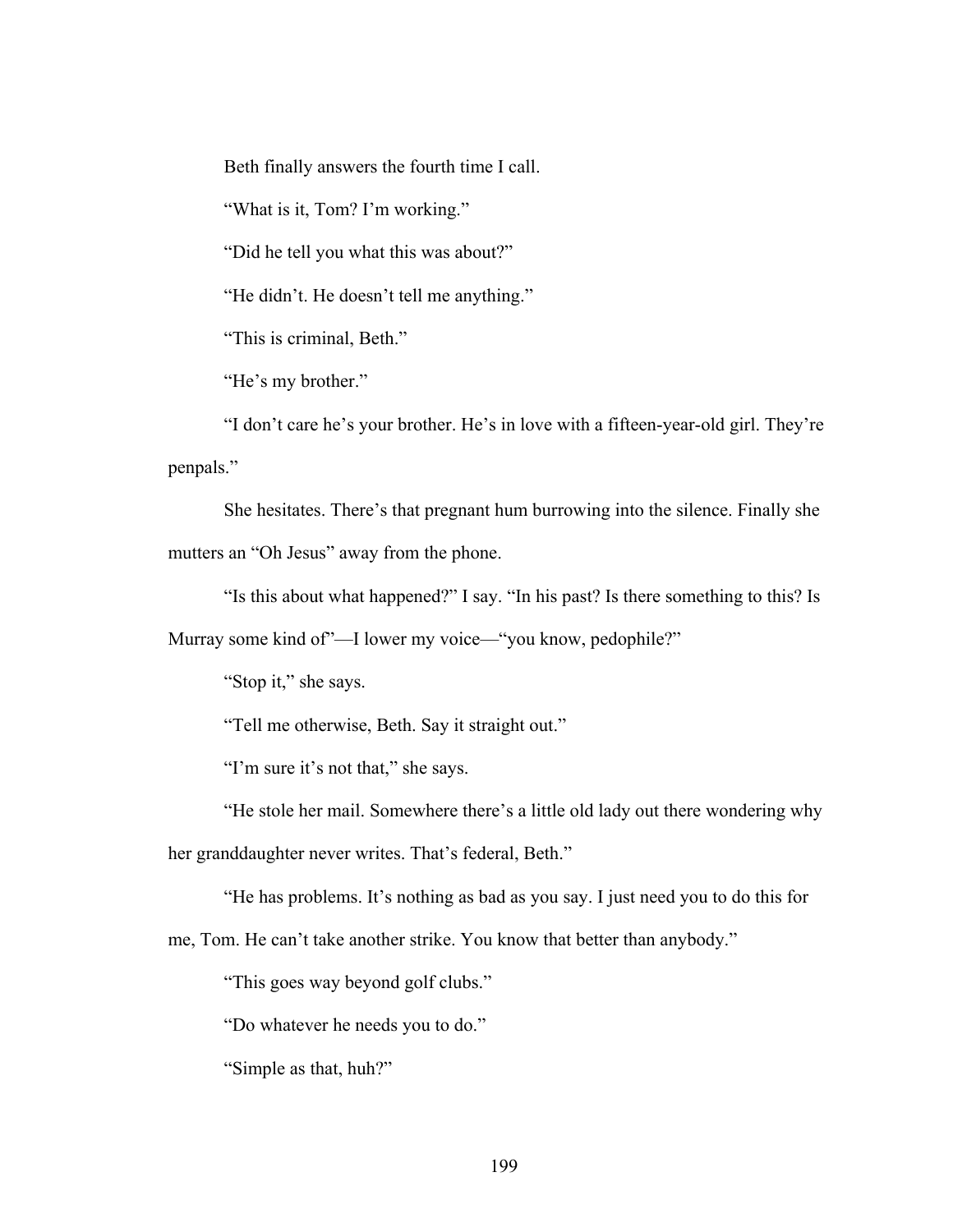"Simple as that. Do it for me," she says. "It's important. Last time I'll ask." "You're too good," I say. "You're like an angel." "I'm not," she says, and hangs up.

We're driving up 327 into a patch of backwoods where the sunlight's gone gray. The hills churn up further and further into more and more remote tangles of trees until we're passing an old logging lane and turning off onto a gravel sideroad.

Murray sits beside me tapping his thigh. He's still wearing the sunglasses despite the deep shade from the trees.

"I love her, man," he says. "You understand that, right? You got Beth, man. You love Beth. So you understand." He turns toward me. His arm is propped on the dash and he leans against the door. He's not wearing his seatbelt, and I think I might be able to shoot my arm past him, pull the handle, and kick him into the ditch.

"Beth," I say, "has the good sense to stay away from you. Beth—I don't want you bringing her into it."

"Course I'm bringing Beth into it. You guys have something special. You should know *special* when you see it. If anybody should understand, it's you."

He lights a cigarette, and I don't stop him. I'm picking my battles.

"And Beth," he says, "for your information, stays away because she knows what she did." He takes off his cowboy hat and pushes his hair off his forehead. He scratches at the pink scar, irritated and standing out now, jagged over his left ear.

"What do you mean, '*what she did*,' Murray?"

"Nothing, man."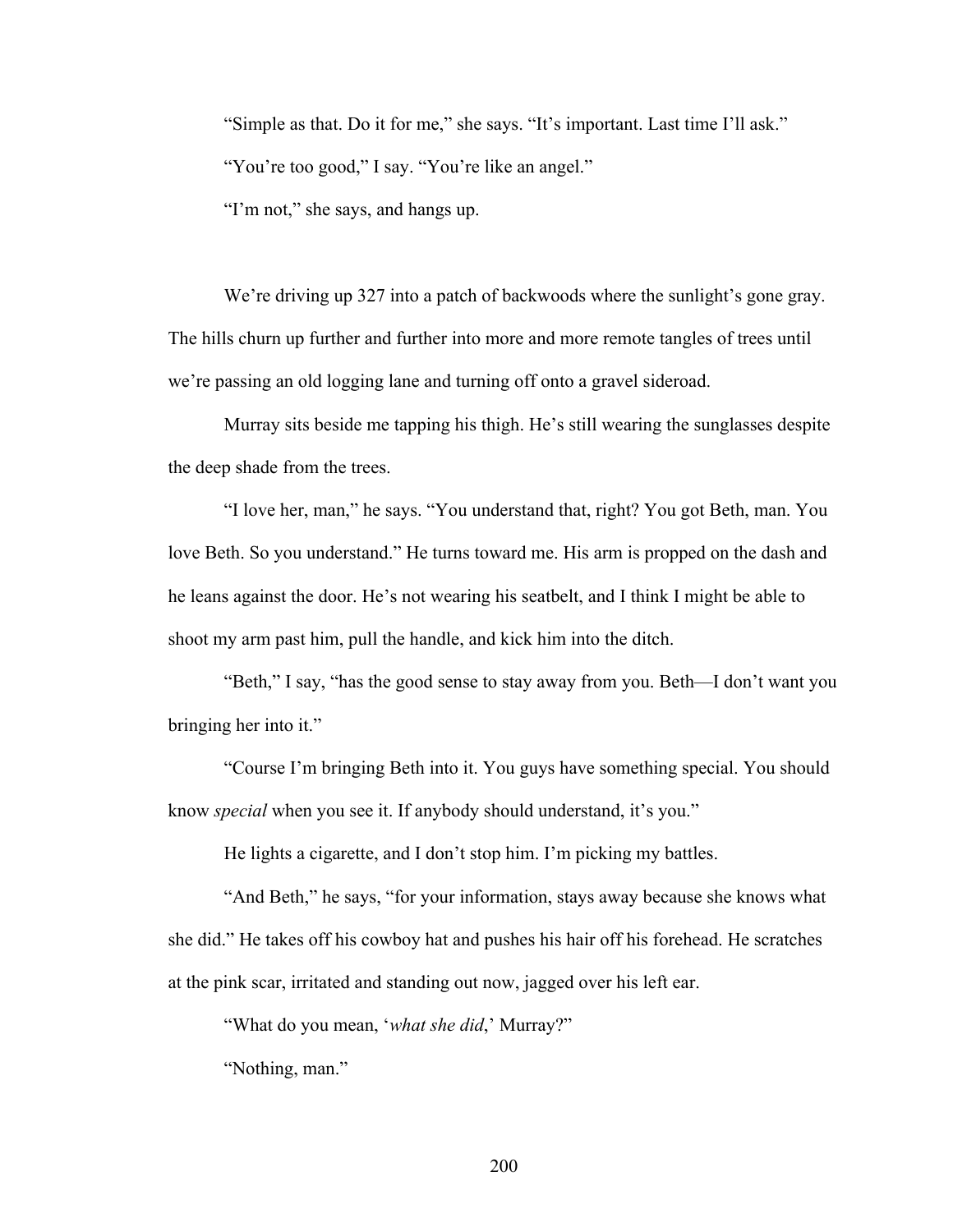"Beth," I say, "isn't fifteen. Beth and I were adults when we met. We're adults now. *You're* an adult now."

"Don't matter. You woulda known, man. That's my point. If you met Beth—she was fifteen and you were eighty?—wouldn't matter. You'd know. Soul mates."

Murray, for all his idiocy, assumes Beth and I are cosmically bonded. Corny as it sounds, Beth, for her part, has never given me reason to doubt it. But me—I've always assumed I tricked her into loving me. I'm always waiting for the corrections to come in the mail, for Beth to one day hop out of bed, skip downstairs, and never return.

"God damn it, Murray. You swear to God you haven't done anything with this girl? Nothing illegal?"

"Except the mail stuff?"

"The letters, yes. Other than stealing her mail"—federal offense federal offense— "you promise, you haven't—"

"Dinged her?"

"Had sex, anything like that? Anything *remotely* like that?"

"I promise, T. I'd wait forever for this girl."

I slow the car as the road turns into an endless series of washed out ruts. "I

absolutely cannot believe I'm a part of this, right now."

"Kin, man. I'd do the same for you." He points. "It's up here, T."

To the right a gravel drive leads up a hill to a rustic cabin. I stop the car at the bottom of the drive. The whole lawn is all grown up and natural. It looks like that hill at the beginning of *Little House on the Prairie*. I half expect Maria Vasquez to come bounding down in a bonnet.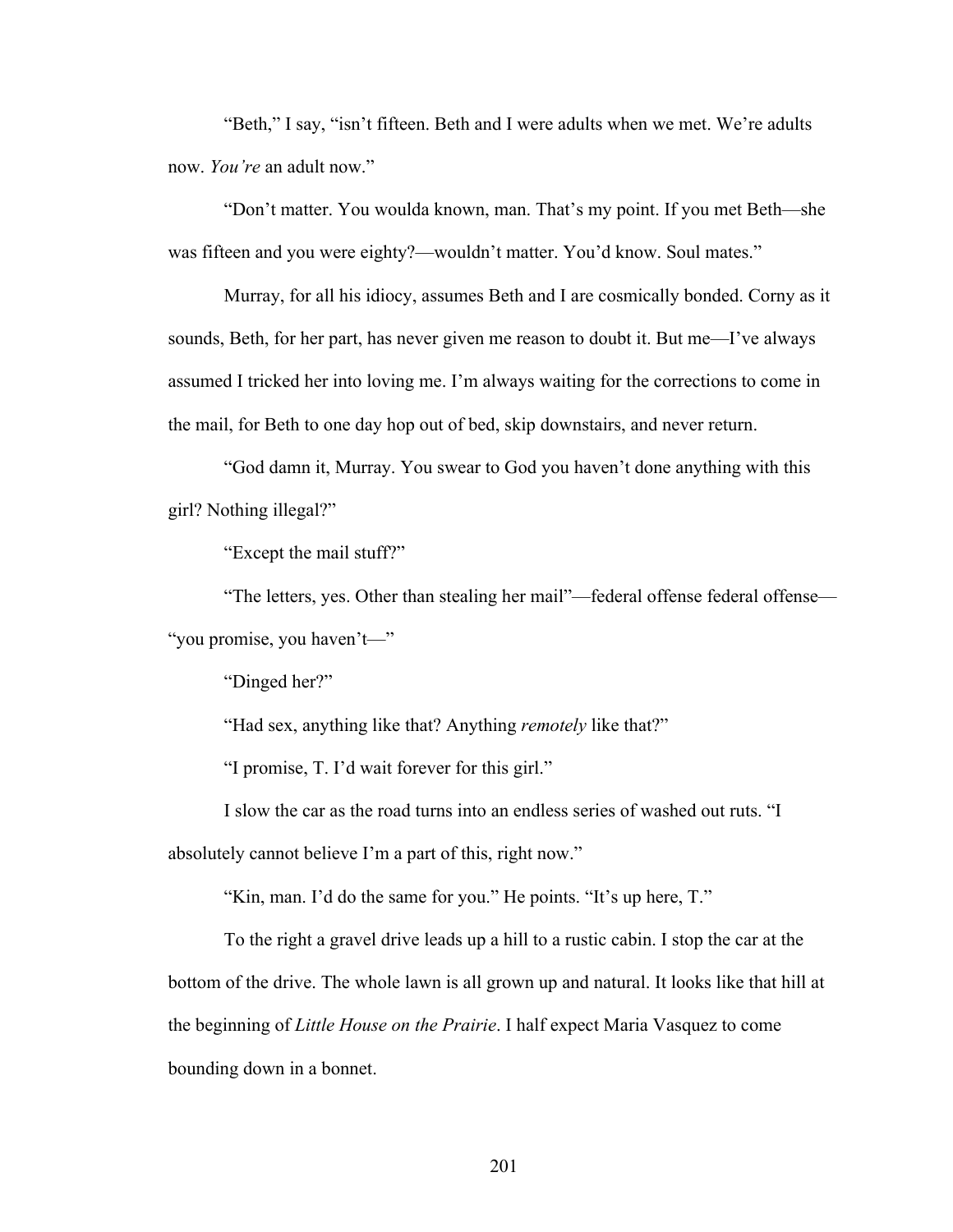"What now?" I say.

"I just need you to be like a character witness."

"You've talked to this man?"

"Maria talked to him. He's home tonight."

It's getting on toward evening, and there's a cast iron knocker on the door in the shape of a fist. I'm trying to draw conclusions about this man who I'm supposed to what am I supposed to tell this guy? What can a guy with a fifteen-year-old daughter be thinking when another man, twenty years older than his daughter, shows up with yet another guy to help 'explain the situation,' as Murray puts it? What can the *father* be thinking? I know what I'd be thinking, and its articulation might involve a firearm.

Murray pulls the knocker and drops it so it makes a loud *clunk* on the door. The door opens immediately.

The guy has to be seven feet tall. His forehead is hidden by the top of the doorway. I take a step back. He looks Latino with wide, high cheekbones and a jaw like a brick. He's as wide as Murray and me put together. Behind him, what little I can see of the room looks cozy, bright with a low fire in the fireplace. Books line the thick oak shelves built into the wall. There's a dark leather chair in the corner.

"I've been expecting you," he says.

Murray nods like, yes, yes, we're here to talk business. We step inside.

"I'm Murray," Murray says.

"Tomas," says the man.

I mumble my name—"Tom"—as I slide past him.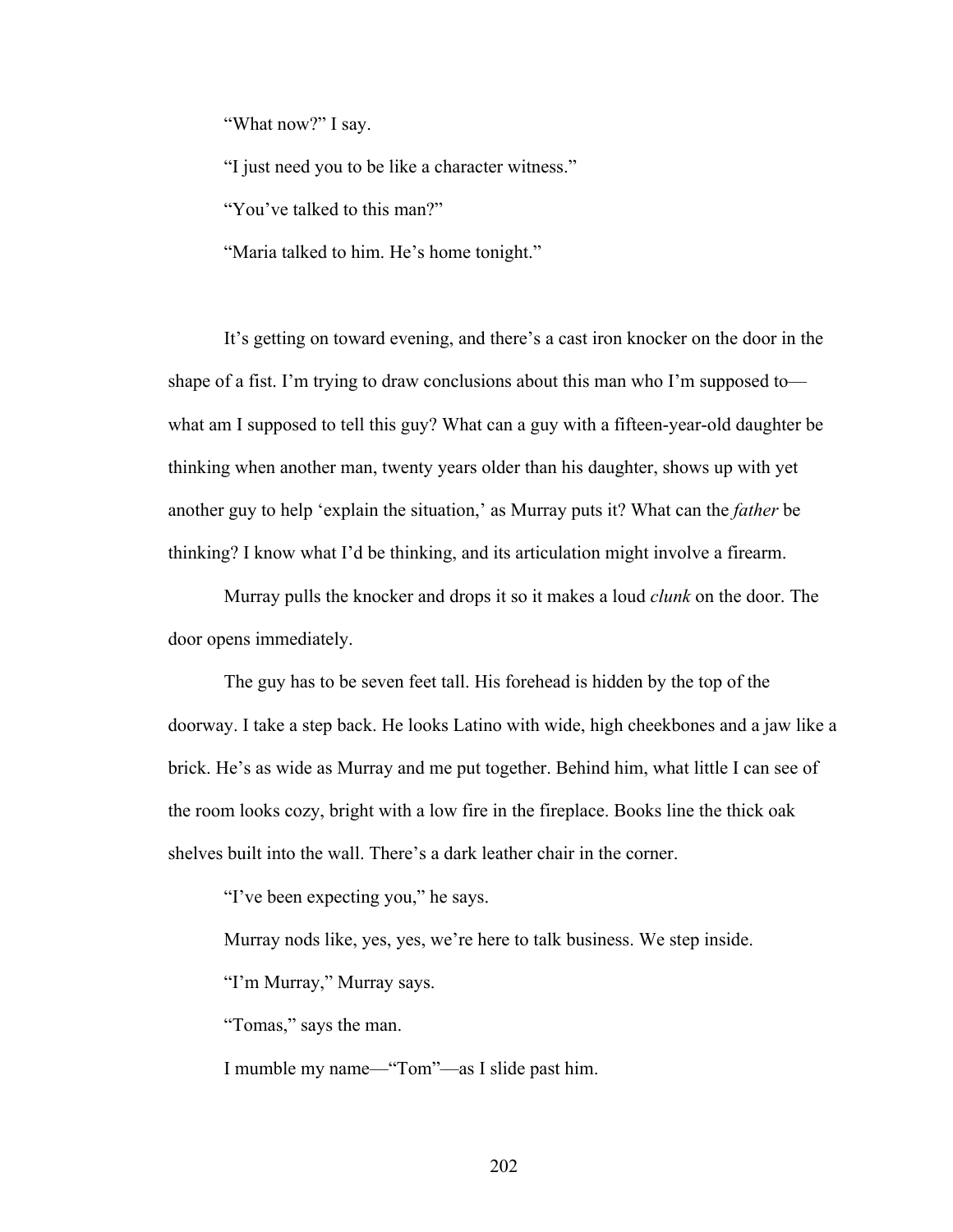"Tom and Tom," says Murray, slapping his thigh, as if this puts us all on even ground.

"I doubt we're named for the same person," Tomas says. He leads us back through a pristine, granite-tiled kitchen with a massive island and a cooking range. All is simultaneously airy and rustic and immaculate. There's no sign of the girl. We walk out onto the back patio, where a fire pit has been cut out of the middle of the decking. A few steaks are sizzling on a lowlying grill over a cast iron pot of burning applewood. Tomas immediately flips the steaks, and for the first time, after getting past the size of him, I notice he's wearing a neat white apron. Murray and I must have interrupted the grilling process. I hope, on top of everything else, we aren't responsible for ruining his steaks.

"Where's Maria?" Murray says.

Tomas doesn't stop, per se, but there's a ripple in the enormous muscles of that broad back. It's a split second quiver like a horse flinching under a fly bite.

"She won't be joining us."

"Where is she?"

"I wanted us to talk this out, like men." He fusses over the steaks with a pair of tongs.

"I don't know about that, man," Murray says.

That whole back-muscle thing again.

"Come on, Murray," I say. "Let's not start off on a bad note."

Murray takes the hint only when I grip his forearm. I motion for him to sit down in one of the deep Adirondack chairs.

"Pour yourself a drink," Tomas says.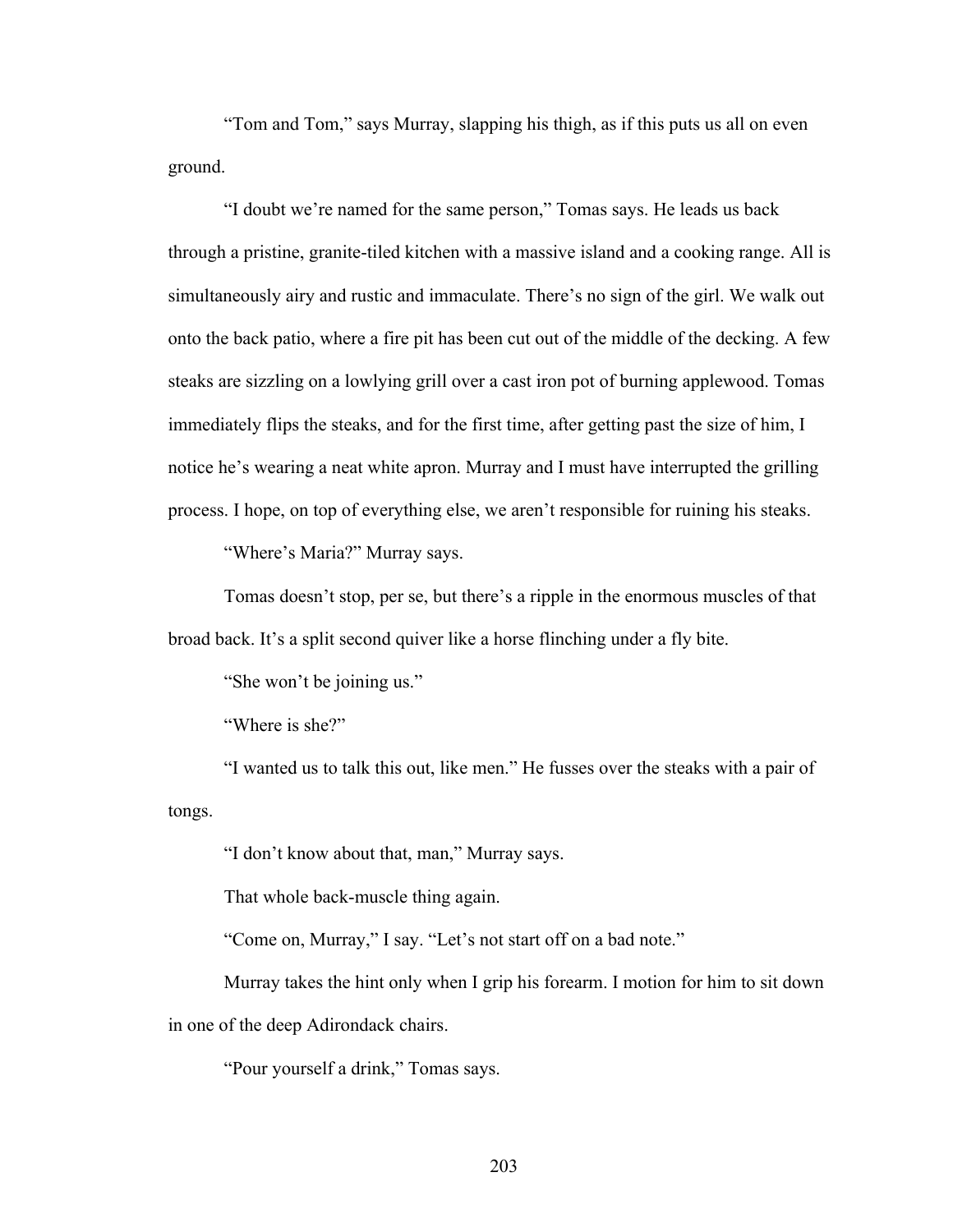I obey, retrieving three tumblers. At Murray's request and Tomas's assent, I provide us all with Johnny Walker Black Label.

"Too bad you ain't got the blue label," Murray says. "I ain't never tried that." He puts his feet up on a little wooden ottoman. His biker boots jingle as the chains around his ankles settle.

"I have the blue label," Tomas says without adding more.

"Maria says you were some kind of football star."

Again the flinch. Tomas draws in his huge right arm almost involuntarily.

"I played for the Oilers," he says.

"Is that still a team?"

"No."

"Austin?"

"Houston," Tomas says.

"Warren Moon," I say, trying to placate.

"I played offensive tackle," Tomas says. "I protected Warren for seven years. I'm a man used to protecting."

For want of something to add, I say, "That's interesting."

Tomas doles out the steaks, puts them on sturdy green plates, rustically thick and textured. There's nothing else. Nothing but the steak and the whiskey. He hands us each two knives, no forks. We sit around the fire chewing like cavemen.

Murray and Tomas stare at one another. I wait for something to begin, but the steak is thick. After a while the silence gets to me. I finally say, "What can we do to make this right?"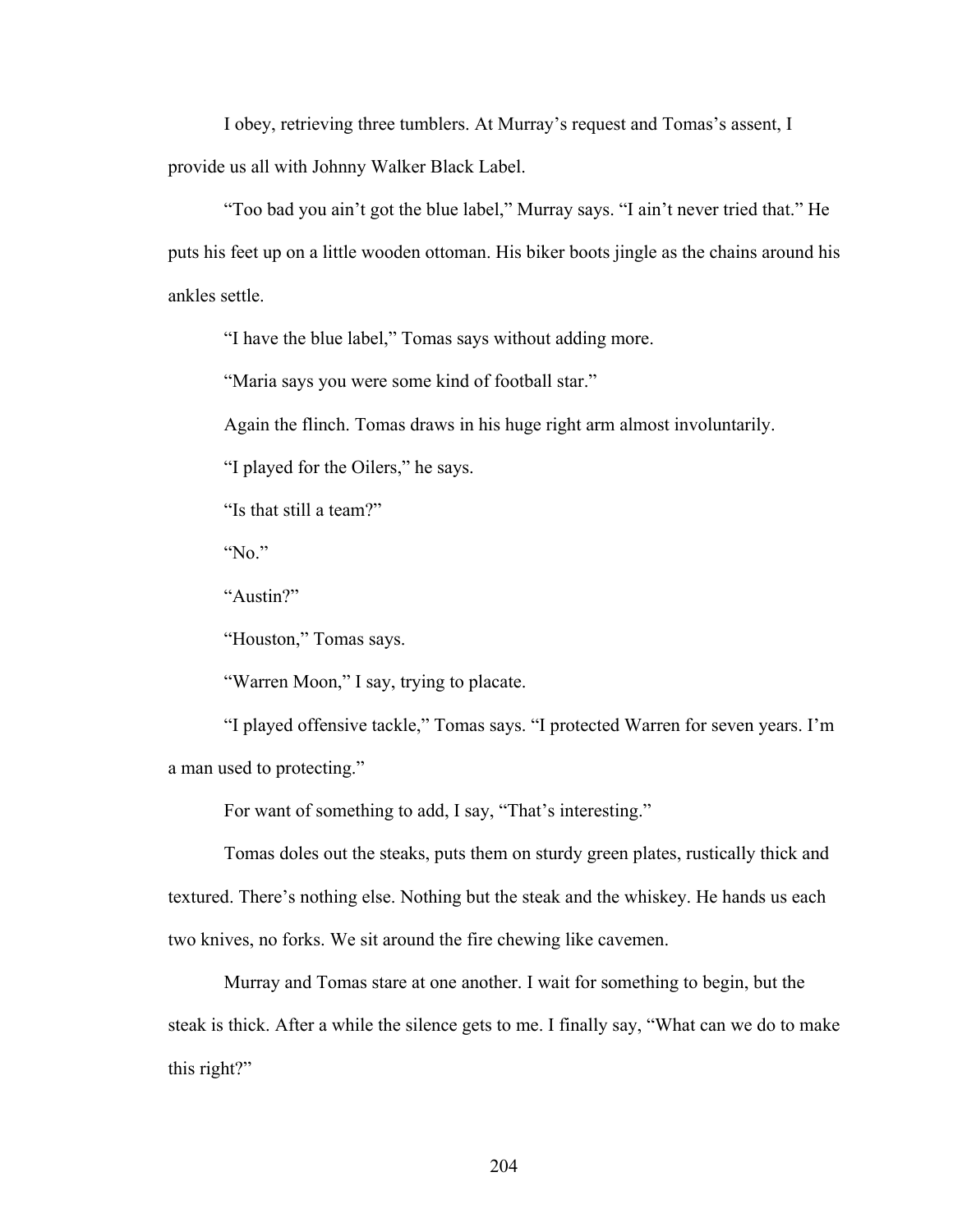Tomas looks at me like I just arrived. A wad of steak is tucked into his right cheek. He finishes it off slowly and swallows.

"You can leave my daughter alone," he says. "You can leave her alone now, and I won't press charges. Then I can promise to kill either of you if I ever see you again."

I'm trying to be calm, to ignore the threat. I turn to Murray. "He's right. You have to stop seeing her. That's fair, Murray."

Murray sets down the two knives, picks up the steak with his fingers. He takes a bite of the steak the way a hyena tears into a zebra's haunch. The dark, thin blood rolls down the side of his hand. He swallows hard because the piece is way too big. "I tell you what, Tom, how about you tell this big son-of-a-bitch I'll wait till she's eighteen, or he comes around and signs them papers to get married when she's sixteen. I ain't giving up. Not on love. She's a poet, and she's touched my soul."

"I think he can hear you, Murray."

"Not even if it means I got to fight to the death."

Murray lets the steak drop to the patio. It makes a fleshy smack on the treated wood. He sets down his plate and scoops up the steak knives.

Everything slows down now. There's a fire dying in the house. There's a fire dying here in front of us. The sun is tilting away into the hill. The low stir of our breathing is suddenly alive with possibility. The next move is what defines us.

"Don't let this get out of hand, Murray."

"You read the letters, Tom."

"They aren't worth dying over."

"Love is always worth dying over."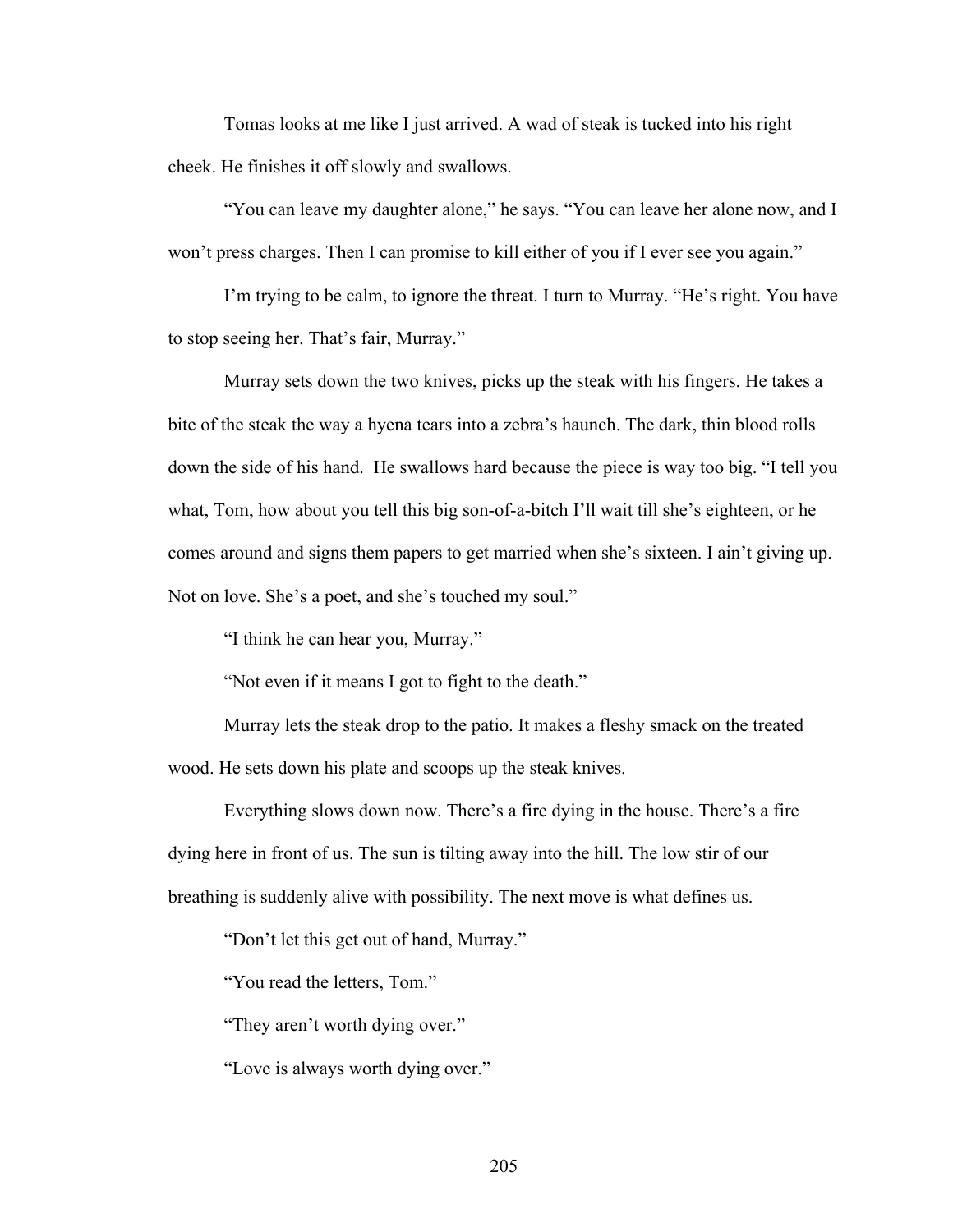Tomas is a mountain in the dusk.

"You're talking stupid," I say.

"Am I? You know what you got?" Murray turns toward me.

"What?"

"You got Beth. She's a goddamn one-and-only."

There's a fevered look in his eye when Murray says this, and I'll know what it means someday. A long time from this moment—ten or fifteen years—I'll make Beth tell me. I'll sit her down after getting back from a high school basketball game where our daughter, Claire, just scored twenty-one points and nabbed seven rebounds. There'll have been a brief pow-wow after the game in which Claire negotiated a night out with friends and a subsequent sleepover.

We'll be alone, Beth and I, in the house. Beth, for some unknown reason, will look wistful and jumpy all at once. She'll be biting her nails and standing, then sitting, and standing again. I'll beg her to tell me what's on her mind, insisting in that way I do. But, as with all things, it'll be Beth, really, who decides when the timing is right.

"Murray," she'll say. "Claire being out tonight makes me think of Murray."

By then I'll have my own reconfigured associations with Murray.

"Things changed between us when we were teenagers," she'll say. "I was in high school, and we'd always been close, but things changed." Then she'll let loose in what seems like a long, single breath everything she's been holding onto since before we ever met.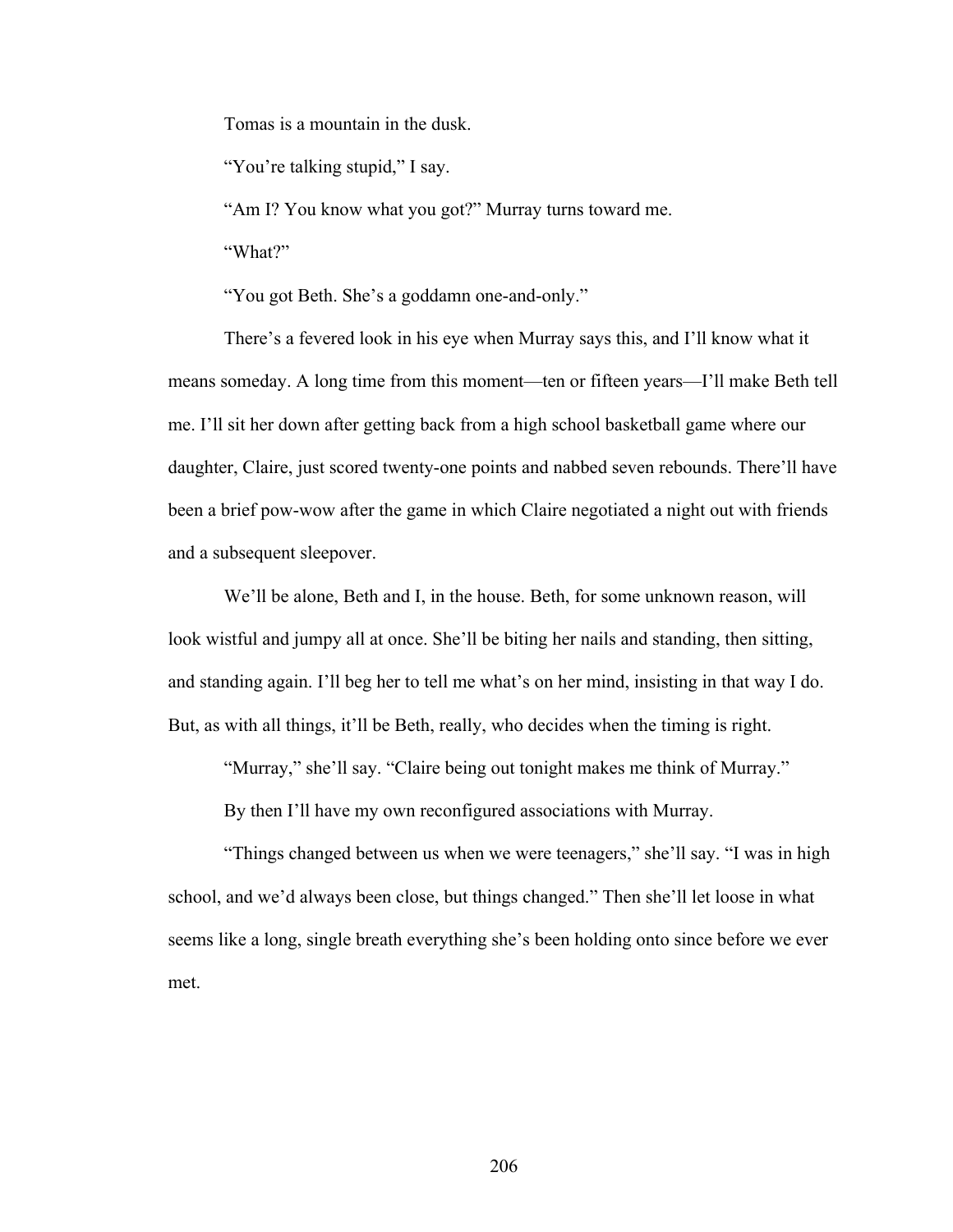Beth's story will be about a girl. Thirty years before. Sixteen, with dark brown hair cut short, her acid-wash jeans tight and showing off all she's got, which is a lot. The girl has on a yellow t-shirt with a screen-print logo—a local pizza joint. It's hot for this far into September, and the band is still playing over the hill in a post-football-game salute that rises up out of the high school stadium along with the white lights blotting out a portion of the stars.

She's walking the tracks because it's a shorter way home to a trailer park near the fire station, same one with the VFW attached and the elderly men smoking on Monday nights. But this evening everyone is at the game, just leaving it in whoops and whistles. The Rockets have won, and the cars not far off, on the main drag, are separated from this girl by a spindly barrier of trees, a mucky brook full of Mountain Dew cans and cigarette butts and old milk cartons, and near that are a couple rust-mottled sheds tagged in graffiti of the simplest type, the kind of amateur missives that look like cave drawings compared to stuff in cities. A blotchy blue scrawl announces that Eddie loves Wanda like crazy.

The tracks are quiet. Though the sounds from Main Street are only a hundred feet away, somehow the barrier of trees makes her path along the tracks an untouchable thing.

Three young men are only fifty yards away. They haven't seen her yet, but they will. The three of them passed a rickety farm about two miles back as they walked into town, and two of them killed a couple baby rabbits in their hutch just to see what it felt like. They broke the rabbits' necks by twisting their heads. The third boy didn't participate, but he watched and didn't say a word. He smoked a cigarette and put it out under his boot near the place where one of the boys threw a rabbit down. The third boy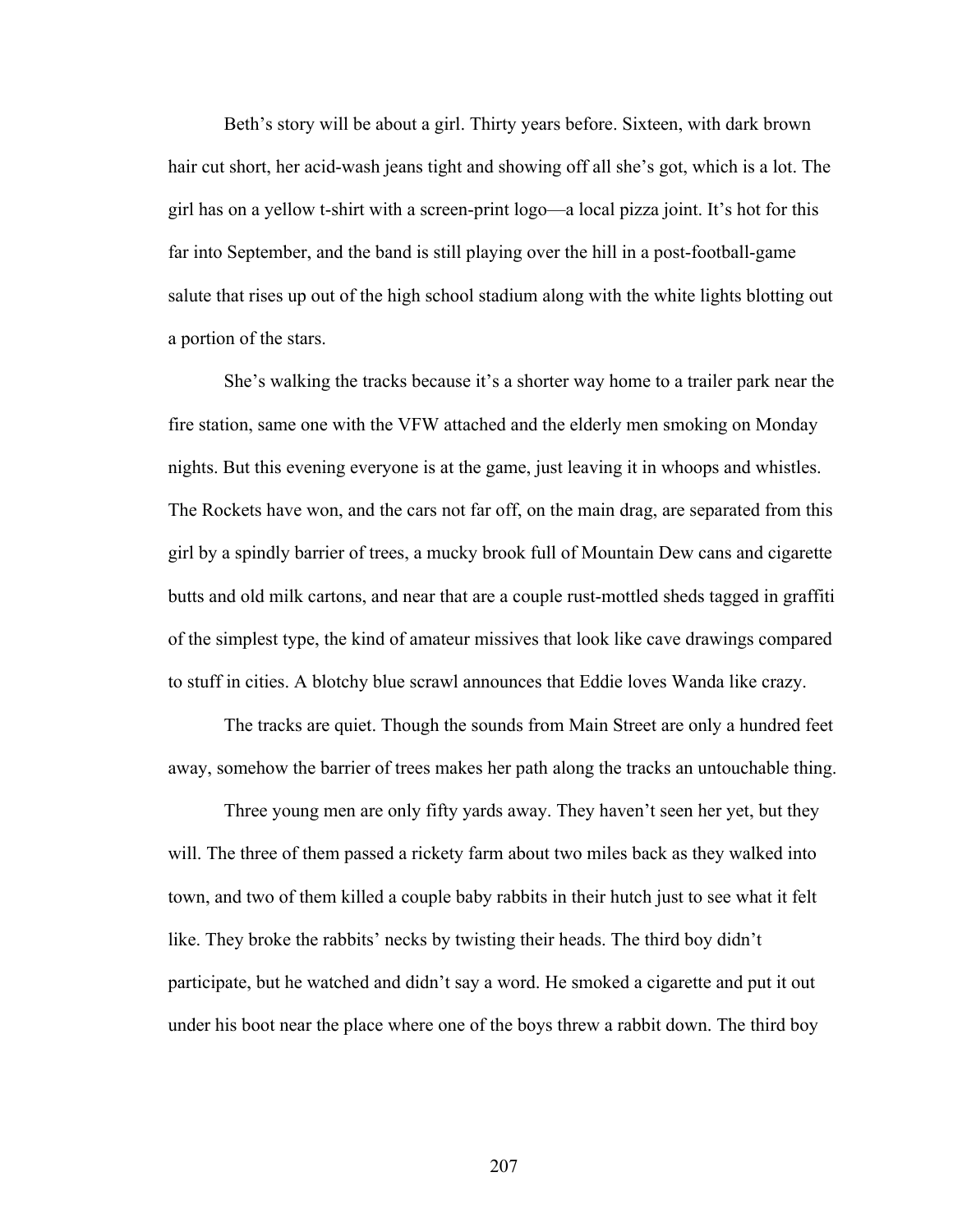walked away after that, and it's the only thing that kept the other two from killing the remaining rabbits where they slept.

The two killers are red-faced, bleach-eyed, freckled from near three weeks under the sun working to frame up a barn. They've been paid under the table each Friday, and on the third Friday—tonight—they left for good with dreams of sex and a little pot if they could get it. They are told there's a party in a field outside town after the game, and there will be girls there, high school kids only a little younger than themselves. They'll see about buying beer in the Main Express convenience store, and if not, see about stealing a few cans in a baggy jacket one boy has tied about his waist.

They see the girl at the moment she sees them, and one boy chuckles. He has killed a rabbit and now is chuckling at a single girl on the train tracks with her arms crossed under her breasts, and her breasts prominent in a thin yellow t-shirt.

To say the boy thinks of rape would be to oversimplify. He thinks only of convincing the girl to fool around with him in the woods. He thinks of convincing her to unbutton his pants and to do things with her mouth. He asks if she likes beer.

She says she's headed home.

The boy who did not kill a rabbit stands back in the dark, not moving forward like the other two, not talking.

When the girl tries to push past, the two rabbit-killers throw her to the ground. There's a sound of tearing cotton and the scree of the railbed shifting under boots and hands. That's when the third boy grows a strength in him. A strength he didn't have with the rabbits but wishes he had. He picks up a rock from the creekbed. It's a jagged stone the weight of a book maybe, and it's awkwardly angled and ill-held. He steps behind the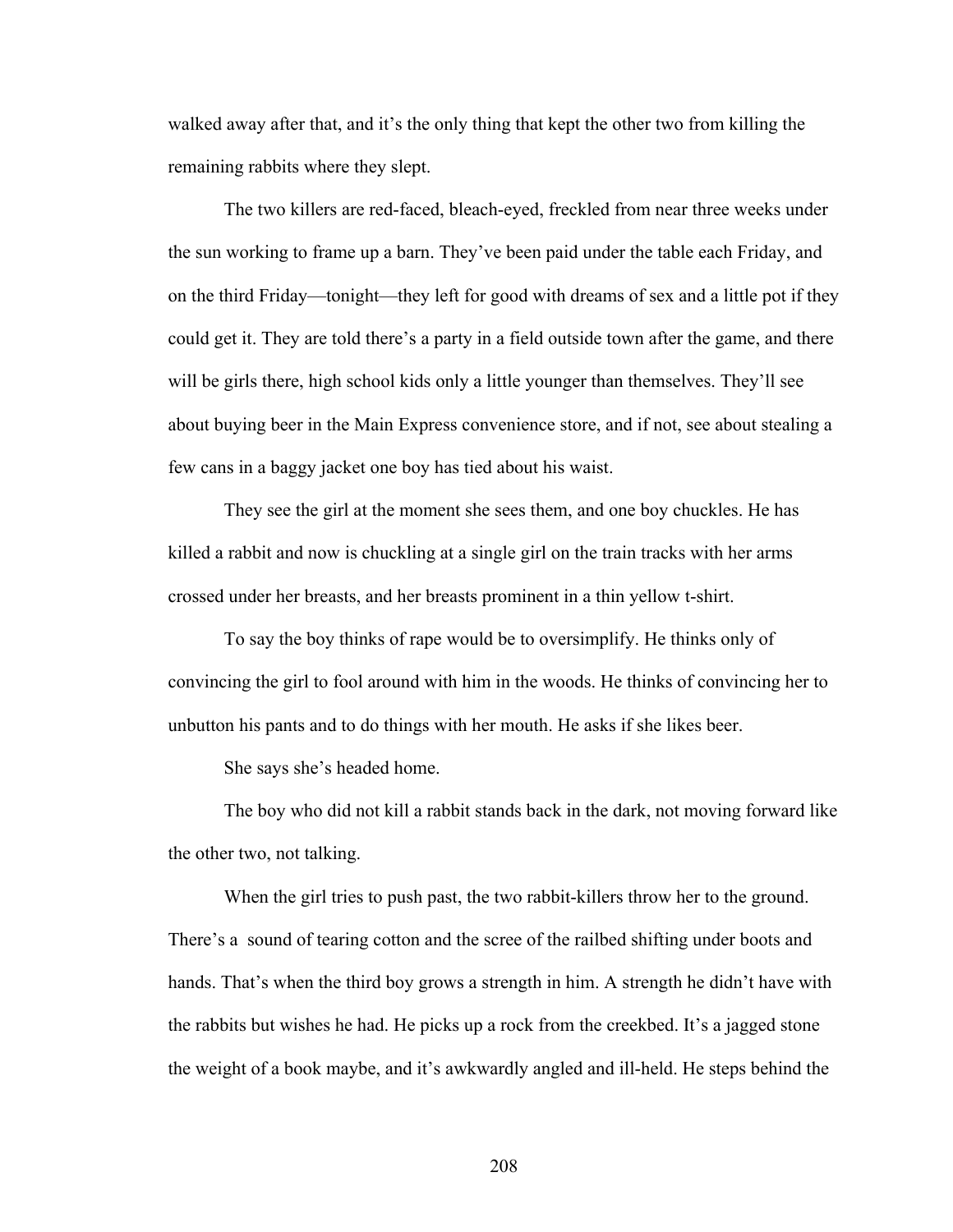other two boys, who have pinned the girl to the ground. He slams the stone into their ribs. He clubs them between the shoulders and neck. A deep gash makes blood run out a hole in one boy's shirt.

The third boy gets in a few more blows before one of the other two swings something at him and strikes him in the head. He shudders but keeps pounding them with the rock until they flee.

Now the third boy is standing alone with the rock still in his hand. He stares at the girl with her shirt torn all the way down to her navel, her bra broken. She's indecent because she isn't even thinking to cover herself. She's trying to re-fasten the button on her jeans, but it's not there. The button has flown off into the woods, and the boy thinks he might come back and look for it later in the daylight in case she can sew it back on. For now though the girl is indecent in the spill of stadium light working through the trees. He can see her breasts. They're whiter than he remembers from years ago when she was still unashamed to show him her body. It's hard for him to think of her as his sister right now.

"I love you," he says, and he has no idea what he means by it.

In the scuffle, one of the other boys has struck him with something, maybe a piece of iron from the railbed. Whatever it was, it made a long cut in the boy's skull above his ear. He's shivering now, looking at this woman/girl, who is his sister and not his sister in his brain. The sight of her is exciting and familiar and, he thinks, my wires are a little crossed. His hand shakes so bad he drops the rock.

"I love you," he says again. Again he has no idea what he means by it.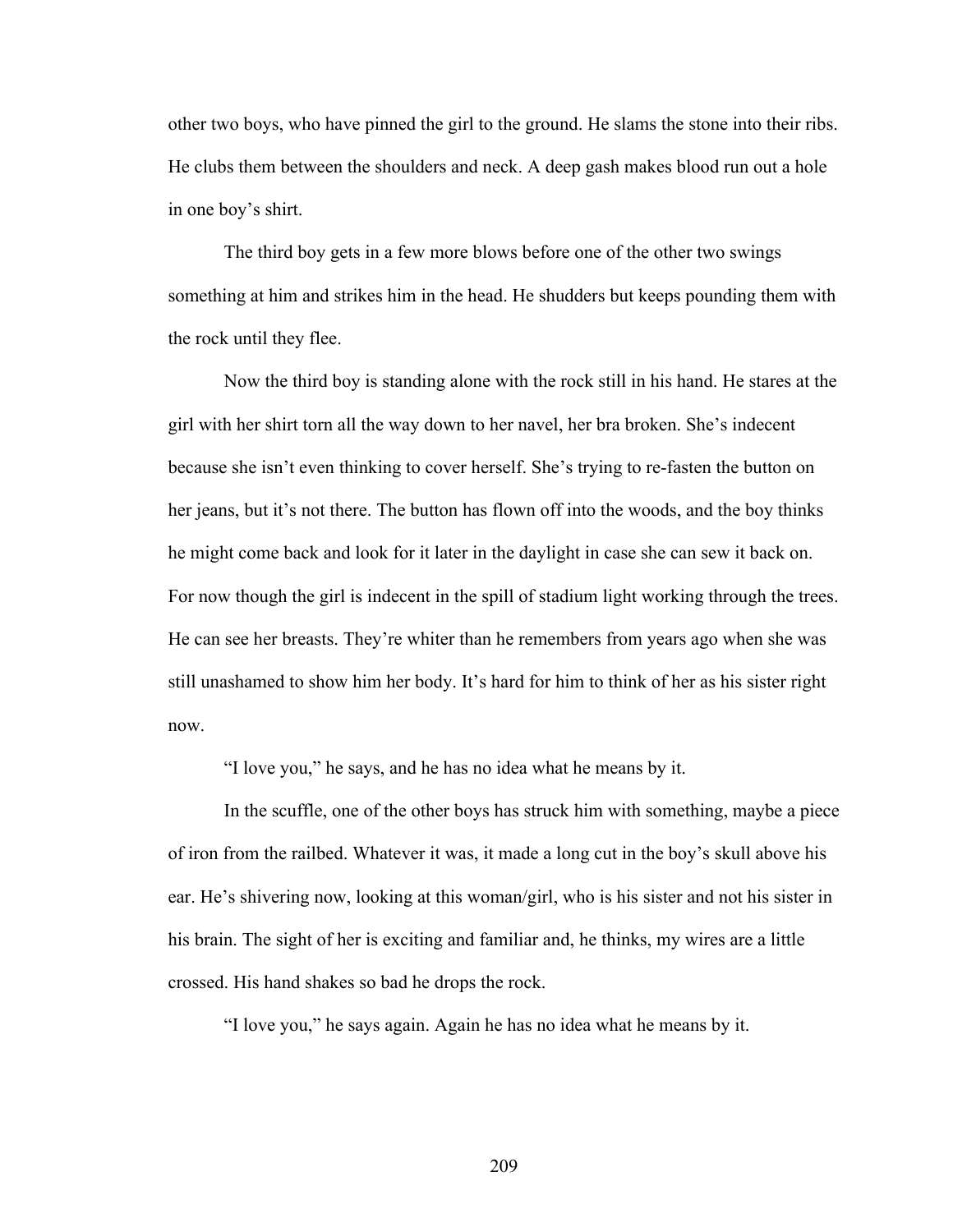Sitting in our living room, after our daughter's game, Beth will say it. She'll say, "Murray just got stuck. It was like he never gave up on loving a young girl he wasn't allowed to have. He never gave up trying to make it right."

And though I'll mumble something without weight, I'll understand Maria Vasquez a little better. I'll understand in a vague way how a mind can get put on pause, how love can grow twisted and unassured so that a young girl, even one who is your sister, saved in a moment of danger, can become all a man understands, the object of all purpose. The notion is muddled and perverse, but I'll sense it, the way Murray's mind came to be, his obsession with Beth, but not the real Beth. Then I'll think of our daughter Claire and how I could snap the neck of a man, any adult man, who tried to take her away.

"I failed Murray," Beth says, "because I didn't know how to take care of him after that. His mind wasn't right. He needed my help, but I've never been able to go back."

Murray lurches forward with a steak knife gripped in either hand. The blades are pointed down, and he raises his arms over his head. He leaps past the fire pit at Tomas Vasquez, and I have to believe, even to this day, in order to live with myself, that his full intention was only to scare Tomas, not to stab him or kill him.

I'd like to believe it was only a show, but I'll never know. Because there are rare moments when certain things—things you've possessed a hazy knowledge of your entire life—suddenly zip their way into glaring perspective. They happen so quickly, so abruptly, that they make you realize you've never really understood anything. In this case, the speed and strength with which Tomas Vasquez reacted made it clear I'd never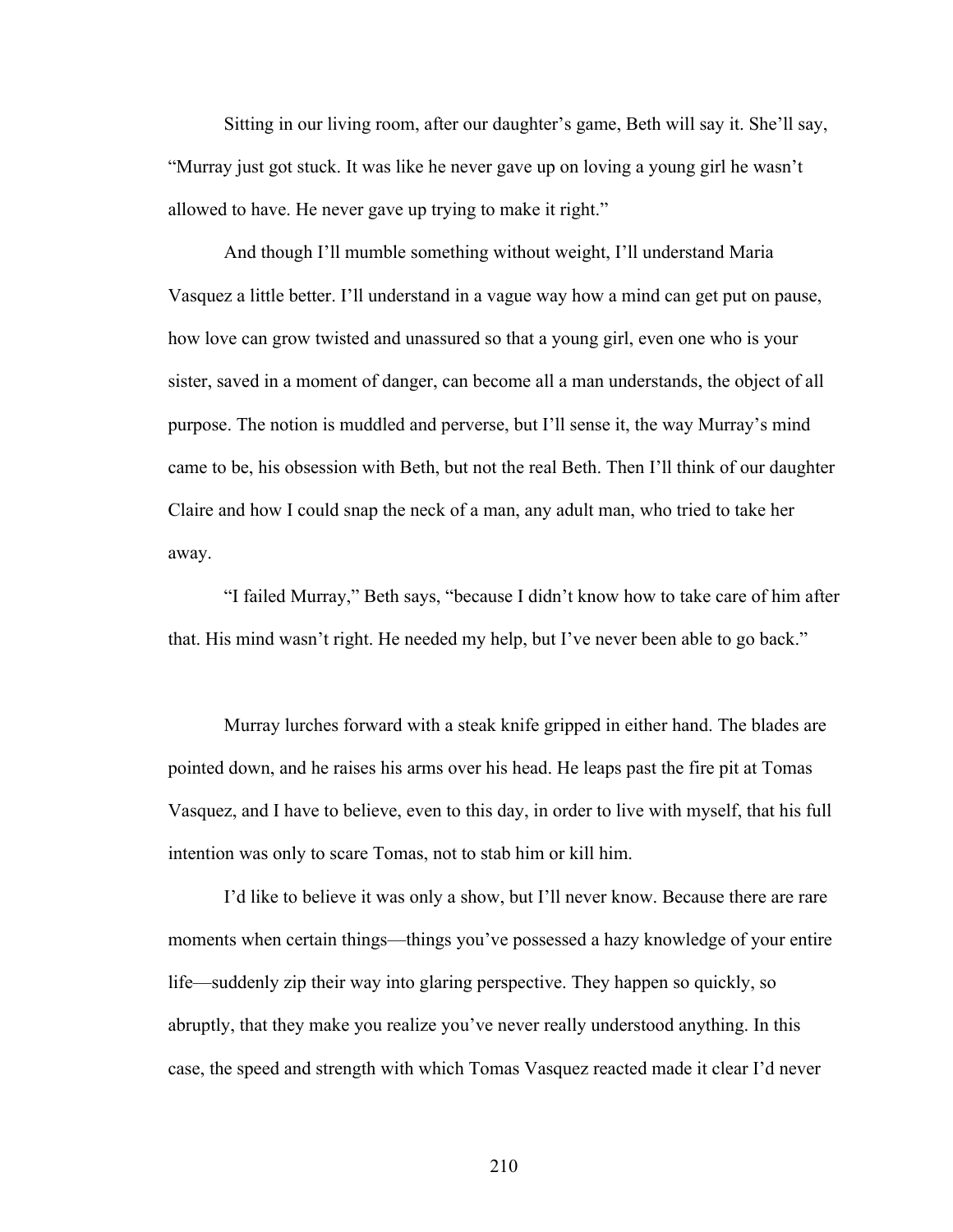fully comprehended professional athletes. Not really. Not how much more impressive, even well into their post-playing days, they are than the rest of us.

Tomas tucks in his right arm the way he did when he was cooking steaks. In the years to come, I'll watch his old games on an on-demand NFL Classic station. He does the same thing. Tucks that arm in tight, his palm flat, the left arm held out like a feeler to catch a defensive end or linebacker. And just at the moment the pass rusher—the howling, massive, leg-pumping brute charging the quarterback—reaches him, Vasquez releases that thirty-six-inch-thick right arm like a spring. You always see the jolt as his punch hits home, even in the big men, the sudden shudder of their shoulder pads, the momentary flap like a beetle's wings as the strike connects, the way the other man's step hitches, the cleat swiping at the grass in a wasted motion. Vasquez is near three hundred pounds, all muscle, and sometimes he bends them backwards to the ground in one liquid movement.

On the patio, with Murray leaping toward him, Tomas shoots that arm up and hits Murray just between the sternum and windpipe, a place in the upper rib just over Murray's heart. The blow makes a blunt meaty thump as visceral as Murray's steak hitting the patio. There's a a cracking sound. Flesh and bone. The knives are gone immediately. They fly from Murray's hands as if they've been yanked away on strings. Murray cartwheels, mid-air, over the deck chair, arms flailed, landing like a tossed doll.

Tomas Vasquez rises to his feet.

I step in front of him.

"Don't do it, boss," I say. "He's down."

For a moment I think he's going to hit me. I know he's thinking about it.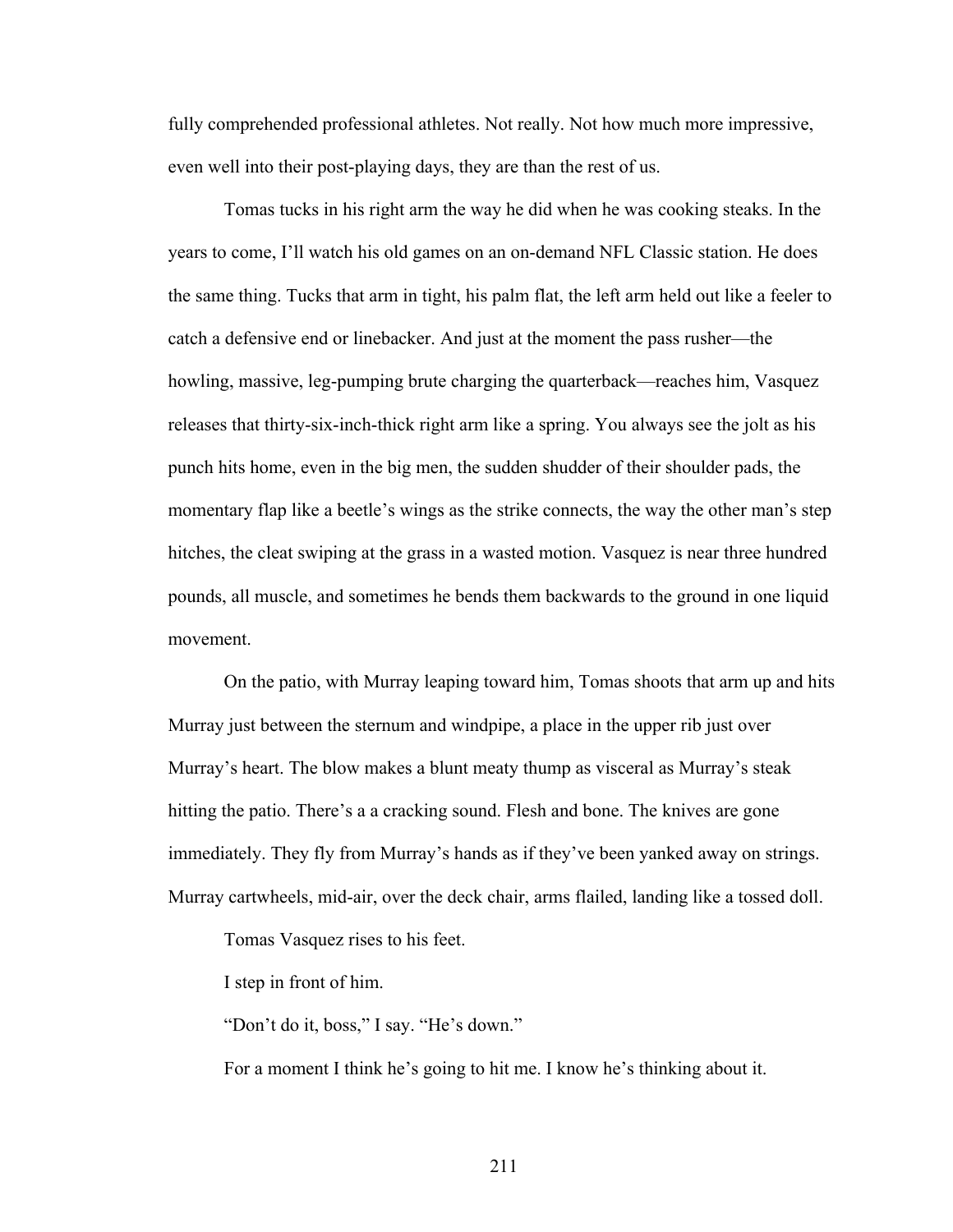"How do we make this right?" I say.

"I should call the police."

"This'll blow over," I say. "I'll make it blow over." I can think of nothing else but to pull out my checkbook and write out a check for ten thousand dollars. I've had a good year. I don't know why I do it. I should let Vasquez finish Murray off. I should at least let him call the police. If Murray's crazy enough to attack the man with steak knives, who knows what he'll do? I wonder briefly if I'm facilitating a far more serious crime yet to occur.

But something, maybe it's the way Murray's eyes told me something about Beth, about the two of them, or maybe it's that scar that shines a bloodless pink through the matted hair where his hat has been knocked off. But I'm doing my best to save Murray now. Maybe it's not the most noble gesture. I am, after all, a guy throwing money at a problem, the way rich men have done from the beginning of time. But it's all I have at the moment.

Vasquez looks at the check, then tucks it into his pocket.

"Leave," he says. "Don't come back. Or I'll kill him. And I'll have every right."

I help Murray up. He's doubled over. His clavicle is broken. His left arm, which lies limp, turns inward at an odd angle. He winces with every step and breathes strangely.

"We need to get you to a hospital," I say. I lead him out of Vasquez's home. It's over, just like that. Murray moans as I put him in the passenger seat. I wonder if I would have been doing him a favor by pushing him out of the car before we arrived.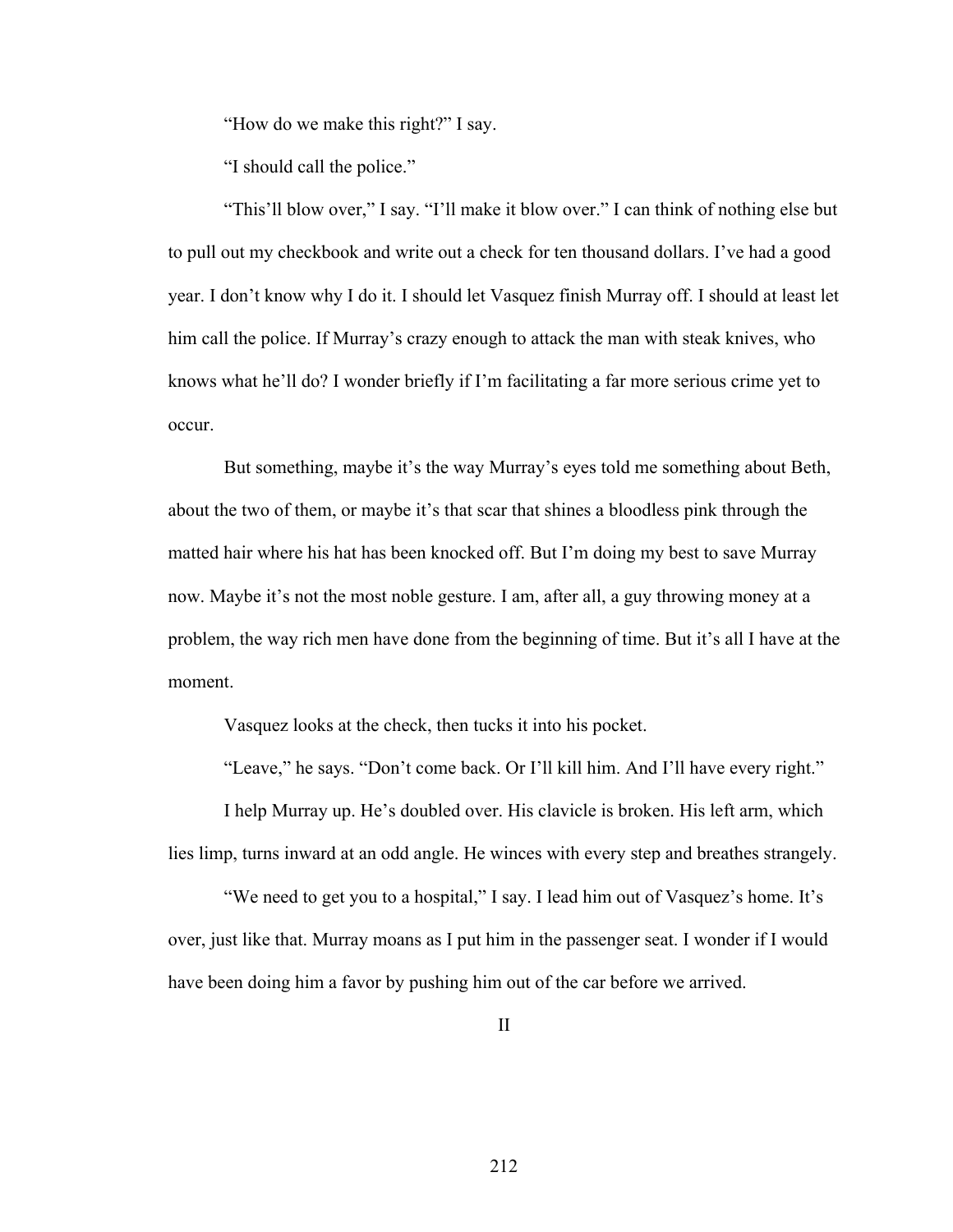That night, I took Murray to the hospital and told a nurse he'd fallen awkwardly against a curb. It seemed plausible enough, and they didn't ask other questions. Murray went along with it. I left before the examination was up. He looked like an old dog lying there on the stretcher. An old dog waiting to be put down.

I didn't see him for five or six years. A few months before I saw him, I'd read that Maria Vasquez had won an award, something national and prestigious for her poetry, which she'd collected already, as a junior in college, into a book that was to be published by a major press the following year. There was some hullabaloo about this. There were claims she'd plagiarized. Articles citing other young people who notoriously stole from earlier writers for the purpose of fame, but no one came forward with proof about Maria. I'd followed the story for a few weeks, and then it passed out of my consciousness. Seeing Murray suddenly at my doorstep one evening, I wondered briefly if Maria's fame were related to his visit. I wondered if he would ask me about her. He didn't.

He'd lost weight. His moustache had gone gray. He'd been working as a roofer on condos somewhere near Wilmington. It struck me that Claire was, by then, four years old, and Murray had never seen her. I thought about asking him if he wanted to meet his niece, but I realized I didn't want him to. Murray, in his newly broken and hangdog visage, only asked for Beth. I let him in.

Beth hadn't yet told me about the two of them as teenagers and what happened on the railroad tracks, or I may have stayed. Instead, I took a walk to give them privacy. I got eaten by mosquitoes, and by the time I returned, scratching at my forearms, Murray had gone. Beth was standing on our porch looking out at the thick loblolly pines surrounding our house. I could barely see her face in the dark.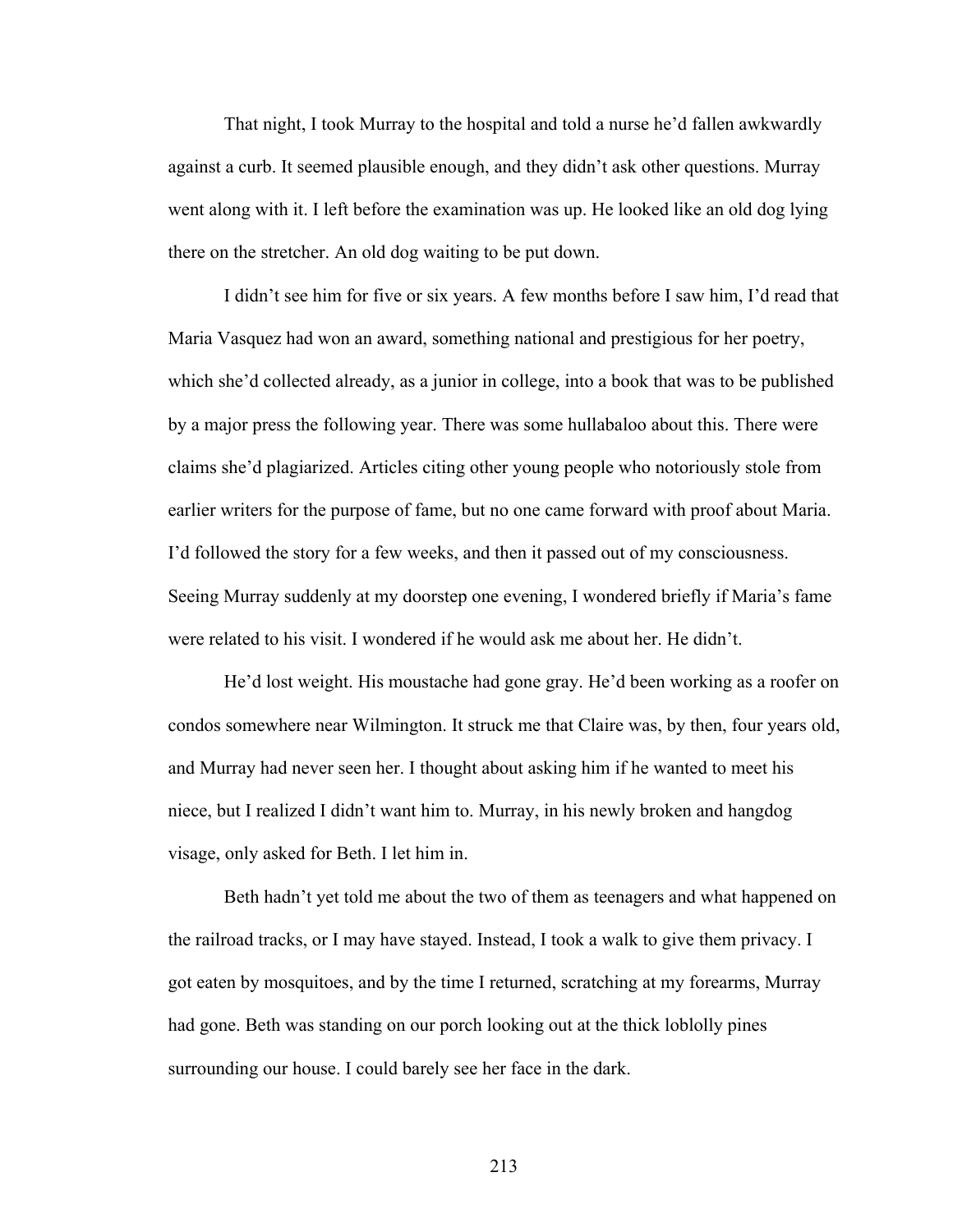"He ask for money?" I said.

She shook her head. "Don't be an asshole. He's broken."

"Broken or broke?"

"It's not like that. He was saying goodbye."

"He going to join the army?"

"I said don't be an asshole. He's my brother."

"You sure don't act like it," I said. Beth and I had been having money troubles. A few startup ventures I'd invested in were doing poorly, and they were threatening a plan I had to retire in ten years. I'd never let go of the fact that Beth was too good for me, and financial disappointments, even slight ones, were setting me off on long bouts of self-pity that kept her at bay. I was being surly as a result.

"He's going to Alaska, if you have to know. A friend of his got him work in a warehouse on the north slope, something to do with maintenance on the pipelines. I don't know. He just said he was going and he probably wouldn't be back."

"Ever? We'll never see him again?" I cracked a smile. Something about my payoff to Tomas Vasquez had kept me tethered to Murray. I'd been saddled for years with the thought that I was one day going to get a visit from police officers telling me there'd been a murder, and why had I paid Tomas Vasquez such an exorbitant sum? Either that, or Murray would be asking me for more cash, either for Vasquez or some other father, or maybe he was on the lam, needed getaway money. These scenarios had all crossed my mind again when I saw him this evening. But the look on his face had thrown me off just enough. Murray hadn't looked like he wanted anything, just to see Beth, like he said.

"Just don't be an asshole," Beth said again.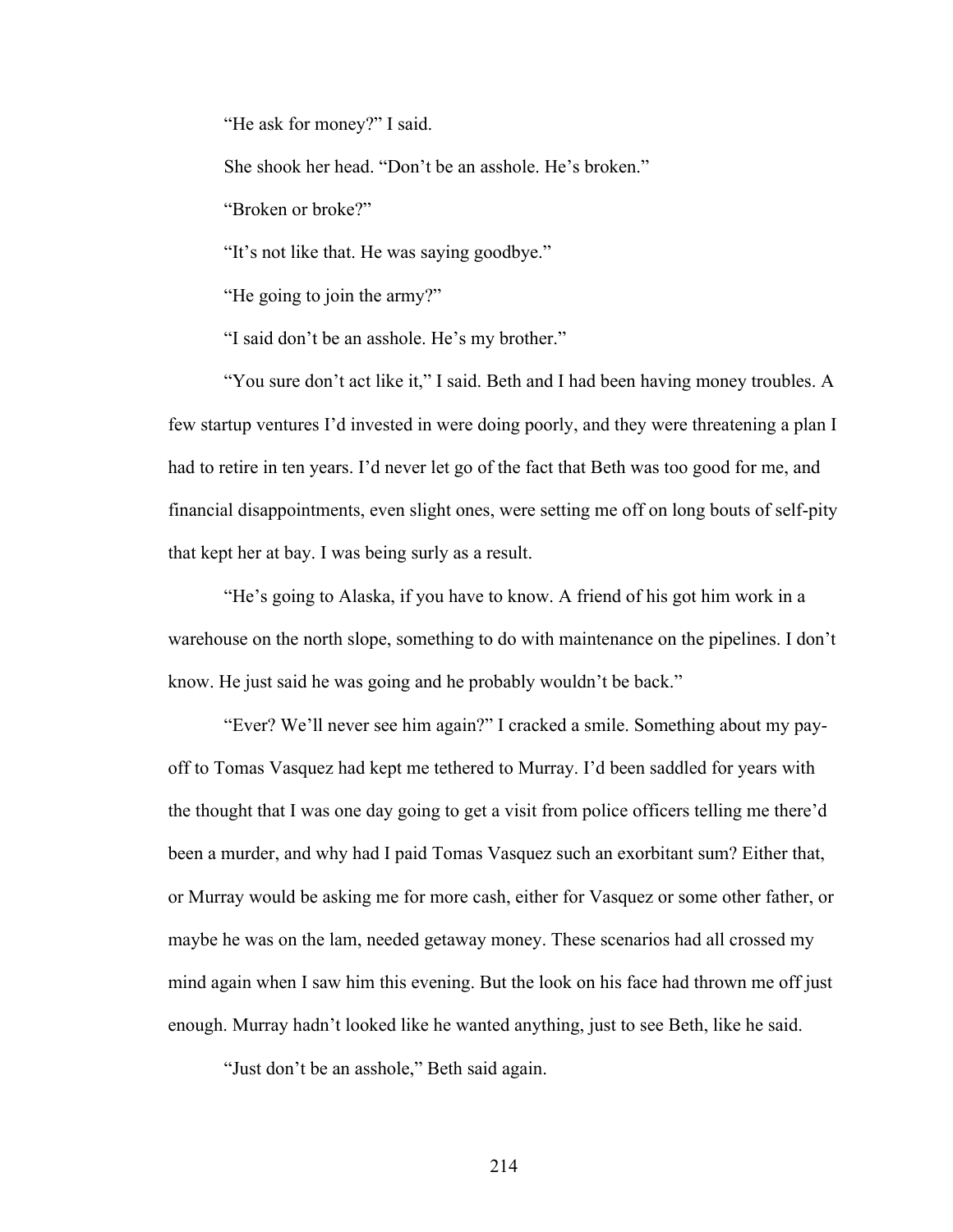I didn't respond. Somehow Murray going to Alaska felt just far enough away to put all my fears at ease.

"I know," I said to Beth. "He's your brother. I get it."

We didn't sleep in the same room for weeks after that.

Almost exactly a year after Murray showed up at my door, I receive an envelope. Inside is a computer print-out of one of the articles about Maria I've already read.

There's also a second print-out. I recognize it as a page from my own website. Our folks in design created a template that looks like a folder on a detective's desk, complete with coffee-stain rings in the lower right hand corner and some hand-written remarks. The name on the page is 'Tomas Vasquez.'

Claire, five now, clomps into the room looking bored, the way she does whenever Beth and I are working in different rooms of the house.

"What's this?" she says. She picks up the envelope.

"I'm trying to figure that out, hon."

She turns over the envelope and I see in the upper lefthand corner Tomas's name above a return address in Ohio. I search the envelope again and find a tiny slip of paper that says, *Please come*. *In person.*

And maybe because I'm curious, or guilty, or simply afraid, I obey. The next day I travel to Wellston, Ohio for the first time since I left Murray at the hospital.

I use the old knocker in the shape of a fist, and Tomas answers the door again. In some ways I'm expecting him to be lessened by the intervening years, diminished, the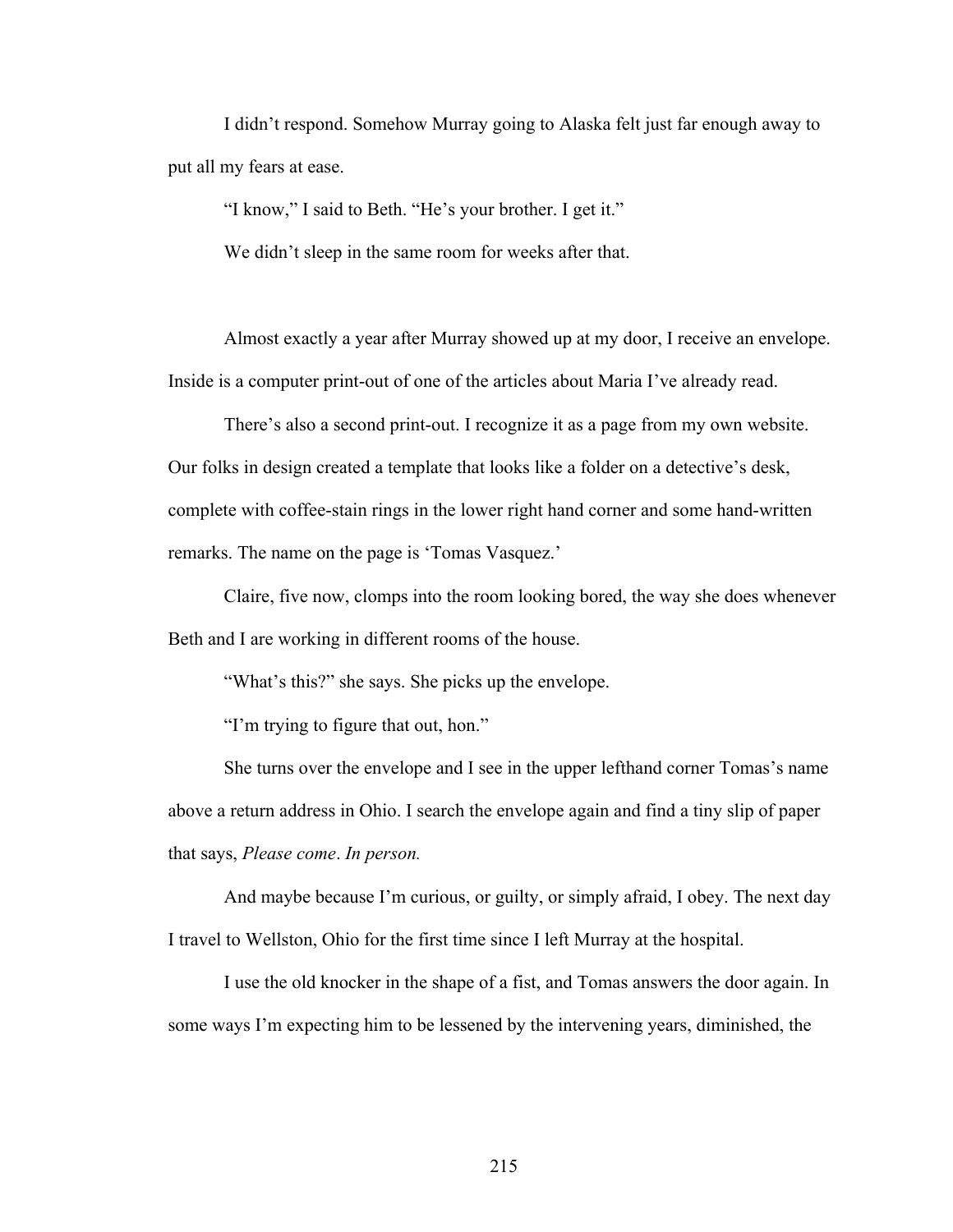way Murray was, but he's robust as ever. He's maybe wider in the mid-section, girthier, but it only adds to his magnificence.

"Come in," he says.

This time we sit before the unlit fireplace in his den. It's a peaceful room glowing gold with the amber light bouncing off the wood of the book cases. We sit in two leather chairs across from one another. Again he offers me a drink.

"No," I say. "I came to find out why you sent me this." I hold up the print-out with his information.

"I thought you might not have seen it."

"You'd be right."

"Part of me thought you'd have looked me up after that night."

"I didn't want to have anything to do with you. You did a good job scaring both of us off."

"I did," he agrees, "but now I want you to know."

I nod, but I don't fully understand. "So you're wanting to explain this? Is that it?" I read his charges off the sheet. "Felony domestic violence. Aggravated assault. One month in FDC Houston."

"It should have been three to five years," he says. "I was playing then. Making the most money of my career. The charges were in the off-season, and the judge was a big football fan. He locked me up for the summer. I was back in time for training camp, no fines from the NFL."

"I still don't get it."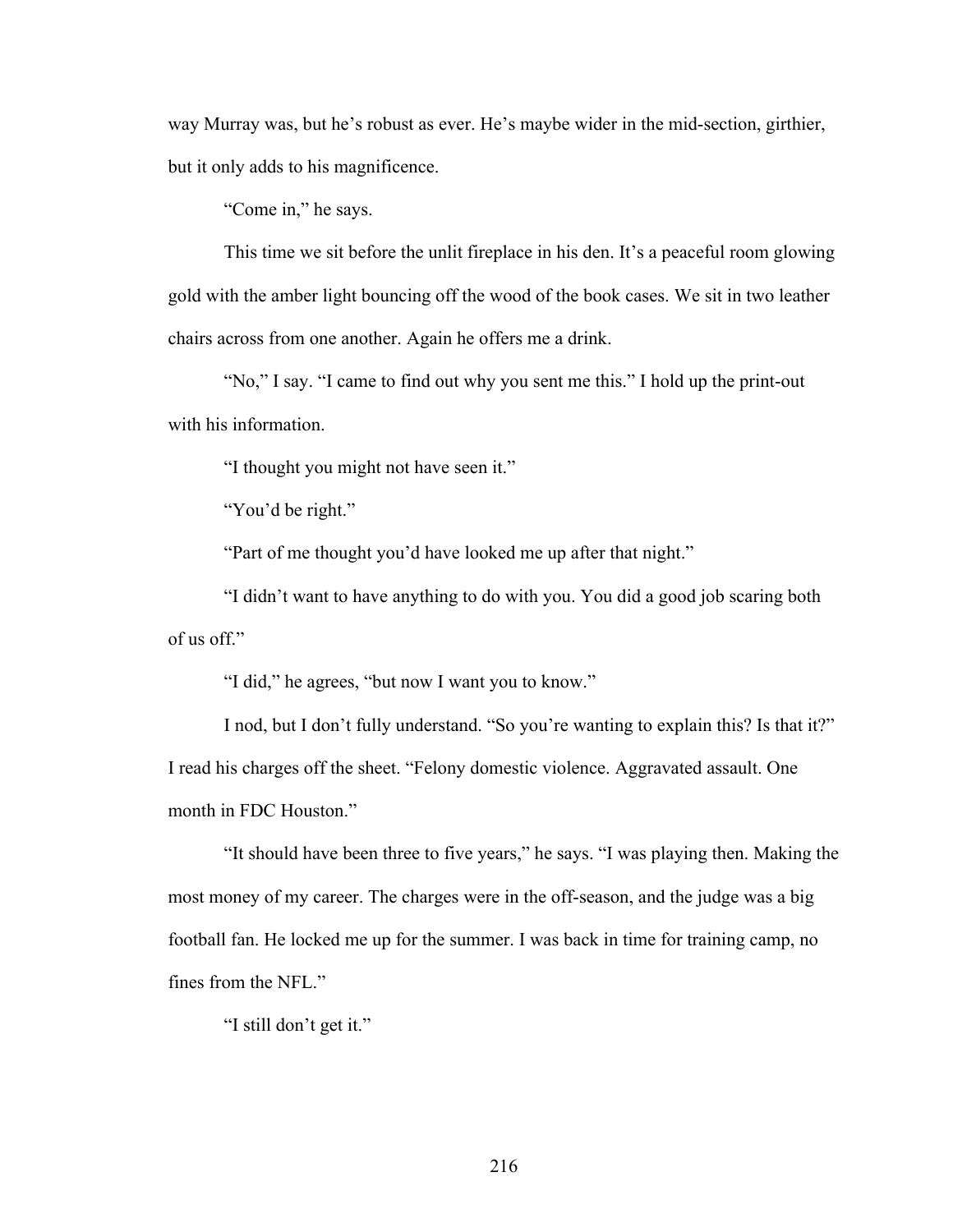"It was Maria's mother. Maria, of course, wasn't born then, but we were together a long while before we had her."

"And you fought?"

He smiles. "Fighting would imply it was an even match." He looked at his empty hand as if not pouring the drink had left some hole in how he'd seen this conversation going. "All I can say is I was an angry man. I got off on hurting people. The game makes you that way."

"Sounds like an excuse," I say.

"You're right, of course. We weren't particularly poor growing up. I didn't even have that chip on my shoulder. Not like my mother's people who came up from Michoacán. They tapped pine resin for a turpentine manufacturer. Tough work. They had nothing. Me, I had it easy compared to them."

"What's this have to do with me?"

"You're in a position to see all sides," he says. "Or maybe it's because I took your money. Maybe I think that buys you an explanation."

"What if I don't want one?"

"You ever hear of a devil's bargain? Maybe your money buys you an explanation, whether you want it or not."

"I'll take that drink, then."

He smiles slightly. He pours us Johnnie Walker Blue Label, neat.

"You remembered," I say.

"Maybe your friend Murray deserves this more," he says. "That's what I want to say."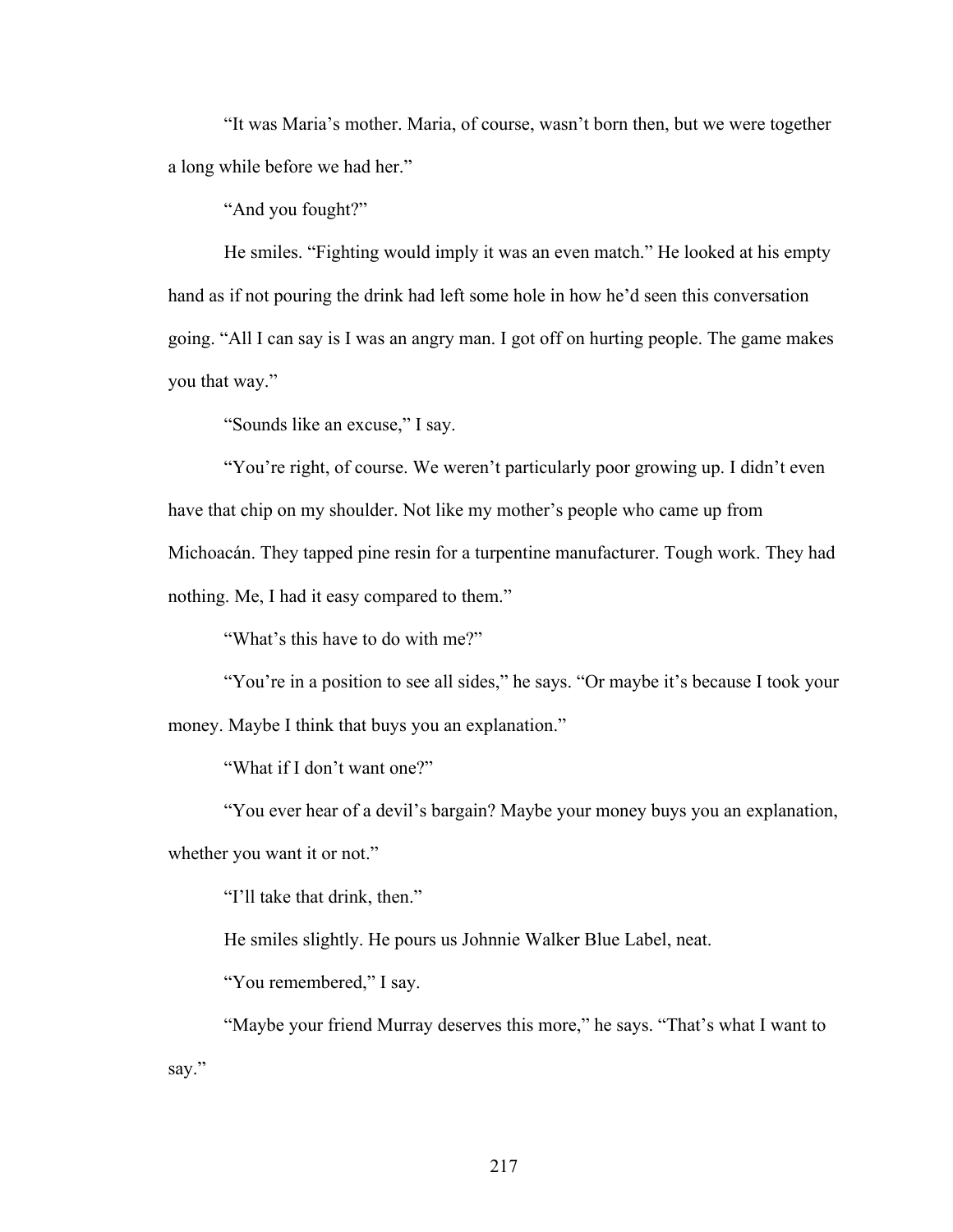"Why?"

"He could see me for what I was."

I take a drink of the whiskey and wait out the silence. Tomas begins.

"The first time Murray came to the house, I'd been chopping wood and, on my way into the garage, I dropped the axe. It came down on my calf, took a little chunk of flesh. Nothing major, but I was bleeding like a stuck pig. Made me angry. I felt the old heat come back into my chest. I ranted, just howling and swearing, throwing tools, breaking a few pieces of antique furniture. It'd been a while since I'd been that violent, but I let loose. Soon as I was finished, I walked out into the drive—panting—and there's Murray standing on my porch chewing on a goddamn toothpick with a package in his hand. I hadn't heard him pull up. Cool as anything, he says, 'I need you to sign for this.'"

Tomas smiles fully. "That brother-in-law of yours has one shit-eating grin."

I raise my tumbler to that.

"You should know," he says, "he didn't start writing her letters until after that. He'd been stealing hers, yes, but we racked that up to terrible service. We even made a few complaints. All I'm saying is that he didn't write to her until after that day with the axe. I think, after seeing me and my anger, he was checking up on her. I pieced this together after you guys showed up here. I made Maria tell me everything. She, of course, didn't know about my temper tantrum in the garage, but when she gave me a look at the letters, they were dated. I did the math myself."

"What did his letters say?"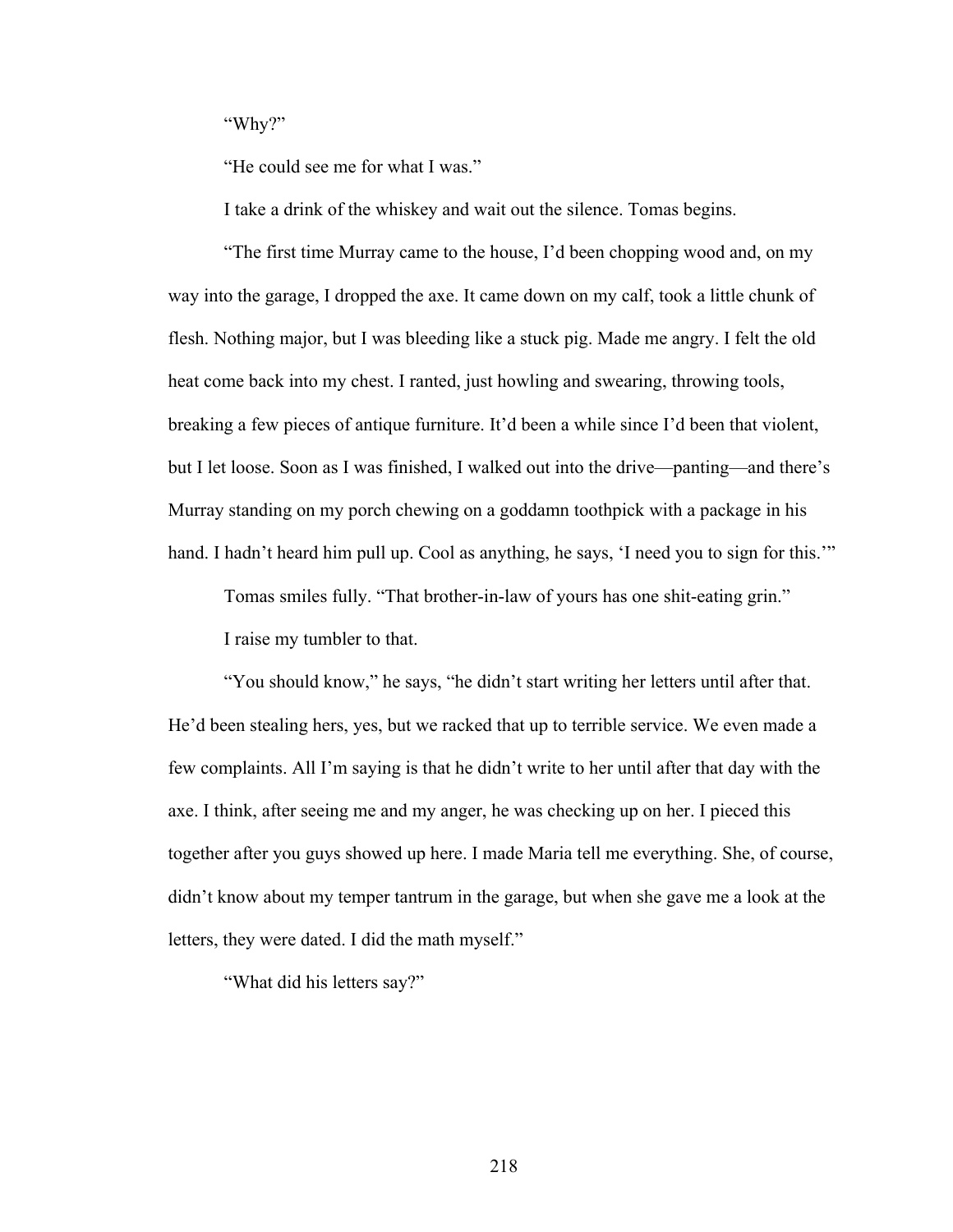"They ask after her. They also cross a line, yes. Declarations of love. But they aren't explicit. I see that now." He holds up a sheaf of trifolded letters. They've been sitting all this time on a small table beside his chair. "They're not predatory, I suppose."

He stands with the letters as if he's going to walk them to me, lay them in my lap. Then he leans down and sets them in the fireplace. He opens a large antique tinder box on the mantle and produces a fireplace match.

"Given distance and a little time," he says, "I might even have appreciated what your brother-in-law had to say." He lights the match.

"What are you doing?"

"I'm protecting my daughter."

"Like you did before," I say.

"Not like before. One of the things you might be asking yourself is, Why tell you this after seven years?"

"I guess you're going to get to that." I'm talking quickly, trying to get to the part where we discuss whether the lit match hovering over Murray's old letters is a good thing. A big part of me knows that right there is maybe the last evidence of any crime Murray may have committed. And it's about to go up in flame. This should thrill me. Considered alongside Murray's removal to Alaska, I should be ecstatic. But that's not how these things work: relief is never whole. I'm dying to read them now, the letters. I'm dying to know why Tomas kept them so long. Is there some explanation that lends sense to what my money and time and worry, and even Beth—her undying commitment mean?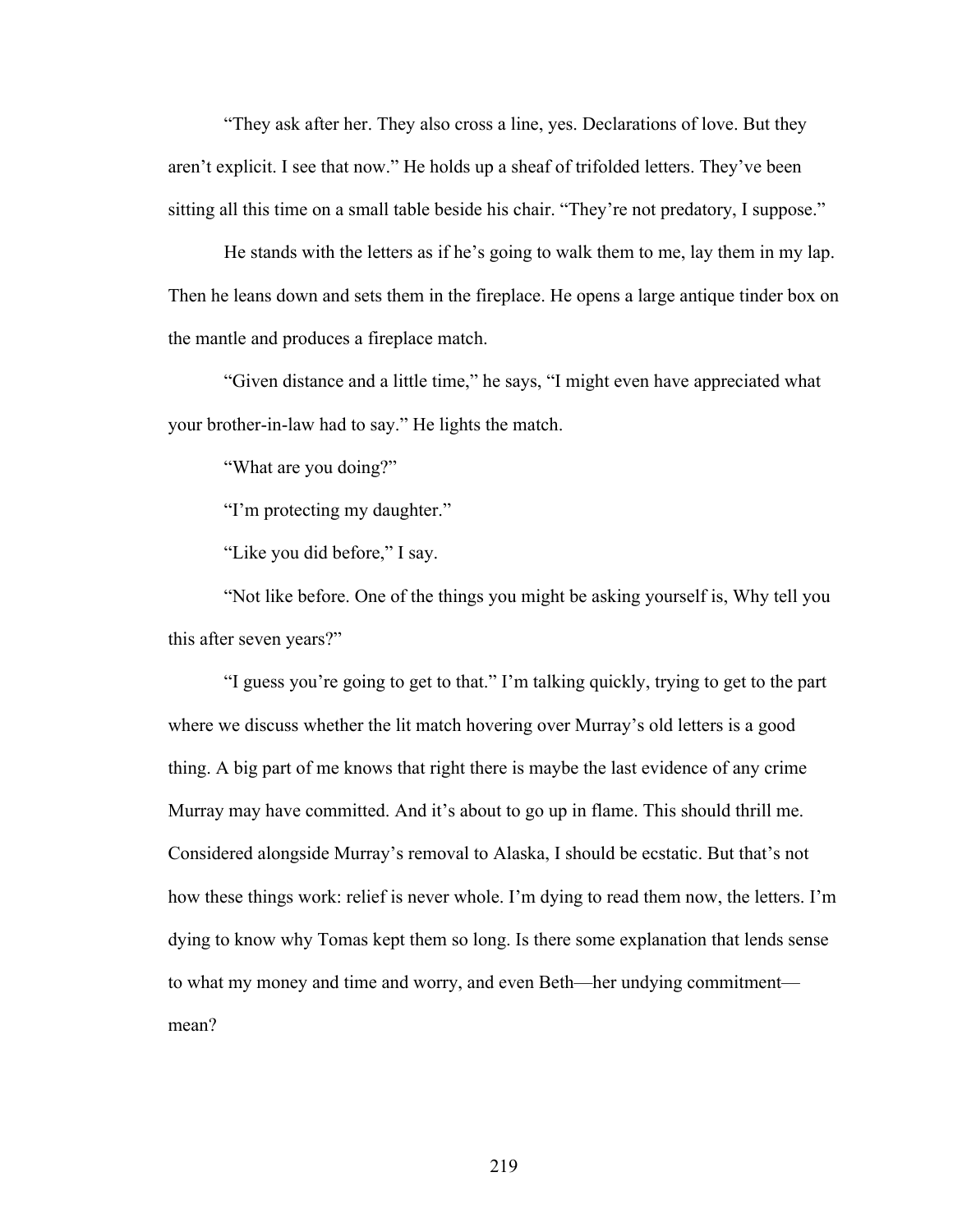"My wife left me pretty soon after Maria was born. I was still a very angry man then. I thought it might help, moving here, somewhere remote. I picked it at random. A friend of mine hunted deer every year not far from here, and I came out with him once. When Maria's mother left me, I remembered how far away this place felt from everything. I'd saved enough to retire on, live modestly, and still pay the alimony and child support.

"But a year after she left me, Maria's mother was dead. Inflammatory breast cancer. Bones, lymph nodes, lungs, all within a few months." He waved this off as searching for meaning amid flies. The lit match wavered. "Maria was my second chance. I raised her right. I re-built myself into something serene. I became love."

"I appreciate that," I say. I think of Claire, of my own failings and the ways I try to be a father. "But how does that explain why I'm here?"

"Maria's letters to her grandmother were what connected her to her mother. She started writing as a way—I don't know—to reach beyond this place. Your brother-in-law stole that from her."

The match goes out. He looks at it as if the plume of smoke is an especially good piece of magic.

I stand up and approach the fireplace to try and casually lift the letters out of harm's way, but Tomas holds out his left arm, and—because I've seen the tapes by now; because I've seen what he did to Murray—I know the right hand can follow with a vengeance.

"You're not going to see these," he says. He lights another match, this time pausing only long enough to say, "I asked you here *now* because my daughter's book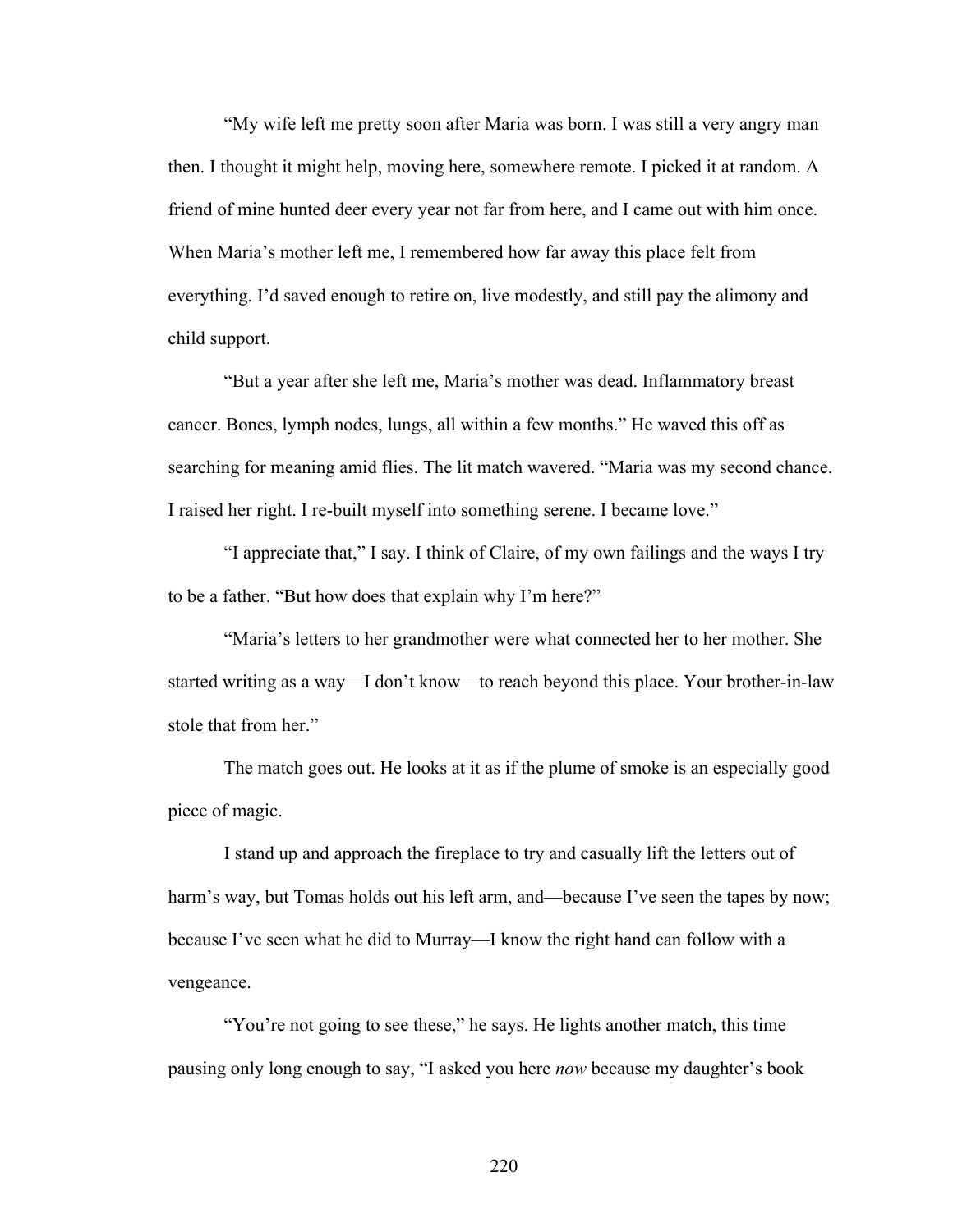finally came out. She sent me a copy a couple weeks ago. I recognized a great many of the lines immediately, from these letters." He drops the match on the pages, and they grow into a pile of flame folding in on itself. "I have to protect my daughter," he says. "You don't strike me as a litigious sort of man, but still I can't let you see what he wrote. On the other hand, I at least needed you to know he wasn't as bad as you might have thought."

And right there I know those letters are not only the last vestige of evidence tying Murray to a few crimes, they're the last thread linking him to Maria and her work.

"And if you try and tell anyone," Tomas says, "about what I've told you, I'll deny every bit of it."

Then he does the most unexpected thing yet. He rises. And with the pages of Murray's old letters still burning in the fireplace, he hands me a copy of Maria's book.

"So you understand," he says. "I forgive your brother-in-law. I even forgive myself."

Someday, in the quiet house, an hour or so after Beth tells me the story of walking along the train tracks and about Murray coming to her rescue, about him suffering his injury, and after I finish fumbling with questions that have no answers, I'll finally put all the pieces together. I'll take down Maria's book from the shelf and I'll read Beth a particular poem. By then there'll have been what people like to call a 'following.' Poetry doesn't account for much today, I know, in the grand marketing scheme of things, but there'll be something people respond to, that strikes a chord, and Maria will be interviewed on national morning shows and afternoon programs alongside celebrities.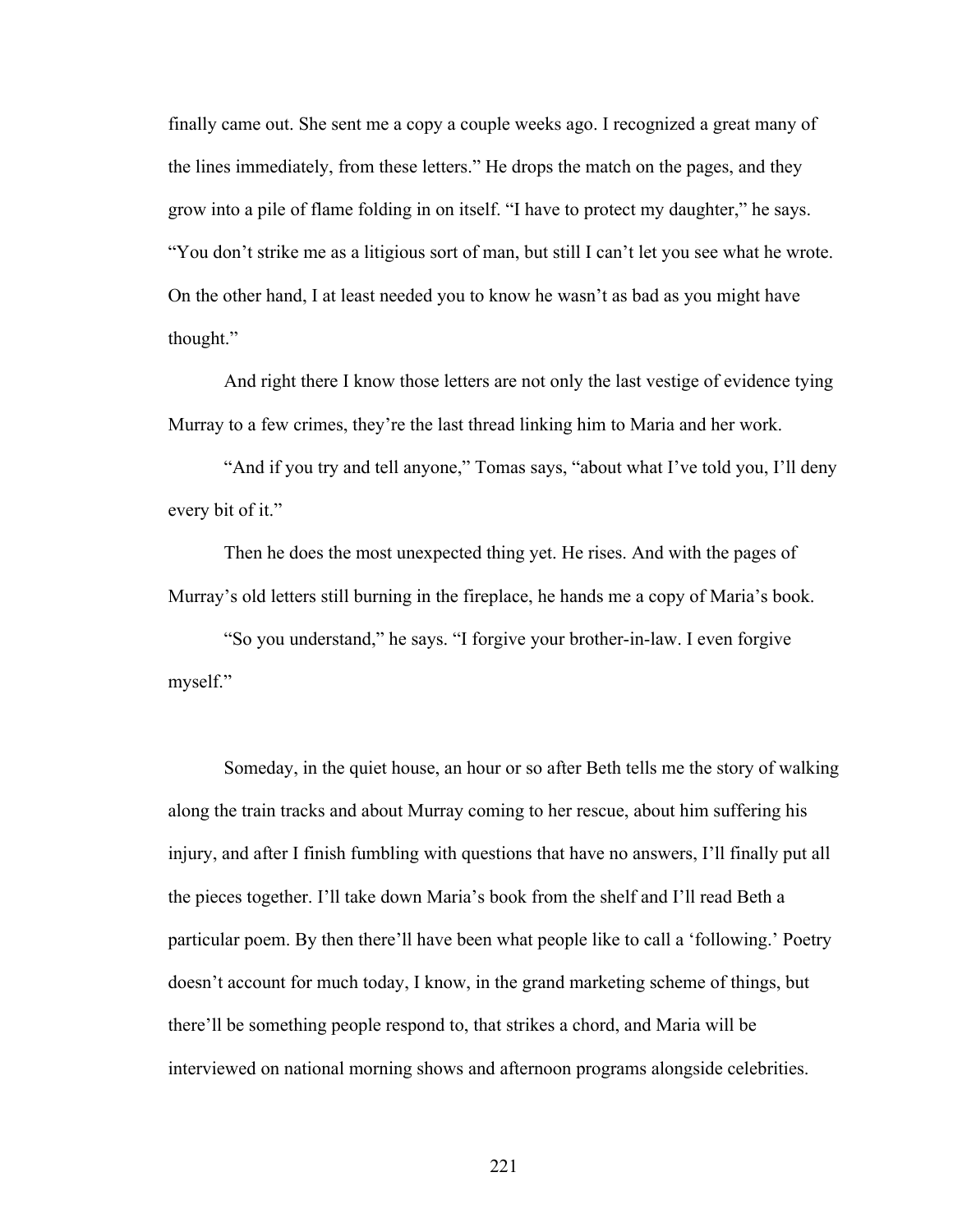She'll have a quiet way about her that speaks volumes. It'll eventually strike me that I've never seen her except on television.

The poem of Maria's I'll read Beth that evening is about a blind man who has his sight miraculously restored. The miracle turns out to be an awful thing. The blind man weeps night after night. When finally his wife questions him, he explains that most of us can't get past the way we see ourselves; we can't imagine how amazing and beautiful and good we look to those who truly adore us. We can't understand we're better people than we'll ever know. By being able to see his own image in mirrors and windows and lakes, the blind man has lost the only version of himself that ever mattered, the one through his wife's eyes which had stood in for his own.

I'll try, fumblingly, to tell Beth that this pertains to her. That if she could only see herself like I see her, she'd understand all she's done for Murray. I'll add something less than insightful like, "So try not to beat yourself up about it."

This will bring on her first smile since we got home from the basketball game. She'll say, "Tom, I think what you're not seeing is that the poem pertains to you. I've never had trouble understanding myself as being loved."

She'll leave it at that.

Somewhere in Alaska near the north slope is a corrugated steel building that houses equipment for oil rigs. Wind gathers the snow here along the dark blue outer wall in sheer white angles. Inside there's a man operating a forklift. He drinks some on especially cold nights, and he's known as a bit of a carouser. Yet there's something defeated about him. Maybe it's the scar running down through his thinning hair, or his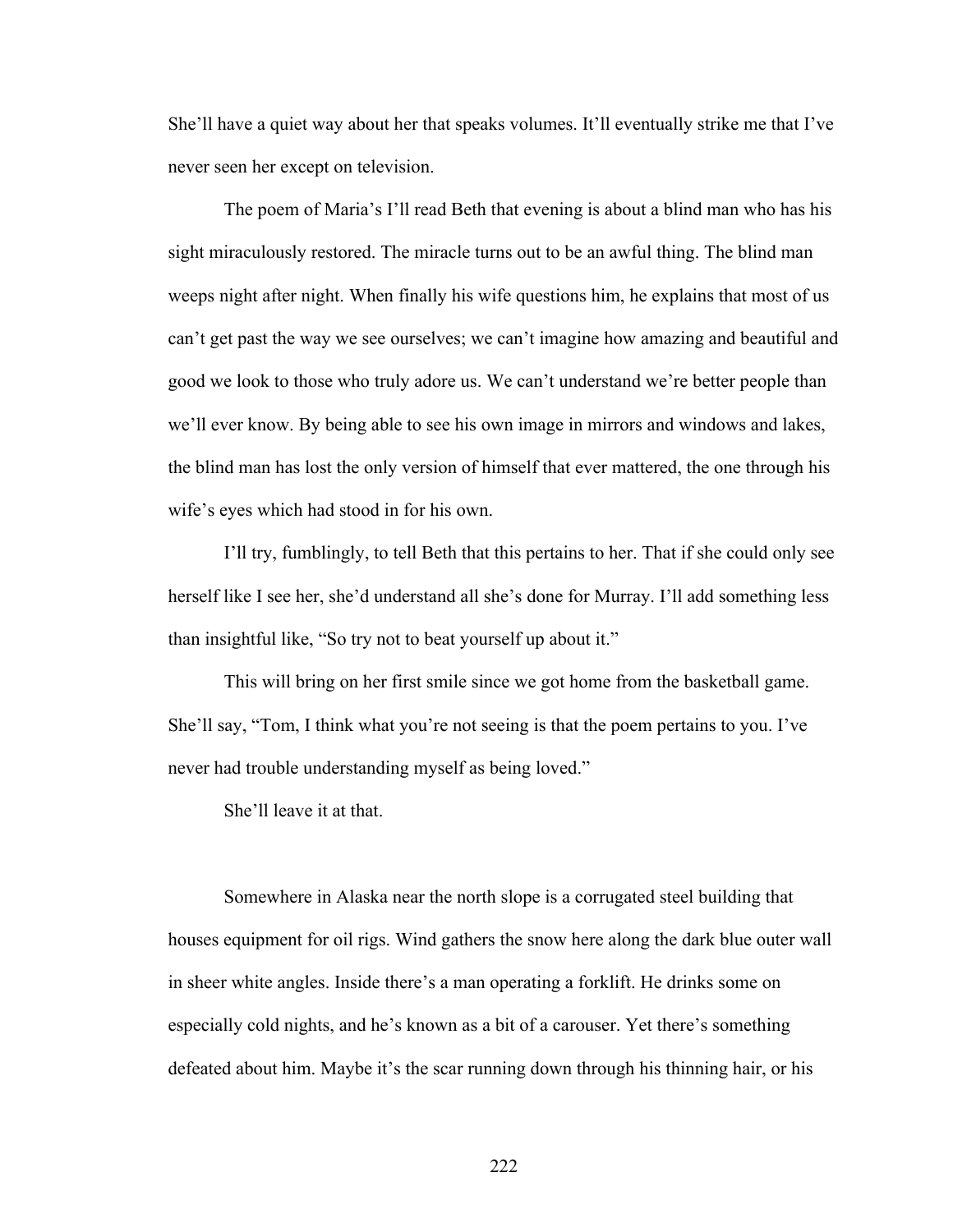tobacco-stained moustache or the pale, sunken cheeks that remind you he was once livelier and fuller-faced.

Maybe nobody really knows who he is. He has the odd habit of traipsing out into the snow some nights just to stand there for hours with his arms outstretched, as if he could embrace the entire spotless horizon.

This hasn't been confirmed, mind you, but there's a rumor he only goes out far enough not to be heard. Maybe that's true, maybe not. But one thing's clear—you can picture this man in his navy parka, the fur-trimmed hood, his breath rising like exhaust erupting from a struggling piece of machinery. And if you were somehow an angel, invisible and light, floating in on the frozen air—if you so chose, if you were so inclined, and you descended low enough to hear this man at the center of all this ice—you'd make out the sound of him.

Howling. He's howling to the entire world for someone to love.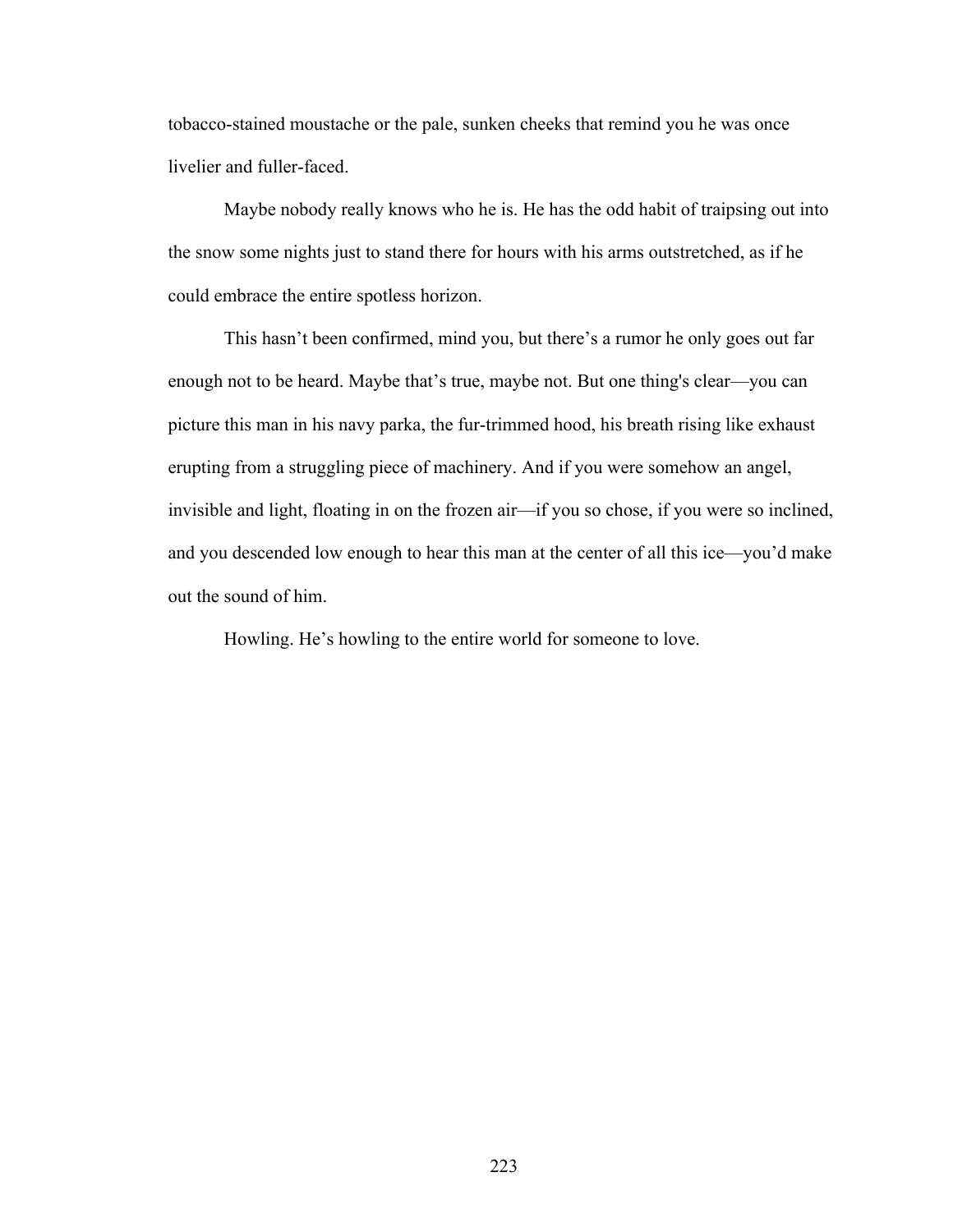#### STORY 12

## **FIFTY**

He's not that old, but the contoured seat takes a toll nonetheless, stiffens him up into a motionless hunch. He's sixty-seven and wishes he'd married his wife sooner by a decade, because that'd make it fifty years, not forty, coming up on Sunday. He wishes she'd have dragged his ass out of history junior year where he was doodling portraits of tiny, nude women across a map of Waterloo on page 297. That would have been nice. She would have planted a firecracker-kiss on him, something with tongue, her fine, small breasts pressed against him, and she would have hauled him down to the county courthouse.

He wishes she'd have come along a decade earlier and that way he'd have had just that much longer before the leaving.

He's stopped now at the dusty roadside rest along a grand stretch of Ohio highway. Miles back he emerged from the southern hills into the shapeless farmland, a dishwater sky, limpid wheat swaying like an ongoing revival on either side of the road, and it all felt like a deep breath, a walloping mad intake of freedom after all that dark, all that forest.

He's standing, he figures, right where the first honeymoon snapshot took place, a hamburger stand off the main drag, a shack really, with a dirt parking lot and a fugue of motorcycle engines crashing up against the oaks surrounding the picnic tables as a cadre of vets clamored in and dismounted. She'd shouted to one of them then, the tallest one with the homemade tattoo of a barn owl stretched down that long bicep dangling out of the sleeveless jean jacket with the patches, red and black, skulled and lightning-ed and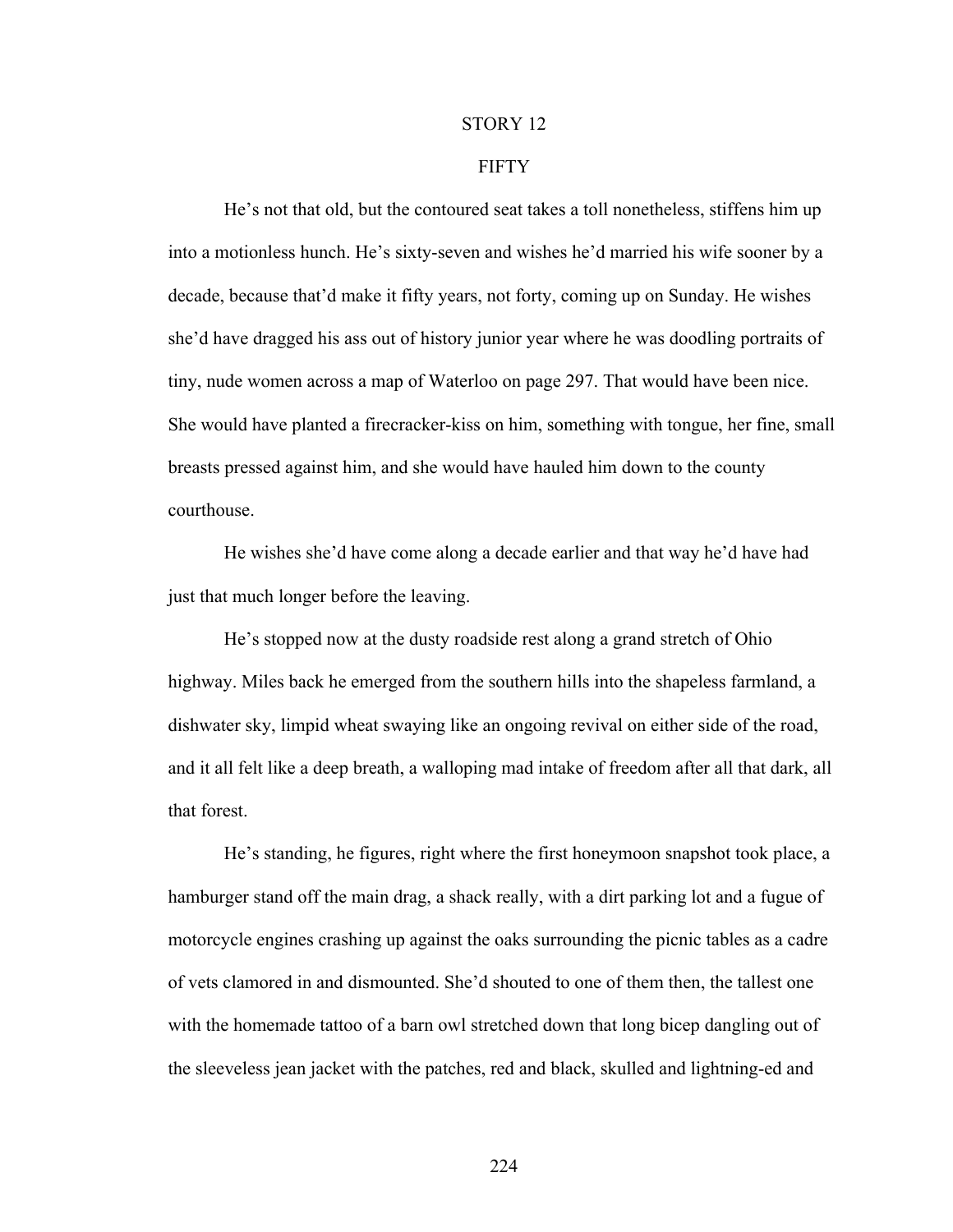announcing the name of his motorcycle club, which Donald could not now remember. And the man, this bearded tall vet with his angry smile, tooth-blackened bite, obliged and called her ma'am, and she laughed.

I'm twenty-six, she said. I'm not a ma'am.

And the biker said, You're married, ain't you?

And she said, yes, she was, only a few hours now.

And the biker said then yes, she was a ma'am, and he could think of no better thing to be: My mom's a ma'am, ma'am.

And he took the picture and handed back the camera, and they all ate hotdogs in the burnished sunlight, the slightly brass-tasting wind carrying their words to places unknown, to towns they'd never visit.

He places the camera now on a tripod, sets the timer, the easy pace of its clicking steadily speeding up as he walks away. The shudder snicks just as he positions himself, about fifteen feet out, hands behind his back, the long low country behind him and the grass and the absent hamburger stand, blown away by time and change and changelessness too, because it's the same place, he's certain, he can feel the love still warming the ground beneath his feet, like it spilled there decades ago and left a permanent mark.

**. . .**

He cuts north as his son calls, and there's that insurmountable thing between them, as it always is, has been since Jason was fourteen, maybe thirteen, though now it's refined by the airwaves or the decryption of audio particulates and satellite relay.

"Come on home, dad," he says. "She wouldn't want you out on the road."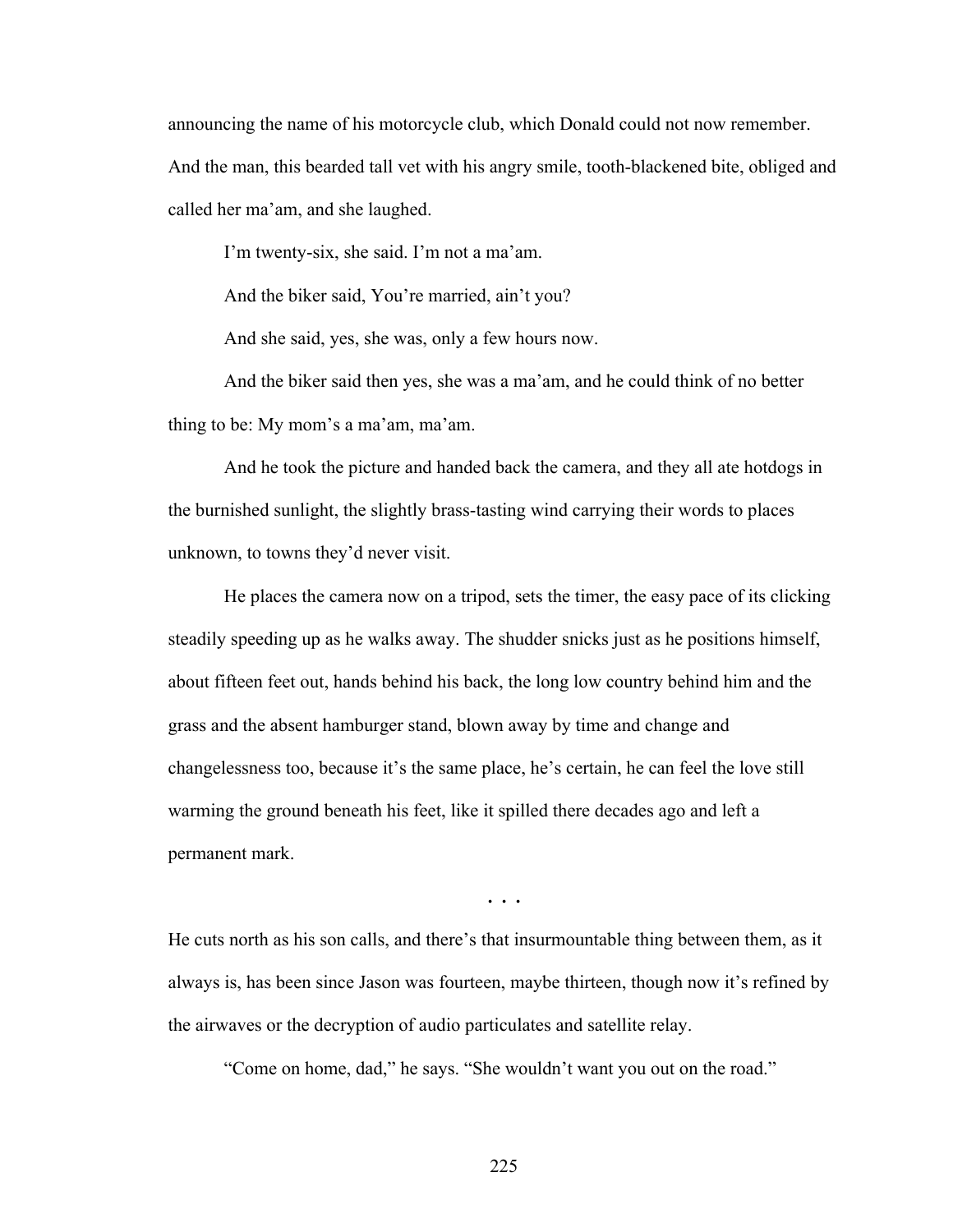"You wouldn't know," he says.

"Dad, be serious. You shouldn't be driving—where are you now? Ohio? If she'd have known you were going to take off, she would have said something."

"How do you know where I am?"

"It's a commercial GPS, dad. I can track it. It was an extra. I have them on all the trucks in the fleet."

He hangs up and stops on the side of the road where there's more wheat and more telephone lines, handholding, the cables swaying as if connected arms of great, stark children in a row, just waiting—red rover red rover.

Using a screwdriver that he keeps tucked alongside the tire iron, he pries out the bulky GPS console from its custom mount on the dash. He drops the boxy little computer into a ditch, then pushes the mud over it with his shoe like he's frosting a cake. He steps on it, his entire weight pushing it into the earth until it's buried and clouded over by a thin slurry of fetid water and he can no longer make it out. For a moment, standing like that, on one foot, he resembles a wading crane, his stooped shoulders and tall, thin body highlighted by the clothes clinging to his arms and legs in the wind. A lonely old bird.

**. . .**

And then he's on to the old zoo that's a big zoo now. On that weeklong honeymoon trip they stopped and only had time to see the gazelles pacing impatiently in their habitats before they had to leave and satiate the desires brought on by his touching of her hand, the slightest rubbing of their knuckles together.

He calls the house from his cell phone and gets the machine, and he doesn't leave a message because there's no one there to hear it.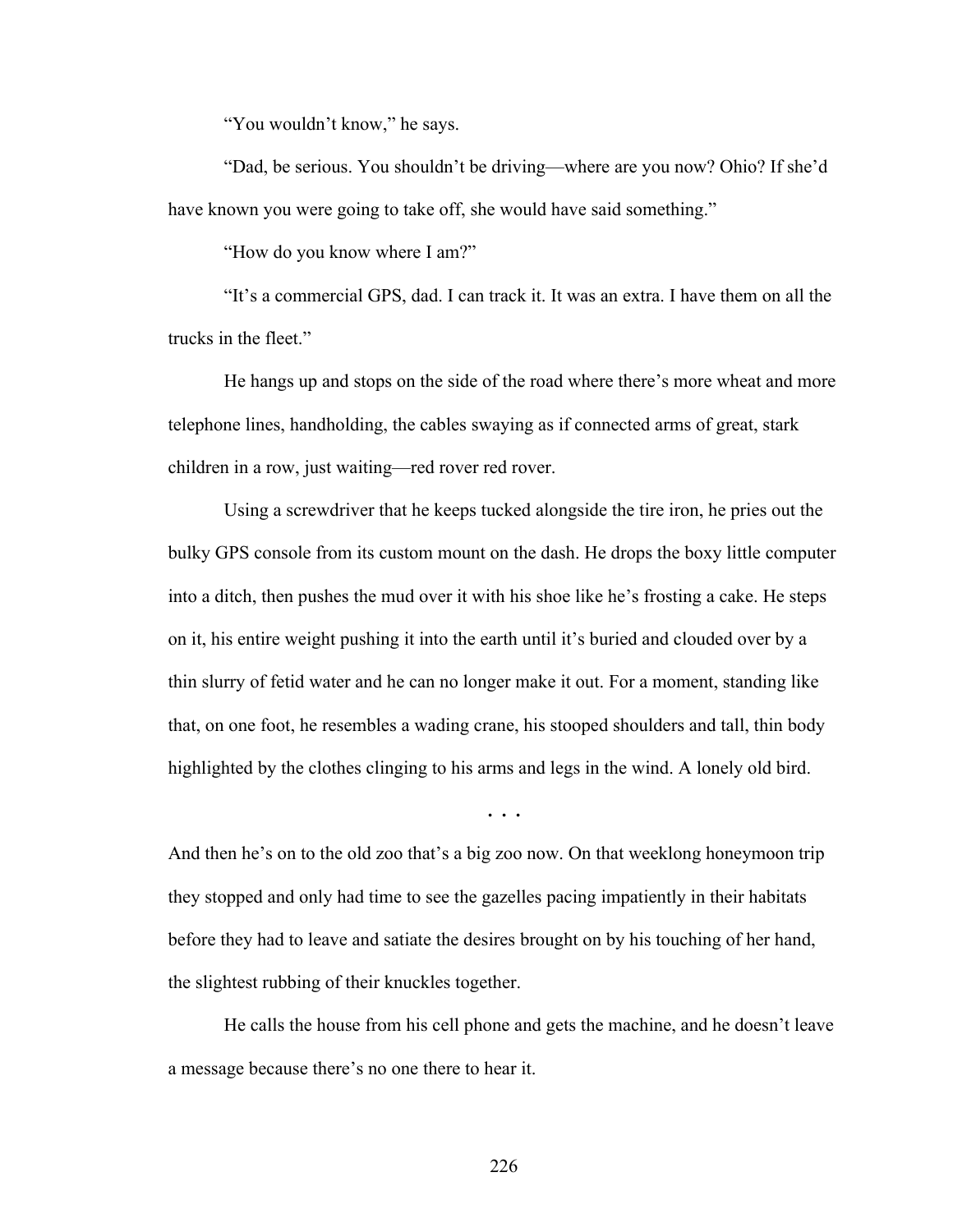He meets a young man outside the chimpanzee cages, where the gazelles used to be, and asks him kindly if he'll take the picture. There are new gazelles in a new habitat now, in the section of the zoo with the African animals, the elephants and rhinoceroses snorting dust, their black eyes wet as fish souls, and he doesn't want a picture by the gazelles because here by the chimpanzee cages is where the old gazelles used to be. The ground is warm again, and it's important to him. He's mapped it out, and this is where they stood when the elderly woman with the green hat snapped their picture four decades ago.

The boy takes the photo and says, "I didn't know they still made film, I guess."

"A film camera," the man says proudly. He's heard they're making a comeback, that all the digital effects still can't turn the crisp clarity of computerized memories into warm blurs of humanness, that people still aren't fooled. Maybe there's something in the inconsistencies, the things lost forever because they were never captured, that makes film superior to the technology, to the gray device his son bought him, with the automatic lens that pops out when you turn it on.

The kid hands him back the camera, and the old man tries to say something about how the young don't have memories. They're upside down. Memories, for the young, are of the future, and that's what makes the young who they are.

"We're like two men," he says, "and one of us walks on the ceiling, the other on the floor."

The boy is moving away, but still says over his shoulder, "Which one am I?" The man shouts after him, "You'll find out!"

**. . .**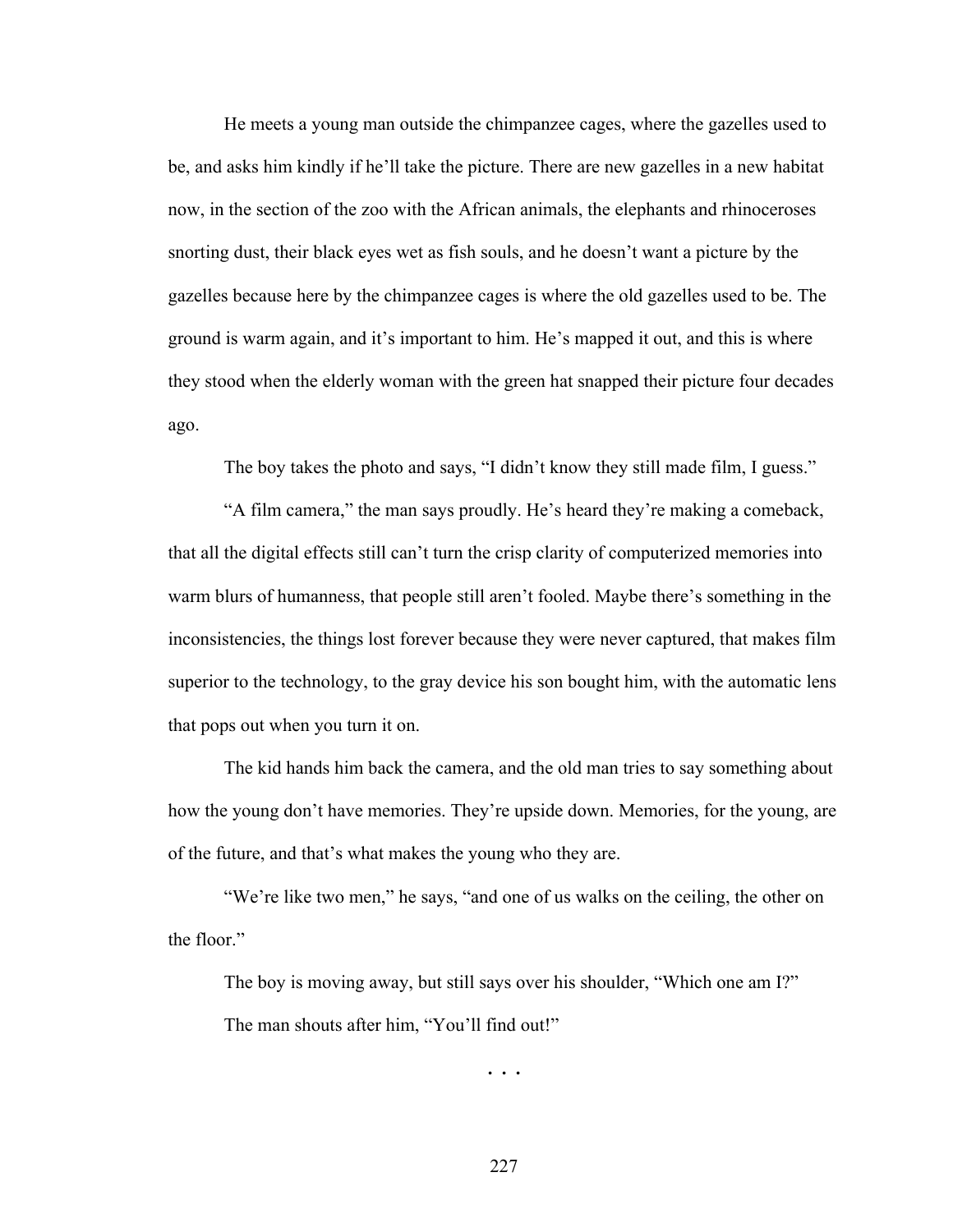The last place he goes is a small church with broken-toothed floorboards, and it's not where they were married because this place was old then, too. He's impressed that the structure held on this long, the doomed rafters given up hope over the pewless floor and pulpitless dais for anyone to ever come again and sing songs that sound like flame, like paeans of life itself given freely to the air, all that living and yearning and singing, because it escapes, has to, or else the world would be too productive, too set on itself, so there has to be this release, and these rafters have lost the joy of it but not the memory.

The two of them, he and she, had felt so full of themselves, so reckless and naughty. She used the word 'fuck,' which he had never heard her use before, and he was so incredibly turned on by that. He loped dumbly behind her, she walking backward down the aisle, a few pews still there on their sides, and she said she wanted him so badly, and that there was nothing wrong in it.

Don't be such a prude, she said.

It's a church.

And we're married. We're married forever.

And they made love standing up because he was afraid of iron nails and snagging on the planks and tetanus, and his legs, he thought, had never ached so much even when he ran the long distance races in high school and used to taste the saltiness of his sweat on his lips after the race as if that were his prize, the secret taste of himself on his lips; and now that taste was her taste there, the two of them burning and tasting and it all surrounded by the grayness of the dust and grayness of the still sunshine and the darkness of the trees beyond.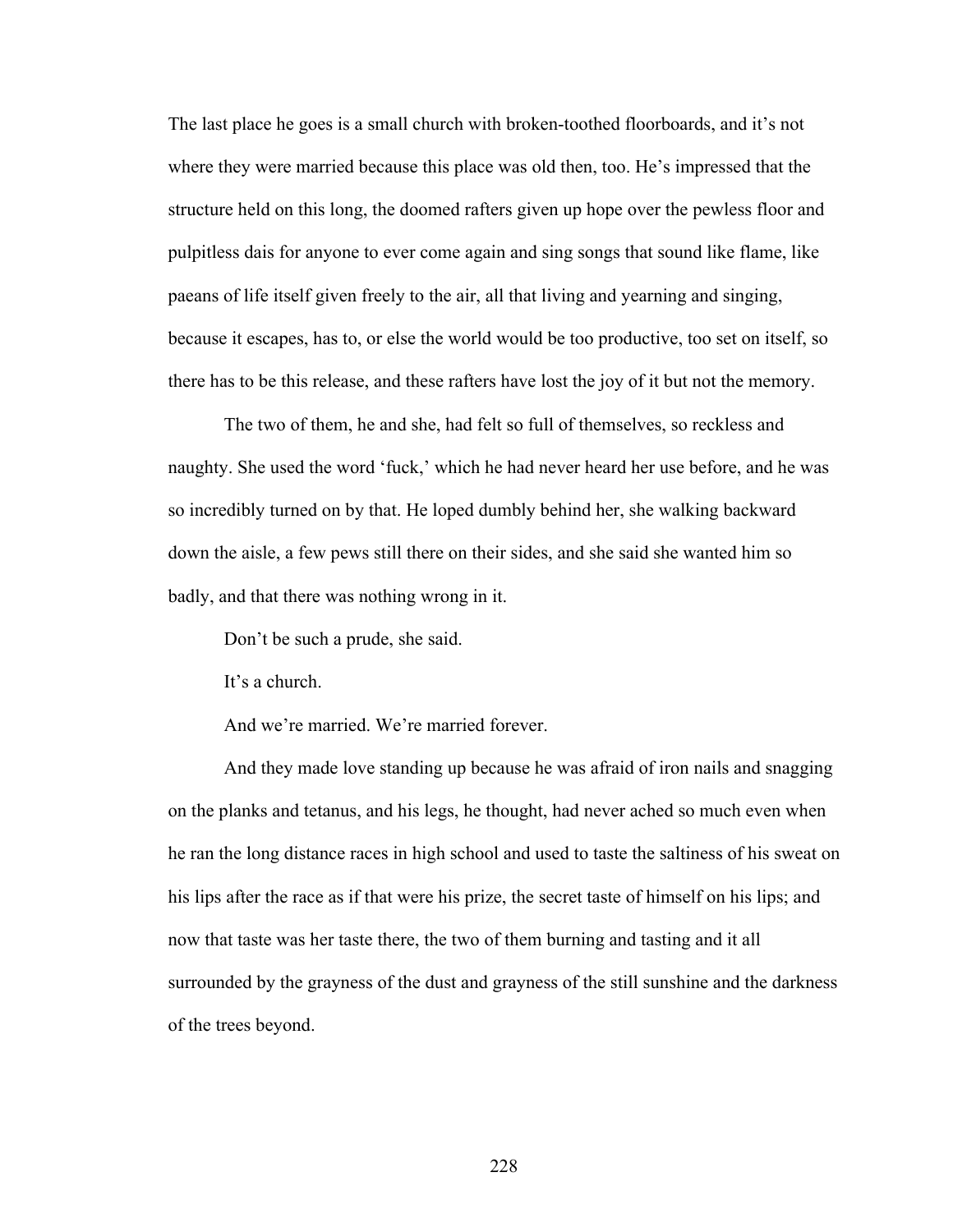He sets up the tripod and takes his picture in the warm place where the pulpit used to be, where they used to be.

**. . .**

## Virginia.

The house is a silent, airless monument to the calm, that pervasive sense of wellness held in the neatness of a housewares magazine resting on the island near the stovetop, the inimitable angle of a scrub-brush perched at the edge of the sink over a dirty plate that looks clean. There's the purple-hued scent of a candle burning on the sideboard in the hallway, and in it the promise that life is somehow close.

He carries the developed pictures in a white paper sleeve in the pocket of his old corduroy sport coat, and he holds his hand over the envelope so that it's becoming perhaps too humid in his grip.

He steps into the living room with a long stride that's all bluster, and he smiles too, to add to the face of his confidence.

"Dad," says his son. "Dear God, Dad. It's been three days." His son has gone paunchy a little, a trait from his wife's side of the family, though she never adopted it herself, always kept herself fit, but a family of farmers with hardy souls, and he always feels bird-like, a rickety stork plodding and without substance. He feels this way about his son, that his son is more real than him, and that the paunch, while a negative perhaps, is still testament to his son's reality, his grounded nature.

"Dad, I thought—"

"I told you I'd be back in time. I slept in my car."

"After the GPS, I thought, you know—"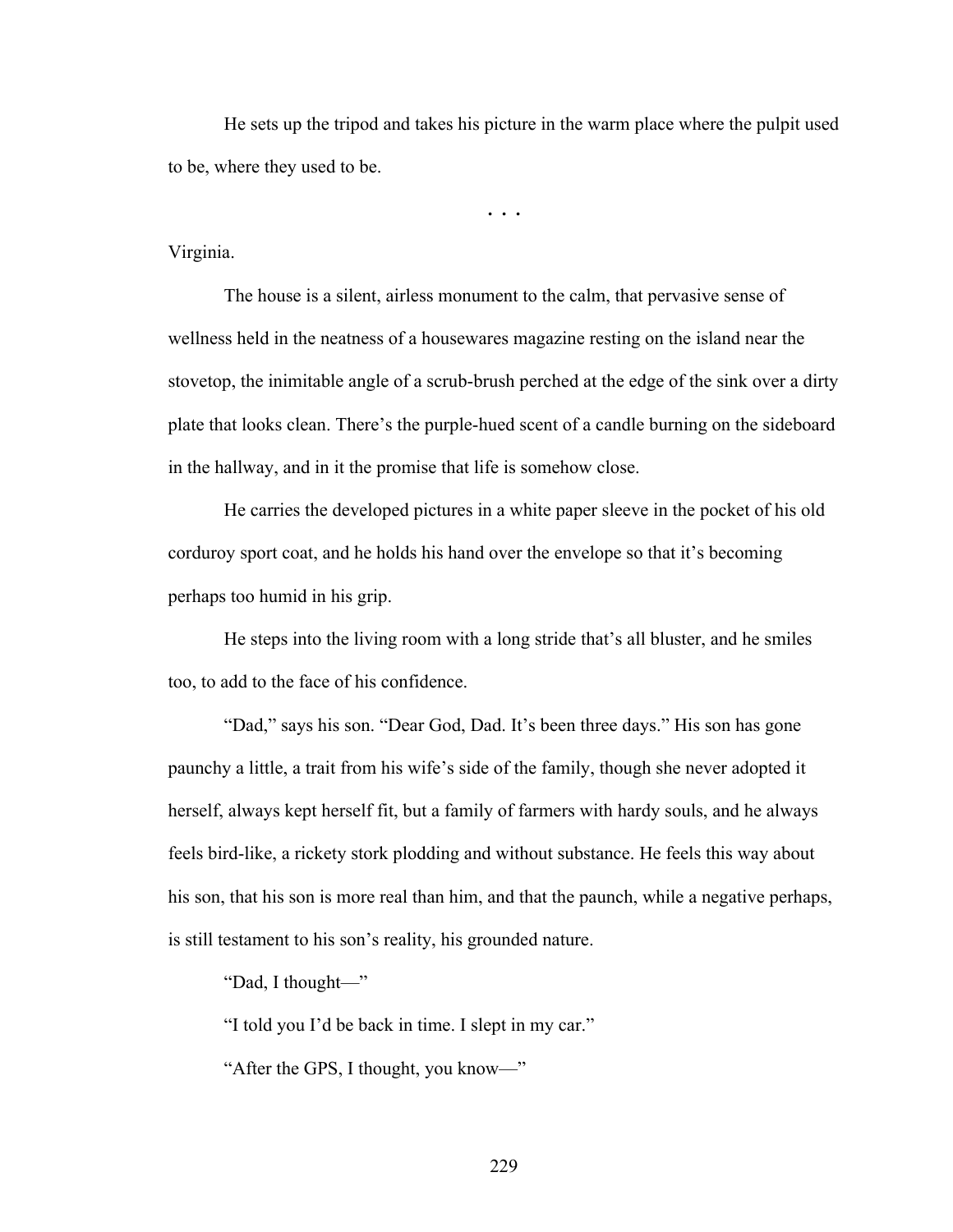He touches his son on the shoulder and still hopes they'll become friends someday, the way they were when his son was twelve, though he's not so naive to deny the possibilities are slim.

He steps into the bedroom, and she's there, lying half-covered by the sheet, which runs over her chest and beneath both arms so her hands are small birds nesting naked and quiet on her thighs.

She is flat beneath the sheet, and he imagines the new scars beneath her shirt, which is no longer the hospital gown but a t-shirt he bought for her from a football game he went to with two other men, colleagues, nearly a decade ago. The shirt says, *Winning is a Full Contact Sport*, and it meant something to them then, something frivolous and funny he can't now remember. It means something different now because somehow it's accumulated the seriousness and the sanctity and the spirit of her living today. He thinks how silly that is, how the old church was sapped of its holiness, and now something very much like that original holiness has come to rest in a ridiculous shirt printed in China with a nothing-logo, a battle cry for a fake battlefield and for a warrior spirit with no real consequences. Somehow all that means something now in the short, calm body of his wife breathing in the room where he stands, a goofy stork, at the foot of her bed.

She opens her eyes, and he's still a bit hunched, a bit ashamed of leaving during the operation, and he sidles like a child to her right as she reaches for him.

Her voice is hoarse. "I'll be fine," she says. "They got it all, they think. They think it looks good."

He lays his fingers on her forearm. Taps once with his index finger as if this one half-second tap, a measure of her realness, can start it all up again, the music and laughter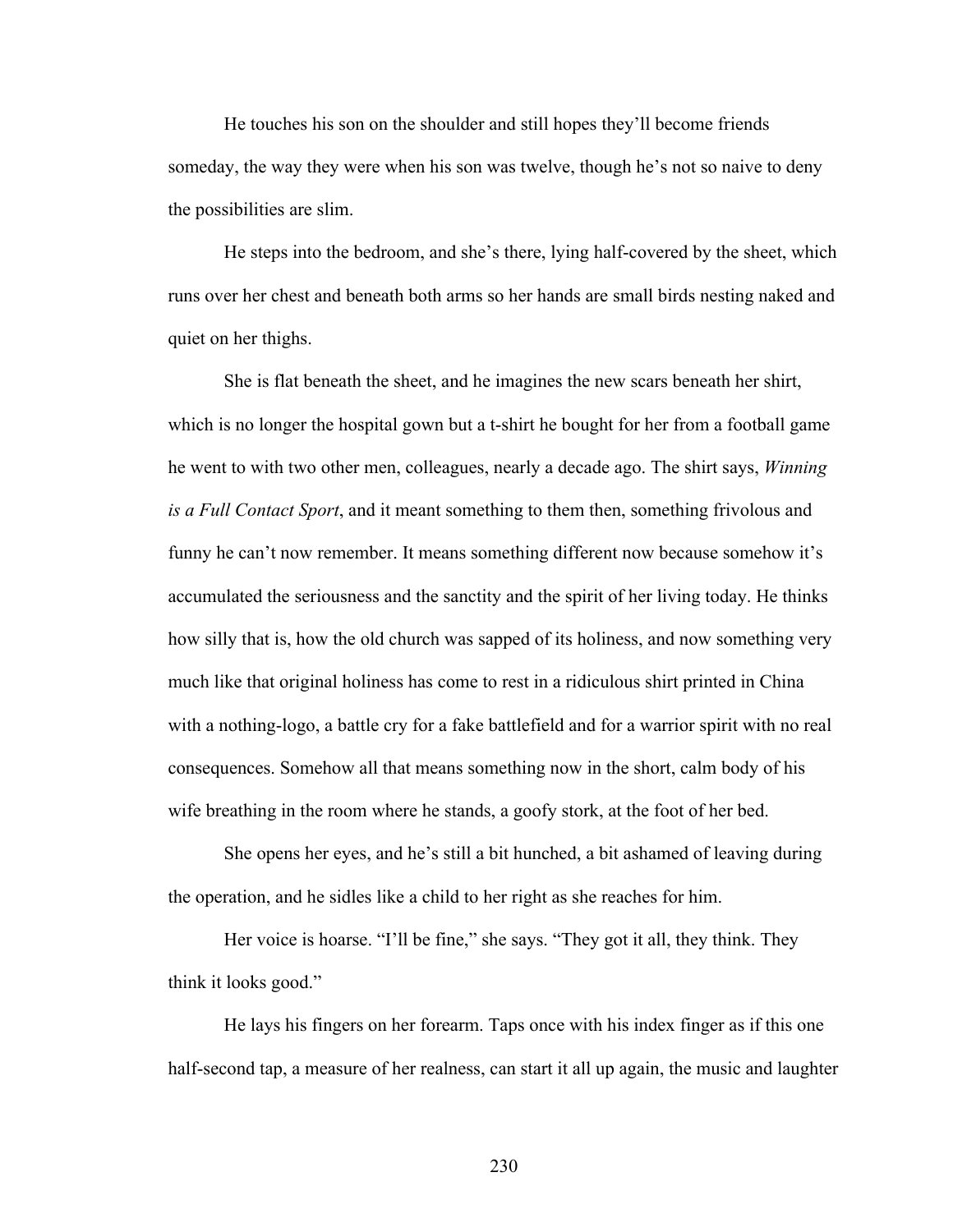and touching and world-walloping screams echoing in every barbecue, car trip, snowshoveling, lawn-mowing, afternoon, thrown silverware in a fight that almost ended it all at the end of the Reagan era, and the constantly weaving monotony of time and time and time.

"What are you thinking about?" she says.

"Everything. I'm thinking about everything."

"Well, stop it. I'm here. You're here." She gives him a wry look.

"Jason told you I left."

"He told me," she says. "Almost as soon as I woke up. But I don't hold it against you. Not the past couple days, either. Hospitals aren't really your thing."

"I told Jason I'd be back. I told him you wouldn't spend a night in this house alone. I kept my word, but I needed those days. I'm burned out." He smooths the bedspread beside her. "I'm still sorry about it, though. I feel awful."

"Like I said, you're here now."

"It's selfish. This long, and I'm still selfish."

"What did you do, or should I even ask? Don't tell me if there were strippers

involved." Her lips edge back into an easy smile.

He touches the photos of himself without her in their honeymoon spots, all in his pocket. "There weren't strippers."

"Then again," she says, "if there were strippers, maybe you have their numbers. The doctor I spoke to mentioned fake breasts. I think I'm going to fulfill a lifelong dream and get something big enough to give me back problems."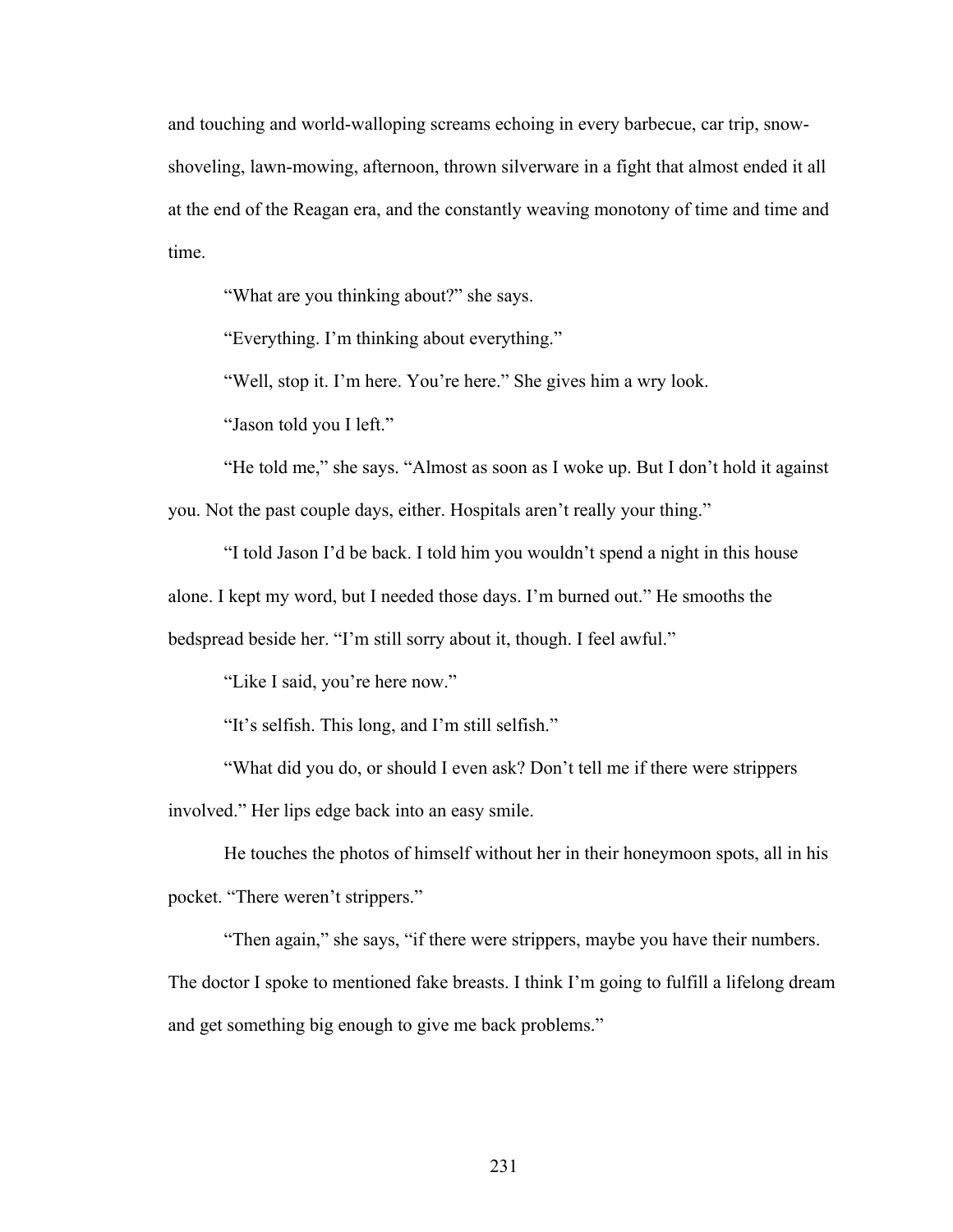"I don't think you understand how strippers work. They don't give out their numbers. And I think you're lovely. You're lovely no matter what."

"They tattoo on a nipple," she says. "Or take a piece from somewhere else."

She was telling him this because he'd refused to hear any of it before. And now he feels ashamed about that, too.

"So what were you doing if not getting your rocks off?"

"Don't be vulgar."

"Vulgar is sneaking out while your wife is under the knife." She gives him a comically arch look, caricatured.

"I was traveling," he says, and thinks about giving her the photos, but is ashamed of them, also. Why did he need to see himself there, his singular, balding self surrounded by memories, all the most tangential parts of those places incompatible with what could be captured on a digital drive or even on his precious emulsion? There was no film like that. And he thinks how they have so much time yet together, that these pictures are nothing, that maybe ten years down the line, on their fiftieth anniversary, they'll both be there together. New photos will replace the ones he has of himself, of this time when he was alone for a little while because she was somewhere facing death and he had to get his head right, to think of himself as a solitary figure. And after all that, all that contemplating, he couldn't think of it, couldn't comprehend the vision of himself in that place as a one, a stark unaccompanied body, and he'd decided no such man existed.

"I was staking out a trip," he says.

"For us?"

"The places we drove on our poor, little honeymoon."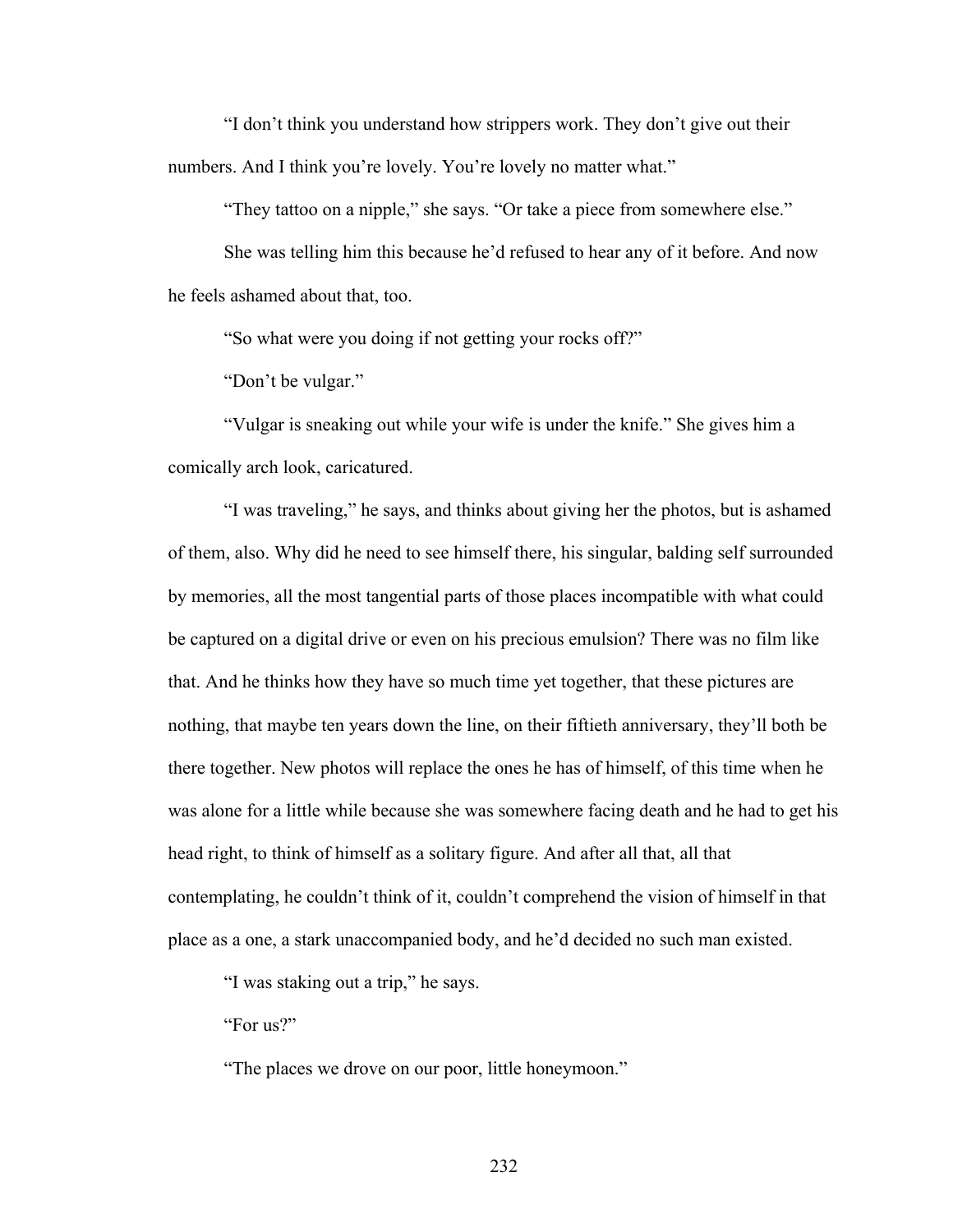She touches the shirt over the new shape of her chest. "That sounds lovely," she says.

"We go when you recover," he says. "There's not much there, I'll warn you."

"You're an idiot," she says.

"Why?"

"Because there's always something there. It's always there even if you can't see

it."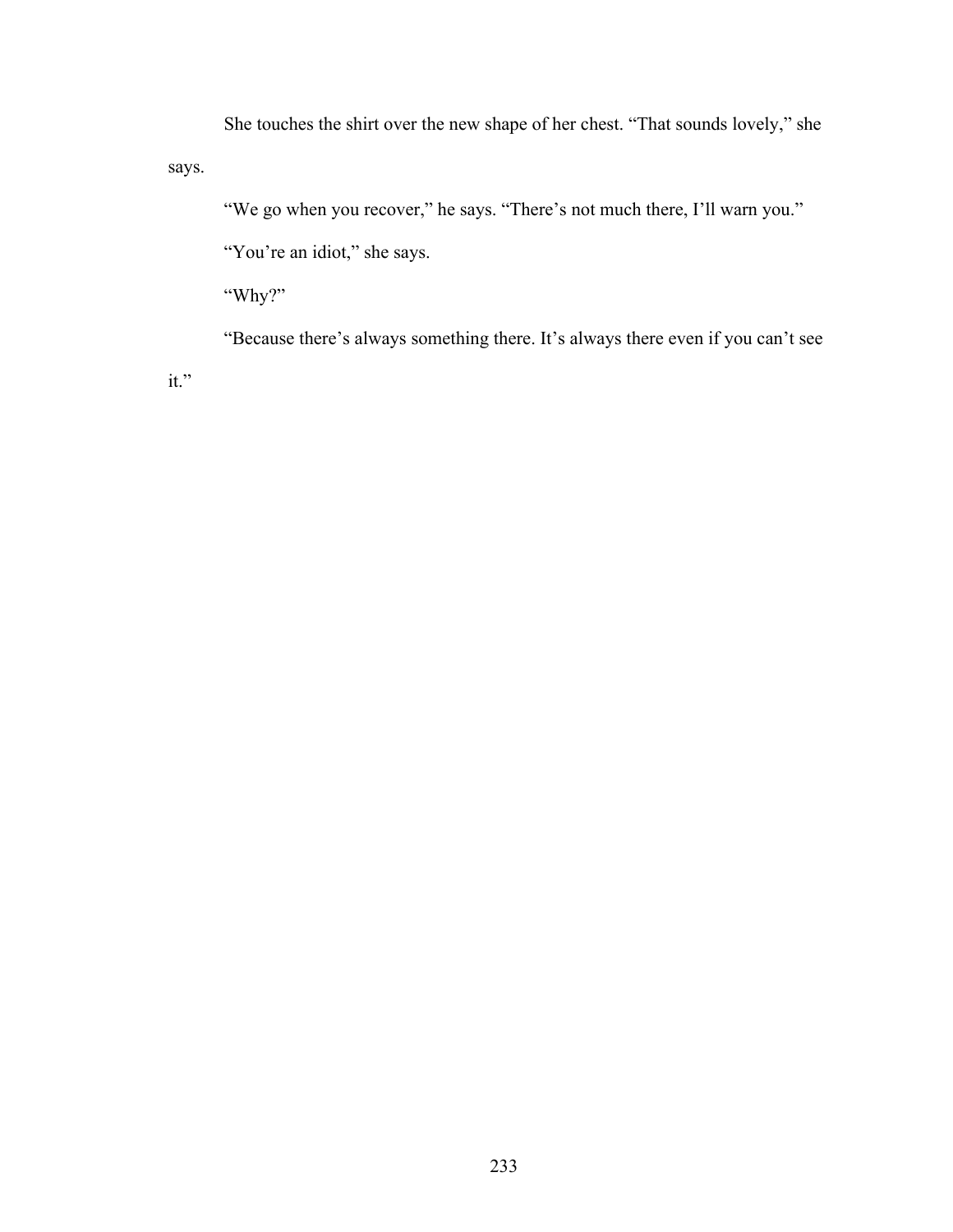#### **BIBLIOGRAPHY**

"Take Care" published in *Baltimore Review*, Winter, February 2013.

"Their Own Resolution" published in *Ardor Literary Magazine*, September 2013.

"Hear It" published in *Crossborder*, September 2013.

"Courier" published in *New South*. 6.1, September 2013.

"Bethesda" published in *Jabberwock Review*. 34.1, August 2013.

"Patience is a Fruit" published in *Yemassee.* 20.1, Winter/Fall 2013.

"A Different-Sized Us" published in *Bear Deluxe Magazine*, December 2013.

"Butterscotch" published in *The Magazine of Fantasy & Science Fiction*, March 2014.

"Straw Man" published in *Mississippi Review.* 41.1&2, Summer 2013.

"Murray" published in *Narrative Magazine*, 2014.

"Fifty" published in *Carve Magazine* Premium Edition, July 2013.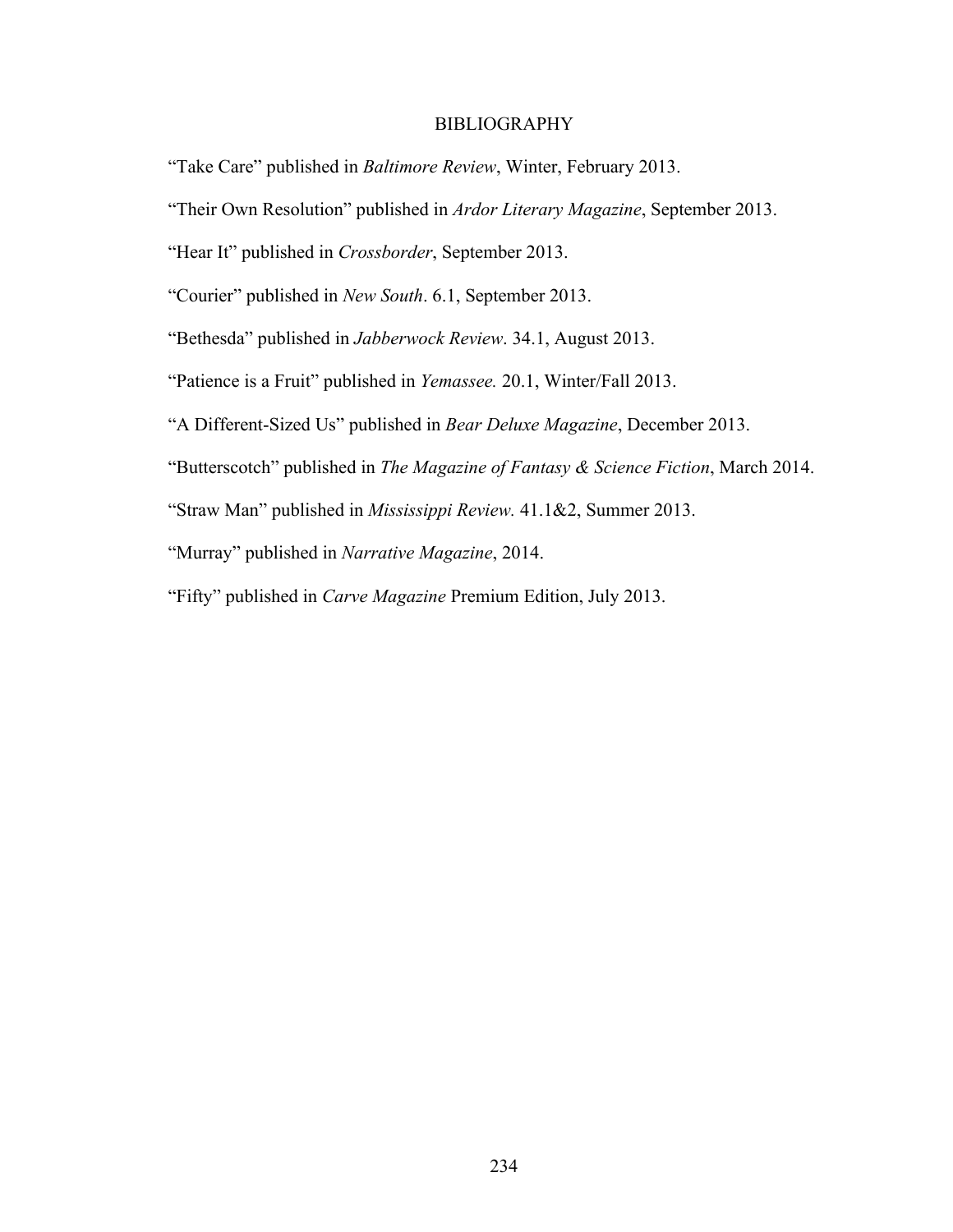# David M. Armstrong

PO Box 95101 Las Vegas, Nevada 89199 armstro9@unlv.nevada.edu (740) 418-0361

# **EDUCATION**

| Ph.D. in English<br>(Creative Writing: Fiction)<br>Dissertation: Going Anywhere:<br><i>Stories</i> (collection);<br>Dissertation Chair:<br>Maile Chapman | University of Nevada, Las Vegas                          | 08/2014 |
|----------------------------------------------------------------------------------------------------------------------------------------------------------|----------------------------------------------------------|---------|
| M.A. in English<br>(Creative Writing: Fiction)<br>Thesis: She Dreams of Better<br><i>Worlds: Stories</i> (collection)                                    | Ohio University, Athens, Ohio                            | 06/2011 |
| B.A in English                                                                                                                                           | Ohio University, Athens, Ohio<br>Honors Tutorial College | 06/2002 |
| B.F.A. in Film                                                                                                                                           | Ohio University, Athens, Ohio<br>Honors Tutorial College | 06/2002 |

# **PUBLICATIONS**

## **BOOKS**

#### **Fiction**

- *Going Anywhere*. (short story collection) New York: Leapfrog Press, November 2014. (forthcoming)
- *drive/memory*. (short story collection) New York: Emergency Press, 2015. (forthcoming)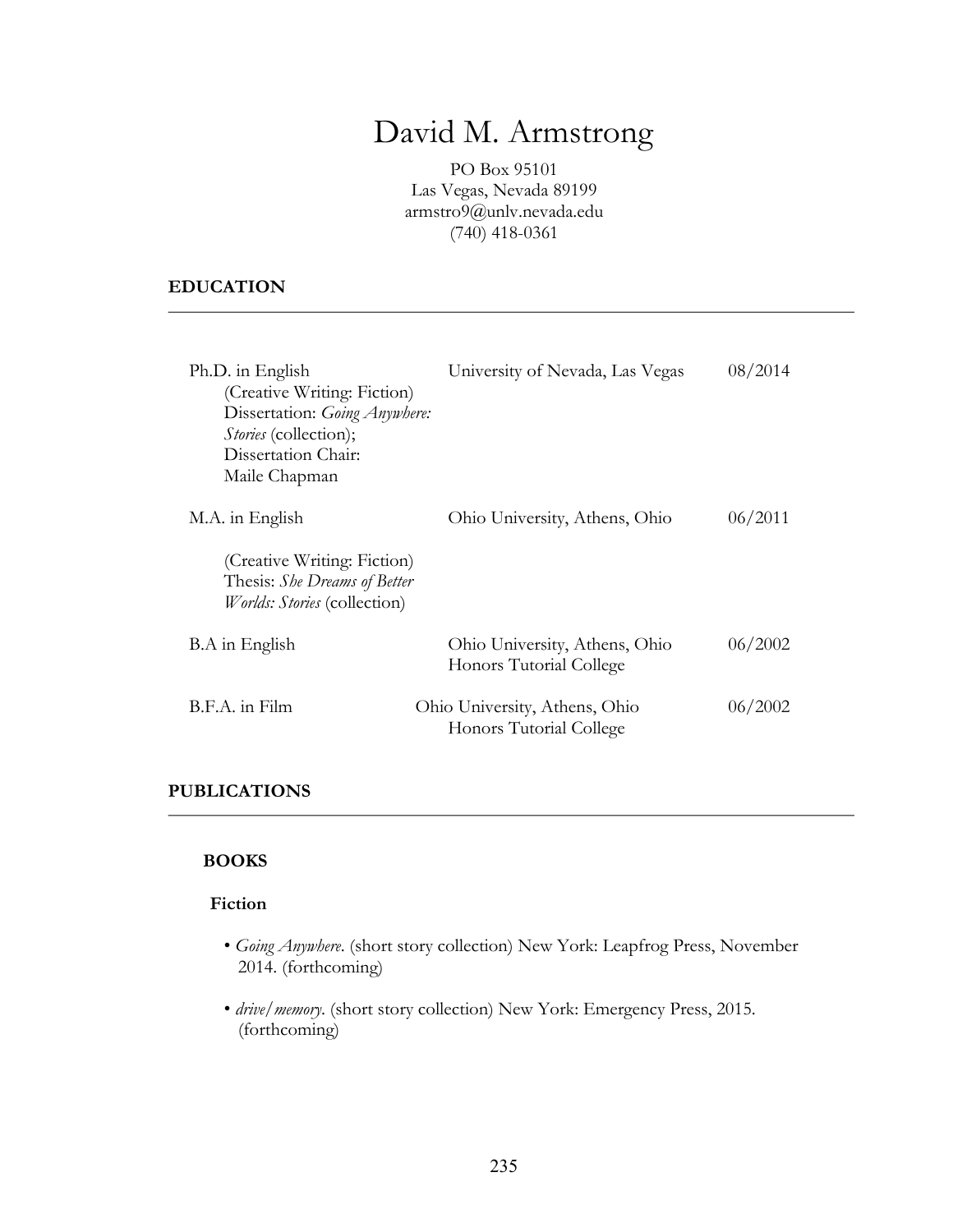#### **Nonfiction**

• *Nations of the World: Panama*. (middle-grade reader) San Diego: Lucent/Thomson Gale, 2004.

## **SHORT WORK**

#### **Fiction**

- "Declarations." *Narrative Magazine*, forthcoming 2014.
- "Truth Be Told." *The After Coetzee Project Anthology*, forthcoming 2014.
- "Departures and Arrivals." *3 Elements Review* (online), April 2014.
- "Butterscotch." *The Magazine of Fantasy & Science Fiction*, March 2014.
- "Oyster: An Unwritten Article on the Commencement Proceedings of Paw Paw Unincorporated." Re-printed in *The Best of Trop: Volume One*, March 2014.
- "A Different-Sized Us." *Bear Deluxe Magazine*, December 2013.
- "Let Me Know." *Best of Ohio Short Story Anthology*, November 2013.
- "Hear It." *Crossborder*, September 2013.
- "Courier." *New South*. 6.1, September 2013. (NOMINATED for Pushcart Prize)
- "Their Own Resolution." *Ardor Literary Magazine*, September 2013.
- "I Thought of You." *Northwind*, August 2013.
- "Bethesda." *Jabberwock Review*. 34.1, August 2013. (NOMINATED for Pushcart Prize)
- "Fifty." *Carve Magazine* Premium Edition, July 2013.
- "Leads." *13th Annual Writer's Digest Short Short Story Competition Collection*, June 2013.
- "They Wash Their Feet in Soda Water." *Potomac Review* (online), June 2013.
- "Oyster: An Unwritten Article on the Commencement Proceedings of Paw Paw Unincorporated." *Trop Magazine*, May 2013.
- "Straw Man." *Mississippi Review.* 41.1&2, Summer 2013.
- "Patience is a Fruit." *Yemassee.* 20.1, Winter/Fall 2013.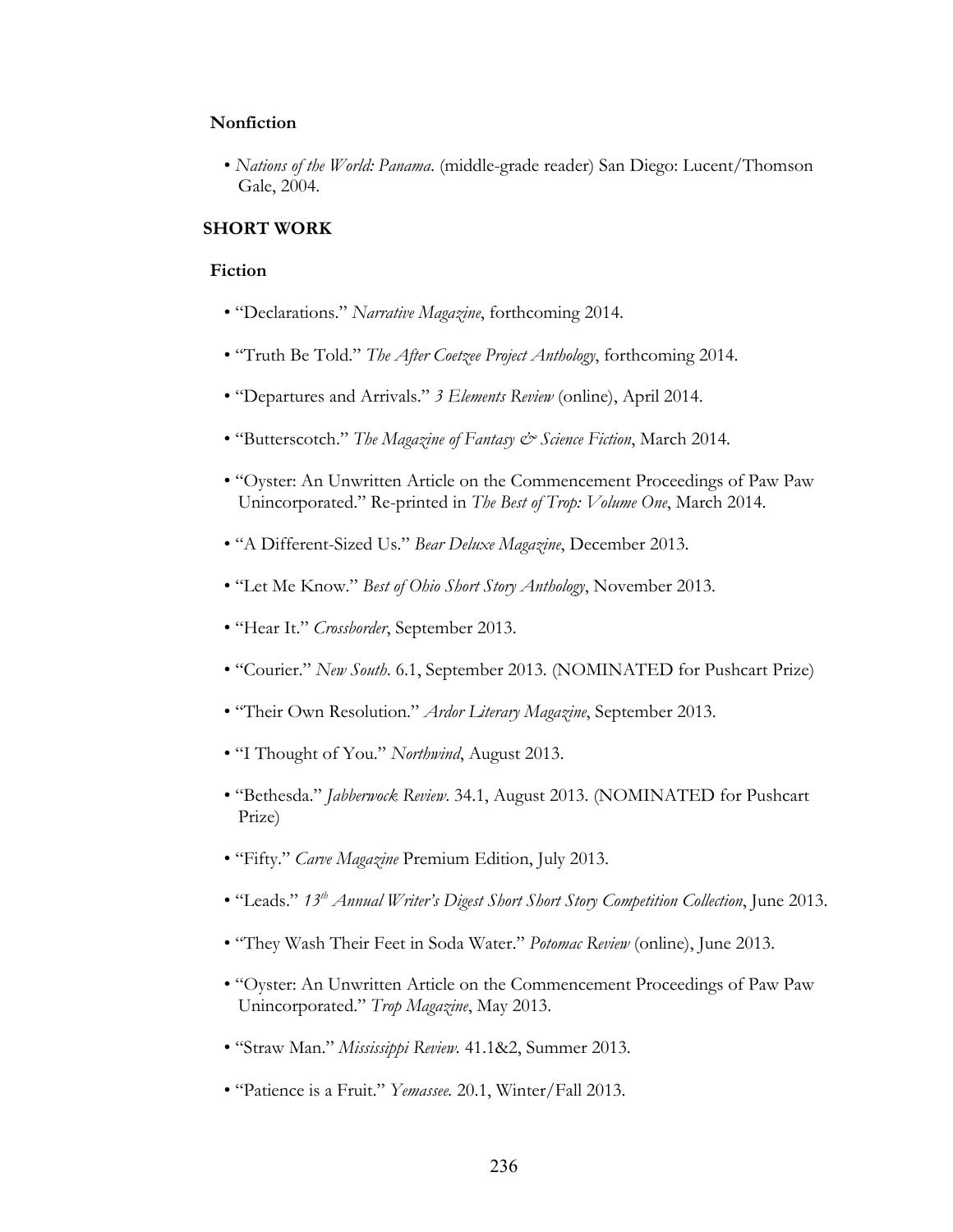- "Take Care." *Baltimore Review*, Winter, February 2013.
- "Blue." *Plain Spoke.* 5.1, May 2011.
- "New Year." *Apalachee Review.* Issue 61, May 2011.

#### **Critical Work (Short Work cont.)**

• Chapter/Article: "Reclaiming the Left Bank: Jean Rhys's 'Topography' in *The Left Bank* and *Quartet*" in *Rhys Matters: Critical Essays on Jean Rhys* (Palgrave MacMillan, September 2013)

#### **AWARDS, RESIDENCIES, and FELLOWSHIPS/GRANTS**

## **AWARDS**

## **Creative Work**

- 2013 Emergency Press International Book Contest, *drive/memory*, story collection
- 2013 Short Story Contest, *Northwind*, (Winner), "I Thought of You," short story
- 2013 Short Story Contest, *Ardor Literary Magazine*, (Winner; judge, Chris Offutt), "Their Own Resolution," short story
- 2013 Leapfrog Press Fiction Prize, Leapfrog Press, (Winner; judge, Lev Raphael), *Going Anywhere*, story collection
- 2013 Miriam Rodriguez Short Story Contest, Dallas International Book Fair/*Carve Magazine*, (Winner), "Fifty," short story
- 2013 Trop Short Fake College or High School Class President Commencement Address Contest, *Trop Magazine*, (Winner; judge, Amelia Gray), "Oyster: An Unwritten Article on the Commencement Proceedings of Paw Paw Unincorporated," short story
- 2013 Nancy D. Hargrove Editors' Prize for Fiction, *Jabberwock Review*, Mississippi State University, (Winner), "Bethesda," short story
- 2013 *New South* Writing Contest, *New South*, Georgia State University, (Winner; judge, Amber Sparks), "Courier," short story
- 2013 Mississippi Review Prize, *Mississippi Review*, (Winner), "Straw Man," short story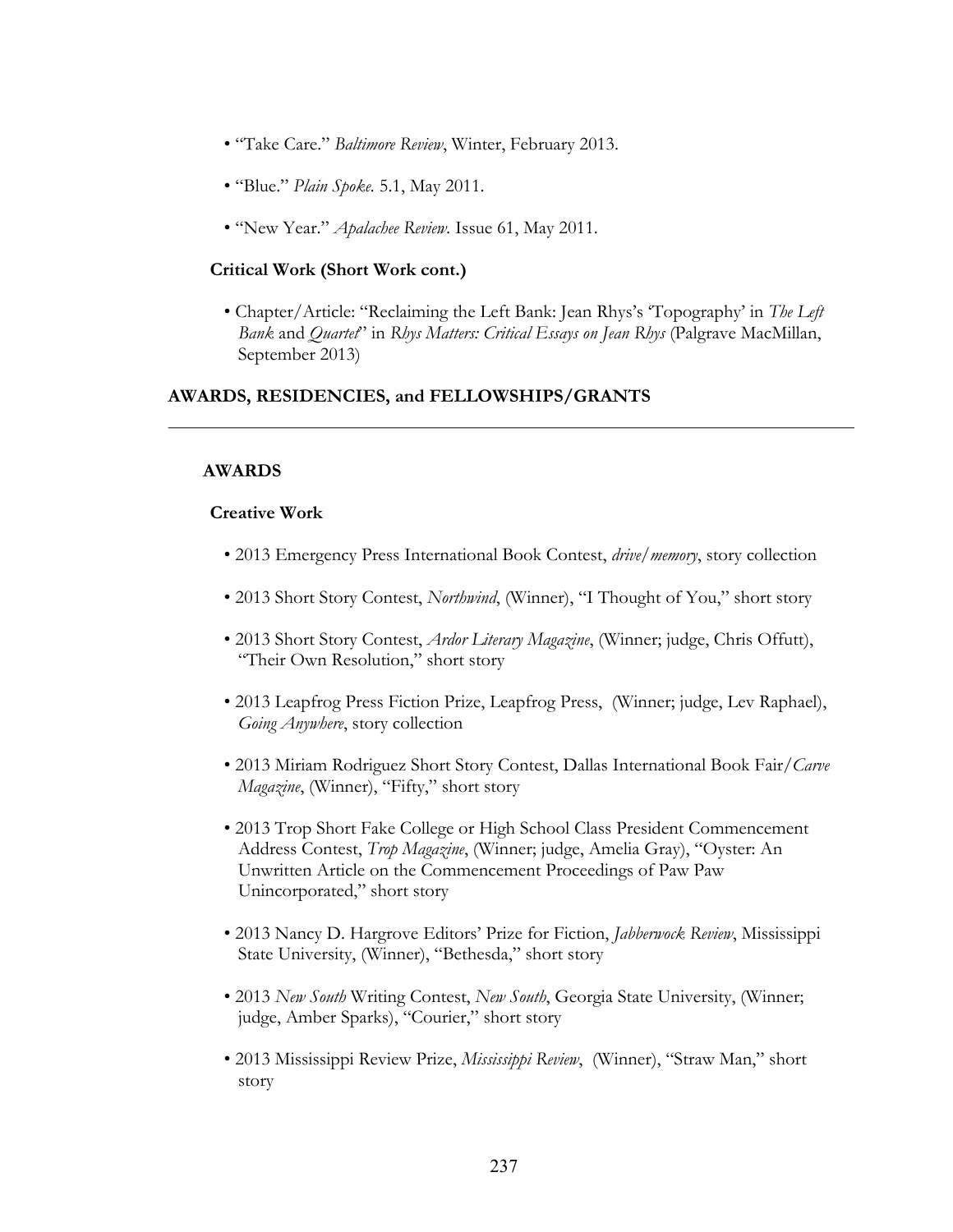- 2013 William Richey Short Story Contest, *Yemassee Journal*, (Winner; judge, Matt Bell), "Patience is a Fruit," short story
- 2013 Doug Fir Fiction Award, *Bear Deluxe Magazine*, (Winner; judge, Brian Doyle), "A Different-Sized Us," short story
- *Baltimore Review* Winter Contest (2013), *Baltimore Review*, (third place), "Take Care," short story

## **Critical and Academic Work (Awards cont.)**

- 2014 Nevada Regents' Scholar Award (awarded to one graduate student universitywide; \$5,000), "based upon distinguished academic accomplishments, leadership ability, and service contributions while a registered student"
- 2013 Dean's Graduate Student Stipend Award (1 of 5 awarded, university-wide), for achievements during graduate study and upcoming research for larger project (novel)
- 2012 Brooks Family/Hudgins Department of English Graduate Writing Award  $(1<sup>st</sup>$ Place), UNLV: "In the Land of 'moral contagion': The Importance of Infection, Disease, and Contamination in the Works of Nathaniel Hawthorne," essay
- 2012 Emily Tice Outstanding Graduate Essay Award, Ohio University
- Herbert L. Baer Prize (Multi-Disciplinary Essay; one awarded university-wide) (Ohio University) Winner, 2002
- Outstanding Graduate (English; one awarded), Honors Tutorial College, 2002

## **RESIDENCIES**

- Artist's Residency, *Sitka Center for Art and Ecology* (Dec. 2013 to Jan. 2014; six weeks)
- Norman Mailer Center and Writers Colony 2011 Summer Scholarship

## **FELLOWSHIPS AND GRANTS**

- Black Mountain Institute PhD Fellowship, 2011-2014
- Provost's Undergraduate Research Fund Grant, 2001-2002
- Honor's Tutorial Research Grant, 2001